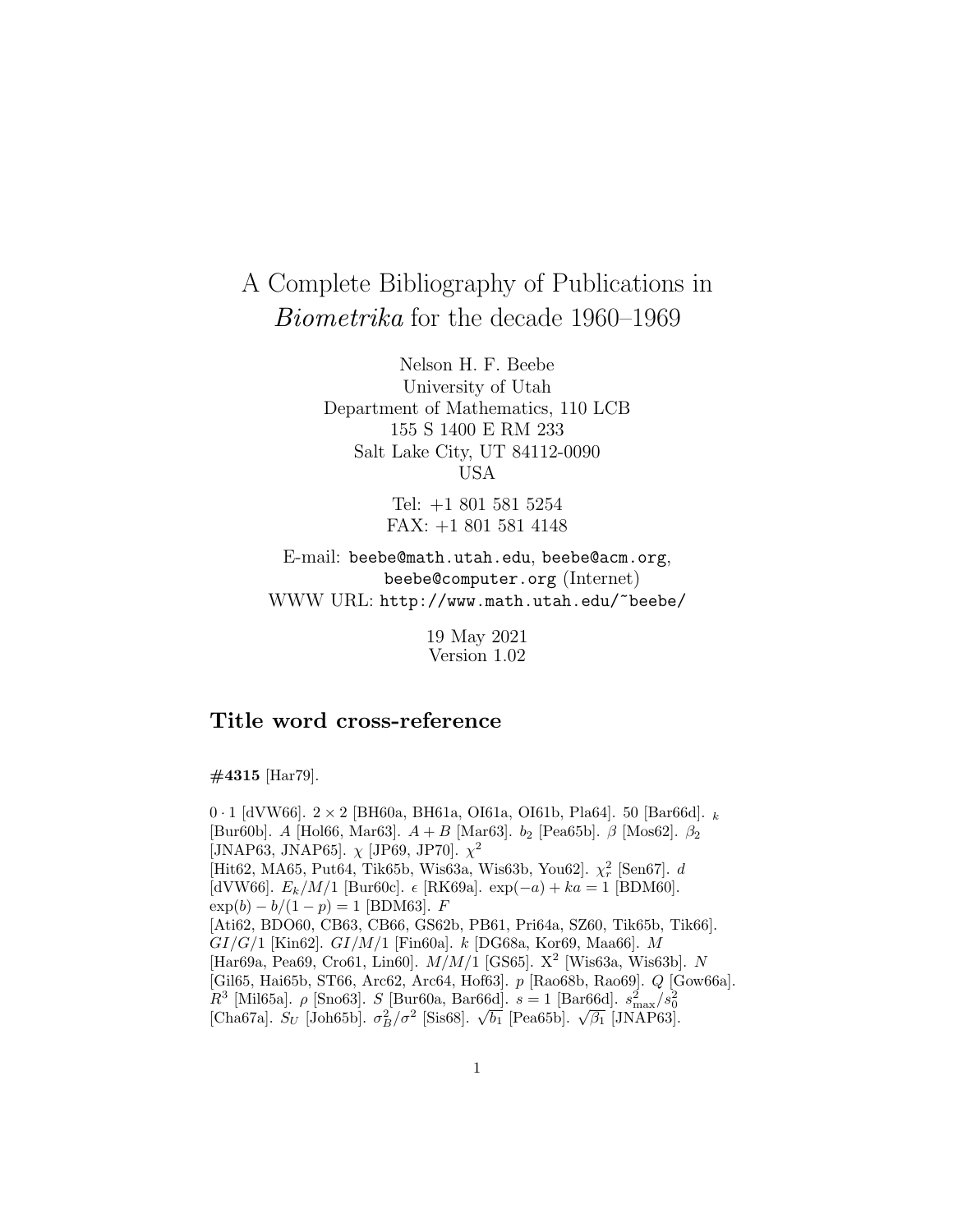# $\sum_{0}^{m} f(Y_t)$  [Con65].  $\sqrt{\beta_1}$  [JNAP65]. t

[Amo64, FKM67, GJ68, Haj61, HPW61, Joh61, MSA66, Owe65, SA62a, Sis64].  $T_0^2$  [IS64].  $U^2$  [Maa66].  $U^2_{M,N}$  [Ste65b].  $U^2_N$  [PS62b, Ste63a, Ste64, Tik65a].  $V_1^{(s)}$  [Bar66d].  $V_N$  [Ste65a].  $W_N^2$  [PS62b, Tik65a, SM68].  $X^2$  [Wis64].

**-Dependent** [Rao69, Rao68b]. **-Distribution** [GJ68, HPW61, Joh61, Mos62, Owe65]. **-Distributions** [Pri64a]. **-Ratio** [PB61]. **-Ratios** [CB63]. **-sample** [Maa66]. **-Technique** [Gow66a]. **-Test** [Sen67, Ati62, CB66, Haj61, Sis64, You62]. **-tests** [MA65, SA62a].

**/M/1** [Bur60b].

**1** [Fin61].

**2** [KLTW65].

**30** [Har79].

**51** [Har79]. **54** [MT72]. **55** [DS76]. **58** [Ano64d].

**Aaboe** [Ano64e]. **Absolute** [Nab61]. **Absorbing** [BW65a]. **Abstracts** [Bar60c, Yat62]. **Abt** [Ano63h]. **Abuse** [Bar63g]. **Acceptance** [Cam68]. **Accident** [Bha67, Hai65b]. **Accidents** [Hai65b]. **Accuracy** [Pea69]. **AChE** [BLN62]. **Acheson** [Wet60]. **Acknowledgement** [Kam67]. **Action** [AS64, AS66]. **Acton** [Buc60]. **Adams** [Dav62c]. **Adding** [Gow68]. **Additional** [Amo63, Bra64, Bra54]. **Adjudging** [Gea66]. **Admitting** [Rao60]. **Advanced** [Cox67b, Dav62f]. **after** [GM62, Saw60]. **Against** [Dav64h]. **Age** [Bat63, Goo67, Wau68]. **Age-Dependent** [Goo67, Wau68]. **Agriculture** [Dav64a, Hea62]. **Aitken** [Gon61a, Dav64h, Gon61b]. **Alanen** [Yat62]. **Albert** [Dav61i]. **Alder** [Dav62b]. **Algebra** [Dav60j, Dav61c]. **Aliasing** [HG61]. **Alison** [Ano64d, Pea66b]. **Allgemeine** [Joh60b, Joh62a]. **Allgemeinen** [Joh60c]. **Allied** [Gob67, Pea66c]. **Allocation** [Sti69, Zin62]. **Alternative** [CC67, KK66, Pea66a]. **Alternatives** [Cro68, Cro61, You62]. **Amendments** [DS76, Har79, LMH71, Tar90, Wis90, MT72]. **Among** [Dow66a, Mos63, Mos62]. **Amount** [Swa62, Swa63]. **Amtlichen** [Bar63f]. **analogous** [Hai61]. **Analogs** [Hal62]. **Analogue** [Kud63, San64, Maa66]. **Analogues** [Bre63]. **Analysing** [HG68, Pol66b, Bar62c]. **Analysis** [Ano63h, ASB60, Ati64, Bar61a, Bar64b, Bar67b, BDF63, BKM67, Bra54, Bra64, Bur62, Dur69, Ewe61, Gab68, Gar64, Gea66, Goo64, Gow66b, Gow68, HR67, HL65, HSD66, Ito62, Ito63, IS64, Joh65a, Ken61c, Ksh62, Ksh66, Lar69, McG67, Pha65, Pil64, Pil65b, Pil65a, Pil67, PB64, PR64, Pri64b, Rad64, Rad66, Rad67, Rao65a, Ree69, Rei61, Rei62, Sch53, Sch69b, Stu64, Tan62, TZ64, TT65, TT66, Tia66, TB67, TD68, Wal60, Wal67, Wal70, WL64,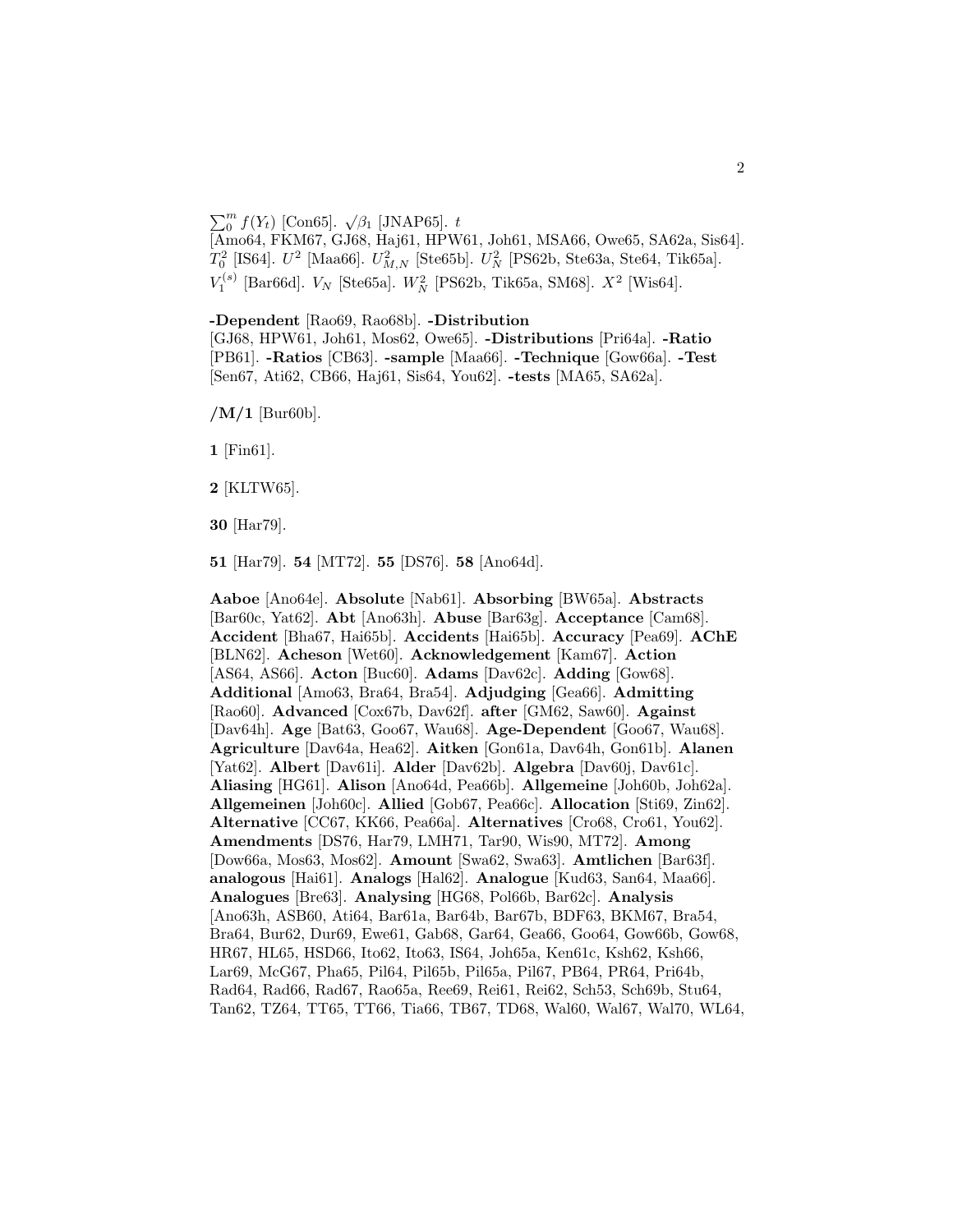Wat66, Wet61, Whi64b, WG68, Bar65b, DG66, Mik65, MA65, SW65, Ano63f, Bar62d, Buc61, Cha68a, Dav60a, Saw61e, Buc60]. **Analytical** [Sed66]. **Andrew** [Yat62]. **Angle** [Hol67]. **Angle-Count** [Hol67]. **Animal** [Man69b, Wat66]. **Animals** [Cor64b]. **Announcement** [Ano66a]. **ANOVA** [Cox92]. **Anthropology** [Ano64n]. **Any** [Ver61]. **Apart** [Ver61]. **Apelt** [Bro62]. **Application** [Gar63, Gar64, GZ67, Les62, Pat62, Rao65a, Sed66, SW62, Tia66, Wis62, HF69, Ste66]. **Applications** [Bar65d, Buc65, BO59, BO61, Dav64a, Joh60a, JY60, KZ63, Loy67a, Mar67a, Mil63, Tar68, You67b, Blo60b, Ait66a, Bar62e, Buc65, Cox67a, Har63b, Mil63]. **Applied** [BT64a, Ken64, Sis64, Ryb66, Saw61b]. **Approach** [BT64a, BT68, Bro67, DS68, Kru67, Mar68c, DS76, RK67, Rut67]. **Approaches** [Bro64]. **Appropriate** [Hea64b]. **Approximants** [Sil69]. **Approximate** [Lin60, McG62, MB65, PT65, Rad67, Ste62b, Ste62c, Whi63, McG60, Yao65]. **Approximating** [Hoa68, Pea63b, Tik64, Tik66]. **Approximation** [Bai68a, Bha60, Cha67b, GJ68, Joh60a, Lea64, Pat65, Pat69, Pin62, Tar68, Tra69, Wis64, SZ60]. **Approximations** [DR63, Ewe63, GCP66, JY60, Kal66, KLTW65, Les60, Man69a, Ord68, Pea69, Rub64, San63, Tik65a]. **Arbitrarily** [Geh65b]. **Archaeological** [HSD66]. **Arguments** [Ano60g]. **Arising** [Cro64, Pea63b, Ram60, Ram61]. **Arithmetic** [Dav60j]. **Armitage** [Dav62e]. **Aroian** [Ano60f]. **Arrangements** [Ano65d, KZ63]. **Ascending** [Kri67]. **Asger** [Ano64e]. **Aspects** [Ano64h, Rei60b, Sok60]. **Assay** [AS66, Bar66f]. **Assays** [ASB60]. **Assembly** [Gre67]. **Assessment** [Men65]. **Associated** [Bar69, BG62, DB69, DB70, Har63c]. **Assumption** [Ewe61]. **Assumptions** [BT64a]. **Assurance** [MS69]. **Astronomy** [Dav63e]. **Asymptotic** [BG62, Bri69, Cha67b, Cha64, Far63, Gho66, Gle68, Gow61, KG67, Mil69, Pea66c, PP64, Rao69, RK69a, Sen67, Stu67, Tra69, Whi61, Rao68b]. **Asymptotically** [BN65]. **Attente** [Haw64]. **attribute** [BC61]. **Aty** [BD61]. **Author** [Ano69d]. **Auto** [Hea64a]. **Auto-Primer** [Hea64a]. **Autocorrelated** [TT66]. **Autocorrelation** [Dan62a, EK60]. **Autoregressions** [Whi63]. **Autoregressive** [Cha61, Cha64, Fin60b, Han69a, Han69b, Wal62]. **Autoregressive-Moving** [Han69b]. **Average** [Bri65, Fin60b, Gea66, Han69a, Han69b, Sha69, Stu67, Wal61a, Wal61c, Wal61b, Wal62]. **Axiomatic** [Joh60c]. **Axiomatischen** [Joh60c]. **Aylmer** [Ken63a].

**B** [Ano60i, Ano60j, Ano60c, Ano63j, Ano63i, Ano64h, Bar63d, Bar63b, Cor64a, Dav60c, Dav60b, Dav62b, Dav63d, Dav64c, Joh64, Lin63, Rei60b]. **Back** [Ano60a, Ano60b, Ano61a, Ano61b, Ano62a, Ano62b, Ano63a, Ano63b, Ano64a, Ano64b, Ano65a, Ano65b, Ano66b, Ano66c, Ano67a, Ano67b, Ano68a, Ano68b, Ano68c, Ano69a, Ano69b, Ano69c]. **Bacterial** [Gan62]. **Bahadur** [Sto68]. **Bailey** [Bar65d, Dav60g, Wal63]. **Balance** [Pea60, Pea61]. **Balanced** [Ati61, Ati62, Ber68, KLTW65, Mul65, Mul66, Pre66, Pre67, Pre69, Rag62, Sis68, SBJ68, TD68]. **Balking** [Hai60, GS65]. **Ball** [Smi60].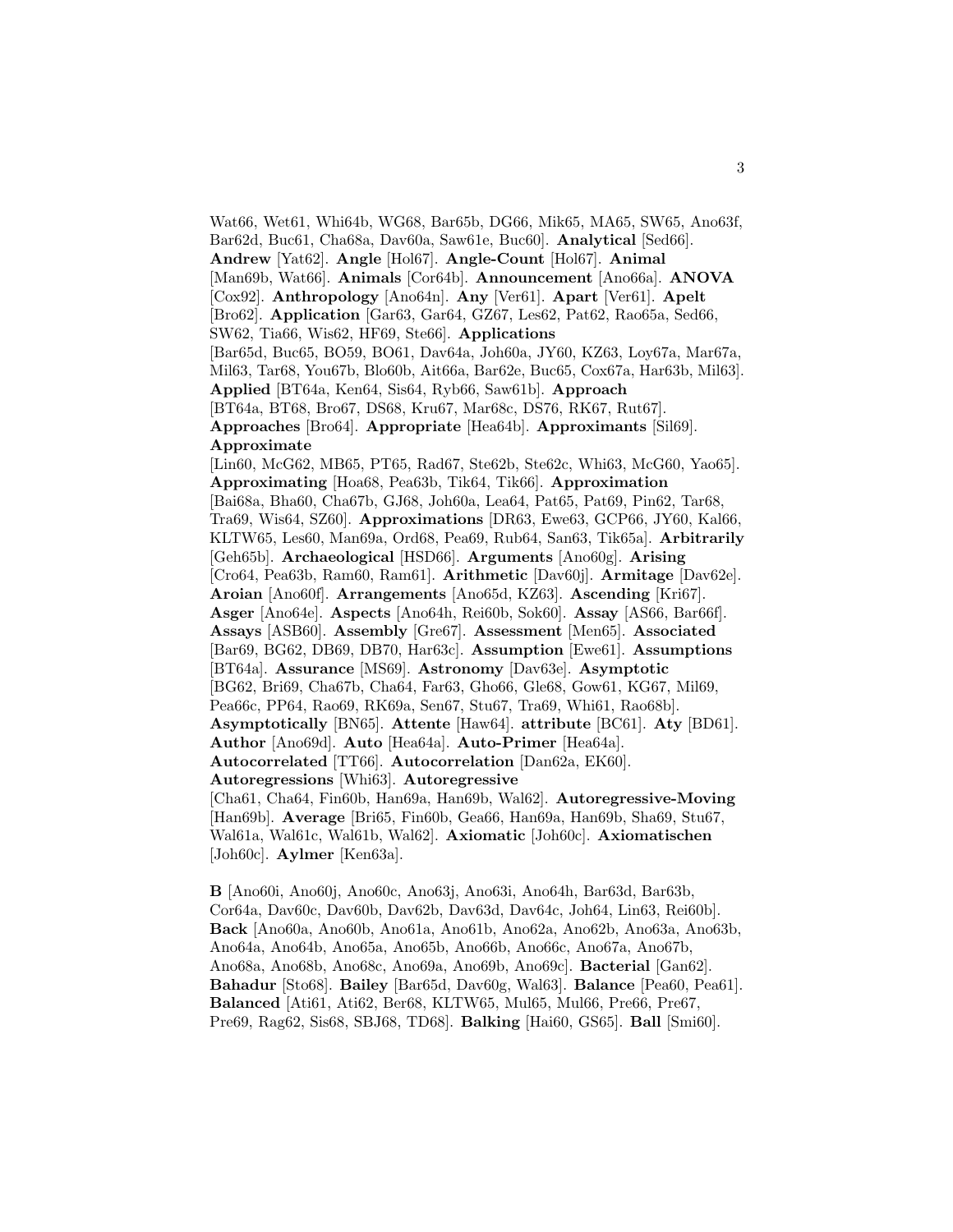**BAN** [Dos62]. **Bargmann** [Joh66]. **Barnett** [Pea66c]. **Barnicot** [Dav65a]. **Bartlett** [Bar62a, Bar62f, Cox67a, Har69a]. **Barton** [Fel63, Gob67]. **Based** [Cro66, Cro67, Dem67, Dos62, Dur69, Gho63, Hol65b, Oka63, PS62b, PT65, PJ67, PJ68]. **Basic** [Ano64c, Loy66, Dra64, Wal64]. **Basis** [Moo61]. **Batchelor** [Bar60b]. **Batches** [Cam68]. **Batschelet** [Wat66]. **Bayes** [BT63, CK70, Mar68b, Boh66, BT62, Bro67, CK68, Kru67, LK69, Mar66, Mar67d, Mar68c, Mar69b, MK69, Pra66, RK67, Rut67, RK69a, RK69b, TZ64]. **Bayesian** [Bar66c, Bar65a, BB66, BT64a, BD65b, BT68, DG66, DG68a, DG68b, ST66, Sto69a, TT65, TT66, Tia66, TB67, TD68, TF69, Wet61]. **Bayesians** [Sto69a]. **be** [Kha78, RG66, Dav61i]. **Beament** [Kal61c]. **Beckenbach** [Ryb66]. **Begin** [Ken60b]. **Behaviour** [KD69, Kin61, MGR60, MGR61, Dav62c, Mal61b]. **Behrens** [Pat65, Pat69, dVW66, Yao65]. **Bell** [Sok60]. **Benes** [Bar65c]. **Benjamin** [Cor64a]. **Berge** [Har63a, Har63b]. **Bergstrom** [Tay64]. **Berkeley** [Dav62d, Dav63e]. **Bernoulli** [Cha68b, Eul61, Ken61a]. **Bessel** [Bar66e]. **Best** [CJ64, Zin61]. **Beta** [Amo63, Pea64, Seb63, Wis60, Dav60f]. **Beta-Function** [Wis60]. **Beta-Variables** [Dav60f]. **Between** [Ait66b, Atk69a, Bro64, CC67, DG67, EK60, Fai64, LG60, McG62, MB65, Mor67a, Pea68b, Rao66, RGL68, Sil64, Wis62, You67b, AH66, Ano60g, Ber61, PT65, Pea68c]. **Bhattacharya** [San64]. **Bias** [CO65, GZ67, RW66, Saw61a, SW62, Sti69, Swi68]. **Biases** [LB63]. **Bibliography** [Ano64d, Ano64c, Dav64b, Ken66b, Pea66b]. **Binary** [CC67]. **Binomial** [All66, All68, BH60b, Cha69, Cra62, Gon61a, Gon61b, Gon66, HG68, KG62, KM66, Lac69, Mor63a, Pat62, PW66a, Sha66, SW62, ST66, Tar79, Tar90, VW60, Vid64, Wis68, Wis90, LB65, MY61]. **Bioassay** [Bro61, GZ67]. **Biological** [ASB60, AS66, Bar66f, Les60, RA68, Sok60, Wat66, Cur66]. **Biologistes** [Ano64g]. **Biology** [Dav62d, Dav65a, Dav60g, Dav62a, Kal61c]. **Biometrical** [Smi62a]. **Biometrie** [Hol61b]. **Biometrika** [DS76, Har79, MT72, Ano69d]. **biometry** [Pea65a]. **Birth** [Bai68b, Blo60a, Blo60b, Dav64i, Goo67, Ken60a, Ker64, Pur66, Wil65a, Wil69, Wis62]. **Birth-And-Death** [Pur66, Dav64i, Goo67, Ken60a]. **Birth-Death** [Wil65a, Wil69, Wis62]. **Bivariate** [AH65, AH68, Ano60j, Ano60h, BJ69, Far60, Hol64, Hol66, Joh62c, Mar67c, Mar68a, Mar69a, Mor69, MM64, RGL68, Sno63, Sri60, Ste68a, TF69, AH66, Owe65]. **Blanch** [Ano60h]. **Block** [Bra54, Bra64, FK60, Joh65a, Mul65, Pre66, Pre67, Pre69, Rag62, Sis68, TD68, CB66, KZ63]. **Blocking** [FK60]. **Blom** [Dav60f]. **Blyth** [Cor62b]. **Bolza** [Ano63e]. **Book** [Ait66a, Ano60i, Ano60j, Ano60h, Ano60g, Ano60f, Ano60d, Ano60c, Ano60e, Ano63j, Ano63i, Ano63d, Ano63g, Ano63e, Ano63f, Ano63c, Ano63k, Ano63h, Ano64n, Ano64m, Ano64l, Ano64k, Ano64i, Ano64d, Ano64c, Ano64f, Ano64j, Ano64g, Ano64e, Ano64h, Ano66d, Ano67c, Arc62, Arc64, Arc61, Bar60b, Bar64a, Bar61b, Bar62b, Bar63a, Bar66b, Bar60c, Bar61c, Bar62e, Bar62f, Bar62c, Bar62d, Bar63d, Bar63b, Bar63c, Bar63g, Bar63f, Bar63e, Bar65d, Bar65e, Bar65c, Bar66c, Bar66g, Bar66f, Bar66d, Bar66e, Bea61, Bee63, Bro62, Buc60,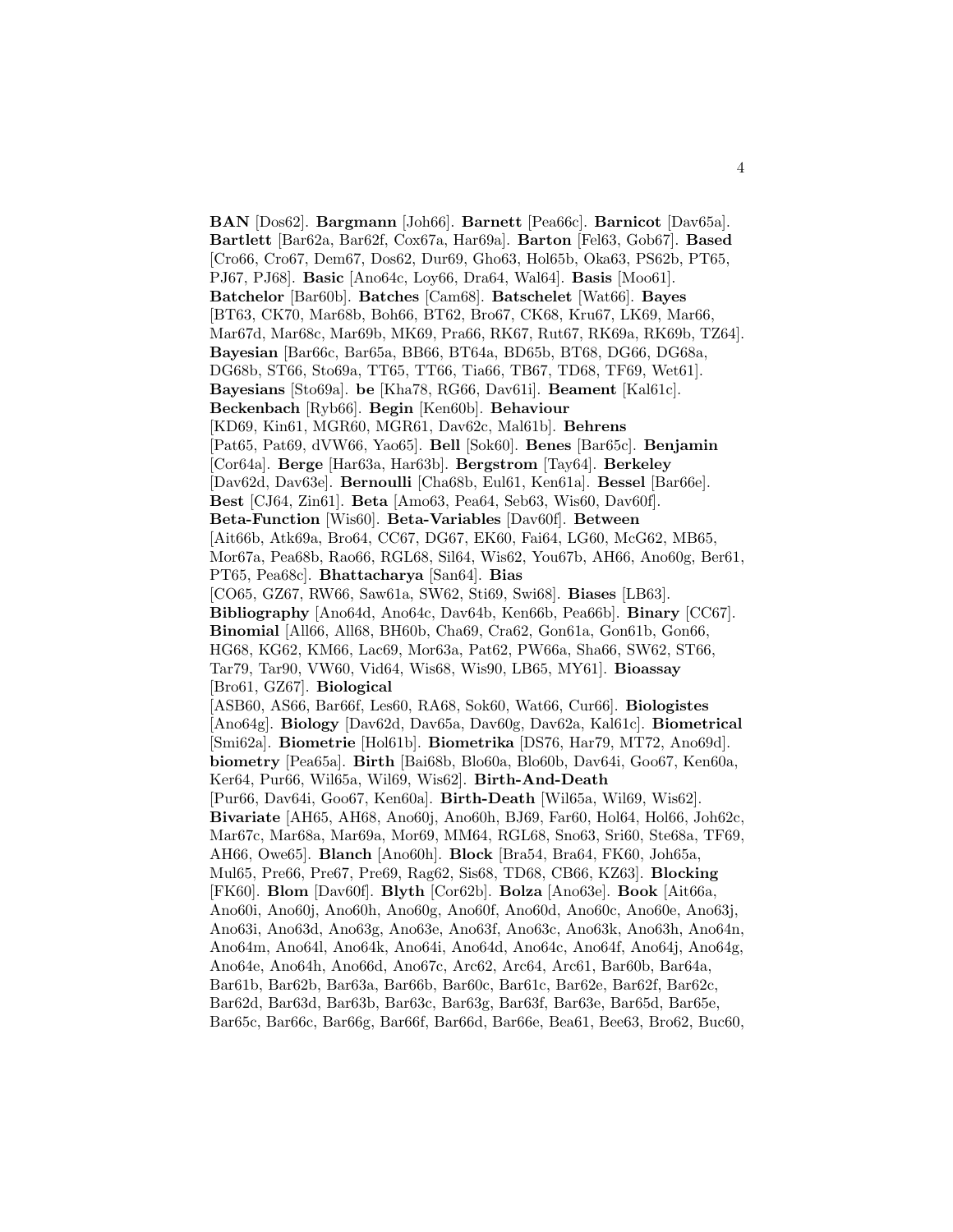Buc61, Buc62a, Buc62d, Buc62b, Buc62c, Buc64a, Buc64b, Buc65, Bur62, Cha68a, Clu63, Cor62b, Cor62a, Cor64a, Cox61, Cox67a, Cox67b, Cro60, Cur66, Dav60i, Dav60f, Dav60h, Dav60j, Dav60d, Dav60a, Dav60c, Dav60b]. **Book** [Dav60e, Dav60g, Dav61d, Dav61a, Dav61b, Dav61g, Dav61j, Dav61e, Dav61f, Dav61i, Dav61h, Dav61c, Dav62f, Dav62d, Dav62c, Dav62e, Dav62b, Dav62a, Dav63e, Dav63b, Dav63c, Dav63d, Dav63f, Dav63a, Dav64a, Dav64b, Dav64e, Dav64c, Dav64h, Dav64d, Dav64f, Dav64g, Dav65a, Dav65b, Dra64, Edw61, Ela59, Fel63, Fin62, Gob67, Gru61, Hal63, Har63b, Har63a, Haw64, Haw65a, Hea62, Hea64a, Hol61a, Hol61b, Jen64, Joh60c, Joh60b, Joh62f, Joh62e, Joh62c, Joh62d, Joh62a, Joh62b, Joh64, Joh66, Kal61b, Kal61c, Ken61b, Ken64, Ken66a, Ken66b, Kes61, Lin63, Lin69, Llo60, Loy66, Loy67a, Loy67b, Mal61a, Mal61b, Men65, Mil61, Mil63, Moo61, Moo63, Moo66, Mor62, Noe66, Pea64, Pea66b, Pea66c, Pea67a, Rad66, Rei60a, Rei60b, Ryb66, Saw61b, Saw61e, Saw61d, Saw61c, Saw62a, Smi60, Smi62b]. **Book** [Smi62a, Smi63, Sok60, Sto62, Stu64, Tay63, Tay64, Wal63, Wal64, Wat61a, Wat66, Wel62, Wet60, Wet62, Yat62]. **Books** [Ano60n, Ano60o, Ano61f, Ano61g, Ano62e, Ano62f, Ano63n, Ano63o, Ano64r, Ano64s, Ano65c, Ano65g, Ano66h]. **Boole** [Dav61h]. **Borel** [HB60, Hai61, Tan61]. **Borne** [Dow68]. **Both** [Bar67a, Jol65, Jol63]. **Bound** [San64]. **Boundaries** [MSA66]. **Bounded** [Ben63, Ben65, Ben68, Ste67a, Ste68b]. **Bounds** [BM65, Ben65, Lea64, RG57, RG61, SW60]. **Bowker** [Buc62b]. **Box** [Pea69]. **Brailey** [Rei60b]. **Branching** [Bar65e, Gan62, Jag67, Pol68, Wau68, Whi64a]. **Brinley** [Cor64a]. **British** [Tay63]. **Brownien** [Ken66a]. **Brownlee** [Wet62]. **Bruce** [BD66]. **Brunk** [Dav61a]. **Buckland** [Ano64c, Men65, Bar60c].

**C** [Ait66a, Ano63d, Ano63c, Bar63e, Bro62, Buc65, Cor62b, Cur66, Dav63a, Dav64h, Har63a, Joh62e, Llo60, Loy67b, Tay63, Wal64, Yat62]. **Cajori** [Smi60]. **Calcoli** [Dav61e]. **Calculation** [Gow66a]. **Calculations** [Dav60e]. **Calculus** [Ano63e, Dav61h, Dav64g, KZ63, Ano63d]. **Calder** [Cor64a]. **Calibration** [Tal69]. **Canonical** [Gow66a, Ksh62, Lan66, Whi63]. **Capacity** [Tan67]. **Caps** [Gil65]. **Capture** [Dar61, Jol65]. **Capture-Recapture** [Dar61, Jol65]. **Carcinogenesis** [Ken60a]. **Care** [Rei60a]. **Carl** [Ano64o]. **Carl-Erik** [Ano64o]. **Carlo** [CB66, HK68, Pea66a, Rob67]. **Carrier** [Dow68]. **Carrier-Borne** [Dow68]. **Carslaw** [Smi60]. **Cartesian** [Joh62c]. **Case** [BP63, Dav64h, Han68, Kal62c, Spr69, DH67b, Owe65]. **cases** [Put64]. **Categorical** [HL65, MA65]. **Cell** [Bar69, You62]. **Censored** [Ano64o, Dos62, Geh65a, Geh65b, HM66, HM67, HM69, Saw61a, Saw61f, Saw62b, Saw66b, Swa62, Tik67]. **Censoring** [GT69]. **Census** [Dar61, Seb62, Seb65]. **Censuses** [Dav61f]. **Central** [BDO60, BD61, JP69, Pri64a, San63, Seb63, Tik65b, Tik66, Amo64, HPW61, Owe65, SZ60]. **Certain** [Bar60a, Ghi68, KG62, LL60b, LB63, MGR60, MGR61, Mil69, Mot62, Pol66b, PP64, Wat66, Sis64]. **Chain** [BW63, BDF62, Con65, Goo64].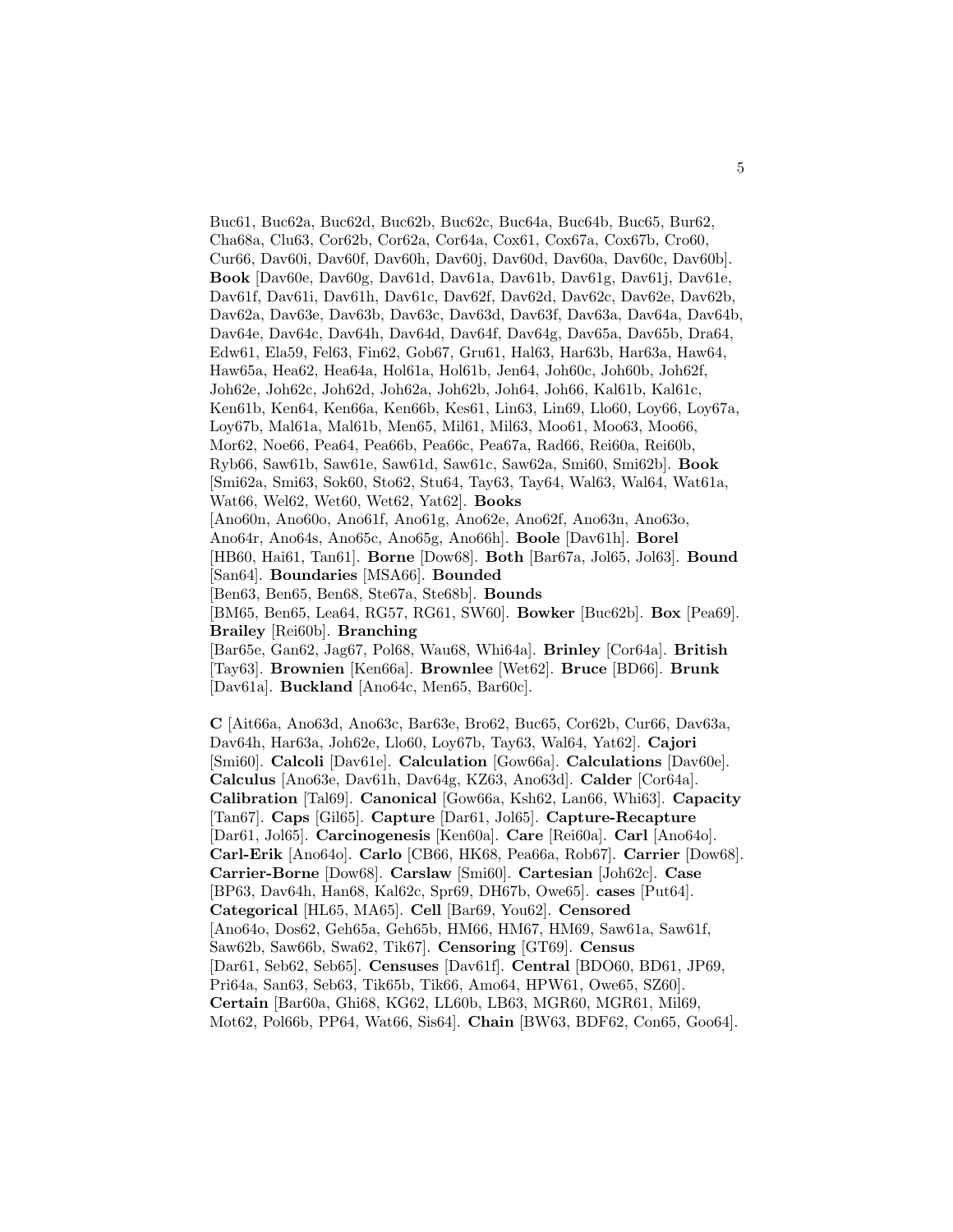**Chains** [BW65a, BG60]. **Chance** [Ano64m, Fel63]. **Change** [BT65, DH69]. **Change-Over** [DH69]. **Changeover** [Ber68]. **Characteristic** [AG63, CO65, Chi67, Pil65b, Tur60, AG65, Men65, Edw61]. **Characteristics** [Bar60a, DG68a, Man69a]. **Characterization** [Pat63]. **Characterizing** [Kot66]. **Chart** [Pag62]. **Charts** [Moo61]. **Chernoff** [Mal61a]. **Chi** [Goo69, Goo70, GCP66, Har64a, Kha78, Oka63, Pea64, Pea67a, San63, Seb63, Sla66, Tik65a, Har65, Har79, SZ60]. **Chi-Square** [Har64a, Oka63, Pea64, Pea67a, San63, Sla66, Tik65a, Har65, Har79, SZ60]. **Chi-Squared** [Goo69, Goo70, Kha78, Seb63]. **Children** [Rei60b]. **Choice** [BD63, Dav69, EEG67, Mal61b, Ber61, BD65a]. **Chorafas** [Buc62d]. **Chords** [DF64]. **Chromosome** [BDF63]. **Chronic** [ZF69]. **Chung** [Bar63d]. **Circle** [BDF63, Bre63, DF64, Ste63b, Ste69a, Wat61b, Wat62, WW64]. **Circles** [Fai64, MD62]. **Circular** [Ajn68, Alw62, Ber69, BJ69, Gil65, Mor61, Sch69a, Wat67]. **Clark** [Cor64a]. **Class** [Kam65, Kam66a, Sub69, Sub70, WL67, Put64]. **Classes** [HK63]. **Classical** [BC60]. **Classification** [Ati64, BM65, BD68, Coo63, EEG67, Har69b, Har70, KW63, Lar69, Low64]. **Classifications** [Gho64b, KLTW65, MT67, Mos67a, MT72, Ano63h]. **Claude** [Har63b]. **Closed** [All66, All68, Hoe68, Pri64a, SA62a, SA62b, SA69, MSA66]. **Closely** [Hol65a]. **Cluster** [RS68, Sam62, Rob67]. **Clustering** [Nau65]. **Clusters** [Sam62]. **Co** [Bar63e, KT69]. **Co-Ordinate** [KT69]. **Coefficient** [Cox66a, Cox67c, Far63, Gho66, GW61, IMH68, JW65, KOR64, Whi61, Hof63, PS62a]. **Coefficients** [AH68, Dow66b, Far60, FP61, Gle68, Joh62d, Moh68, Mor63b, Pea68b, Sri60, PS62a, Joh62f, Joh62e]. **coincidences** [Ken68b]. **Coleman** [Dav62c]. **Colin** [Cor64a]. **collected** [Cox92]. **College** [Dav61c]. **Collinearity** [Ksh62]. **Colloquium** [Bee63]. **Colony** [Gan62]. **Combinatorial** [Ryb66, Fel63]. **Comment** [JW65]. **Comments** [Pea69, Pea68c]. **Commerce** [Ano60g]. **Committee** [Rei60a]. **Common** [Ano66d, BD65b]. **Communication** [Bar61b]. **Comparative** [Cha61, Sla66]. **Compared** [Wis64]. **Comparing** [DP60, Gar69, Geh65b]. **Comparison** [Bar65a, BB66, BGL60, BT64a, Cox66b, Day69a, Gle60, Ito62, Ito63, Pea63a, RT66, Saw66b, SS69, SD61a, SD61b, Tia66, TL67, Wan67, Mik65, dC69]. **Comparisons** [Alw62, Bra54, Bra64, DB69, DB70, KLTW65, MT67, PJ67, PJ68, Rei61, Rei62, Sla61, Ste69a, MT72]. **Competing** [Les62]. **Competition** [Arc61, McG67]. **Complementi** [Dav61e]. **Complete** [Wis64, Bai63, SW65]. **Complex** [Mor63b, Tur60, Clu63]. **Component** [Ber68, Ksh61, TB67, Wan67]. **Components** [Cun69, Day69b, Har69b, Har70, KW63, Ksh66, Low64, Mos67a, RT69, TT65, TD68, Wil62a]. **Composite** [Bha60, Rao66]. **Compound** [Mar68c, Mos63, Mos62]. **Compounds** [Kas60]. **Computation** [Har69a]. **Computations** [Bro62]. **Computer** [Hea64a, Joh66, Yat62]. **Computers** [Pea66c]. **Computing** [Imh61, Imh62]. **Comrie** [Dav63a]. **Concentric** [Fai64]. **Concept** [Bee63]. **Concepts** [Cor62a]. **Concerning** [Sha68]. **Concomitant** [Atk69b]. **Concurrence** [Saw66a]. **Condition** [RG66, Wau68]. **Conditional**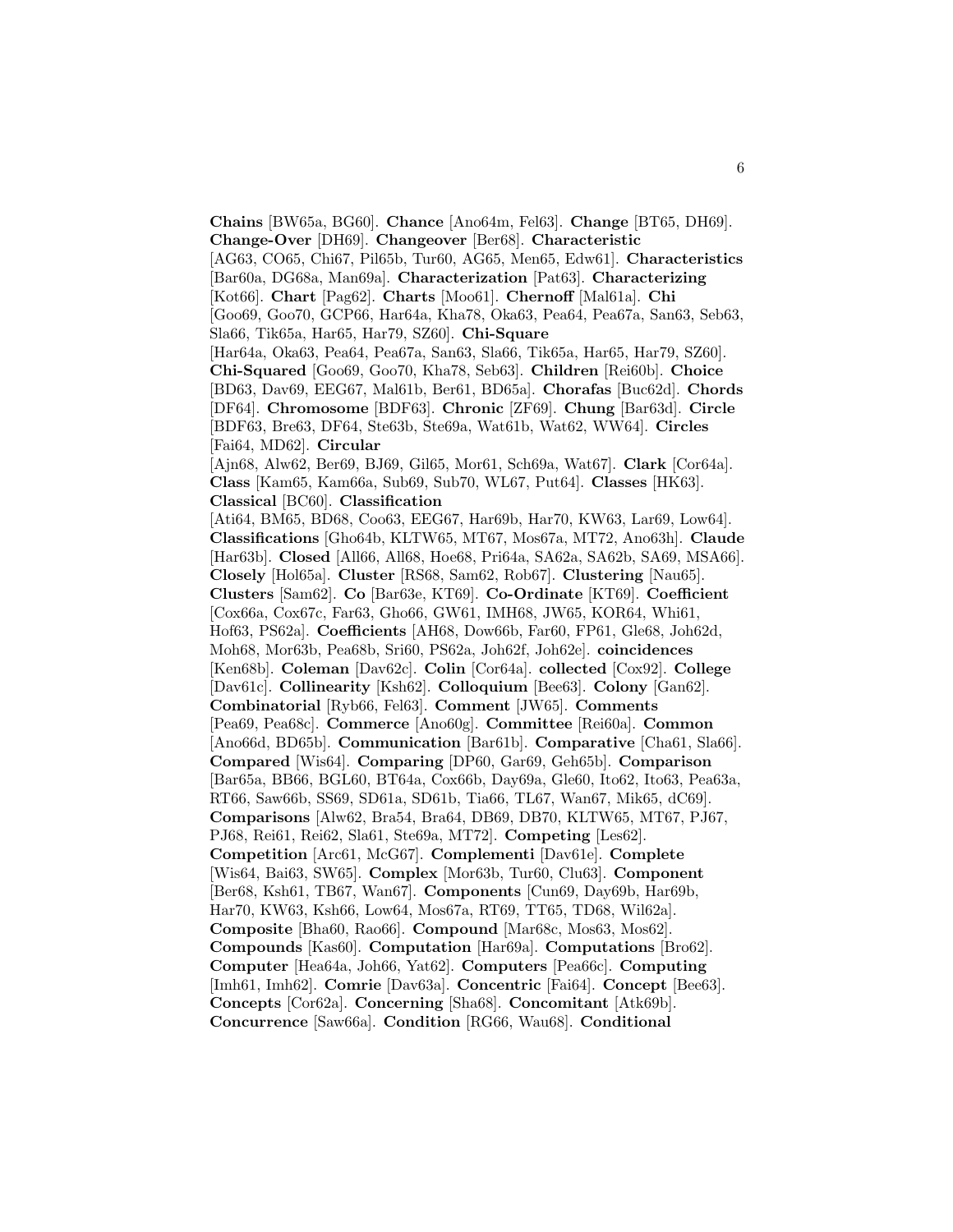[Bri66, Bro64]. **Conditions** [Goo69, Goo70, Kha78]. **Confidence** [BH60b, BH61b, Har64b, KOR64, Lac69, RG57, RG61, ST66, Wil62a]. **Confounded** [HG61]. **Confounding** [Mul66]. **Congestion** [Buc62c]. **Connected** [Cro68, LL60a, Ste66]. **Consecutive** [Wal61a, Wal61c, BC61]. **Consequences** [Wal60]. **Conservative** [Saw66a]. **Considering** [Mor65]. **Consistency** [Fra65]. **Consistent** [McN66]. **Constants** [Cun69]. **Constructing** [Dur61, Dur66, Mul65]. **Construction** [Rad64]. **Contagious** [HG68]. **Containing** [GS62a]. **Contingency** [BH61a, IK68, Mar67c, Mar68a, Mar69a, Ste68a, BH60a]. **Contingency-Type** [Mar67c, Mar68a, Mar69a, Ste68a]. **Continuation** [Pra66]. **continuity** [Pea67b, Pla64]. **Continuous** [EK60, Kam65, Mar67d, Mar68b, Pri63, Sil69, Ver61]. **Contrasts** [Sch53, Sch69b]. **Contributions** [Blo63, Dav62d, Mar67c, Mar68a, RG57, RG61, Bar63c, Buc62a, Dav64c]. **Control** [Moo61, Pag62, Sti69, Wet60]. **Convergence** [Bri62]. **Conversion** [Ano60d]. **Convex** [Efr65, LS68]. **Convolutions** [Tay64]. **Correction** [Ait71, All68, Bar62a, BGKO71, CK70, Cox67c, Cro67, Dan70, Dur66, Fin61, HM67, Hin70, JP70, Pre69, Sch67, Ste68b, Pla64]. **Corrections** [Ati69, DB70, DS76, Goo70, HM69, Har70, LMH71, Mar68a, Mar68b, MT72, PG70, Rao69, Sch69b, SA69, Sub70, Tar90, Wal70, Wis90, Har79]. **Correlated** [GS62b, GPS64, GP65, pH68, Hin69b, Hin70, KLTW66, Lar69, Mar67b, Mit68, MR68, SH68, Spr65]. **Correlation** [AH65, Ait66b, AH66, AH68, ANR68, Ait69, Ait71, Cox66a, Cox67c, Dav60a, Dur69, Far60, Far63, FP61, Gho66, GW61, Gle68, Hil69, KLTW66, Mar67b, McG62, MB65, MG69b, Mor67a, Mor67b, Mor63b, RGL68, SH68, Sno63, Whi61, Whi62, Hof63, McG60, PS62a, AH65, AH66]. **Correlations** [Lan66, Mos63, Mos62]. **correspondence** [Pea68c]. **Corrigenda** [AG65, Ano60k, Bar65b, BH61a, BT63, BD65a, BW65b, BO61, Gon61a, Har61a, Har65, Imh62, Ito63, JNAP65, Kal62a, LEH61, MGR61, OI61a, Pea61, Ram61, Rei62, RG61, Rub65, She59, She61, SD61a, Wal61a, WGH63a, Wis63a]. **Corrigendum** [Bra64, Bur60b, Ver64]. **Count** [Hol67]. **Countercurrent** [Kas60]. **Counting** [Hai65a]. **Counts** [Mos63]. **Course** [Ano63c, Arc64]. **Covariance** [Ati64, Bri65, Fin60b, Han68, IS64, Kor68, Kor69, Mar63, PJ68, RT69, Sha69, Whi62]. **Covariances** [Gla62, Mor63b]. **Coverage** [Mil69, Mor61]. **Covering** [Gil65]. **Cox** [Rao69, Buc64a, Rao68b]. **Craig** [Sha66]. **Cram´er** [Ano63g]. **Craters** [Mar67a]. **Criteria** [PJ67, PJ68]. **Criterion** [Bar62a, BT64b, PG69, PG70, Sch66, Sch67]. **Critical** [Gea66, GW61, Nic61, Stu67, Ver63, Ver64]. **Criticism** [JW65]. **Cross** [Mor63b]. **Cross-Correlation** [Mor63b]. **Crossed** [Ano63h, Mos67a]. **Crosses** [HK63]. **Crossover** [Gar69]. **Cruon** [Mil63]. **cuboidal'** [DL66, DL65]. **Cumulative** [Dav64i, Tar68]. **Curvature** [Rao60]. **Curve** [Gon61a, Gon61b, Mil61, Mor66, PR64, SC66, Wil65b, Pat60]. **Curves** [JNAP63, LM64, PT65, Pea66c, Rao65a, Wis60, JNAP65, Joh65b, WCV66]. **Customer** [Fin61, Fin60a]. **Cut** [KLTW65]. **Cybernetic** [Bar63a]. **Cycle**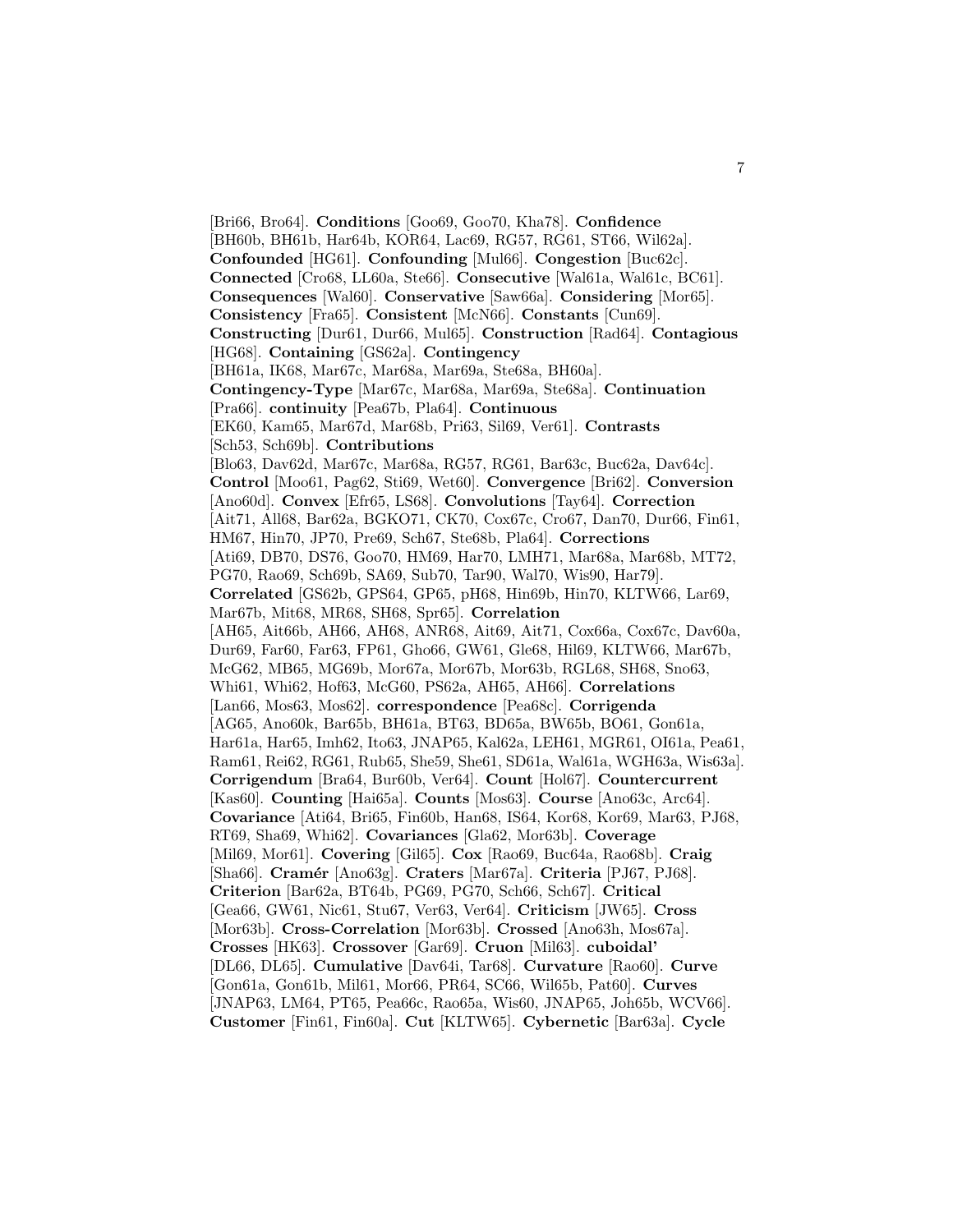#### [RA68]. **Cyclic** [DH69].

**D** [Ano60i, Ano60j, Ano63j, Ano64l, Bar63e, Bar66c, Bar66f, Buc62d, Buc64a, Buc65, Dav60h, Dav61d, Dav61a, Dav61g, Dav63d, Fel63, Gob67, Hea62, Joh64, Lin63, Lin69, Pea66c, Smi62b, Stu64, Yat62]. **Daniel** [Ano64g, Bee63, Ken61a]. **Daniels** [Far63]. **Darwin** [Sok60]. **Data** [Cox66b, Geh65a, HL65, HG68, HSD66, Jol65, Kal66, Les62, Lit68, McN68, Ohl64, Saw62b, Sto69b, WG68, Jol63, MA65, Ano63i, Bar62c, Buc60]. **d'Attente** [Mil63]. **David** [Bar61b, Fel63, Gob67, Wel62, Saw60]. **Death** [Bai68b, Blo60a, Blo60b, Dav64i, Goo67, Jol65, Ken60a, Mar67a, Pur66, Wil65a, Wil69, Wis62, Jol63]. **Decimal** [Ano60g]. **Decimalisation** [Dav64h]. **Decision** [Kru67, Mal61a, Mar68c, Saw61b, Sto62, LB65]. **Decomposition** [Kab64]. **Defares** [Dav62a]. **degrees** [Yao65]. **Delays** [Tan62, Yeo64]. **Densities** [Hoa68]. **Density** [Dan62a, Hoa68, Mil65b, Whi63]. **Department** [Ano60g]. **Departures** [Ewe61]. **Dependence** [BDF62]. **Dependent** [Goo67, Pha65, Rao69, Saw62b, Wau68, You67b, Put64, Rao68b]. **Derivation** [Ber69, KK66, Ksh60, LM64, Sil69, Tan61]. **Derivations** [KLTW65]. **Derivative** [Joh62d]. **Derived** [Pri63]. **Deriving** [Rad64]. **Design** [Boh66, BD63, CB63, Dav69, DH66, DH67a, Pat68, SBJ68, TB67, TD68, BD65a, CB66, DH67b, Saw62a]. **Designs** [Ati61, Ber68, Bra54, Bra64, DH69, Day69a, DL65, FK60, Gar69, Hex63, KZ63, LS68, Mos67a, Mul65, Pea68a, Pre66, Pre67, Pre69, Rag62, Ree69, Sis68, DL66]. **Detection** [Zin61]. **Determinants** [Fin60b]. **Determination** [Hea64b]. **Determine** [HM60]. **Deterministic** [Fin60a, Fin61, Gan62, Jol63]. **Development** [FMB68, Pea67b, Sea67]. **Deviates** [KLTW66, Pea66c, Dav63f]. **Deviation** [Kam65, Kam66a, Kam66b, Mea66, PS64, Tik67, You67a]. **Deviations** [Ben63, PT65]. **Dexter** [Joh62e]. **Diagrams** [Gow68]. **Diallel** [HK63]. **Dialysis** [Kas60]. **Dichotomized** [HT65]. **Dichotomous** [EEG67]. **Dictionnaire** [Cor62a]. **Difference** [Dav68, Har67a, Wat61a]. **Differences** [BP63, Ram60, Ram61, Ano63d, Dav61h, Joh62d, Tay63]. **Different** [DP60, Dow66a, McG67, Roa63, Sil64]. **Differential** [Bar63e, Dav61j, Gan65, Wat61a]. **Diffusion** [Ewe63, Ken66a, Whi62]. **Digest** [Mor62]. **dilution** [Jol63]. **Dimensional** [Bar64b, Pri64b, RS68, Bar65b, Rob67]. **Dimensions** [Dow66a, Nau65, Arc62, Arc64]. **Direct** [KZ63, Mor63a, Pol66b]. **Direction** [Ksh62]. **Directions** [Ste62b, Ste62c, Ste69b, Ste66]. **Discarding** [BKM67]. **Discontinuous** [Pri64b]. **Discrepancies** [Eri67]. **discrepant** [Ber61]. **Discrete** [Bar60a, Kam66a, Les60, Mar66, Ord67, Pri63]. **Discrete-Time** [Les60]. **Discriminant** [Rad67, Rao66]. **Discriminating** [Atk69a]. **Discrimination** [BP63, CC67, CRR60, GD68, Han68, LMH67, LMH71]. **Disease** [Mor65]. **Diseases** [ZF69]. **Dispersion** [Rao69, Sel65, Ste67b, Ury66, Rao68b]. **dissertation** [Eul61]. **Distance** [Gow66b, Hol65a, Hol65b]. **Distances** [Fai64, PT65]. **Distinction** [Bro64].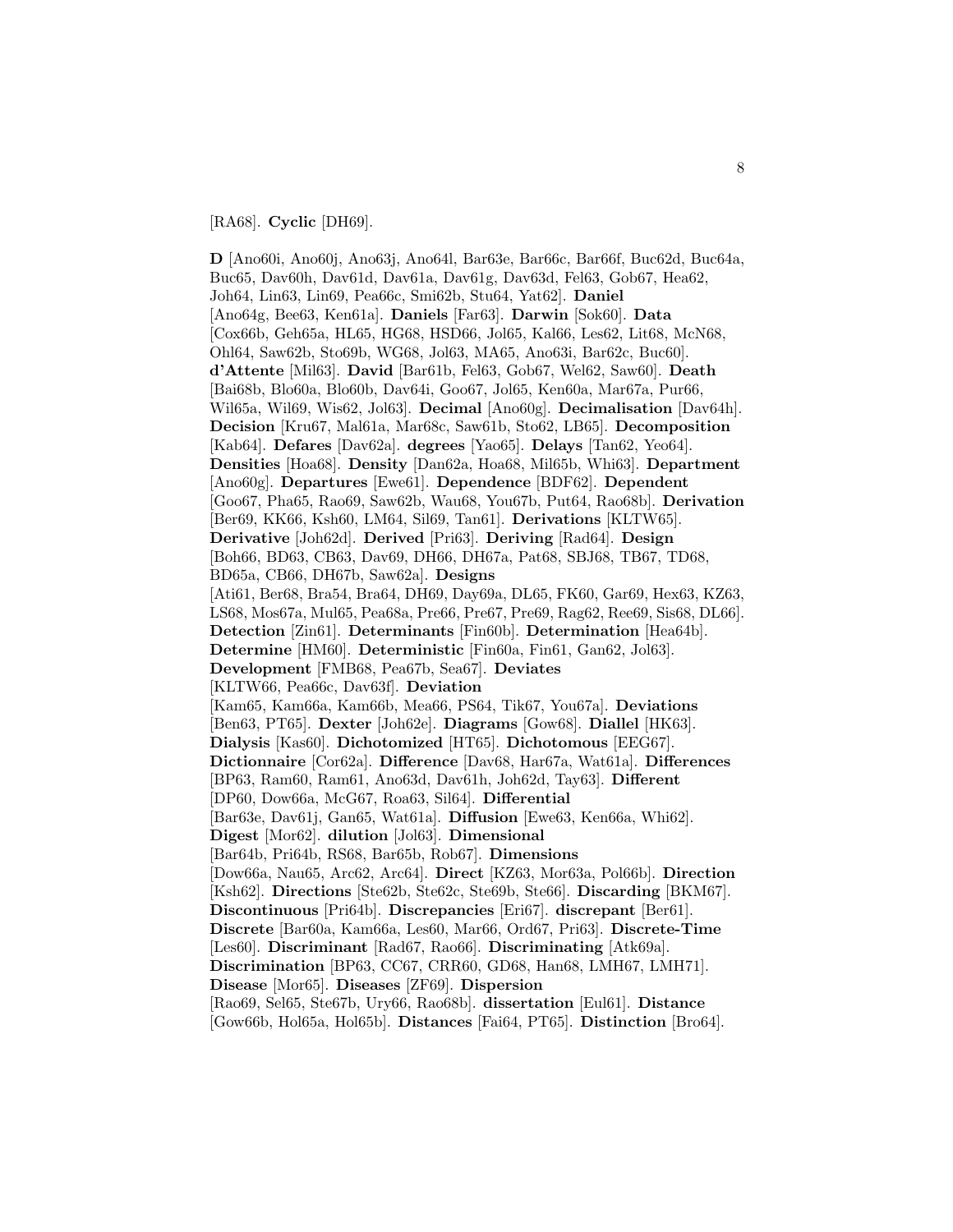**Distributed** [Ait63, Bai68b, Kha78, Mor67b, Stu62]. **Distribution** [AH65, Ait66b, AH68, Ajn68, AC64, Alw62, Amo63, Ano60h, Ano60f, BDO60, BN68, Ber69, Bha60, BJ69, BGKO66, BGKO71, Bre63, Bur60a, Cam68, CB63, Con65, Cox66a, Cox67c, Cro66, Cro67, Far60, Fin64, GJ68, Gho66, Goo69, Goo70, Gow61, GPS64, GG66, HJ63, HT65, HM60, Har67a, Har64a, Har67b, Has69a, Has69b, Hea64b, Hol64, Imh61, Imh62, Joh60a, JY60, JW65, Joh66, Kab64, KK66, Kor68, Kot65, Kot66, Kri67, Ksh66, LEH60, LEH61, MS69, Mar68b, Mar69b, Mar63, McG62, MB65, Moh68, Mos63, MM64, Nab61, Nic61, Ord68, Pat62, Pat63, Pat69, Pea64, Pea69, Pil64, Pil65b, PG69, PG70, Pin62, PW66b, Rao60, RGL68, Roa63, San63, SW62, Sil69, Sno63, Sri60, SO62, Ste62a, Ste63a, Ste64, Ste67b, Ste69b, Ste69c, Sto67, Tan61]. **Distribution** [Tar79, Tar90, Tho69, TT65, TF69, Tik66, Ver61, Vid64, Wat67, WW64, WGH62, WGH63a, WGH63b, Wil65a, Wil69, Wis64, You67a, AH66, HB60, Hai61, Har65, Har79, HPW61, Hol66, Joh61, KK65, Mos62, Owe65, RK67, SC65, Ste66, PS62a, Ste65a, Ano60j, Ano63j, Pea67a]. **Distribution-Free** [WW64]. **Distributions** [Ait63, Bar60a, Bar69, Bar63d, BGKO66, BGKO71, Cha67b, Cha69, Day69b, Dow66a, DG67, DH67a, Hai65a, HG67, HG68, Hol69, Kam65, Kam66a, Kam66b, KG62, KOR64, Lac69, Mar67c, Mar68a, Mar69a, Mar66, Mar67d, Mor69, OS65, Ord67, Pat62, Pea63b, Pol66a, PW66a, Pri64a, Ram60, Ram61, Sch69a, Sch66, Sch67, Seb63, Sel64, Ste68a, SS65b, Sub69, Sub70, Tho69, TL67, Tik64, Tik65a, Tik65b, Wat65, Wis63a, Wis63b, vHG66, Amo64, DH67b, Hof63, MY61, Pat65, Ano63g, Pea64]. **Divisible** [HK63]. **Do** [Dav65b]. **Dodge** [Ano60e]. **Doig** [Ano64d, Pea66b]. **Donald** [Dav61j]. **Doris** [Hea64a]. **Dose** [Wis60]. **Dose-Response** [Wis60]. **Double** [Ano60e, CJ64, KLTW65, SS65a]. **Doubly** [Ait66b, Geh65a, HM66, HM67, HM69]. **Drawings** [Cra62]. **Drawn** [Rao60, Roa63]. **Drug** [Col63, Kin64]. **Drugs** [AS64]. **Due** [Kal64]. **Duncan** [Mal61b, Wet60]. **Durbin** [Wal61a, Wal61c]. **Durfee** [Dav61c]. **Dwight** [Ano63i].

**Each** [Roa63]. **Eagle** [Dav61i]. **Earl** [Ano64l, Dav61g]. **Early** [Ano64e, She68, Pea65a, Pea68c]. **Ecology** [Bar62f]. **Economic** [Buc65, Cor62b, Tay63, Wis62]. **Economical** [VW60]. **Economique ´** [Cor62a]. **Edgeworth** [Ken68a]. **Editorial** [Ano61c, Ano65d]. **Edmond** [Cor62a]. **Edmund** [Bar62d]. **Edward** [Wat66]. **Effect** [BN64, Hai65b, TT65, TT66, MA65, TT66]. **Effectiveness** [Gle60]. **Effects** [Ber68, Lar69, Mos67b, Pol66a, DG66]. **Efficiencies** [Ano64h, Cha61, Rao69, Rao68b]. **Efficiency** [Cha68b, Dos62, Far63, FK60, Gea66, KG62, Pea68a, Sen67, Sto68, Stu67]. **Efficient** [Saw62b]. **Ekambaram** [Moo61]. **Elderton** [Pea62]. **Elementary** [Bar63b, Pil65a, Mal61a, Saw61c, Wel62]. **Elements** [Bar65d, Buc65, Mil63, Dav63b, Smi63]. **Elizabeth** [Joh62e]. **Elliptic** [Dav61i]. **Emanuel** [Arc62]. **Emphasis** [GPS64]. **Empirical**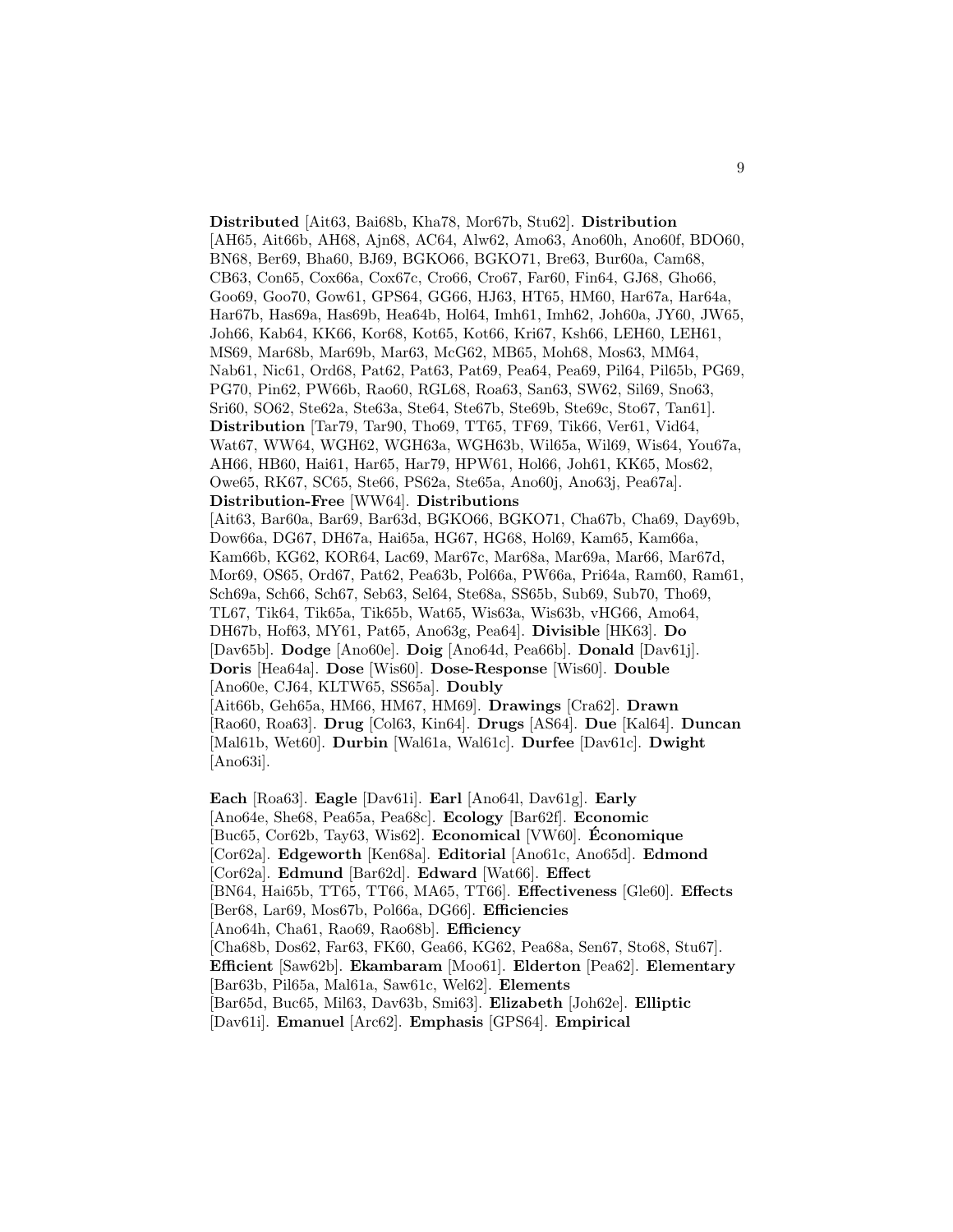[BGL60, CK68, CK70, CB63, Kru67, LK69, Mar66, Mar67d, Mar68b, Mar68c, Mar69b, MK69, RK69a, RK69b, RK67, Rut67, AH68]. **Employing** [HK68]. **Enders** [Bar63a, Fin62]. **Engineering** [Bro62, Moo66, Buc62d, Wet62, Buc62b]. **Ensemble** [Rob69]. **Entwistle** [Hea64a]. **Epidemic** [Bai68a, Dow67, Gan65, HS69, Ohl64, Sev69, Sis65, Wil65b, Bai63]. **Epidemics** [Dow68]. **Epidemiological** [Rei60b]. **Epidemiology** [Bar62f]. **Episodes** [Ano64e]. **Equal** [IS64, MGR60, MGR61, Sla66, You62]. **Equality** [Gle68, GM62, Kor69, MG69b, PJ68]. **Equally** [Spr65]. **Equation** [Bar66a, BDM60, BDM63, Gan65, Kal61a, Kal62a]. **Equations** [Kal62c, Phi66, Dav61j, Wat61a]. **Equatorial** [Wat65]. **Equi** [Pea68a]. **Equi-Replicate** [Pea68a]. **Equicorrelated** [SO62, Ste62a]. **Equiprobable** [Cro68]. **Ergodic** [Kin61, Par62]. **Erik** [Ano64o]. **Erlang** [EF62]. **Ernest** [Dav62c]. **Error** [Lea64, Ver61, Wal60, Saw60]. **Error-Scale** [Ver61]. **Errors** [Han63, TT66, Ver61]. **Especially** [PR64]. **Estermann** [Clu63]. **Estimated** [Cur60]. **Estimates** [AC64, BMS67, Bri69, Cor64b, Dav60f, Dos62, Dow66b, Jol63, Jol65, Low64, RT69, Saw61a]. **Estimating** [Bat63, Cha61, Cha69, Day69b, HG67, Man69b, McN66, Mea66, Ohl64, Tik67, MG69a, RK67, Rut67]. **Estimation** [AD68, Ati62, Ati68, Ati69, Bar61d, Bar63c, Big61, BC60, BD65b, Cun69, DB69, DB70, DH66, DH67a, Gil60, GG66, HT65, Han67, Han69a, HM66, HM67, HM69, HR67, HR68, Har69b, Har70, Has69a, Has69b, Hex63, Hit62, Hol64, Kal62b, KG62, Lit68, Mar66, Mar67d, Mar68b, Mar69b, Mor65, MM64, Mos67a, Pat62, Rad66, Rao62, Rao63, Rao65b, RW66, RW64, RK69b, Saw61f, Sub65, Swa62, Swa63, TF69, Ver61, Wal61b, Wal62, WD67, WL67, WGH62, WGH63a, WGH63b, Wil63, DH67b, WCV66]. **Estimator** [Bar66a, Bro61, Kal66, Rao67]. **Estimators** [BG62, CK68, CK70, GZ67, Gla62, Joh69, MK69, RK69a, Saw62b, She58, She59, She61, SW62, Swi68, Wan67]. **Eugene** [Hol61b]. **Evaluation** [Bar66a, MS69, Joh61]. **Event** [WD67]. **Events** [BDF62, Goo64, TR66]. **Evolution** [Dav65a]. **Evolutionary** [Bar66g]. **Exact** [BH61a, Dur61, Dur66, Gar69, Har64b, Ksh60, PG69, PG70, RT69, Sch66, Sch67, Ste62b, Ste62c, Sto68, BH60a]. **Example** [Cox66b, Eri67]. **Exercises** [Wel62]. **existence** [HF69]. **Expansions** [Cha64, Dan62b, Gho66, HM60, Lea63, McF60, Whi61]. **Expectation** [Ben63, Bri66]. **Expectations** [Ano63h, Mor63b, Sil64]. **Expected** [GR69, Har61a, Har61b, SC66, Sla66, Tra69, Saw60]. **Experimental** [FMB68, Kal61c, KD69, Les62, Saw62a, Sto69a]. **Experiments** [Big61, Dav69, DH66, DH67a, HG61, HSD66, Joh65a, McG67, Mul66, SS69, SD61a, SD61b, DH67b]. **Explicit** [Jol65]. **Exponential** [BDM60, BDM63, Hoe68, LM64, Mit68, MR68, Pat63, Pea66c, Pat60]. **Exponential-Type** [Pat63]. **Exponentiality** [PP64]. **Exponentially** [Mor67b]. **Expressed** [JNAP63, Pri64a, JNAP65]. **Expressing** [Mar63]. **Expressions** [OS65]. **Extended** [Ver63, Ver64]. **Extension**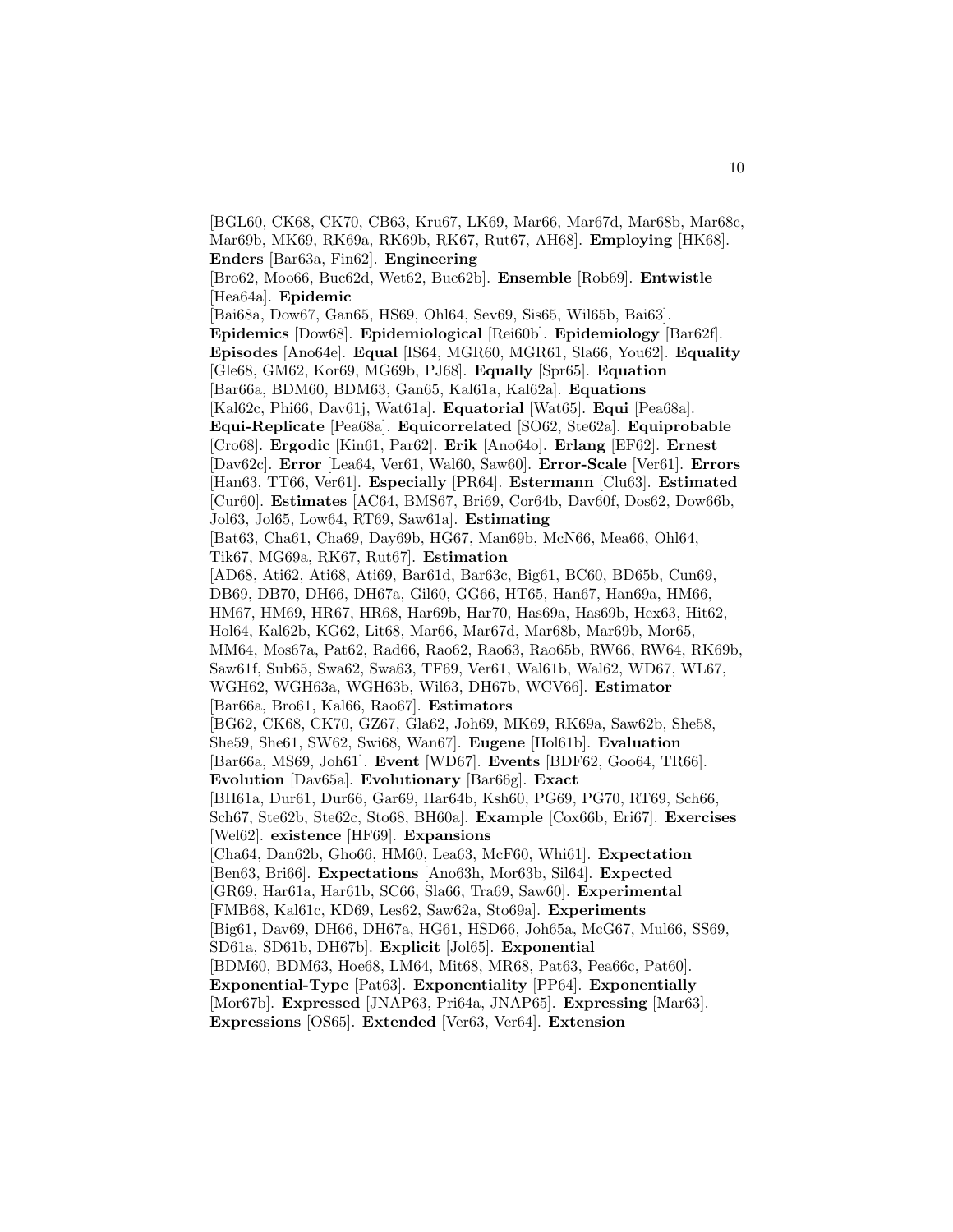[Cha67a, DB69, DB70]. **Extensions** [Fai68]. **Extinction** [Gan62, Goo67, Wau68]. **Extrema** [BO59, BO61]. **Extremal** [Bri66, HJ63]. **Extreme** [HT68, Has69a, Sin67, Sto67, Sto68, TW63]. **Extremes** [Gre67, Dav60i]. **Ezekiel** [Dav60a].

**F** [Ano60e, Bar62d, Dav61f, Dav63b, Dav64f, Dav65b, Fel63, Gob67, Kes61, Loy67b, Ryb66, Smi60, Wel62]. **facilitate** [Joh65b]. **Factor** [Rad66, Spr69, Stu64]. **Factorial** [HG61, KZ63, Mul66, Pat68, Cox92]. **Factorization** [Cla66, Kel62, Rad67, Whi63]. **Factors** [Ksh62, Joh64]. **Falconer** [Smi62b]. **Families** [Jac68, Wal67, Wal70]. **Family** [SA62b, SA69]. **Fate** [Ken61b]. **Feller** [Loy67a]. **Fiducial** [Fra61, Fra64, Fra65]. **Field** [Bro62]. **Fieller** [Cox67d]. **Figures** [Smi60]. **Finding** [Ric67]. **Finite** [Ano63d, BD61, Bri65, Con65, Dav61h, Dem67, Rao68a, Sto69a, Wat61a]. **Finite-Difference** [Wat61a]. **Finite-State** [Con65]. **Finney** [Bar66f, Hea62]. **First**

[Ano63c, Ber68, Cox66a, Cox67c, Hoa68, KG67, RT69, Sha69, SW60, You67a]. **First-** [RT69]. **Fisher** [Ken63a, Pat65, Pat69, Pea68c, Ste69b, Yao65]. **Fisz** [Bar64a, Ela59]. **Fit** [Cha64, Cro68, Ksh61, PS62b, Sla66, Ste63a, Ste69a, Tar79, Tik65a, Wat61b, Wat62, Put64, Ste64, Ste65a, Tar90]. **Fitting** [Ber60, Cro64, Cun69, Gon61a, Gon61b, Har67b, LM64, Pea66c, Spr65, Whi63, Wis60, Joh65b, Pat60, Mil61]. **Five** [Ano60g]. **Fixed** [DS68, Lar69, DS76, DG66]. **Fixed-Effects** [Lar69, DG66]. **Fletcher** [Dav63a]. **Flow** [Haw65a]. **Fluctuating** [Pol66a]. **Follows** [Kot65]. **Food** [Cor64a]. **foregoing** [Eul61]. **Form** [Chi67, Goo69, Goo70, Kha78, Pri64a, Ver61]. **Forman** [Buc60]. **formation** [Ber61]. **Forms** [BO59, BO61, Coo63, Imh61, Imh62, Sha68, Tik65b, Tur60]. **Formula** [Rao60, Wal61a, Wal61c]. **Formulae** [BD61, Sis64]. **Forsythe** [Wat61a]. **Foundation** [Rad66]. **Foundations** [Ano64k, Joh60c]. **Four** [PJ67, PJ68, SW60, Sno63]. **Fourth** [Dav62d, Dav63e]. **Fox** [Ano64c, Dav60a]. **Fraction** [Rub64]. **Francis** [Ken68a]. **Frank** [Haw65a]. **Fraser** [Dav60h, Lin69]. **Fred** [Yat62]. **Free** [Cro66, Cro67, Tho69, WW64]. **freedom** [Yao65]. **Freeman** [Ano64f, MY61]. **Frequencies** [Oka63, Sla66, You62]. **Frequency** [Gon61a, Gon61b, Gon66, Hol69, PT65, Roa63, Joh65b]. **Frequentist** [Bar65a, BB66]. **Friedman** [Sen67]. **Front** [Ano60l, Ano60m, Ano61d, Ano61e, Ano62c, Ano62d, Ano63l, Ano63m, Ano64p, Ano64q, Ano65e, Ano65f, Ano66e, Ano66f, Ano67d, Ano67e, Ano68d, Ano68e, Ano68f, Ano69e, Ano69f, Ano69g]. **Fulfilment** [You61]. **Function** [Ano60h, Ano60f, BH61a, Ber60, Cro66, Cro67, Dan62a, Gob67, Hit62, Hit66, LS68, Lea64, Pea64, Pea67a, Rao66, Sil69, Tur60, WD67, Wis60, BH60a]. **Functional** [Dav64i]. **Functions** [CO65, Dav61i, Gon61a, Gon61b, GPS64, GP65, HM60, LL60b, Mil65b, Mos67a, Ord68, Pil65a, Ric67, Whi62, Bai63, SZ60, Ano60h, Clu63, Dav61g, Edw61, Bar66e]. **Fundamentals** [Dav61c]. **Furst** [Bar63f]. **Further**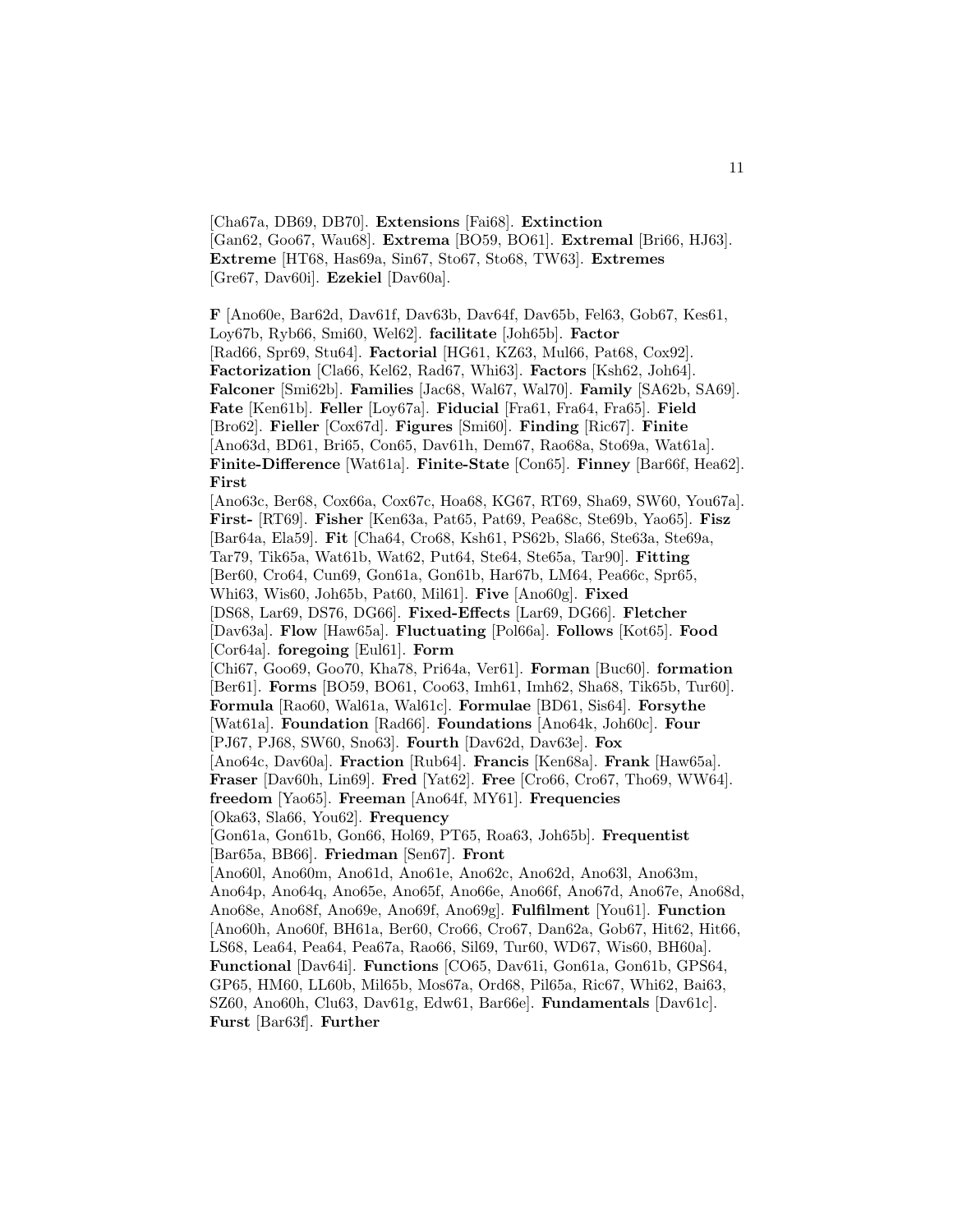[BT62, BT63, MR68, Rao63, RG57, RG61, SM68, Pat60].

**G** [Ano60e, Ano63j, Ano64d, Arc64, Bar63c, Buc62b, Buc65, Cox67b, Dav60b, Dav61d, Dav62f, Dav62a, Dav64c, Dav64d, Dav64g, Dav65a, Dra64, Gob67, Men65, Mil61, Pea66b, Rad66, Saw61c]. **Gall** [Haw64]. **Galton** [Pol68]. **Games** [Arc61]. **Gamma** [Ait63, Kot65, Mor69, Pea64, Pea67a, Pin62, RG66, Stu62, WGH62, WGH63a, WGH63b]. **Gamma-Distributed** [Ait63, Stu62]. **Gamma-Function** [Pea64]. **Gantmacher** [Kes61]. **Gaps** [Haw65b]. **Garvin** [Bea61]. **Gary** [Yat62]. **Gass** [Buc65]. **Gauss** [Sea67]. **Gaussian** [Mil65b]. **Geary** [Buc65]. **Gebiete** [Ano63k]. **Gene** [Pol66a]. **General** [AS64, Dow67, Far60, Joh60c, LS68, PB64, Saw64, Sis65, Swi68, Tik64, Whi64b, Bar65c]. **Generalization** [Cox67d, Fra66, Kam66a]. **generalizations** [Hol66]. **Generalized** [EF62, Far63, Geh65a, Geh65b, HG67, Pat62, Pat69, PR64, Ram60, Ram61, Wal61a, Wal61c]. **Generating** [Dan62b, Dav64i]. **Genetic** [BW63, Ewe63, Gan61, Wal63, Wil62b]. **Genetical** [Gru61]. **Genetics** [Bat63, Ken66a, Smi62b, Smi62a]. **Genevieve** [Joh62c]. **Geometrical** [Phi66, Dav64d]. **Geometry** [Arc62, Arc64, CRR60, Rao62, Rao63]. **George** [Dav61h, Wat61a]. **Gerhard** [Bar63f]. **Gershenson** [Moo63]. **Gertrude** [Ano60h]. **Ghosh** [Joh66]. **Ghouila** [Har63a]. **Ghouila-Houri** [Har63a]. **GI** [Fin61]. **GI/M/1** [Fin61]. **Gini** [Dav68]. **Girdle** [Sel64]. **Given** [IK68, JNAP63, Saw61a, Saw61f, SW60, JNAP65]. **Gmedenko** [Bar63d]. **Gnedenko** [Bar63b, Lin63]. **Goldberg** [Saw61d]. **Goodness** [Cha64, Cro68, Ksh61, PS62b, Sla66, Ste63a, Ste64, Ste69a, Tar79, Tar90, Tik65a, Wat61b, Wat62, Put64, Ste65a]. **Goodness-Of-Fit** [Ste69a, Tik65a, Wat61b, Cro68, Ksh61, PS62b, Sla66, Ste63a, Wat62, Ste64, Put64, Ste65a]. **Gosset** [Pea68c]. **Graig** [Dav61b]. **Graphs** [Har63b]. **Graybill** [Dav64f]. **Greater** [Rei60a]. **Greenberg** [Dav64c]. **Greenspan** [Dav61j]. **Greenwood** [Dav63c]. **Grenander** [Dav60d]. **Grid** [Joh62c]. **Group** [Fra65, HK63, DG66, HF69]. **Grouped** [Bar63c, Kal66, McN66, McN68, Swa62, Swa63]. **Grouping** [Kal64]. **Growth** [Goo68, Pea66c, PR64, Rao65a, Cor64a, Dav65a]. **Grundlagen** [Joh60c, Bar62d]. **Guest** [Mil61]. **Guide** [Dav63c]. **Gumbel** [Dav60i]. **Gunnar** [Dav60f]. **Gupta** [AC64]. **Guttman** [Moo66].

**H** [Ano60d, Ano60e, Ano63i, Ano63g, Ano64n, Ano64f, Bar60b, Buc62b, Dav60j, Dav60e, Dav61d, Dav61a, Dav61c, Dav62b, Dav63c, Joh62f, Llo60, Pea64, Pea67a, Smi60]. **Hacking** [Bar66b]. **Haight** [Haw65a]. **Half** [Har67a]. **Half-Square** [Har67a]. **Handbook** [Dav63d, Dav64e, Noe66]. **Hardy** [Rei60b]. **Harold** [Buc62a, Tay64]. **Harriet** [Rei60b]. **Harris** [Bar65e]. **Harrison** [Dav65a]. **Harry** [Moo63]. **Harter** [Pea64]. **Hartley** [Bar62a, Dav63c]. **Hausa** [DR63]. **having** [BC61]. **Hayden** [Bee63]. **Hazard** [WL64]. **Health** [Hol61a, Rei60a, Rei60a]. **Henri** [Kal61b]. **Henry** [Ken66a]. **Herbert** [Bur62, Dav62c, Joh62e, Joh62c, Joh62d]. **Herdan** [Dav64g]. **Herman** [Ken66b, Mal61a]. **Hermite** [KK66, KK65]. **Hermitian** [Tur60].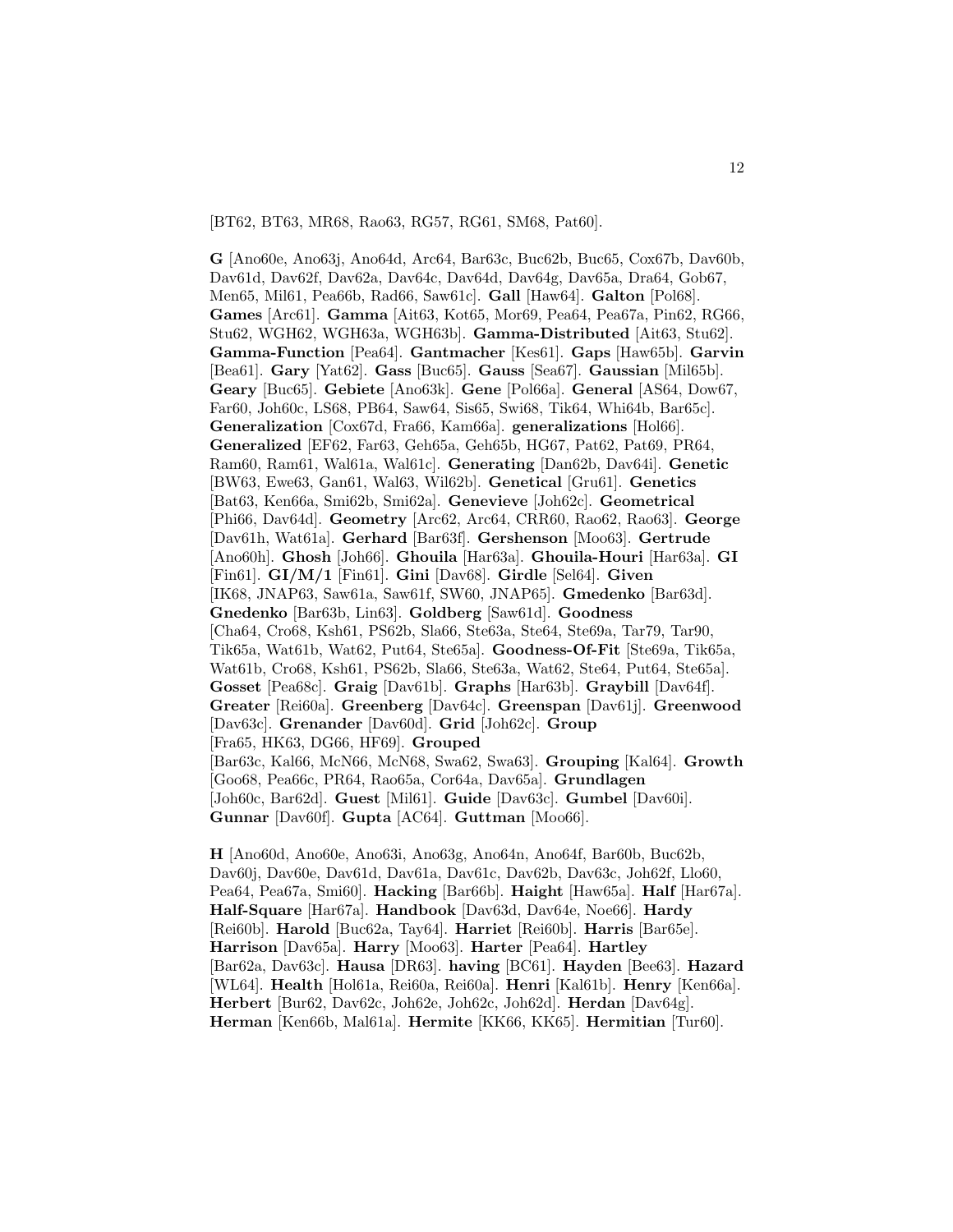**Heterogeneity** [LB66, MGR60, MGR61, Pea66a]. **Hierarchical** [Blo60a, Blo60b, Gho64b, TB67]. **High** [Mor68]. **High-Speed** [Mor68]. **Higher** [LL60b]. **Hiorns** [Pea66c]. **historical** [Sea67]. **History** [Ano64e, Has67, Ken60b, Ken61a, Ken61b, Ken63b, Rab69, She68, Ken68b, Ken68a, Pea65a, Pea67b, Pea68c, Sea67, Ken63b]. **Hodges** [BJ69]. **Hoel** [Saw61c]. **Hogg** [Dav61b]. **Homogeneity** [Bar62a, pH68, PW66a, PW66b, Wis68, Wis90]. **Homogeneous** [Con65, Pur66, Wil69, Wil64]. **Hotelling** [Buc62a, Lan66]. **Houri** [Har63a]. **Household** [Ohl64]. **Households** [Mor65]. **Howard** [Saw61b]. **Hull** [Efr65]. **Human** [Bat63, Dav65a, Dav65a]. **Hypergeometric** [Ano63j, Ord68]. **Hypotheses** [Bat63, BN65, Bha60, Hit66, Jac68, Mar68c, McN66, Mos67b, PJ67, Rao66, Seb64, Wal67, Wal70]. **Hypothesis** [DP60, GW61, MGR60, MGR61, PB64, Saw64, Thi67, Mik65, You62, Cro60]. **Hypothetical** [Ksh61]. **Ian** [Bar66b]. **Ideas** [Dra64]. **Identification** [Han69b]. **if** [Bat63]. **II** [Bra64, Dav62f, Dav63e, AH65, BB66, Bha60, Blo60b, Bra54, FP61, Hai60, MB65, PW66b, Saw61a, Saw62b, Ste62c, Ste64, TT66, Wat62, Loy67a, Noe66]. **III** [Dav63e, AH66, PS62a]. **Immigration** [Jol65, Mar67a]. **Immigration-Stochastic** [Jol65]. **Impatience** [Fin61, Fin60a]. **Importance** [BT64a]. **Improvement** [Wis64]. **inadequacies** [DL65]. **Inanimate** [Wil69]. **incidents** [Pea65a]. **Incomplete** [Amo63, Bra54, Bra64, FK60, Joh65a, Mul65, Nab61, Pea64, Pea67a, Pre66, Pre67, Pre69, Sis68, TD68, Wis60]. **Incompletely** [LB63]. **Inconsistencies** [Sla61]. **Incorrect** [Sis68]. **Independence** [GW61, KT69, OI61a, Thi67, OI61b]. **Independent** [Ait63, Bar63d, Ben63, Ben65, Ben68, Kot65, SS69, Stu62, WD67]. **Independnece** [Mar69a]. **Index** [Ano69d, Dav63a, Sel65, Wil62b, Wil63]. **Indian** [Ano64h]. **Individual** [Mal61b]. **Individuals** [Whi64a]. **Induced** [Seb64]. **induction** [Ber61]. **Industrial** [Wet60]. **Inequalities** [AG63, Ben65, Har67b, Ste67a, AG65, Kin62]. **Inequality** [Ben68, Dan62a, Mal68]. **Infectives** [HS69]. **Inference** [Ait66a, BW63, BW65a, BT64b, Dav62f, Fra64, Hin69a, Mor69, Ano64k, Ano64f, Bar66b, Lin69, Smi63]. **Inferences** [Bar65a, BB66, Dem67, Eri67, LEH60, LEH61]. **Infinitely** [Fin62]. **Information** [Ano60p, Ano61h, Ano62g, Ano63p, Ano64t, Ano65h, Ano66i, Ano67h, Ano68j, Ano69k, Kal64, Swa62, Swa63, MG69a, Ano64o]. **Informative** [Eri67]. **Initial** [HS69]. **Input** [EF62]. **Inqualities** [Ste68b]. **Inspection** [Ano60e, EK60]. **Insurance** [Rei60a]. **Integral** [Chi67, HM60, McF60, OS65, Pea67a, Phi66, Pin62, Pur66, SW60, Son61, Joh61, SC65, Ano60i]. **Integrals** [Ano63i, Jag67]. **Integration** [Joh62e]. **Interaction** [KW63, LG60]. **Interactive** [AS66]. **interest** [DL65]. **Interference** [Blo63]. **Intermediate** [Thi67]. **International** [Mor62, Bar60c]. **Interpolation** [Joh62f, Joh62c, Pea68b]. **Intersection**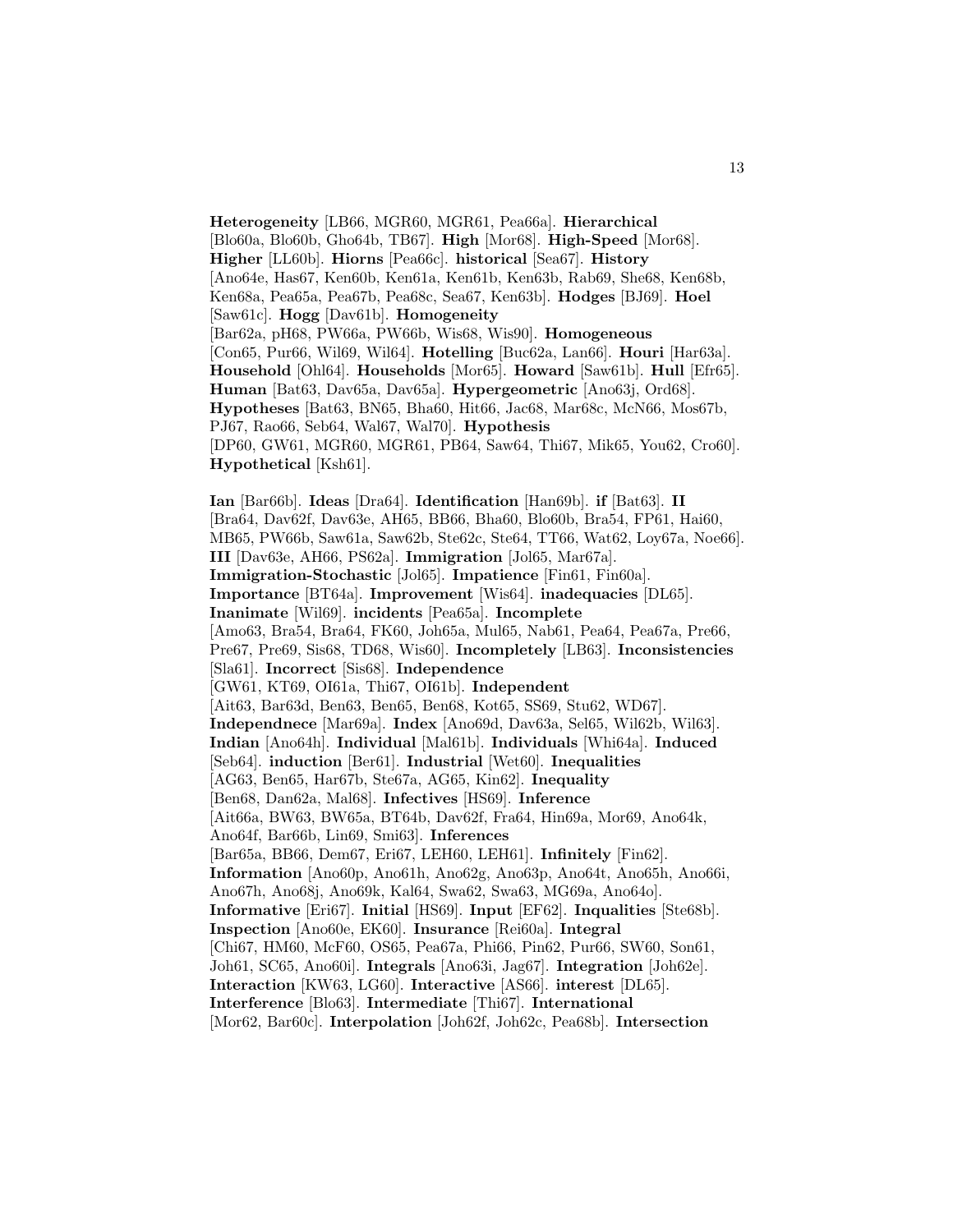[Hin69a, Tan62, Tan67]. **Intersections** [DF64]. **Interval** [AD68, Bri65, Cox60, Wil62a]. **Intervals** [BH60b, BH61b, KOR64, LM63, LMH67, LMH71]. **Intraclass** [OI61a, OI61b]. **Introduction** [Bar61b, Bar63b, Cox67a, Dav61a, Dav61b, Dav62a, Dav64a, Dav65a, Fin62, Hea62, Loy67a, Mil63, Saw62a, Ano64l, Cur66, Dav60h, Saw61d, Ano64f, Bar66c, Bea61, Buc62c, Dav60b, Dav62b, Dav64f, Hol61a, Loy67b, Smi62b, Wal63]. **Introductory** [Moo66]. **Invariance** [Fra61]. **Inventories** [Loy66]. **Inventory** [Gho64a]. **Inverse** [Ait63, GR69, Mor63a, Pat64, Sha69, Sil69, Tar68]. **Inversely** [Mos63]. **Investigation** [CB63, HK68, Sri60, MA65]. **Involving** [Cox66b, Mal68, Pat69, SS65b]. **Irrational** [Rub64]. **Isaac** [Ken63b]. **Isotropic** [Ksh61]. **Item** [Bur62]. **Items** [Cam68]. **Iteration** [Kal61a, Kal62a, Kal62c]. **Iterative** [HM66, HM67, HM69]. **Ito** [Ken66a]. **IV** [Dav62d, AH68, SC65].

**J** [Ano63j, Ano64k, Ano64i, Bar63g, Bar65d, Bar66f, Bro62, Buc61, Buc62b, Dav60i, Dav60g, Dav61d, Dav62a, Dav63b, Dav63c, Dav63a, Dav65a, Hea62, Jen64, Joh60c, Kal61c, Llo60, Loy67b, Mor62, Smi60, Wal63, Wet60, Yat62]. **Jackson** [Dav60c]. **James** [Bar60b, Dav62c]. **Janet** [Rei60b]. **Je** [Hol61b]. **Jerzy** [Dav62d, Dav63e]. **Jeux** [Har63a]. **Johann** [Joh60b, Joh62a]. **John** [Ano64m, Dav64e, Noe66, Cox92]. **Johnson** [Dav60c, Kam66a, Saw60]. **Joint** [AS64, AS66, Bro64, Kri67, Moh68, Ver61]. **Jordan** [Ano63d]. **Joreskog** [Rad66]. **Journal** [Bar60c, Ano60c, Ken64]. **Judging** [Sch53, Sch69b].

**Kapur** [Llo60]. **Karl** [Pea68c]. **Kaufmann** [Mil63]. **Kempthorne** [Smi62a]. **Kendall** [Ano64d, Cox67b, Dav62f, Dav64d, Gob67, Pea66b, Arc64, Buc65, Bur60a, Dra64, Hof63, Men65, PS62a, Sno62, Sno63]. **Khamis** [Pea67a]. **Khatri** [Sha68]. **Khinchin** [Bar63b]. **Khinchine** [Cox61]. **Kimbro** [Joh62c]. **Kimura** [Ken66a]. **Kingman** [Loy67b]. **Kiyosi** [Ken66a]. **Knowledge** [TZ64]. **Known** [Bar67a, Hoa68, Ver61, Bai63, Zin61]. **Kolmogoroff** [Ste68b, Ste67a]. **Kolmogoroff-Type** [Ste68b, Ste67a]. **Kolmogorov** [Bar63d, Lan66]. **Koopmans** [JW65]. **Kopal** [Ano63f]. **Kozelka** [Smi63]. **Krishnaiah** [Cha68a]. **Kulldorff** [Bar63c].

**L** [Ano63k, Ano64k, Ano64j, Bar63d, Cro60, Dav62b, Dav63a, Kal61c, Mil63, Pea64, Saw61e]. **Lagged** [Han67]. **Lagrangian** [BN65, Pea68b]. **Laguerre** [Tik65b]. **Lanczos** [Bar63e]. **Landau** [Bar62d]. **Lane** [Rei60b, Yeo64]. **L'Anglais** [Cor62a]. **Language** [Joh66, Joh66]. **Languages** [Ano64h]. **Laplace** [Ano64l]. **Large** [Bai68a, Bar62a, Ben63, Cam68, Hil69, She68, Ury66, Wal61b, Wal62, Wil65b]. **Large-Sample** [Ury66, Wal61b, Wal62]. **Largest** [Cha67a, Pil64, Pil65b, Pil67]. **Latent** [Gow66b, Mal61c, Mot62, TF69]. **Latin** [HF69]. **Lattice** [Hol65a]. **Law** [HT62, Kot66, She68, Whi62]. **Lawley** [Stu64, Mik65]. **Laws** [Har64b]. **Layout** [Zin62]. **Least**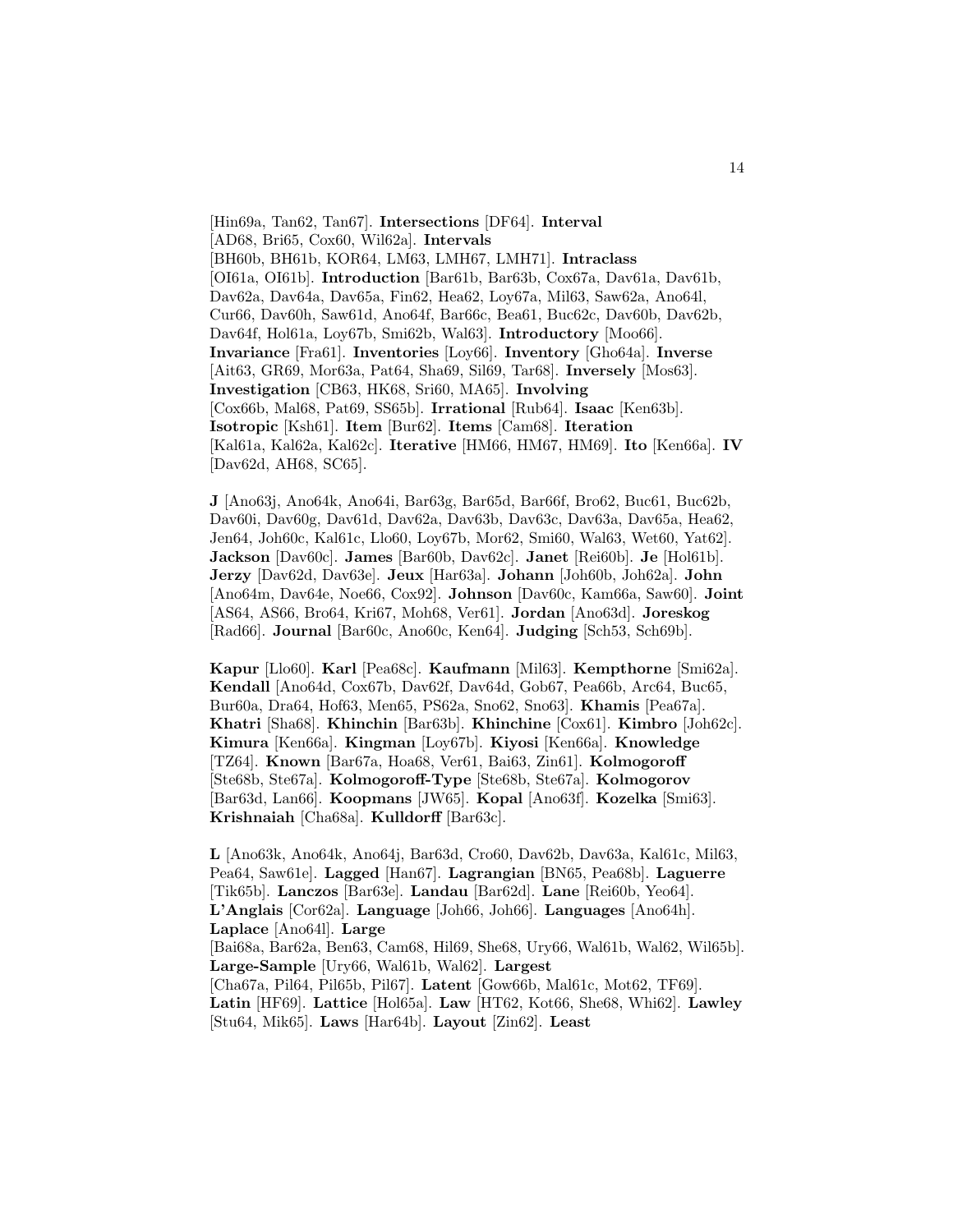[Ati62, Dur69, Kel62, Rao65a, Swi68]. **Least-Squares** [Ati62, Dur69, Kel62, Swi68]. **Lectures** [Ano63e]. **Left** [Hoa68]. **Lehmann** [Cro60]. **Lehrbuch** [Joh62b]. **Length** [Mor66]. **Leo** [Ano60f]. **Leon** [Pea64]. **Leone** [Yat62]. **Lerner** [Bee63]. **Level** [BT65]. **Levy** [Ken66a]. **Lieberman** [Ano63j, Buc62b]. **Life** [MS69, Men65, RA68]. **Lifetimes** [Whi64a]. **Likelihood** [Bar66a, Ber60, HM66, HM67, HM69, HR67, Kal61a, Kal62a, Kal62c, Kal66, Ken61a, Pat62, PB64, Rao60, RT66, Saw61a, Sch66, Sch67, She58, She59, She61, WGH63b, dC69]. **Likelihood-Ratio** [PB64, Sch67]. **likely** [Ber61]. **Limit** [BD61, Bar63d, Tay64]. **Limited** [Ghi68]. **Limiting** [Wal61a, Wal61c]. **Limits** [Joh64, Lac69, ST66]. **Lincoln** [Mal61a]. **Lindgren** [Dav60b]. **Lindley** [Bar66c]. **Line** [Buc60, Pea63a]. **Linear** [AD68, BMS67, Bar67a, Bea61, Ber68, BN65, Buc65, Cha61, Cha64, CK68, CK70, CRR60, Dav69, Dow66b, DH67a, Gil60, GPS64, GP65, Har64b, Lea64, MK69, McG62, MB65, PB64, Rao62, Rao63, Rei61, Rei62, Saw64, Seb64, Swi68, TD68, DH67b, LB65, Sea67, dC69, Ait66a, Bar63e, Buc65]. **Linear-Loss** [AD68]. **Lines** [Pag62, Saw66a]. **Linguistic** [Dav64g]. **Linkage** [Wal63]. **Lionel** [Sto62]. **Lisle** [Cor62a]. **Literature** [Ano64d, Has67, Mor62, Pea66b]. **Local** [Ric67]. **Locally** [BN65]. **Location** [AD68, Fra64, Saw61a]. **Log** [Dav63f, KOR64]. **Log-Normal** [Dav63f]. **Logarithm** [BDO60]. **Logarithmic** [Cha69, Gow61]. **Logarithms** [Ano60g, Ano66d]. **Logic** [Ano64m, Bar66b]. **Logistic** [Ber60, GG66, Has69b, Hit62, Hit66]. **Logit** [GZ67, Hit62, Rei61, Rei62]. **Lognormal** [MM64]. **London** [Bar63e]. **Longest** [BC61]. **Look** [BT62, BT63]. **Looking** [Hil69]. **Loss** [AD68, Kal64, LS68]. **losses** [LB65]. **Louis** [Kal61b]. **Lower** [Dem67]. **Luce** [Mal61b]. **Lukacs** [Edw61]. **Lunar** [Mar67a].

15

**M** [Ano64d, Arc64, Bar62f, Buc64b, Buc65, Bur60b, Cox67a, Cox67b, Dav60j, Dav60a, Dav60e, Dav62f, Dav64a, Dav64d, Dav64f, Dav65a, Dra64, Ela59, Fin61, Gob67, Joh62c, Men65, Smi63]. **Machine** [Blo63]. **Made** [JW65]. **Madow** [BD61]. **Making** [LEH60, LEH61]. **Management** [Mor62]. **Many** [Fin62]. **Marek** [Bar64a]. **Marginals** [IK68]. **Maria** [Dav60j]. **Marked** [Cor64b]. **Market** [Arc61]. **Markov** [BW63, BW65a, BG60, Con65, Gil60, KM66, KG67, McG62, MB65, Thi67]. **Marks** [Wil69]. **Martin** [Arc61]. **Matched** [Cha68b, Gar69]. **Mathematical** [Ano60c, Ano63i, Ano63c, Bar64a, Dav61a, Dav61b, Dav63e, Dav63b, Dav63c, Dav63a, Ela59, Ken63b, Wal63, Pea67b, Cox61, Dav62c, Hal63, Haw65a, Llo60]. **Mathematics** [Ano60c, Dav62a, Ano64e, Ryb66]. **Mathematische** [Ano60k, Ela59]. **Matrices** [ANR68, Ait69, Ait71, AG63, Han68, Hil69, IS64, Kel62, Kor69, Mal61c, Mot62, Pil65a, PJ68, AG65, Kes61]. **Matrix** [CO65, Gan61, GR69, HT68, Kor68, Mar63, Pil64, Pil65b, Pil67, Pol66b, Rad64, Sha69, Whi63]. **Matter** [Ano60a, Ano60b, Ano60l, Ano60m, Ano61a, Ano61b, Ano61d, Ano61e,

Ano62a, Ano62b, Ano62c, Ano62d, Ano63a, Ano63b, Ano63l, Ano63m, Ano64a,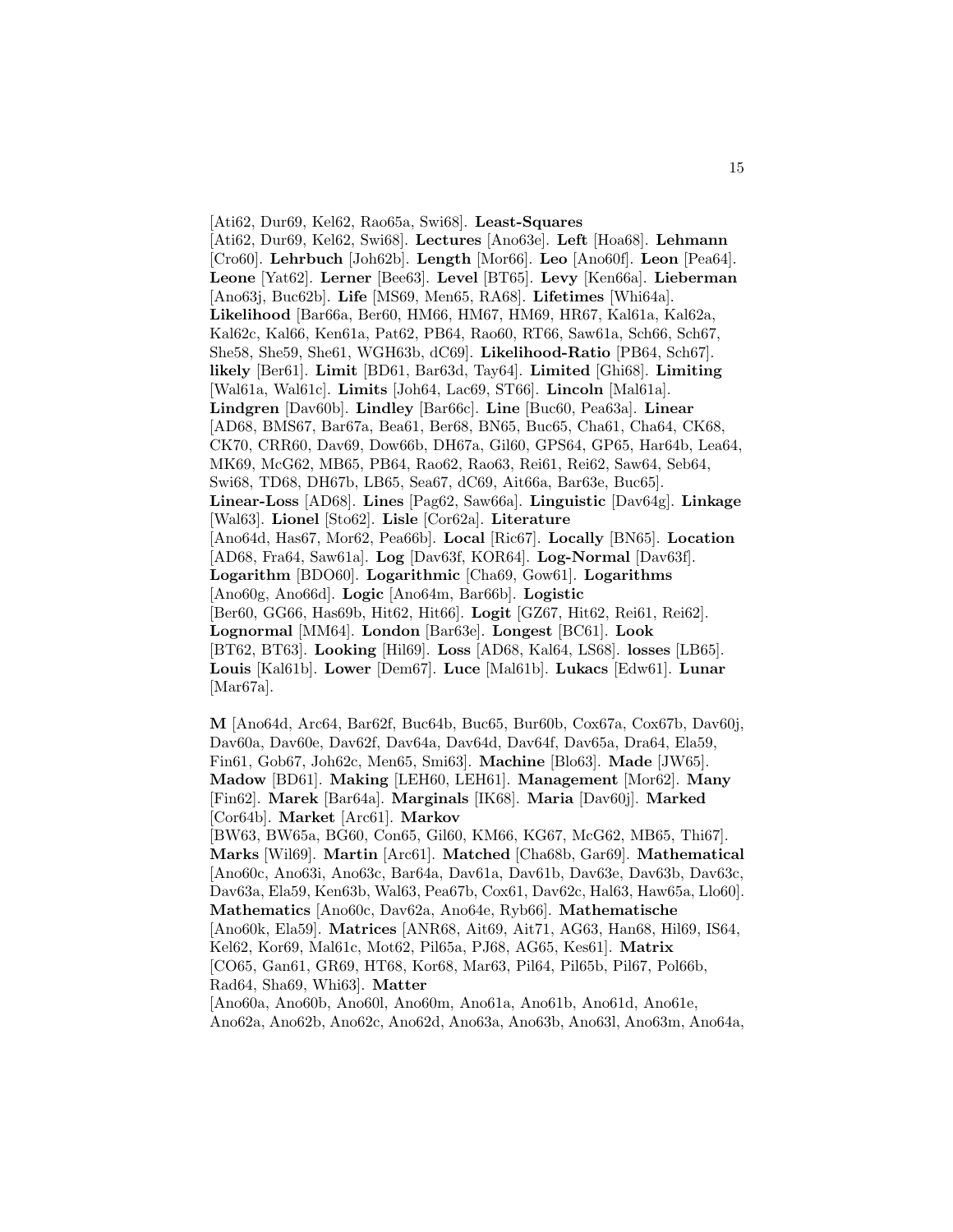Ano64b, Ano64p, Ano64q, Ano65a, Ano65b, Ano65e, Ano65f, Ano66b, Ano66c, Ano66e, Ano66f, Ano67a, Ano67b, Ano67d, Ano67e, Ano68a, Ano68b, Ano68c, Ano68d, Ano68e, Ano68f, Ano69a, Ano69b, Ano69c, Ano69e, Ano69f, Ano69g]. **Maurice** [Pea66b]. **Maxima** [Ric67]. **Maximum**

[Bar66a, Ber60, HM66, HM67, HM69, HR67, Kal66, Ken61a, Pat62, RT66, Saw61a, She58, She59, She61, WGH63b, dC69]. **Maximum-Likelihood** [Bar66a, HM66, HM67, HM69, HR67, Kal66, RT66]. **Maxwell** [Bar62c, Stu64]. **McCarthy** [Buc65]. **McElgrath** [Dav60b]. **McKean**

[Ken66a]. **Mean** [Ano63h, BP63, BD61, BN64, BGKO66, BGKO71, Bri62, Cam68, Cra62, Dav68, GD68, Har67a, HK68, Kam65, Kam66a, Kam66b, Pea68a, Ram60, Ram61, Roa63, Tik67, Whi61, Wis62, You67a]. **Means** [Bro67, Fai68, GM62, MGR60, MGR61, MG69b, PT65, Tia66]. **Measure** [JNAP63, Loy67b, JNAP65]. **Measurement**

[Dav62c, Han63, Joh60c, Moo63]. **Measures** [Ken62]. **Measuring** [Mor66]. **Mechanisms** [Has67]. **M´edecins** [Ano64g]. **Media** [FMB68]. **Median** [Gar63]. **Medical** [Dav62e, Rei60a]. **Medicine** [Dav62a, Dav62d]. **Member** [Roa63]. **Memoirs** [Ano64i]. **Mendelian** [KM66]. **Message** [Sto69b]. **Messens** [Joh60c]. **Method**

[Ati68, Ati69, Bar66f, Bee63, Bra54, Bra64, Cun69, Fra61, Gea66, Gon61a, Gon61b, HG68, Hit62, Hol67, Man69b, Mea66, Mul65, Pea66c, Rao65b, Sch53, Sch69b, Stu67, Pat60, WCV66, Bar60c, Stu64, Wal64]. **Methoden** [Kal61b]. **Methodenlehre** [Joh60b, Joh62a]. **M´ethodes** [Ano64g]. **Methodology** [Wet62]. **Methods** [Buc65, Cha67b, Cha61, Cox61, Cox67a, Dav60g, Dav61f, Dur61, Dur66, Gho64b, Gow66b, Hol65b, KG62, LM64, Mil61, RW66, Sam62, Wat61a, Wat66, WG68, Ano64c, Dav60c, Dav60a]. **Mickey** [Rao67]. **Micro** [FMB68]. **Micro-Organisms** [FMB68]. **Middleton** [Bar61b]. **Migration** [Bai68b]. **Mijares** [Bar66d]. **Miller** [Dav63a]. **Mills** [Rub64, SC65]. **Minimal** [Rob68]. **Minimax** [BM65]. **minimize** [DL65]. **Minimum** [Hit62, Sha66]. **Miriam** [Rei60b]. **misclassification** [MA65]. **Mises** [Dow66a, DG67, Ste69c]. **Missing** [Big61]. **Mixed** [Big61, Han69a, Han69b, HR67, Hus69, Tho69, Tia66]. **Mixed-Up** [Big61]. **Mixture** [AS64, AS66, Day69b]. **ML** [BG62]. **Mobile** [Man69b]. **Modal** [Ste67b]. **Mode** [Fin64]. **Model** [BW63, BLN62, CK68, CK70, DB69, DB70, Gan61, HR67, Hus69, Jol65, Lar69, LG60, Les62, MK69, Mos67b, PR64, Swi68, Tia66, TB67, Cro61, DL65, Jol63, Sea67]. **Models** [AS64, AS66, Atk69a, BGL60, Bar62f, CC67, Fin60b, Goo68, KW63, Ken66a, LB63, Les60, Pol66b, RA68, Sev69, TT65, TT66, TD68, Wal61b]. **Modern** [Bar62e, Dav60c]. **Modified** [Pag62, SJG68, Sla66]. **Molecular** [Kas60]. **Moment** [Saw62b, She58, She59, She61, SW62, Sno62]. **Moments** [BD61, Ben65, Gho66, Hoa68, KG67, Lea63, Nab61, Pea63b, RT69, SW60, You67a, HPW61]. **Monk** [Ano60i]. **Monographs** [Ano64c, Smi60]. **Monte** [CB66, HK68, Pea66a, Rob67]. **Mood** [Dav64f]. **Moran** [Bar61c, Bar66g, Dav64d, Gan61]. **Morgenstern** [Arc61]. **Mortality** [Moo63]. **Moser** [Tay63]. **Moses** [Ano64j, Mal61a]. **Most**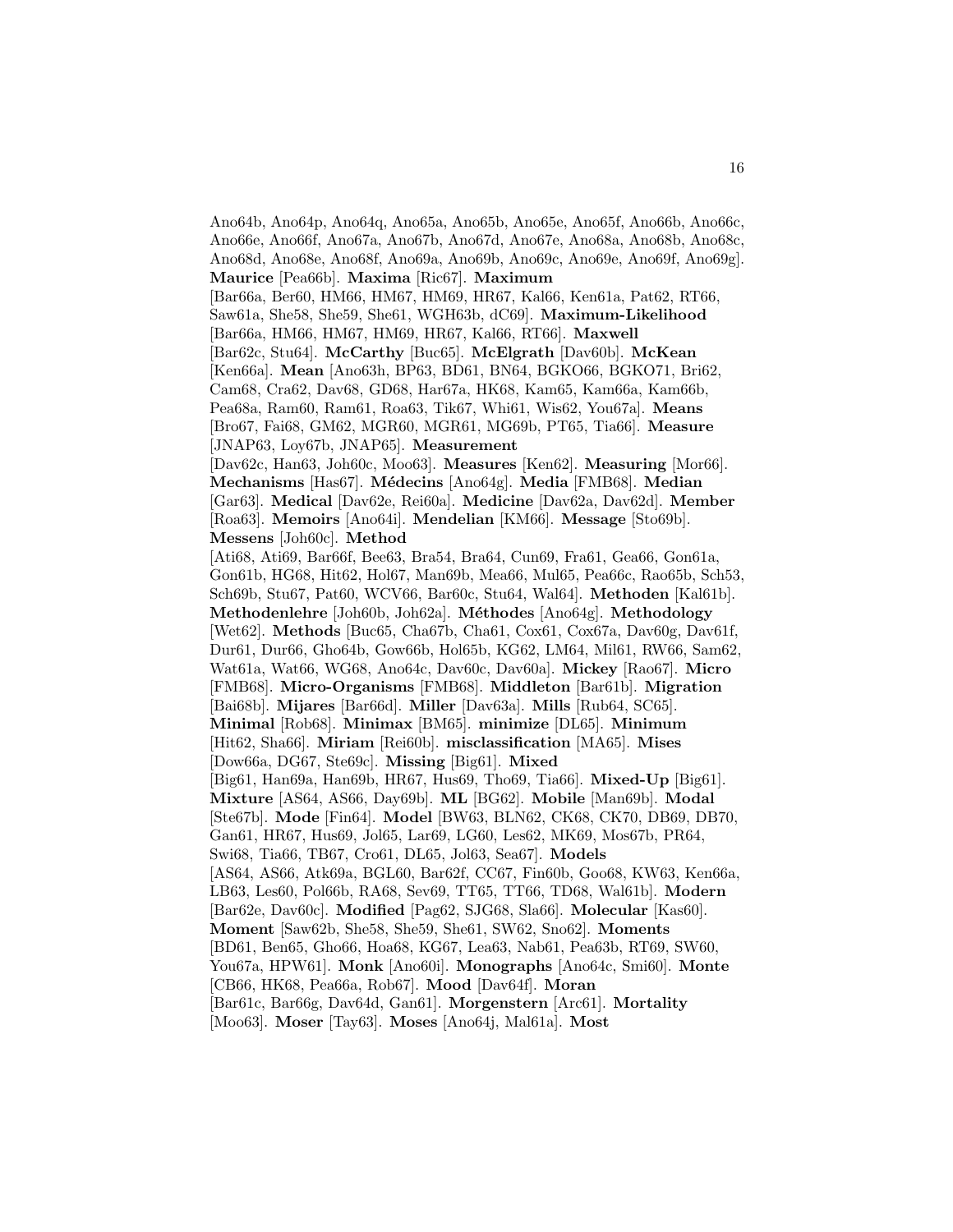[BN65, VW60, Ber61]. **Motoo** [Ken66a]. **Mouvement** [Ken66a]. **Moving** [Bri65, Fin60b, Han69a, Han69b, Sha69, Wal61a, Wal61c, Wal61b, Wal62]. **Moving-Average** [Fin60b, Wal61a, Wal61c, Wal61b, Wal62]. **MR** [Har79]. **Mulhall** [Ano64n]. **Multi** [Pol68, Seb62, Ste69b]. **Multi-Sample** [Seb62, Ste69b]. **Multi-Type** [Pol68]. **Multinomial** [BN68, Fin64, Hea64b, Joh60a, JY60, Mal68, Mos63, OS65, PW66a, Wis63a, Wis63b, Wis64, You67a, Mos62]. **Multiparametric** [Kal62c]. **Multiple** [Bar66a, BDF62, Cla66, Goo64, KLTW65, Mar67a, MK69, MT67, Rei61, Rei62, Seb65, Jol63, MT72]. **Multiple-Recapture** [Seb65]. **Multiplier** [BN65]. **Multiresponse** [DH66, DH67b]. **Multivariate** [Arn64, BKM67, Cha67b, Chi67, DB69, DB70, FKM67, Gab68, Gow66b, Gow68, HT65, Ito62, Ito63, IS64, Joh69, Ksh60, Kud63, Mar67a, Mil65b, Nab61, Pil64, Pil65b, Pil65a, PJ67, Pil67, PB64, PR64, Rad64, RG57, RG61, SO62, Ste62a, Whi63, Joh61, Mik65, Mos62, Yao65, Cha68a]. **Murray** [Bar62b].

**N** [Bar63d, Buc62d, Cor64a, Dav60g, Dav62a, Dav65a, Fel63, Gob67, Llo60, Loy66, Stu64, Wal63, Wel62]. **Natural** [Ano60g, Ano66d, BDF60, Bar65d]. **Nearest** [Bro64, Hol65a, Rob69]. **Nearest-Neighbour** [Bro64]. **Nearly** [HJ63]. **Necessary** [Kha78, RG66]. **Needle** [Pra66]. **Negative** [Cha69, Gon61a, Gon61b, HG68, KG62, Mor67a, Mos63, OS65, Pea66c, SW62, Vid64]. **Negro** [Rei60b]. **Neighbour** [Bro64]. **Neighbours** [Rob69]. **Nerve** [BLN62]. **Nested** [Pre67]. **Neville** [Ano60d]. **Neyman** [Ano64i, Dav63e, BH60b, BH61b, Dav62d, Hol66, KG62]. **Neyman-Shortest** [BH60b, BH61b]. **Nigeria** [Ano64n]. **No** [Ano66d, Bar66e, EK60, Pea66c]. **No.XXVIII** [Pea66c]. **Nomograms** [Ber60]. **Non** [AS66, BDO60, BN64, BW62, BT65, BW65b, Con65, DH67a, Eri67, Har64b, JP69, Kru67, Ksh61, Ksh66, Low64, Mor67a, Pri64a, Ree69, Rei61, Rei62, San63, Saw66b, SS69, Seb63, Sin67, Sri60, Sub69, Sub70, Suk60, Tik64, Tik65b, Tik66, WL67, Wil69, Wil64, Amo64, Cro61, DH67b, HF69, HPW61, Owe65, SZ60]. **Non-Central** [BDO60, JP69, Pri64a, San63, Seb63, Tik65b, Tik66, Amo64, HPW61, Owe65, SZ60]. **non-existence** [HF69]. **Non-Homogeneous** [Con65, Wil69, Wil64]. **Non-Independent** [SS69]. **Non-Informative** [Eri67]. **Non-Interactive** [AS66]. **Non-Isotropic** [Ksh61]. **Non-Linear** [DH67a, Har64b, Rei61, Rei62, DH67b]. **Non-Negative** [Mor67a]. **Non-Normal** [Sin67, Sri60, Sub69, Sub70, Tik64]. **Non-Normality** [BN64, BW62, BW65b]. **Non-Null** [Ksh66, Cro61]. **Non-Orthogonal** [Low64, Ree69]. **Non-Parametric** [Kru67, Saw66b, Suk60]. **Non-Sequential** [WL67]. **Non-Stationary** [BT65]. **Noncentral** [Joh66, JP70]. **Nonparametric** [Ber69, Dav64b, Dav64e, Noe66, Sch69a]. **Normal** [AH65, Ait66b, AH68, AC64, Ano60i, Ano60j, Ano60h, BGKO66, BGKO71, Bre63, Cam68, Chi67, DM61, Dav63f, Day69b, Dos62, DG67, Fai68, GPS64, GP65, HJ63, HT65, Har61a, Har61b, HM66, HM67, HM69, Hin69b, Hin70, Imh61, Imh62, KOR64, Kot66, KT69, LL60b, LEH60, LEH61, Mar63, McF60,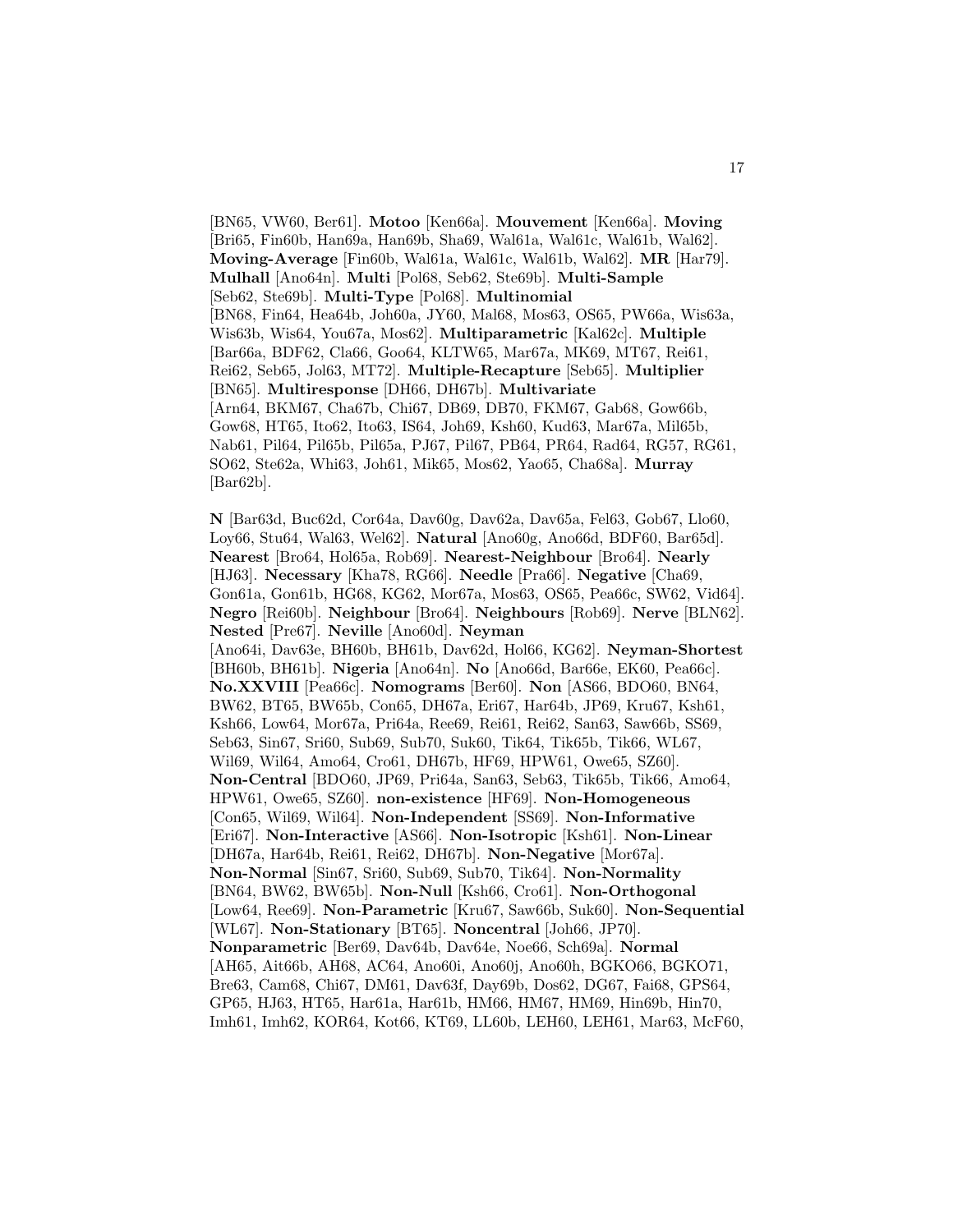Nab61, PS64, Pea65b, RGL68, Rub56, Saw61a, Saw61f, Saw62b, SC66, SZ60, Sin67, SH68, Sno62, Sno63, Son61, Sri60, SO62, Ste62a, Sto68, Sub69, Sub70, Swa63, TL67, TF69, Tik64, Tik67, Tur60, AH66, LB65, Rub65, Saw60, Zin61]. **Normality** [BN64, BW62, BW65b, KT69, PP64, SW65]. **Normalizing** [Wis60]. **Norman** [Bar65d]. **Nostrand** [Bar63e]. **Note** [Ano61c, Bar67a, BG60, BT64b, Bri62, Cun69, Dow67, Gow61, GR69, Han68, Hit62, Joh65a, JW65, Kal62b, Kal64, Ksh60, Ksh62, Les60, Lit68, Lom66, Mor63a, Mos67b, Pol68, Rad67, Rao62, Rao63, Rao65b, Rao69, Seb65, Sen67, Sha66, SH68, Son61, SO62, Ste68a, Sub65, Tal69, TL67, Tik66, Vid64, You67a, You68, Zin62, GS65, Pat60, Rao68b, Saw60]. **Notes** [Saw64, Pea68c]. **Null** [Cox66a, Cox67c, Ksh66, Sto67, Cro61]. **Number** [Alw62, Cox60, Saw60]. **Numbers** [BDF60, Clu63, She68]. **Numerical** [Bur60b, Ewe63, HSD66, Spr69, Bur60c, Ano63f, Mil61]. **Numeriche** [Dav61e]. **Nutritive** [FMB68].

**O** [Ano63e, Dav60c, Dav63c]. **Oakford** [Ano64j]. **Observations** [Big61, Eul61, Kal64, Lar69, Mit68, MR68, Oka63, Pha65, Spr65, Swa62, Swa63, Wal61a, Wal61c, Ber61, BC61, Put64, Dav64g]. **Obtaining** [Joh62d]. **Obtuse** [Lan69]. **Occupancy** [BD68, BC60, Nic61, You68]. **Off** [Pea65b]. **Offspring** [Pol66a]. **Oligopoly** [Arc61]. **Oliver** [Dav65b]. **Olkin** [Buc62a]. **One** [Ati64, Ben68, HT65, Har69b, Har70, HS69, Joh64, Kud63, Mar66, Mar63, MT67, Saw66b, Zin62, DG66, MT72]. **One-** [MT67, MT72]. **One-Parameter** [Mar66]. **One-Sided** [Ben68, Joh64, Kud63]. **One-Way** [Ati64, Har69b, Har70, Zin62, DG66]. **Onset** [Bat63]. **Operations** [Bar60b, Mor62]. **Operators** [Bar63e]. **Optimal** [Col63, Kin64, LS68]. **Optimality** [RK69a]. **Optimization** [Spr69]. **Optimum** [Zin62]. **Order** [BD63, Bri69, Dav64c, Ghi68, Har61a, Har61b, Has69a, Hex63, LL60b, RT69, Sha69, Sil64, Sil69, Sub69, Sub70, Thi67, WGH62, WGH63a, WGH63b, You67b, BD65a, DL66, Saw60]. **Ordered** [Bar61a, GPS64, GP65, SC66]. **Ordinary** [Dav61j]. **Ordinate** [KT69]. **Organism** [RA68]. **Organisms** [FMB68]. **Orientation** [Wat66]. **Orthant** [Ste62a]. **Orthogonal** [Gon61a, Gon61b, Low64, Ree69, vHG66, HF69]. **Oscar** [Smi62a]. **Osculatory** [Joh62f, Joh62e, Joh62c]. **Oskar** [Arc61]. **Other** [Ano60n, Ano60o, Ano61f, Ano61g, Ano62e, Ano62f, Ano63i, Ano63n, Ano63o, Ano64r, Ano64s, Ano65g, Ano66h, HG68, Smi60]. **Otto** [Arc62]. **Outer** [Pra66]. **Outlier** [BT68]. **Outliers** [DP65, QD61, TW63]. **outlying** [Zin61]. **Owen** [Ano60i, Ano60j, Ano63j, Dav63d, Joh64, JW65].

**P** [Ano64n, Bar61c, Bar66g, Cha68a, Dav60c, Dav62e, Dav63a, Dav64d, Haw64, Joh62e, Joh66, Ken66a, Mil61, Sok60]. **P.D.F.** [You67b]. **Packed** [Hol65a]. **Pair** [Bur60a]. **Paired** [Alw62, Bra54, Bra64, DB69, DB70, RT66, Sla61, SD61a, SD61b, dC69]. **Paired-Comparison** [SD61a, SD61b]. **Pairs** [Cha68b, Kot65, Kri67]. **Palin** [Pea62]. **Paper** [Sha66]. **Paradox** [SS65b]. **Parallel** [Wil60]. **Parameter**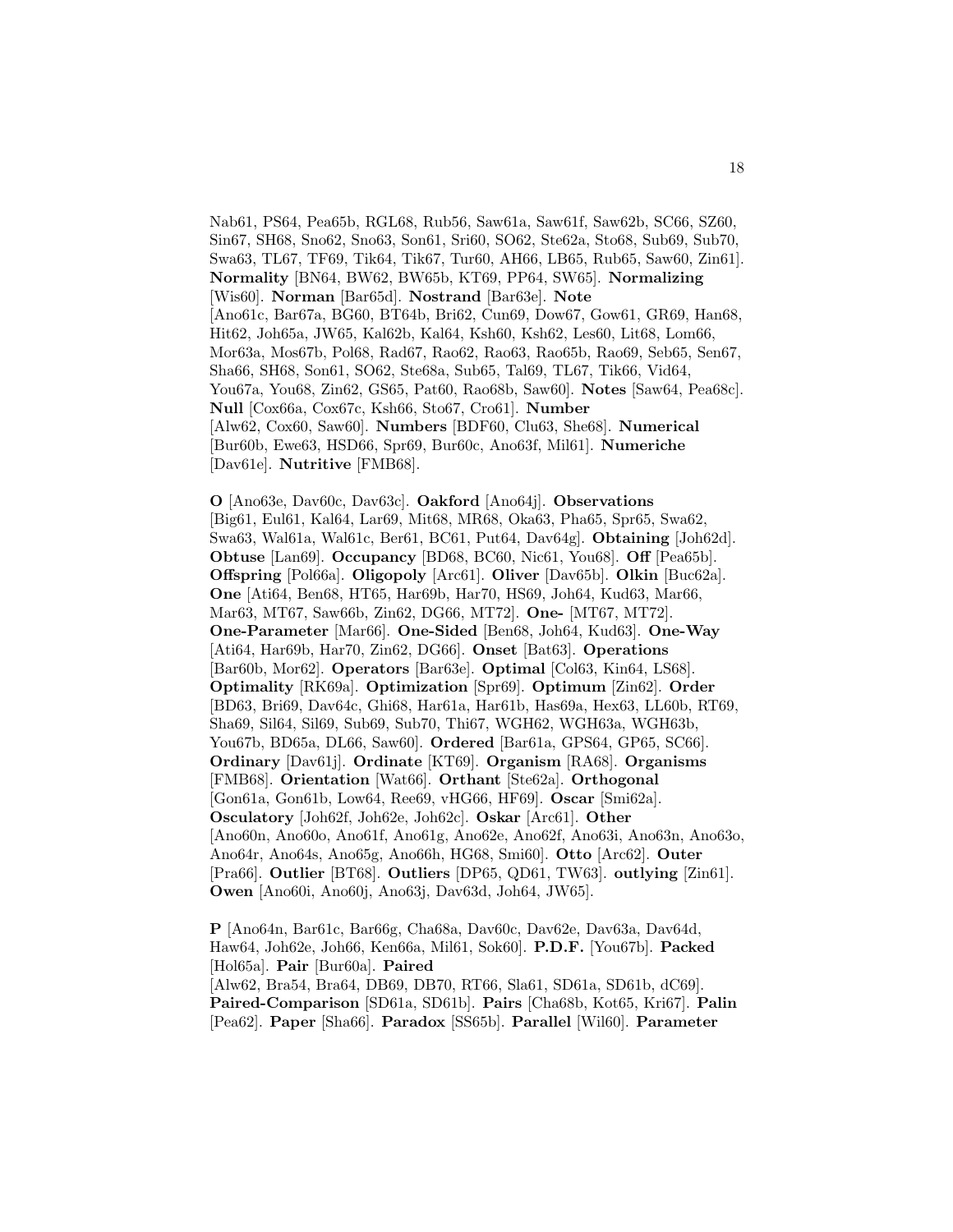[BMS67, BC60, BH60b, BH61b, DH66, DH67a, Hoe68, Mar66, Pin62, Ver61, DH67b]. **Parameters** [AD68, AC64, Bat63, BD65b, Cha61, Cha69, Dos62, Fra64, GG66, HT65, HM66, HM67, HM69, Har64b, Has69a, Has69b, HG67, Hit62, Hit66, Mor65, Ohl64, Rao65a, Saw61a, Saw61f, ST66, Swa62, Swa63, Ver61, Wal61b, Wal62, WGH62, WGH63a, WGH63b, Jol63]. **Parametric** [Kru67, Saw66b, Suk60]. **Part** [KLTW65]. **Partial** [Gan65, HK63, Wat61a, Hof63]. **Partially** [Bar63c, HG61]. **Particular** [Wil64]. **Parzen** [Bar62e]. **Passmore** [Cor64a]. **Paths** [Ken66a]. **Patnaik** [GCP66]. **Patterns** [BDF63]. **Paul** [Ken66a, Saw61c]. **Pearce** [Cur66]. **Pearson** [Ano64i, Hoa68, JNAP63, Kam66b, Pea68c, SC65, Wel62]. **Peggy** [Joh62d]. **Percentage** [Amo63, Ano60f, Bar62a, BN68, Cha67a, HT68, Har69a, Har63c, Har64a, IMH68, JNAP63, JP69, JP70, Pea64, PT65, Pea65b, Pea68b, PB61, Pil67, SM68, dVW66, Har65, Har79, JNAP65, Ste66, Bar66d]. **Performance** [DP65, Far60, GT69, Mar69a]. **Periodic** [JB67]. **Periodogram** [Dur69]. **Peripheral** [BLN62]. **Permutation** [Arn64, Dan62b, Par62, CB66]. **Permutations** [Ano64j]. **Persistence** [BDF62, BD66, Goo64]. **Persons** [Hai65b]. **Perturbation** [Bai68a]. **Peter** [Joh62b]. **Petersen** [Smi60]. **Pfanzagl** [Joh60c, Joh60b, Joh62a]. **Phages** [Gan62]. **Phase** [DG68a, DG68b, Goo67, Hin69a]. **Phase-Dependent** [Goo67]. **Phenomenes** [Mil63]. **Photoelectric** [Mor68]. **Physical** [Ano64n]. **Physics** [Bro62, Dav63e, Ano60c]. **Pirie** [Cor64a]. **Places** [Ano60g]. **Plackett** [Saw61e]. **Plan** [Rei60a]. **Planimeter** [Mor68]. **Plans** [Col63, MSA66, Joh64]. **Plant** [McG67]. **Plot** [Big61]. **Plots** [Big61, Ree69]. **Plotting** [WG68]. **Point** [Bar64b, Cro64, Gow68, Hol65a, RW64, RK69b, Bar65b]. **Points** [Amo63, Ano60f, Bar62a, BDF63, Bar66d, BN68, Cha67a, Efr65, Fai64, HT68, Har69a, Har63c, Har64a, IMH68, JNAP63, JP69, JP70, Nau65, Nic61, Pea63a, Pea64, PT65, Pea65b, Pea68b, PB61, Pil67, Ste65b, SM68, dVW66, Har65, Har79, JNAP65, Ste65a, Ste66]. **Poisson** [Pea67a, BH61b, Gar64, Gon66, HG67, Hol64, Lac69, Lew65, Mar69b, MY61, PW66b, Rob69, Sub65, Wil64]. **Polar** [Ano60d]. **Pollen** [Mos63]. **Polykays** [BDF60]. **Polynomial** [Cro64, Dow66b, Spr65, McG60]. **Polynomials** [Gon61a, Gon61b, vHG66]. **Pooled** [Oka63]. **Population** [Bai68a, BMS67, BGL60, BD61, Bar62f, CJ64, Cor64a, Cra62, Dav64i, Dem67, Goo68, GS62a, Hai65b, Ken66a, Pol66b, Saw61f, Sil69, Sno63, Jol63]. **Populations** [Bai68b, Bar69, BG62, Dos62, Fai68, HM66, HM67, HM69, HS69, Man69b, Rao68a, Sin67, Sri60, Swa63, Wil65b, Zin61]. **Populationsgenetik** [Kal61b]. **Positive** [Gon61a, Gon61b]. **posterior** [Rut67, TT65]. **Power** [BH61a, Har63c, HT62, HK68, KT69, Pat62, PJ67, PJ68, PB64, Suk60, Whi62, vHG66, BH60a, CB66]. **Power-Law** [HT62, Whi62]. **Powerful** [McN68]. **Powers** [Ito62, Ito63]. **pp** [Bar63e]. **Prabhu** [Loy66]. **Praktischen** [Joh62b]. **Precision** [Rao67]. **Predator** [LG60]. **Predator-Prey** [LG60]. **Prediction** [AS65, LB63, Bur62]. **Predictive** [GD68]. **Preemptive** [Hea61]. **Preliminary** [GM62]. **Presence**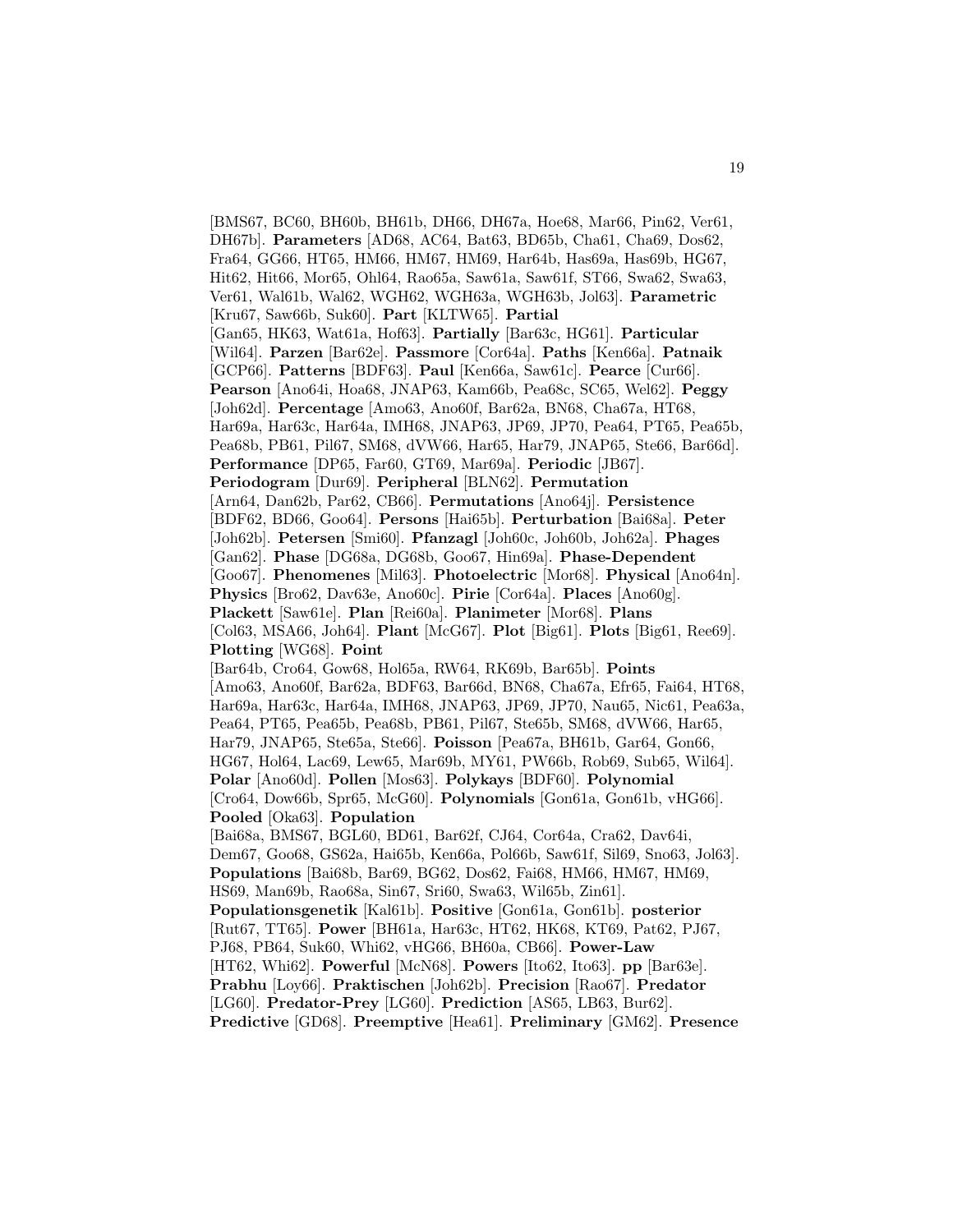[MG69b, Spr69]. **Prey** [LG60]. **Primer** [Hea64a]. **Princeton** [Bar63e]. **Principal** [Ksh61, Ksh66]. **Principles** [Wal64, Dav61d]. **Prior** [Cam68, DH67a, SS65b, TZ64, DH67b, RK67]. **Priority** [Hea61, Kam67]. **Probabilistic** [Ker64]. **Probabilities** [All66, All68, Bar61d, Goo67, KM66, Mal68, Mil69, OS65, Pat64, Pol68, Sam67, Sev69, Ste62a, Sto67, Sto68, Wis63a, Wis63b]. **Probability** [Ano60i, Ano60j, Ano63j, Ano63g, Ano66g, Ano67f, Ano67g, Ano68g, Ano68h, Ano68i, Ano69h, Ano69i, Ano69j, Bar62e, Bar66c, Ben63, Ben65, Ben68, Bro64, Buc62a, DR63, Dav60b, Dav62b, Dav63e, Dav64i, Dem67, Ela59, Fra66, Gil65, Has67, Ken60b, Ken61a, Ken61b, Ken63b, Lan69, Loy67a, Nic61, Pea63b, Phi66, Pin62, Rab69, She68, SW60, Tho69, VW60, WD67, WG68, vHG66, Joh61, Ken68b, Ken68a, Pea65a, Pea67b, Pea68c, Sea67, SZ60, SC65, Bar63b, Dav64d, Lin63, Loy67b, Bar64a, Dav60d, Ken63b, Ken64]. **Probability.** [Saw61d]. **probable** [Ber61]. **Problem** [BD66, BC60, Bro67, DR63, DS68, Kal62b, LL60a, Mar68c, MM64, RS68, Tal69, You68, DS76, FKM67, Rob67, Yao65]. **Problems** [AS65, Ati62, BW65a, BT68, Dav62d, EEG67, Kru67, LS68, Mor61, Pea63b, PR64, Rao66, Saw66a, Wat66, LB65]. **Procedure** [BM65, Fai68, WL67]. **Procedures** [Dav61d, DB69, DB70, Gab68, Rao68a, SA62b, SA69]. **Proceedings** [Dav63e, Dav62d, Dav63e]. **Process** [Dav64i, Ewe63, Gan62, Gil60, Kas60, Ker64, KM66, Lom66, Mar67a, Pri63, Pur66, Wal61a, Wal61c, Whi64a, Wil65a, Wil69, Wil64, Wis62]. **Processes** [Bai68b, Bar64b, Bar65d, Bar65c, Bar66g, Blo60a, Blo60b, Buc62d, Cox67a, Dan62b, EK60, Goo67, Hai65a, Jag67, Kal61a, Kal62a, Kal62c, Ken60a, Ken66a, KG67, Lew65, Par62, Pol68, Pri64b, Wal62, Wau68, Bar65b, Bar62b, Bar65e, Ken66b, Loy66]. **Processus** [Haw64, Ken66a]. **Product** [Joh69, Kot65, KZ63, Pol66b, ST66, Ano60f]. **Products** [Ait63, GO66, Mil65b, Stu62]. **Programmes** [Har63a]. **Programming** [Buc65, dC69, Bea61, Hal63, Hea64a]. **Programs** [Joh66]. **Project** [Rei60a]. **Projective** [Arc62]. **Prone** [Hai65b]. **Proneness** [Bha67]. **Pronterari** [Dav61e]. **Properties** [BDO60, BG62, Bri69, Bro61, Gow61, Gow66b, Joh60a, LG60, Man69b, Par62, Wil62b, KK65, MA65]. **Property** [Ati61, Bri66, Hea64b, Kam65, Kam66a, Kam66b]. **Proportions** [Gar69, Mos62]. **Publications** [Ano66g, Ano67f, Ano67g, Ano68g, Ano68h, Ano68i, Ano69h, Ano69i, Ano69j]. **Quadratic** [BO59, BO61, Coo63, Goo69, Goo70, Har69b, Har70, Imh61, Imh62, Kha78, LL60a, Sha68, Tur60]. **Quadratically** [Ati62]. **Quadrivariate** [McF60, Son61]. **Qualitative** [Bar62c]. **Quality**

[Bee63, Cam68, Moo61, Wet60]. **Quantal**

[ASB60, AS64, Cox66b, GZ67, Lit68, WCV66]. **Quante** [Joh62b]. **Quantiles**

[Has69b, Rut67]. **Quantitative** [Smi62b]. **Quantity** [Bee63]. **Quasi** [SS65b].

**Que** [Hol61b]. **Quenouille** [Dav60e, Rao65b]. **Queue**

[Bur60b, EF62, Bur60c, Kin62]. **Queueing**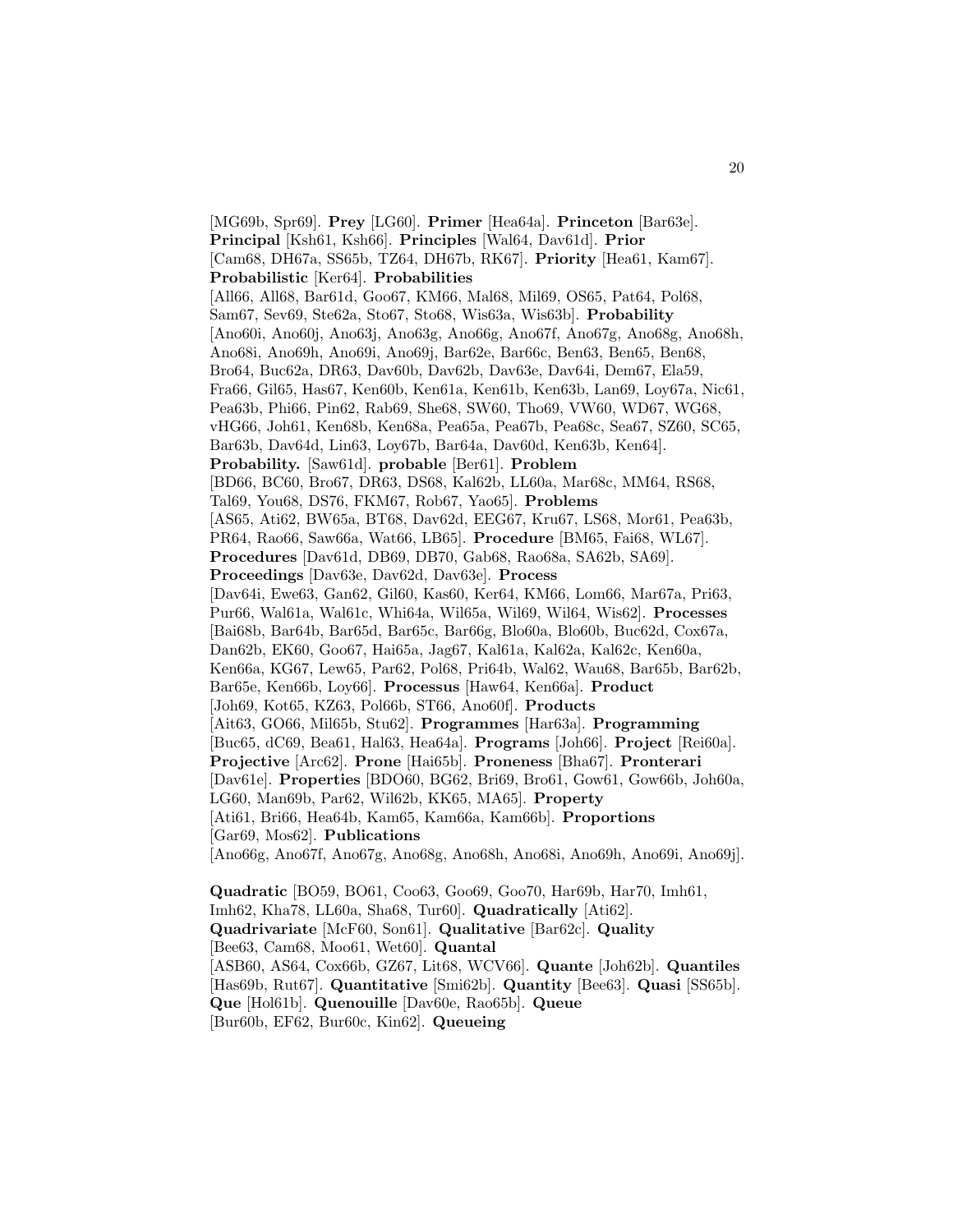[Fin61, Hai60, Haw65b, Hea61, Mil63, Fin60a, GS65, Cox61]. **Queues** [Mil63, Wil60, Bar65c, Loy66]. **Quick** [McN68, Mea66]. **Quota** [You61]. **Qureishi** [Yat62].

**R** [Ano64c, Ano64j, Bar60c, Bar63b, Buc62c, Buc64a, Buc65, Cha68a, Cor64a, Dav60c, Dav61d, Dav61b, Dav64a, Dav65b, Hea64a, Kes61, Mal61b, Men65, Mil63, Mor62, Pea66c, Saw61e, Smi60, Smi63, Sok60, Wat61a]. **R.** [Pea68c]. **R.S.M.** [Ano66d, Bar66e]. **Radhakrishna** [Ait66a]. **Raiffa** [Saw61b]. **Rainville** [Ano64l, Dav61g]. **Ramakrishna** [Ano64h]. **Random** [Ait63, Ano64j, Bar63d, BDF63, Bat63, Ben63, Ben65, Ben68, Boh66, Bri65, CO65, Cox60, Dav63f, DF64, Efr65, Fai64, Gre67, GPS64, GP65, Hin69b, Hin70, Hol65a, Kin61, Kot65, Kri67, Lan69, Mal61c, MD62, Mos67b, Nau65, Pea66c, Pol68, RG66, Rob68, Spr69, Ste67a, Ste68b, Ste63b, Sti69, Stu62, TR66, TT65, TT66, TD68, You61, LB65, Mil65a, Has67, Ano63g, Bar62b, Bar63a]. **Random-Effect** [TT65, TT66]. **Randomization** [CB63, KD69, Sto69a]. **randomized** [CB66]. **Randomness** [Hol65b, Pea63a, Ste66]. **Range** [BN68, BGKO66, BGKO71, Gho63, GCP66, GPS64, LB66, PS64, Sin67]. **Ranges** [Har63c, KLTW66, Mar67b, PB61, SH68]. **Rank** [AH68, Bra54, Bra64, FP61, GW61, MT67, MT72, TW63, Hof63, PS62a, AH65]. **Ranking** [Fai68, Cro61, FKM67, dC69]. **Rankings** [Bur60a, Lin60, RT66]. **Ranks** [Ait66b, Ken62, AH66]. **Rao** [Ait66a]. **Rapid** [Dav60e]. **Ratcliffe** [Dav63b]. **Rate** [Bri62]. **Ratio** [Cha67a, Gho63, Har63c, Hin69b, Hin70, Joh69, Pea64, PS64, Pea67a, PB61, PB64, Rao67, Rub64, Saw64, Sch66, Sch67, Tik64, VW60, SC65]. **Ratios** [CB63, GPS64, McG67, Rao65b, RW66]. **Ray** [Saw62a]. **Real** [Ric67]. **Realization** [Con65]. **Recapture** [Dar61, Jol65, Seb62, Seb65, Jol63]. **Received** [Ano60n, Ano60o, Ano61f, Ano61g, Ano62e, Ano62f, Ano63n, Ano63o, Ano64r, Ano64s, Ano65c, Ano65g, Ano66h]. **Reconsidered** [Sok60]. **Rectangular** [GO66, Roa63, Ano60d]. **Rectangular-Polar** [Ano60d]. **Recurrence** [You67b]. **Rediscovered** [Dav68]. **Reduction** [Chi67, RW66]. **Reference** [Cox67a, Saw62b, TD68, TF69]. **reflexions** [Pea67b]. **Regions** [Har64b, Pra66, DL65, DL66]. **Regression** [BW62, BW65b, CK68, CK70, Cro64, Cur60, Dav60a, Dav69, Dur69, Gar64, Gea66, Han63, Han67, Har64b, Hin69a, LL60a, LB63, LS68, LM63, LMH67, LMH71, LM64, MK69, Mit68, MR68, Moh68, Pea66c, Saw66a, Sri60, TZ64, Tia66, Ver61, McG60, Buc61, Saw61e]. **Regressions** [Hus69]. **Regular** [BG60]. **Reichmann** [Bar63g]. **Related** [Ano60h, Hex63, Rao66, Saw66a]. **Relatedness** [All67]. **Relating** [Dan62a]. **Relation** [Han67]. **Relations** [Sil64, You67b]. **Relationship** [Wis62, Dav62f]. **Relationships** [Bar67a, Dow66a, DG67]. **Relative** [Ano64h, Gea66, Rao69, Stu67, Rao68b]. **Reliability** [Buc62d, Buc64b]. **Remark** [Kha78, Lan66]. **Remarks** [Bar67b, MR68, Sha68, SS65a]. **Removals** [Gan62]. **Removing** [Hai65b]. **Renewal** [BD66, Hai65a, KG67, Lea63, Lea64, Lom66, Buc64a]. **Renewals** [Cox60]. **Replacement** [Sam62, Sam67, Sto68]. **Replicate** [Pea68a].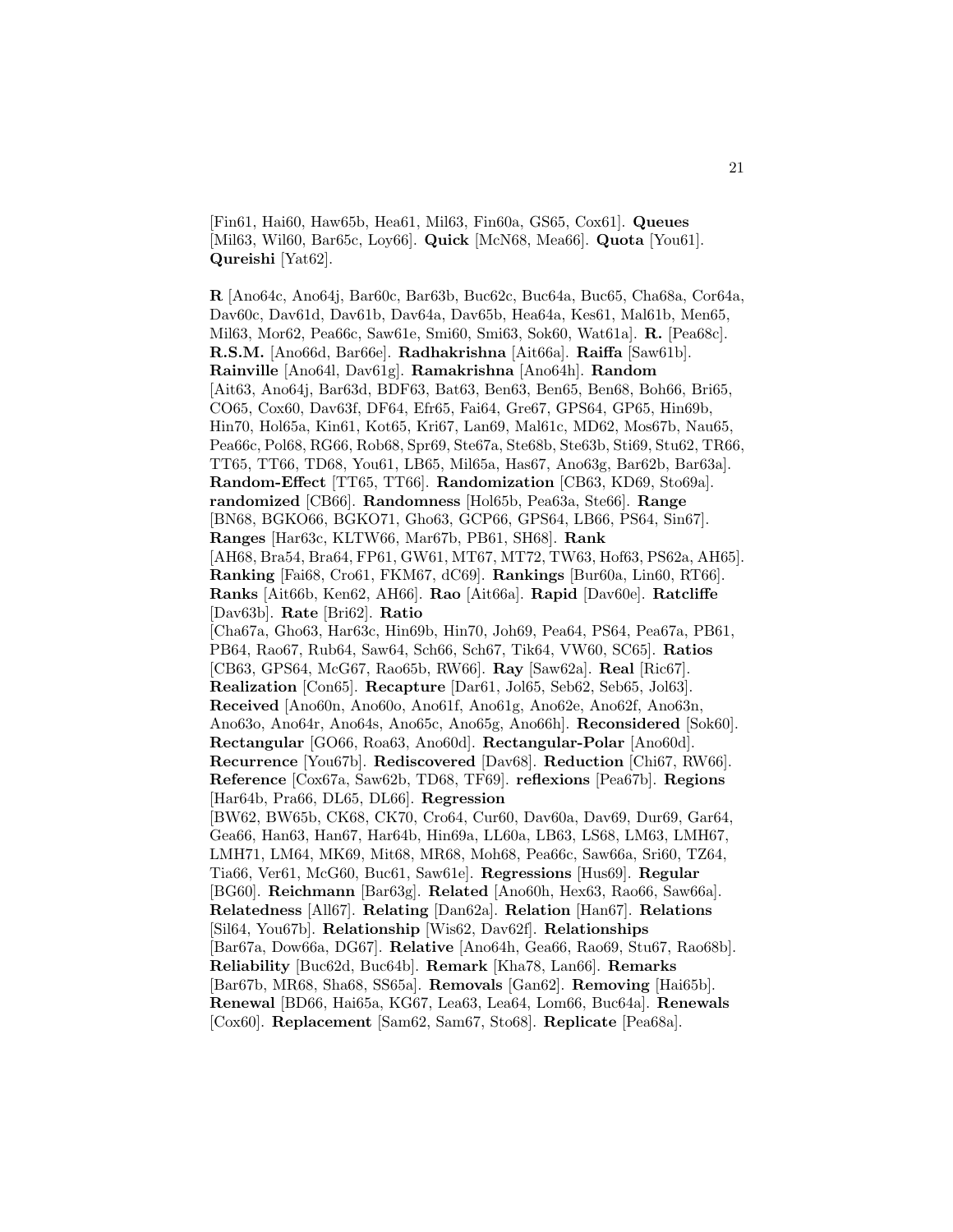**Replication** [Kin64]. **Representation** [Bri65]. **Representations** [Amo64]. **Required** [DR63]. **Research** [Ano60c, Ano64i, Mor62, Rei60a, Bar60b, Gru61]. **Research/Management** [Mor62]. **Reseaux** [Har63a]. **Residual** [Ati62, Bar67a, Ber68, Har67b]. **Residuals** [Atk69b, Dur69, Wal62]. **Response** [ASB60, AS64, CC67, Lit68, Wil65a, Wis60, WCV66]. **Responses** [BD65b]. **Restricted** [Thi67]. **Result** [Bha67, DG68b, Sha68]. **Results** [BGL60, Bur60b, DG68a, EK60, Ewe63, Gho64a, Gle68, Jac68, Lew65, Pea66a, Whi64b, Bur60c, CB66]. **Review** [Ait66a, Ano60i, Ano60j, Ano60h, Ano60g, Ano60f, Ano60d, Ano60c, Ano60e, Ano63j, Ano63i, Ano63d, Ano63g, Ano63e, Ano63f, Ano63c, Ano63k, Ano63h, Ano64n, Ano64m, Ano64l, Ano64k, Ano64i, Ano64d, Ano64c, Ano64f, Ano64j, Ano64g, Ano64e, Ano64h, Ano66d, Ano69d, Arc62, Arc64, Arc61, Bar60b, Bar64a, Bar61b, Bar62b, Bar63a, Bar66b, Bar60c, Bar61c, Bar62e, Bar62f, Bar62c, Bar62d, Bar63d, Bar63b, Bar63c, Bar63g, Bar63f, Bar63e, Bar65d, Bar65e, Bar65c, Bar66c, Bar66g, Bar66f, Bar66d, Bar66e, Bea61, Bee63, Bro62, Buc60, Buc61, Buc62a, Buc62d, Buc62b, Buc62c, Buc64a, Buc64b, Buc65, Bur62, Cha68a, Clu63, Cor62b, Cor62a, Cor64a, Cox61, Cox67a, Cox67b, Cro60, Cur66, Dav60i, Dav60f, Dav60h, Dav60j, Dav60d, Dav60a, Dav60c]. **Review** [Dav60b, Dav60e, Dav60g, Dav61d, Dav61a, Dav61b, Dav61g, Dav61j, Dav61e, Dav61f, Dav61i, Dav61h, Dav61c, Dav62f, Dav62d, Dav62c, Dav62e, Dav62b, Dav62a, Dav63e, Dav63b, Dav63c, Dav63d, Dav63f, Dav63a, Dav64a, Dav64b, Dav64e, Dav64c, Dav64h, Dav64d, Dav64f, Dav64g, Dav65a, Dav65b, Dra64, Edw61, Ela59, Fel63, Fin62, Gob67, Gru61, Hal63, Har63b, Har63a, Haw64, Haw65a, Hea62, Hea64a, Hol61a, Hol61b, Jen64, Joh60c, Joh60b, Joh62f, Joh62e, Joh62c, Joh62d, Joh62a, Joh62b, Joh64, Joh66, Kal61b, Kal61c, Ken64, Ken66a, Ken66b, Kes61, Lin63, Lin69, Llo60, Loy66, Loy67a, Loy67b, Mal61a, Mal61b, Men65, Mil61, Mil63, Moo61, Moo63, Moo66, Mor62, Noe66, Pea64, Pea66b, Pea66c, Pea67a, Rad66, Rei60a, Rei60b, Ryb66, Saw61b, Saw61e, Saw61d, Saw61c, Saw62a, Smi60, Smi62b]. **Review** [Smi62a, Smi63, Sok60, Sto62, Stu64, Tay63, Tay64, Wal63, Wal64, Wat61a, Wat66, Wel62, Wet60, Wet62, Yat62]. **Reviews** [Ano67c]. **Rho** [DM61]. **Rhythms** [Wat66]. **Richard** [Dav64b]. **Riordan** [Jen64]. **Ritchie** [Cor64a]. **Road** [Yeo64]. **Roberson** [Joh62d]. **Robert** [Saw61b, BD66]. **Robin** [Dan69, Dan70]. **Robinson** [Bar63a, Fin62]. **Robustness** [Ati62, Ati64, BT62, BW62, BT63, BT64b, BW65b, IS64]. **Roentgenologic** [Rei60b]. **Roessler** [Dav62b]. **Role** [Sto69a, Sto69b]. **Rolf** [Joh66]. **Romig** [Ano60e]. **Ronald** [Ken63a]. **Rooms** [Ghi68]. **Root** [Gow66b, Pil65b, Pil67]. **Roots** [AG63, Bar66a, Bar66d, CO65, HT68, Mot62, Pil64, Pil65a, TF69, AG65]. **Rosenblat** [Bar62b]. **Rosenblatt** [JW65]. **Rosenhead** [Dav63a].

**Rosenthal** [Mor62]. **Rotatable** [BD63, BD65a]. **rotations** [Mil65a]. **Round** [Dan69, Dan70]. **Round-Robin** [Dan69, Dan70]. **Rounding** [Pea65b]. **Routines** [Yat62]. **Row** [Lar69]. **Roy** [Kal61b]. **Rudert** [Pea67a]. **Rules**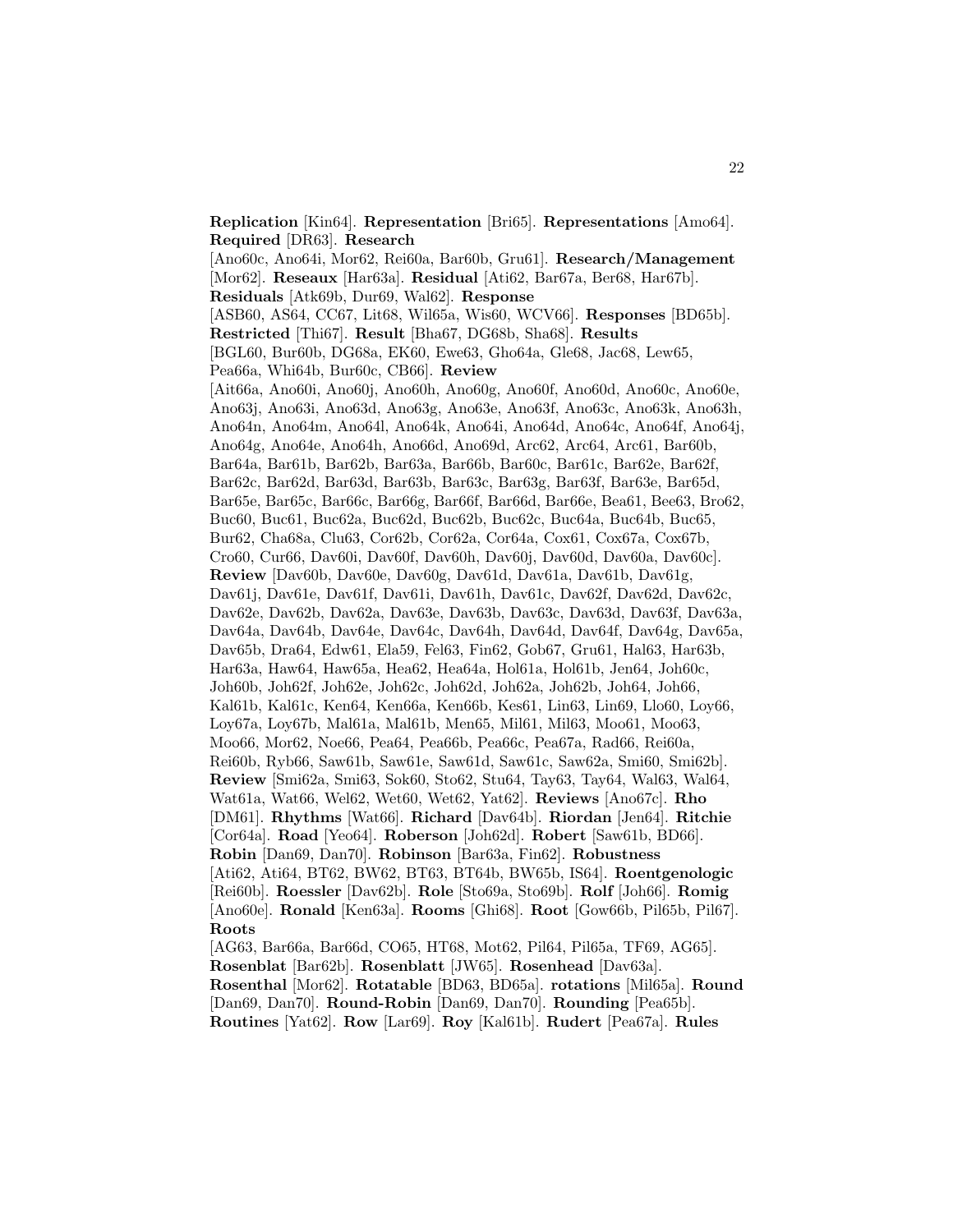[Eri67]. **run** [BC61]. **Runs** [Kri67].

## **S**

[Ano64i, Bar62f, Buc60, Cox67a, Cur66, Dav60h, Dav62c, Dav65a, Hal63, Lin69, Loy67b, Moo61, Moo66, Mor62, Pea68c, Saw62a, Smi60, Smi62b, Wel62, Yat62]. **Saaty** [Mil63]. **Sais** [Hol61b]. **Sais-Je** [Hol61b]. **Sakti** [Joh66]. **Salem** [Pea67a]. **Salzer** [Joh62e, Joh62c, Joh62d, Joh62f]. **Same** [ASB60, DP60, PS64]. **Sampford** [Dav64a]. **Sample** [Bar62a, Ber69, Bha60, Cro66, Cro67, Dar61, Dem67, Geh65a, GT69, HR68, Has69b, IMH68, Ken66a, Kru67, MGR60, MGR61, PS64, Rao60, RGL68, Roa63, Saw61a, Saw61f, Seb62, Sil69, SH68, Ste65b, Ste69b, Sto67, Sto68, Suk60, Tik67, Ury66, Wal61a, Wal61c, Wal61b, Wal62, WW64, Wil63, Haj61, Maa66, MG69a, Mur67]. **Sampled** [Mos63]. **Samples** [BD61, BGKO66, BGKO71, DM61, Dos62, Geh65b, GT69, HJ63, HM66, HM67, HM69, Mar67b, McN66, Pea65b, Saw66b, Sil64, Sin67, Sno62, Sno63, Sri60, Swa62, Swa63, SW65, Ano64o, Bar63c]. **Sampling** [BD61, BG62, Cam68, CJ64, Dar61, Dav64a, DG68a, DG68b, EK60, Han62, Joh64, Low64, Mor63a, Pat64, Rao68a, Sam62, Sam67, Sed66, SS65a, SJG68, Sto68, Sto69a, Tik64, You61, LB65, Ano60e, Dra64, Ano60e, Dav61f]. **Samuel** [Saw61d]. **sans** [Haw64]. **Sarhan** [Dav64c]. **Särndal** [Ano64o]. **Satterthwaite** [HK68]. **Satya** [Hol61a]. **Saul** [Buc65]. **Savage** [Ano64k, Dav64b]. **Saxena** [Llo60]. **Scale** [AD68, BMS67, Fra64, Saw61a, Ver61, WGH63b]. **Schedule** [Sla61]. **Schemes** [Cam68, Cha61, Cha64]. **Schlaifer** [Saw61b]. **Schmetterer** [Ano63k]. **Schreider** [Arc62, Hol61b]. **Schwartz** [Ano64g]. **Science** [Hea62, Mor62, Wet62]. **Sciences** [Bar65d]. **Scientific** [Bee63, Dra64]. **Score** [Bur60a]. **Scores** [Dan69, Dan70, Hea64b, Rub56, SC66, Sto68, Rub65]. **Scott** [Tay63]. **Screening** [Col63, Kin64, ZF69]. **Seckler** [Lin63]. **Second** [BD63, Bri69, Hex63, Joh62d, RT69, BD65a, DL66, MG69a]. **Second-Order** [Hex63, RT69, DL66]. **Secondarily** [Bro67]. **Selected** [Tra69]. **Selecting** [CJ64, GS62a]. **Selection** [DS68, Sam67, Sti69, Wil62b, Wil63, DS76]. **Sensitivities** [SS69]. **Separate** [Jac68, Wal67, Wal70, WGH63b]. **Separation** [Kas60]. **Sequence** [Kri67, Cro61]. **Sequences** [TR66]. **Sequential** [All66, All68, BD68, Bha60, BN64, Boh66, Day69a, Ewe61, Gar63, Gho63, Gho64b, Hal62, Hoe68, Kin64, LB65, Man69a, Pha65, Pra66, SA62b, SA69, Sed66, VW60, Wet61, WCV66, Whi64b, WL67, You68, Haj61, MSA66, SA62a, Sis64, Dav62e]. **Serial** [Cam68, Cox66a, Cox67c, Dur69, Mor67b, Mor63b, Pat68, Whi61, McG60]. **Serially** [Lar69]. **Series** [ASB60, Bar67b, BT65, Cha69, Cla66, Gea66, Gow61, Ham68, Han63, JB67, Ken66b, Lea63, McG62, MB65, Mor63b, Ord68, Pat62, Rao69, Tik65b, Wal60, Wal67, Wal70, Wis68, vHG66, Rao68b, Saw60, Wis90]. **Server** [EF62]. **Servers** [Ghi68]. **Service** [Jen64, Mor62]. **Set**

[Bar62a, Bar61d, Efr65, Gle68, pH68]. **Sets** [Pre66, Pre69]. **Seven** [Pil64].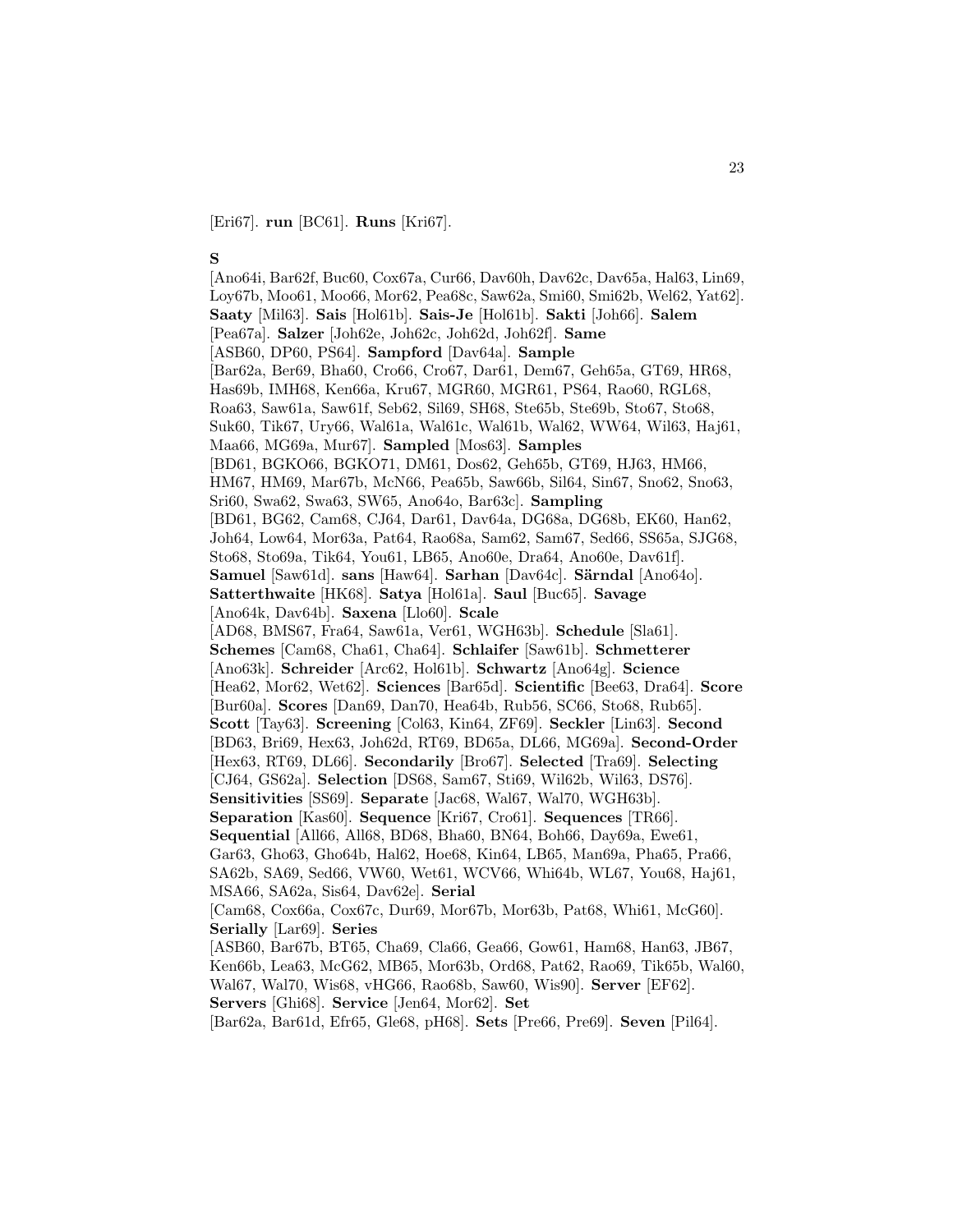**Several** [BD65b, DP65, GS62b, Oka63, Saw66a, WD67, Wan67, Ber61]. **Sexes** [Goo68]. **Shall** [Ken60b]. **Shape** [Pin62, WGH63b]. **Sheppard** [Wal64]. **Short** [KLTW65]. **Short-Cut** [KLTW65]. **Shortest** [BH60b, BH61b]. **Should** [Dav61i]. **Shoultz** [Joh62e]. **Shows** [Dav65b]. **Shubik** [Arc61]. **Sided** [Ben68, Joh64, Kud63]. **sidelight** [DG66]. **Sighting** [Cor64b]. **Sign** [BJ69, Ury66]. **Significance** [GCP66, KD69, Rad64, SD61b, Ste65b, Sto69b, Wat60, Ste65a]. **Significant** [SD61a]. **Silvio** [Dav61e]. **Similar** [SS69]. **Simple** [Ajn68, Bai68a, BDF62, Cox66b, Dav64i, HS69, Ker64, Wil65b, Bai63, CB66, Pat60]. **Simplified** [HG67]. **Simulated** [Hof63]. **simulation** [Mur67]. **Simultaneous** [Gab68, Gho64b, Lac69, LM63, LMH67, LMH71, Mos67a]. **Single** [Ano60e, EF62, Ksh61, KLTW65, Seb62, Spr69, Wil63]. **Single-Server** [EF62]. **Singly** [AH65, AH68, Dos62, Geh65b, HM66, HM67, HM69, RGL68, AH66]. **Singly-Censored** [Geh65b]. **Situations** [DH66, DH67a, WL67, DH67b]. **Sixteen** [Ano60g]. **Size** [Bha60, DS68, Dow67, Dow68, HK68, Man69b, Tra69, DS76]. **Sizes** [Sam62, Sil64]. **Skew** [Hoa68]. **Small** [GT69, HS69, MGR60, MGR61, Pin62, Sla66, Hof63]. **Smaller** [Cra62]. **Smallest** [GS62a, GS62b]. **Smooth** [Mar66, Mar67d, Mar68b, Mar68c]. **Smoothing** [LK69]. **Sneddon** [Dav62a]. **Social** [Tay63]. **Society** [Kal61c]. **Solomon** [Bur62, Dav62c]. **Solution** [BDM60, BDM63, Dav61j, Kal61a, Kal62a, Kal62c, Ker64, Sis65, Bai63, Rob67, Yao65]. **Some** [AS65, Ait69, Ait71, AG63, AG65, Bar60a, Bar65a, BB66, BW65a, BGL60, Bar67b, BDO60, Blo63, BT68, Bro61, Bur60b, Bur60c, CB66, DR63, Day69a, Dow66a, DG67, DG68b, Dur61, Dur66, Fai68, Far60, GT69, Gho64a, Gle68, Gow61, Gow66b, Hal62, HG67, HSD66, Jac68, Joh60a, JY60, KK65, KD69, Kin62, Kru67, Ksh60, Les60, Les62, Lew65, Man69a, Man69b, Mar67c, Mar68a, Mar69a, Mil65b, Mor61, Mur67, Par62, Pea63b, Pea69, Phi66, Pol66a, Pra66, Pre66, Pre69, Pri64a, QD61, Ram60, Ram61, Ree69, RK69b, Saw64, Sev69, Sha68, Sil64, SS65a, Sok60, Ste67a, Ste68b, Ste69a, Sto69b, Suk60, Swi68, Wal60, Wal67, Wal70, Whi64b, Wil62b, You67b, Pea66a, Pea65a, Pea67b, Pea68c, Ano64h]. **Somerville** [Fai68]. **Southern** [Ano64n]. **Spaced** [Spr65]. **Spatially** [Bai68b]. **Spearman** [Bro61, DM61]. **Special** [Cox67a, Rei60a, Saw62b, TD68, TF69, Owe65, Dav61g]. **Species** [Hol69, LG60, Les62, McG67]. **Specification** [Bro64]. **Specified** [LB63, BC61]. **Spectra** [Pri64b]. **Spectral** [Bar64b, Bri69, Cla66, Dan62a, Whi63, Bar65b]. **Spectrum** [Pri63]. **Speed** [Mor68]. **Sperner** [Arc62]. **Sphere** [Bre63, Gil65, MD62, Sel64, Ste67b, Wat60, Wat65]. **spherical'** [DL66]. **Spider** [BD66]. **Split** [Big61, Ree69]. **Split-Plot** [Big61]. **Splitplot** [CB63]. **Spread** [Mor65, TL67]. **Square** [Har67a, Har64a, Oka63, Pea64, Pea67a, RG66, San63, Sla66, Tik65a, Har65, Har79, SZ60]. **Squared** [Goo69, Goo70, Kha78, Seb63]. **Squares** [Ano63h, Ati62, Dur69, Har67b,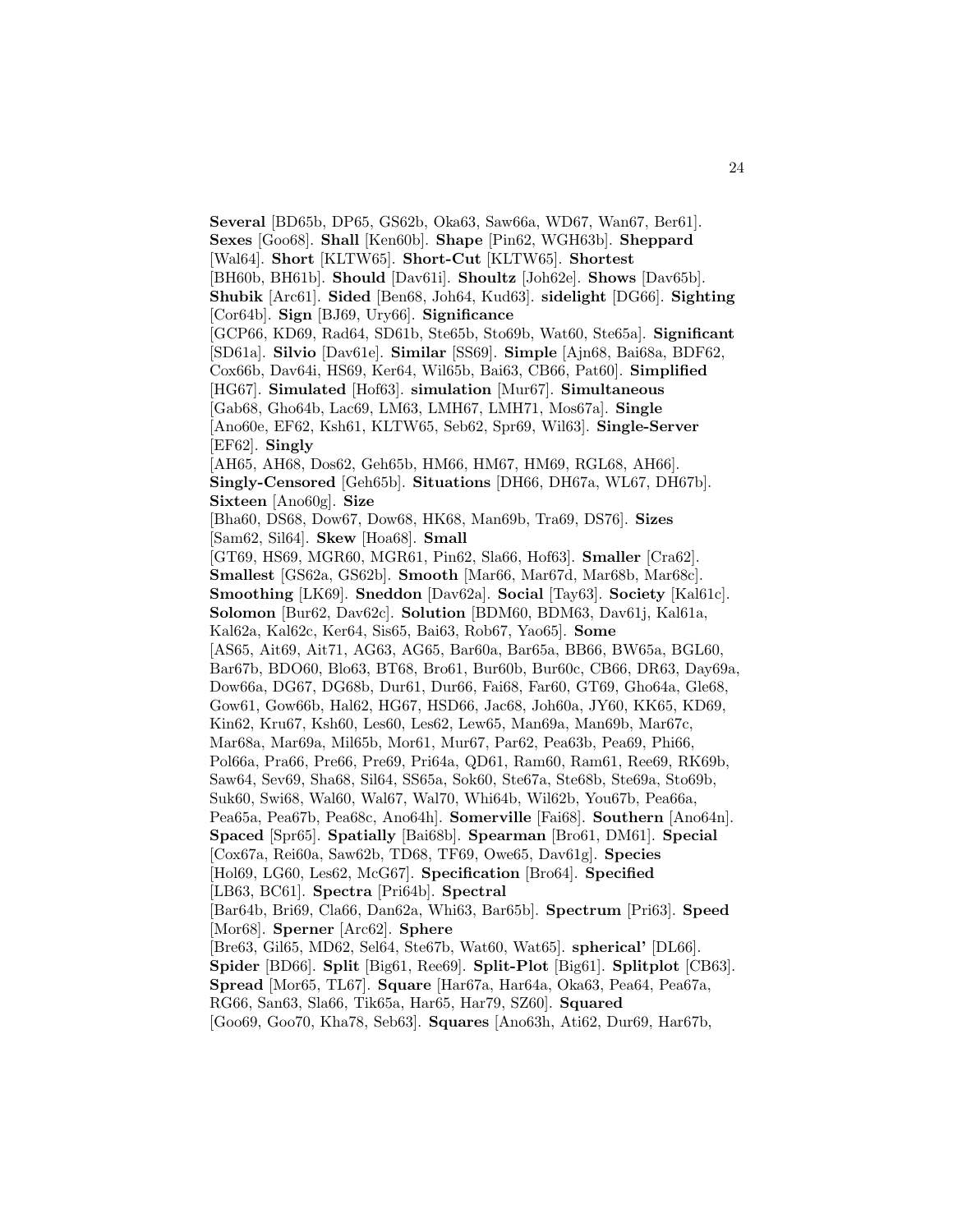**States** [Thi67]. **Stationary** [BT65, Bri65, McG62, MB65, Mor63b, Pri64b, Wis62]. **Statistic** [Kor68, Ksh66, Oka63, Sel65, Ste63a, Ste64, Ste65b, Ste69a, Sto67, Ver63, Maa66, Ste65a]. **Statistical** [AS65, Ait66a, Ano64k, Ano64d, Ano64c, Ano64f, BW65a, Bar61b, Bar66b, Bar60c, Bar66g, Coo63, Cro60, Dav60c, Dav60e, Dav63d, Gea66, Hea62, Joh66, Kru67, Moo61, Mor68, Mor69, Pea66b, Saw61b, Smi63, Stu64, Swa62, Tay63, Wel62, Wil62b, Yat62, Ano64i, Bar66f, Buc62d, Buc64b, Dav60f, Dav60g, Joh66, Men65, Rad66, Sto62, Wat66, Wet62]. **Statistici** [Dav61e]. **Statistics** [Ano66g, Ano67f, Ano67g, Ano68g, Ano68h, Ano68i, Ano69h, Ano69i, Ano69j, Bar66c, BO59, BO61, Cur66, Dav62f, Dav63e, Dav65b, Ela59, GS62b, Har61a, Har61b, Has67, Has69a, Ken60b, Ken61a, Ken61b, Ken63b, McN66, Noe66, PP64, Rab69, Rao60, She68, Sil64, Sil69, Ste66, Sto69a, Sub69, Sub70, Tik65a, Ver64, WGH62, WGH63a, WGH63b, Wil64, You67b, Ken68b, Ken68a, Pea65a, Pea67b, Pea68c, Saw60, Sea67, Ano63c, Bar64a, Bar63g, Buc62a, Buc62b, Cor62b, Cox67b, Dav60d, Dav60b, Dav61d, Dav61a, Dav61b, Dav62b, Dav63b, Dav63c, Dav64b, Dav64e, Dav64c, Dav64f, Hol61a, Llo60, Moo66, Saw61c, Wet60, Dav60i, Dav60h]. **Statistik** [Ela59, Ano60k, Bar63f, Joh60b, Joh62a, Joh62b]. **Statistiques** [Ano64g]. **Statistische** [Kal61b]. **Steel** [Dav61d]. **Stein** [Hal62]. **Steinhardt** [Bar62d]. **Stevens** [Pea66c]. **Stichproben** [Bar63f]. **Stimuli** [AS66]. **Stochastic** [Bai68a, Bai68b, BGL60, Bar65d, Bar65c, BLN62, Cox67a, Dow67, Gan61, Goo68, HS69, Jol65, Kas60, Ken66b, Les60, LG60, Les62, Loy66, Mot62, Pol66b, Rao65a, Sis65, Wil65b, Bai63, Bar62f, Jen64]. **Stochastiques** [Ken66a, Haw64]. **Stopping** [Eri67]. **Storage** [Bar61c]. **Straight** [Buc60]. **Straight-Line** [Buc60]. **Strategy** [Arc61]. **Stratification** [SS65a]. **Stratified** [Dar61, DG68a, DG68b]. **String** [Smi60]. **Stringent** [BN65]. **Structural** [Bar67a, Fra66]. **Structure** [Arc61, Dav60j, Fra65, Ham68, JB67, Lin69]. **Stuart** [Dra64, Rao69, Cox67b, Dav62f, Rao68b]. **Student** [GJ68, Kot66]. **Studentized** [Moh68]. **Studies** [Has67, Ken60b, Ken61a, Ken61b, Ken63b, Ken68b, Ken68a, Pea65a, Pea67b, Pea68c, Rab69, Sea67, She68, Bur62]. **Study** [Loy66, Ram60, Ram61, Rei60b, Tay63, Mur67, Rei60b]. **Subjects** [ASB60]. **Subset** [DS68, GS62a, Tra69, DS76]. **Subset-Size** [DS68, DS76]. **Substitute** [PB61]. **Successive** [EK60, Har67a]. **Sufficiency** [BG60]. **Sufficient** [Kha78, Rao60, RG66]. **suggested** [Sis64]. **Sum** [Bar66d, Ben65, Ben68, Har67b, MT67, Rub56, SC66, TW63, MT72, Rub65]. **Sums** [Bar63d, Ben63, GO66]. **Superimposed** [Wal60]. **Superposition** [TR66]. **Supplement** [Ano69d]. **Supplementary** [Kru67]. **Supplemented** [Pea60, Pea61]. **Supplied** [Swa62, Swa63]. **Supplies** [Cor64a]. **Support** [Arn64]. **Surface** [Rao60]. **Surfaces** [Gon66]. **Surveys**

HK68, Kel62, Rao65a, Rub56, SC66, Swi68, HF69, Rub65]. **Stage** [Hal62].

[JNAP63, Mea66, PS64, PT65, Tik67, JNAP65, You62]. **State** [Con65].

**Stahl** [Bar63b]. **Standard**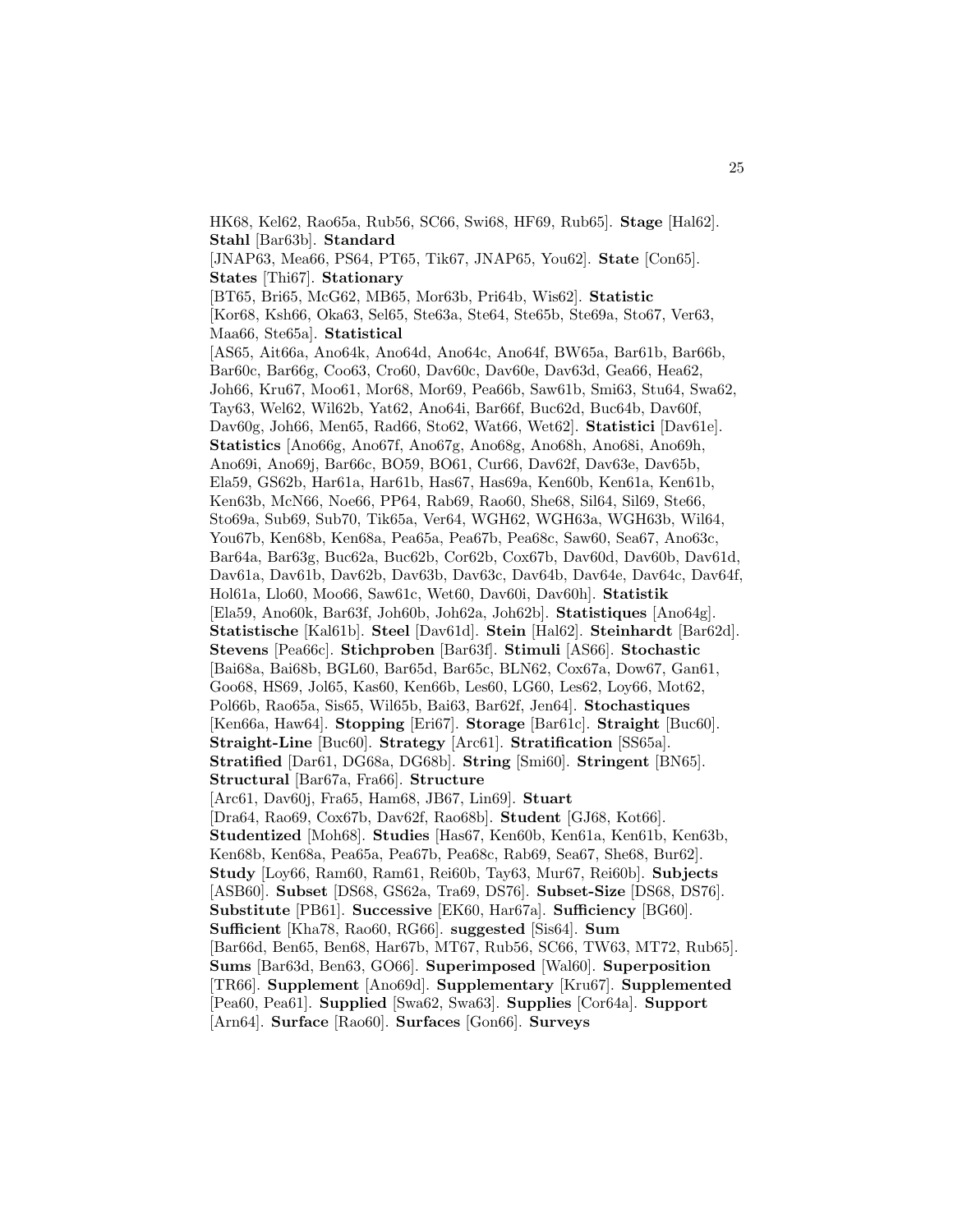[HR68, Sed66, Dav61f]. **Survival** [Cor64b, Pol66a]. **Susceptibles** [Wil65b]. **Swaroop** [Hol61a]. **Sweep** [Ati68, Ati69]. **Sweep-Out** [Ati68, Ati69]. **Symmetric** [BN68, Mal61c, Pil65a, Gob67]. **Symmetrical** [You67a]. **Symmetry** [Sch69a]. **Symposia** [Kal61c]. **Symposium** [Dav62d, Dav63e]. **Synthetic** [HK68]. **Syski** [Buc62c]. **System** [Fin61, Ghi68, Ord67, RA68, Fin60a, GS65]. **Systematic** [Han62, SJG68]. **Systems** [Bro64, Han69a, Han69b, Haw64, Les60, Bar63a, Buc62c, Jen64].

**T** [Ano60i, Bar65d, Bar66d, Clu63, Dav60g, Dav61b, Joh62d, Mil63, Wal63]. **Table** [BDM63, BH60b, BH61b, Har69a, Har64a, JNAP63, JNAP65, SW60, dVW66, BH60a, BH61a, Har65, Har79, Ano60d, Ano63h]. **Tabled** [Pea68b]. **Tables** [Ano60e, Ano66d, Bar62a, BDM60, Bar66e, Bra54, Bra64, Cha67a, Cro68, Dav63c, HT62, IK68, Joh65b, JP69, JP70, Lac69, LEH60, LEH61, MY61, Pea64, Pea65b, TL67, Ver63, Ver64, OI61a, OI61b, Pla64, Dav63d, Dav63a, Gob67, Ano60i, Ano60h, Ano60g, Ano60f, Ano63j, Ano63i, Ano64j, Dav63f, Joh62f, Joh62e, Joh62c, Joh62d, Pea67a]. **Tagging** [Dar61]. **Tail** [OS65, Sto67, Sto68]. **Takacs** [Mil63]. **Talbot** [Ano64n]. **Talmud** [Rab69]. **Talmudic** [Has67]. **Tanner** [Dav65a, HB60, Hai61]. **Tau** [Sno62, Sno63]. **Tavole** [Dav61e]. **Taylor** [Loy67b]. **Technique** [Gow66a, LK69, Rad66]. **Techniques** [Arn64, HG67, RK69b]. **Telephone** [Buc62c]. **Ten** [Ano60g]. **Tensors** [Hex63]. **Terminal** [Hoa68]. **Terms** [Mar63, Bai63, Saw60]. **Test** [Ajn68, Ati62, Atk69a, BN64, BJ69, BW65b, DB69, DB70, Gab68, Gar63, Gar69, Geh65a, Geh65b, Hal62, Har63c, IS64, Kud63, OI61a, OI61b, PB64, PP64, Saw66a, Sel65, Sen67, Sto68, TW63, VW60, Ver63, Ver64, Wat67, WW64, BH60a, BH61a, CB66, GM62, Haj61, McG60, MSA66, Put64, SW65, Sis64, You62]. **Testing** [Bar62a, Bat63, GW61, Gle68, GM62, pH68, Kor68, Kor69, LB66, Mar68c, McN66, MG69b, Mor67a, Mor67b, Mos67b, PW66a, PW66b, Rao69, Sto69b, Tar79, Tar90, Thi67, Wis68, Rao68b, Ste66, Wis90, Cro60]. **Tests** [ANR68, Ait69, Ait71, All66, All67, All68, Ano64c, Bar61a, Ber69, BN65, Bha60, BW62, Cha64, Cro68, Cro66, Cro67, DP60, DP65, Dur61, Dur66, Dur69, FP61, Gea66, GT69, Gho63, Gho64b, GCP66, Hex63, Hit66, Hoe68, Hol65b, HK68, Ito62, Ito63, Jac68, KD69, KT69, Ksh60, Lew65, Lin60, Man69a, Mar69a, MGR60, MGR61, McN68, PS62b, PS62a, Pea63a, Pea66a, PJ67, PJ68, QD61, Rad64, Rao69, Saw64, Sch69a, Seb64, Sla66, SD61a, SD61b, Ste62b, Ste62c, Ste67b, Ste69b, Ste69c, Stu67, Suk60, Tho69, Ury66, Wal67, Wal70, Wat60, Wat61b, Wat62, Mik65, MA65, Mur67, Rao68b, SA62a, Bha60]. **Tetrachoric** [Ham68]. **Their** [Loy66, vHG66, Ken66a, Tay63]. **Theodore** [Bar65e]. **Theorem** [BT62, BT63, Cox67d, Ken61c, Tay64, TZ64]. **Theoretical** [BGL60, Tan62, Sri60]. **Theorie** [Joh60c, Mil63]. **Theories**

[Haw65a]. **Theory** [Arc61, Bar64a, Bar60c, Bar61c, Bar62e, Bar63b, Bar63c, Bar65e, Bar65c, BD66, Blo63, Buc62c, Buc64b, Cox61, Cox67b, Dav62f, Dav63e, Dav64a, Dav64f, Gan65, Gho64a, Har63b, HR68, Joh60c, Ken60a, Ken63b, Kes61, Lin63, Loy67a, Mil63, Mor68, Rao65a, Wal63, Wet62, ZF69,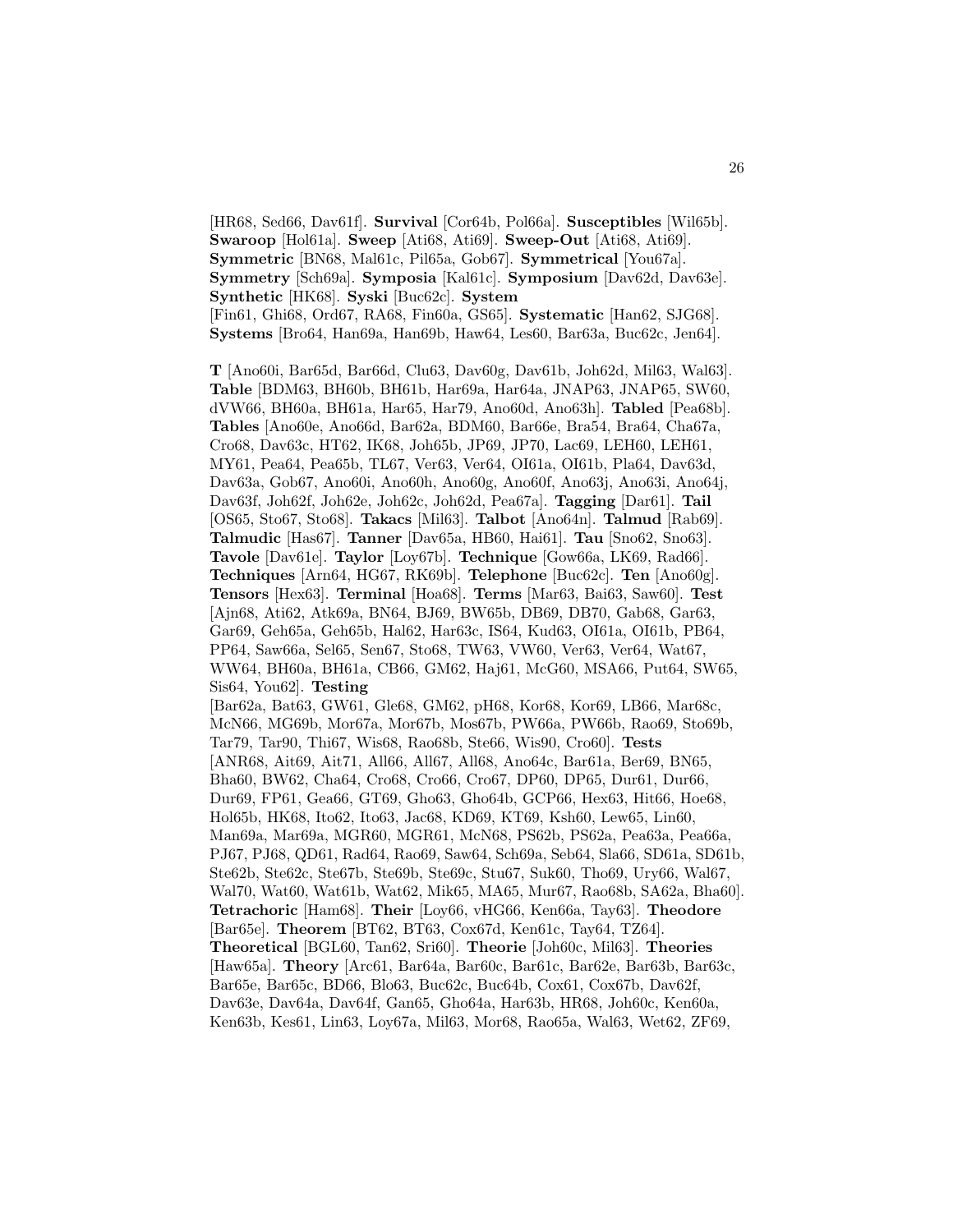HF69, Blo60a, Bar61b, Bar66g, Buc64a, Mal61a, Saw61b, Sto62, Dav61j]. **there** [BDF62]. **therefrom** [Ber61]. **Thinking** [Dav62c]. **Third** [Sno62]. **Thom** [Bro62]. **Thomas** [Cor64a, Ken68b]. **Thompson** [Joh62e]. **Three** [Has69a, Hoa68, Pat69, Rao68a, RS68, TB67]. **Three-Component** [TB67]. **Three-Dimensional** [RS68]. **Tied** [Bur60a]. **Time** [Bar67b, BT65, Bri65, Cla66, Gea66, Han63, JB67, Ken66b, Les60, Mor63b, Rao69, Wal60, Wal67, Wal70, Rao68b]. **Time-Series** [Bar67b]. **Times** [Bur60b, Wil65a, Bur60c]. **Titchen** [Mor62]. **Todhunter** [Ken63b]. **Tolerance** [Joh64, LM63]. **Topographic** [Whi62]. **Toronto** [Bar63e]. **Torrie** [Dav61d]. **Tournament** [Dan69, Dan70]. **Tournaments** [Gle60]. **Towns** [Tay63]. **Tracer** [Wal64]. **Tracts** [Pea66c, Pea66c]. **Traffic** [Haw65a, Haw65b, Yeo64]. **Trails** [Dav62e]. **Transform** [Ano64l]. **Transformations** [HT62, KT69, MY61]. **Transformed** [Dav60f, PS62a]. **Transforms** [HM60]. **Transition** [KM66]. **Transport** [Har63a]. **Transportation** [BLN62]. **Treatments** [Pre66, Pre69]. **Trees** [Rob68]. **Trend** [Ken61c, Rao69, SBJ68, Ury66, Rao68b]. **Triads** [Alw62]. **Trials** [Cha68b]. **Triangle** [Lan69]. **Tribolium** [Les62]. **True** [Cur60]. **Truncated** [AH65, Ait66b, AH68, Pat62, RGL68, Sub65, Swa63, AH66]. **Truncation** [RW64]. **Trunks** [BLN62]. **Tuberculosis** [Rei60b, Rei60b]. **Tukey** [Cox92, MY61]. **Two** [Bar64b, Ber69, Boh66, Bro67, Cra62, Cro68, Dar61, DG68a, DG68b, Fai64, Geh65a, GT69, Ghi68, Hal62, Har63c, Has69a, HK63, Hin69a, Hin69b, Hin70, Ito62, Ito63, JY60, KW63, KG67, Lar69, LG60, Les62, Low64, MT67, McF60, McG62, MB65, Moh68, Mor65, Mos67a, Nau65, Pil65a, PJ67, PJ68, Pre66, Pre69, Pri64b, RW66, Saw66b, Sla66, Ste65b, Sto67, Sto68, Sto69a, Suk60, TL67, TD68, WW64, Wil60, Yeo64, You62, You67a, Bar65b, Haj61, MT72, Mur67, Rob67, LB65]. **Two-Dimensional** [Bar64b, Pri64b, Bar65b, Rob67]. **Two-Lane** [Yeo64]. **Two-Means** [Bro67]. **Two-Phase** [DG68a, DG68b, Hin69a]. **Two-Sample** [Ber69, Dar61, Geh65a, GT69, Ste65b, Sto67, Sto68, Suk60, WW64, Haj61, Mur67]. **Two-Stage** [Hal62]. **Two-Way** [KW63, Lar69, Low64, MT67, Mos67a, MT72]. **Type** [BW63, GCP66, Kam66b, KG62, LG60, Mar67c, Mar68a, Mar69a, Pat63, Pea66c, Pol68, SC65, Ste68a, Ste67a, Ste68b, Hol66, Saw61a, Saw61f, Saw62b].

**U** [Loy66]. **U.S.** [Ano60g]. **Ulf** [Dav60d]. **Ultimate** [Dow67, Dow68, Wau68]. **Unbalanced** [Mos67b]. **Unbiased** [Bar61d, BH60b, BH61b, Har69b, Har70, Rao67]. **Uncontrolled** [Tan62, Tan67]. **Uncorrelated** [LL60b]. **Unequal** [DG66, Han68, Pat64, Rag62, Sam62, Sam67, Mur67]. **Uniform** [GD68, Ste66]. **Uniformity** [Ajn68, Ber69, BJ69, Wat67]. **Univariate** [DB69, DB70, Dem67, Sil69]. **Unlimited** [LMH67, LMH71]. **Unrestricted** [You61]. **unstructured** [Rob67]. **Untransformed** [HG68]. **Upper** [Ben65, Dem67, PB61, Pil67]. **Usage** [Ano64g]. **Use** [Atk69b, Bar63g, CJ64, CK68, CK70, Cor62b, DH67a, Gon61a, Gon61b, GCP66, HM60, Har69a, Has69a, Hoa68, LB66, Pol66b, Sti69, TZ64, DL66, DH67b]. **Used**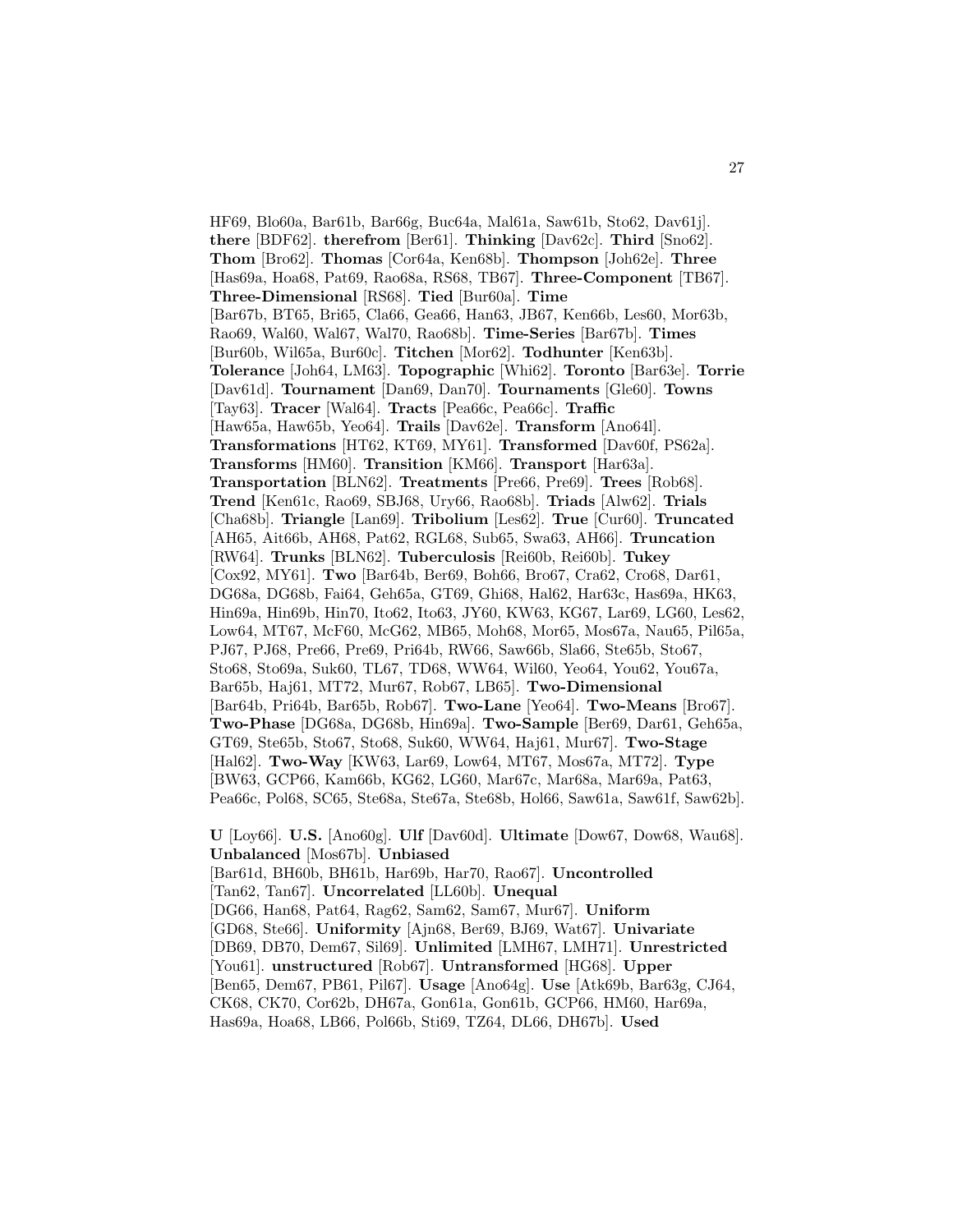[Gow66b, Kor68, Rad64]. **Useful** [PR64]. **Uses** [vHG66]. **Using** [Hit62, Kal66, Pea63b, PB61, Sis68, WGH62, WGH63a, WGH63b, You61]. **utilizing** [MG69a].

**V** [Ano64j, Bar63d, Bar63b, Bar66c, Dav61b, Lin63, Pea66c]. **Vaclav** [Bar65c]. **Vajda** [Hal63]. **Validity** [Sla66]. **Value** [Cur60, Gea66, GR69, Has69a, Sis68, Stu67]. **Values** [Ait66b, GW61, HJ63, Har61a, Har61b, KG67, Mil69, Pin62, SC66, Sin67, Ver63, Ver64, AH66, Saw60]. **Variability** [Spr69]. **Variable** [Atk69b, HT65, Ric67, RG66, Whi64a]. **Variables** [Ait63, Ano63g, BKM67, Ben63, Ben65, Ben68, Boh66, Bri65, Dav69, EEG67, GPS64, GP65, Hin69b, Hin70, Imh61, Imh62, Joh64, Kot65, Saw62b, Ste67a, Ste68b, Stu62, Tur60, WD67, You67b, LB65, Bar63d, Dav60f, Fin62]. **Variance** [Ano63h, Ati62, Bar61a, Cha67a, Cra62, Cun69, DM61, Gab68, GZ67, GS62a, HR67, Har69b, Har70, Ito62, Ito63, IS64, KW63, Lar69, Les60, LB66, LEH60, LEH61, Low64, MGR60, MGR61, Mos67a, Pea66a, PR64, Ree69, Saw64, Sch53, Sch69b, Swi68, TT65, TT66, Tik64, Wal61a, Wal61c, Wan67, Whi61, Wil62a, Wis62, DG66, MG69a, SW65]. **Variance-Components** [TT65]. **Variance-Covariance** [IS64]. **Variance-Ratio** [Saw64, Tik64]. **Variances** [AH68, Bar62a, Bar67a, BT64a, Gho63, Gla62, GM62, pH68, Low64, RGL68, DG66, Mur67, Zin61]. **Variate** [Ait66b, AH66]. **Variate-Values** [Ait66b, AH66]. **Variates** [Gow66a, GO66, LL60b, Mil65b, Mor67a, Mor67b, Pat69, SC66, Sha66]. **Variation** [Dav65a, IMH68, JW65, KOR64]. **Variations** [Ano63e]. **Various** [GZ67]. **Vector** [Gow66b, Gow68, Han69b, Ste67b]. **Vectors** [Mal61c, TF69]. **Venn** [Ano64m]. **Verwandte** [Ano63k]. **Via** [BT62, BT63]. **Vianelli** [Dav61e]. **Viewpoint** [Bar66c]. **VII** [Cox92]. **Virology** [Gar64]. **Visits** [Ghi68]. **Vogler** [Pea64]. **Vol** [Dav62f, Dav63e, Loy67a]. **Vols** [Ano69d]. **Volume** [Ano60p, Ano61h, Ano62g, Ano63p, Ano64t, Ano65h, Ano66i, Ano67h, Ano68j, Ano69k, Dav62d, Cox92].

**W** [Ano64c, Bar60c, Bar63b, Bar63g, Bea61, Cor64a, Cox92, Dav60c, Dav60b, Dav61c, Dav62c, Kal61c, Men65, Pea66c, Pea67a, Smi60, Wal64]. **W.** [Pea68c]. **Wahrscheinlichkeitsrechnung** [Ano60k, Ela59]. **Wahrscheinlichkeitstheorie** [Ano63k]. **Waiting** [Bur60b, Ghi68, Bur60c]. **Walk** [Ste63b]. **Walks** [Kin61]. **Walsh** [Dav64e, Noe66]. **Walter** [Bea61]. **Warning** [Pag62]. **Warranty** [MS69]. **Watson** [Maa66, Pol68, Wat61a]. **Wavelets** [Bar63a]. **Way** [Ati64, Har69b, Har70, KW63, Lar69, Low64, MT67, Mos67a, Zin62, DG66, MT72]. **Weatherburn** [Ano63c]. **wedge** [MSA66]. **Weibull** [Lom66, MS69]. **Weiner** [Dav65a]. **Weiss** [Sto62]. **Where** [Roa63, Bar66a, Big61, Cam68, Con65, Ken60b]. **Which** [LL60b, Saw66b, WL67, DL65, Ord68, Whi64a]. **White** [Rei60b]. **Whole** [Big61]. **Whole-Plots** [Big61]. **Whose** [Hoa68, Kot65]. **Wilcoxon** [Ver64, Geh65a, Geh65b, Sto67, Ver63]. **Wilks**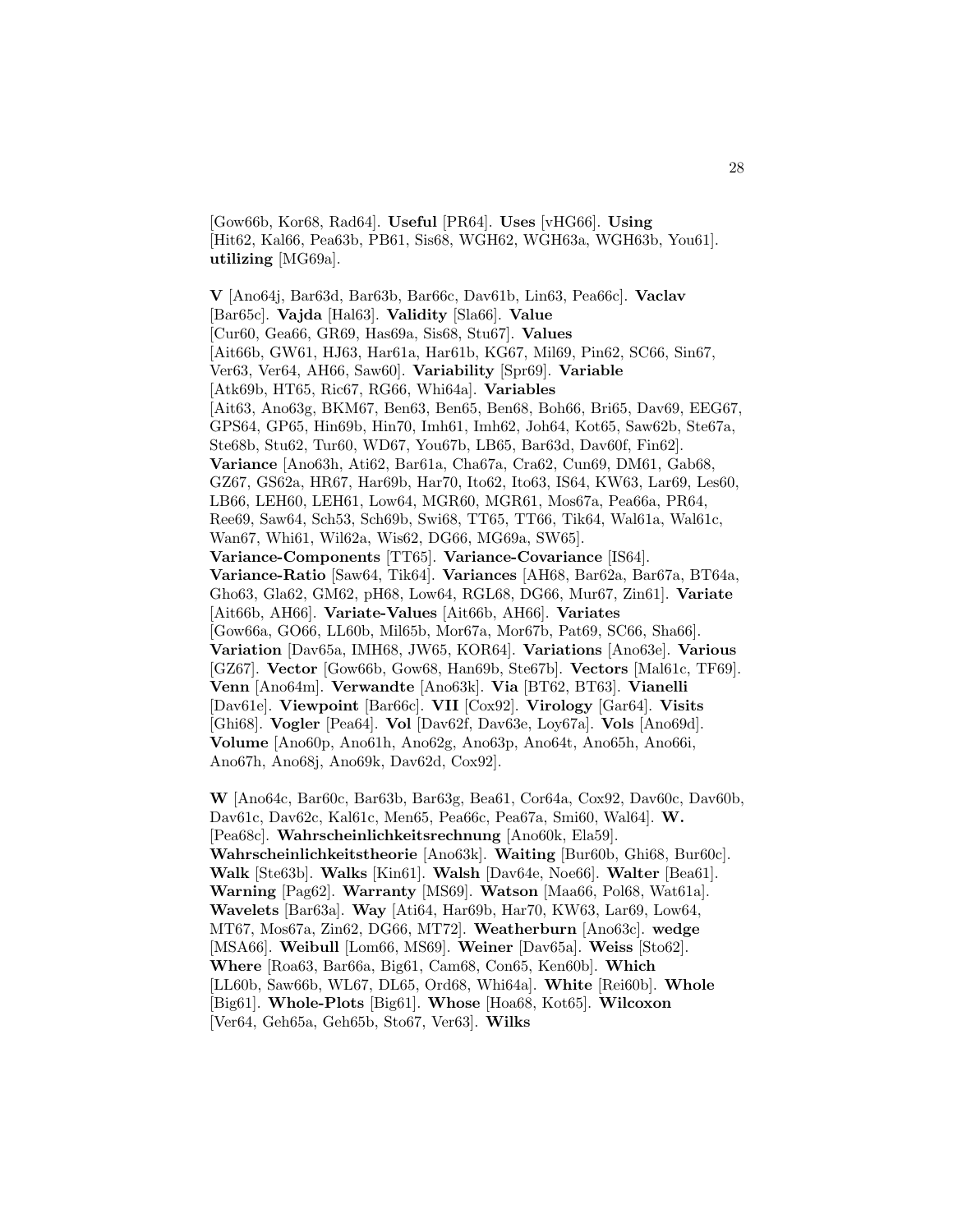[PG70, Sch67, Mik65, Moo66, PG69, Sch66]. **William** [Loy67a, Saw62a, Pea62]. **Williams** [Buc61]. **Wishart** [HT68, Kab64]. **Within** [Lar69]. **Without** [GT69, Sam62, Sam67, Sto68]. **Wold** [Ken66b]. **Wolf** [Tay63]. **Wolfgang** [Wat61a]. **Work** [Sok60]. **works** [Cox92]. **wrong** [DL66].

**XI** [Ken61a]. **XII** [Ken61b]. **XIII** [Ken63b]. **XIV** [Pea65a]. **XIX** [Ken68a]. **XV** [Sea67]. **XVI** [Has67]. **XVII** [Pea67b]. **XVIII** [Ken68b]. **XX** [Pea68c]. **XXI** [She68]. **XXII** [Rab69]. **XXVII** [Pea66c].

**Ya** [Bar63b]. **Yates** [Dav61f]. **York** [Bar63e, Rei60a]. **Young** [Ken68b]. **Ysidro** [Ken68a].

**Z** [Ano63f]. **Zeitschrift** [Ano63k]. **Zelen** [Buc64b]. **Zero** [BP63, GD68]. **Zero-Mean** [GD68].

# **References**

# **Ali:1964:GEP**

[AC64] Mir M. Ali and L. K. Chan. On Gupta's estimates of the parameters of the normal distribution. Biometrika, 51(3/4):498–501, December 1964. CODEN BIOKAX. ISSN 0006-3444 (print), 1464-3510 (electronic). URL http://www.jstor.org/stable/2334159.

## **Aitchison:1968:LLI**

[AD68] J. Aitchison and I. R. Dunsmore. Linear-loss interval estimation of location and scale parameters. Biometrika, 55(1):141–148, March 1968. CODEN BIOKAX. ISSN 0006-3444 (print), 1464-3510 (electronic). URL http://www.jstor.org/stable/2334458.

## **Anderson:1963:SIC**

[AG63] T. W. Anderson and S. Das Gupta. Some inequalities on characteristic roots of matrices. Biometrika, 50(3/4):522–524, December 1963. CODEN BIOKAX. ISSN 0006-3444 (print), 1464-3510 (electronic). URL http://www.jstor.org/stable/2333921. See corrigenda [AG65].

## **Anderson:1965:CSI**

[AG65] T. W. Anderson and S. Das Gupta. Corrigenda: "Some inequalities on characteristic roots of matrices". Biometrika, 52(3/4):669, December 1965. CODEN BIOKAX. ISSN 0006-3444 (print), 1464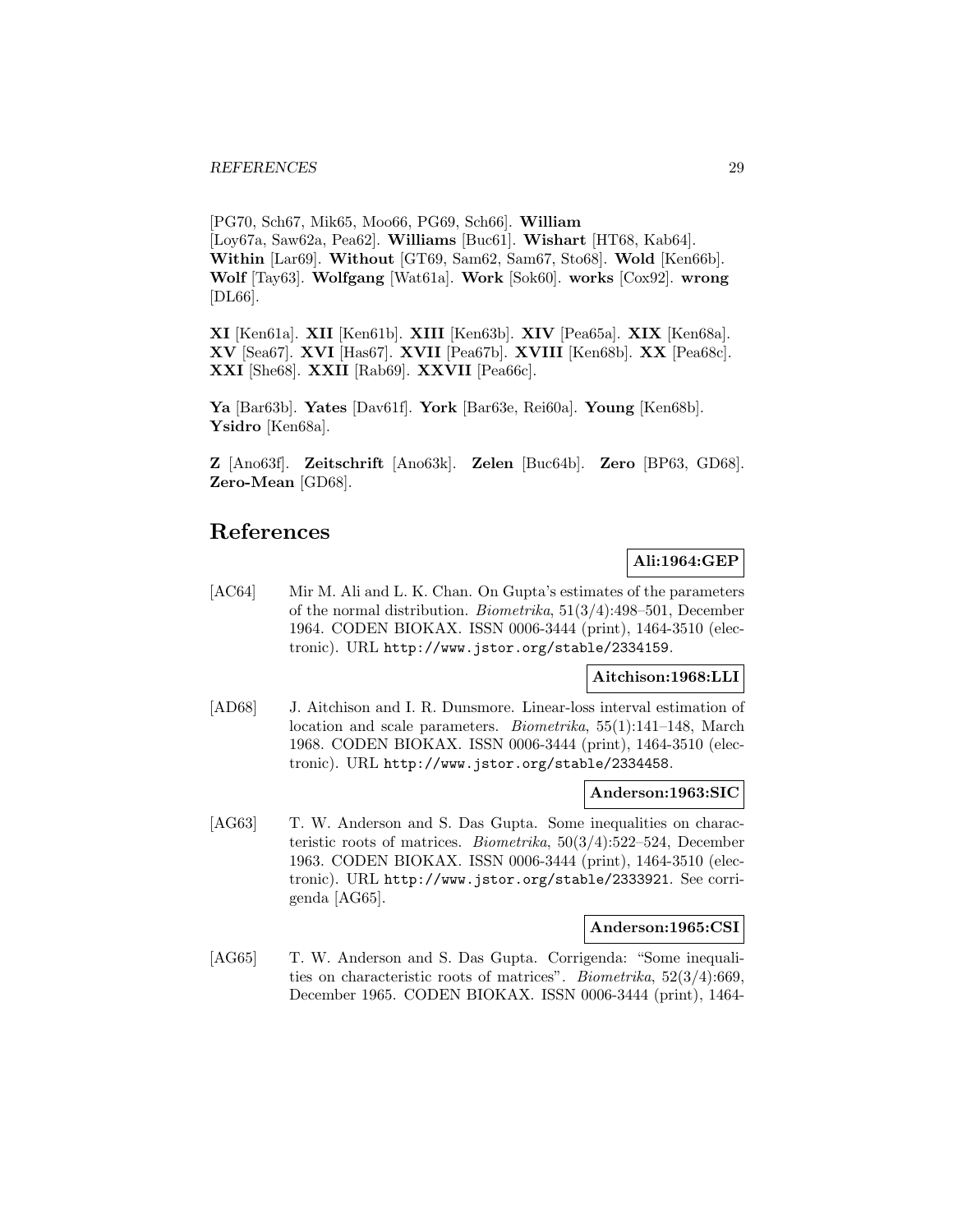3510 (electronic). URL http://www.jstor.org/stable/2333729. See [AG63].

## **Aitkin:1965:CST**

[AH65] M. A. Aitkin and M. W. Hume. Correlation in a singly truncated bivariate normal distribution II. Rank correlation. Biometrika, 52 (3/4):639–643, December 1965. CODEN BIOKAX. ISSN 0006- 3444 (print), 1464-3510 (electronic). URL http://www.jstor.org/ stable/2333717.

## **Aitkin:1966:CST**

[AH66] M. A. Aitkin and M. W. Hume. Correlation in a singly truncated bivariate normal distribution. III. Correlation between ranks and variate-values. Biometrika, 53(1/2):278–281, June 1966. CODEN BIOKAX. ISSN 0006-3444 (print), 1464-3510 (electronic). URL http://www.jstor.org/stable/2334083.

## **Aitkin:1968:CST**

[AH68] M. A. Aitkin and M. W. Hume. Correlation in a singly truncated bivariate normal distribution IV. Empirical variances of rank correlation coefficients. Biometrika, 55(2):437–438, July 1968. CODEN BIOKAX. ISSN 0006-3444 (print), 1464-3510 (electronic). URL http://www.jstor.org/stable/2334892.

## **Aitchison:1963:IDI**

[Ait63] J. Aitchison. Inverse distributions and independent gammadistributed products of random variables. *Biometrika*,  $50(3/4)$ : 505–508, December 1963. CODEN BIOKAX. ISSN 0006-3444 (print), 1464-3510 (electronic). URL http://www.jstor.org/ stable/2333916.

## **Aitchison:1966:BRB**

[Ait66a] J. Aitchison. Book review: Linear Statistical Inference and its Applications, by C. Radhakrishna Rao. Biometrika, 53(3/4):634–635, December 1966. CODEN BIOKAX. ISSN 0006-3444 (print), 1464- 3510 (electronic). URL http://www.jstor.org/stable/2333680.

#### **Aitkin:1966:CBV**

[Ait66b] M. A. Aitkin. The correlation between variate-values and ranks in a doubly truncated normal distribution. Biometrika, 53(1/2):281–282, June 1966. CODEN BIOKAX. ISSN 0006-3444 (print), 1464-3510 (electronic). URL http://www.jstor.org/stable/2334084.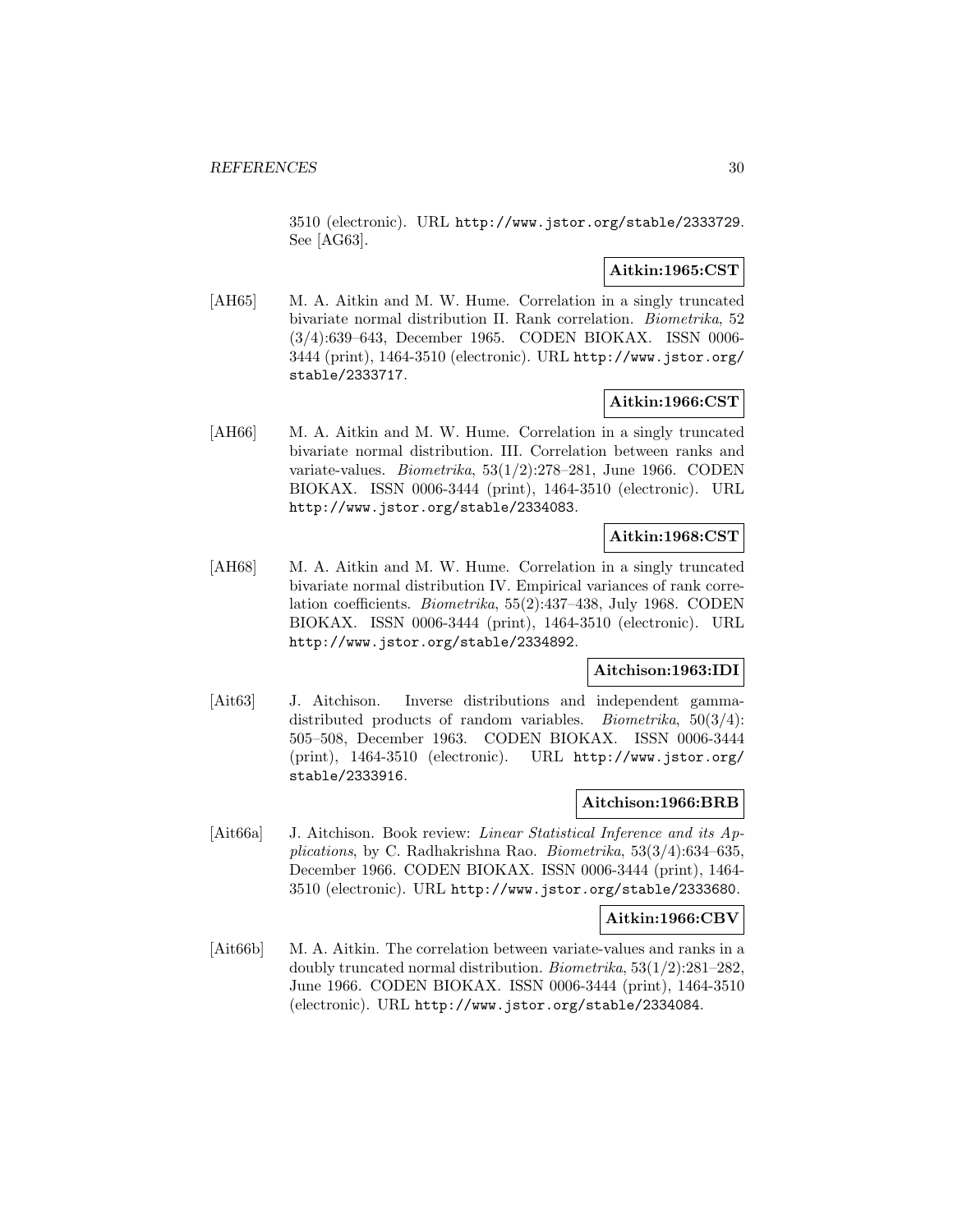## **Aitkin:1969:STC**

[Ait69] Murray A. Aitkin. Some tests for correlation matrices. Biometrika, 56(2):443–446, August 1969. CODEN BIOKAX. ISSN 0006- 3444 (print), 1464-3510 (electronic). URL http://www.jstor.org/ stable/2334438. See correction [Ait71].

## **Aitkin:1971:CST**

[Ait71] Murray A. Aitkin. Correction: "Some Tests for Correlation Matrices". Biometrika, 58(1):245, April 1971. CODEN BIOKAX. ISSN 0006-3444 (print), 1464-3510 (electronic). URL http://www.jstor. org/stable/2334343. See [Ait69].

## **Ajne:1968:STU**

[Ajn68] B. Ajne. A simple test for uniformity of a circular distribution. Biometrika, 55(2):343–354, July 1968. CODEN BIOKAX. ISSN 0006-3444 (print), 1464-3510 (electronic). URL http://www.jstor. org/stable/2334875.

## **Alling:1966:CST**

[All66] David W. Alling. Closed sequential tests for binomial probabilities. Biometrika, 53(1/2):73–84, June 1966. CODEN BIOKAX. ISSN 0006-3444 (print), 1464-3510 (electronic). URL http://www.jstor. org/stable/2334054. See correction [All68].

## **Alling:1967:TR**

[All67] David W. Alling. Tests of relatedness. Biometrika, 54(3/4):459–469, December 1967. CODEN BIOKAX. ISSN 0006-3444 (print), 1464- 3510 (electronic). URL http://www.jstor.org/stable/2335037.

## **Alling:1968:CCS**

[All68] David W. Alling. Correction: "Closed Sequential Tests for Binomial Probabilities". Biometrika, 55(1):268, March 1968. CODEN BIOKAX. ISSN 0006-3444 (print), 1464-3510 (electronic). URL http://www.jstor.org/stable/2334477. See [All66].

#### **Alway:1962:DNC**

[Alw62] G. G. Alway. The distribution of the number of circular triads in paired comparisons. *Biometrika*,  $49(1/2):265-269$ , June 1962. CODEN BIOKAX. ISSN 0006-3444 (print), 1464-3510 (electronic). URL http://www.jstor.org/stable/2333494.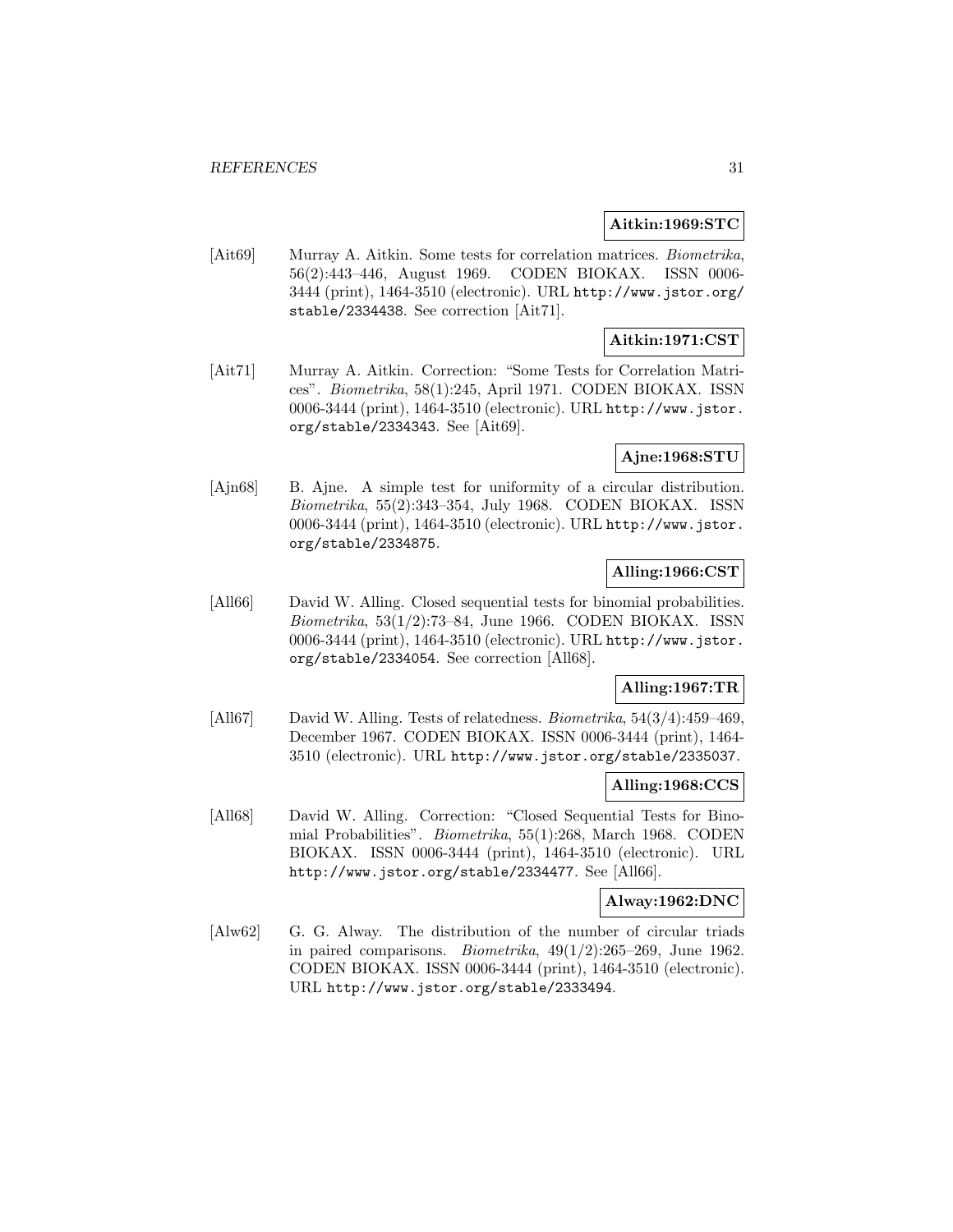#### **Amos:1963:APP**

[Amo63] D. E. Amos. Additional percentage points for the incomplete beta distribution. Biometrika, 50(3/4):449–457, December 1963. CODEN BIOKAX. ISSN 0006-3444 (print), 1464-3510 (electronic). URL http://www.jstor.org/stable/2333913.

## **Amos:1964:RCN**

[Amo64] D. E. Amos. Representations of the central and non-central t distributions. *Biometrika*,  $51(3/4):451-458$ , December 1964. CODEN BIOKAX. ISSN 0006-3444 (print), 1464-3510 (electronic). URL http://www.jstor.org/stable/2334151.

#### **Anonymous:1960:BMa**

[Ano60a] Anonymous. Back matter. Biometrika, 47(1/2):??, June 1960. CO-DEN BIOKAX. ISSN 0006-3444 (print), 1464-3510 (electronic). URL http://www.jstor.org/stable/2332999.

#### **Anonymous:1960:BMb**

[Ano60b] Anonymous. Back matter. Biometrika, 47(3/4):??, December 1960. CODEN BIOKAX. ISSN 0006-3444 (print), 1464-3510 (electronic). URL http://www.jstor.org/stable/2333341.

## **Anonymous:1960:BRBg**

[Ano60c] Anonymous. Book review: Journal of Research. B. Mathematics and Mathematical Physics. Biometrika, 47(3/4):490, December 1960. CODEN BIOKAX. ISSN 0006-3444 (print), 1464-3510 (electronic). URL http://www.jstor.org/stable/2333338.

#### **Anonymous:1960:BRBf**

[Ano60d] Anonymous. Book review: Rectangular-Polar Conversion Table, by E. H. Neville. *Biometrika*,  $47(1/2):216$ , June 1960. CODEN BIOKAX. ISSN 0006-3444 (print), 1464-3510 (electronic). URL http://www.jstor.org/stable/2332996.

## **Anonymous:1960:BRBh**

[Ano60e] Anonymous. Book review: Sampling Inspection Tables. Single and Double Sampling. by H. F. Dodge; H. G. Romig. Biometrika, 47(3/4):490, December 1960. CODEN BIOKAX. ISSN 0006- 3444 (print), 1464-3510 (electronic). URL http://www.jstor.org/ stable/2333339.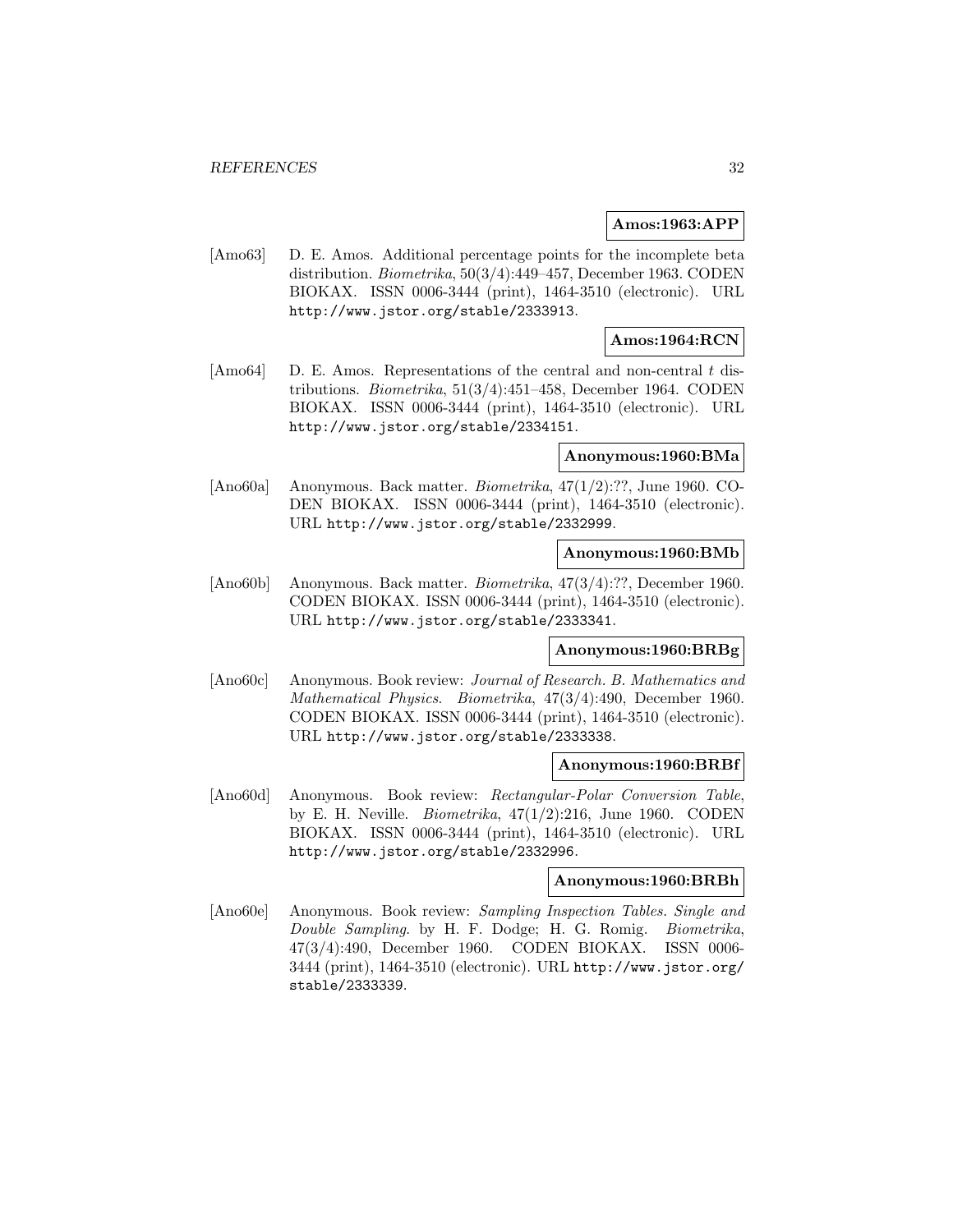#### **Anonymous:1960:BRBe**

[Ano60f] Anonymous. Book review: Tables and Percentage Points of the Distribution Function of a Product, by Leo A. Aroian. Biometrika, 47(1/2):215, June 1960. CODEN BIOKAX. ISSN 0006-3444 (print), 1464-3510 (electronic). URL http://www.jstor.org/ stable/2332995.

#### **Anonymous:1960:BRBd**

[Ano60g] Anonymous. Book review: Tables of Natural Logarithms for Arguments between Five and Ten to Sixteen Decimal Places, by U.S. Department of Commerce. Biometrika, 47(1/2):215, June 1960. CO-DEN BIOKAX. ISSN 0006-3444 (print), 1464-3510 (electronic). URL http://www.jstor.org/stable/2332994.

## **Anonymous:1960:BRBc**

[Ano60h] Anonymous. Book review: Tables of the Bivariate Normal Distribution Function and Related Functions, by Gertrude Blanch. Biometrika, 47(1/2):215, June 1960. CODEN BIOKAX. ISSN 0006- 3444 (print), 1464-3510 (electronic). URL http://www.jstor.org/ stable/2332993.

## **Anonymous:1960:BRBa**

[Ano60i] Anonymous. Book review: Tables of the Normal Probability Integral, by D. T. Monk; D. B. Owen. Biometrika, 47(1/2):214, June 1960. CODEN BIOKAX. ISSN 0006-3444 (print), 1464-3510 (electronic). URL http://www.jstor.org/stable/2332991.

#### **Anonymous:1960:BRBb**

[Ano60j] Anonymous. Book review: The Bivariate Normal Probability Distribution. by D. B. Owen. Biometrika,  $47(1/2):214-215$ , June 1960. CODEN BIOKAX. ISSN 0006-3444 (print), 1464-3510 (electronic). URL http://www.jstor.org/stable/2332992.

#### **Anonymous:1960:CWM**

[Ano60k] Anonymous. Corrigenda: Wahrscheinlichkeitsrechnung und Mathematische Statistik. Biometrika, 47(1/2):216, June 1960. CODEN BIOKAX. ISSN 0006-3444 (print), 1464-3510 (electronic). URL http://www.jstor.org/stable/2332997. See [Ela59].

## **Anonymous:1960:FMa**

[Ano60l] Anonymous. Front matter. Biometrika, 47(1/2):??, June 1960. CO-DEN BIOKAX. ISSN 0006-3444 (print), 1464-3510 (electronic). URL http://www.jstor.org/stable/2332951.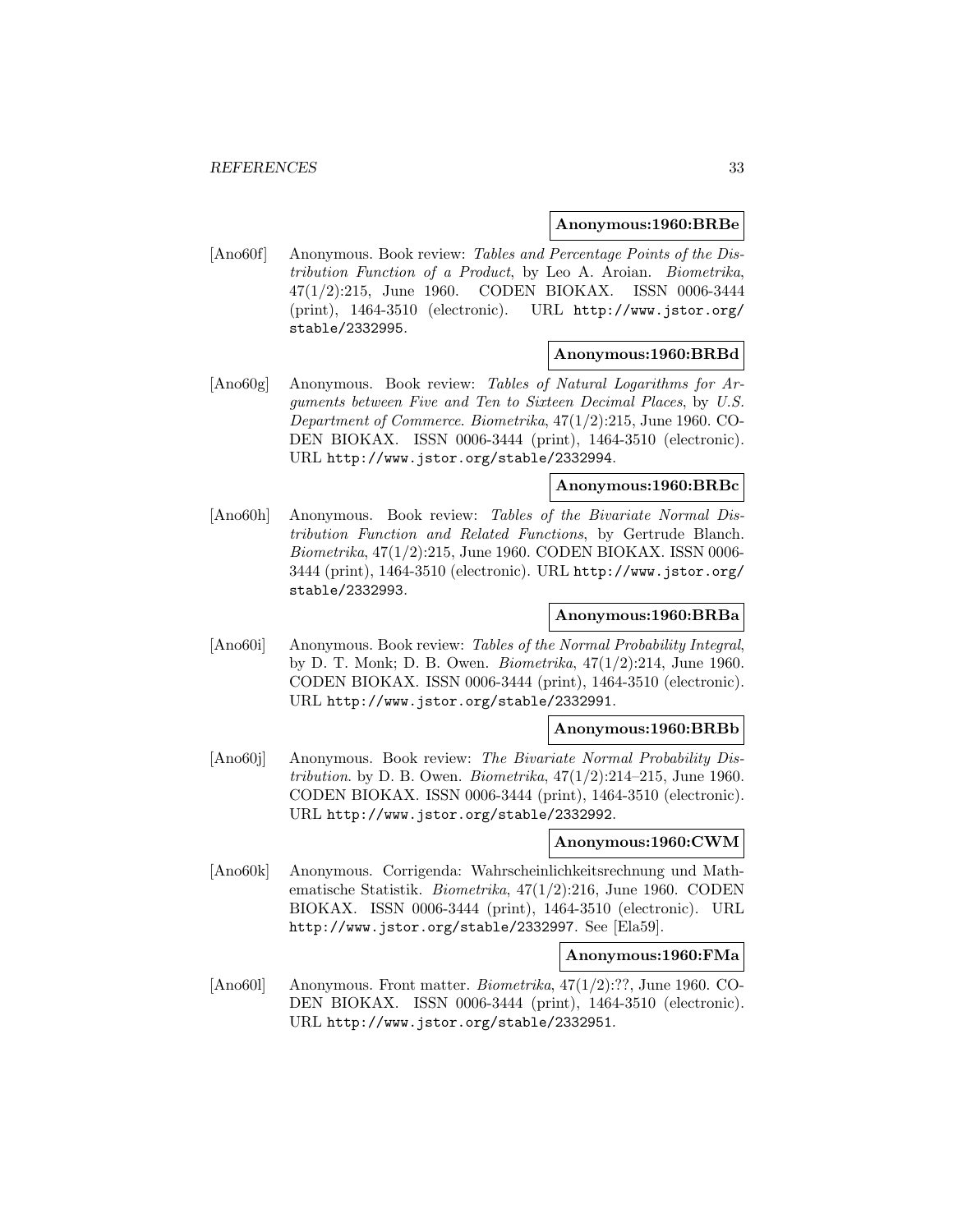#### **Anonymous:1960:FMb**

[Ano60m] Anonymous. Front matter. Biometrika, 47(3/4):??, December 1960. CODEN BIOKAX. ISSN 0006-3444 (print), 1464-3510 (electronic). URL http://www.jstor.org/stable/2333293.

**Anonymous:1960:OBRa**

[Ano60n] Anonymous. Other books received. Biometrika, 47(1/2):217, June 1960. CODEN BIOKAX. ISSN 0006-3444 (print), 1464-3510 (electronic). URL http://www.jstor.org/stable/2332998.

## **Anonymous:1960:OBRb**

[Ano60o] Anonymous. Other books received. Biometrika, 47(3/4):491–492, December 1960. CODEN BIOKAX. ISSN 0006-3444 (print), 1464- 3510 (electronic). URL http://www.jstor.org/stable/2333340.

## **Anonymous:1960:VI**

[Ano60p] Anonymous. Volume information. Biometrika, 47(3/4):i–viii, December 1960. CODEN BIOKAX. ISSN 0006-3444 (print), 1464-3510 (electronic). URL http://www.jstor.org/stable/2333292.

## **Anonymous:1961:BMa**

[Ano61a] Anonymous. Back matter. Biometrika, 48(1/2):??, June 1961. CO-DEN BIOKAX. ISSN 0006-3444 (print), 1464-3510 (electronic). URL http://www.jstor.org/stable/2333177.

## **Anonymous:1961:BMb**

[Ano61b] Anonymous. Back matter. Biometrika, 48(3/4):??, December 1961. CODEN BIOKAX. ISSN 0006-3444 (print), 1464-3510 (electronic). URL http://www.jstor.org/stable/2332802.

#### **Anonymous:1961:EN**

[Ano61c] Anonymous. Editorial note. Biometrika, 48(1/2):55, June 1961. CODEN BIOKAX. ISSN 0006-3444 (print), 1464-3510 (electronic). URL http://www.jstor.org/stable/2333129.

## **Anonymous:1961:FMa**

[Ano61d] Anonymous. Front matter. *Biometrika*,  $48(1/2)$ :??, June 1961. CO-DEN BIOKAX. ISSN 0006-3444 (print), 1464-3510 (electronic). URL http://www.jstor.org/stable/2333124.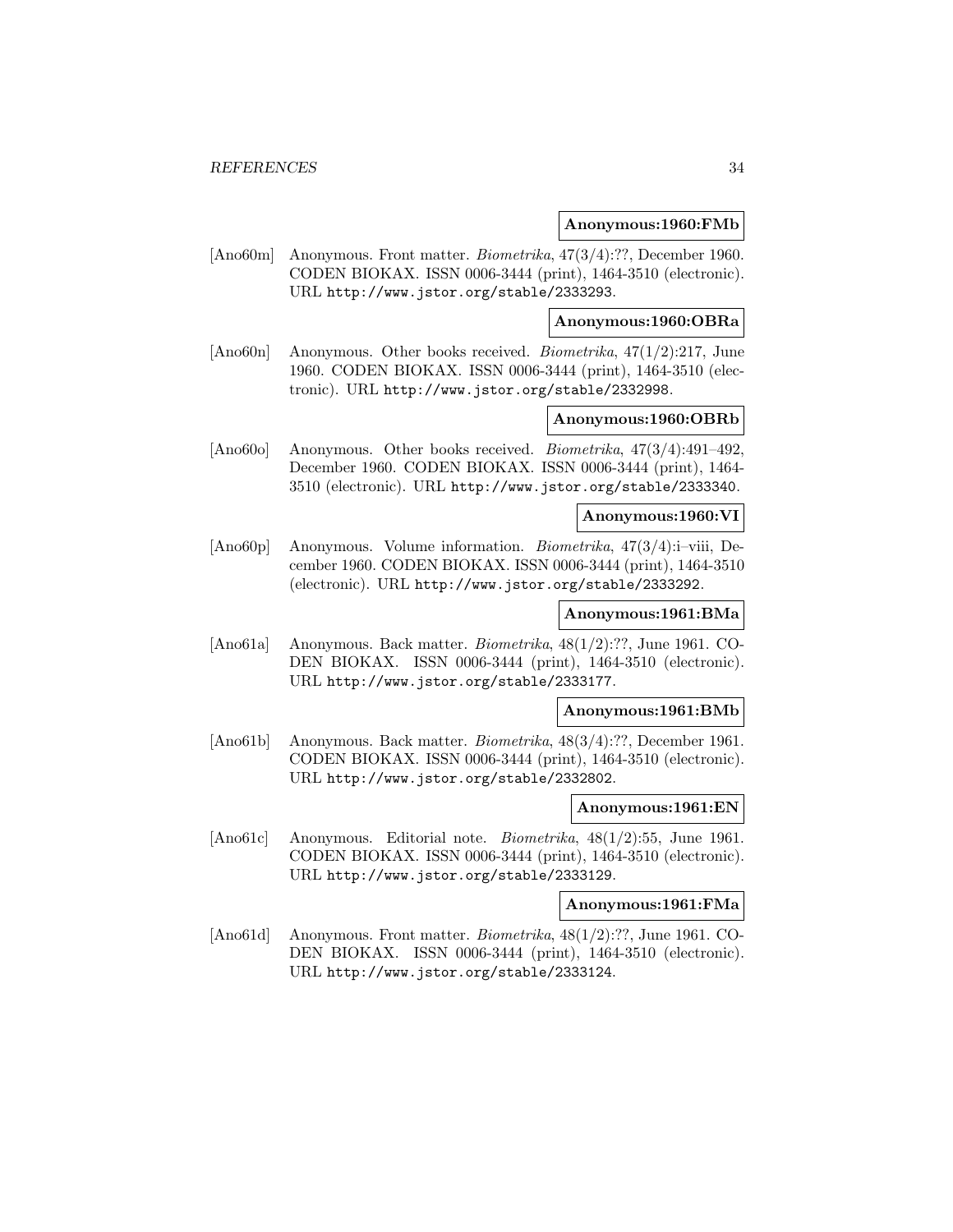#### **Anonymous:1961:FMb**

[Ano61e] Anonymous. Front matter. Biometrika, 48(3/4):??, December 1961. CODEN BIOKAX. ISSN 0006-3444 (print), 1464-3510 (electronic). URL http://www.jstor.org/stable/2332747.

**Anonymous:1961:OBRa**

[Ano61f] Anonymous. Other books received. Biometrika, 48(1/2):239, June 1961. CODEN BIOKAX. ISSN 0006-3444 (print), 1464-3510 (electronic). URL http://www.jstor.org/stable/2333176.

## **Anonymous:1961:OBRb**

[Ano61g] Anonymous. Other books received. Biometrika, 48(3/4):485, December 1961. CODEN BIOKAX. ISSN 0006-3444 (print), 1464-3510 (electronic). URL http://www.jstor.org/stable/2332801.

#### **Anonymous:1961:VI**

[Ano61h] Anonymous. Volume information. Biometrika, 48(3/4):i–viii, December 1961. CODEN BIOKAX. ISSN 0006-3444 (print), 1464-3510 (electronic). URL http://www.jstor.org/stable/2332746.

## **Anonymous:1962:BMa**

[Ano62a] Anonymous. Back matter. Biometrika, 49(1/2):??, June 1962. CO-DEN BIOKAX. ISSN 0006-3444 (print), 1464-3510 (electronic). URL http://www.jstor.org/stable/2333522.

## **Anonymous:1962:BMb**

[Ano62b] Anonymous. Back matter. Biometrika, 49(3/4):??, December 1962. CODEN BIOKAX. ISSN 0006-3444 (print), 1464-3510 (electronic). URL http://www.jstor.org/stable/2334015.

#### **Anonymous:1962:FMa**

[Ano62c] Anonymous. Front matter. Biometrika, 49(1/2):i–xii, June 1962. CODEN BIOKAX. ISSN 0006-3444 (print), 1464-3510 (electronic). URL http://www.jstor.org/stable/2333463.

## **Anonymous:1962:FMb**

[Ano62d] Anonymous. Front matter. *Biometrika*, 49(3/4):i–xii, December 1962. CODEN BIOKAX. ISSN 0006-3444 (print), 1464-3510 (electronic). URL http://www.jstor.org/stable/2333963.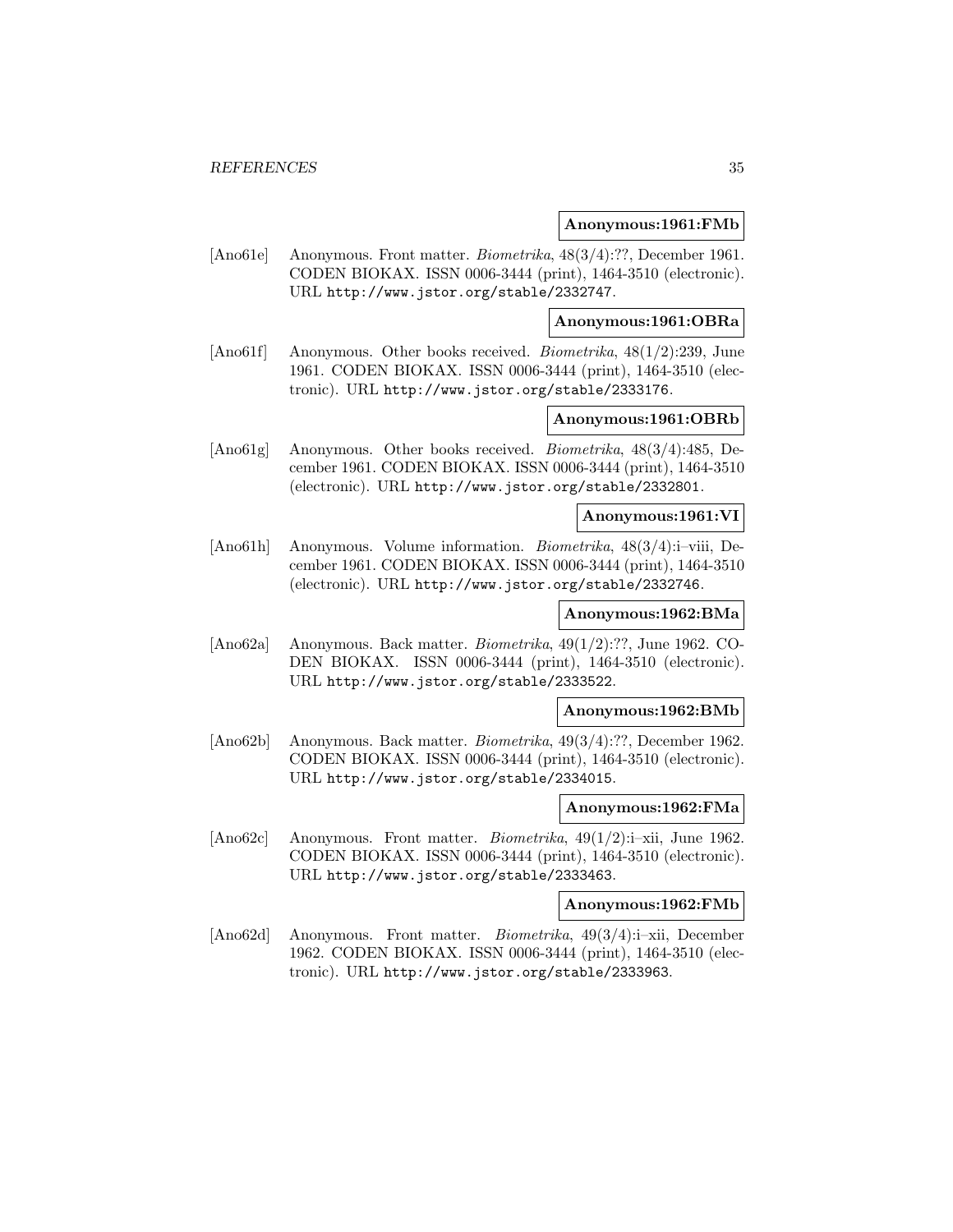#### **Anonymous:1962:OBRa**

[Ano62e] Anonymous. Other books received. Biometrika, 49(1/2):296, June 1962. CODEN BIOKAX. ISSN 0006-3444 (print), 1464-3510 (electronic). URL http://www.jstor.org/stable/2333521.

#### **Anonymous:1962:OBRb**

[Ano62f] Anonymous. Other books received. Biometrika, 49(3/4):588, December 1962. CODEN BIOKAX. ISSN 0006-3444 (print), 1464-3510 (electronic). URL http://www.jstor.org/stable/2334014.

## **Anonymous:1962:VI**

[Ano62g] Anonymous. Volume information. *Biometrika*, 49(3/4):i–viii, December 1962. CODEN BIOKAX. ISSN 0006-3444 (print), 1464-3510 (electronic). URL http://www.jstor.org/stable/2333962.

## **Anonymous:1963:BMa**

[Ano63a] Anonymous. Back matter. *Biometrika*,  $50(1/2)$ :??, June 1963. CO-DEN BIOKAX. ISSN 0006-3444 (print), 1464-3510 (electronic). URL http://www.jstor.org/stable/2333789.

#### **Anonymous:1963:BMb**

[Ano63b] Anonymous. Back matter. Biometrika, 50(3/4):??, December 1963. CODEN BIOKAX. ISSN 0006-3444 (print), 1464-3510 (electronic). URL http://www.jstor.org/stable/2333947.

## **Anonymous:1963:BRBg**

[Ano63c] Anonymous. Book review: A First Course in Mathematical Statistics by C. E. Weatherburn. *Biometrika*,  $50(1/2):233$ , June 1963. CODEN BIOKAX. ISSN 0006-3444 (print), 1464-3510 (electronic). URL http://www.jstor.org/stable/2333787.

## **Anonymous:1963:BRBc**

[Ano63d] Anonymous. Book review: *Calculus of Finite Differences* by C. Jordan. Biometrika, 50(1/2):232, June 1963. CODEN BIOKAX. ISSN 0006-3444 (print), 1464-3510 (electronic). URL http://www. jstor.org/stable/2333783.

#### **Anonymous:1963:BRBe**

[Ano63e] Anonymous. Book review: Lectures on the Calculus of Variations by O. Bolza. Biometrika, 50(1/2):233, June 1963. CODEN BIOKAX. ISSN 0006-3444 (print), 1464-3510 (electronic). URL http://www. jstor.org/stable/2333785.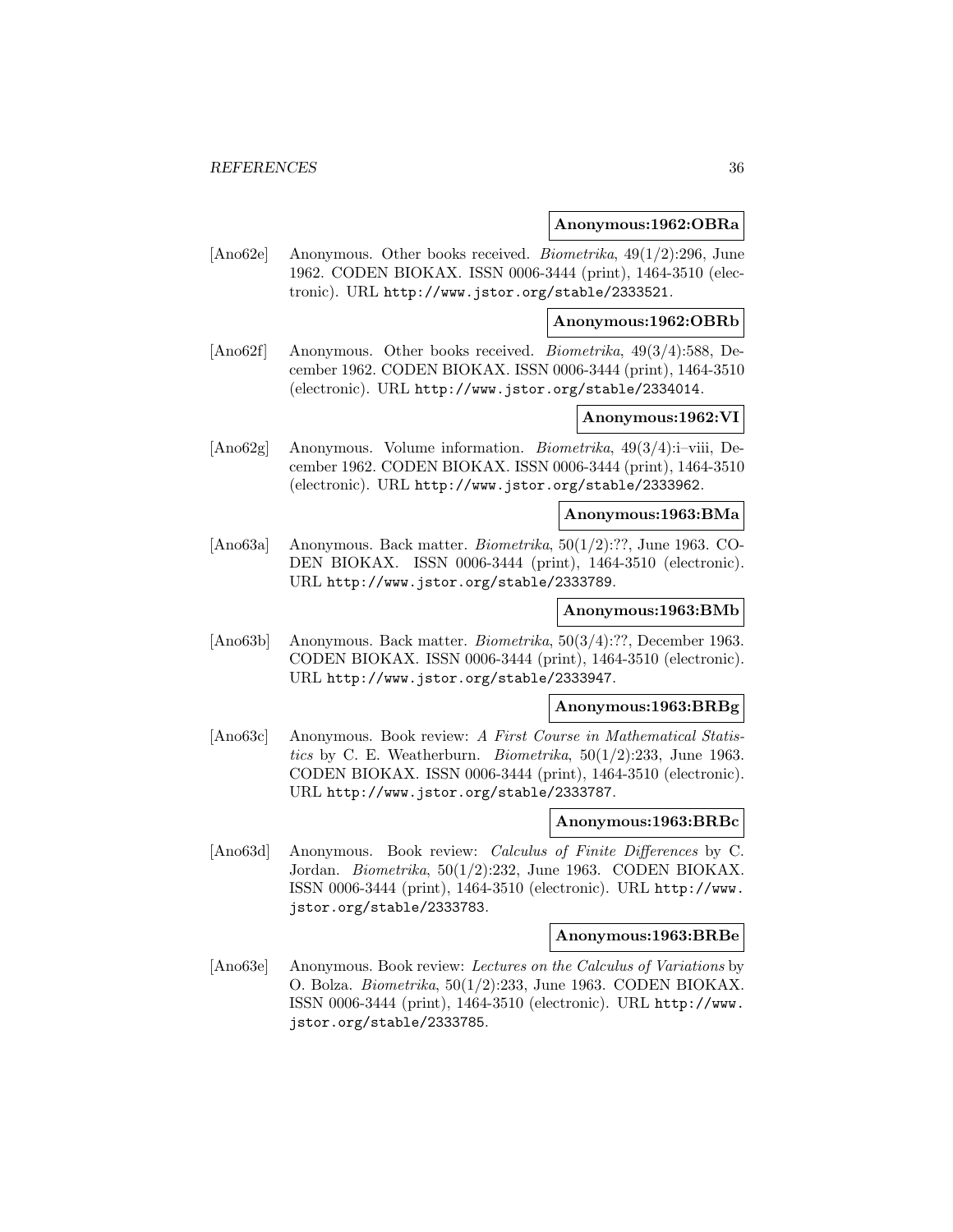#### **Anonymous:1963:BRBf**

[Ano63f] Anonymous. Book review: Numerical Analysis by Z. Kopal. Biometrika, 50(1/2):233, June 1963. CODEN BIOKAX. ISSN 0006- 3444 (print), 1464-3510 (electronic). URL http://www.jstor.org/ stable/2333786.

## **Anonymous:1963:BRBd**

[Ano63g] Anonymous. Book review: Random Variables and Probability Distributions by H. Cramér. Biometrika,  $50(1/2):232-233$ , June 1963. CODEN BIOKAX. ISSN 0006-3444 (print), 1464-3510 (electronic). URL http://www.jstor.org/stable/2333784.

#### **Anonymous:1963:BRBi**

[Ano63h] Anonymous. Book review: Table of Expectations of Mean Squares in the Analysis of Variance for Crossed Classifications, by K. Abt. Biometrika, 50(3/4):556, December 1963. CODEN BIOKAX. ISSN 0006-3444 (print), 1464-3510 (electronic). URL http://www.jstor. org/stable/2333945.

### **Anonymous:1963:BRBb**

[Ano63i] Anonymous. Book review: Tables of Integrals and Other Mathematical Data by H. B. Dwight. Biometrika,  $50(1/2):232$ , June 1963. CODEN BIOKAX. ISSN 0006-3444 (print), 1464-3510 (electronic). URL http://www.jstor.org/stable/2333782.

## **Anonymous:1963:BRBa**

[Ano63]] Anonymous. Book review: Tables of the Hypergeometric Probability Distribution by G. J. Lieberman; D. B. Owen. Biometrika,  $50(1/2)$ : 232, June 1963. CODEN BIOKAX. ISSN 0006-3444 (print), 1464- 3510 (electronic). URL http://www.jstor.org/stable/2333781.

# **Anonymous:1963:BRBh**

[Ano63k] Anonymous. Book review: Zeitschrift fur Wahrscheinlichkeitstheorie und Verwandte Gebiete. by L. Schmetterer. Biometrika, 50 (3/4):555–556, December 1963. CODEN BIOKAX. ISSN 0006- 3444 (print), 1464-3510 (electronic). URL http://www.jstor.org/ stable/2333944.

#### **Anonymous:1963:FMa**

[Ano63l] Anonymous. Front matter. Biometrika, 50(1/2):i–xii, June 1963. CODEN BIOKAX. ISSN 0006-3444 (print), 1464-3510 (electronic). URL http://www.jstor.org/stable/2333740.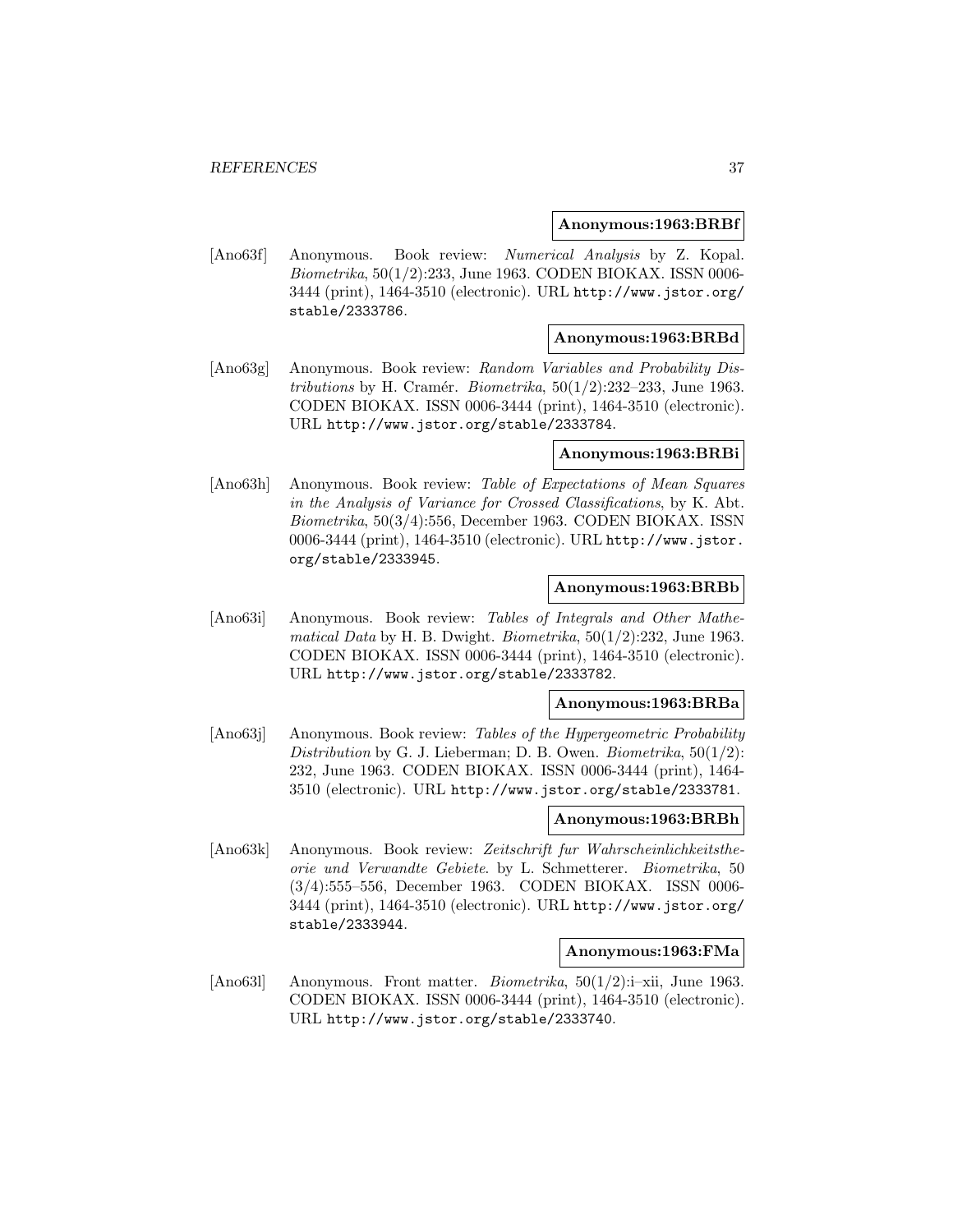### **Anonymous:1963:FMb**

[Ano63m] Anonymous. Front matter. Biometrika, 50(3/4):i–xii, December 1963. CODEN BIOKAX. ISSN 0006-3444 (print), 1464-3510 (electronic). URL http://www.jstor.org/stable/2333894.

**Anonymous:1963:OBRa**

[Ano63n] Anonymous. Other books received. Biometrika, 50(1/2):234, June 1963. CODEN BIOKAX. ISSN 0006-3444 (print), 1464-3510 (electronic). URL http://www.jstor.org/stable/2333788.

## **Anonymous:1963:OBRb**

[Ano63o] Anonymous. Other books received. Biometrika, 50(3/4):557, December 1963. CODEN BIOKAX. ISSN 0006-3444 (print), 1464-3510 (electronic). URL http://www.jstor.org/stable/2333946.

### **Anonymous:1963:VI**

[Ano63p] Anonymous. Volume information. Biometrika, 50(3/4):i–viii, December 1963. CODEN BIOKAX. ISSN 0006-3444 (print), 1464-3510 (electronic). URL http://www.jstor.org/stable/2333893.

# **Anonymous:1964:BMa**

[Ano64a] Anonymous. Back matter. Biometrika, 51(1/2):??, June 1964. CO-DEN BIOKAX. ISSN 0006-3444 (print), 1464-3510 (electronic). URL http://www.jstor.org/stable/2334247.

### **Anonymous:1964:BMb**

[Ano64b] Anonymous. Back matter. Biometrika, 51(3/4):??, December 1964. CODEN BIOKAX. ISSN 0006-3444 (print), 1464-3510 (electronic). URL http://www.jstor.org/stable/2334187.

#### **Anonymous:1964:BRBg**

[Ano64c] Anonymous. Book review: Bibliography of Basic Tests and Monographs on Statistical Methods. by W. R. Buckland; R. Fox. Biometrika, 51(3/4):535, December 1964. CODEN BIOKAX. ISSN 0006-3444 (print), 1464-3510 (electronic). URL http://www.jstor. org/stable/2334180.

#### **Anonymous:1964:BRBf**

[Ano64d] Anonymous. Book review: Bibliography of Statistical Literature, 1950–58, by M. G. Kendall; Alison G. Doig. Biometrika, 51 (3/4):535, December 1964. CODEN BIOKAX. ISSN 0006-3444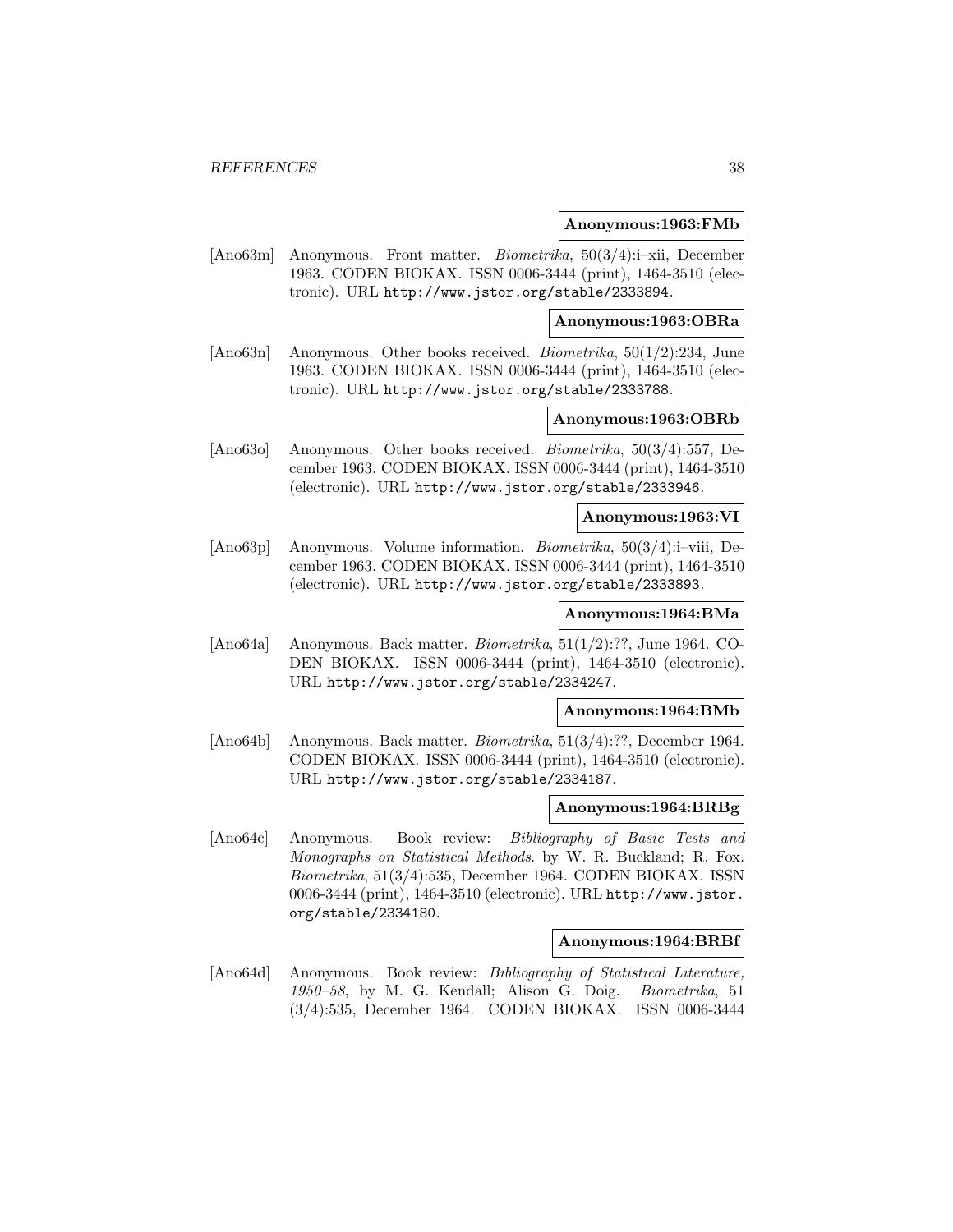(print), 1464-3510 (electronic). URL http://www.jstor.org/ stable/2334179.

### **Anonymous:1964:BRBk**

[Ano64e] Anonymous. Book review: Episodes from the Early History of Mathematics by Asger Aaboe. Biometrika, 51(3/4):536, December 1964. CODEN BIOKAX. ISSN 0006-3444 (print), 1464-3510 (electronic). URL http://www.jstor.org/stable/2334184.

## **Anonymous:1964:BRBh**

[Ano64f] Anonymous. Book review: *Introduction to Statistical Inference*. by H. Freeman. Biometrika, 51(3/4):535, December 1964. CODEN BIOKAX. ISSN 0006-3444 (print), 1464-3510 (electronic). URL http://www.jstor.org/stable/2334181.

## **Anonymous:1964:BRBj**

[Ano64g] Anonymous. Book review: Méthodes Statistiques à L'Usage des Médecins et des Biologistes by Daniel Schwartz. Biometrika, 51 (3/4):536, December 1964. CODEN BIOKAX. ISSN 0006-3444 (print), 1464-3510 (electronic). URL http://www.jstor.org/ stable/2334183.

## **Anonymous:1964:BRBl**

[Ano64h] Anonymous. Book review: Some Aspects of the Relative Efficiencies of Indian Languages. by B. A. Ramakrishna. Biometrika, 51(3/4):536, December 1964. CODEN BIOKAX. ISSN 0006- 3444 (print), 1464-3510 (electronic). URL http://www.jstor.org/ stable/2334185.

#### **Anonymous:1964:BRBe**

[Ano64i] Anonymous. Book review: Statistical Research Memoirs by J. Neyman; E. S. Pearson. Biometrika, 51(1/2):296, June 1964. CODEN BIOKAX. ISSN 0006-3444 (print), 1464-3510 (electronic). URL http://www.jstor.org/stable/2334245.

### **Anonymous:1964:BRBi**

[Ano64j] Anonymous. Book review: Tables of Random Permutations. by L. E. Moses; R. V. Oakford. Biometrika, 51(3/4):535, December 1964. CODEN BIOKAX. ISSN 0006-3444 (print), 1464-3510 (electronic). URL http://www.jstor.org/stable/2334182.

# **Anonymous:1964:BRBd**

[Ano64k] Anonymous. Book review: The Foundations of Statistical Inference by L. J. Savage. *Biometrika*,  $51(1/2):295$ , June 1964. CODEN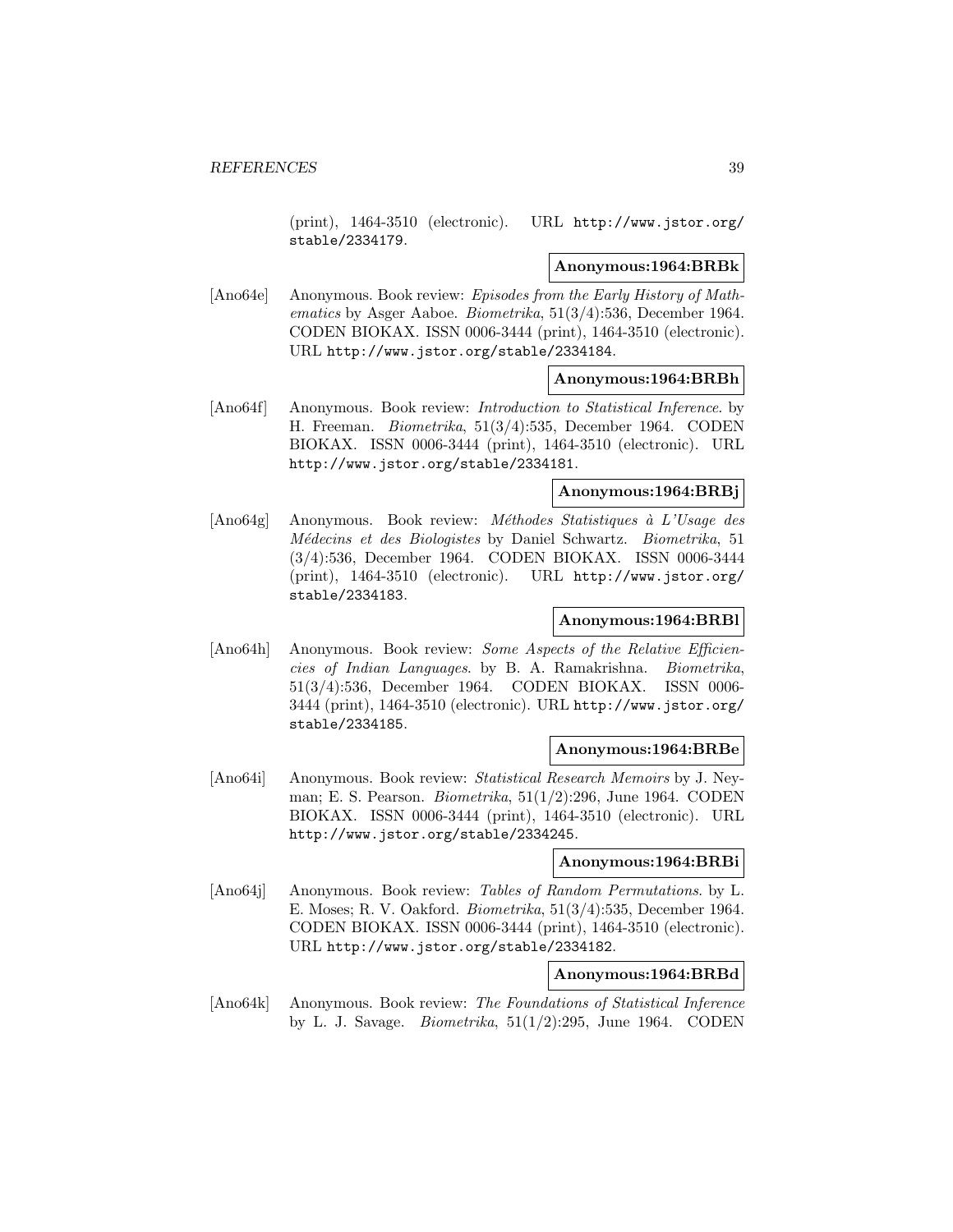BIOKAX. ISSN 0006-3444 (print), 1464-3510 (electronic). URL http://www.jstor.org/stable/2334244.

#### **Anonymous:1964:BRBc**

[Ano64l] Anonymous. Book review: The Laplace Transform: An Introduction. by Earl D. Rainville. *Biometrika*,  $51(1/2):295$ , June 1964. CODEN BIOKAX. ISSN 0006-3444 (print), 1464-3510 (electronic). URL http://www.jstor.org/stable/2334242.

### **Anonymous:1964:BRBb**

[Ano64m] Anonymous. Book review: The Logic of Chance by John Venn. Biometrika, 51(1/2):295, June 1964. CODEN BIOKAX. ISSN 0006- 3444 (print), 1464-3510 (electronic). URL http://www.jstor.org/ stable/2334241.

#### **Anonymous:1964:BRBa**

[Ano64n] Anonymous. Book review: The Physical Anthropology of Southern Nigeria by P. A. Talbot; H. Mulhall. Biometrika, 51(1/2):295, June 1964. CODEN BIOKAX. ISSN 0006-3444 (print), 1464-3510 (electronic). URL http://www.jstor.org/stable/2334240.

## **Anonymous:1964:BCS**

[Ano64o] Anonymous. Information from Censored Samples, by Carl-Erik Särndal. Biometrika,  $51(1/2)$ :295, June 1964. CODEN BIOKAX. ISSN 0006-3444 (print), 1464-3510 (electronic). URL http://www. jstor.org/stable/2334243.

#### **Anonymous:1964:FMa**

[Ano64p] Anonymous. Front matter. Biometrika, 51(1/2):i–xii, June 1964. CODEN BIOKAX. ISSN 0006-3444 (print), 1464-3510 (electronic). URL http://www.jstor.org/stable/2334188.

#### **Anonymous:1964:FMb**

[Ano64q] Anonymous. Front matter. Biometrika, 51(3/4):i–xii, December 1964. CODEN BIOKAX. ISSN 0006-3444 (print), 1464-3510 (electronic). URL http://www.jstor.org/stable/2334135.

# **Anonymous:1964:OBRa**

[Ano64r] Anonymous. Other books received. Biometrika, 51(1/2):297, June 1964. CODEN BIOKAX. ISSN 0006-3444 (print), 1464-3510 (electronic). URL http://www.jstor.org/stable/2334246.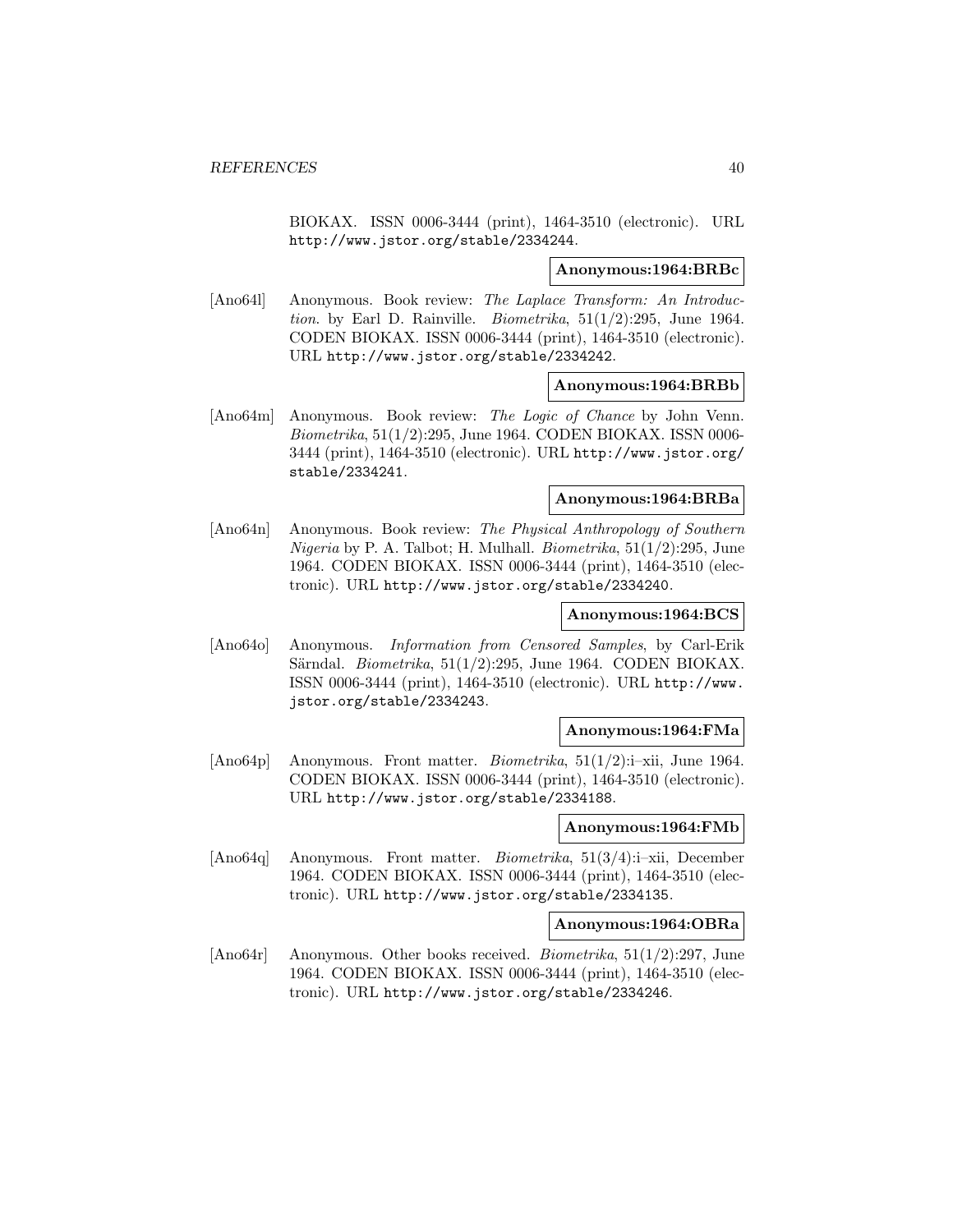#### **Anonymous:1964:OBRb**

[Ano64s] Anonymous. Other books received. Biometrika, 51(3/4):537, December 1964. CODEN BIOKAX. ISSN 0006-3444 (print), 1464-3510 (electronic). URL http://www.jstor.org/stable/2334186.

#### **Anonymous:1964:VI**

[Ano64t] Anonymous. Volume information. Biometrika, 51(3/4):i–ix, December 1964. CODEN BIOKAX. ISSN 0006-3444 (print), 1464-3510 (electronic). URL http://www.jstor.org/stable/2334134.

# **Anonymous:1965:BMa**

[Ano65a] Anonymous. Back matter. Biometrika, 52(1/2):??, June 1965. CO-DEN BIOKAX. ISSN 0006-3444 (print), 1464-3510 (electronic). URL http://www.jstor.org/stable/2333847.

### **Anonymous:1965:BMb**

[Ano65b] Anonymous. Back matter. Biometrika, 52(3/4):??, December 1965. CODEN BIOKAX. ISSN 0006-3444 (print), 1464-3510 (electronic). URL http://www.jstor.org/stable/2333739.

## **Anonymous:1965:BR**

[Ano65c] Anonymous. Books received. Biometrika, 52(1/2):307–308, June 1965. CODEN BIOKAX. ISSN 0006-3444 (print), 1464-3510 (electronic). URL http://www.jstor.org/stable/2333846.

#### **Anonymous:1965:EA**

[Ano65d] Anonymous. Editorial arrangements. Biometrika, 52(1/2):1, June 1965. CODEN BIOKAX. ISSN 0006-3444 (print), 1464-3510 (electronic). URL http://www.jstor.org/stable/2333807.

#### **Anonymous:1965:FMa**

[Ano65e] Anonymous. Front matter. Biometrika, 52(1/2):i–xii, June 1965. CODEN BIOKAX. ISSN 0006-3444 (print), 1464-3510 (electronic). URL http://www.jstor.org/stable/2333806.

### **Anonymous:1965:FMb**

[Ano65f] Anonymous. Front matter. *Biometrika*, 52(3/4):i–xii, December 1965. CODEN BIOKAX. ISSN 0006-3444 (print), 1464-3510 (electronic). URL http://www.jstor.org/stable/2333684.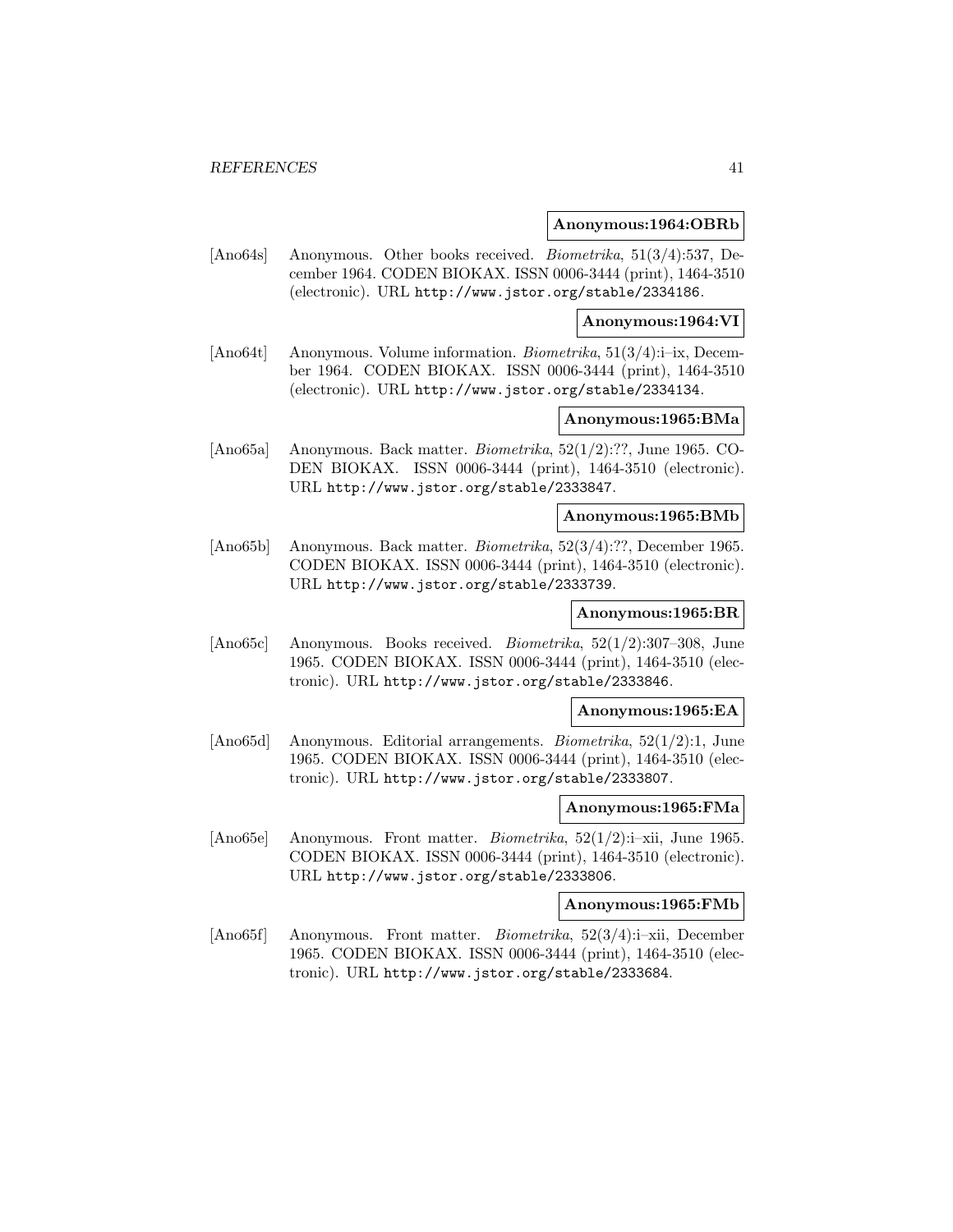#### **Anonymous:1965:OBR**

[Ano65g] Anonymous. Other books received. Biometrika, 52(3/4):675, December 1965. CODEN BIOKAX. ISSN 0006-3444 (print), 1464-3510 (electronic). URL http://www.jstor.org/stable/2333738.

#### **Anonymous:1965:VI**

[Ano65h] Anonymous. Volume information. Biometrika, 52(3/4):i–viii, December 1965. CODEN BIOKAX. ISSN 0006-3444 (print), 1464-3510 (electronic). URL http://www.jstor.org/stable/2333683.

# **Anonymous:1966:A**

[Ano66a] Anonymous. Announcement. Biometrika, 53(3/4):309, December 1966. CODEN BIOKAX. ISSN 0006-3444 (print), 1464-3510 (electronic). URL http://www.jstor.org/stable/2333637.

### **Anonymous:1966:BMa**

[Ano66b] Anonymous. Back matter. Biometrika, 53(1/2):??, June 1966. CO-DEN BIOKAX. ISSN 0006-3444 (print), 1464-3510 (electronic). URL http://www.jstor.org/stable/2334108.

# **Anonymous:1966:BMb**

[Ano66c] Anonymous. Back matter. Biometrika, 53(3/4):??, December 1966. CODEN BIOKAX. ISSN 0006-3444 (print), 1464-3510 (electronic). URL http://www.jstor.org/stable/2333682.

### **Anonymous:1966:BRB**

[Ano66d] Anonymous. Book review: R.S.M. Tables No. 8: Tables of Natural and Common Logarithms. Biometrika, 53(1/2):306, June 1966. CODEN BIOKAX. ISSN 0006-3444 (print), 1464-3510 (electronic). URL http://www.jstor.org/stable/2334106.

# **Anonymous:1966:FMa**

[Ano66e] Anonymous. Front matter. Biometrika, 53(1/2):i–xii, June 1966. CODEN BIOKAX. ISSN 0006-3444 (print), 1464-3510 (electronic). URL http://www.jstor.org/stable/2334047.

# **Anonymous:1966:FMb**

[Ano66f] Anonymous. Front matter. Biometrika, 53(3/4):i–xii, December 1966. CODEN BIOKAX. ISSN 0006-3444 (print), 1464-3510 (electronic). URL http://www.jstor.org/stable/2333636.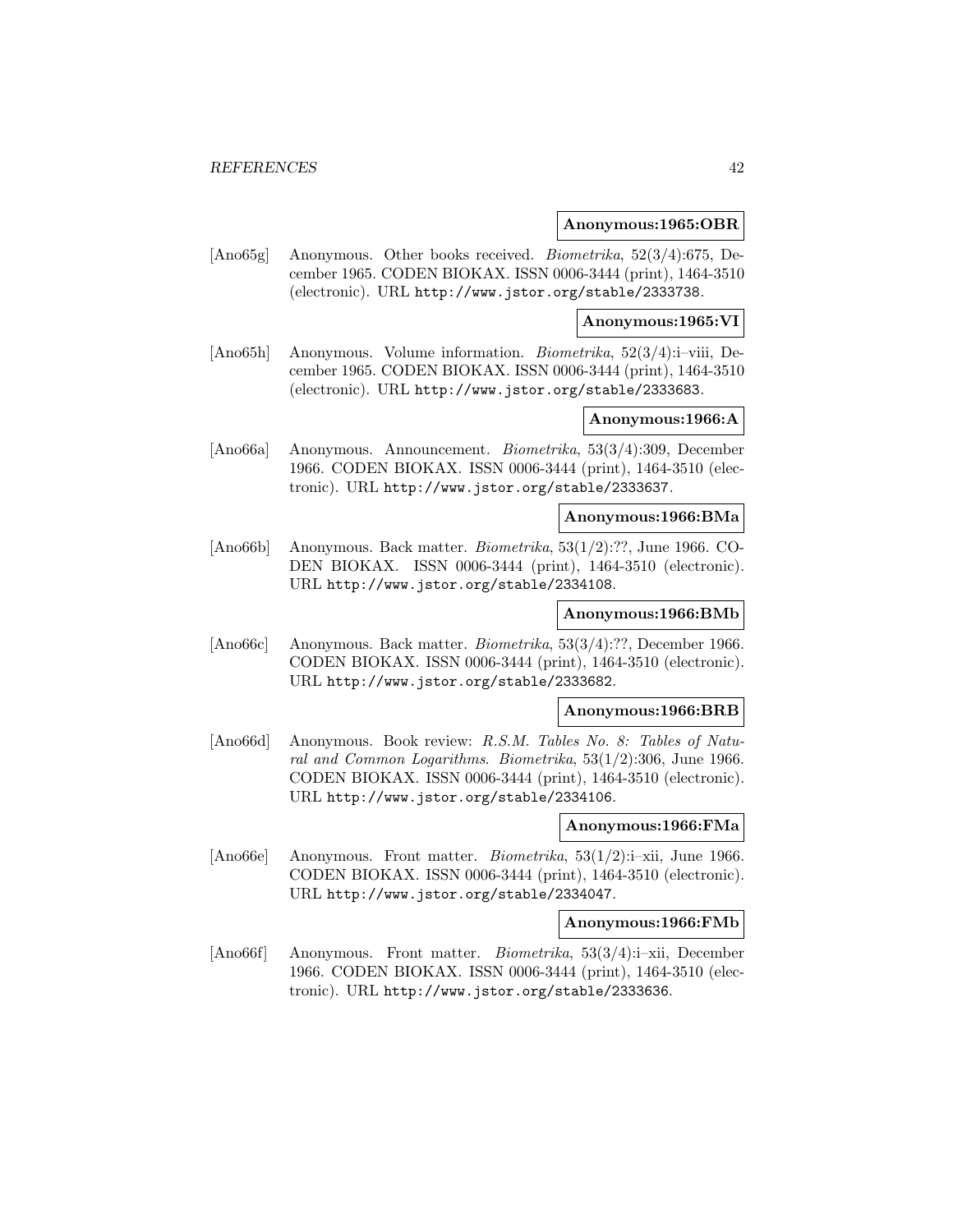#### **Anonymous:1966:NPS**

[Ano66g] Anonymous. New publications in statistics and probability. Biometrika, 53(3/4):636, December 1966. CODEN BIOKAX. ISSN 0006-3444 (print), 1464-3510 (electronic). URL http://www.jstor. org/stable/2333681.

## **Anonymous:1966:OBR**

[Ano66h] Anonymous. Other books received. Biometrika, 53(1/2):307, June 1966. CODEN BIOKAX. ISSN 0006-3444 (print), 1464-3510 (electronic). URL http://www.jstor.org/stable/2334107.

### **Anonymous:1966:VI**

[Ano66i] Anonymous. Volume information. *Biometrika*, 53(3/4):i–ix, December 1966. CODEN BIOKAX. ISSN 0006-3444 (print), 1464-3510 (electronic). URL http://www.jstor.org/stable/2333635.

#### **Anonymous:1967:BMa**

[Ano67a] Anonymous. Back matter. Biometrika, 54(1/2):i–xii, June 1967. CODEN BIOKAX. ISSN 0006-3444 (print), 1464-3510 (electronic). URL http://www.jstor.org/stable/2333892.

### **Anonymous:1967:BMb**

[Ano67b] Anonymous. Back matter. Biometrika, 54(3/4):i–xii, December 1967. CODEN BIOKAX. ISSN 0006-3444 (print), 1464-3510 (electronic). URL http://www.jstor.org/stable/2335076.

#### **Anonymous:1967:BR**

[Ano67c] Anonymous. Book reviews. Biometrika, 54(3/4):692, December 1967. CODEN BIOKAX. ISSN 0006-3444 (print), 1464-3510 (electronic). URL http://www.jstor.org/stable/2335074.

### **Anonymous:1967:FMa**

[Ano67d] Anonymous. Front matter. *Biometrika*,  $54(1/2)$ :??, June 1967. CO-DEN BIOKAX. ISSN 0006-3444 (print), 1464-3510 (electronic). URL http://www.jstor.org/stable/2333848.

## **Anonymous:1967:FMb**

[Ano67e] Anonymous. Front matter. Biometrika, 54(3/4):??, December 1967. CODEN BIOKAX. ISSN 0006-3444 (print), 1464-3510 (electronic). URL http://www.jstor.org/stable/2335026.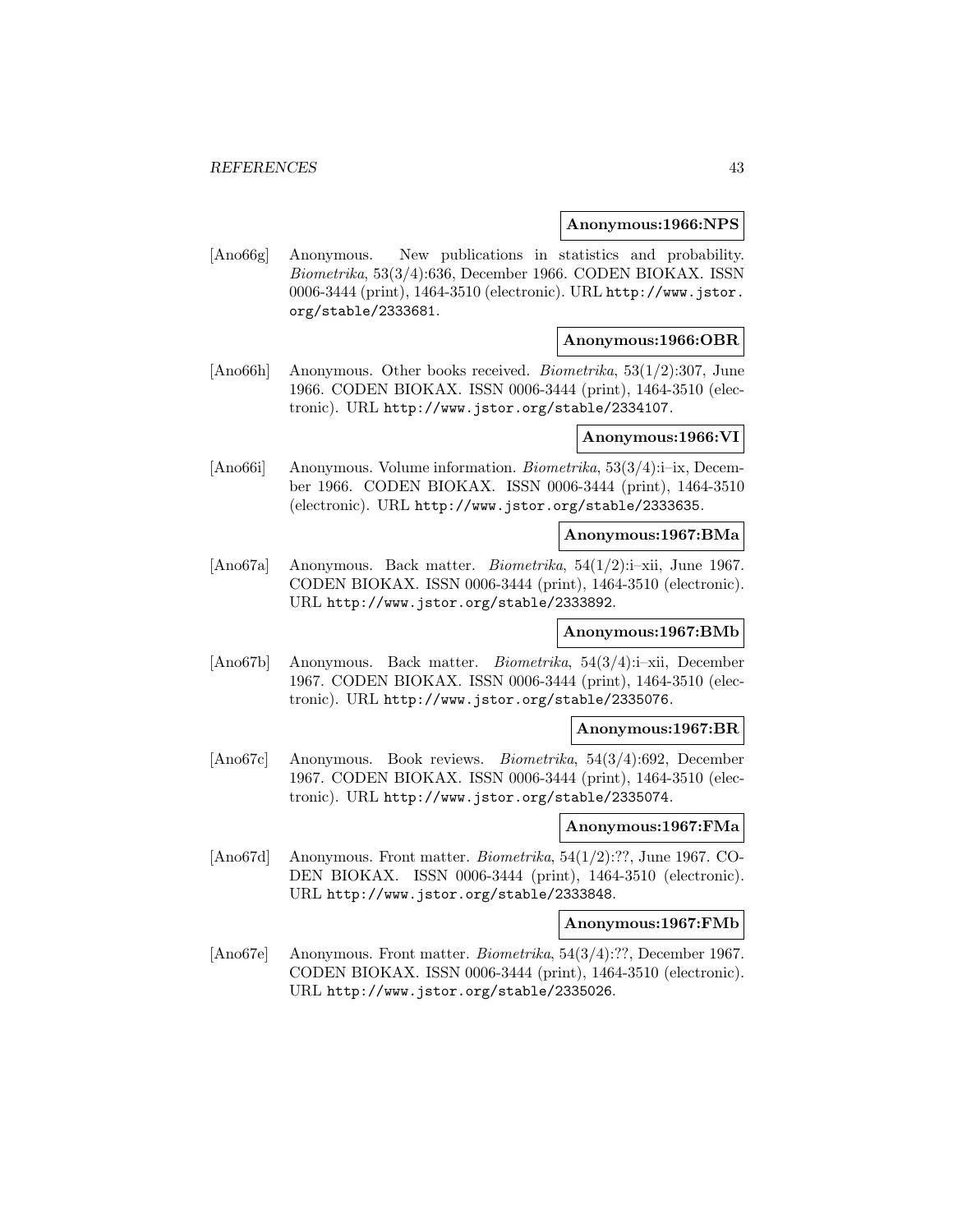#### **Anonymous:1967:NPSa**

[Ano67f] Anonymous. New publications in statistics and probability. Biometrika, 54(1/2):339, June 1967. CODEN BIOKAX. ISSN 0006- 3444 (print), 1464-3510 (electronic). URL http://www.jstor.org/ stable/2333891.

# **Anonymous:1967:NPSb**

[Ano67g] Anonymous. New publications in statistics and probability. Biometrika, 54(3/4):693, December 1967. CODEN BIOKAX. ISSN 0006-3444 (print), 1464-3510 (electronic). URL http://www.jstor. org/stable/2335075.

### **Anonymous:1967:VI**

[Ano67h] Anonymous. Volume information. *Biometrika*,  $54(3/4)$ :i–viii, December 1967. CODEN BIOKAX. ISSN 0006-3444 (print), 1464-3510 (electronic). URL http://www.jstor.org/stable/2335025.

### **Anonymous:1968:BMa**

[Ano68a] Anonymous. Back matter. Biometrika, 55(1):ii–viii, March 1968. CODEN BIOKAX. ISSN 0006-3444 (print), 1464-3510 (electronic). URL http://www.jstor.org/stable/2334479.

## **Anonymous:1968:BMb**

[Ano68b] Anonymous. Back matter. Biometrika, 55(2):??, July 1968. CODEN BIOKAX. ISSN 0006-3444 (print), 1464-3510 (electronic). URL http://www.jstor.org/stable/2334898.

#### **Anonymous:1968:BMc**

[Ano68c] Anonymous. Back matter. Biometrika, 55(3):599, November 1968. CODEN BIOKAX. ISSN 0006-3444 (print), 1464-3510 (electronic). URL http://www.jstor.org/stable/2334278.

## **Anonymous:1968:FMa**

[Ano68d] Anonymous. Front matter. Biometrika, 55(1):??, March 1968. CO-DEN BIOKAX. ISSN 0006-3444 (print), 1464-3510 (electronic). URL http://www.jstor.org/stable/2334447.

#### **Anonymous:1968:FMb**

[Ano68e] Anonymous. Front matter. Biometrika, 55(2):??, July 1968. CO-DEN BIOKAX. ISSN 0006-3444 (print), 1464-3510 (electronic). URL http://www.jstor.org/stable/2334865.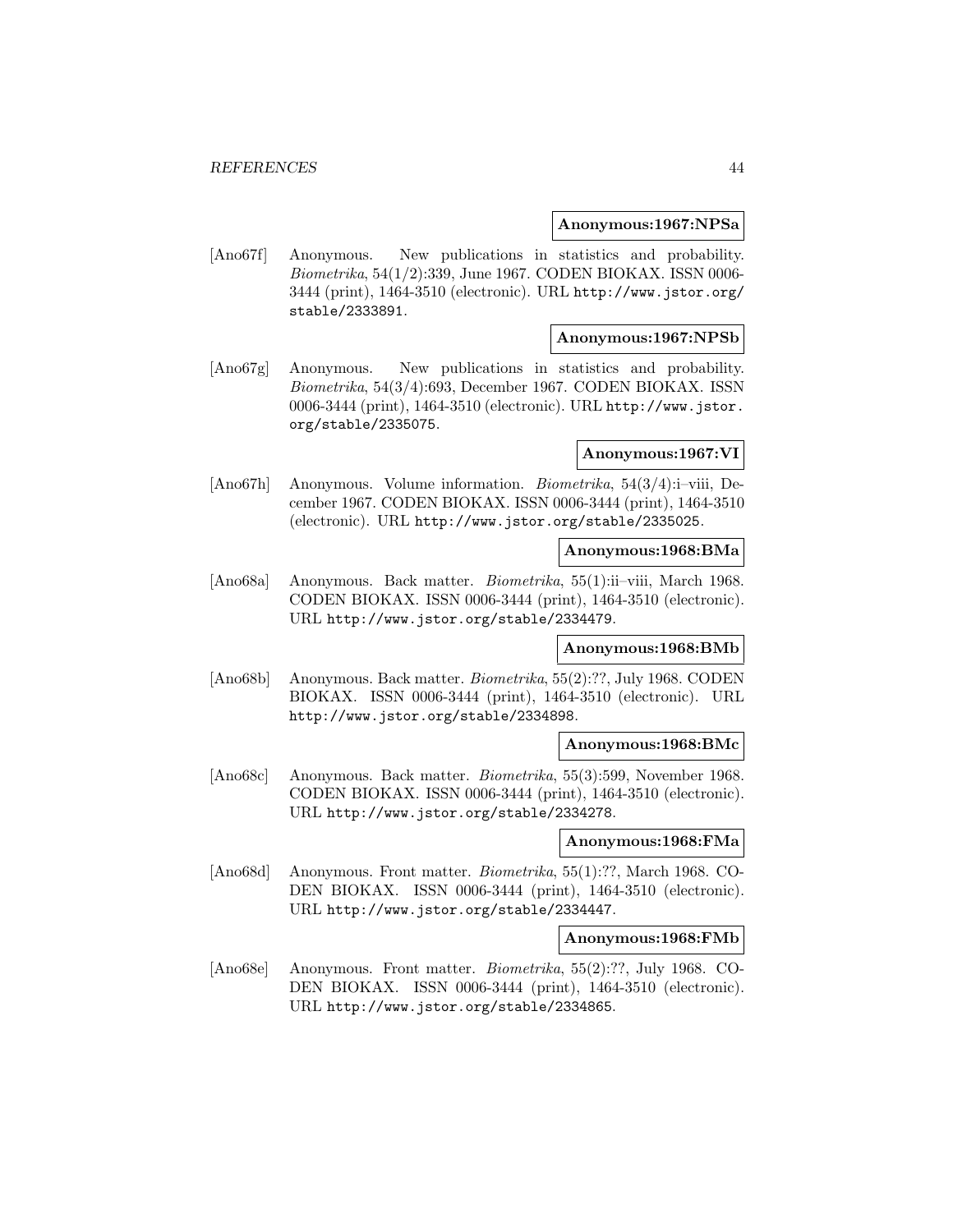#### **Anonymous:1968:FMc**

[Ano68f] Anonymous. Front matter. Biometrika, 55(3):??, November 1968. CODEN BIOKAX. ISSN 0006-3444 (print), 1464-3510 (electronic). URL http://www.jstor.org/stable/2334249.

### **Anonymous:1968:NPSa**

[Ano68g] Anonymous. New publications in statistics and probability. Biometrika, 55(1):i, March 1968. CODEN BIOKAX. ISSN 0006- 3444 (print), 1464-3510 (electronic). URL http://www.jstor.org/ stable/2334478.

## **Anonymous:1968:NPSb**

[Ano68h] Anonymous. New publications in statistics and probability. Biometrika, 55(2):443–444, July 1968. CODEN BIOKAX. ISSN 0006-3444 (print), 1464-3510 (electronic). URL http://www.jstor. org/stable/2334897.

### **Anonymous:1968:NPSc**

[Ano68i] Anonymous. New publications in statistics and probability. Biometrika, 55(3):598, November 1968. CODEN BIOKAX. ISSN 0006-3444 (print), 1464-3510 (electronic). URL http://www.jstor. org/stable/2334277.

## **Anonymous:1968:VI**

[Ano68j] Anonymous. Volume information. Biometrika, 55(3):i–viii, November 1968. CODEN BIOKAX. ISSN 0006-3444 (print), 1464-3510 (electronic). URL http://www.jstor.org/stable/2334248.

#### **Anonymous:1969:BMa**

[Ano69a] Anonymous. Back matter. Biometrika, 56(1):i–vii, March 1969. CODEN BIOKAX. ISSN 0006-3444 (print), 1464-3510 (electronic). URL http://www.jstor.org/stable/2334717.

#### **Anonymous:1969:BMb**

[Ano69b] Anonymous. Back matter. Biometrika, 56(2):461, August 1969. CODEN BIOKAX. ISSN 0006-3444 (print), 1464-3510 (electronic). URL http://www.jstor.org/stable/2334446.

#### **Anonymous:1969:BMc**

[Ano69c] Anonymous. Back matter. Biometrika, 56(3):718, December 1969. CODEN BIOKAX. ISSN 0006-3444 (print), 1464-3510 (electronic). URL http://www.jstor.org/stable/2334684.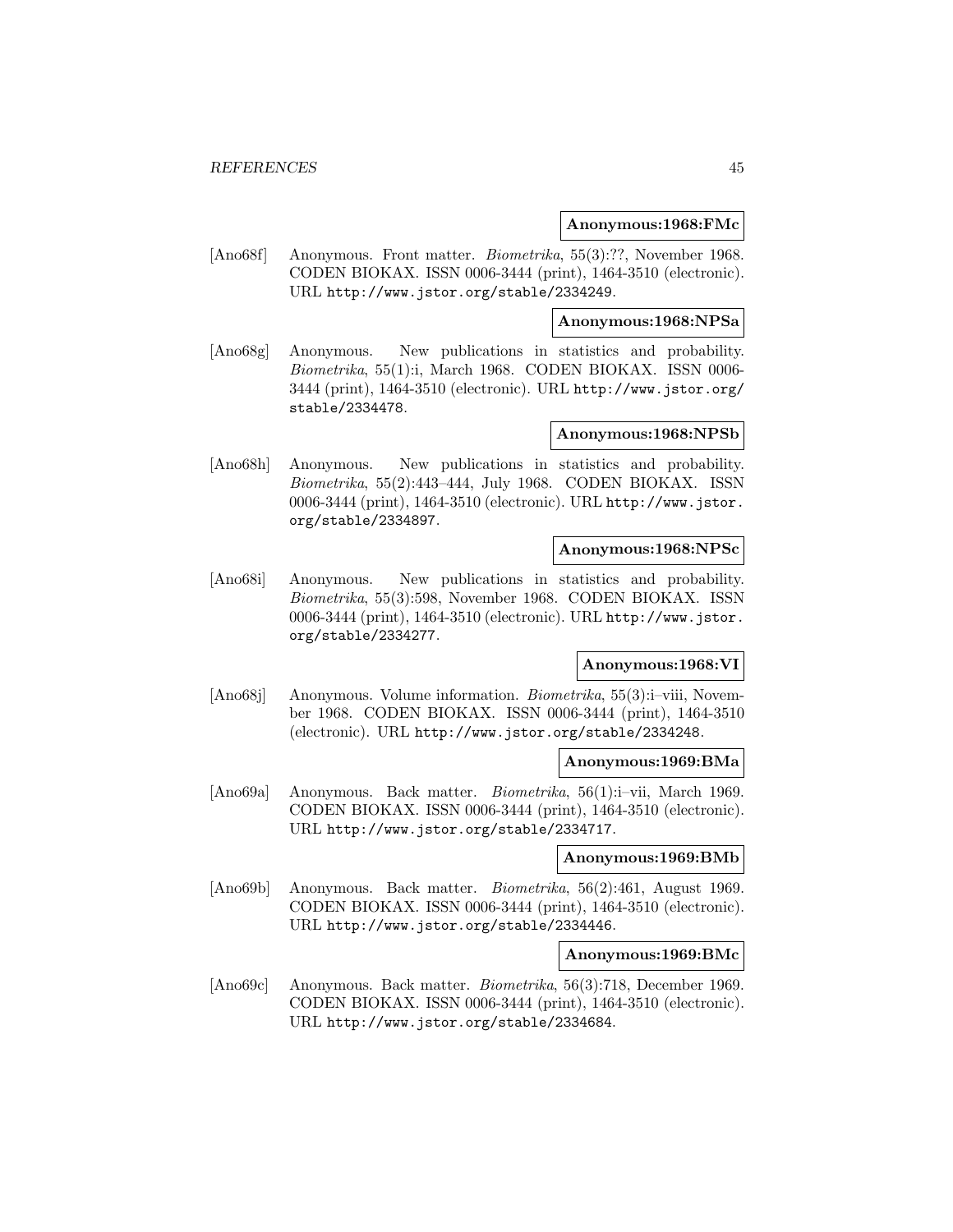#### **Anonymous:1969:BIS**

[Ano69d] Anonymous. *Biometrika* index, supplement: Author [and review] index: Vols. 49–56 (1962–1969). Biometrika, 56(3):693–717, December 1969. CODEN BIOKAX. ISSN 0006-3444 (print), 1464-3510 (electronic). URL http://www.jstor.org/stable/2334683.

#### **Anonymous:1969:FMa**

[Ano69e] Anonymous. Front matter. Biometrika, 56(1):??, March 1969. CO-DEN BIOKAX. ISSN 0006-3444 (print), 1464-3510 (electronic). URL http://www.jstor.org/stable/2334685.

### **Anonymous:1969:FMb**

[Ano69f] Anonymous. Front matter. Biometrika, 56(2):??, August 1969. CO-DEN BIOKAX. ISSN 0006-3444 (print), 1464-3510 (electronic). URL http://www.jstor.org/stable/2334416.

#### **Anonymous:1969:FMc**

[Ano69g] Anonymous. Front matter. Biometrika, 56(3):??, December 1969. CODEN BIOKAX. ISSN 0006-3444 (print), 1464-3510 (electronic). URL http://www.jstor.org/stable/2334651.

## **Anonymous:1969:NPSa**

[Ano69h] Anonymous. New publications in statistics and probability. Biometrika, 56(1):230, March 1969. CODEN BIOKAX. ISSN 0006- 3444 (print), 1464-3510 (electronic). URL http://www.jstor.org/ stable/2334716.

#### **Anonymous:1969:NPSb**

[Ano69i] Anonymous. New publications in statistics and probability. Biometrika, 56(2):459, August 1969. CODEN BIOKAX. ISSN 0006- 3444 (print), 1464-3510 (electronic). URL http://www.jstor.org/ stable/2334445.

#### **Anonymous:1969:NPSc**

[Ano69j] Anonymous. New publications in statistics and probability. Biometrika, 56(3):692, December 1969. CODEN BIOKAX. ISSN 0006-3444 (print), 1464-3510 (electronic). URL http://www.jstor. org/stable/2334682.

#### **Anonymous:1969:VI**

[Ano69k] Anonymous. Volume information. Biometrika, 56(3):i–viii, December 1969. CODEN BIOKAX. ISSN 0006-3444 (print), 1464-3510 (electronic). URL http://www.jstor.org/stable/2334650.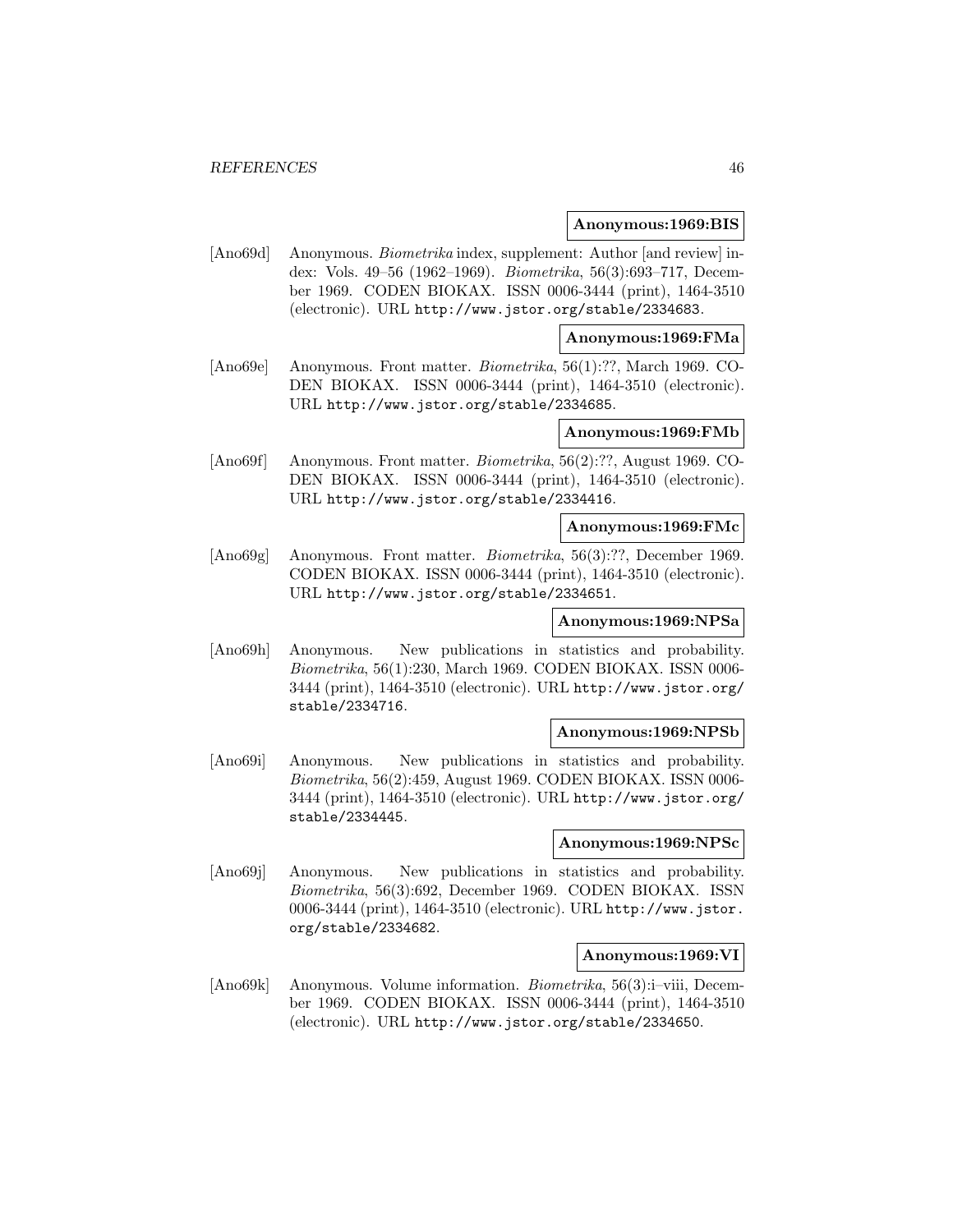### **Aitkin:1968:TCM**

[ANR68] M. A. Aitkin, W. C. Nelson, and Karen H. Reinfurt. Tests for correlation matrices. Biometrika, 55(2):327–334, July 1968. CODEN BIOKAX. ISSN 0006-3444 (print), 1464-3510 (electronic). URL http://www.jstor.org/stable/2334873.

## **Archibald:1961:BRB**

[Arc61] G. C. Archibald. Book review: Strategy and Market Structure. Competition, Oligopoly, and the Theory of Games, by Martin Shubik; Oskar Morgenstern. Biometrika, 48(3/4):479–480, December 1961. CODEN BIOKAX. ISSN 0006-3444 (print), 1464-3510 (electronic). URL http://www.jstor.org/stable/2332788.

### **Archbold:1962:BRB**

[Arc62] J. W. Archbold. Book review: Projective Geometry of n Dimensions by Otto Schreider; Emanuel Sperner. Biometrika, 49(3/4):586, December 1962. CODEN BIOKAX. ISSN 0006-3444 (print), 1464-3510 (electronic). URL http://www.jstor.org/stable/2334012.

### **Archbold:1964:BRB**

[Arc64] J. W. Archbold. Book review: A Course in the Geometry of n Dimensions by M. G. Kendall. Biometrika,  $51(3/4)$ :532–533, December 1964. CODEN BIOKAX. ISSN 0006-3444 (print), 1464-3510 (electronic). URL http://www.jstor.org/stable/2334173.

## **Arnold:1964:PSM**

[Arn64] H. J. Arnold. Permutation support for multivariate techniques.  $Biometrika$ ,  $51(1/2):65–70$ , June 1964. CODEN BIOKAX. ISSN 0006-3444 (print), 1464-3510 (electronic). URL http://www.jstor. org/stable/2334196.

# **Ashford:1964:GMQ**

[AS64] J. R. Ashford and C. S. Smith. General models for quantal response to the joint action of a mixture of drugs. Biometrika, 51 (3/4):413–428, December 1964. CODEN BIOKAX. ISSN 0006- 3444 (print), 1464-3510 (electronic). URL http://www.jstor.org/ stable/2334148.

### **Aitchison:1965:SPS**

[AS65] J. Aitchison and Diane Sculthorpe. Some problems of statistical prediction. Biometrika, 52(3/4):469–483, December 1965. CODEN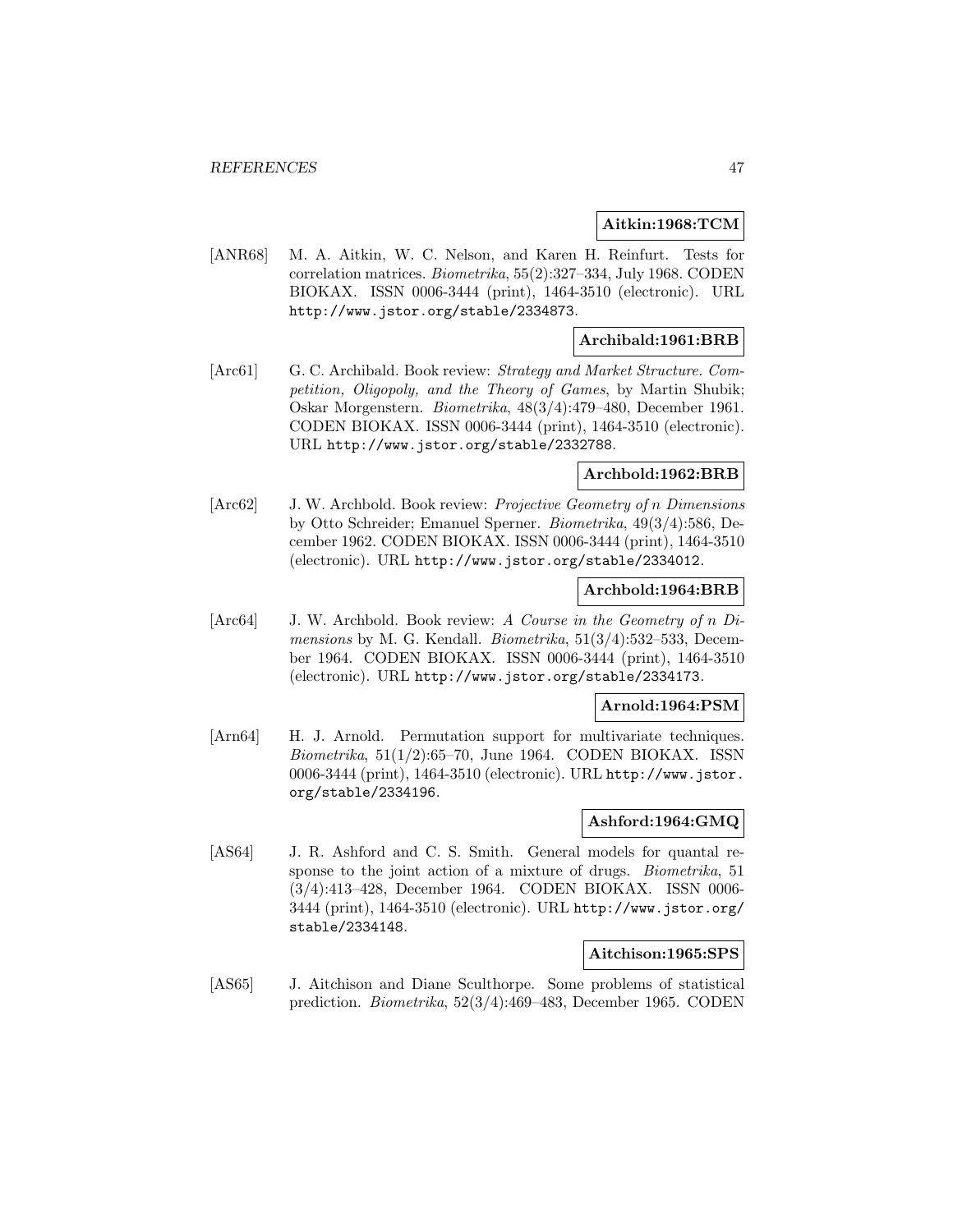BIOKAX. ISSN 0006-3444 (print), 1464-3510 (electronic). URL http://www.jstor.org/stable/2333699.

## **Ashford:1966:MNI**

[AS66] J. R. Ashford and C. S. Smith. Models for the non-interactive joint action of a mixture of stimuli in biological assay. Biometrika, 53(1/2):49–59, June 1966. CODEN BIOKAX. ISSN 0006-3444 (print), 1464-3510 (electronic). URL http://www.jstor.org/ stable/2334052.

# **Ashford:1960:QRA**

[ASB60] J. R. Ashford, C. S. Smith, and Susannah Brown. The quantal response analysis of a series of biological assays on the same subjects. Biometrika, 47(1/2):23–32, June 1960. CODEN BIOKAX. ISSN 0006-3444 (print), 1464-3510 (electronic). URL http://www.jstor. org/stable/2332954.

## **Atiqullah:1961:PBD**

[Ati61] M. Atiqullah. On a property of balanced designs. Biometrika, 48(1/2):215–218, June 1961. CODEN BIOKAX. ISSN 0006- 3444 (print), 1464-3510 (electronic). URL http://www.jstor.org/ stable/2333151.

# **Atiqullah:1962:ERV**

[Ati62] M. Atiqullah. The estimation of residual variance in quadratically balanced least-squares problems and the robustness of the F-test. Biometrika, 49(1/2):83–91, June 1962. CODEN BIOKAX. ISSN 0006-3444 (print), 1464-3510 (electronic). URL http://www.jstor. org/stable/2333469.

# **Atiqullah:1964:RCA**

[Ati64] M. Atiqullah. The robustness of the covariance analysis of a oneway classification. Biometrika, 51(3/4):365–372, December 1964. CODEN BIOKAX. ISSN 0006-3444 (print), 1464-3510 (electronic). URL http://www.jstor.org/stable/2334142.

### **Atiqullah:1968:ESM**

[Ati68] M. Atiquilah. On estimation by the sweep-out method. Biometrika, 55(2):305–311, July 1968. CODEN BIOKAX. ISSN 0006-3444 (print), 1464-3510 (electronic). URL http://www.jstor.org/ stable/2334870. See correction [Ati69].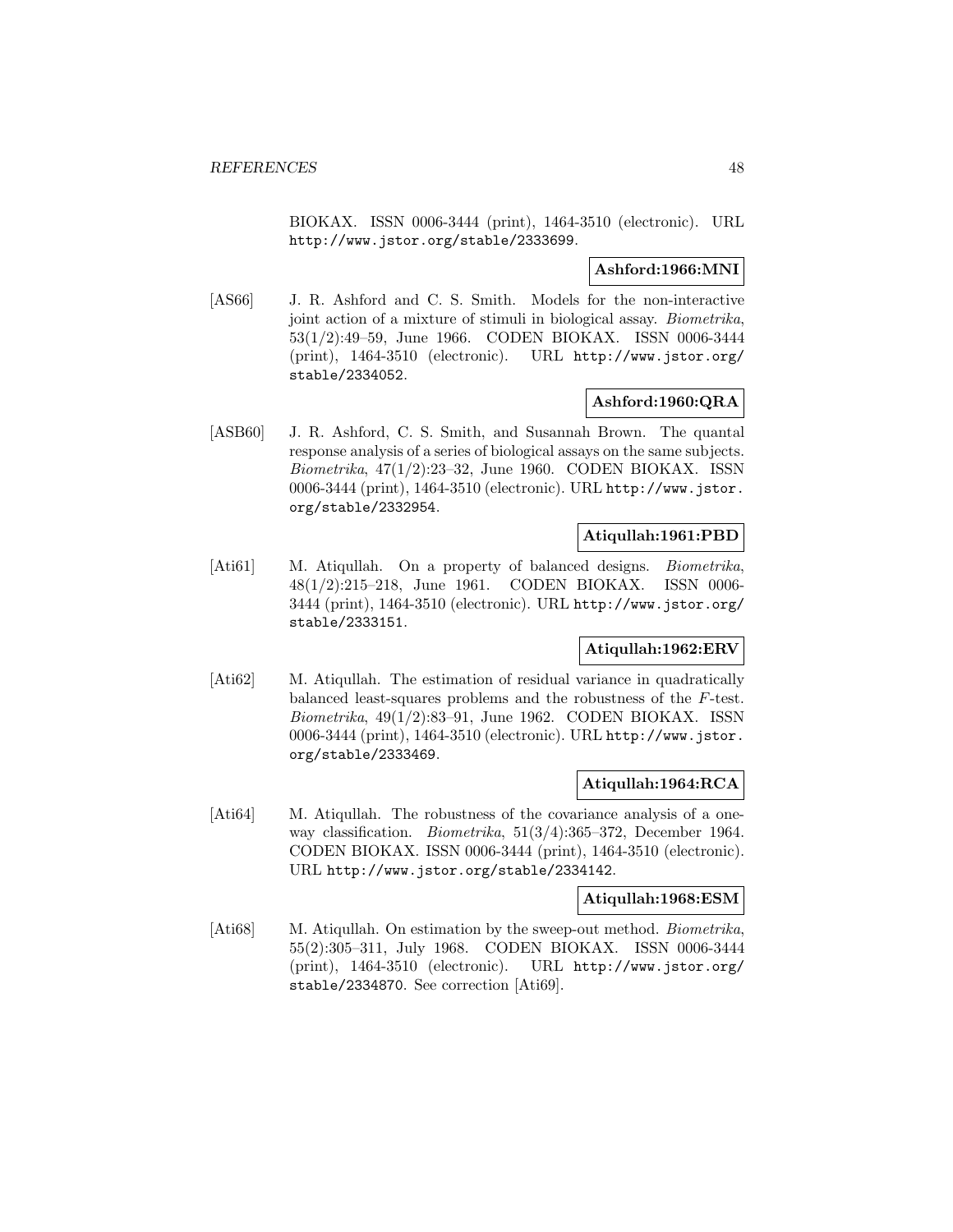### **Atiqullah:1969:CES**

[Ati69] M. Atiqullah. Corrections: "On Estimation by the Sweep-Out Method". Biometrika, 56(1):229, March 1969. CODEN BIOKAX. ISSN 0006-3444 (print), 1464-3510 (electronic). URL http://www. jstor.org/stable/2334715. See [Ati68].

## **Atkinson:1969:TDB**

[Atk69a] Anthony C. Atkinson. A test for discriminating between models. Biometrika, 56(2):337–347, August 1969. CODEN BIOKAX. ISSN 0006-3444 (print), 1464-3510 (electronic). URL http://www.jstor. org/stable/2334426.

#### **Atkinson:1969:URC**

[Atk69b] Anthony C. Atkinson. The use of residuals as a concomitant variable. Biometrika, 56(1):33–41, March 1969. CODEN BIOKAX. ISSN 0006-3444 (print), 1464-3510 (electronic). URL http://www. jstor.org/stable/2334688.

## **Bailey:1963:SSE**

[Bai63] Norman T. J. Bailey. The simple stochastic epidemic: A complete solution in terms of known functions. Biometrika, 50(3/4):235–240, December 1963. CODEN BIOKAX. ISSN 0006-3444 (print), 1464- 3510 (electronic). URL http://www.jstor.org/stable/2333895.

# **Bailey:1968:PAS**

[Bai68a] Norman T. J. Bailey. A perturbation approximation to the simple stochastic epidemic in a large population. Biometrika, 55(1):199– 209, March 1968. CODEN BIOKAX. ISSN 0006-3444 (print), 1464- 3510 (electronic). URL http://www.jstor.org/stable/2334464.

#### **Bailey:1968:SBD**

[Bai68b] Norman T. J. Bailey. Stochastic birth, death and migration processes for spatially distributed populations. Biometrika, 55(1):189– 198, March 1968. CODEN BIOKAX. ISSN 0006-3444 (print), 1464- 3510 (electronic). URL http://www.jstor.org/stable/2334463.

#### **Bardwell:1960:CCS**

[Bar60a] George E. Bardwell. On certain characteristics of some discrete distributions. Biometrika, 47(3/4):473–475, December 1960. CODEN BIOKAX. ISSN 0006-3444 (print), 1464-3510 (electronic). URL http://www.jstor.org/stable/2333322.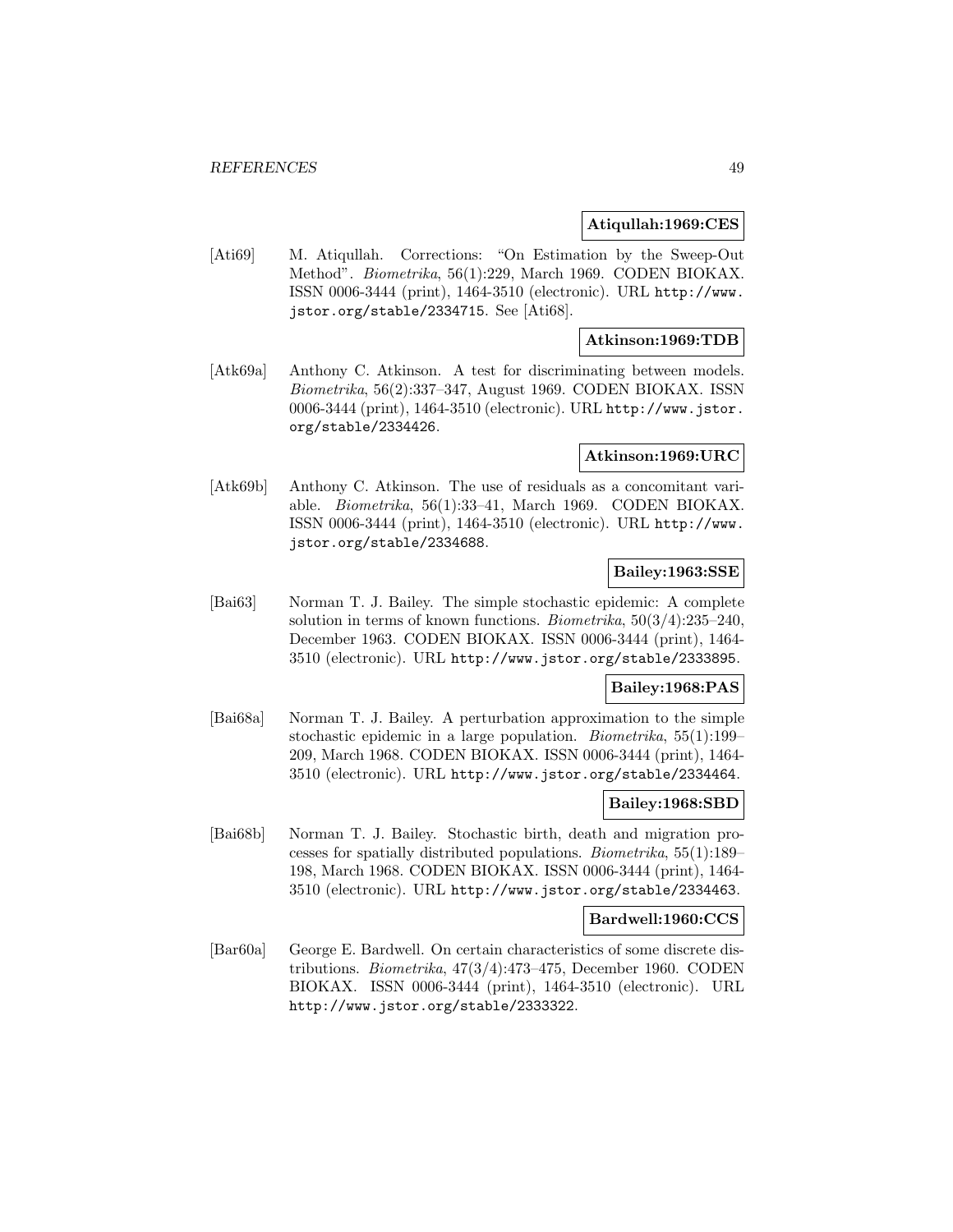### **Barnard:1960:BRB**

[Bar60b] G. A. Barnard. Book review: Operations Research, by James H. Batchelor. Biometrika, 47(1/2):211, June 1960. CODEN BIOKAX. ISSN 0006-3444 (print), 1464-3510 (electronic). URL http://www. jstor.org/stable/2332986.

## **Barton:1960:BRB**

[Bar60c] D. E. Barton. Book review: International Journal of Abstracts: Statistical Theory and Method, by W. R. Buckland. Biometrika, 47(1/2):209, June 1960. CODEN BIOKAX. ISSN 0006-3444 (print), 1464-3510 (electronic). URL http://www.jstor.org/ stable/2332981.

### **Bartholomew:1961:OTA**

[Bar61a] D. J. Bartholomew. Ordered tests in the analysis of variance. Biometrika, 48(3/4):325–332, December 1961. CODEN BIOKAX. ISSN 0006-3444 (print), 1464-3510 (electronic). URL http://www. jstor.org/stable/2332754.

# **Bartlett:1961:BRB**

[Bar61b] M. S. Bartlett. Book review: An Introduction to Statistical Communication Theory, by David Middleton. Biometrika,  $48(3/4)$ :477, December 1961. CODEN BIOKAX. ISSN 0006-3444 (print), 1464- 3510 (electronic). URL http://www.jstor.org/stable/2332785.

### **Barton:1961:BRB**

[Bar61c] D. E. Barton. Book review: The Theory of Storage, by P. A. P. Moran. Biometrika, 48(1/2):231, June 1961. CODEN BIOKAX. ISSN 0006-3444 (print), 1464-3510 (electronic). URL http://www. jstor.org/stable/2333160.

# **Barton:1961:UES**

[Bar61d] D. E. Barton. Unbiased estimation of a set of probabilities. Biometrika, 48(1/2):227–229, June 1961. CODEN BIOKAX. ISSN 0006-3444 (print), 1464-3510 (electronic). URL http://www.jstor. org/stable/2333156.

#### **Barnett:1962:LST**

[Bar62a] V. D. Barnett. Large sample tables of percentage points for Hartley's correction to Bartlett's criterion for testing the homogeneity of a set of variances. Biometrika, 49(3/4):487–494, December 1962. CODEN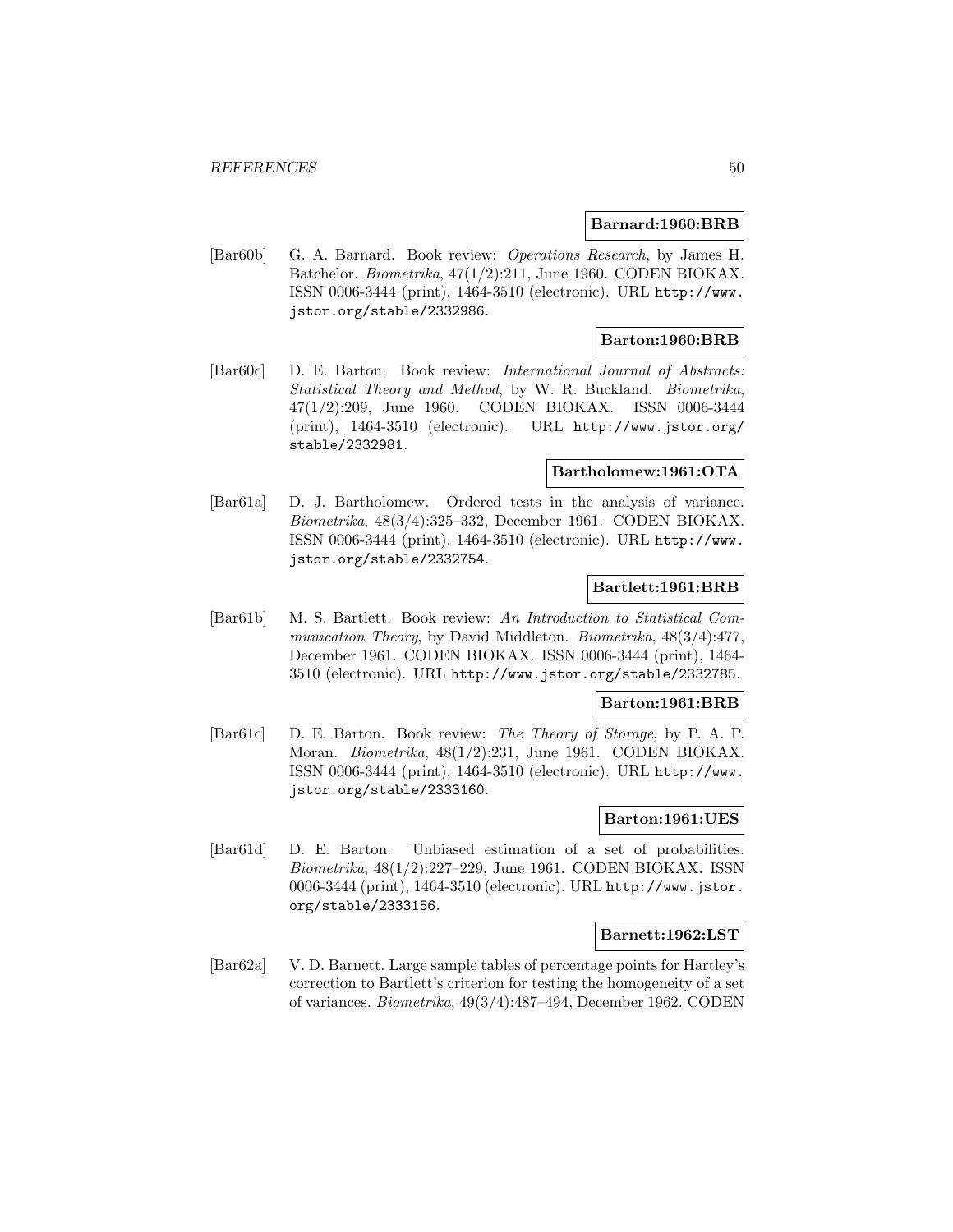BIOKAX. ISSN 0006-3444 (print), 1464-3510 (electronic). URL http://www.jstor.org/stable/2333982.

## **Bartlett:1962:BRB**

[Bar62b] M. S. Bartlett. Book review: Random Processes by Murray Rosenblat. Biometrika, 49(3/4):577, December 1962. CODEN BIOKAX. ISSN 0006-3444 (print), 1464-3510 (electronic). URL http://www. jstor.org/stable/2333996.

## **Barton:1962:BRBc**

[Bar62c] D. E. Barton. Book review: Analysing Qualitative Data, by A. E. Maxwell. Biometrika, 49(1/2):291–292, June 1962. CODEN BIOKAX. ISSN 0006-3444 (print), 1464-3510 (electronic). URL http://www.jstor.org/stable/2333512.

## **Barton:1962:BRBd**

[Bar62d] D. E. Barton. Book review: Grundlagen Der Analysis by Edmund Landau; F. Steinhardt. Biometrika, 49(3/4):586–587, December 1962. CODEN BIOKAX. ISSN 0006-3444 (print), 1464-3510 (electronic). URL http://www.jstor.org/stable/2334013.

## **Barton:1962:BRBa**

[Bar62e] D. E. Barton. Book review: Modern Probability Theory and its Applications, by E. Parzen. Biometrika, 49(1/2):287, June 1962. CODEN BIOKAX. ISSN 0006-3444 (print), 1464-3510 (electronic). URL http://www.jstor.org/stable/2333506.

## **Barton:1962:BRBb**

[Bar62f] D. E. Barton. Book review: Stochastic Population Models in Ecology and Epidemiology, by M. S. Bartlett. Biometrika, 49(1/2):288–289, June 1962. CODEN BIOKAX. ISSN 0006-3444 (print), 1464-3510 (electronic). URL http://www.jstor.org/stable/2333508.

#### **Bartlett:1963:BRB**

[Bar63a] M. S. Bartlett. Book review: Random Wavelets and Cybernetic Systems, by Enders A. Robinson. Biometrika, 50(3/4):549, December 1963. CODEN BIOKAX. ISSN 0006-3444 (print), 1464-3510 (electronic). URL http://www.jstor.org/stable/2333935.

## **Barton:1963:BRBb**

[Bar63b] D. E. Barton. Book review: An Elementary Introduction to the Theory of Probability by B. V. Gnedenko; A. Ya. Khinchin; W. R.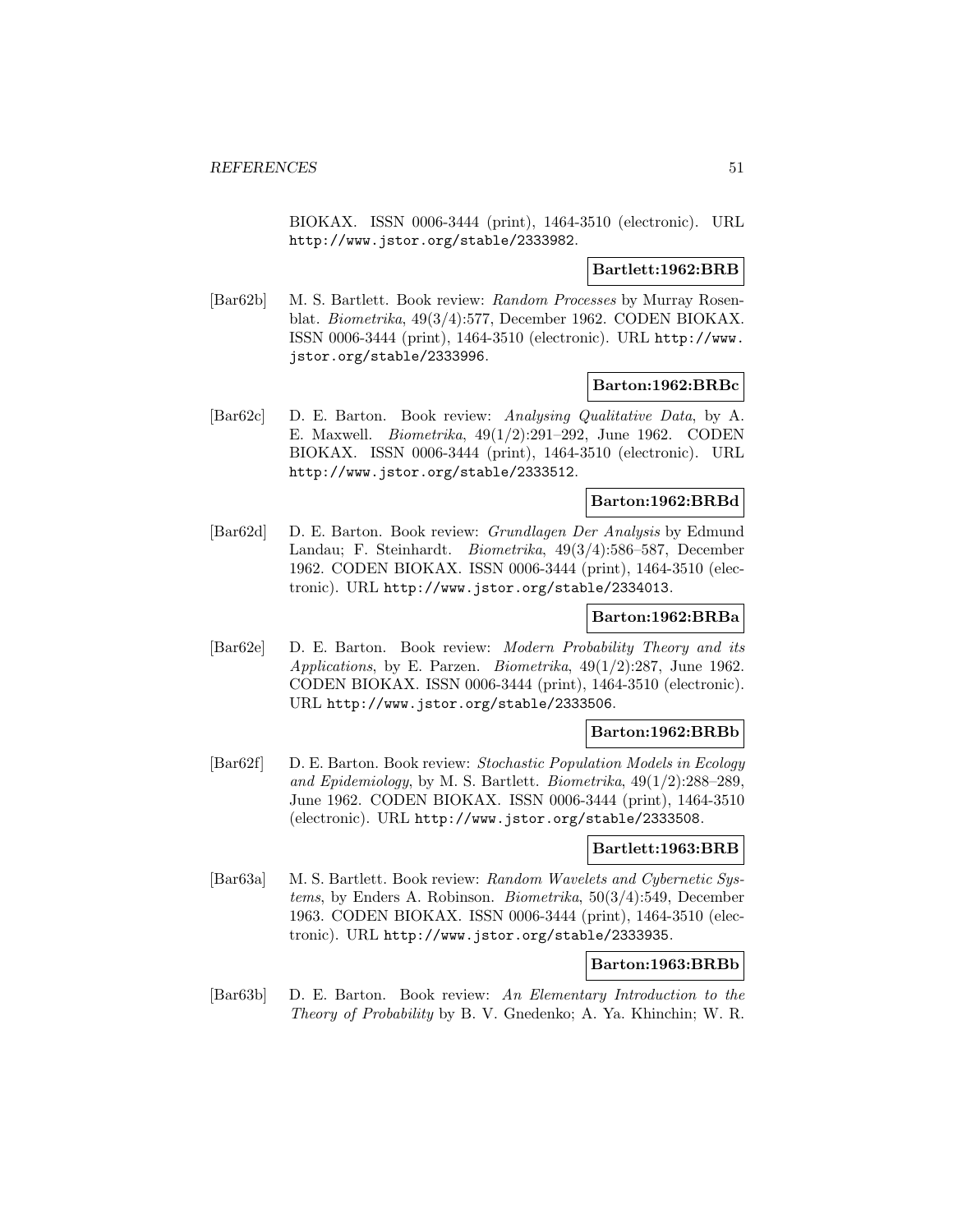Stahl. Biometrika, 50(1/2):224–225, June 1963. CODEN BIOKAX. ISSN 0006-3444 (print), 1464-3510 (electronic). URL http://www. jstor.org/stable/2333769.

# **Barton:1963:BRBc**

[Bar63c] D. E. Barton. Book review: Contributions to the Theory of Estimation from Grouped and Partially Grouped Samples by G. Kulldorff. Biometrika, 50(1/2):227–228, June 1963. CODEN BIOKAX. ISSN 0006-3444 (print), 1464-3510 (electronic). URL http://www.jstor. org/stable/2333772.

## **Barton:1963:BRBa**

[Bar63d] D. E. Barton. Book review: Limit Distributions for Sums of Independent Random Variables by B. V. Gmedenko; A. N. Kolmogorov; K. L. Chung. Biometrika, 50(1/2):223–224, June 1963. CODEN BIOKAX. ISSN 0006-3444 (print), 1464-3510 (electronic). URL http://www.jstor.org/stable/2333768.

### **Barton:1963:BRBf**

[Bar63e] D. E. Barton. Book review: Linear Differential Operators, by C. Lanczos. London; New York; Princeton and Toronto: D. Van Nostrand Co. 1961, 564 pp. Biometrika, 50(3/4):555, December 1963. CODEN BIOKAX. ISSN 0006-3444 (print), 1464-3510 (electronic). URL http://www.jstor.org/stable/2333943.

# **Barton:1963:BRBe**

[Bar63f] D. E. Barton. Book review: Stichproben in der Amtlichen Statistik, by Gerhard Furst. Biometrika, 50(3/4):553, December 1963. CODEN BIOKAX. ISSN 0006-3444 (print), 1464-3510 (electronic). URL http://www.jstor.org/stable/2333940.

#### **Barton:1963:BRBd**

[Bar63g] D. E. Barton. Book review: The Use and Abuse of Statistics, by W. J. Reichmann. Biometrika, 50(3/4):552, December 1963. CODEN BIOKAX. ISSN 0006-3444 (print), 1464-3510 (electronic). URL http://www.jstor.org/stable/2333938.

## **Bartholomew:1964:BRB**

[Bar64a] D. J. Bartholomew. Book review: Probability Theory and Mathematical Statistics, by Marek Fisz. Biometrika, 51(1/2):289, June 1964. CODEN BIOKAX. ISSN 0006-3444 (print), 1464-3510 (electronic). URL http://www.jstor.org/stable/2334227.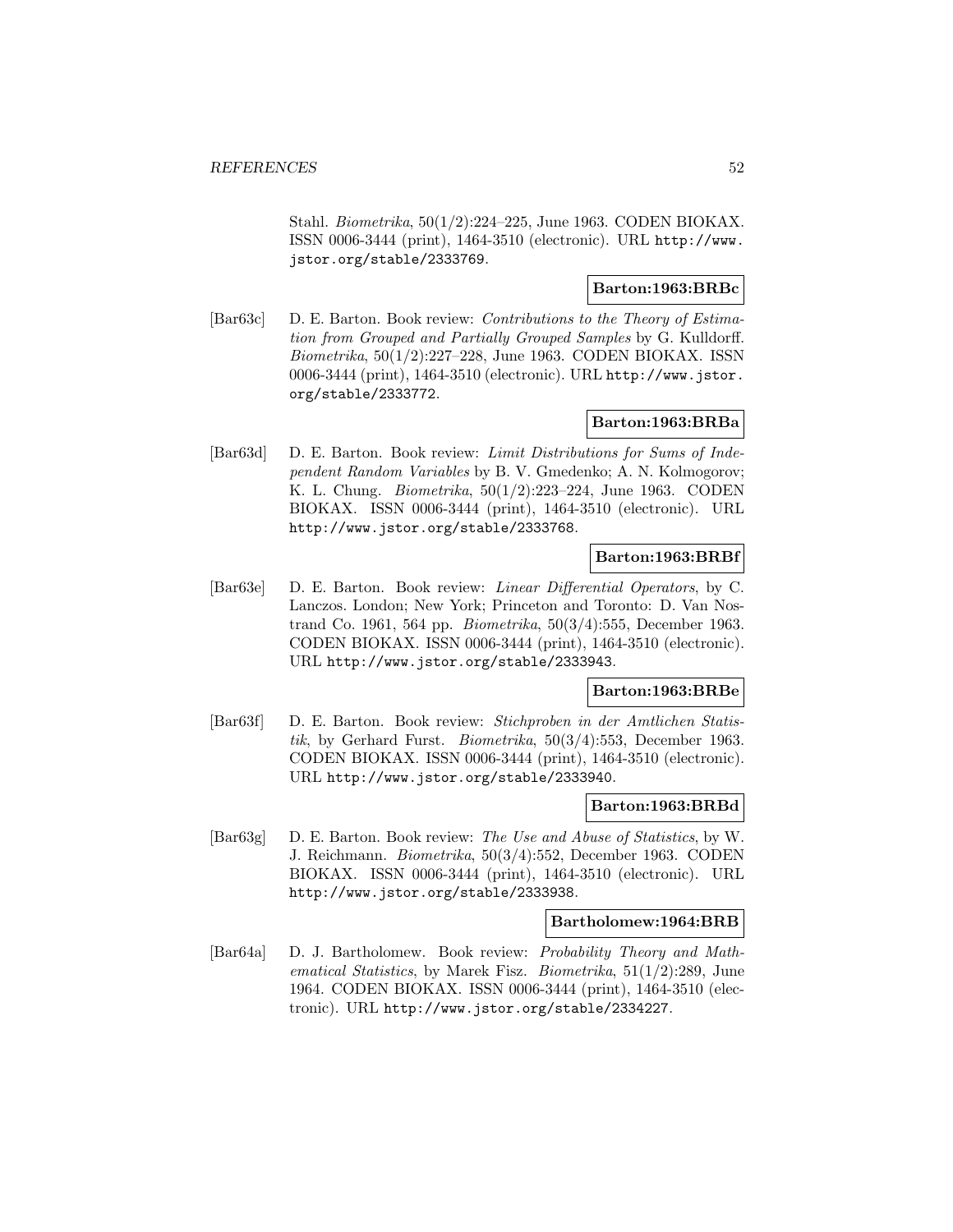#### **Bartlett:1964:SAT**

[Bar64b] M. S. Bartlett. The spectral analysis of two-dimensional point processes. Biometrika, 51(3/4):299–311, December 1964. CODEN BIOKAX. ISSN 0006-3444 (print), 1464-3510 (electronic). URL http://www.jstor.org/stable/2334136. See corrigenda [Bar65b].

## **Bartholomew:1965:CSB**

[Bar65a] D. J. Bartholomew. A comparison of some Bayesian and frequentist inferences. Biometrika, 52(1/2):19–35, June 1965. CODEN BIOKAX. ISSN 0006-3444 (print), 1464-3510 (electronic). URL http://www.jstor.org/stable/2333809.

### **Bartlett:1965:CSA**

[Bar65b] M. S. Bartlett. Corrigenda: "The spectral analysis of twodimensional point processes". Biometrika, 52(1/2):305, June 1965. CODEN BIOKAX. ISSN 0006-3444 (print), 1464-3510 (electronic). URL http://www.jstor.org/stable/2333845. See [Bar64b].

# **Barton:1965:BRBc**

[Bar65c] D. E. Barton. Book review: General Stochastic Processes in the Theory of Queues, by Vaclav E. Benes. Biometrika, 52(3/4):673, December 1965. CODEN BIOKAX. ISSN 0006-3444 (print), 1464- 3510 (electronic). URL http://www.jstor.org/stable/2333735.

#### **Barton:1965:BRBa**

[Bar65d] D. E. Barton. Book review: The Elements of Stochastic Processes with Applications to the Natural Sciences, by Norman T. J. Bailey. Biometrika, 52(3/4):671, December 1965. CODEN BIOKAX. ISSN 0006-3444 (print), 1464-3510 (electronic). URL http://www.jstor. org/stable/2333730.

# **Barton:1965:BRBb**

[Bar65e] D. E. Barton. Book review: The Theory of Branching Processes, by Theodore E. Harris. Biometrika, 52(3/4):672, December 1965. CODEN BIOKAX. ISSN 0006-3444 (print), 1464-3510 (electronic). URL http://www.jstor.org/stable/2333733.

#### **Barnett:1966:EML**

[Bar66a] V. D. Barnett. Evaluation of the maximum-likelihood estimator where the likelihood equation has multiple roots. Biometrika,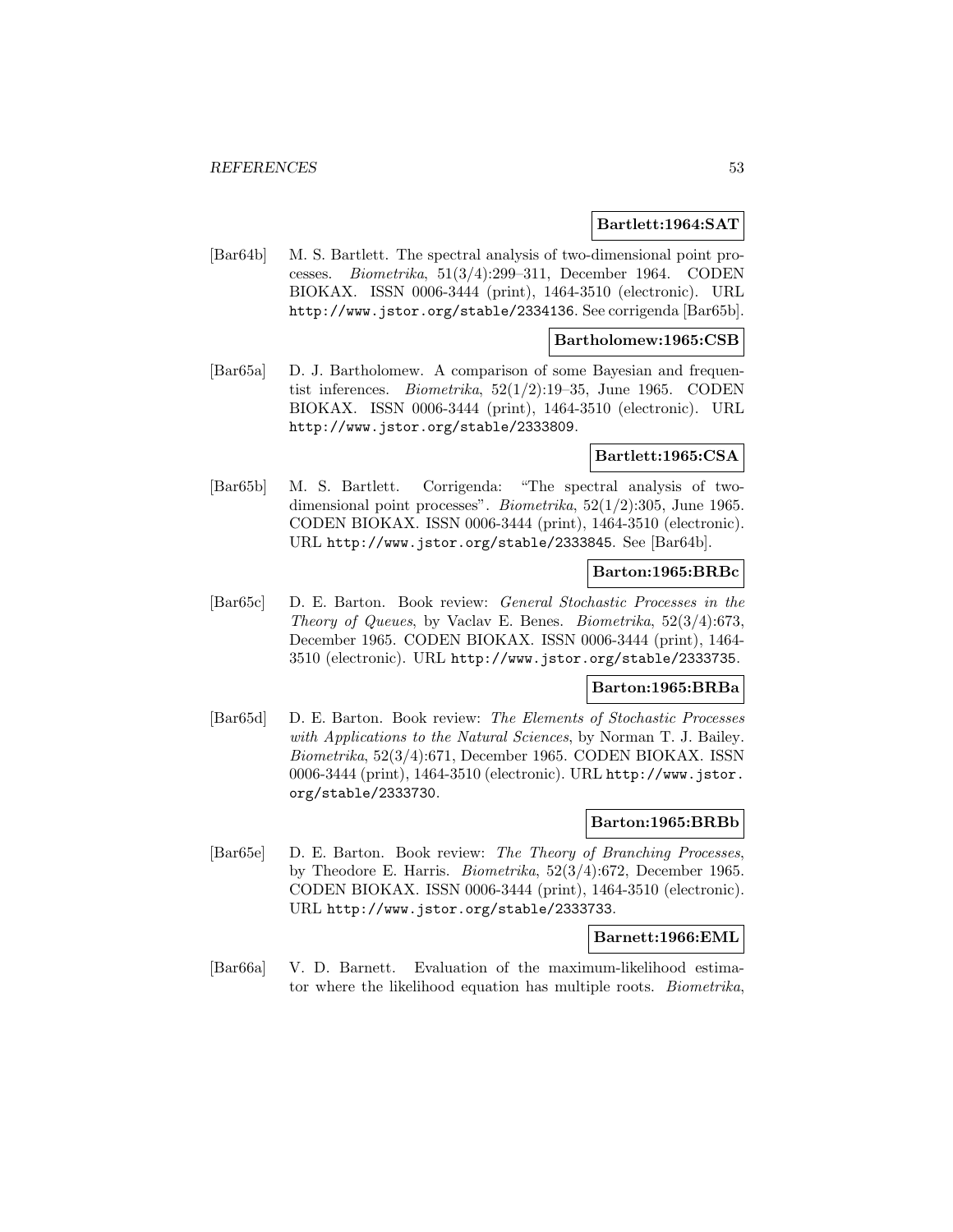53(1/2):151–165, June 1966. CODEN BIOKAX. ISSN 0006- 3444 (print), 1464-3510 (electronic). URL http://www.jstor.org/ stable/2334061.

## **Bartlett:1966:BRB**

[Bar66b] M. S. Bartlett. Book review: Logic of Statistical Inference, by Ian Hacking. Biometrika, 53(3/4):631–633, December 1966. CODEN BIOKAX. ISSN 0006-3444 (print), 1464-3510 (electronic). URL http://www.jstor.org/stable/2333679.

### **Barton:1966:BRBa**

[Bar66c] D. E. Barton. Book review: Introduction to Probability and Statistics from a Bayesian Viewpoint, by D. V. Lindley. Biometrika, 53(1/2):296–297, June 1966. CODEN BIOKAX. ISSN 0006- 3444 (print), 1464-3510 (electronic). URL http://www.jstor.org/ stable/2334092.

## **Barton:1966:BRBd**

[Bar66d] D. E. Barton. Book review: *Percentage Points of the Sum*  $V_1^{(s)}$  of s Roots (s = 1–50), by T. A. Mijares. Biometrika,  $53(1/2)$ :303–304, June 1966. CODEN BIOKAX. ISSN 0006-3444 (print), 1464-3510 (electronic). URL http://www.jstor.org/stable/2334102.

#### **Barton:1966:BRBe**

[Bar66e] D. E. Barton. Book review: R.S.M. Tables No. 10: Bessel Functions. Biometrika, 53(1/2):305, June 1966. CODEN BIOKAX. ISSN 0006-3444 (print), 1464-3510 (electronic). URL http://www.jstor. org/stable/2334104.

#### **Barton:1966:BRBc**

[Bar66f] D. E. Barton. Book review: Statistical Method in Biological Assay, by D. J. Finney. Biometrika, 53(1/2):301–302, June 1966. CODEN BIOKAX. ISSN 0006-3444 (print), 1464-3510 (electronic). URL http://www.jstor.org/stable/2334099.

#### **Barton:1966:BRBb**

[Bar66g] D. E. Barton. Book review: The Statistical Processes of Evolutionary Theory, by P. A. P. Moran. Biometrika,  $53(1/2):299-300$ , June 1966. CODEN BIOKAX. ISSN 0006-3444 (print), 1464-3510 (electronic). URL http://www.jstor.org/stable/2334096.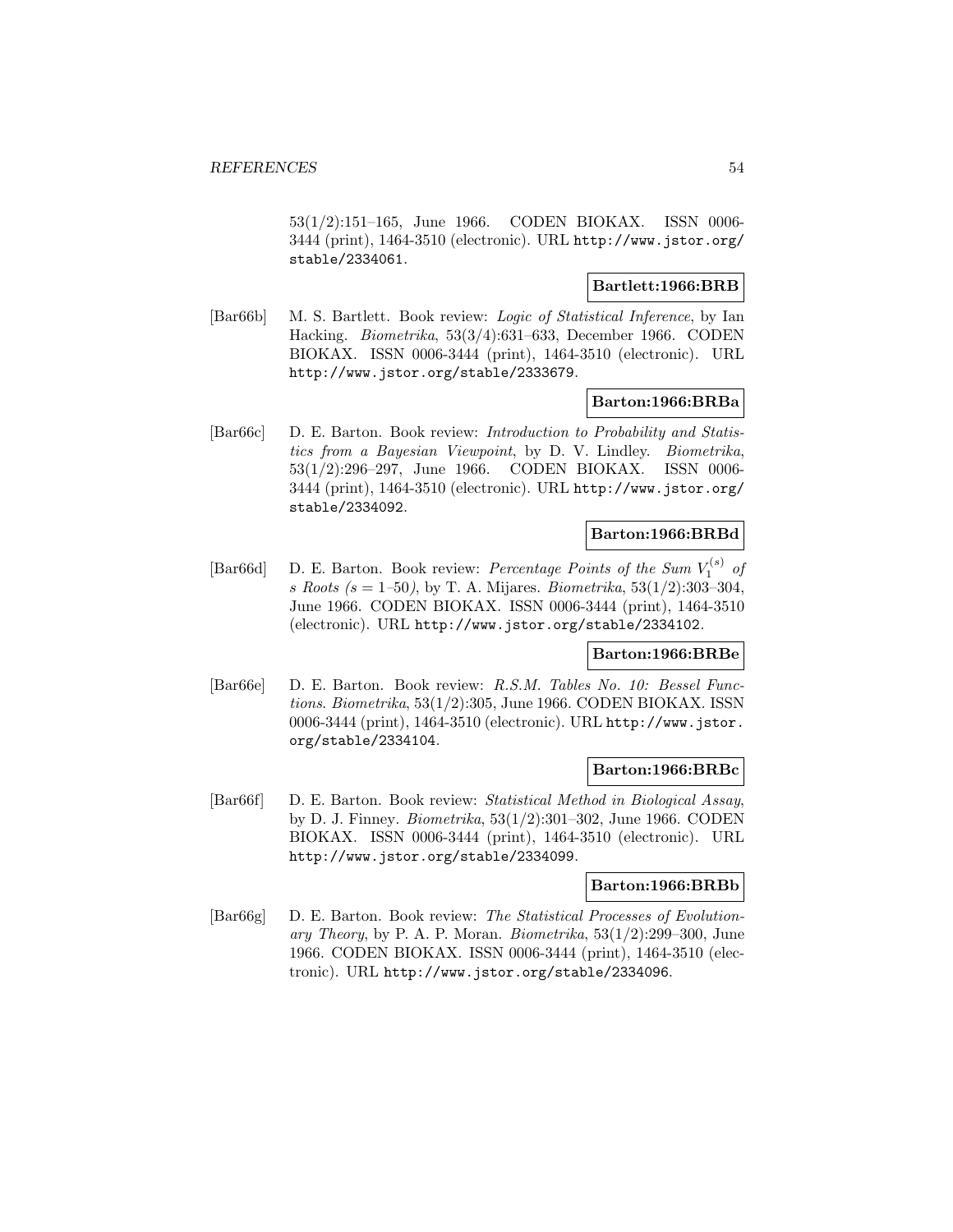### **Barnett:1967:NLS**

[Bar67a] V. D. Barnett. A note on linear structural relationships when both residual variances are known. Biometrika, 54(3/4):670–672, December 1967. CODEN BIOKAX. ISSN 0006-3444 (print), 1464-3510 (electronic). URL http://www.jstor.org/stable/2335062.

### **Bartlett:1967:SRA**

[Bar67b] M. S. Bartlett. Some remarks on the analysis of time-series. Biometrika, 54(1/2):25–38, June 1967. CODEN BIOKAX. ISSN 0006-3444 (print), 1464-3510 (electronic). URL http://www.jstor. org/stable/2333850.

#### **Bartlett:1969:DAC**

[Bar69] M. S. Bartlett. Distributions associated with cell populations. Biometrika, 56(2):391–400, August 1969. CODEN BIOKAX. ISSN 0006-3444 (print), 1464-3510 (electronic). URL http://www.jstor. org/stable/2334431.

## **Batschelet:1963:THE**

[Bat63] Edward Batschelet. Testing hypotheses and estimating parameters in human genetics if the age of onset is random. Biometrika, 50 (3/4):265–279, December 1963. CODEN BIOKAX. ISSN 0006- 3444 (print), 1464-3510 (electronic). URL http://www.jstor.org/ stable/2333898.

### **Bartholomew:1966:CSB**

[BB66] D. J. Bartholomew and E. E. Bassett. A comparison of some Bayesian and frequentist inferences. II. Biometrika, 53(1/2):262– 264, June 1966. CODEN BIOKAX. ISSN 0006-3444 (print), 1464- 3510 (electronic). URL http://www.jstor.org/stable/2334077.

# **Blyth:1960:EPC**

[BC60] Colin R. Blyth and Gregory L. Curme. Estimation of a parameter in the classical occupancy problem. Biometrika, 47(1/2):180–185, June 1960. CODEN BIOKAX. ISSN 0006-3444 (print), 1464-3510 (electronic). URL http://www.jstor.org/stable/2332971.

#### **Burr:1961:LRC**

[BC61] E. J. Burr and Gwenda Cane. Longest run of consecutive observations having a specified attribute. *Biometrika*,  $48(3/4):461-465$ , December 1961. CODEN BIOKAX. ISSN 0006-3444 (print), 1464- 3510 (electronic). URL http://www.jstor.org/stable/2332771.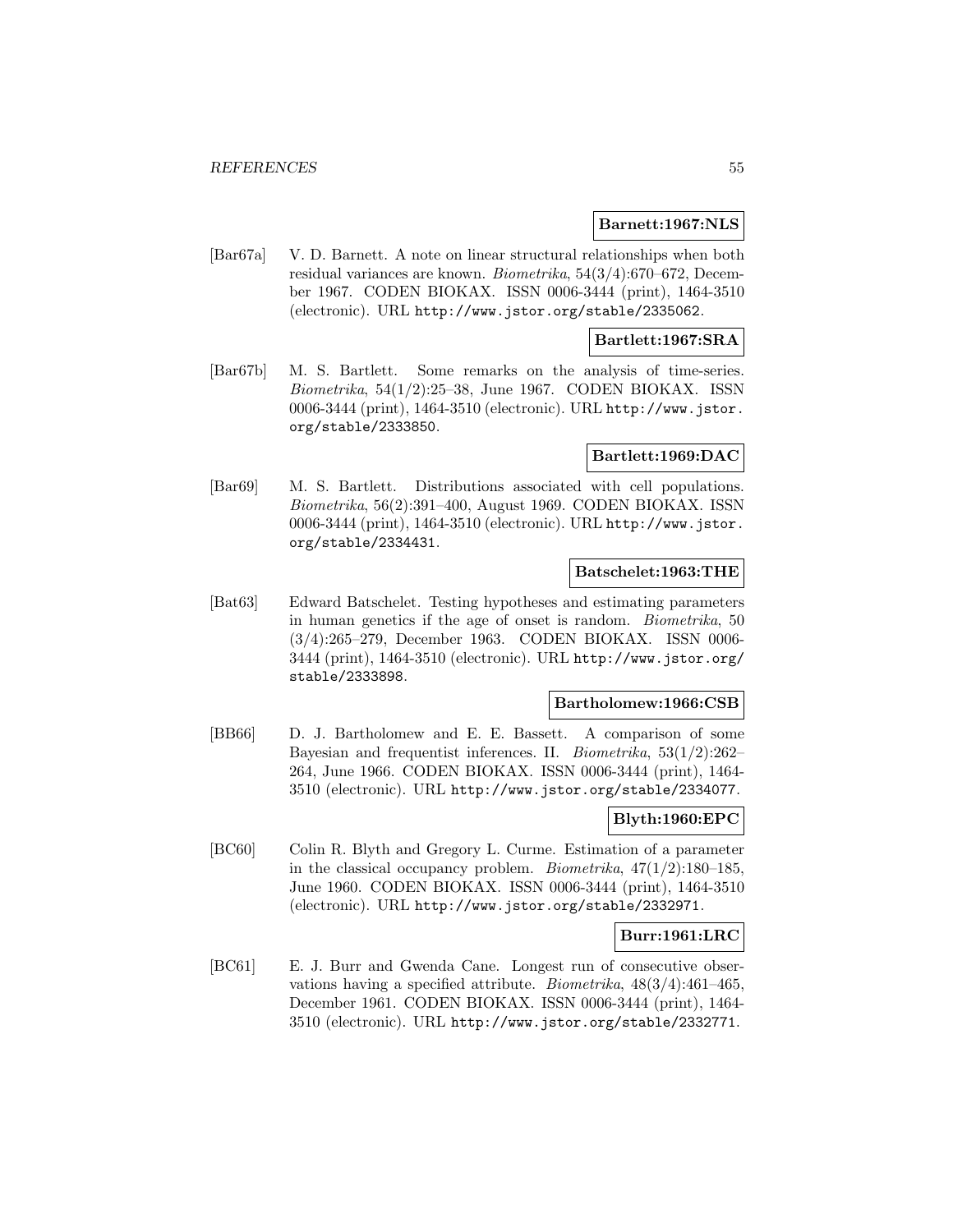#### **Barton:1961:CSM**

[BD61] D. E. Barton and F. N. David. The central sampling moments of the mean in samples from a finite population (Aty's formulae and Madow's central limit). Biometrika, 48(1/2):199–201, June 1961. CODEN BIOKAX. ISSN 0006-3444 (print), 1464-3510 (electronic). URL http://www.jstor.org/stable/2333146.

# **Box:1963:CSO**

[BD63] George E. P. Box and Norman R. Draper. The choice of a second order rotatable design. Biometrika, 50(3/4):335–352, December 1963. CODEN BIOKAX. ISSN 0006-3444 (print), 1464-3510 (electronic). URL http://www.jstor.org/stable/2333904. See corrigenda [BD65a].

# **Box:1965:CCS**

[BD65a] G. E. P. Box and N. R. Draper. Corrigenda: "The choice of a second order rotatable design". Biometrika, 52(1/2):305, June 1965. CODEN BIOKAX. ISSN 0006-3444 (print), 1464-3510 (electronic). URL http://www.jstor.org/stable/2333843. See [BD63].

### **Box:1965:BEC**

[BD65b] George E. P. Box and Norman R. Draper. The Bayesian estimation of common parameters from several responses. Biometrika, 52 (3/4):355–365, December 1965. CODEN BIOKAX. ISSN 0006- 3444 (print), 1464-3510 (electronic). URL http://www.jstor.org/ stable/2333689.

### **Barton:1966:PPR**

[BD66] D. E. Barton and F. N. David. A persistence problem in renewal theory: Robert the Bruce's spider. *Biometrika*,  $53(1/2)$ :255–258, June 1966. CODEN BIOKAX. ISSN 0006-3444 (print), 1464-3510 (electronic). URL http://www.jstor.org/stable/2334075.

### **Barton:1968:SOC**

[BD68] D. E. Barton and F. N. David. Sequential occupancy with classification. Biometrika, 55(1):229–241, March 1968. CODEN BIOKAX. ISSN 0006-3444 (print), 1464-3510 (electronic). URL http://www. jstor.org/stable/2334467.

### **Barton:1960:PNN**

[BDF60] D. E. Barton, F. N. David, and Evelyn Fix. The polykays of the natural numbers. Biometrika, 47(1/2):53–59, June 1960. CODEN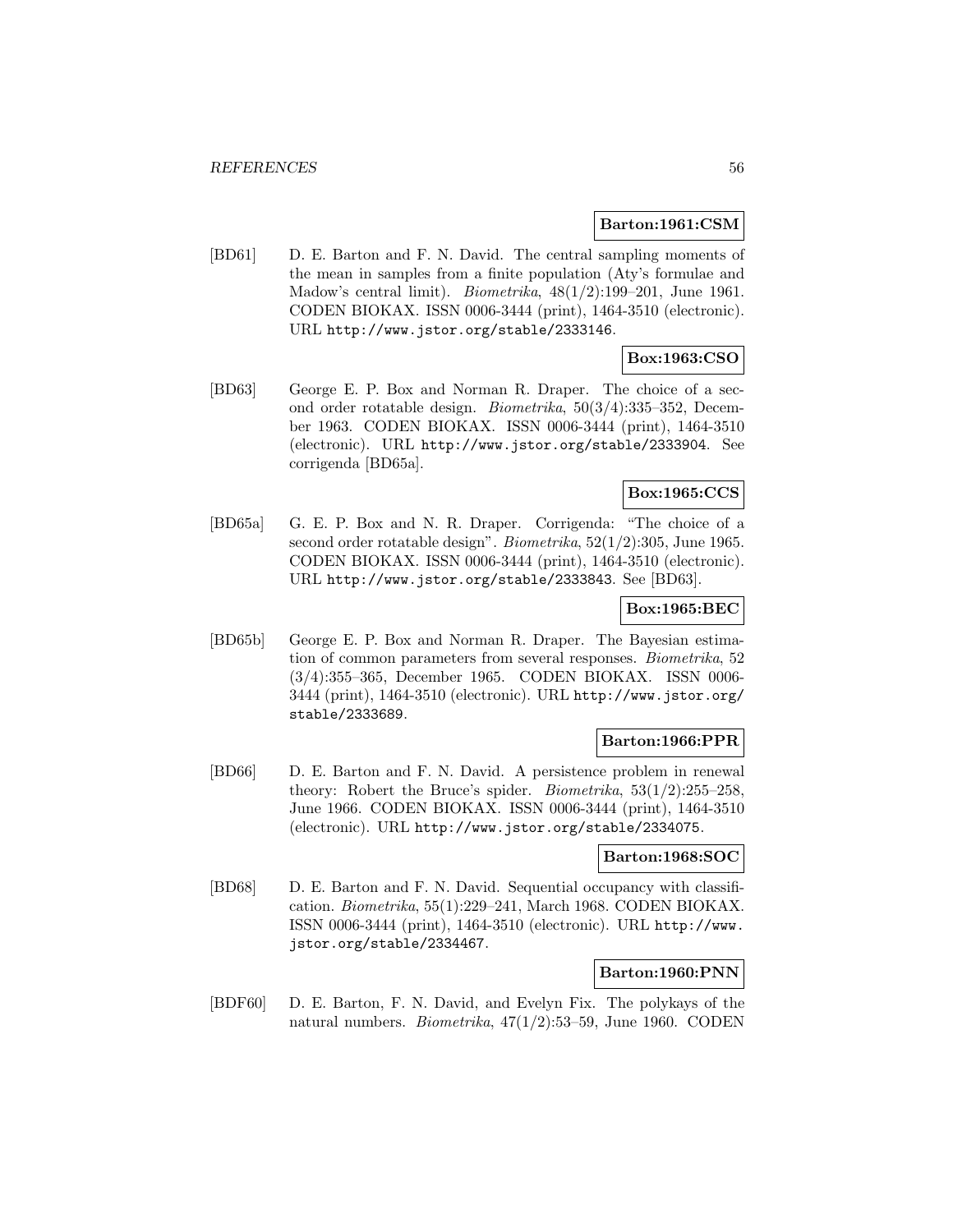BIOKAX. ISSN 0006-3444 (print), 1464-3510 (electronic). URL http://www.jstor.org/stable/2332957.

## **Barton:1962:PCM**

[BDF62] D. E. Barton, F. N. David, and Evelyn Fix. Persistence in a chain of multiple events when there is simple dependence. Biometrika, 49(3/4):351–357, December 1962. CODEN BIOKAX. ISSN 0006- 3444 (print), 1464-3510 (electronic). URL http://www.jstor.org/ stable/2333969.

## **Barton:1963:RPC**

[BDF63] D. E. Barton, F. N. David, and E. Fix. Random points in a circle and the analysis of chromosome patterns. *Biometrika*,  $50(1/2)$ : 23–29, June 1963. CODEN BIOKAX. ISSN 0006-3444 (print), 1464-3510 (electronic). URL http://www.jstor.org/stable/2333743.

## **Barton:1960:TSE**

[BDM60] D. E. Barton, F. N. David, and M. Merrington. Tables for the solution of the exponential equation,  $\exp(-a) + ka = 1$ . Biometrika, 47(3/4):439–445, December 1960. CODEN BIOKAX. ISSN 0006- 3444 (print), 1464-3510 (electronic). URL http://www.jstor.org/ stable/2333314.

## **Barton:1963:TSE**

[BDM63] D. E. Barton, F. N. David, and M. Merrington. Table for the solution of the exponential equation  $\exp(b) - b/(1-p) = 1$ . Biometrika, 50(1/2):169–176, June 1963. CODEN BIOKAX. ISSN 0006- 3444 (print), 1464-3510 (electronic). URL http://www.jstor.org/ stable/2333757.

### **Barton:1960:SPD**

[BDO60] D. E. Barton, F. N. David, and Anne F. O'Neill. Some properties of the distribution of the logarithm of non-central  $F$ . Biometrika, 47(3/4):417–431, December 1960. CODEN BIOKAX. ISSN 0006- 3444 (print), 1464-3510 (electronic). URL http://www.jstor.org/ stable/2333312.

#### **Beale:1961:BRB**

[Bea61] E. M. L. Beale. Book review: Introduction to Linear Programming, by Walter W. Garvin. Biometrika, 48(3/4):477–478, December 1961. CODEN BIOKAX. ISSN 0006-3444 (print), 1464-3510 (electronic). URL http://www.jstor.org/stable/2332786.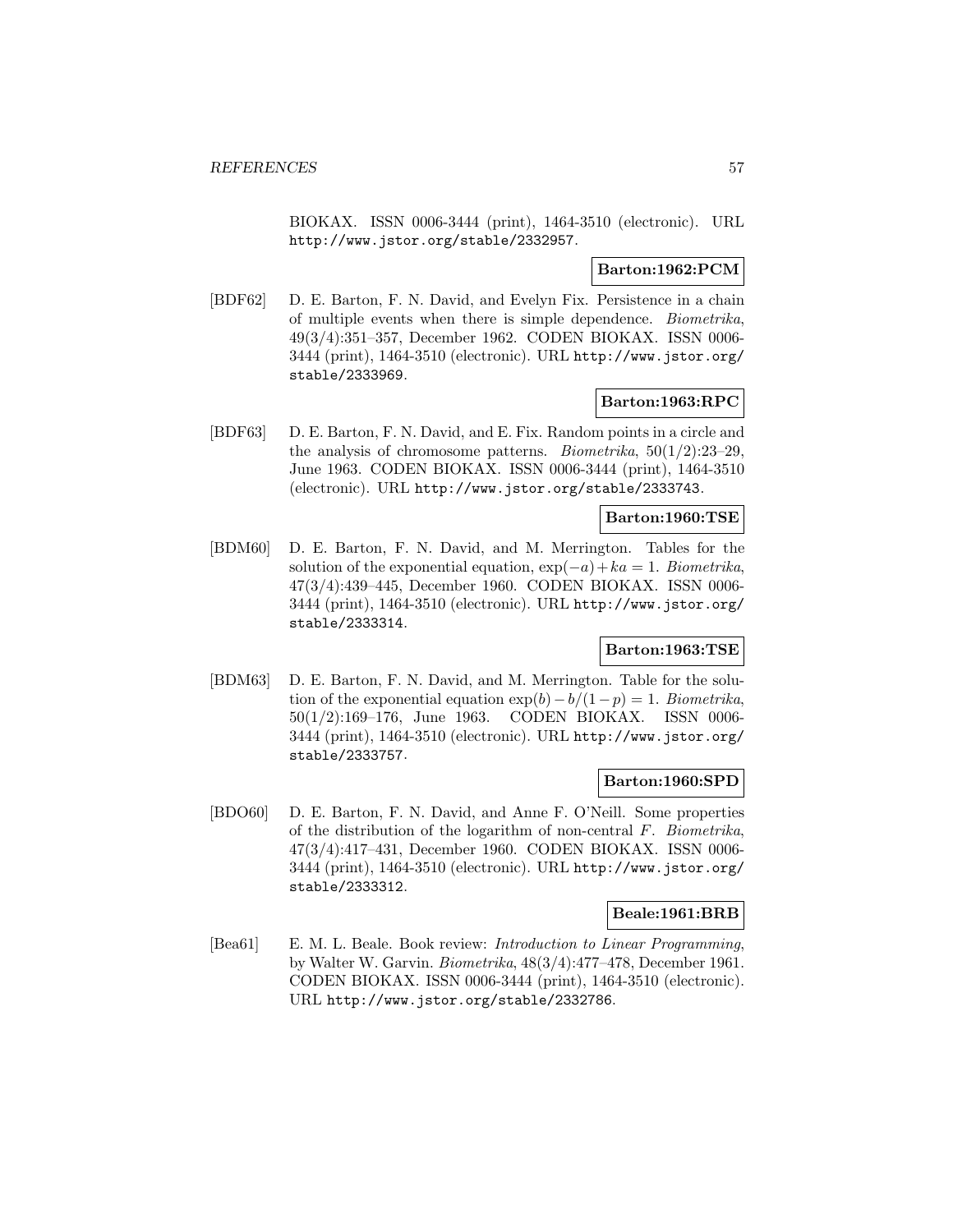## **Beer:1963:BRB**

[Bee63] Stafford Beer. Book review: Quantity and Quality. The Hayden Colloquium on Scientific Method and Concept, by Daniel Lerner. Biometrika, 50(3/4):549–551, December 1963. CODEN BIOKAX. ISSN 0006-3444 (print), 1464-3510 (electronic). URL http://www. jstor.org/stable/2333936.

## **Bennett:1963:PLD**

[Ben63] G. Bennett. On the probability of large deviations from the expectation for sums of bounded, independent random variables. Biometrika, 50(3/4):528–535, December 1963. CODEN BIOKAX. ISSN 0006-3444 (print), 1464-3510 (electronic). URL http://www. jstor.org/stable/2333923.

# **Bennett:1965:UBM**

[Ben65] G. Bennett. Upper bounds on the moments and probability inequalities for the sum of independent, bounded random variables. Biometrika, 52(3/4):559–569, December 1965. CODEN BIOKAX. ISSN 0006-3444 (print), 1464-3510 (electronic). URL http://www. jstor.org/stable/2333705.

# **Bennett:1968:OSP**

[Ben68] G. Bennett. A one-sided probability inequality for the sum of independent, bounded random variables. Biometrika, 55(3):565–569, November 1968. CODEN BIOKAX. ISSN 0006-3444 (print), 1464- 3510 (electronic). URL http://www.jstor.org/stable/2334262.

#### **Berkson:1960:NFL**

[Ber60] Joseph Berkson. Nomograms for fitting the logistic function by maximum likelihood. Biometrika, 47(1/2):121–141, June 1960. CODEN BIOKAX. ISSN 0006-3444 (print), 1464-3510 (electronic). URL http://www.jstor.org/stable/2332965.

# **Bernoulli:1961:MPC**

[Ber61] Daniel Bernoulli. The most probable choice between several discrepant observations and the formation therefrom of the most likely induction. Biometrika, 48(1/2):3–13, June 1961. CODEN BIOKAX. ISSN 0006-3444 (print), 1464-3510 (electronic). URL http://www. jstor.org/stable/2333125. Translated from Latin by C. G. Allan.

## **Berenblut:1968:CDB**

[Ber68] I. I. Berenblut. Changeover designs balanced for the linear component of first residual effects. Biometrika, 55(2):297–303, July 1968.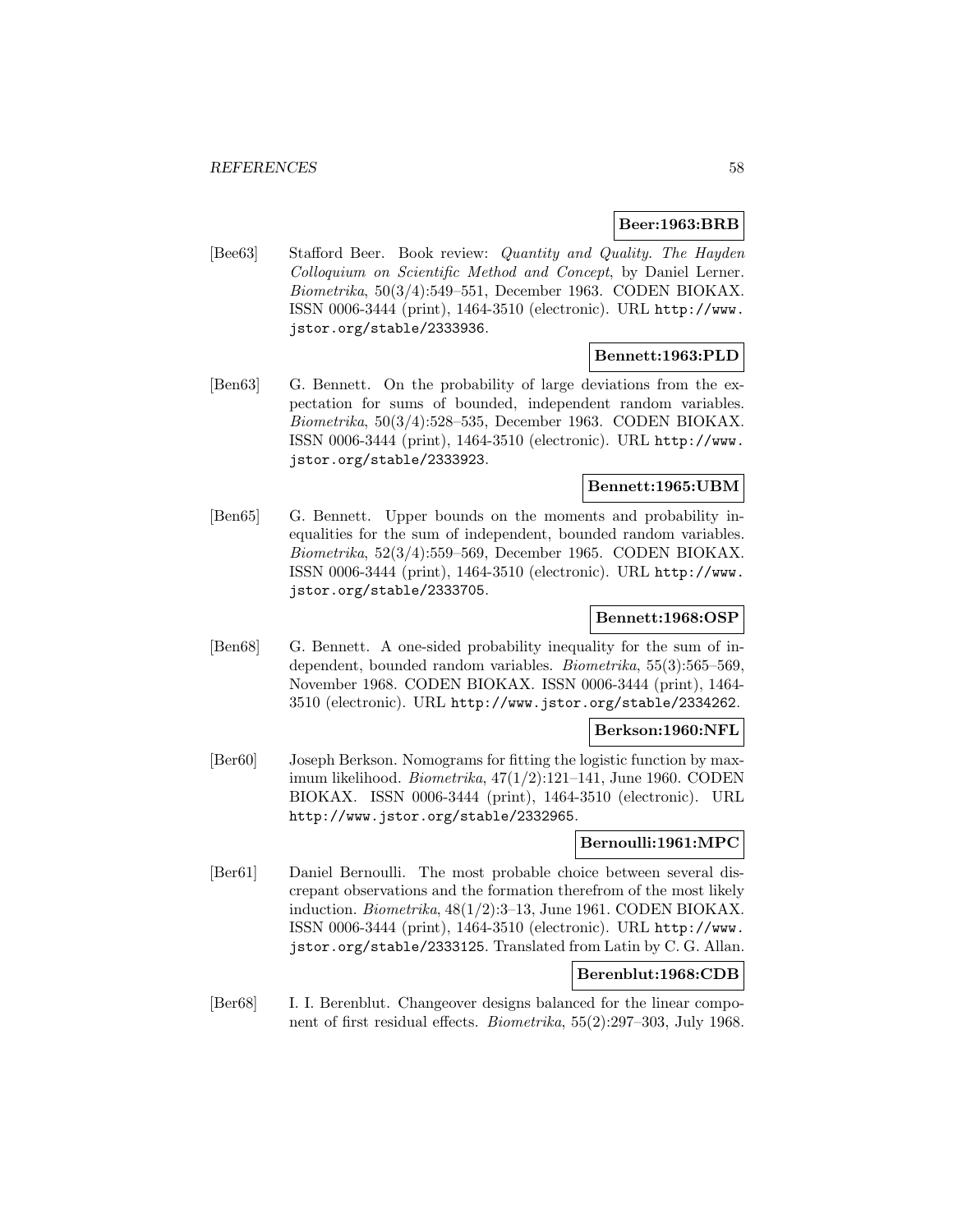CODEN BIOKAX. ISSN 0006-3444 (print), 1464-3510 (electronic). URL http://www.jstor.org/stable/2334869.

## **Beran:1969:DNT**

[Ber69] R. J. Beran. The derivation of nonparametric two-sample tests from tests for uniformity of a circular distribution. Biometrika, 56(3):561–570, December 1969. CODEN BIOKAX. ISSN 0006- 3444 (print), 1464-3510 (electronic). URL http://www.jstor.org/ stable/2334664.

## **Bhat:1960:NSR**

[BG60] B. R. Bhat and J. Gani. A note on sufficiency in regular Markov chains. Biometrika, 47(3/4):452–457, December 1960. CODEN BIOKAX. ISSN 0006-3444 (print), 1464-3510 (electronic). URL http://www.jstor.org/stable/2333317.

### **Bradley:1962:APM**

[BG62] Ralph A. Bradley and John J. Gart. The asymptotic properties of ML estimators when sampling from associated populations. Biometrika, 49(1/2):205–214, June 1962. CODEN BIOKAX. ISSN 0006-3444 (print), 1464-3510 (electronic). URL http://www.jstor. org/stable/2333482.

## **Bland:1966:DRM**

[BGKO66] R. P. Bland, R. D. Gilbert, C. H. Kapadia, and D. B. Owen. On the distributions of the range and mean range for samples from a normal distribution. *Biometrika*,  $53(1/2):245-248$ , June 1966. CODEN BIOKAX. ISSN 0006-3444 (print), 1464-3510 (electronic). URL http://www.jstor.org/stable/2334072. See correction [BGKO71].

## **Bland:1971:CDR**

[BGKO71] R. P. Bland, R. D. Gilbert, C. H. Kapadia, and D. B. Owen. Correction: "On the Distributions of the Range and Mean Range for Samples from a Normal Distribution". Biometrika, 58(1):245, April 1971. CODEN BIOKAX. ISSN 0006-3444 (print), 1464-3510 (electronic). URL http://www.jstor.org/stable/2334344. See [BGKO66].

#### **Bartlett:1960:CTE**

[BGL60] M. S. Bartlett, J. C. Gower, and P. H. Leslie. A comparison of theoretical and empirical results for some stochastic population models. Biometrika, 47(1/2):1–11, June 1960. CODEN BIOKAX. ISSN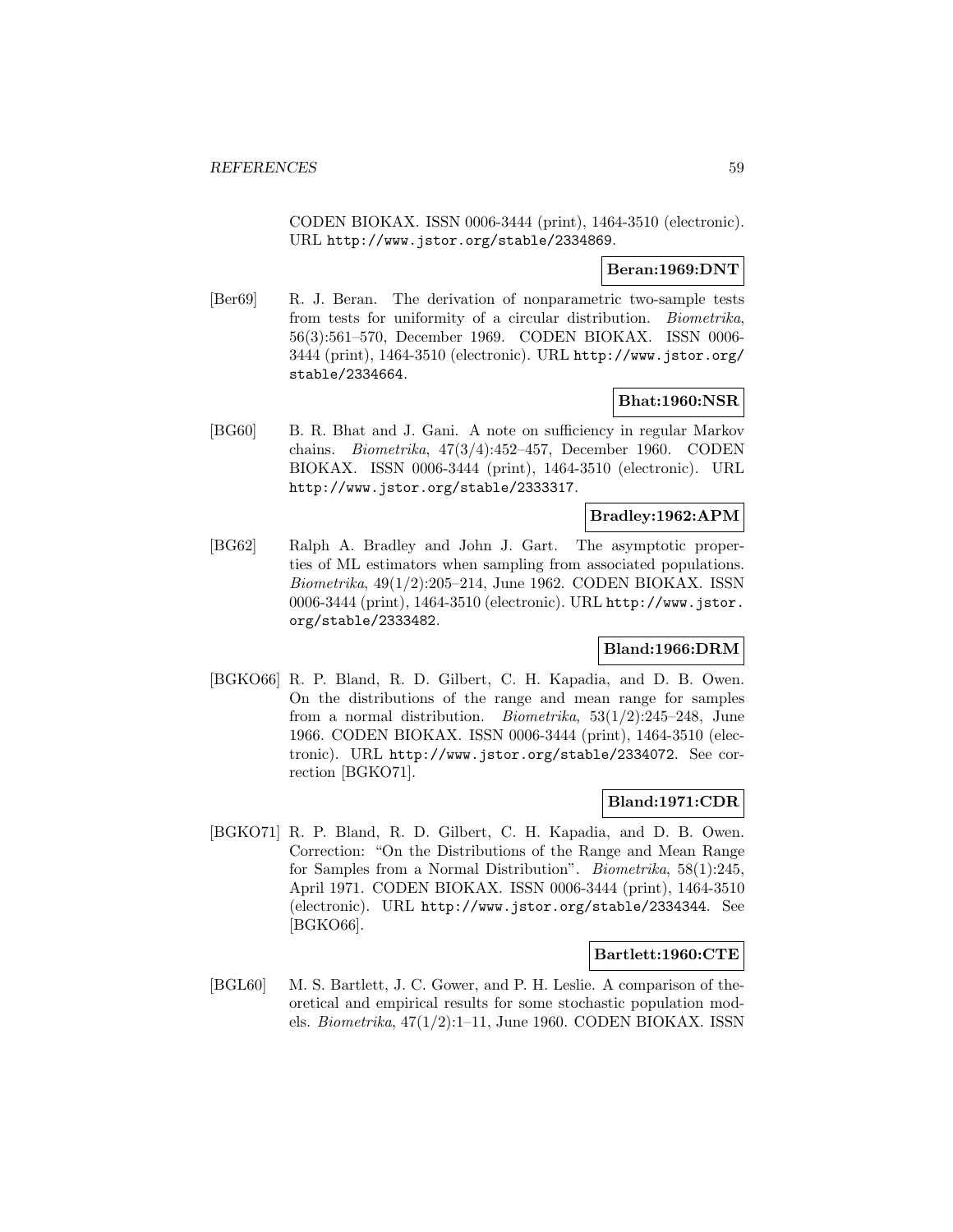0006-3444 (print), 1464-3510 (electronic). URL http://www.jstor. org/stable/2332952.

### **Bennett:1960:PFE**

[BH60a] B. M. Bennett and P. Hsu. On the power function of the exact test for the  $2 \times 2$  contingency table. *Biometrika*,  $47(3/4)$ :393-398, December 1960. CODEN BIOKAX. ISSN 0006-3444 (print), 1464- 3510 (electronic). URL http://www.jstor.org/stable/2333309. See corrigenda [BH61a].

## **Blyth:1960:TNS**

[BH60b] Colin R. Blyth and David W. Hutchinson. Table of Neymanshortest unbiased confidence intervals for the binomial parameter. Biometrika, 47(3/4):381–391, December 1960. CODEN BIOKAX. ISSN 0006-3444 (print), 1464-3510 (electronic). URL http://www. jstor.org/stable/2333308.

## **Bennett:1961:CPF**

[BH61a] B. M. Bennett and P. Hsu. Corrigenda: "On the Power Function of the Exact test for the  $2 \times 2$  Contingency table". *Biometrika*,  $48(3/4):475$ , December 1961. CODEN BIOKAX. ISSN 0006- $48(3/4):475$ , December 1961. CODEN BIOKAX. 3444 (print), 1464-3510 (electronic). URL http://www.jstor.org/ stable/2332779. See [BH60a].

# **Blyth:1961:TNS**

[BH61b] Colin R. Blyth and David W. Hutchinson. Table of Neymanshortest unbiased confidence intervals for the Poisson parameter. Biometrika, 48(1/2):191–194, June 1961. CODEN BIOKAX. ISSN 0006-3444 (print), 1464-3510 (electronic). URL http://www.jstor. org/stable/2333143.

## **Bhate:1960:ADS**

[Bha60] D. H. Bhate. Approximation to the distribution of the sample size for sequential tests.: II. Tests of composite hypotheses. Biometrika, 47(1/2):190–193, June 1960. CODEN BIOKAX. ISSN 0006- 3444 (print), 1464-3510 (electronic). URL http://www.jstor.org/ stable/2332973.

### **Bhattacharya:1967:RAP**

[Bha67] S. K. Bhattacharya. A result on accident proneness. *Biometrika*, 54(1/2):324–325, June 1967. CODEN BIOKAX. ISSN 0006- 3444 (print), 1464-3510 (electronic). URL http://www.jstor.org/ stable/2333881.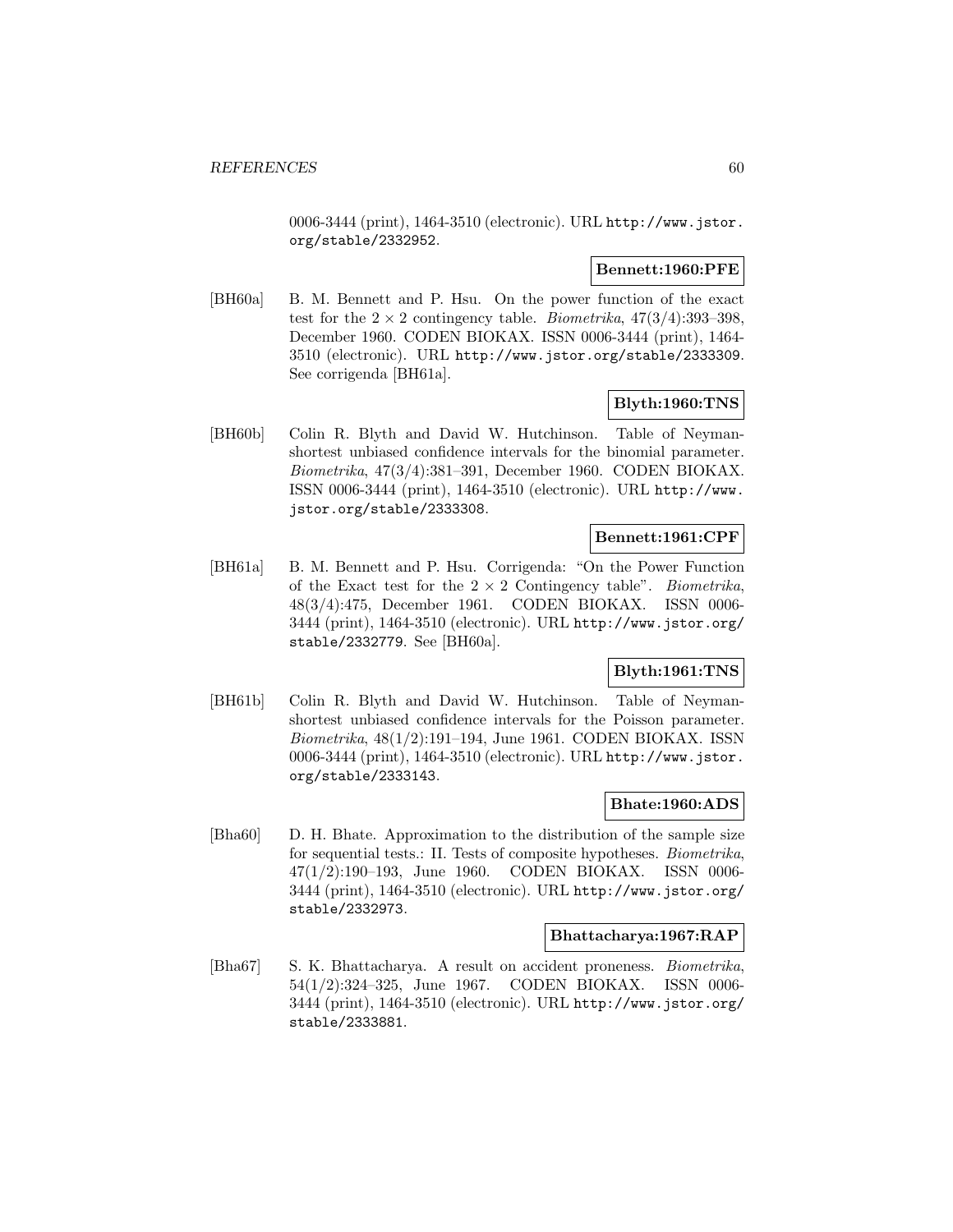### **Biggers:1961:EMO**

[Big61] J. D. Biggers. Estimation of missing observations in split-plot experiments where whole-plots are missing or mixed-up. Biometrika, 48(3/4):468–472, December 1961. CODEN BIOKAX. ISSN 0006- 3444 (print), 1464-3510 (electronic). URL http://www.jstor.org/ stable/2332773.

### **Bhattacharyya:1969:HBS**

[BJ69] G. K. Bhattacharyya and Richard A. Johnson. On Hodges's bivariate sign test and a test for uniformity of a circular distribution. Biometrika, 56(2):446–449, August 1969. CODEN BIOKAX. ISSN 0006-3444 (print), 1464-3510 (electronic). URL http://www.jstor. org/stable/2334439.

### **Beale:1967:DVM**

[BKM67] E. M. L. Beale, M. G. Kendall, and D. W. Mann. The discarding of variables in multivariate analysis. Biometrika, 54(3/4):357–366, December 1967. CODEN BIOKAX. ISSN 0006-3444 (print), 1464- 3510 (electronic). URL http://www.jstor.org/stable/2335028.

### **Bartoszynski:1962:SMA**

[BLN62] R. Bartoszyński, L. Lubińska, and S. Niemierko. A stochastic model of AChE transportation in the peripheral nerve trunks. Biometrika, 49(3/4):447–454, December 1962. CODEN BIOKAX. ISSN 0006- 3444 (print), 1464-3510 (electronic). URL http://www.jstor.org/ stable/2333978.

#### **Blom:1960:HBDa**

[Blo60a] Gunnar Blom. Hierarchical birth and death processes: I. Theory. Biometrika, 47(3/4):235–244, December 1960. CODEN BIOKAX. ISSN 0006-3444 (print), 1464-3510 (electronic). URL http://www. jstor.org/stable/2333295.

## **Blom:1960:HBDb**

[Blo60b] Gunnar Blom. Hierarchical birth and death processes: II. Applications. Biometrika, 47(3/4):245–251, December 1960. CODEN BIOKAX. ISSN 0006-3444 (print), 1464-3510 (electronic). URL http://www.jstor.org/stable/2333296.

### **Blom:1963:SCT**

[Blo63] Gunnar Blom. Some contributions to the theory of machine interference. Biometrika, 50(1/2):135–143, June 1963. CODEN BIOKAX.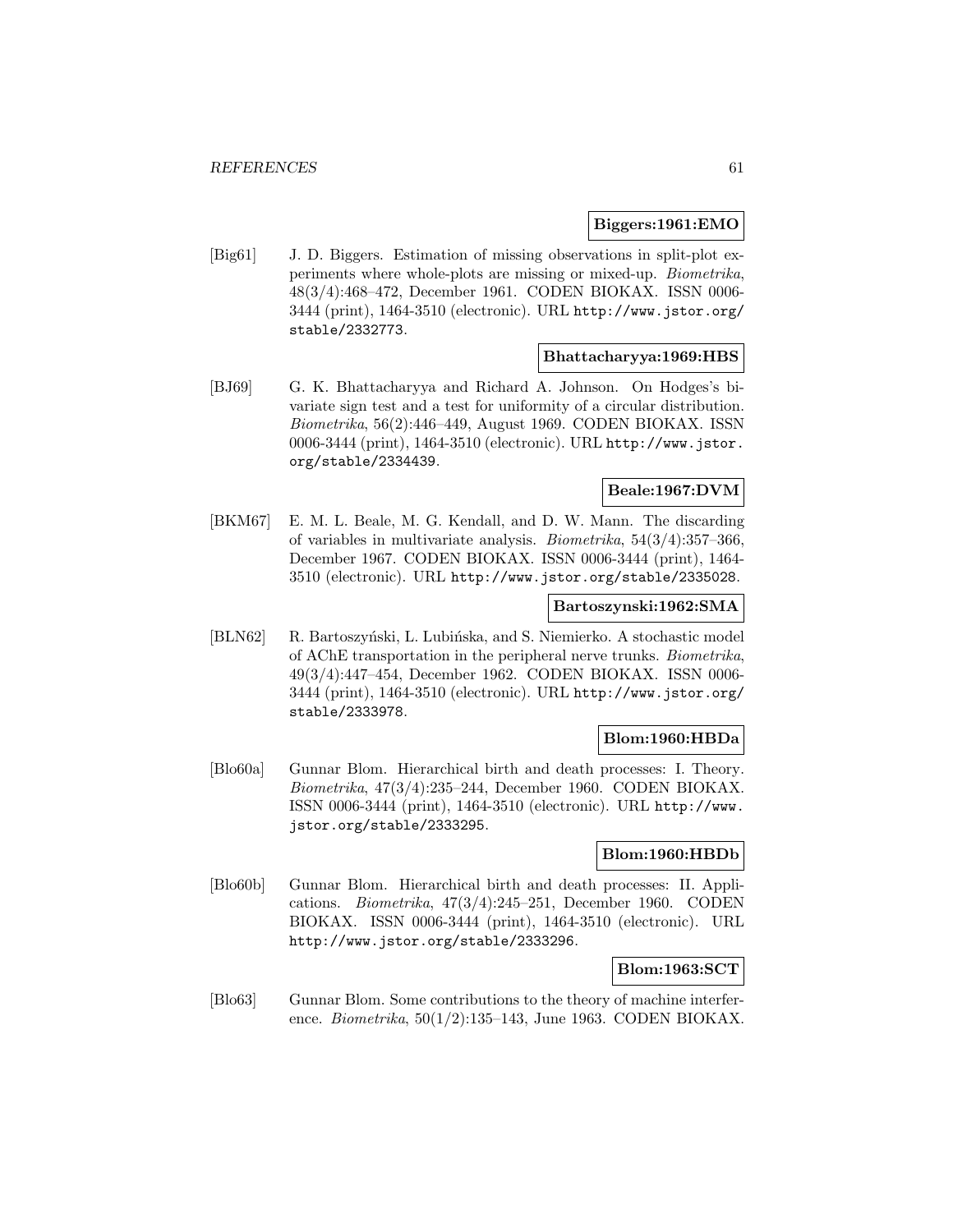ISSN 0006-3444 (print), 1464-3510 (electronic). URL http://www. jstor.org/stable/2333754.

### **Banerjee:1965:BMC**

[BM65] K. S. Banerjee and L. F. Marcus. Bounds in a minimax classification procedure. Biometrika, 52(3/4):653–654, December 1965. CODEN BIOKAX. ISSN 0006-3444 (print), 1464-3510 (electronic). URL http://www.jstor.org/stable/2333722.

### **Barnett:1967:LEP**

[BMS67] F. C. Barnett, K. Mullen, and J. G. Saw. Linear estimates of a population scale parameter. Biometrika, 54(3/4):551–554, December 1967. CODEN BIOKAX. ISSN 0006-3444 (print), 1464-3510 (electronic). URL http://www.jstor.org/stable/2335045.

### **Bhattacharjee:1964:ENN**

[BN64] G. P. Bhattacharjee and Y. Nagendra. Effect of non-normality on a sequential test for mean. *Biometrika*,  $51(1/2)$ :281–287, June 1964. CODEN BIOKAX. ISSN 0006-3444 (print), 1464-3510 (electronic). URL http://www.jstor.org/stable/2334225.

# **Bhat:1965:LAM**

[BN65] B. R. Bhat and B. N. Nagnur. Locally asymptotically most stringent tests and Lagrangian multiplier tests of linear hypotheses. Biometrika, 52(3/4):459–468, December 1965. CODEN BIOKAX. ISSN 0006-3444 (print), 1464-3510 (electronic). URL http://www. jstor.org/stable/2333698.

## **Bennett:1968:PPR**

[BN68] B. M. Bennett and E. Nakamura. Percentage points of the range from a symmetric multinomial distribution. Biometrika, 55(2):377– 379, July 1968. CODEN BIOKAX. ISSN 0006-3444 (print), 1464- 3510 (electronic). URL http://www.jstor.org/stable/2334879.

### **Bush:1959:EQF**

[BO59] K. A. Bush and I. Olkin. Extrema of quadratic forms with applications to statistics. Biometrika, 46(3/4):483–486, December 1959. CODEN BIOKAX. ISSN 0006-3444 (print), 1464-3510 (electronic). URL http://www.jstor.org/stable/2333549. See corrigenda [BO61].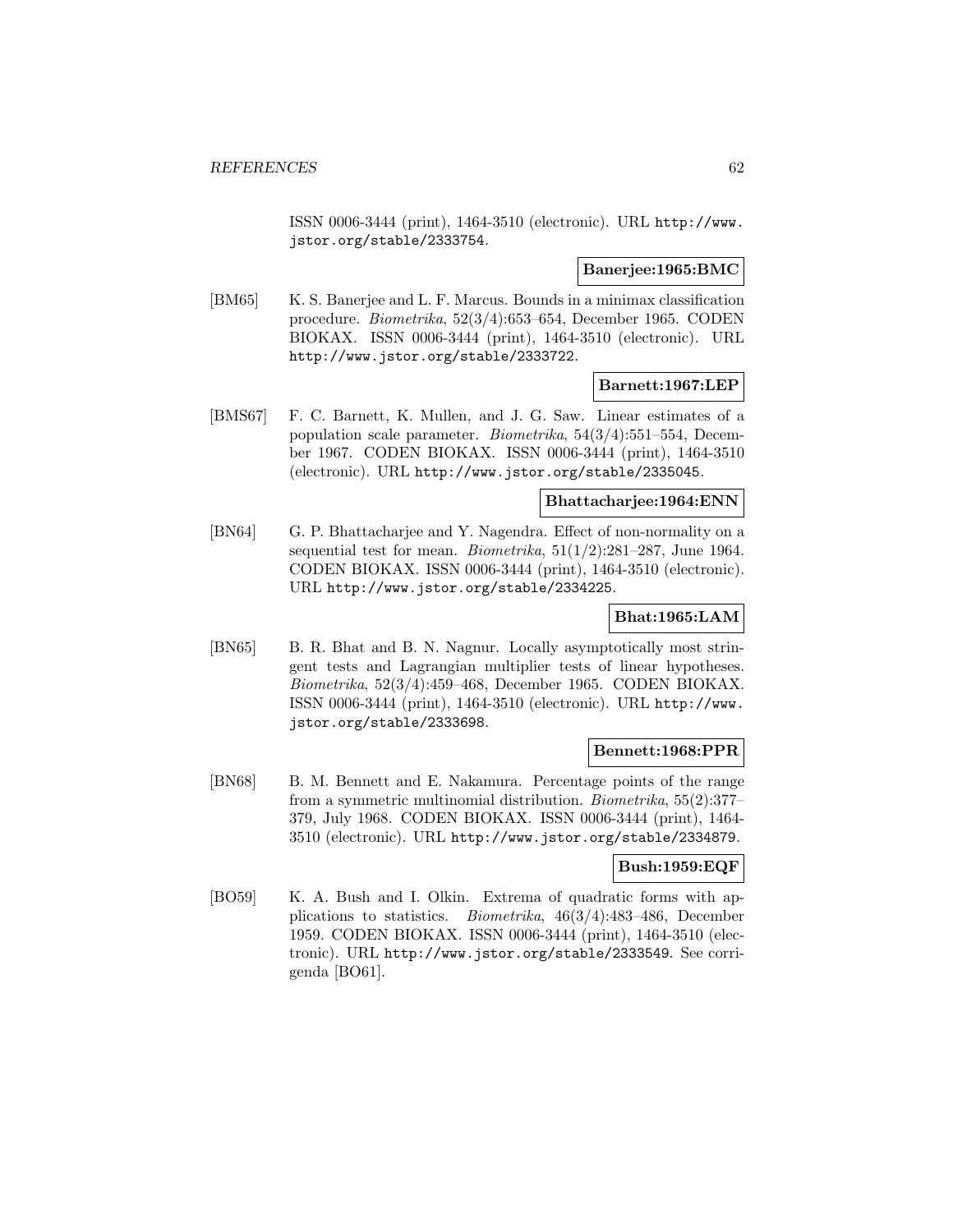## **Bush:1961:CEQ**

[BO61] K. A. Bush and I. Olkin. Corrigenda: "Extrema of Quadratic Forms with Applications to Statistics". Biometrika, 48(3/4):474–475, December 1961. CODEN BIOKAX. ISSN 0006-3444 (print), 1464- 3510 (electronic). URL http://www.jstor.org/stable/2332777. See [BO59].

# **Bohrer:1966:BSD**

[Boh66] Robert Bohrer. On Bayes sequential design with two random variables. Biometrika, 53(3/4):469–475, December 1966. CODEN BIOKAX. ISSN 0006-3444 (print), 1464-3510 (electronic). URL http://www.jstor.org/stable/2333652.

## **Bartlett:1963:DCZ**

[BP63] M. S. Bartlett and N. W. Please. Discrimination in the case of zero mean differences. *Biometrika*,  $50(1/2)$ :17-21, June 1963. CODEN BIOKAX. ISSN 0006-3444 (print), 1464-3510 (electronic). URL http://www.jstor.org/stable/2333742.

## **Bradley:1954:RAI**

[Bra54] Ralph Allan Bradley. Rank analysis of incomplete block designs: II. Additional tables for the method of paired comparisons. Biometrika, 41(3/4):502–537, December 1954. CODEN BIOKAX. ISSN 0006- 3444 (print), 1464-3510 (electronic). URL http://www.jstor.org/ stable/2332730. See corrigenda [Bra64].

## **Bradley:1964:CRA**

[Bra64] Ralph A. Bradley. Corrigendum: "The Rank Analysis of Incomplete Block Designs. II. Additional Tables for the Method of Paired Comparisons". Biometrika, 51(1/2):288, June 1964. CODEN BIOKAX. ISSN 0006-3444 (print), 1464-3510 (electronic). URL http://www. jstor.org/stable/2334226. See [Bra54].

### **Breitenberger:1963:AND**

[Bre63] Ernst Breitenberger. Analogues of the normal distribution on the circle and the sphere. *Biometrika*,  $50(1/2):81-88$ , June 1963. CO-DEN BIOKAX. ISSN 0006-3444 (print), 1464-3510 (electronic). URL http://www.jstor.org/stable/2333749.

## **Brillinger:1962:NRC**

[Bri62] David R. Brillinger. A note on the rate of convergence of a mean. Biometrika, 49(3/4):574–576, December 1962. CODEN BIOKAX.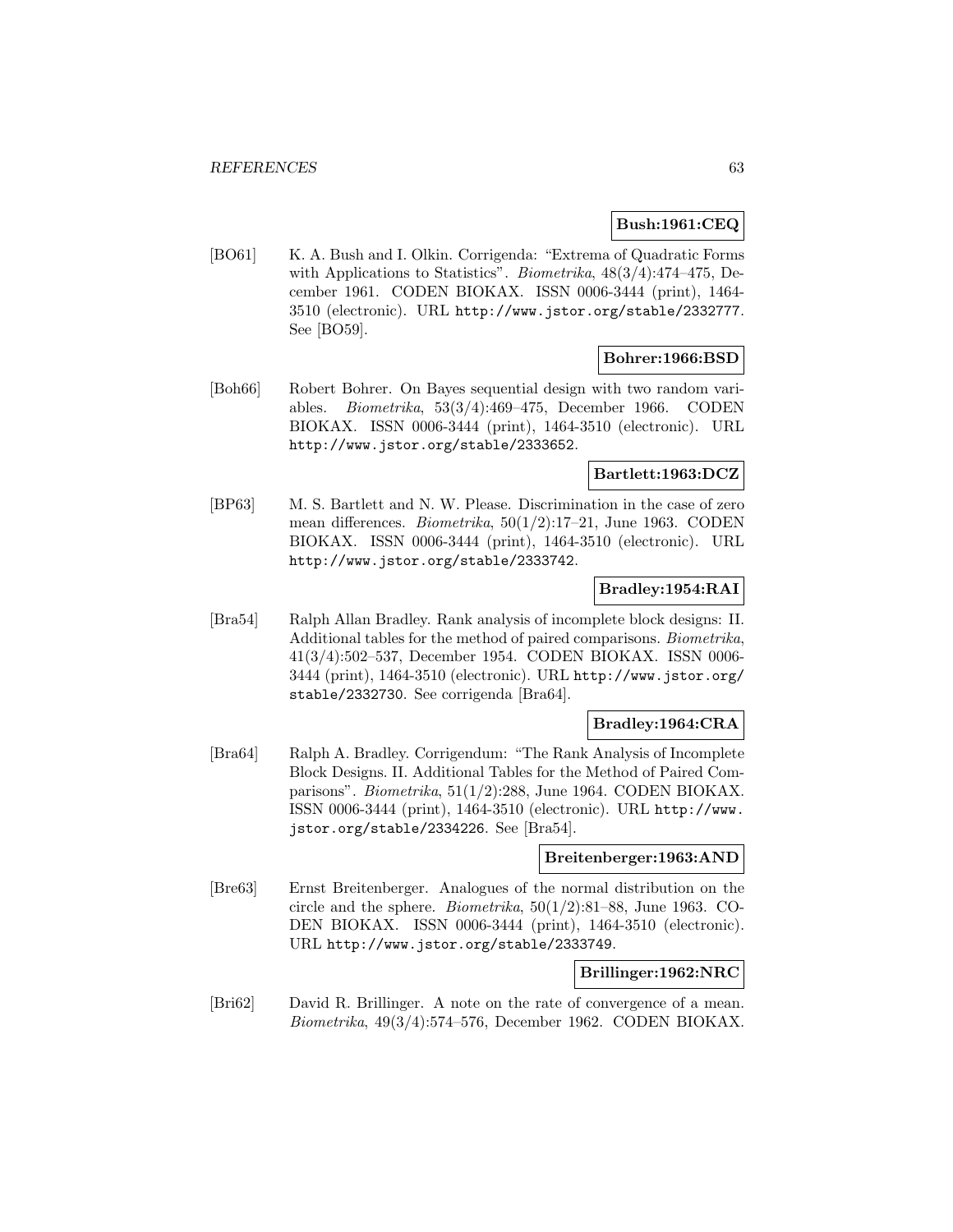ISSN 0006-3444 (print), 1464-3510 (electronic). URL http://www. jstor.org/stable/2333995.

# **Brillinger:1965:MAR**

[Bri65] David R. Brillinger. A moving average representation for random variables covariance stationary on a finite time interval. Biometrika, 52(1/2):295–297, June 1965. CODEN BIOKAX. ISSN 0006- 3444 (print), 1464-3510 (electronic). URL http://www.jstor.org/ stable/2333839.

## **Brillinger:1966:EPC**

[Bri66] David R. Brillinger. An extremal property of the conditional expectation. Biometrika, 53(3/4):594–595, December 1966. CODEN BIOKAX. ISSN 0006-3444 (print), 1464-3510 (electronic). URL http://www.jstor.org/stable/2333666.

# **Brillinger:1969:APS**

[Bri69] David R. Brillinger. Asymptotic properties of spectral estimates of second order. Biometrika, 56(2):375–390, August 1969. CODEN BIOKAX. ISSN 0006-3444 (print), 1464-3510 (electronic). URL http://www.jstor.org/stable/2334430.

## **Brown:1961:SPS**

[Bro61] Byron Wm Brown, Jr. Some properties of the Spearman estimator in bioassay. Biometrika, 48(3/4):293–302, December 1961. CODEN BIOKAX. ISSN 0006-3444 (print), 1464-3510 (electronic). URL http://www.jstor.org/stable/2332751.

## **Brookes:1962:BRB**

[Bro62] B. C. Brookes. Book review: Field Computations in Engineering and Physics by A. Thom; C. J. Apelt. Biometrika, 49(3/4):584, December 1962. CODEN BIOKAX. ISSN 0006-3444 (print), 1464- 3510 (electronic). URL http://www.jstor.org/stable/2334009.

## **Brook:1964:DBC**

[Bro64] D. Brook. On the distinction between the conditional probability and the joint probability approaches in the specification of nearestneighbour systems. Biometrika, 51(3/4):481–483, December 1964. CODEN BIOKAX. ISSN 0006-3444 (print), 1464-3510 (electronic). URL http://www.jstor.org/stable/2334154.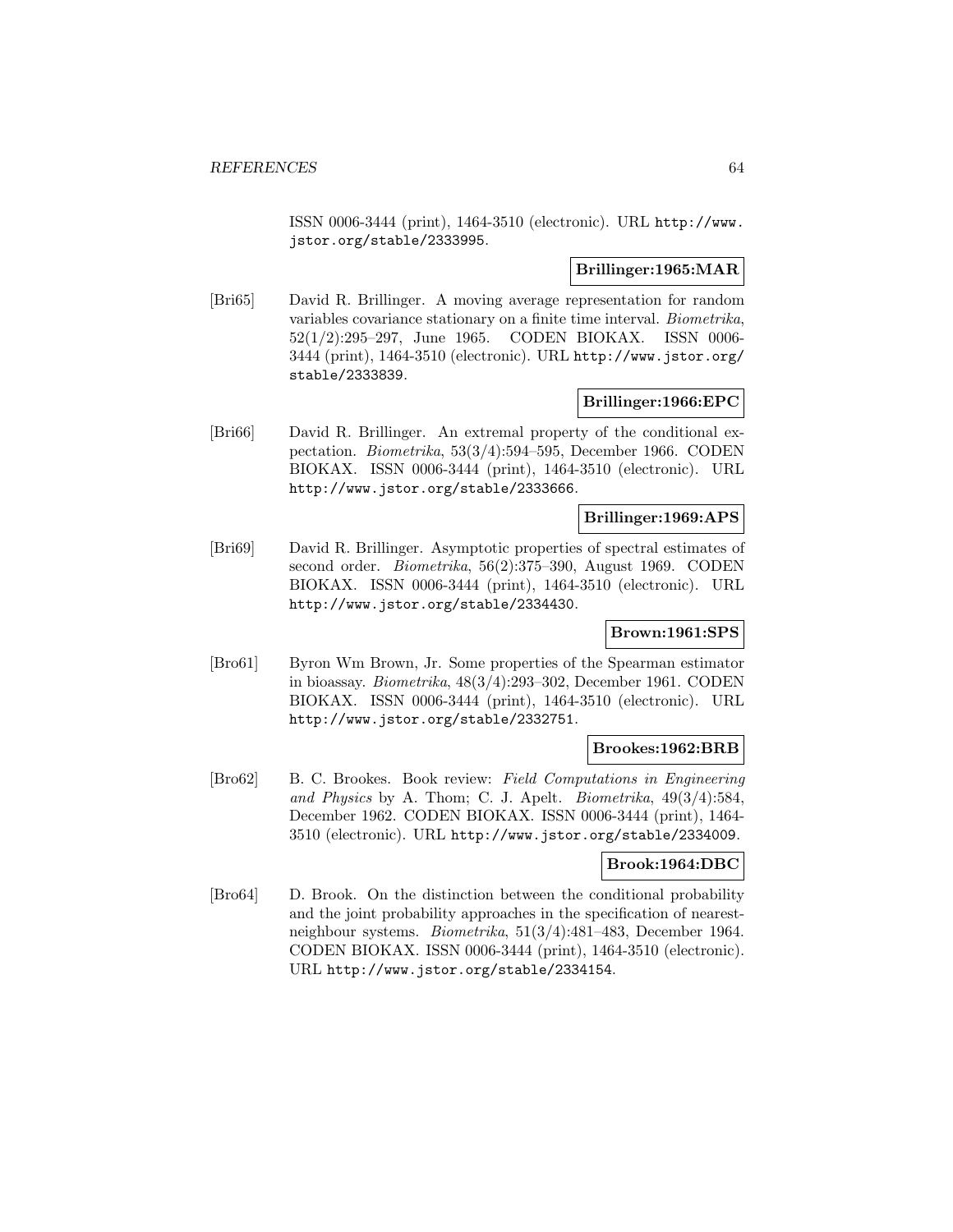### **Brown:1967:TMP**

[Bro67] Morton B. Brown. The two-means problem — a secondarily Bayes approach. Biometrika, 54(1/2):85–91, June 1967. CODEN BIOKAX. ISSN 0006-3444 (print), 1464-3510 (electronic). URL http://www.jstor.org/stable/2333853.

# **Box:1962:FLR**

[BT62] G. E. P. Box and G. C. Tiao. A further look at robustness via Bayes's theorem. Biometrika, 49(3/4):419–432, December 1962. CODEN BIOKAX. ISSN 0006-3444 (print), 1464-3510 (electronic). URL http://www.jstor.org/stable/2333976. See corrigenda [BT63].

## **Box:1963:CFL**

[BT63] G. E. P. Box and G. C. Tiao. Corrigenda: "A Further Look at Robustness via Bayes's Theorem". Biometrika, 50(3/4):546, December 1963. CODEN BIOKAX. ISSN 0006-3444 (print), 1464-3510 (electronic). URL http://www.jstor.org/stable/2333929. See [BT62].

# **Box:1964:BAI**

[BT64a] G. E. P. Box and George C. Tiao. A Bayesian approach to the importance of assumptions applied to the comparison of variances. Biometrika, 51(1/2):153–167, June 1964. CODEN BIOKAX. ISSN 0006-3444 (print), 1464-3510 (electronic). URL http://www.jstor. org/stable/2334203.

## **Box:1964:NCR**

[BT64b] G. E. P. Box and George C. Tiao. A note on criterion robustness and inference robustness. *Biometrika*,  $51(1/2):169-173$ , June 1964. CODEN BIOKAX. ISSN 0006-3444 (print), 1464-3510 (electronic). URL http://www.jstor.org/stable/2334204.

### **Box:1965:CLN**

[BT65] G. E. P. Box and George C. Tiao. A change in level of a nonstationary time series. *Biometrika*,  $52(1/2):181-192$ , June 1965. CODEN BIOKAX. ISSN 0006-3444 (print), 1464-3510 (electronic). URL http://www.jstor.org/stable/2333823.

### **Box:1968:BAS**

[BT68] G. E. P. Box and G. C. Tiao. A Bayesian approach to some outlier problems. Biometrika, 55(1):119–129, March 1968. CODEN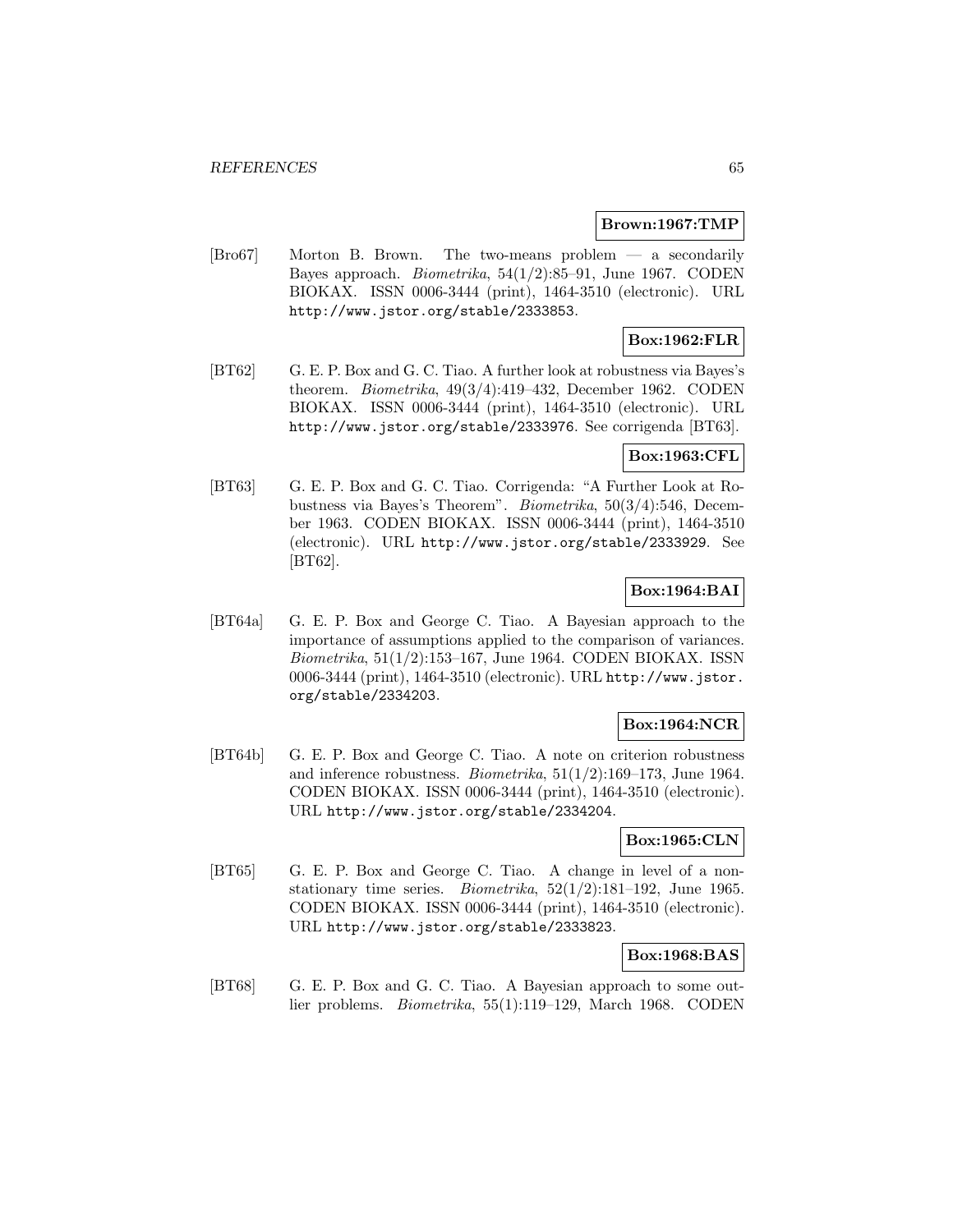BIOKAX. ISSN 0006-3444 (print), 1464-3510 (electronic). URL http://www.jstor.org/stable/2334456.

### **Buckland:1960:BRB**

[Buc60] Wm R. Buckland. Book review: Analysis of Straight-Line Data, by Forman S. Acton. Biometrika, 47(3/4):486–487, December 1960. CODEN BIOKAX. ISSN 0006-3444 (print), 1464-3510 (electronic). URL http://www.jstor.org/stable/2333330.

### **Buckland:1961:BRB**

[Buc61] Wm. R. Buckland. Book review: Regression Analysis, by E. J. Williams. Biometrika, 48(1/2):232–233, June 1961. CODEN BIOKAX. ISSN 0006-3444 (print), 1464-3510 (electronic). URL http://www.jstor.org/stable/2333162.

## **Buckland:1962:BRBa**

[Buc62a] W. R. Buckland. Book review: Contributions to Probability and Statistics, by Harold Hotelling; I. Olkin. Biometrika, 49(1/2):286, June 1962. CODEN BIOKAX. ISSN 0006-3444 (print), 1464-3510 (electronic). URL http://www.jstor.org/stable/2333504.

## **Buckland:1962:BRBc**

[Buc62b] W. R. Buckland. Book review: Engineering Statistics by A. H. Bowker; G. J. Lieberman. Biometrika, 49(3/4):583, December 1962. CODEN BIOKAX. ISSN 0006-3444 (print), 1464-3510 (electronic). URL http://www.jstor.org/stable/2334008.

## **Buckland:1962:BRBd**

[Buc62c] W. R. Buckland. Book review: Introduction to Congestion Theory in Telephone Systems by R. Syski. Biometrika, 49(3/4):585, December 1962. CODEN BIOKAX. ISSN 0006-3444 (print), 1464-3510 (electronic). URL http://www.jstor.org/stable/2334011.

## **Buckland:1962:BRBb**

[Buc62d] W. R. Buckland. Book review: Statistical Processes and Reliability Engineering by D. N. Chorafas. Biometrika,  $49(3/4)$ :582–583, December 1962. CODEN BIOKAX. ISSN 0006-3444 (print), 1464-3510 (electronic). URL http://www.jstor.org/stable/2334007.

## **Buckland:1964:BRBa**

[Buc64a] W. R. Buckland. Book review: Renewal Theory, by D. R. Cox. Biometrika, 51(1/2):290, June 1964. CODEN BIOKAX. ISSN 0006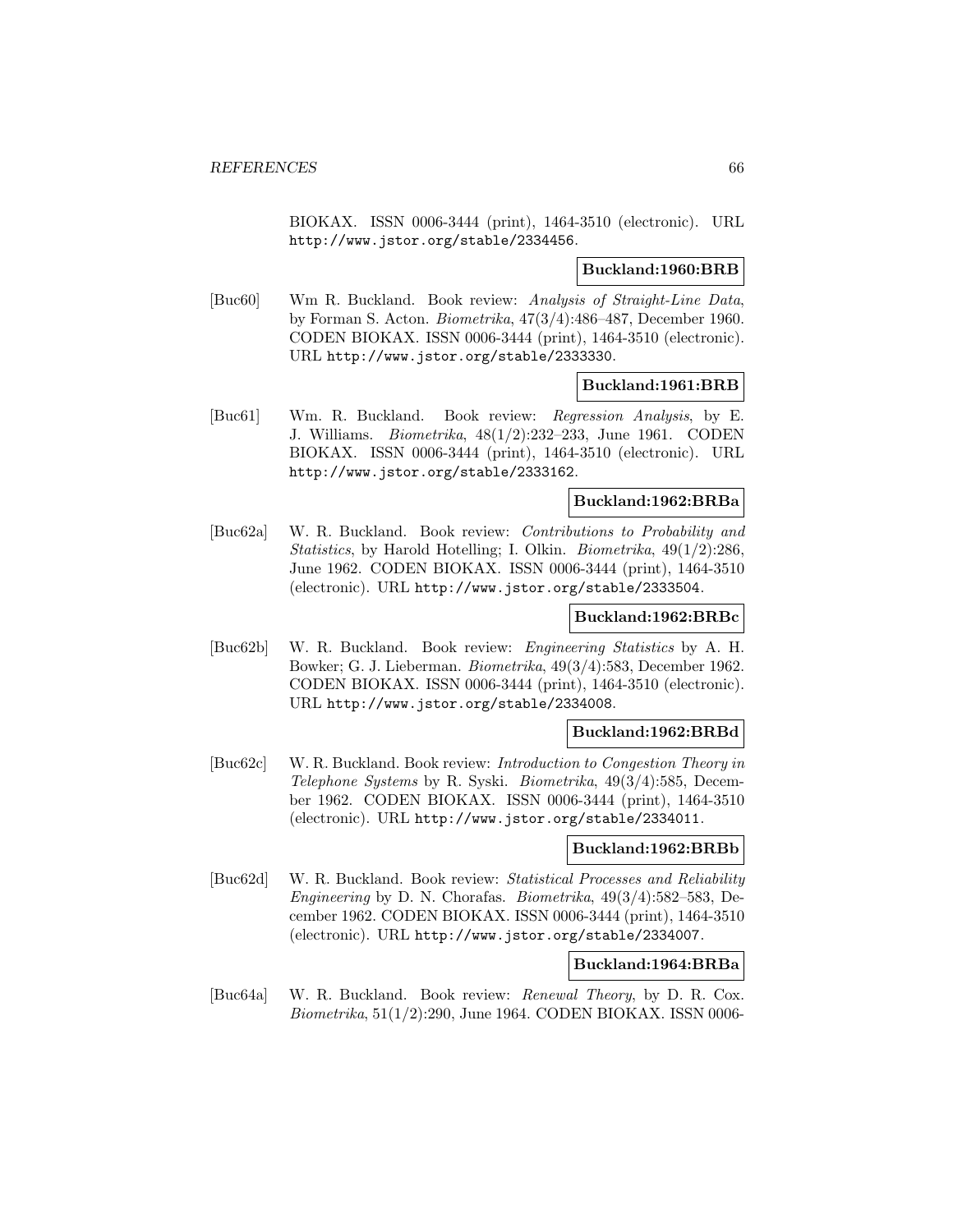3444 (print), 1464-3510 (electronic). URL http://www.jstor.org/ stable/2334228.

### **Buckland:1964:BRBb**

[Buc64b] W. R. Buckland. Book review: Statistical Theory of Reliability, by M. Zelen. Biometrika, 51(3/4):531–532, December 1964. CODEN BIOKAX. ISSN 0006-3444 (print), 1464-3510 (electronic). URL http://www.jstor.org/stable/2334171.

# **Buckland:1965:BRB**

[Buc65] W. R. Buckland. Book review: Linear Programming. Methods and Applications, by Saul I. Gass; Elements of Linear Programming with Economic Applications. by R. C. Geary; M. D. McCarthy; M. G. Kendall. Biometrika, 52(3/4):671–672, December 1965. CODEN BIOKAX. ISSN 0006-3444 (print), 1464-3510 (electronic). URL http://www.jstor.org/stable/2333731.

## **Burr:1960:DKS**

[Bur60a] E. J. Burr. The distribution of Kendall's score S for a pair of tied rankings. *Biometrika*,  $47(1/2):151-171$ , June 1960. CODEN BIOKAX. ISSN 0006-3444 (print), 1464-3510 (electronic). URL http://www.jstor.org/stable/2332967.

## **Burrows:1960:CSN**

[Bur60b] C. Burrows. Corrigendum: "Some Numerical Results for Waiting Times in the Queue  $E_k / M/1$ ". *Biometrika*, 47(3/4):484, December 1960. CODEN BIOKAX. ISSN 0006-3444 (print), 1464-3510 (electronic). URL http://www.jstor.org/stable/2333326. See [Bur60c].

#### **Burrows:1960:SNR**

[Bur60c] C. Burrows. Some numerical results for waiting times in the queue  $E_k/M/1$ . Biometrika, 47(1/2):202–203, June 1960. CO-DEN BIOKAX. ISSN 0006-3444 (print), 1464-3510 (electronic). URL http://www.jstor.org/stable/2332978. See corrigendum [Bur60b].

## **Burt:1962:BRB**

[Bur62] Cyril Burt. Book review: Studies in Item Analysis and Prediction by Herbert Solomon. Biometrika, 49(3/4):581–582, December 1962. CODEN BIOKAX. ISSN 0006-3444 (print), 1464-3510 (electronic). URL http://www.jstor.org/stable/2334006.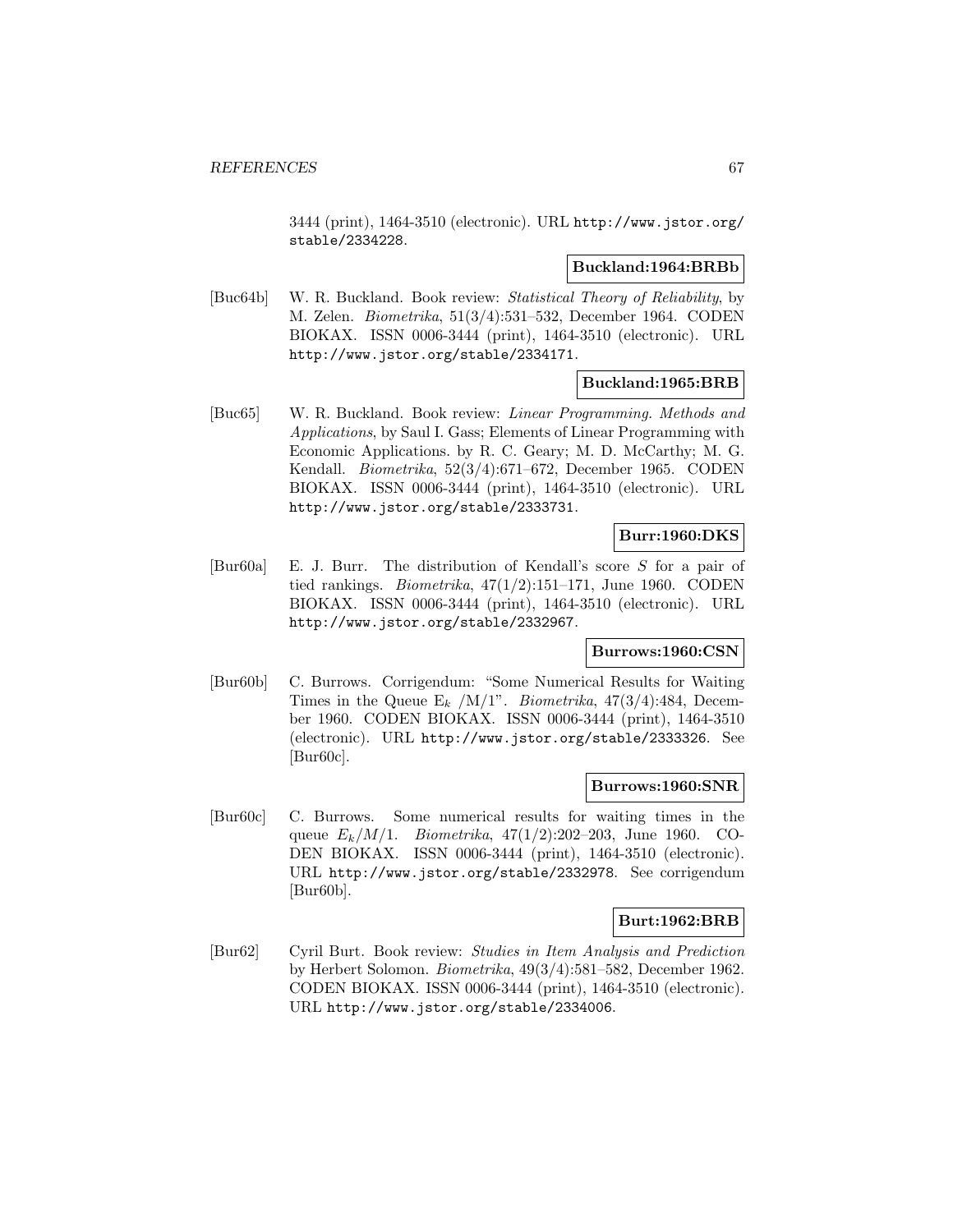## **Box:1962:RNN**

[BW62] G. E. P. Box and G. S. Watson. Robustness to non-normality of regression tests. *Biometrika*,  $49(1/2):93-106$ , June 1962. CO-DEN BIOKAX. ISSN 0006-3444 (print), 1464-3510 (electronic). URL http://www.jstor.org/stable/2333470. See corrigenda [BW65b].

# **Bartko:1963:IGM**

[BW63] John J. Bartko and Geoffrey A. Watterson. Inference on a genetic model of the Markov chain type. Biometrika, 50(3/4):251–264, December 1963. CODEN BIOKAX. ISSN 0006-3444 (print), 1464-3510 (electronic). URL http://www.jstor.org/stable/2333897.

## **Bartko:1965:SPS**

[BW65a] John J. Bartko and G. A. Watterson. Some problems of statistical inference in absorbing Markov chains. Biometrika, 52(1/2):127–138, June 1965. CODEN BIOKAX. ISSN 0006-3444 (print), 1464-3510 (electronic). URL http://www.jstor.org/stable/2333818.

### **Box:1965:CRN**

[BW65b] G. E. P. Box and G. S. Watson. Corrigenda: "Robustness to Non-Normality of Regression Test". Biometrika, 52(3/4):669, December 1965. CODEN BIOKAX. ISSN 0006-3444 (print), 1464-3510 (electronic). URL http://www.jstor.org/stable/2333727. See [BW62].

## **Campling:1968:SSA**

[Cam68] G. E. G. Campling. Serial sampling acceptance schemes for large batches of items where the mean quality has a normal prior distribution. Biometrika, 55(2):393–399, July 1968. CODEN BIOKAX. ISSN 0006-3444 (print), 1464-3510 (electronic). URL http://www. jstor.org/stable/2334882.

## **Collier:1963:RDR**

[CB63] Raymond O. Collier, Jr. and Frank B. Baker. The randomization distribution of  $F$ -ratios for the splitplot design — an empirical investigation. Biometrika, 50(3/4):431–438, December 1963. CODEN BIOKAX. ISSN 0006-3444 (print), 1464-3510 (electronic). URL http://www.jstor.org/stable/2333911.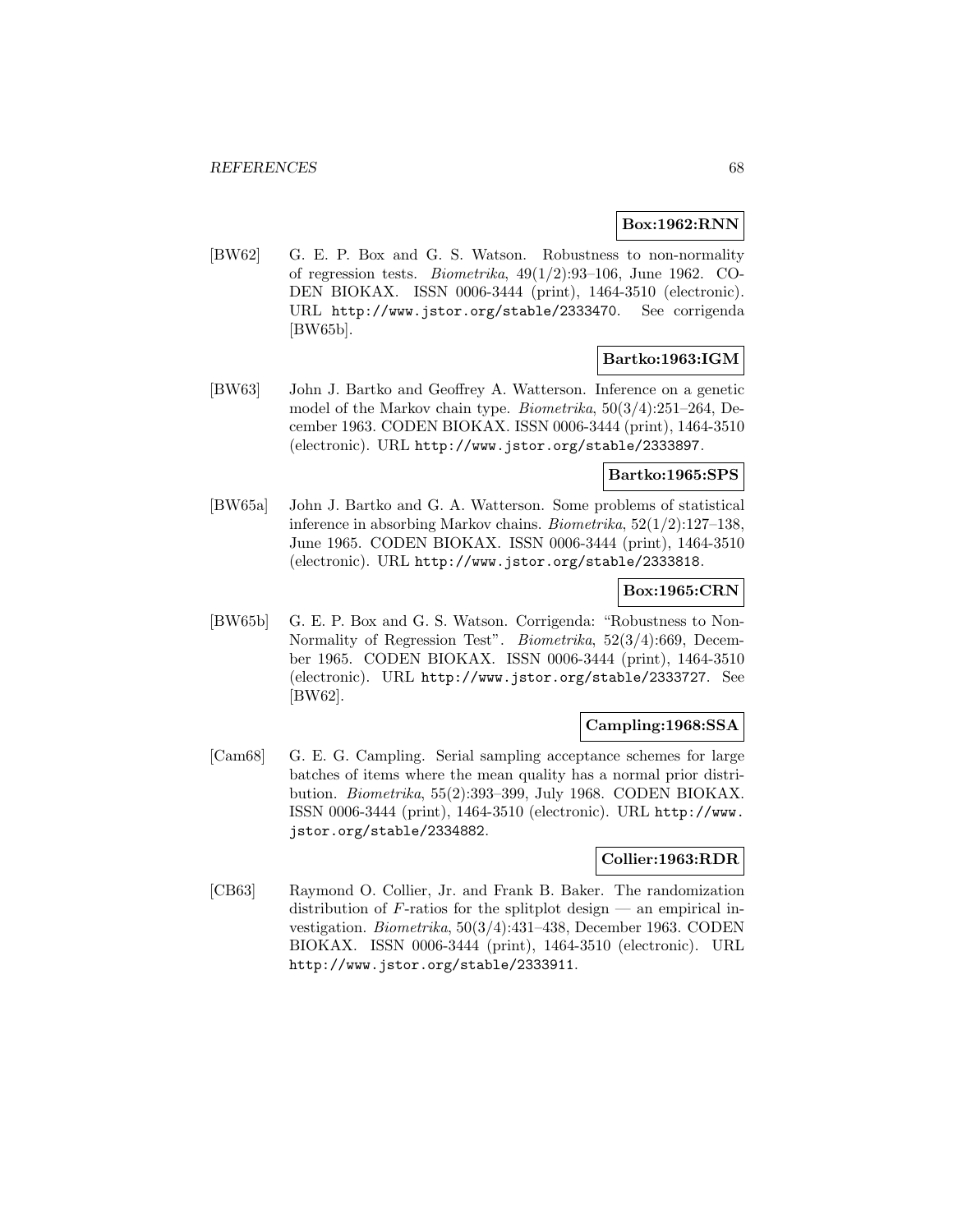### **Collier:1966:SMC**

[CB66] Raymond O. Collier, Jr. and Frank B. Baker. Some Monte Carlo results on the power of the F-test under permutation in the simple randomized block design. Biometrika, 53(1/2):199–203, June 1966. CODEN BIOKAX. ISSN 0006-3444 (print), 1464-3510 (electronic). URL http://www.jstor.org/stable/2334065.

### **Chambers:1967:DBA**

[CC67] Elizabeth A. Chambers and D. R. Cox. Discrimination between alternative binary response models. Biometrika, 54(3/4):573–578, December 1967. CODEN BIOKAX. ISSN 0006-3444 (print), 1464- 3510 (electronic). URL http://www.jstor.org/stable/2335048.

### **Chanda:1961:CEM**

[Cha61] K. C. Chanda. Comparative efficiencies of methods of estimating parameters in linear autoregressive schemes. Biometrika, 48 (3/4):427–432, December 1961. CODEN BIOKAX. ISSN 0006- 3444 (print), 1464-3510 (electronic). URL http://www.jstor.org/ stable/2332764.

### **Chanda:1964:AET**

[Cha64] K. C. Chanda. Asymptotic expansions for tests of goodness of fit for linear autoregressive schemes. Biometrika, 51(3/4):459–465, December 1964. CODEN BIOKAX. ISSN 0006-3444 (print), 1464-3510 (electronic). URL http://www.jstor.org/stable/2334152.

#### **Chambers:1967:ETP**

[Cha67a] C. Chambers. Extension of tables of percentage points of the largest variance ratio,  $s_{\text{max}}^2 / s_0^2$ . *Biometrika*, 54(1/2):225–227, June 1967. CODEN BIOKAX. ISSN 0006-3444 (print), 1464-3510 (electronic). URL http://www.jstor.org/stable/2333865.

#### **Chambers:1967:MAA**

[Cha67b] John M. Chambers. On methods of asymptotic approximation for multivariate distributions. Biometrika, 54(3/4):367–383, December 1967. CODEN BIOKAX. ISSN 0006-3444 (print), 1464-3510 (electronic). URL http://www.jstor.org/stable/2335029.

## **Chambers:1968:BRB**

[Cha68a] J. M. Chambers. Book review: Multivariate Analysis by P. R. Krishnaiah. Biometrika, 55(2):442–443, July 1968. CODEN BIOKAX.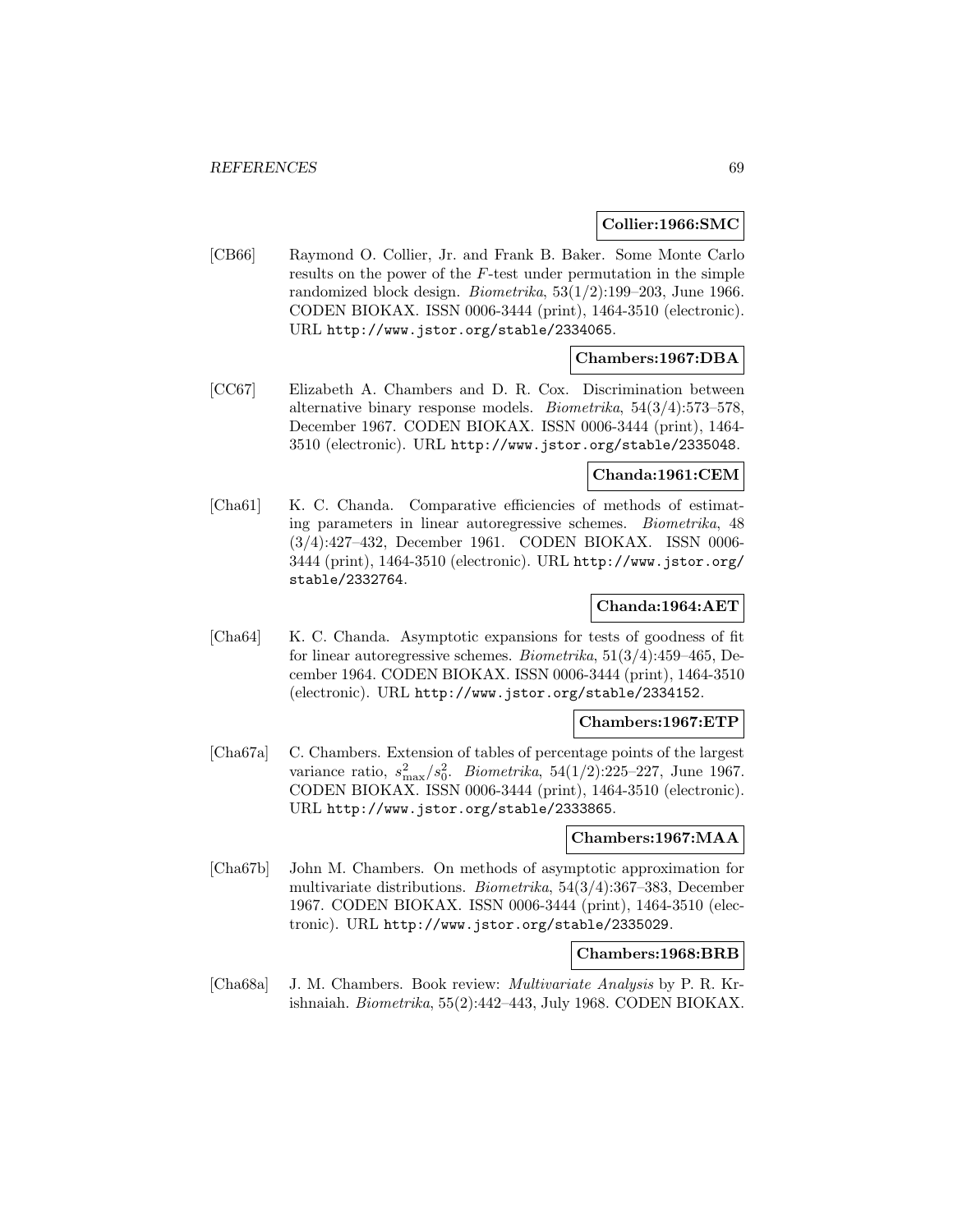ISSN 0006-3444 (print), 1464-3510 (electronic). URL http://www. jstor.org/stable/2334895.

### **Chase:1968:EMP**

[Cha68b] G. R. Chase. On the efficiency of matched pairs in Bernoulli trials. Biometrika, 55(2):365–369, July 1968. CODEN BIOKAX. ISSN 0006-3444 (print), 1464-3510 (electronic). URL http://www.jstor. org/stable/2334877.

## **Chatfield:1969:EPL**

[Cha69] C. Chatfield. On estimating the parameters of the logarithmic series and negative binomial distributions. Biometrika, 56(2):411–414, August 1969. CODEN BIOKAX. ISSN 0006-3444 (print), 1464-3510 (electronic). URL http://www.jstor.org/stable/2334434.

# **Childs:1967:RMN**

[Chi67] Donald R. Childs. Reduction of the multivariate normal integral to characteristic form. Biometrika, 54(1/2):293–300, June 1967. CO-DEN BIOKAX. ISSN 0006-3444 (print), 1464-3510 (electronic). URL http://www.jstor.org/stable/2333872.

# **Chambers:1964:UDS**

[CJ64] M. L. Chambers and P. Jarratt. Use of double sampling for selecting best population. Biometrika, 51(1/2):49–64, June 1964. CODEN BIOKAX. ISSN 0006-3444 (print), 1464-3510 (electronic). URL http://www.jstor.org/stable/2334195.

## **Clemmer:1968:UEB**

[CK68] Bennie A. Clemmer and Richard G. Krutchkoff. The use of empirical Bayes estimators in a linear regression model. Biometrika, 55(3):525–534, November 1968. CODEN BIOKAX. ISSN 0006- 3444 (print), 1464-3510 (electronic). URL http://www.jstor.org/ stable/2334257. See correction [CK70].

#### **Clemmer:1970:CUE**

[CK70] B. A. Clemmer and R. G. Krutchkoff. Correction: "The Use of Empirical Bayes Estimators in a Linear Regression Model". Biometrika, 57(2):467, August 1970. CODEN BIOKAX. ISSN 0006- 3444 (print), 1464-3510 (electronic). URL http://www.jstor.org/ stable/2334860. See [CK68].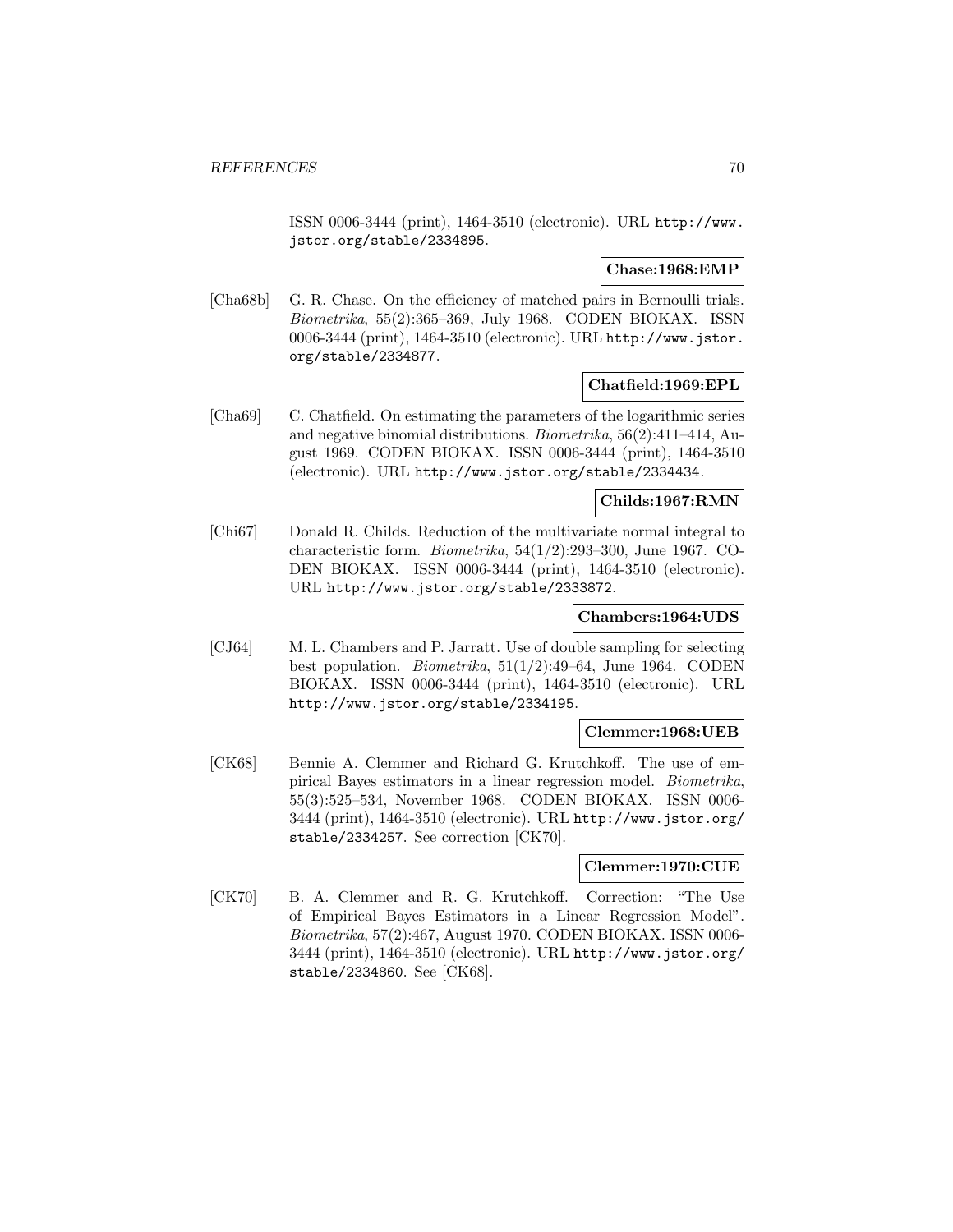#### **Claerbout:1966:SFM**

[Cla66] Jon F. Claerbout. Spectral factorization of multiple time series. Biometrika, 53(1/2):264–267, June 1966. CODEN BIOKAX. ISSN 0006-3444 (print), 1464-3510 (electronic). URL http://www.jstor. org/stable/2334078.

# **Clunie:1963:BRB**

[Clu63] J. Clunie. Book review: Complex Numbers and Functions, by T. Estermann. Biometrika, 50(3/4):554–555, December 1963. CODEN BIOKAX. ISSN 0006-3444 (print), 1464-3510 (electronic). URL http://www.jstor.org/stable/2333942.

#### **Cacoullos:1965:BFC**

[CO65] Theophilos Cacoullos and Ingram Olkin. On the bias of functions of characteristic roots of a random matrix. Biometrika, 52(1/2):87–94, June 1965. CODEN BIOKAX. ISSN 0006-3444 (print), 1464-3510 (electronic). URL http://www.jstor.org/stable/2333814.

## **Colton:1963:ODS**

[Col63] Theodore Colton. Optimal drug screening plans. Biometrika, 50(1/2):31–45, June 1963. CODEN BIOKAX. ISSN 0006-3444 (print), 1464-3510 (electronic). URL http://www.jstor.org/ stable/2333744.

# **Conover:1965:DWR**

[Con65] W. J. Conover. The distribution of  $\sum_{0}^{m} f(Y_t)$ , where  $(Y_0, Y_1, \ldots)$ is a realization of a non-homogeneous finite-state Markov chain. Biometrika, 52(1/2):277–279, June 1965. CODEN BIOKAX. ISSN 0006-3444 (print), 1464-3510 (electronic). URL http://www.jstor. org/stable/2333833.

# **Cooper:1963:SCQ**

[Coo63] Paul W. Cooper. Statistical classification with quadratic forms. Biometrika, 50(3/4):439–448, December 1963. CODEN BIOKAX. ISSN 0006-3444 (print), 1464-3510 (electronic). URL http://www. jstor.org/stable/2333912.

#### **Corlett:1962:BRBb**

[Cor62a] W. J. Corlett. Book review: L'Anglais Economique. Dictionnaire ´ De Concepts by Edmond Lisle. Biometrika, 49(3/4):580–581, December 1962. CODEN BIOKAX. ISSN 0006-3444 (print), 1464-3510 (electronic). URL http://www.jstor.org/stable/2334004.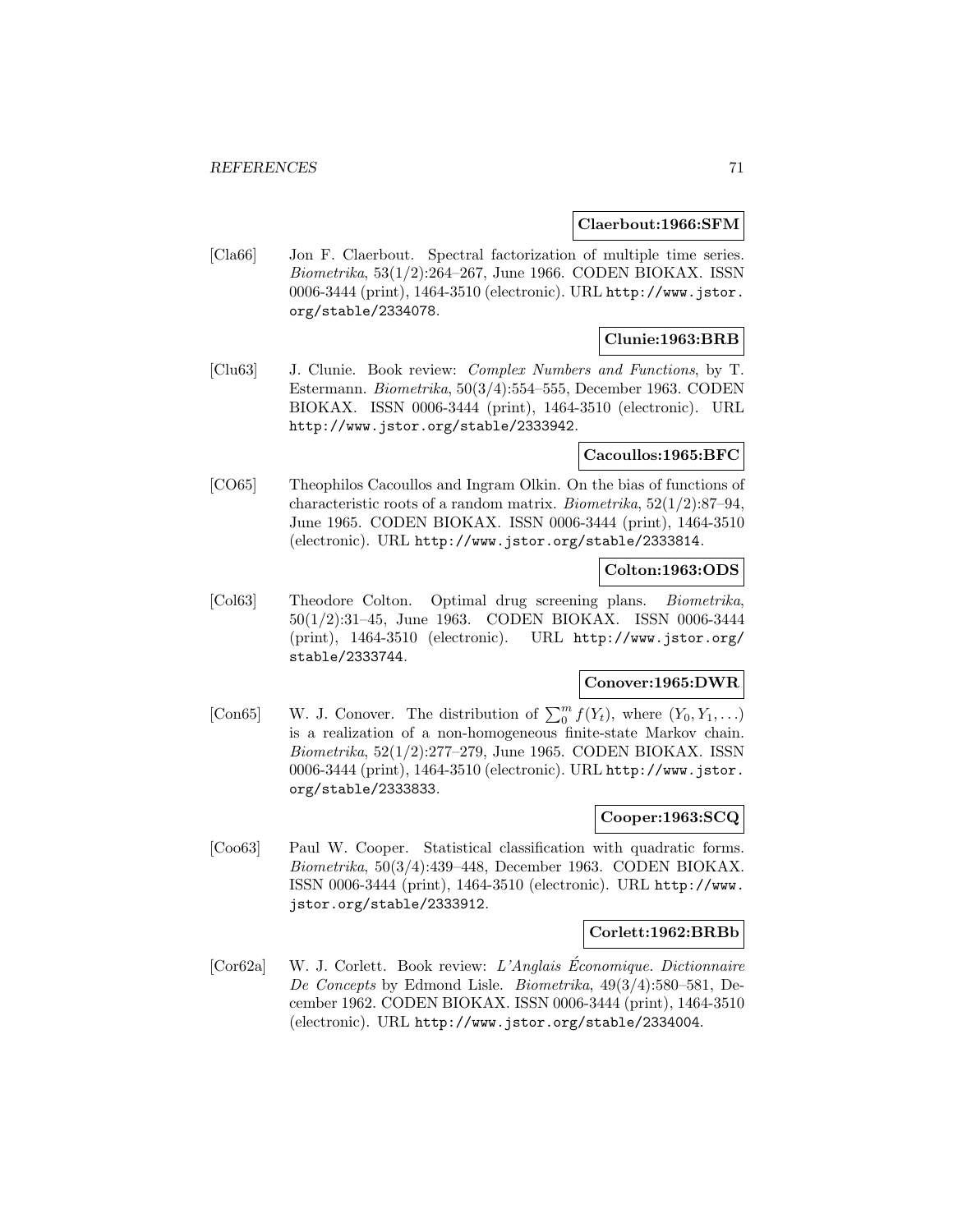## **Corlett:1962:BRBa**

[Cor62b] W. J. Corlett. Book review: The Use of Economic Statistics, by C. A. Blyth. Biometrika, 49(1/2):293–294, June 1962. CODEN BIOKAX. ISSN 0006-3444 (print), 1464-3510 (electronic). URL http://www.jstor.org/stable/2333515.

## **Corlett:1964:BRB**

[Cor64a] W. J. Corlett. Book review: Food Supplies and Population Growth, by Ritchie Calder; B. Benjamin; R. Passmore; N. W. Pirie; Colin Clark; Brinley Thomas. Biometrika, 51(3/4):533, December 1964. CODEN BIOKAX. ISSN 0006-3444 (print), 1464-3510 (electronic). URL http://www.jstor.org/stable/2334174.

## **Cormack:1964:ESS**

[Cor64b] R. M. Cormack. Estimates of survival from the sighting of marked animals. Biometrika, 51(3/4):429–438, December 1964. CODEN BIOKAX. ISSN 0006-3444 (print), 1464-3510 (electronic). URL http://www.jstor.org/stable/2334149.

## **Cox:1960:NRR**

[Cox60] D. R. Cox. On the number of renewals in a random interval. Biometrika, 47(3/4):449–452, December 1960. CODEN BIOKAX. ISSN 0006-3444 (print), 1464-3510 (electronic). URL http://www. jstor.org/stable/2333316.

## **Cox:1961:BRB**

[Cox61] D. R. Cox. Book review: Mathematical Methods in the Theory of Queueing by A. Y. Khinchine. Biometrika,  $48(1/2):231-232$ , June 1961. CODEN BIOKAX. ISSN 0006-3444 (print), 1464-3510 (electronic). URL http://www.jstor.org/stable/2333161.

# **Cox:1966:NDF**

[Cox66a] D. R. Cox. The null distribution of the first serial correlation coefficient. Biometrika, 53(3/4):623–626, December 1966. CODEN BIOKAX. ISSN 0006-3444 (print), 1464-3510 (electronic). URL http://www.jstor.org/stable/2333676. See corrigenda [Cox67c].

## **Cox:1966:SEC**

[Cox66b] D. R. Cox. A simple example of a comparison involving quantal data. Biometrika, 53(1/2):215–220, June 1966. CODEN BIOKAX. ISSN 0006-3444 (print), 1464-3510 (electronic). URL http://www. jstor.org/stable/2334067.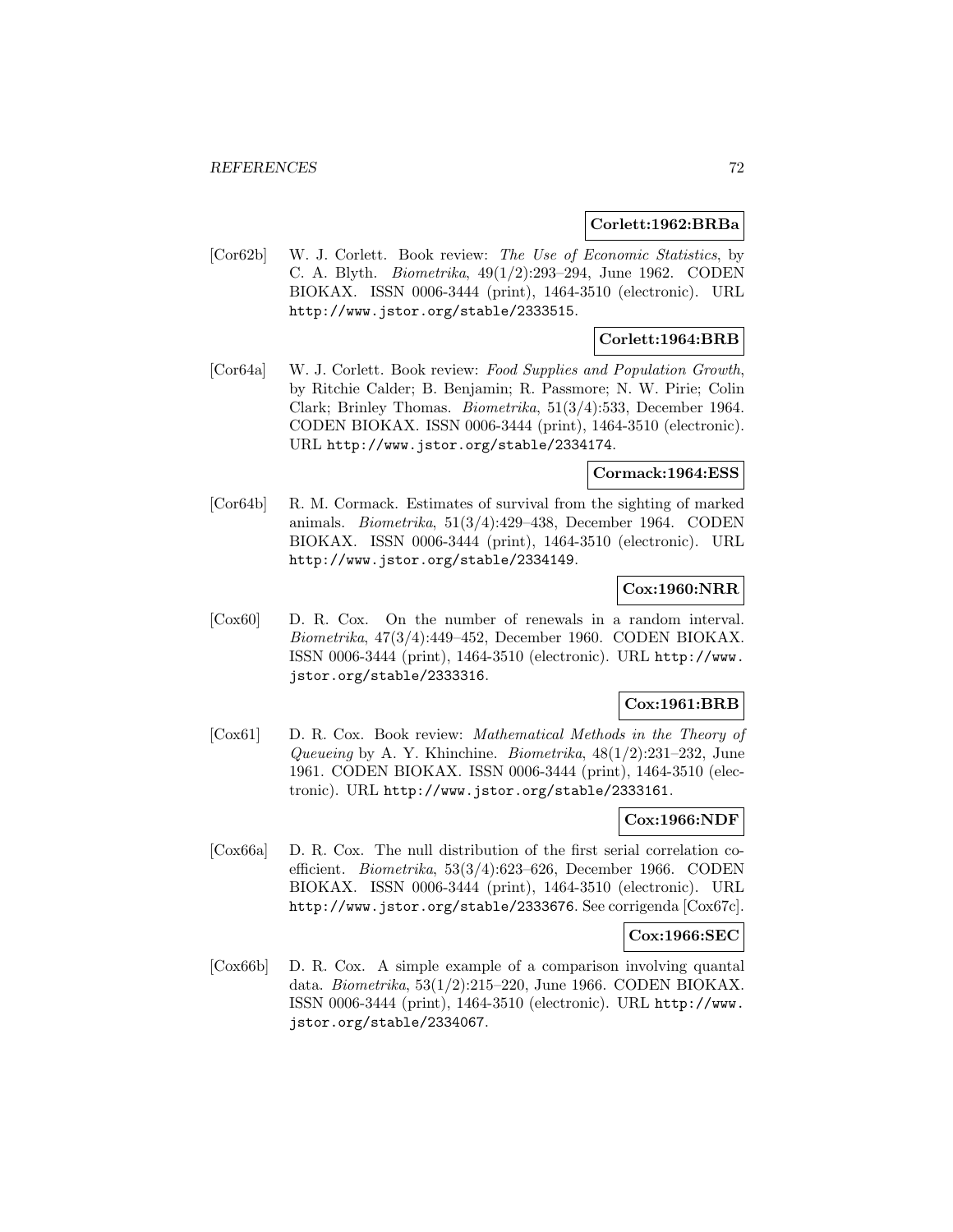#### **Cox:1967:BRBa**

[Cox67a] D. R. Cox. Book review: An Introduction to Stochastic Processes with Special Reference to Methods and Applications, by M. S. Bartlett. Biometrika, 54(1/2):335, June 1967. CODEN BIOKAX. ISSN 0006-3444 (print), 1464-3510 (electronic). URL http://www. jstor.org/stable/2333887.

# **Cox:1967:BRBb**

[Cox67b] D. R. Cox. Book review: The Advanced Theory of Statistics, by M. G. Kendall; A. Stuart. Biometrika, 54(3/4):689–690, December 1967. CODEN BIOKAX. ISSN 0006-3444 (print), 1464-3510 (electronic). URL http://www.jstor.org/stable/2335072.

### **Cox:1967:CND**

[Cox67c] D. R. Cox. Correction: "The Null Distribution of the First Serial Correlation Coefficient". Biometrika, 54(3/4):688, December 1967. CODEN BIOKAX. ISSN 0006-3444 (print), 1464-3510 (electronic). URL http://www.jstor.org/stable/2335071. See [Cox66a].

### **Cox:1967:FTG**

[Cox67d] D. R. Cox. Fieller's theorem and a generalization. Biometrika, 54 (3/4):567–572, December 1967. CODEN BIOKAX. ISSN 0006- 3444 (print), 1464-3510 (electronic). URL http://www.jstor.org/ stable/2335047.

### **Cox:1992:CWJ**

[Cox92] D. R. Cox, editor. The collected works of John W. Tukey. Volume VII. Factorial & ANOVA (1949–1962). Wadsworth & Brooks/Cole Statistics/Probability Series. Wadsworth & Brooks/Cole Advanced Books & Software, Monterey, CA, USA, 1992. ISBN 0-534-05104-9.  $l$ xvi + 260 + I6 pp. With a preface by William S. Cleveland, and a biography by Frederick Mosteller.

### **Craig:1962:MVS**

[Cra62] C. C. Craig. On the mean and variance of the smaller of two drawings from a binomial population. Biometrika, 49(3/4):566–569, December 1962. CODEN BIOKAX. ISSN 0006-3444 (print), 1464-3510 (electronic). URL http://www.jstor.org/stable/2333993.

#### **Crouse:1960:BRB**

[Cro60] C. F. Crouse. Book review: Testing Statistical Hypothesis, by E. L. Lehmann. Biometrika, 47(1/2):210, June 1960. CODEN BIOKAX.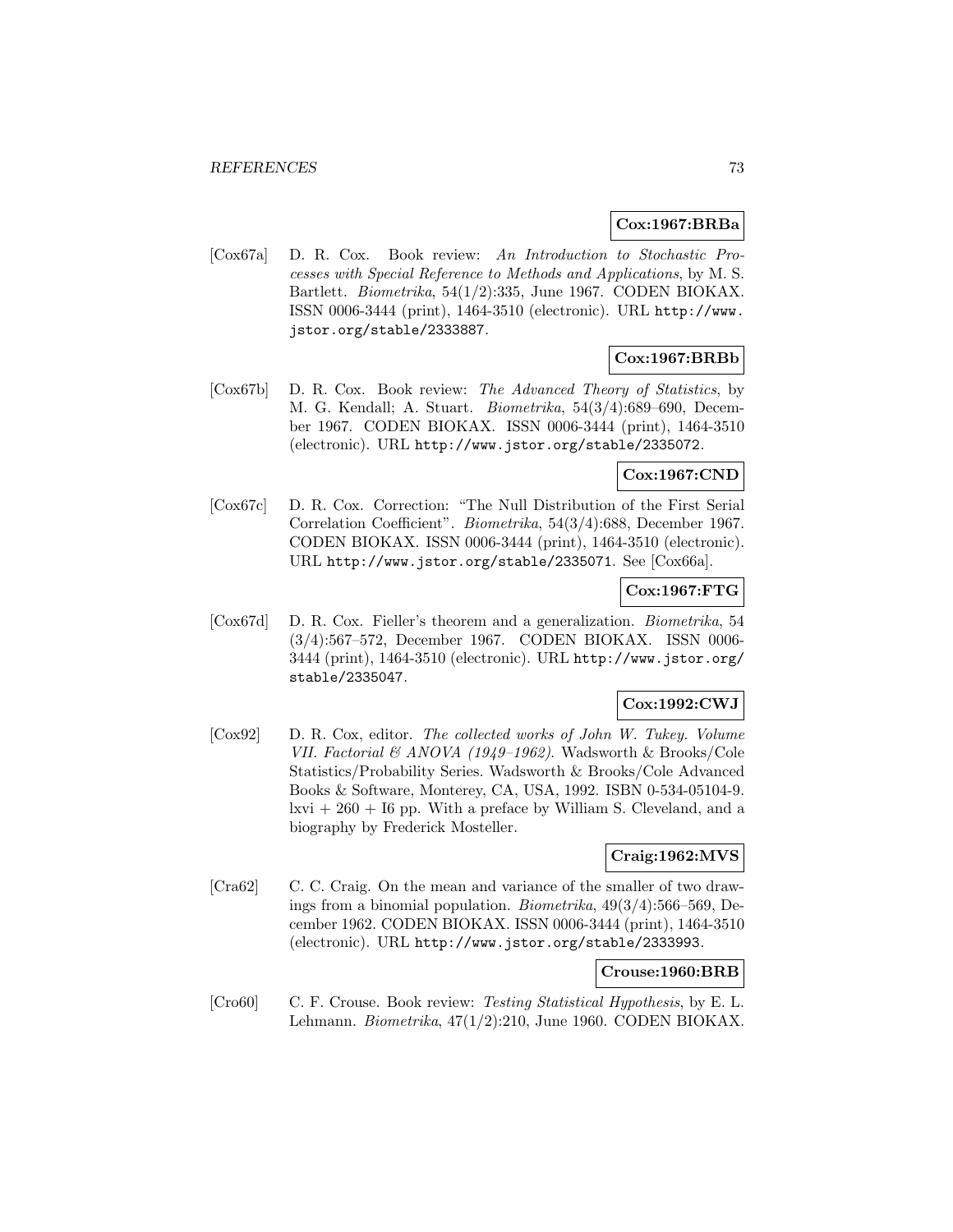ISSN 0006-3444 (print), 1464-3510 (electronic). URL http://www. jstor.org/stable/2332982.

### **Crouse:1961:NNR**

[Cro61] C. F. Crouse. A non-null ranking model for a sequence of m alternatives. Biometrika, 48(3/4):441–444, December 1961. CODEN BIOKAX. ISSN 0006-3444 (print), 1464-3510 (electronic). URL http://www.jstor.org/stable/2332766.

### **Crouse:1964:PAP**

[Cro64] C. F. Crouse. On a point arising in polynomial regression fitting. Biometrika, 51(3/4):501–503, December 1964. CODEN BIOKAX. ISSN 0006-3444 (print), 1464-3510 (electronic). URL http://www. jstor.org/stable/2334160.

### **Crouse:1966:DFT**

[Cro66] C. F. Crouse. Distribution free tests based on the sample distribution function. *Biometrika*,  $53(1/2):99-108$ , June 1966. CODEN BIOKAX. ISSN 0006-3444 (print), 1464-3510 (electronic). URL http://www.jstor.org/stable/2334056. See corrigenda [Cro67].

# **Crouse:1967:CDF**

[Cro67] C. F. Crouse. Correction: "Distribution Free Tests Based on the Sample Distribution Function". Biometrika, 54(1/2):333, June 1967. CODEN BIOKAX. ISSN 0006-3444 (print), 1464-3510 (electronic). URL http://www.jstor.org/stable/2333886. See [Cro66].

# **Cronholm:1968:TTC**

[Cro68] James N. Cronholm. Two tables connected with goodness-of-fit tests for equiprobable alternatives. Biometrika, 55(2):441, July 1968. CO-DEN BIOKAX. ISSN 0006-3444 (print), 1464-3510 (electronic). URL http://www.jstor.org/stable/2334894.

### **Clunies-Ross:1960:GLD**

[CRR60] C. W. Clunies-Ross and R. H. Riffenburgh. Geometry and linear discrimination. *Biometrika*,  $47(1/2)$ :185-189, June 1960. CODEN BIOKAX. ISSN 0006-3444 (print), 1464-3510 (electronic). URL http://www.jstor.org/stable/2332972.

# **Cunningham:1969:NEV**

[Cun69] E. P. Cunningham. A note on the estimation of variance components by the method of fitting constants. Biometrika, 56(3):683–684, De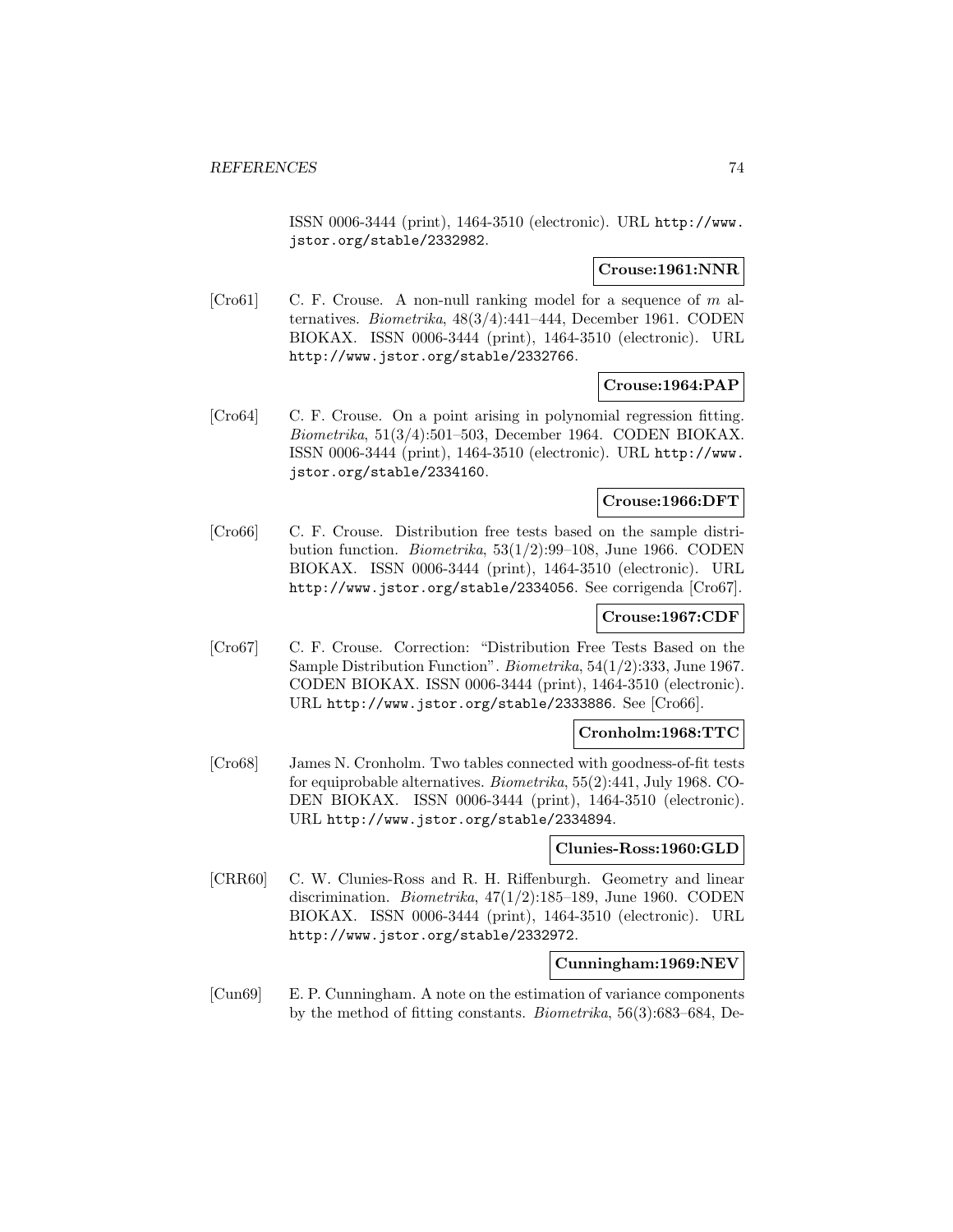cember 1969. CODEN BIOKAX. ISSN 0006-3444 (print), 1464-3510 (electronic). URL http://www.jstor.org/stable/2334676.

#### **Curnow:1960:RTV**

[Cur60] R. N. Curnow. The regression of true value on estimated value. Biometrika, 47(3/4):457–460, December 1960. CODEN BIOKAX. ISSN 0006-3444 (print), 1464-3510 (electronic). URL http://www. jstor.org/stable/2333318.

#### **Curnow:1966:BRB**

[Cur66] R. N. Curnow. Book review: Biological Statistics: An Introduction, by S. C. Pearce. Biometrika, 53(1/2):300–301, June 1966. CODEN BIOKAX. ISSN 0006-3444 (print), 1464-3510 (electronic). URL http://www.jstor.org/stable/2334097.

#### **Daniels:1962:IRS**

[Dan62a] H. E. Daniels. An inequality relating the spectral density and autocorrelation function. Biometrika, 49(1/2):262–263, June 1962. CO-DEN BIOKAX. ISSN 0006-3444 (print), 1464-3510 (electronic). URL http://www.jstor.org/stable/2333492.

### **Daniels:1962:PGP**

[Dan62b] H. E. Daniels. Processes generating permutation expansions. Biometrika, 49(1/2):139–149, June 1962. CODEN BIOKAX. ISSN 0006-3444 (print), 1464-3510 (electronic). URL http://www.jstor. org/stable/2333474.

### **Daniels:1969:RRT**

[Dan69] H. E. Daniels. Round-robin tournament scores. Biometrika, 56 (2):295–299, August 1969. CODEN BIOKAX. ISSN 0006-3444 (print), 1464-3510 (electronic). URL http://www.jstor.org/ stable/2334422. See correction [Dan70].

#### **Daniels:1970:CRR**

[Dan70] H. E. Daniels. Correction: "Round-Robin Tournament Scores". Biometrika, 57(2):467, August 1970. CODEN BIOKAX. ISSN 0006- 3444 (print), 1464-3510 (electronic). URL http://www.jstor.org/ stable/2334862. See [Dan69].

#### **Darroch:1961:TSC**

[Dar61] J. N. Darroch. The two-sample capture-recapture census when tagging and sampling are stratified. *Biometrika*,  $48(3/4):241-260$ , De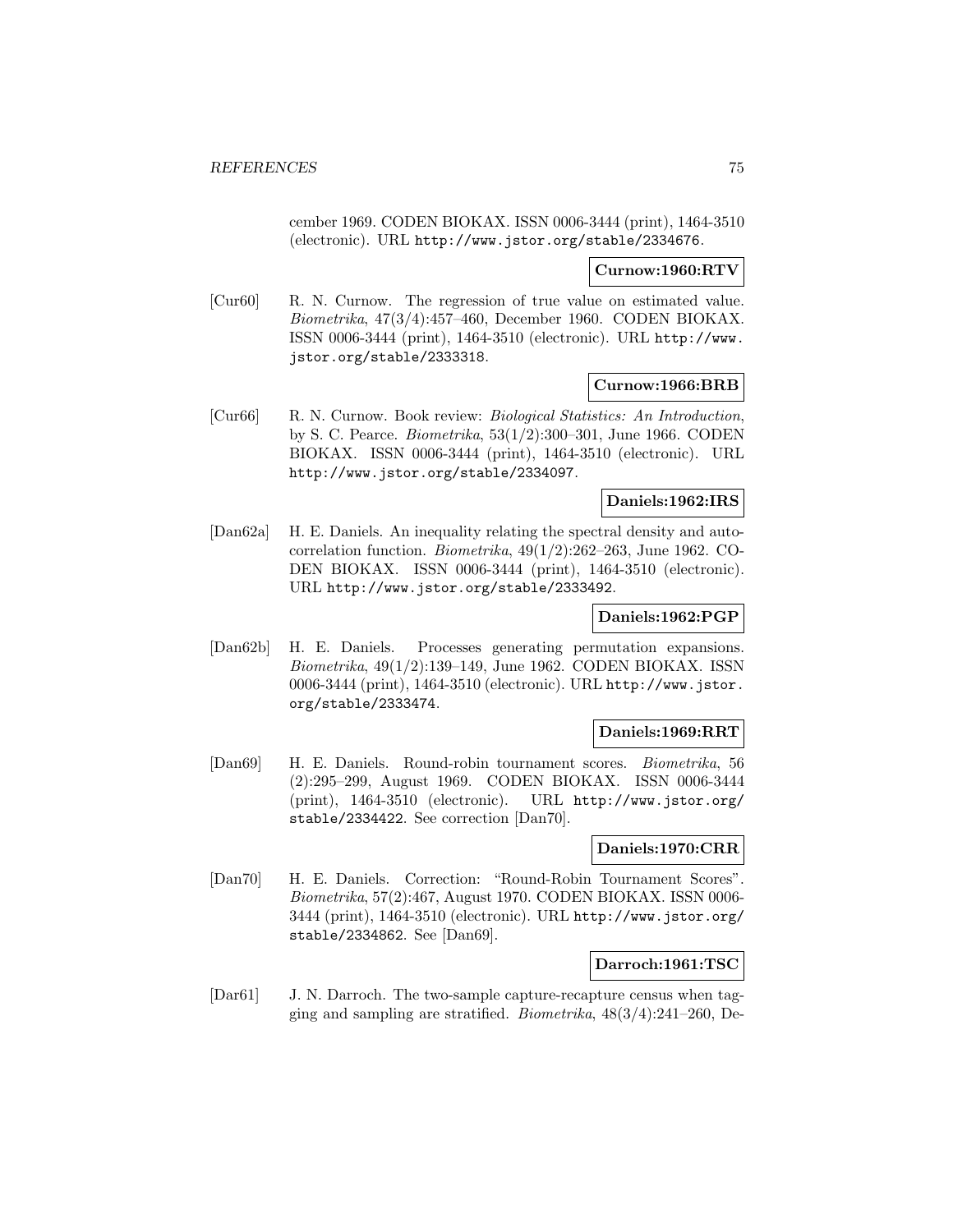cember 1961. CODEN BIOKAX. ISSN 0006-3444 (print), 1464-3510 (electronic). URL http://www.jstor.org/stable/2332748.

#### **David:1960:BRBf**

[Dav60a] F. D. David. Book review: Methods of Correlation and Regression Analysis, by M. Ezekiel; K. A. Fox. Biometrika, 47(3/4):487, December 1960. CODEN BIOKAX. ISSN 0006-3444 (print), 1464-3510 (electronic). URL http://www.jstor.org/stable/2333331.

#### **David:1960:BRBh**

[Dav60b] F. N. David. Book review: Introduction to Probability and Statistics, by G. W. McElgrath; B. W. Lindgren. Biometrika, 47(3/4):488, December 1960. CODEN BIOKAX. ISSN 0006-3444 (print), 1464- 3510 (electronic). URL http://www.jstor.org/stable/2333333.

### **David:1960:BRBg**

[Dav60c] F. N. David. Book review: Modern Statistical Methods, by P. O. Johnson; R. W. B. Jackson. Biometrika, 47(3/4):487–488, December 1960. CODEN BIOKAX. ISSN 0006-3444 (print), 1464-3510 (electronic). URL http://www.jstor.org/stable/2333332.

### **David:1960:BRBe**

[Dav60d] F. N. David. Book review: Probability and Statistics, by Ulf Grenander. Biometrika, 47(3/4):485, December 1960. CODEN BIOKAX. ISSN 0006-3444 (print), 1464-3510 (electronic). URL http://www. jstor.org/stable/2333327.

### **David:1960:BRBi**

[Dav60e] F. N. David. Book review: Rapid Statistical Calculations, by M. H. Quenouille. Biometrika, 47(3/4):488, December 1960. CODEN BIOKAX. ISSN 0006-3444 (print), 1464-3510 (electronic). URL http://www.jstor.org/stable/2333334.

### **David:1960:BRBb**

[Dav60f] F. N. David. Book review: Statistical Estimates and Transformed Beta-Variables, by Gunnar Blom. Biometrika, 47(1/2):210–211, June 1960. CODEN BIOKAX. ISSN 0006-3444 (print), 1464-3510 (electronic). URL http://www.jstor.org/stable/2332984.

## **David:1960:BRBj**

[Dav60g] F. N. David. Book review: Statistical Methods in Biology, by N. T. J. Bailey. Biometrika, 47(3/4):489, December 1960. CODEN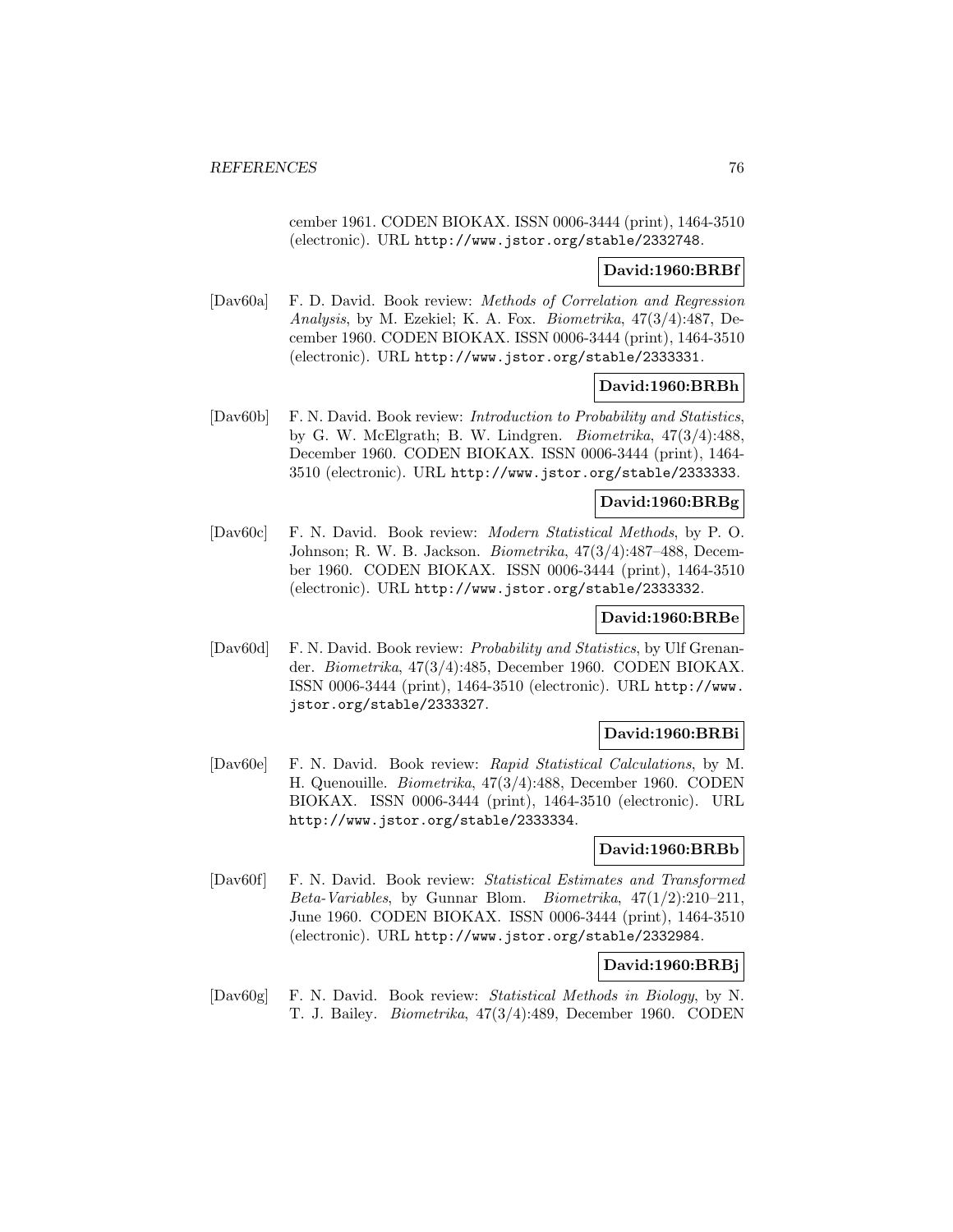BIOKAX. ISSN 0006-3444 (print), 1464-3510 (electronic). URL http://www.jstor.org/stable/2333336.

#### **David:1960:BRBc**

[Dav60h] F. N. David. Book review: Statistics: An Introduction, by D. A. S. Fraser. Biometrika, 47(1/2):211, June 1960. CODEN BIOKAX. ISSN 0006-3444 (print), 1464-3510 (electronic). URL http://www. jstor.org/stable/2332985.

#### **David:1960:BRBa**

[Dav60i] F. N. David. Book review: Statistics of Extremes, by E. J. Gumbel. Biometrika, 47(1/2):209, June 1960. CODEN BIOKAX. ISSN 0006- 3444 (print), 1464-3510 (electronic). URL http://www.jstor.org/ stable/2332980.

#### **David:1960:BRBd**

[Dav60j] F. N. David. Book review: The Structure of Arithmetic and Algebra, by M. H. Maria. Biometrika, 47(1/2):214, June 1960. CODEN BIOKAX. ISSN 0006-3444 (print), 1464-3510 (electronic). URL http://www.jstor.org/stable/2332990.

### **David:1961:BRBb**

[Dav61a] F. N. David. Book review: An Introduction to Mathematical Statistics, by H. D. Brunk. Biometrika,  $48(1/2)$ :235, June 1961. CODEN BIOKAX. ISSN 0006-3444 (print), 1464-3510 (electronic). URL http://www.jstor.org/stable/2333167.

### **David:1961:BRBc**

[Dav61b] F. N. David. Book review: An Introduction to Mathematical Statistics, by R. V. Hogg; A. T. Graig. Biometrika, 48(1/2):235, June 1961. CODEN BIOKAX. ISSN 0006-3444 (print), 1464-3510 (electronic). URL http://www.jstor.org/stable/2333168.

### **David:1961:BRBj**

[Dav61c] F. N. David. Book review: Fundamentals of College Algebra, by W. H. Durfee. Biometrika, 48(3/4):484, December 1961. CODEN BIOKAX. ISSN 0006-3444 (print), 1464-3510 (electronic). URL http://www.jstor.org/stable/2332800.

#### **David:1961:BRBa**

[Dav61d] F. N. David. Book review: Principles and Procedures of Statistics, by R. G. D. Steel; J. H. Torrie. Biometrika, 48(1/2):234, June 1961.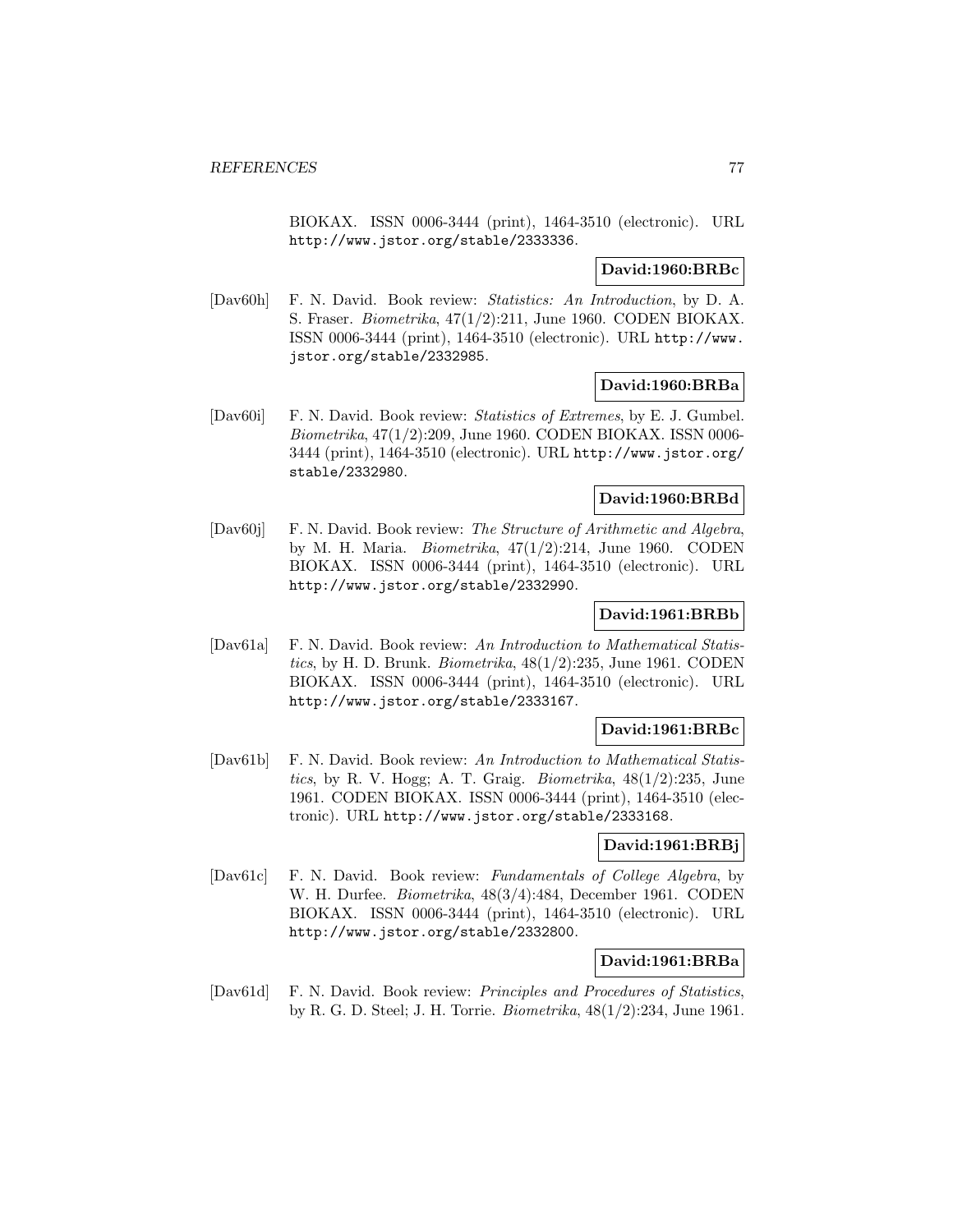CODEN BIOKAX. ISSN 0006-3444 (print), 1464-3510 (electronic). URL http://www.jstor.org/stable/2333165.

# **David:1961:BRBf**

[Dav61e] F. N. David. Book review: Pronterari Per Calcoli Statistici: Tavole Numeriche e Complementi, by Silvio Vianelli. Biometrika, 48(1/2): 238, June 1961. CODEN BIOKAX. ISSN 0006-3444 (print), 1464- 3510 (electronic). URL http://www.jstor.org/stable/2333175.

### **David:1961:BRBg**

[Dav61f] F. N. David. Book review: Sampling Methods for Censuses and Surveys, by F. Yates. Biometrika, 48(3/4):481, December 1961. CODEN BIOKAX. ISSN 0006-3444 (print), 1464-3510 (electronic). URL http://www.jstor.org/stable/2332792.

### **David:1961:BRBd**

[Dav61g] F. N. David. Book review: Special Functions, by Earl D. Rainville. Biometrika, 48(1/2):237, June 1961. CODEN BIOKAX. ISSN 0006- 3444 (print), 1464-3510 (electronic). URL http://www.jstor.org/ stable/2333172.

# **David:1961:BRBi**

[Dav61h] F. N. David. Book review: The Calculus of Finite Differences, by George Boole. Biometrika, 48(3/4):484, December 1961. CODEN BIOKAX. ISSN 0006-3444 (print), 1464-3510 (electronic). URL http://www.jstor.org/stable/2332799.

### **David:1961:BRBh**

[Dav61i] F. N. David. Book review: The Elliptic Functions as They Should be, by Albert Eagle. Biometrika, 48(3/4):483–484, December 1961. CODEN BIOKAX. ISSN 0006-3444 (print), 1464-3510 (electronic). URL http://www.jstor.org/stable/2332797.

# **David:1961:BRBe**

[Dav61j] F. N. David. Book review: Theory and Solution of Ordinary Differential Equations, by Donald Greenspan. Biometrika, 48(1/2):237– 238, June 1961. CODEN BIOKAX. ISSN 0006-3444 (print), 1464- 3510 (electronic). URL http://www.jstor.org/stable/2333174.

### **David:1962:BRBf**

[Dav62a] F. N. David. Book review: An Introduction to the Mathematics of Medicine and Biology by J. G. Defares; I. N. Sneddon. Biometrika,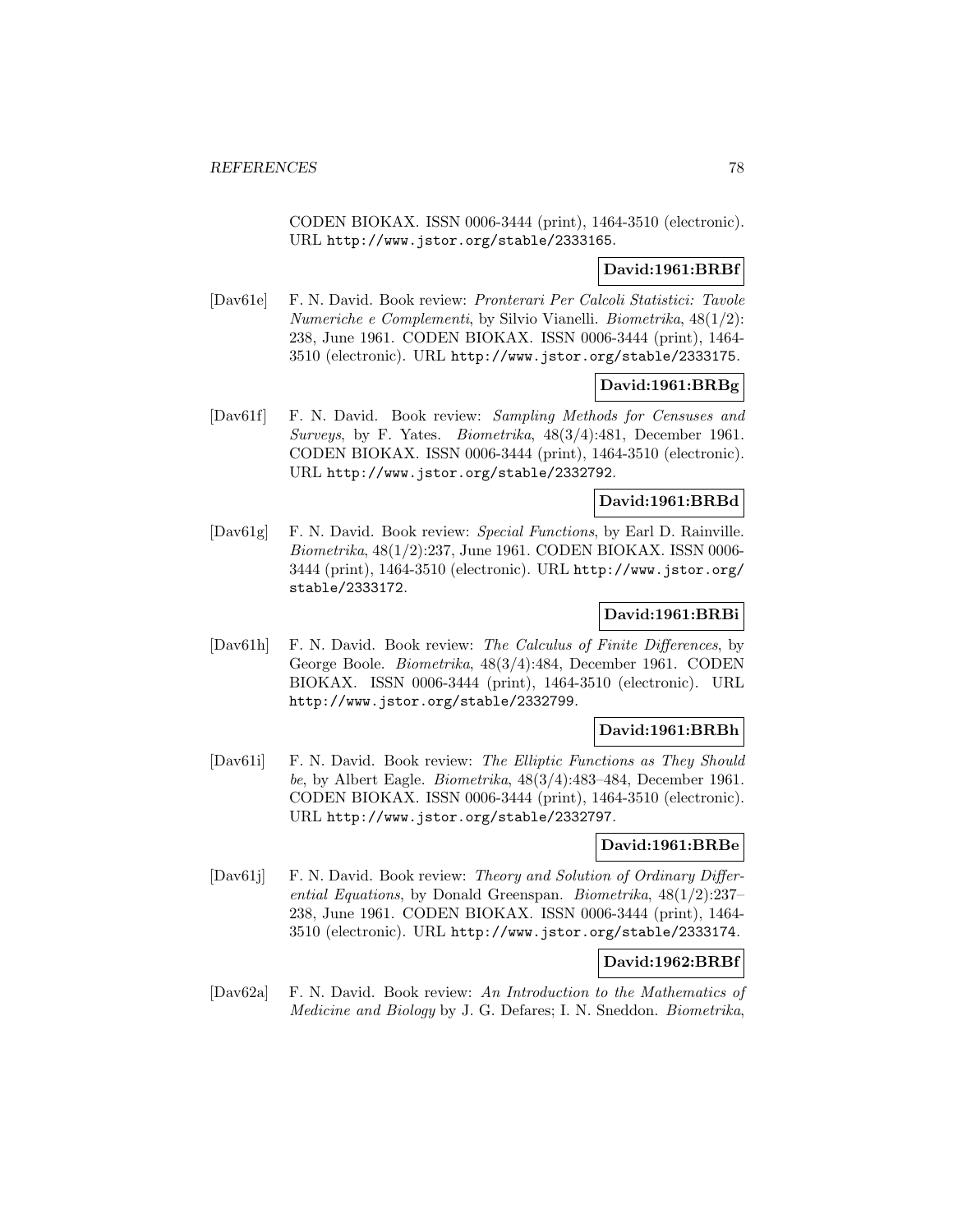49(3/4):579–580, December 1962. CODEN BIOKAX. ISSN 0006- 3444 (print), 1464-3510 (electronic). URL http://www.jstor.org/ stable/2334002.

### **David:1962:BRBe**

[Dav62b] F. N. David. Book review: Introduction to Probability and Statistics by H. L. Alder; E. B. Roessler. Biometrika, 49(3/4):579, December 1962. CODEN BIOKAX. ISSN 0006-3444 (print), 1464-3510 (electronic). URL http://www.jstor.org/stable/2334000.

#### **David:1962:BRBc**

[Dav62c] F. N. David. Book review: Mathematical Thinking in the Measurement of Behaviour, by James S. Coleman; Ernest W. Adams; Herbert Solomon. Biometrika, 49(1/2):291, June 1962. CODEN BIOKAX. ISSN 0006-3444 (print), 1464-3510 (electronic). URL http://www.jstor.org/stable/2333511.

### **David:1962:BRBb**

[Dav62d] F. N. David. Book review: Proceedings of the Fourth Berkeley Symposium: Volume IV. Contributions to Biology and Problems of Medicine. by Jerzy Neyman. Biometrika, 49(1/2):286–287, June 1962. CODEN BIOKAX. ISSN 0006-3444 (print), 1464-3510 (electronic). URL http://www.jstor.org/stable/2333505.

### **David:1962:BRBd**

[Dav62e] F. N. David. Book review: Sequential Medical Trails, by P. Armitage. Biometrika, 49(1/2):292, June 1962. CODEN BIOKAX. ISSN 0006-3444 (print), 1464-3510 (electronic). URL http://www. jstor.org/stable/2333513.

#### **David:1962:BRBa**

[Dav62f] F. N. David. Book review: The Advanced Theory of Statistics. Vol II. Inference and Relationship by M. G. Kendall; A. Stuart. Biometrika, 49(1/2):285, June 1962. CODEN BIOKAX. ISSN 0006- 3444 (print), 1464-3510 (electronic). URL http://www.jstor.org/ stable/2333503.

#### **David:1963:BRBf**

[Dav63a] F. N. David. Book review: An Index of Mathematical Tables, by A. Fletcher; J. C. P. Miller; L. Rosenhead; L. J. Comrie. Biometrika, 50(3/4):547, December 1963. CODEN BIOKAX. ISSN 0006- 3444 (print), 1464-3510 (electronic). URL http://www.jstor.org/ stable/2333933.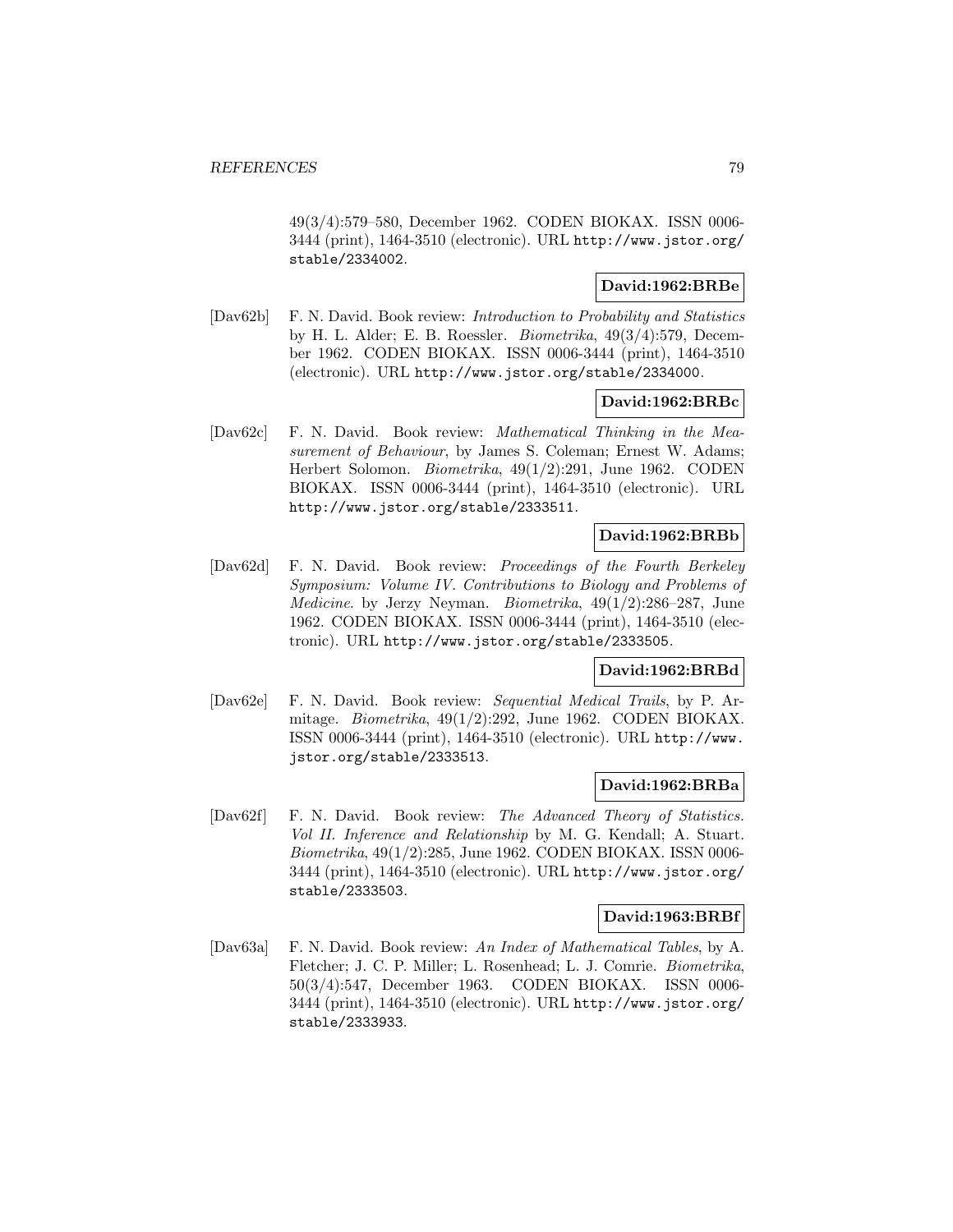#### **David:1963:BRBb**

[Dav63b] F. N. David. Book review: Elements of Mathematical Statistics by J. F. Ratcliffe. *Biometrika*,  $50(1/2):228$ , June 1963. CODEN BIOKAX. ISSN 0006-3444 (print), 1464-3510 (electronic). URL http://www.jstor.org/stable/2333773.

### **David:1963:BRBc**

[Dav63c] F. N. David. Book review: Guide to Tables in Mathematical Statistics by J. A. Greenwood; H. O. Hartley. *Biometrika*,  $50(1/2):231$ , June 1963. CODEN BIOKAX. ISSN 0006-3444 (print), 1464-3510 (electronic). URL http://www.jstor.org/stable/2333778.

#### **David:1963:BRBd**

[Dav63d] F. N. David. Book review: Handbook of Statistical Tables by D. B. Owen. Biometrika, 50(1/2):231–232, June 1963. CODEN BIOKAX. ISSN 0006-3444 (print), 1464-3510 (electronic). URL http://www. jstor.org/stable/2333779.

### **David:1963:BRBa**

[Dav63e] F. N. David. Book review: Proceedings of the Fourth Berkeley Symposium on Mathematical Statistics and Probability. Vol. I. Theory of Statistics; Proceedings of the Fourth Berkeley Symposium on Mathematical Statistics and Probability. Vol. II. Probability Theory; Proceedings of the Fourth Berkeley Symposium on Mathematical Statistics and Probability. Vol. III. Astronomy and Physics by Neyman Jerzy. Biometrika, 50(1/2):226–227, June 1963. CODEN BIOKAX. ISSN 0006-3444 (print), 1464-3510 (electronic). URL http://www. jstor.org/stable/2333771.

#### **David:1963:BRBe**

[Dav63f] F. N. David. Book review: Tables of Normal and Log-Normal Random Deviates. Biometrika, 50(1/2):232, June 1963. CODEN BIOKAX. ISSN 0006-3444 (print), 1464-3510 (electronic). URL http://www.jstor.org/stable/2333780.

### **David:1964:BRBa**

[Dav64a] F. N. David. Book review: An Introduction to Sampling Theory (with Applications to Agriculture), by M. R. Sampford. Biometrika, 51(1/2):291, June 1964. CODEN BIOKAX. ISSN 0006-3444 (print), 1464-3510 (electronic). URL http://www.jstor.org/ stable/2334230.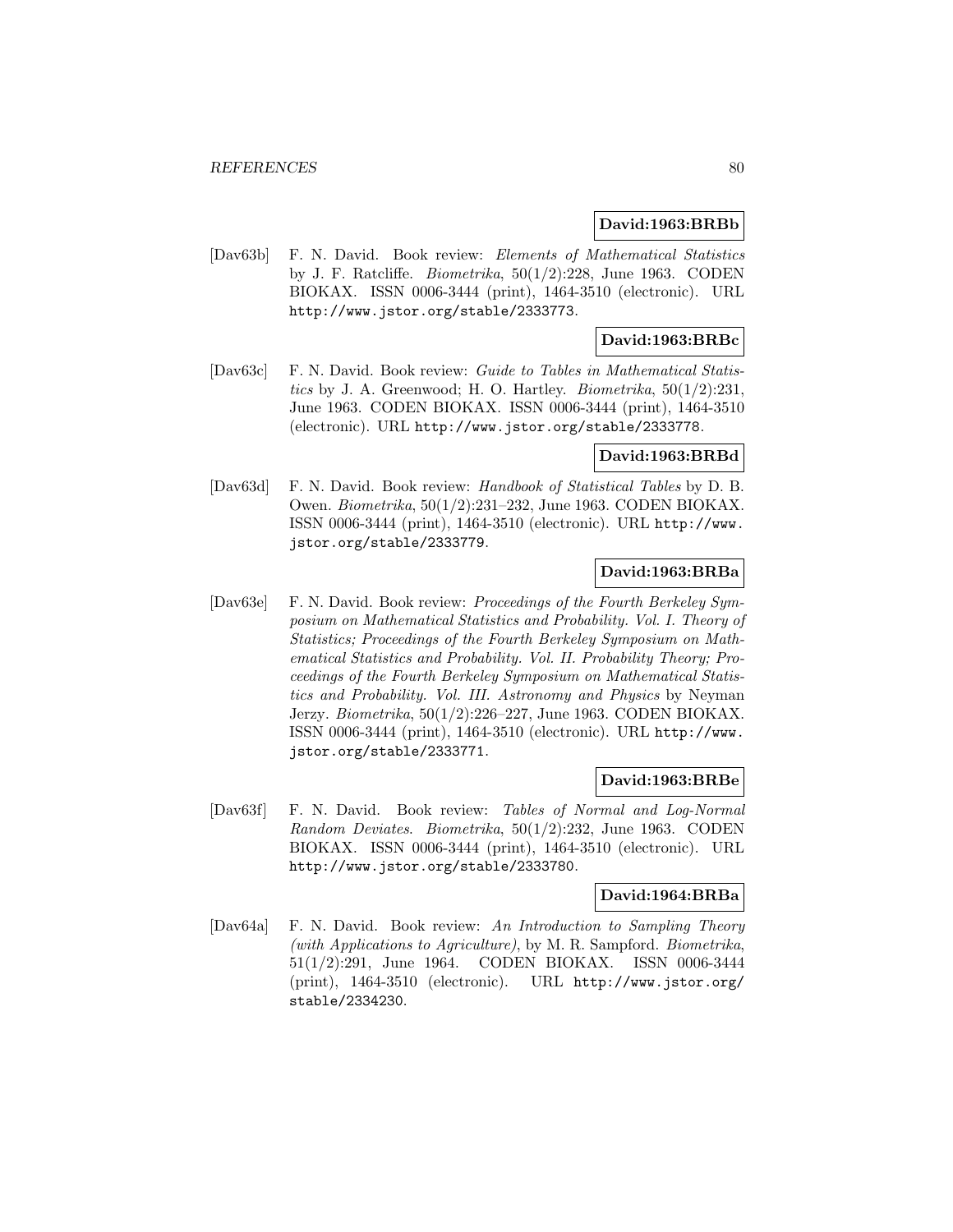#### **David:1964:BRBb**

[Dav64b] F. N. David. Book review: Bibliography of Nonparametric Statistics, by I. Richard Savage. Biometrika, 51(1/2):292, June 1964. CODEN BIOKAX. ISSN 0006-3444 (print), 1464-3510 (electronic). URL http://www.jstor.org/stable/2334233.

### **David:1964:BRBd**

[Dav64c] F. N. David. Book review: Contributions to Order Statistics, by A. E. Sarhan; B. G. Greenberg. Biometrika, 51(1/2):294, June 1964. CODEN BIOKAX. ISSN 0006-3444 (print), 1464-3510 (electronic). URL http://www.jstor.org/stable/2334236.

### **David:1964:BRBf**

[Dav64d] F. N. David. Book review: Geometrical Probability, by M. G. Kendall; P. A. P. Moran. Biometrika, 51(3/4):532, December 1964. CODEN BIOKAX. ISSN 0006-3444 (print), 1464-3510 (electronic). URL http://www.jstor.org/stable/2334172.

#### **David:1964:BRBc**

[Dav64e] F. N. David. Book review: Handbook of Nonparametric Statistics, by John E. Walsh. Biometrika, 51(1/2):293, June 1964. CODEN BIOKAX. ISSN 0006-3444 (print), 1464-3510 (electronic). URL http://www.jstor.org/stable/2334234.

## **David:1964:BRBg**

[Dav64f] F. N. David. Book review: Introduction to the Theory of Statistics, by A. M. Mood; F. A. Graybill. Biometrika, 51(3/4):534, December 1964. CODEN BIOKAX. ISSN 0006-3444 (print), 1464-3510 (electronic). URL http://www.jstor.org/stable/2334176.

#### **David:1964:BRBh**

[Dav64g] F. N. David. Book review: The Calculus of Linguistic Observations, by G. Herdan. Biometrika, 51(3/4):534, December 1964. CODEN BIOKAX. ISSN 0006-3444 (print), 1464-3510 (electronic). URL http://www.jstor.org/stable/2334177.

#### **David:1964:BRBe**

[Dav64h] F. N. David. Book review: The Case Against Decimalisation, by A. C. Aitken. Biometrika, 51(1/2):295, June 1964. CODEN BIOKAX. ISSN 0006-3444 (print), 1464-3510 (electronic). URL http://www. jstor.org/stable/2334239.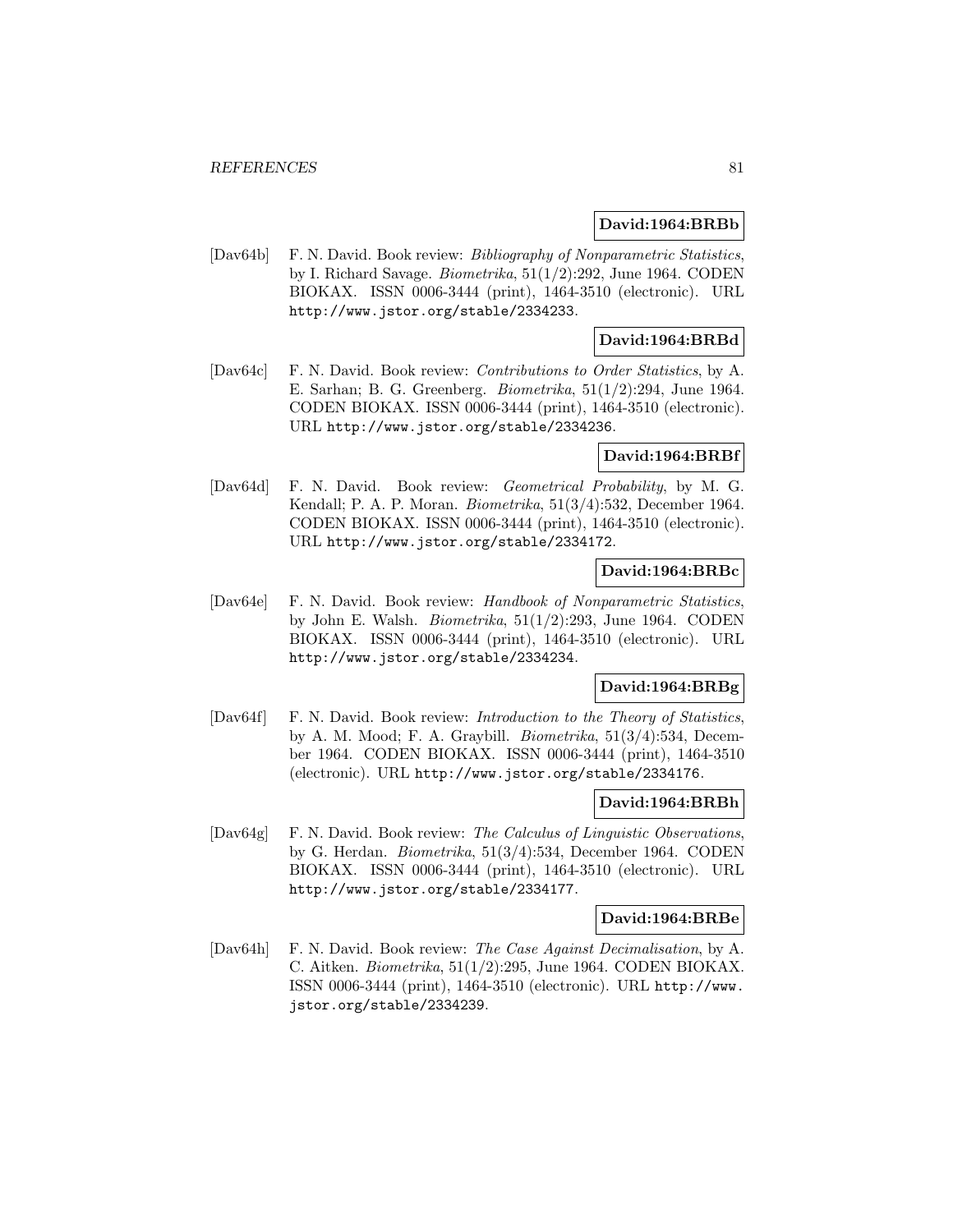### **Davis:1964:PGF**

[Dav64i] A. W. Davis. On the probability generating functional for the cumulative population in a simple birth-and-death process. Biometrika, 51(1/2):245–249, June 1964. CODEN BIOKAX. ISSN 0006- 3444 (print), 1464-3510 (electronic). URL http://www.jstor.org/ stable/2334211.

#### **David:1965:BRBa**

[Dav65a] F. N. David. Book review: Human Biology: An Introduction to Human Evolution, Variation and Growth, by G. A. Harrison; J. S. Weiner; J. M. Tanner; N. A. Barnicot. Biometrika, 52(3/4):673, December 1965. CODEN BIOKAX. ISSN 0006-3444 (print), 1464- 3510 (electronic). URL http://www.jstor.org/stable/2333736.

## **David:1965:BRBb**

[Dav65b] F. N. David. Book review: What Do Statistics Shows? by F. R. Oliver. Biometrika, 52(3/4):674, December 1965. CODEN BIOKAX. ISSN 0006-3444 (print), 1464-3510 (electronic). URL http://www.jstor.org/stable/2333737.

## **David:1968:GMD**

[Dav68] H. A. David. Gini's mean difference rediscovered. Biometrika, 55(3):573–575, November 1968. CODEN BIOKAX. ISSN 0006- 3444 (print), 1464-3510 (electronic). URL http://www.jstor.org/ stable/2334264.

#### **Davies:1969:CVD**

[Dav69] P. Davies. The choice of variables in the design of experiments for linear regression. *Biometrika*, 56(1):55–63, March 1969. CODEN BIOKAX. ISSN 0006-3444 (print), 1464-3510 (electronic). URL http://www.jstor.org/stable/2334690.

## **Day:1969:CSS**

[Day69a] N. E. Day. A comparison of some sequential designs. Biometrika, 56(2):301–311, August 1969. CODEN BIOKAX. ISSN 0006- 3444 (print), 1464-3510 (electronic). URL http://www.jstor.org/ stable/2334423.

### **Day:1969:ECM**

[Day69b] N. E. Day. Estimating the components of a mixture of normal distributions. Biometrika, 56(3):463–474, December 1969. CODEN BIOKAX. ISSN 0006-3444 (print), 1464-3510 (electronic). URL http://www.jstor.org/stable/2334652.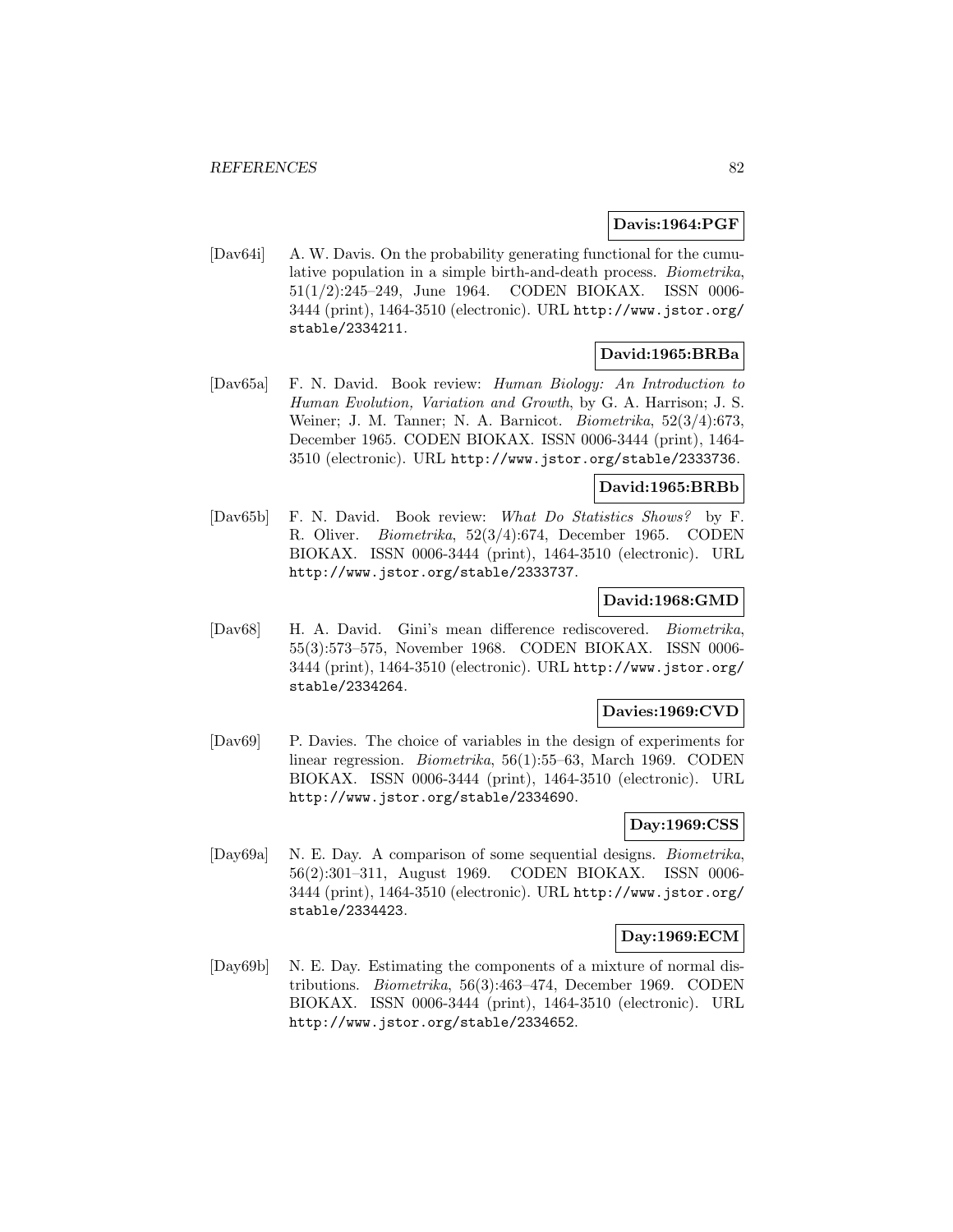#### **Davidson:1969:MPC**

[DB69] Roger R. Davidson and Ralph A. Bradley. Multivariate paired comparisons: The extension of a univariate model and associated estimation and test procedures. Biometrika, 56(1):81–95, March 1969. CODEN BIOKAX. ISSN 0006-3444 (print), 1464-3510 (electronic). URL http://www.jstor.org/stable/2334693. See corrections [DB70].

#### **Davidson:1970:CMP**

[DB70] Roger R. Davidson and Ralph A. Bradley. Corrections: "Multivariate Paired Comparisons: The Extension of a Univariate Model and Associated Estimation and Test Procedures". Biometrika, 57(1): 225, April 1970. CODEN BIOKAX. ISSN 0006-3444 (print), 1464- 3510 (electronic). URL http://www.jstor.org/stable/2334961. See [DB69].

### **deCani:1969:MLP**

[dC69] John S. de Cani. Maximum likelihood paired comparison ranking by linear programming. Biometrika, 56(3):537–545, December 1969. CODEN BIOKAX. ISSN 0006-3444 (print), 1464-3510 (electronic). URL http://www.jstor.org/stable/2334661.

### **Dempster:1967:ULP**

[Dem67] A. P. Dempster. Upper and lower probability inferences based on a sample from a finite univariate population. Biometrika, 54 (3/4):515–528, December 1967. CODEN BIOKAX. ISSN 0006- 3444 (print), 1464-3510 (electronic). URL http://www.jstor.org/ stable/2335042.

### **David:1964:IRC**

[DF64] F. N. David and Evelyn Fix. Intersections of random chords of a circle. Biometrika, 51(3/4):373–379, December 1964. CODEN BIOKAX. ISSN 0006-3444 (print), 1464-3510 (electronic). URL http://www.jstor.org/stable/2334143.

### **Draper:1966:UGV**

[DG66] Norman R. Draper and Irwin Guttman. Unequal group variances in the fixed-effects one-way analysis of variance: A Bayesian sidelight. Biometrika, 53(1/2):27–35, June 1966. CODEN BIOKAX. ISSN 0006-3444 (print), 1464-3510 (electronic). URL http://www.jstor. org/stable/2334050.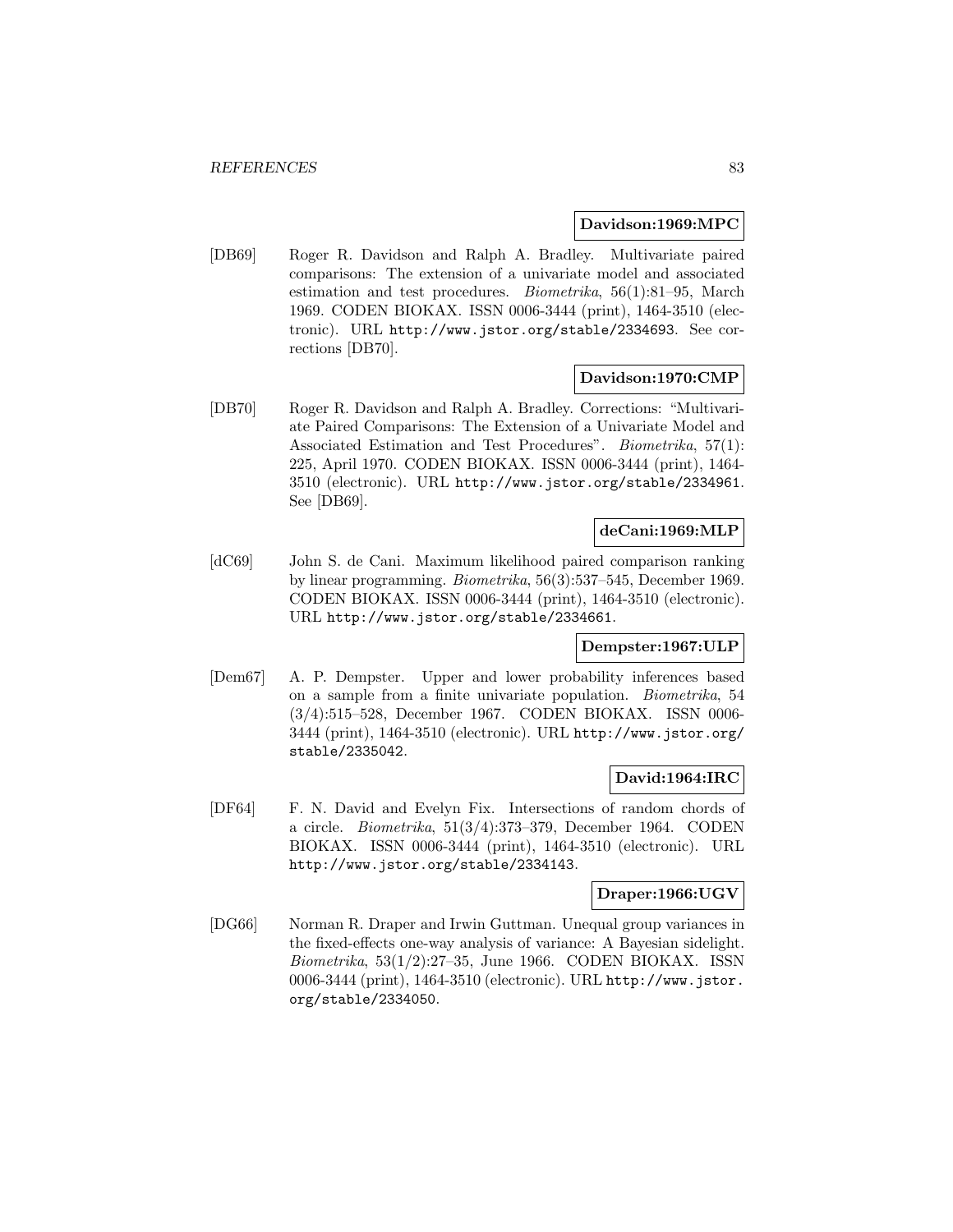#### **Downs:1967:SRB**

[DG67] Thomas D. Downs and A. Lawrence Gould. Some relationships between the normal and von Mises distributions. Biometrika, 54 (3/4):684–687, December 1967. CODEN BIOKAX. ISSN 0006- 3444 (print), 1464-3510 (electronic). URL http://www.jstor.org/ stable/2335068.

### **Draper:1968:BST**

[DG68a] Norman R. Draper and Irwin Guttman. Bayesian stratified twophase sampling results: k characteristics. *Biometrika*,  $55(3)$ : 587–589, November 1968. CODEN BIOKAX. ISSN 0006-3444 (print), 1464-3510 (electronic). URL http://www.jstor.org/ stable/2334270.

# **Draper:1968:SBS**

[DG68b] Norman R. Draper and Irwin Guttman. Some Bayesian stratified two-phase sampling result. Biometrika, 55(1):131–139, March 1968. CODEN BIOKAX. ISSN 0006-3444 (print), 1464-3510 (electronic). URL http://www.jstor.org/stable/2334457.

# **Draper:1966:DEP**

[DH66] Norman R. Draper and William G. Hunter. Design of experiments for parameter estimation in multiresponse situations. Biometrika, 53(3/4):525–533, December 1966. CODEN BIOKAX. ISSN 0006- 3444 (print), 1464-3510 (electronic). URL http://www.jstor.org/ stable/2333656.

### **Draper:1967:UPDa**

[DH67a] Norman R. Draper and William G. Hunter. The use of prior distributions in the design of experiments for parameter estimation in non-linear situations. *Biometrika*,  $54(1/2):147-153$ , June 1967. CODEN BIOKAX. ISSN 0006-3444 (print), 1464-3510 (electronic). URL http://www.jstor.org/stable/2333858.

### **Draper:1967:UPDb**

[DH67b] Norman R. Draper and William G. Hunter. The use of prior distributions in the design of experiments for parameter estimation in nonlinear situations: Multiresponse case. Biometrika, 54(3/4):662–665, December 1967. CODEN BIOKAX. ISSN 0006-3444 (print), 1464- 3510 (electronic). URL http://www.jstor.org/stable/2335059.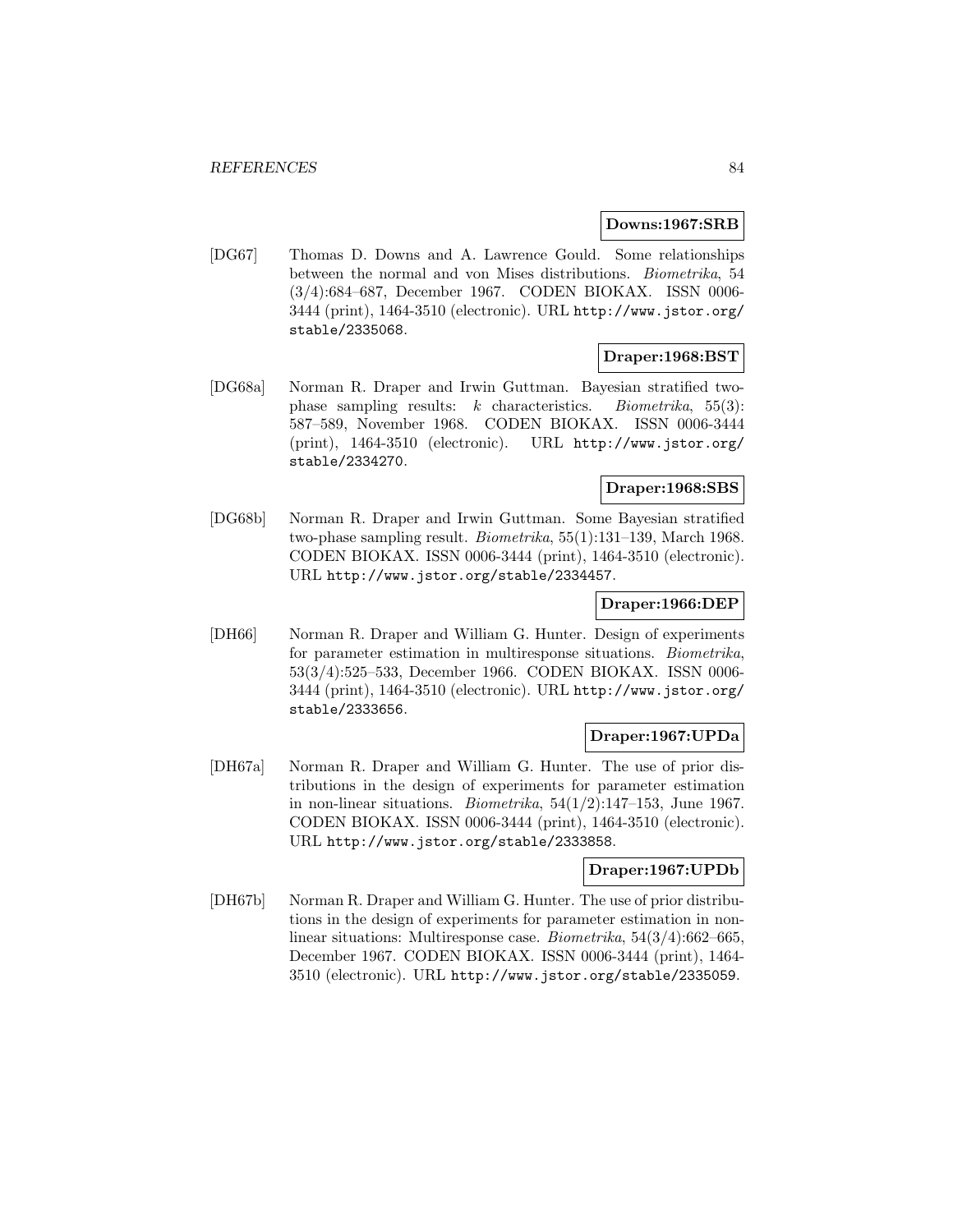### **Davis:1969:CCD**

[DH69] A. W. Davis and W. B. Hall. Cyclic change-over designs. Biometrika, 56(2):283–293, August 1969. CODEN BIOKAX. ISSN 0006-3444 (print), 1464-3510 (electronic). URL http://www.jstor. org/stable/2334421.

# **Draper:1965:DWM**

[DL65] Norman R. Draper and Willard E. Lawrence. Designs which minimize model inadequacies: Cuboidal regions of interest. Biometrika, 52(1/2):111–118, June 1965. CODEN BIOKAX. ISSN 0006- 3444 (print), 1464-3510 (electronic). URL http://www.jstor.org/ stable/2333816.

### **Draper:1966:USO**

[DL66] Norman R. Draper and Willard E. Lawrence. The use of secondorder 'spherical' and 'cuboidal' designs in the wrong regions. Biometrika, 53(3/4):596–599, December 1966. CODEN BIOKAX. ISSN 0006-3444 (print), 1464-3510 (electronic). URL http://www. jstor.org/stable/2333667.

### **David:1961:VSR**

[DM61] F. N. David and C. L. Mallows. The variance of Spearman's rho in normal samples. Biometrika, 48(1/2):19–28, June 1961. CODEN BIOKAX. ISSN 0006-3444 (print), 1464-3510 (electronic). URL http://www.jstor.org/stable/2333126.

#### **Doss:1962:EBE**

[Dos62] S. A. D. C. Doss. On the efficiency of BAN estimates of the parameters of normal populations based on singly censored samples. Biometrika, 49(3/4):570–573, December 1962. CODEN BIOKAX. ISSN 0006-3444 (print), 1464-3510 (electronic). URL http://www. jstor.org/stable/2333994.

### **Downs:1966:SRA**

[Dow66a] Thomas D. Downs. Some relationships among the von Mises distributions of different dimensions. Biometrika, 53(1/2):269–272, June 1966. CODEN BIOKAX. ISSN 0006-3444 (print), 1464-3510 (electronic). URL http://www.jstor.org/stable/2334080.

#### **Downton:1966:LEP**

[Dow66b] F. Downton. Linear estimates with polynomial coefficients. Biometrika, 53(1/2):129–141, June 1966. CODEN BIOKAX. ISSN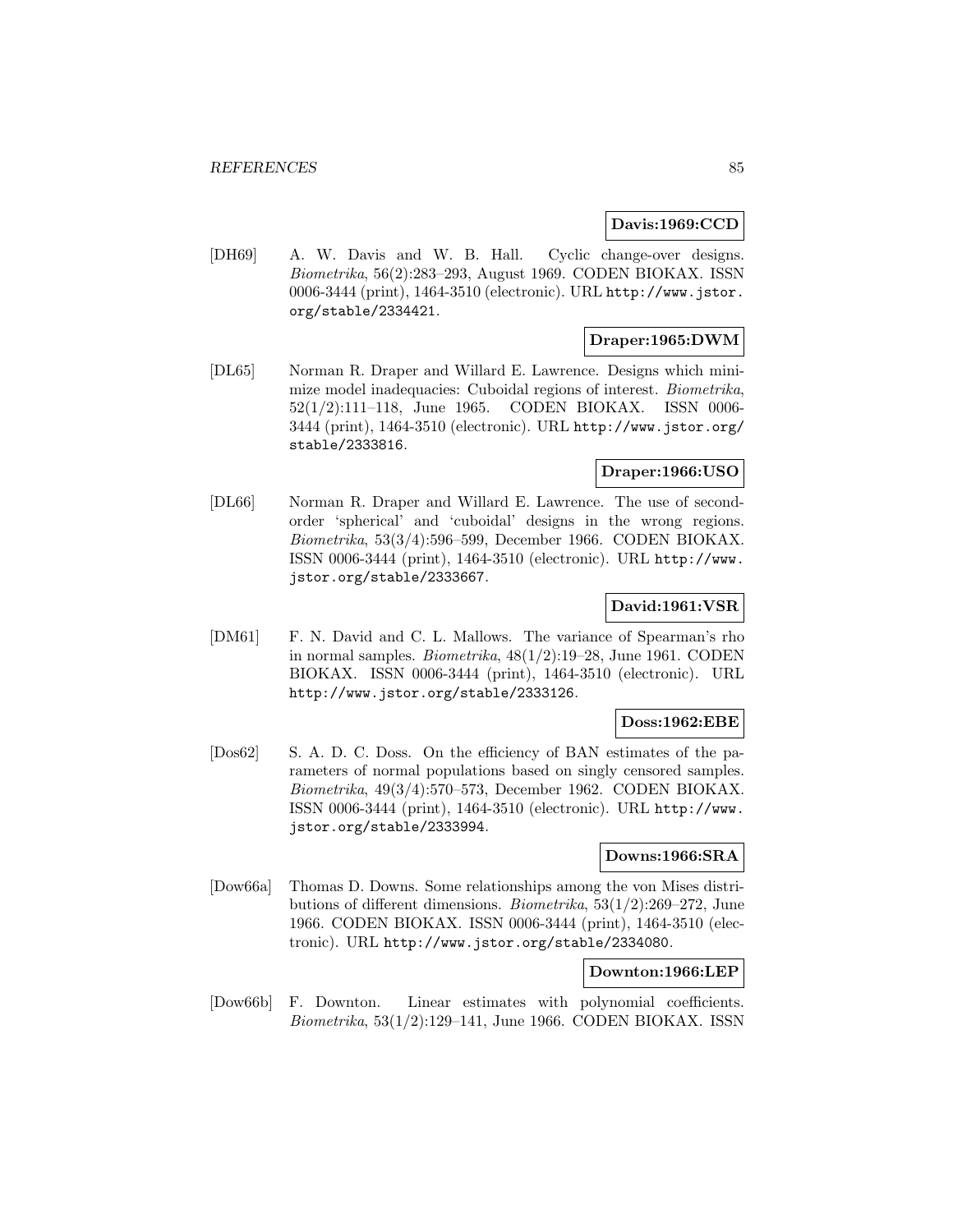0006-3444 (print), 1464-3510 (electronic). URL http://www.jstor. org/stable/2334059.

#### **Downton:1967:NUS**

[Dow67] F. Downton. A note on the ultimate size of a general stochastic epidemic. Biometrika, 54(1/2):314–316, June 1967. CODEN BIOKAX. ISSN 0006-3444 (print), 1464-3510 (electronic). URL http://www. jstor.org/stable/2333878.

## **Downton:1968:USC**

[Dow68] F. Downton. The ultimate size of carrier-borne epidemics. Biometrika, 55(2):277–289, July 1968. CODEN BIOKAX. ISSN 0006-3444 (print), 1464-3510 (electronic). URL http://www.jstor. org/stable/2334867.

# **David:1960:CDT**

[DP60] H. A. David and Carmen A. Perez. On comparing different tests of the same hypothesis. Biometrika, 47(3/4):297–306, December 1960. CODEN BIOKAX. ISSN 0006-3444 (print), 1464-3510 (electronic). URL http://www.jstor.org/stable/2333301.

# **David:1965:PST**

[DP65] H. A. David and A. S. Paulson. The performance of several tests for outliers. Biometrika, 52(3/4):429–436, December 1965. CODEN BIOKAX. ISSN 0006-3444 (print), 1464-3510 (electronic). URL http://www.jstor.org/stable/2333695.

### **Daniels:1963:HPS**

[DR63] H. E. Daniels and A. S. C. Ross. The Hausa problem and some approximations to the required probability. Biometrika, 50 (3/4):514–517, December 1963. CODEN BIOKAX. ISSN 0006- 3444 (print), 1464-3510 (electronic). URL http://www.jstor.org/ stable/2333918.

### **Draper:1964:BRB**

[Dra64] J. Draper. Book review: Basic Ideas of Scientific Sampling, by A. Stuart; M. G. Kendall. Biometrika, 51(1/2):290–291, June 1964. CODEN BIOKAX. ISSN 0006-3444 (print), 1464-3510 (electronic). URL http://www.jstor.org/stable/2334229.

# **Desu:1968:FSS**

[DS68] M. Mahamunulu Desu and Milton Sobel. A fixed subset-size approach to the selection problem. Biometrika, 55(2):401–410, July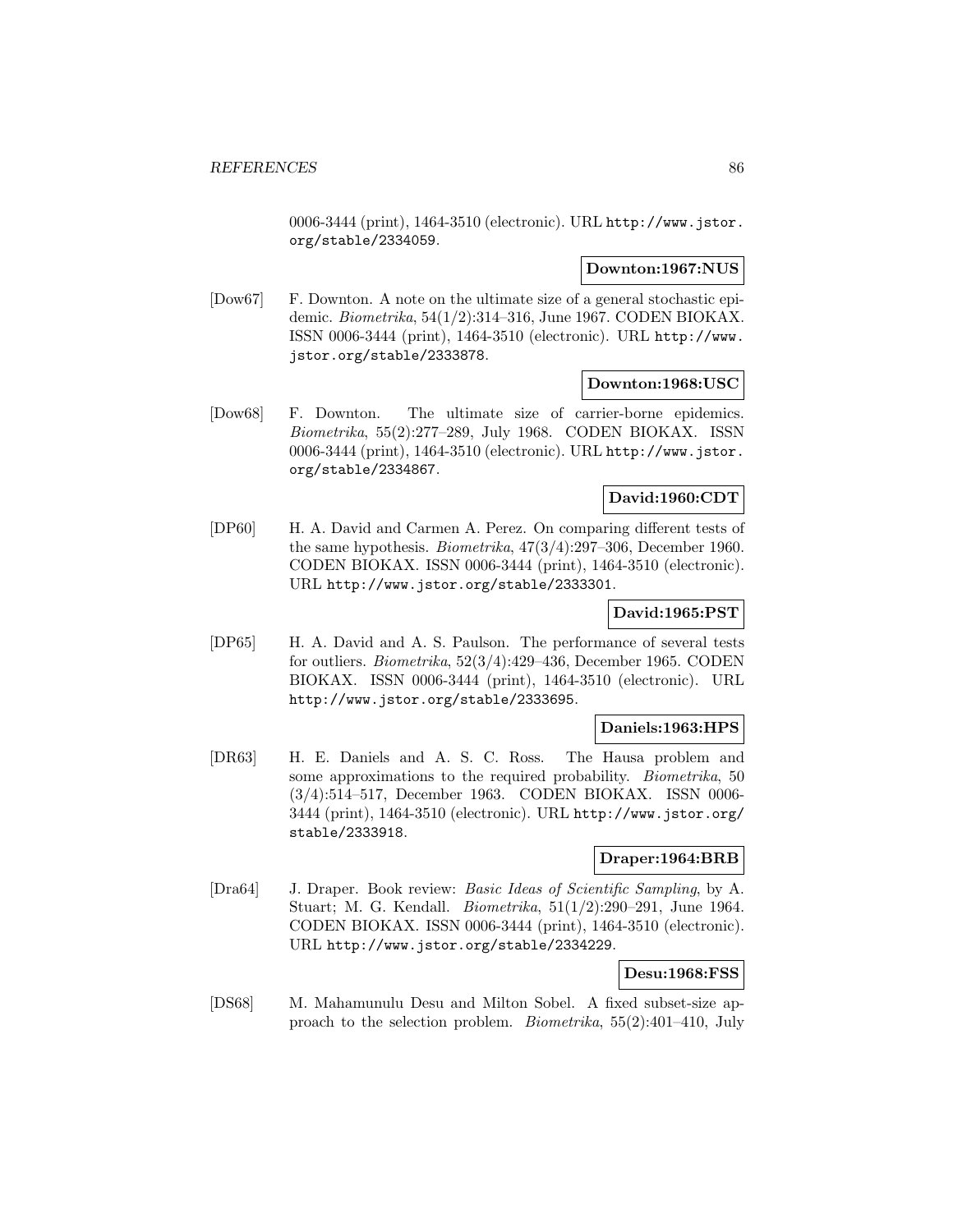1968. CODEN BIOKAX. ISSN 0006-3444 (print), 1464-3510 (electronic). URL http://www.jstor.org/stable/2334883. See correction [DS76].

## **Desu:1976:CAF**

[DS76] M. M. Desu and Milton Sobel. Corrections and amendments: "A fixed subset-size approach to the selection problem" (Biometrika **55** (1968), 401–410). Biometrika, 63(3):685, December 1976. CODEN BIOKAX. ISSN 0006-3444 (print), 1464-3510 (electronic). URL http://www.jstor.org/stable/2335756. See [DS68].

### **Durbin:1961:SMC**

[Dur61] J. Durbin. Some methods of constructing exact tests. Biometrika, 48(1/2):41–55, June 1961. CODEN BIOKAX. ISSN 0006-3444 (print), 1464-3510 (electronic). URL http://www.jstor.org/ stable/2333128. See correction [Dur66].

### **Durbin:1966:CSM**

[Dur66] J. Durbin. Correction: "Some Methods of Constructing Exact Tests". Biometrika, 53(3/4):629, December 1966. CODEN BIOKAX. ISSN 0006-3444 (print), 1464-3510 (electronic). URL http://www.jstor.org/stable/2333678. See [Dur61].

# **Durbin:1969:TSC**

[Dur69] J. Durbin. Tests for serial correlation in regression analysis based on the periodogram of least-squares residuals. *Biometrika*,  $56(1):1-15$ , March 1969. CODEN BIOKAX. ISSN 0006-3444 (print), 1464-3510 (electronic). URL http://www.jstor.org/stable/2334686.

### **Weir:1966:TPP**

[dVW66] J. B. de V. Weir. Table of  $0 \cdot 1$  percentage points of Behrens's d. Biometrika, 53(1/2):267–268, June 1966. CODEN BIOKAX. ISSN 0006-3444 (print), 1464-3510 (electronic). URL http://www.jstor. org/stable/2334079.

### **Edwards:1961:BRB**

[Edw61] D. A. Edwards. Book review: Characteristic Functions, by E. Lukacs. Biometrika, 48(3/4):483, December 1961. CODEN BIOKAX. ISSN 0006-3444 (print), 1464-3510 (electronic). URL http://www.jstor.org/stable/2332796.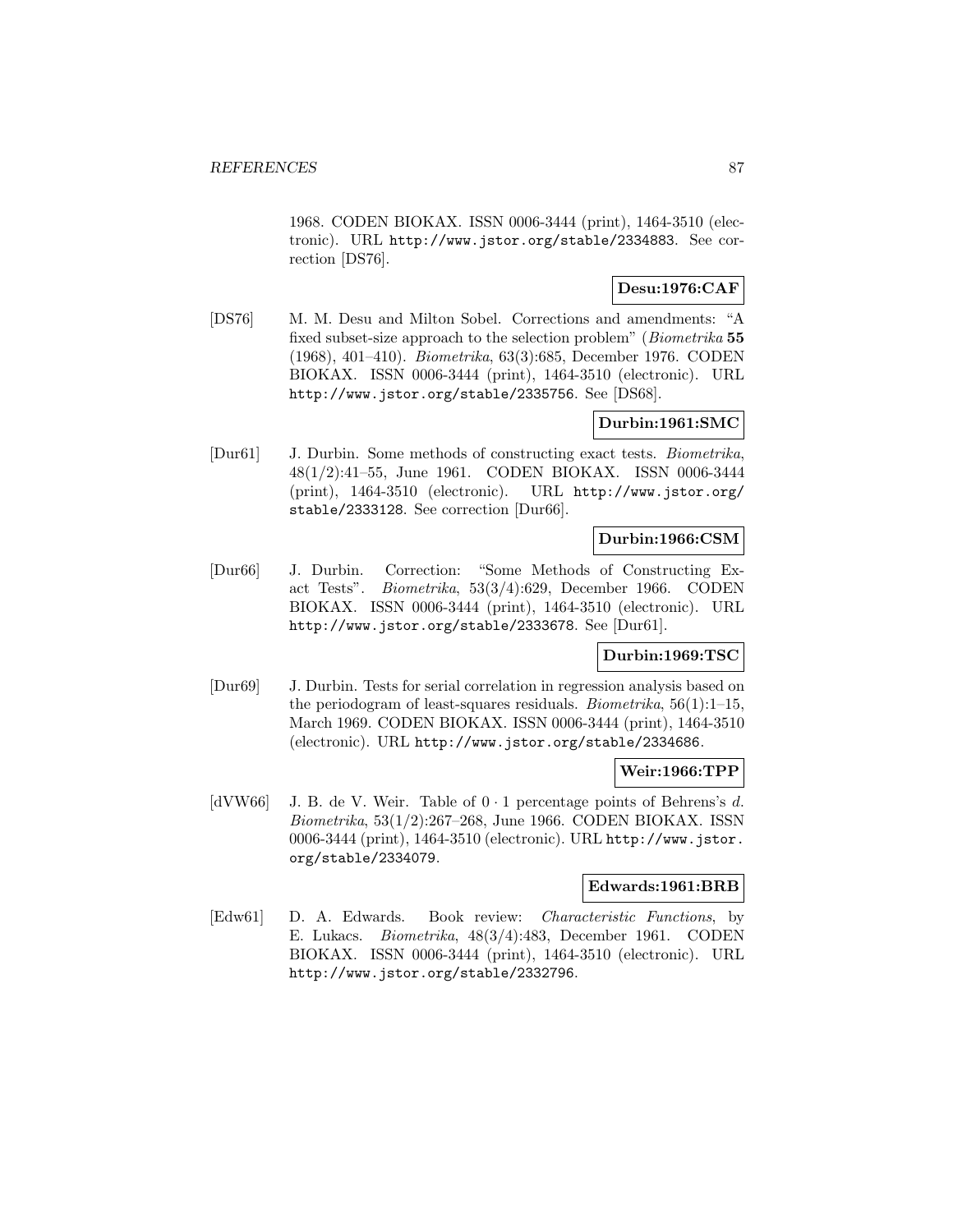### **Elashoff:1967:CVC**

[EEG67] Janet D. Elashoff, R. M. Elashoff, and G. E. Goldman. On the choice of variables in classification problems with dichotomous variables. Biometrika, 54(3/4):668–670, December 1967. CODEN BIOKAX. ISSN 0006-3444 (print), 1464-3510 (electronic). URL http://www. jstor.org/stable/2335061.

# **Ewens:1962:GSS**

[EF62] W. J. Ewens and P. D. Finch. A generalized single-server queue with Erlang input. Biometrika, 49(1/2):242–245, June 1962. CODEN BIOKAX. ISSN 0006-3444 (print), 1464-3510 (electronic). URL http://www.jstor.org/stable/2333486.

### **Efron:1965:CHR**

[Efr65] Bradley Efron. The convex Hull of a random set of points. Biometrika, 52(3/4):331–343, December 1965. CODEN BIOKAX. ISSN 0006-3444 (print), 1464-3510 (electronic). URL http://www. jstor.org/stable/2333687.

### **Ewan:1960:SIC**

[EK60] W. D. Ewan and K. W. Kemp. Sampling inspection of continuous processes with no autocorrelation between successive results. Biometrika, 47(3/4):363–380, December 1960. CODEN BIOKAX. ISSN 0006-3444 (print), 1464-3510 (electronic). URL http://www. jstor.org/stable/2333307.

### **Elandt:1959:BRB**

[Ela59] Regina C. Elandt. Book review: Wahrscheinlichkeitsrechnung und Mathematische Statistik (Probability and Mathematical Statistics), by M. Fisz. Biometrika,  $46(3/4):494$ , December 1959. CO-DEN BIOKAX. ISSN 0006-3444 (print), 1464-3510 (electronic). URL http://www.jstor.org/stable/2333555. See corrigenda [Ano60k].

### **Ericson:1967:EDI**

[Eri67] W. A. Ericson. An example of discrepancies in inferences under noninformative stopping rules. *Biometrika*,  $54(1/2)$ :329–330, June 1967. CODEN BIOKAX. ISSN 0006-3444 (print), 1464-3510 (electronic). URL http://www.jstor.org/stable/2333883.

# **Euler:1961:OFD**

[Eul61] L. Euler. Observations on the foregoing dissertation of Bernoulli.  $Biometrika$ ,  $48(1/2):13-18$ , June 1961. CODEN BIOKAX. ISSN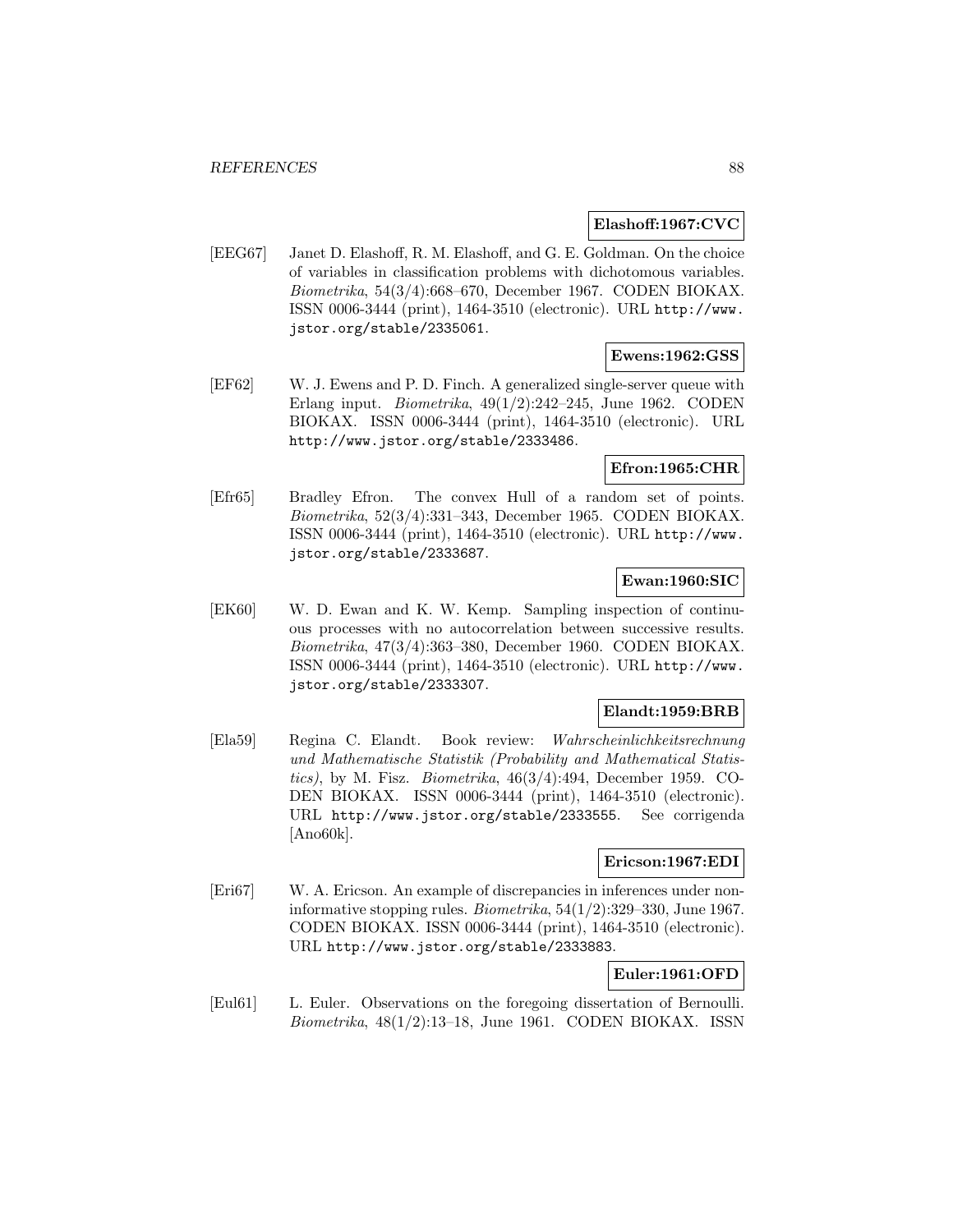0006-3444 (print), 1464-3510 (electronic). URL http://www.jstor. org/stable/2333125. Translated from Latin by C. G. Allan.

### **Ewens:1961:DAS**

[Ewe61] W. J. Ewens. Departures from assumption in sequential analysis. Biometrika, 48(1/2):206–211, June 1961. CODEN BIOKAX. ISSN 0006-3444 (print), 1464-3510 (electronic). URL http://www.jstor. org/stable/2333149.

### **Ewens:1963:NRD**

[Ewe63] W. J. Ewens. Numerical results and diffusion approximations in a genetic process. *Biometrika*,  $50(3/4):241-249$ , December 1963. CODEN BIOKAX. ISSN 0006-3444 (print), 1464-3510 (electronic). URL http://www.jstor.org/stable/2333896.

#### **Fairthorne:1964:DBR**

[Fai64] David Fairthorne. The distances between random points in two concentric circles. Biometrika, 51(1/2):275–277, June 1964. CODEN BIOKAX. ISSN 0006-3444 (print), 1464-3510 (electronic). URL http://www.jstor.org/stable/2334223.

### **Fairweather:1968:SES**

[Fai68] William R. Fairweather. Some extensions of Somerville's procedure for ranking means of normal populations. Biometrika, 55(2):411– 418, July 1968. CODEN BIOKAX. ISSN 0006-3444 (print), 1464- 3510 (electronic). URL http://www.jstor.org/stable/2334884.

### **Farlie:1960:PSC**

[Far60] D. J. G. Farlie. The performance of some correlation coefficients for a general bivariate distribution. *Biometrika*,  $47(3/4):307-323$ , December 1960. CODEN BIOKAX. ISSN 0006-3444 (print), 1464- 3510 (electronic). URL http://www.jstor.org/stable/2333302.

#### **Farlie:1963:AED**

[Far63] D. J. G. Farlie. The asymptotic efficiency of Daniels's generalized correlation coefficient. Biometrika, 50(3/4):499–504, December 1963. CODEN BIOKAX. ISSN 0006-3444 (print), 1464-3510 (electronic). URL http://www.jstor.org/stable/2333915.

### **Feller:1963:BRB**

[Fel63] W. Feller. Book review: Combinatorial Chance by F. N. David; D. E. Barton. Biometrika, 50(1/2):225, June 1963. CODEN BIOKAX.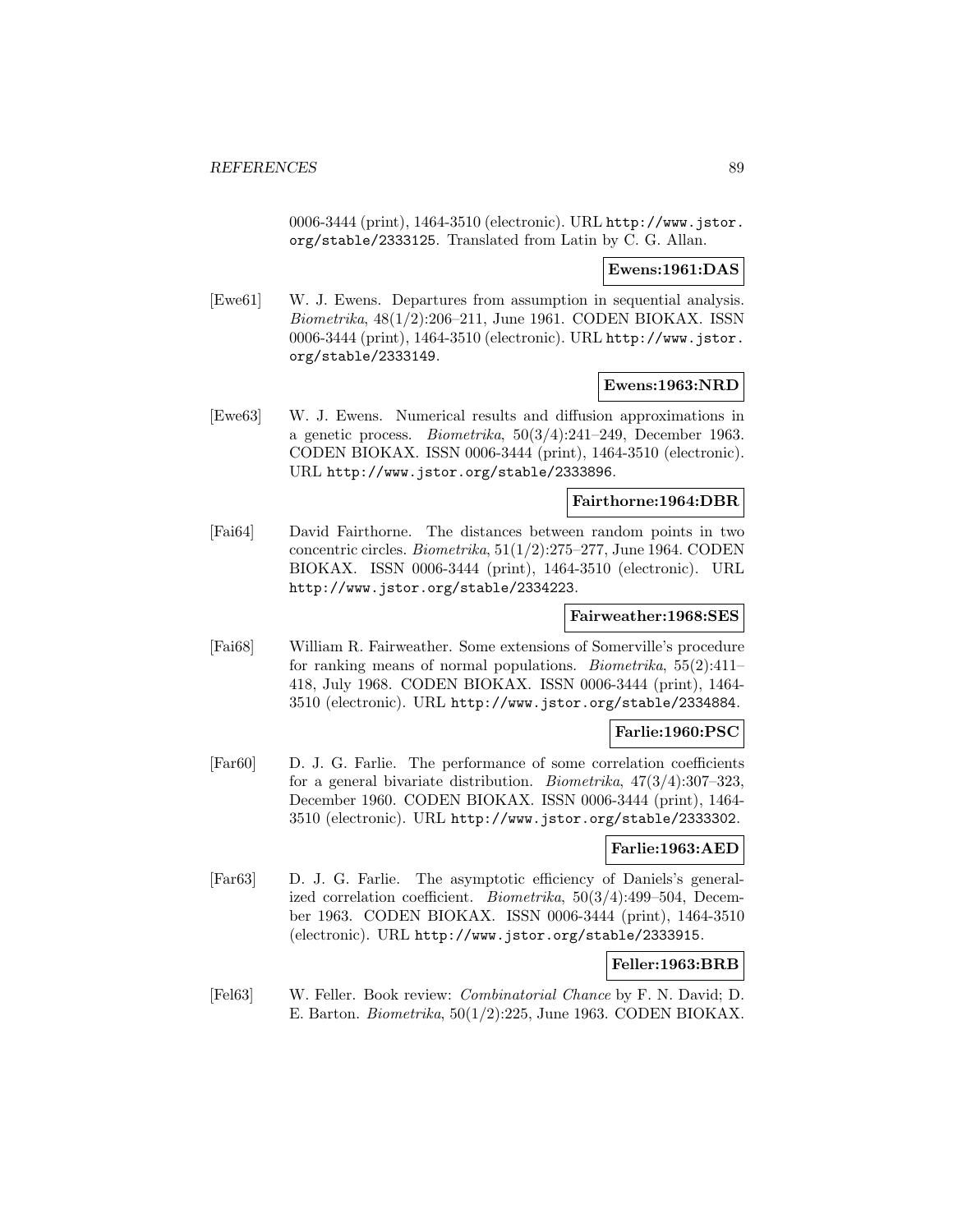ISSN 0006-3444 (print), 1464-3510 (electronic). URL http://www. jstor.org/stable/2333770.

# **Finch:1960:DCI**

[Fin60a] P. D. Finch. Deterministic customer impatience in the queueing system  $GI/M/1$ . Biometrika,  $47(1/2)$ :45–52, June 1960. CODEN BIOKAX. ISSN 0006-3444 (print), 1464-3510 (electronic). URL http://www.jstor.org/stable/2332956. See correction [Fin61].

# **Finch:1960:CDM**

[Fin60b] P. D. Finch. On the covariance determinants of moving-average and autoregressive models. Biometrika, 47(1/2):194–196, June 1960. CODEN BIOKAX. ISSN 0006-3444 (print), 1464-3510 (electronic). URL http://www.jstor.org/stable/2332974.

# **Finch:1961:DCI**

[Fin61] P. D. Finch. Deterministic customer impatience in the queueing system GI/M/1; a correction. Biometrika,  $48(3/4)$ :472-473, December 1961. CODEN BIOKAX. ISSN 0006-3444 (print), 1464-3510 (electronic). URL http://www.jstor.org/stable/2332774. See [Fin60a].

# **Finch:1962:BRB**

[Fin62] P. D. Finch. Book review: An Introduction to Infinitely Many Variables, by Enders A. Robinson. Biometrika, 49(1/2):288, June 1962. CODEN BIOKAX. ISSN 0006-3444 (print), 1464-3510 (electronic). URL http://www.jstor.org/stable/2333507.

# **Finucan:1964:MMD**

[Fin64] H. M. Finucan. The mode of a multinomial distribution. Biometrika, 51(3/4):513–517, December 1964. CODEN BIOKAX. ISSN 0006- 3444 (print), 1464-3510 (electronic). URL http://www.jstor.org/ stable/2334165.

# **Folks:1960:EBI**

[FK60] John Leroy Folks and Oscar Kempthorne. The efficiency of blocking in incomplete block designs. Biometrika, 47(3/4):273–283, December 1960. CODEN BIOKAX. ISSN 0006-3444 (print), 1464-3510 (electronic). URL http://www.jstor.org/stable/2333299.

# **Freeman:1967:MRP**

[FKM67] Harold Freeman, Arnold Kuzmack, and Rita Maurice. Multivariate t and the ranking problem. *Biometrika*,  $54(1/2)$ :305–308, June 1967.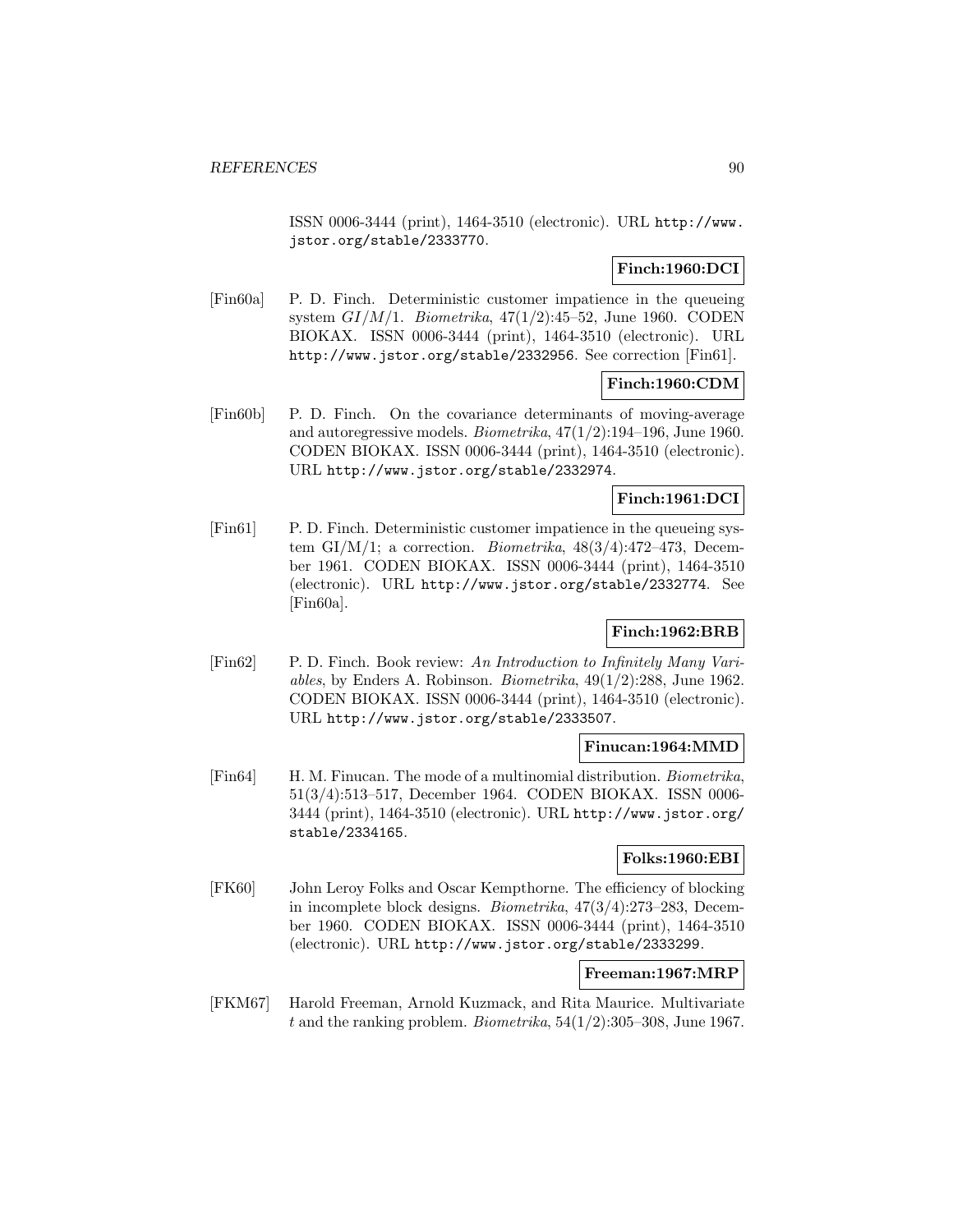CODEN BIOKAX. ISSN 0006-3444 (print), 1464-3510 (electronic). URL http://www.jstor.org/stable/2333874.

#### **Fedorov:1968:EDN**

[FMB68] V. D. Fedorov, V. N. Maximov, and V. G. Bogorov. Experimental development of nutritive media for micro-organisms. *Biometrika*, 55(1):43–51, March 1968. CODEN BIOKAX. ISSN 0006-3444 (print), 1464-3510 (electronic). URL http://www.jstor.org/ stable/2334451.

### **Fieller:1961:TRC**

[FP61] E. C. Fieller and E. S. Pearson. Tests for rank correlation coefficients: II. Biometrika, 48(1/2):29–40, June 1961. CODEN BIOKAX. ISSN 0006-3444 (print), 1464-3510 (electronic). URL http://www.jstor.org/stable/2333127.

#### **Fraser:1961:FMI**

[Fra61] D. A. S. Fraser. The fiducial method and invariance. Biometrika, 48(3/4):261–280, December 1961. CODEN BIOKAX. ISSN 0006- 3444 (print), 1464-3510 (electronic). URL http://www.jstor.org/ stable/2332749.

### **Fraser:1964:FIL**

[Fra64] D. A. S. Fraser. Fiducial inference for location and scale parameters. Biometrika, 51(1/2):17–24, June 1964. CODEN BIOKAX. ISSN 0006-3444 (print), 1464-3510 (electronic). URL http://www.jstor. org/stable/2334191.

### **Fraser:1965:FCG**

[Fra65] D. A. S. Fraser. Fiducial consistency and group structure. Biometrika, 52(1/2):55–65, June 1965. CODEN BIOKAX. ISSN 0006-3444 (print), 1464-3510 (electronic). URL http://www.jstor. org/stable/2333811.

### **Fraser:1966:SPG**

[Fra66] D. A. S. Fraser. Structural probability and a generalization. Biometrika, 53(1/2):1–9, June 1966. CODEN BIOKAX. ISSN 0006- 3444 (print), 1464-3510 (electronic). URL http://www.jstor.org/ stable/2334048.

### **Gabriel:1968:STP**

[Gab68] K. R. Gabriel. Simultaneous test procedures in multivariate analysis of variance. Biometrika, 55(3):489–504, November 1968. CODEN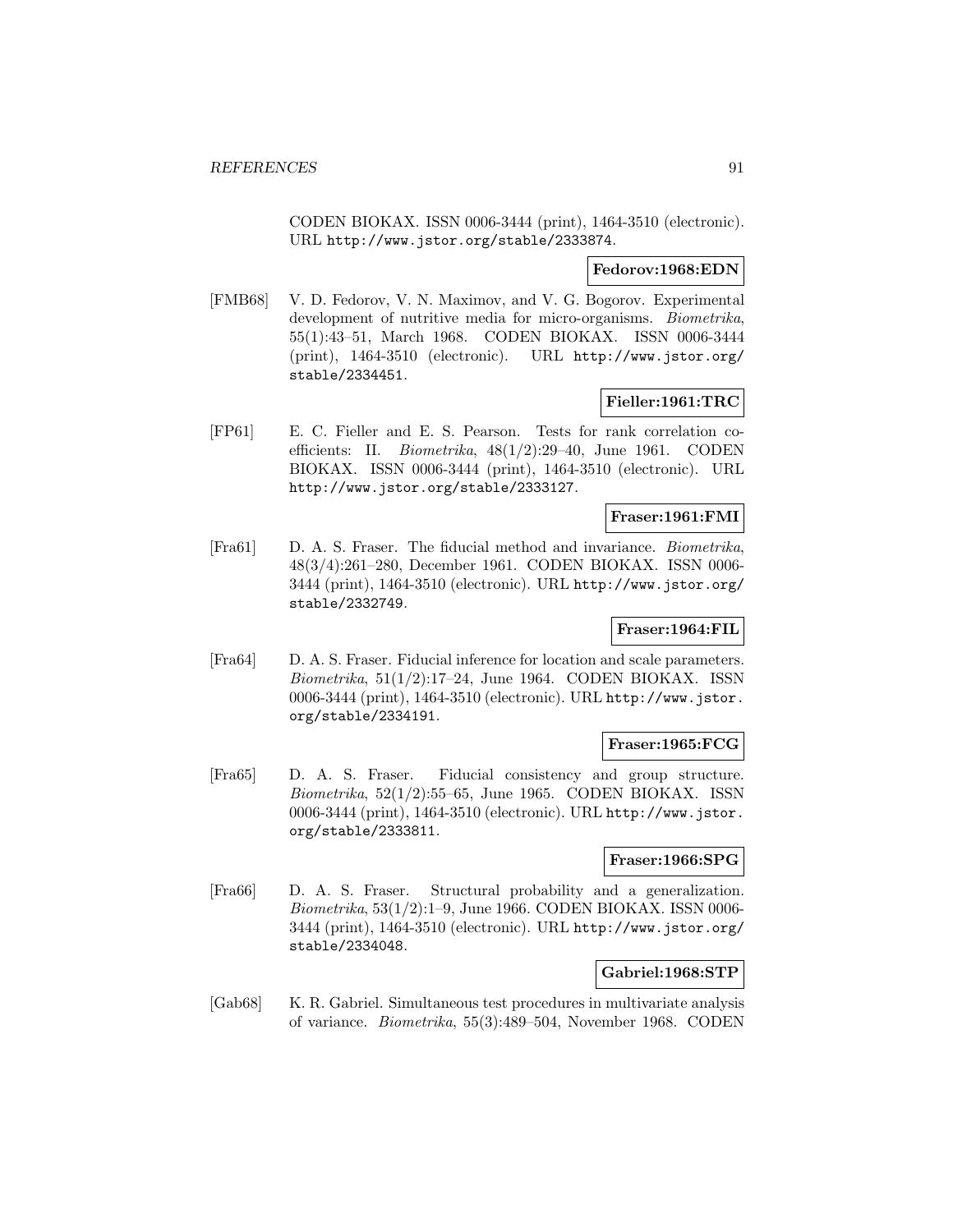BIOKAX. ISSN 0006-3444 (print), 1464-3510 (electronic). URL http://www.jstor.org/stable/2334253.

## **Gani:1961:SMG**

[Gan61] J. Gani. On the stochastic matrix in a genetic model of Moran. Biometrika, 48(1/2):203–206, June 1961. CODEN BIOKAX. ISSN 0006-3444 (print), 1464-3510 (electronic). URL http://www.jstor. org/stable/2333148.

# **Gani:1962:EBC**

[Gan62] J. Gani. The extinction of a bacterial colony by phages: A branching process with deterministic removals. Biometrika, 49(1/2):272–276, June 1962. CODEN BIOKAX. ISSN 0006-3444 (print), 1464-3510 (electronic). URL http://www.jstor.org/stable/2333496.

### **Gani:1965:PDE**

[Gan65] J. Gani. On a partial differential equation of epidemic theory. I. Biometrika, 52(3/4):617–622, December 1965. CODEN BIOKAX. ISSN 0006-3444 (print), 1464-3510 (electronic). URL http://www. jstor.org/stable/2333711.

# **Gart:1963:MTS**

[Gar63] John J. Gart. A median test with sequential application.  $Biometrika$ ,  $50(1/2):55–62$ , June 1963. CODEN BIOKAX. ISSN 0006-3444 (print), 1464-3510 (electronic). URL http://www.jstor. org/stable/2333746.

# **Gart:1964:APR**

[Gar64] John J. Gart. The analysis of Poisson regression with an application in virology. Biometrika, 51(3/4):517–521, December 1964. CODEN BIOKAX. ISSN 0006-3444 (print), 1464-3510 (electronic). URL http://www.jstor.org/stable/2334166.

### **Gart:1969:ETC**

[Gar69] John J. Gart. An exact test for comparing matched proportions in crossover designs. Biometrika, 56(1):75–80, March 1969. CODEN BIOKAX. ISSN 0006-3444 (print), 1464-3510 (electronic). URL http://www.jstor.org/stable/2334692.

### **Grubbs:1966:UPT**

[GCP66] Frank E. Grubbs, Helen J. Coon, and E. S. Pearson. On the use of Patnaik type chi approximations to the range in significance tests.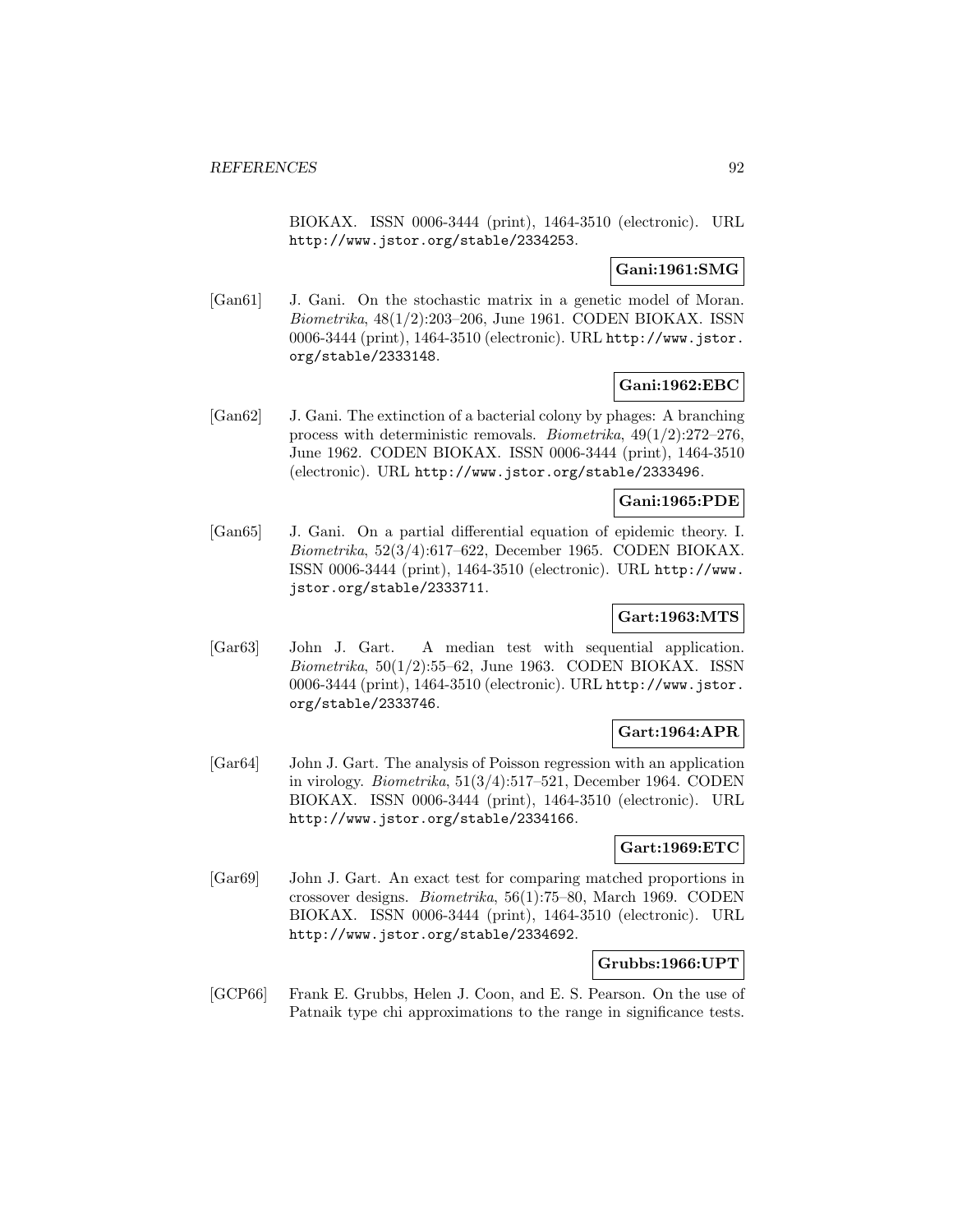Biometrika, 53(1/2):248–252, June 1966. CODEN BIOKAX. ISSN 0006-3444 (print), 1464-3510 (electronic). URL http://www.jstor. org/stable/2334073.

### **Geisser:1968:PZM**

[GD68] Seymour Geisser and M. M. Desu. Predictive zero-mean uniform discrimination. Biometrika, 55(3):519–524, November 1968. CODEN BIOKAX. ISSN 0006-3444 (print), 1464-3510 (electronic). URL http://www.jstor.org/stable/2334256.

### **Geary:1966:ACV**

[Gea66] R. C. Geary. The average critical value method for adjudging relative efficiency of statistical tests in time series regression analysis. Biometrika, 53(1/2):109–119, June 1966. CODEN BIOKAX. ISSN 0006-3444 (print), 1464-3510 (electronic). URL http://www.jstor. org/stable/2334057.

# **Gehan:1965:GTS**

[Geh65a] Edmund A. Gehan. A generalized two-sample Wilcoxon test for doubly censored data. Biometrika, 52(3/4):650–653, December 1965. CODEN BIOKAX. ISSN 0006-3444 (print), 1464-3510 (electronic). URL http://www.jstor.org/stable/2333721.

# **Gehan:1965:GWT**

[Geh65b] Edmund A. Gehan. A generalized Wilcoxon test for comparing arbitrarily singly-censored samples. Biometrika, 52(1/2):203–223, June 1965. CODEN BIOKAX. ISSN 0006-3444 (print), 1464-3510 (electronic). URL http://www.jstor.org/stable/2333825.

# **Gupta:1966:EPL**

[GG66] Shanti S. Gupta and Mrudulla Gnanadesikan. Estimation of the parameters of the logistic distribution. Biometrika, 53(3/4):565–570, December 1966. CODEN BIOKAX. ISSN 0006-3444 (print), 1464- 3510 (electronic). URL http://www.jstor.org/stable/2333660.

### **Ghirtis:1968:STS**

[Ghi68] G. C. Ghirtis. A system of two servers with limited waiting rooms and certain order of visits. Biometrika, 55(1):223–228, March 1968. CODEN BIOKAX. ISSN 0006-3444 (print), 1464-3510 (electronic). URL http://www.jstor.org/stable/2334466.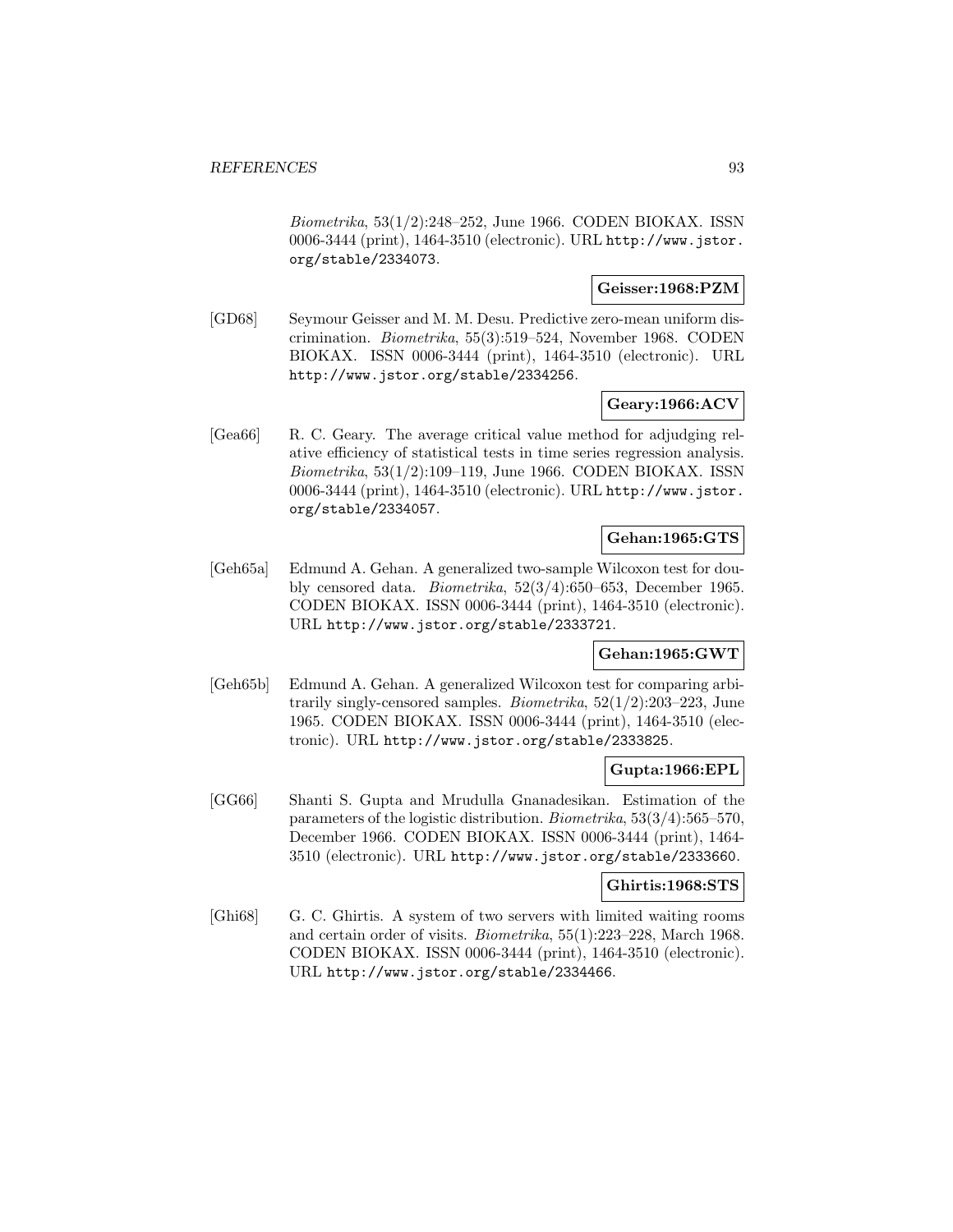#### **Ghosh:1963:STR**

[Gho63] B. K. Ghosh. On sequential tests of ratio of variances based on range. Biometrika, 50(3/4):419–430, December 1963. CODEN BIOKAX. ISSN 0006-3444 (print), 1464-3510 (electronic). URL http://www. jstor.org/stable/2333910.

### **Ghosal:1964:SRT**

[Gho64a] A. Ghosal. Some results in the theory of inventory. Biometrika, 51(3/4):487–490, December 1964. CODEN BIOKAX. ISSN 0006- 3444 (print), 1464-3510 (electronic). URL http://www.jstor.org/ stable/2334156.

### **Ghosh:1964:STS**

[Gho64b] B. K. Ghosh. Simultaneous tests by sequential methods in hierarchical classifications. Biometrika, 51(3/4):439–450, December 1964. CODEN BIOKAX. ISSN 0006-3444 (print), 1464-3510 (electronic). URL http://www.jstor.org/stable/2334150.

### **Ghosh:1966:AEM**

[Gho66] B. K. Ghosh. Asymptotic expansions for the moments of the distribution of correlation coefficient. Biometrika, 53(1/2):258–262, June 1966. CODEN BIOKAX. ISSN 0006-3444 (print), 1464-3510 (electronic). URL http://www.jstor.org/stable/2334076.

### **Gilbert:1960:ELM**

[Gil60] N. Gilbert. Estimation from a linear Markov process. Biometrika, 47(3/4):482–483, December 1960. CODEN BIOKAX. ISSN 0006- 3444 (print), 1464-3510 (electronic). URL http://www.jstor.org/ stable/2333325.

### **Gilbert:1965:PCS**

[Gil65] E. N. Gilbert. The probability of covering a sphere with N circular caps. Biometrika, 52(3/4):323–330, December 1965. CODEN BIOKAX. ISSN 0006-3444 (print), 1464-3510 (electronic). URL http://www.jstor.org/stable/2333686.

#### **Gentleman:1968:ASD**

[GJ68] W. M. Gentleman and M. A. Jenkins. An approximation for Student's t-distribution. Biometrika, 55(3):571–572, November 1968. CODEN BIOKAX. ISSN 0006-3444 (print), 1464-3510 (electronic). URL http://www.jstor.org/stable/2334263.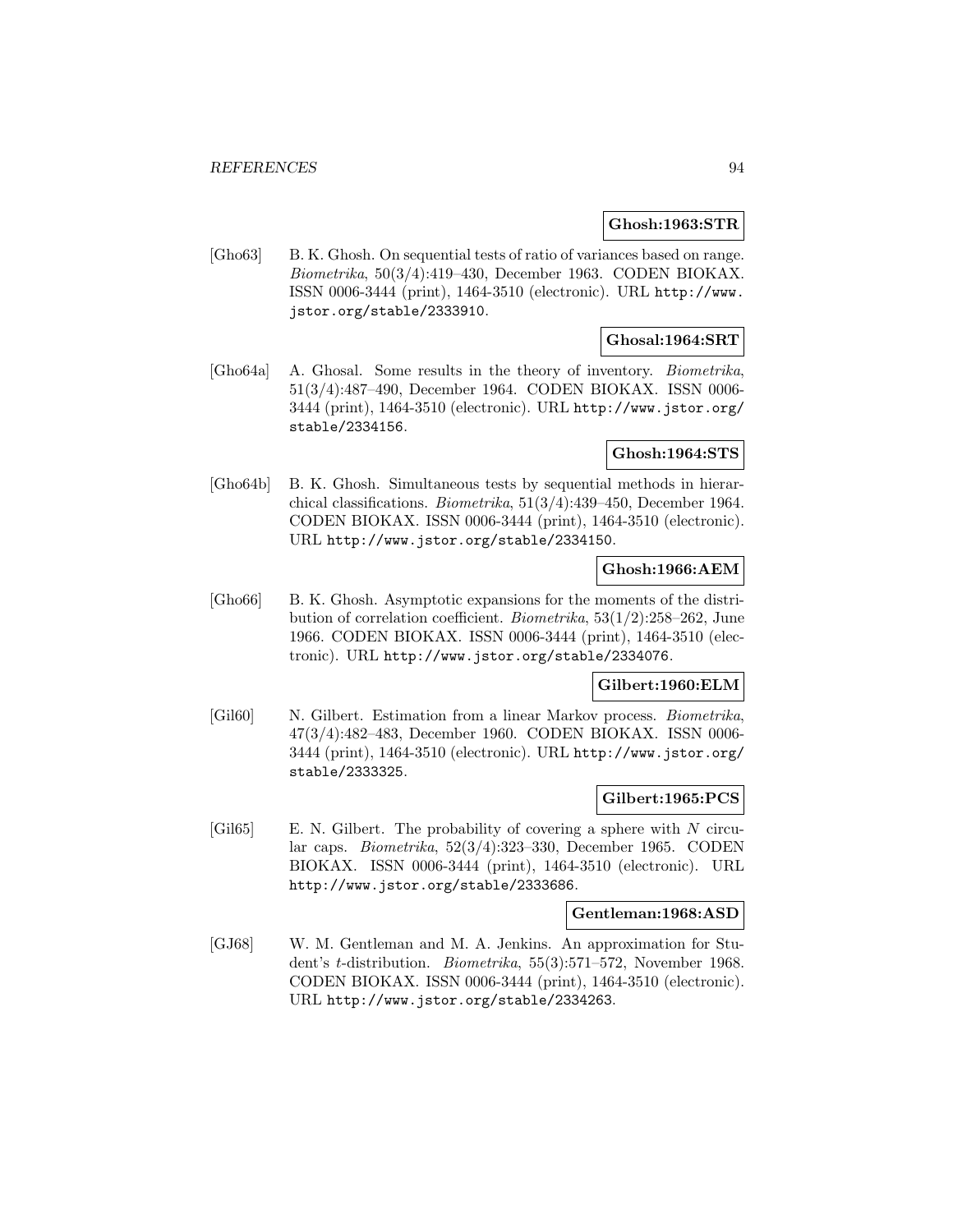#### **Glasser:1962:EVC**

[Gla62] Gerald J. Glasser. On estimators for variances and covariances. Biometrika, 49(1/2):259–262, June 1962. CODEN BIOKAX. ISSN 0006-3444 (print), 1464-3510 (electronic). URL http://www.jstor. org/stable/2333491.

# **Glenn:1960:CET**

[Gle60] W. A. Glenn. A comparison of the effectiveness of tournaments. Biometrika, 47(3/4):253–262, December 1960. CODEN BIOKAX. ISSN 0006-3444 (print), 1464-3510 (electronic). URL http://www. jstor.org/stable/2333297.

### **Gleser:1968:TSC**

[Gle68] Leon Jay Gleser. On testing a set of correlation coefficients for equality: Some asymptotic results. Biometrika, 55(3):513–517, November 1968. CODEN BIOKAX. ISSN 0006-3444 (print), 1464-3510 (electronic). URL http://www.jstor.org/stable/2334255.

# **Gurland:1962:TEM**

[GM62] John Gurland and Roger S. McCullough. Testing equality of means after a preliminary test of equality of variances. Biometrika, 49 (3/4):403–417, December 1962. CODEN BIOKAX. ISSN 0006- 3444 (print), 1464-3510 (electronic). URL http://www.jstor.org/ stable/2333975.

### **Gray:1966:SPR**

[GO66] H. L. Gray and P. L. Odell. On sums and products of rectangular variates. Biometrika, 53(3/4):615–617, December 1966. CODEN BIOKAX. ISSN 0006-3444 (print), 1464-3510 (electronic). URL http://www.jstor.org/stable/2333673.

# **Gobel:1967:BRB**

[Gob67] F. Gobel. Book review: Symmetric Function and Allied Tables, by F. N. David; M. G. Kendall; D. E. Barton. Biometrika, 54(1/2):335– 336, June 1967. CODEN BIOKAX. ISSN 0006-3444 (print), 1464- 3510 (electronic). URL http://www.jstor.org/stable/2333888.

### **Gonin:1961:CUO**

[Gon61a] H. T. Gonin. Corrigenda: "The Use of Orthogonal Polynomials of Positive and Negative Binomial Frequency Functions in Curve Fitting by Aitken's Method". Biometrika, 48(3/4):476, December 1961.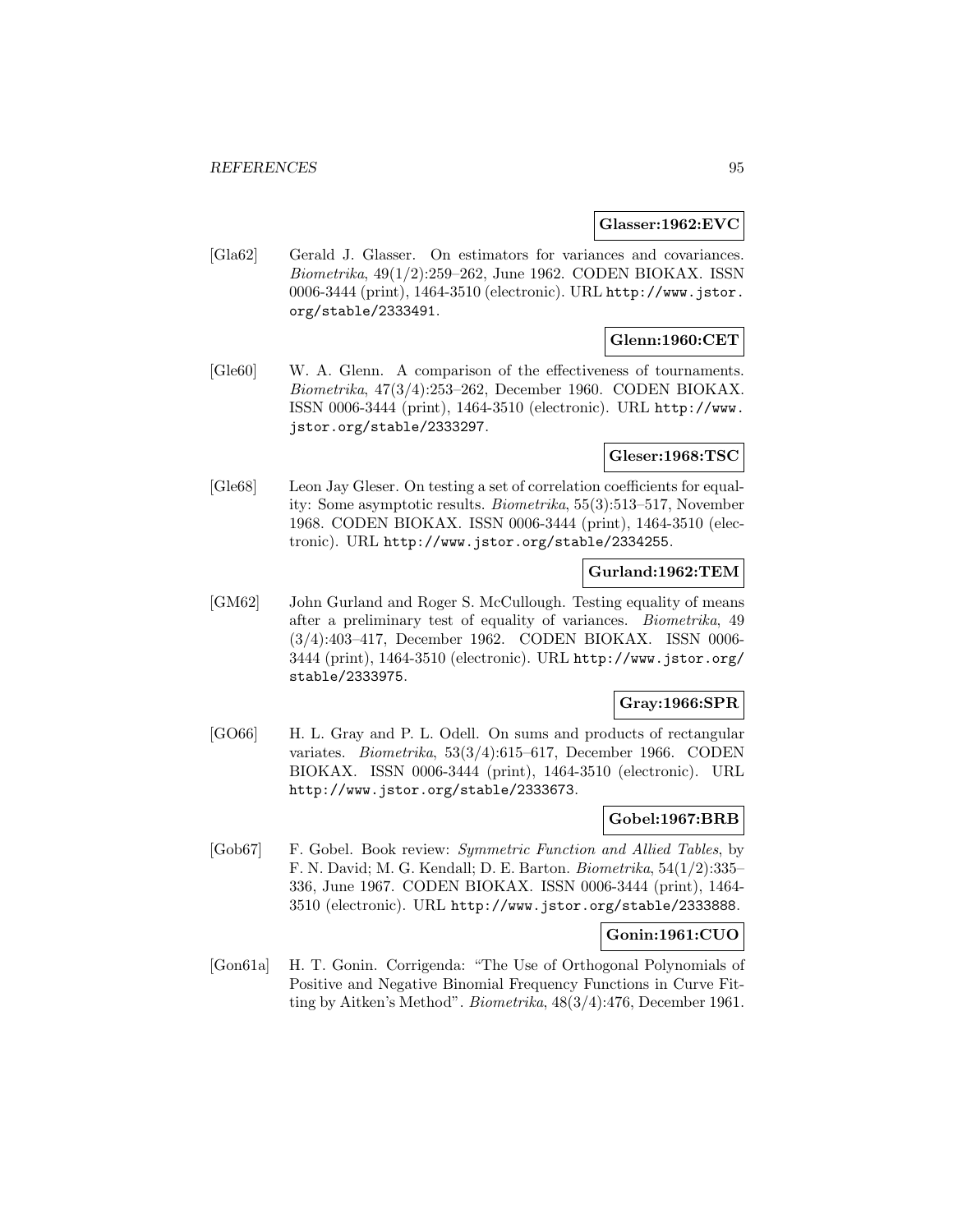CODEN BIOKAX. ISSN 0006-3444 (print), 1464-3510 (electronic). URL http://www.jstor.org/stable/2332781. See [Gon61b].

# **Gonin:1961:UOP**

[Gon61b] H. T. Gonin. The use of orthogonal polynomials of the positive and negative binomial frequency functions in curve fitting by Aitken's method. Biometrika, 48(1/2):115–123, June 1961. CO-DEN BIOKAX. ISSN 0006-3444 (print), 1464-3510 (electronic). URL http://www.jstor.org/stable/2333136. See corrigenda [Gon61a].

# **Gonin:1966:PBF**

[Gon66] H. T. Gonin. Poisson and binomial frequency surfaces. Biometrika, 53(3/4):617–619, December 1966. CODEN BIOKAX. ISSN 0006- 3444 (print), 1464-3510 (electronic). URL http://www.jstor.org/ stable/2333674.

### **Goodman:1964:APC**

[Goo64] Leo A. Goodman. The analysis of persistence in a chain of multiple events. Biometrika, 51(3/4):405–411, December 1964. CODEN BIOKAX. ISSN 0006-3444 (print), 1464-3510 (electronic). URL http://www.jstor.org/stable/2334147.

# **Goodman:1967:PEB**

[Goo67] Leo A. Goodman. The probabilities of extinction for birth-and-death processes that are age-dependent or phase-dependent. Biometrika, 54(3/4):579–596, December 1967. CODEN BIOKAX. ISSN 0006- 3444 (print), 1464-3510 (electronic). URL http://www.jstor.org/ stable/2335049.

### **Goodman:1968:SMP**

[Goo68] Leo A. Goodman. Stochastic models for the population growth of the sexes. Biometrika, 55(3):469–487, November 1968. CODEN BIOKAX. ISSN 0006-3444 (print), 1464-3510 (electronic). URL http://www.jstor.org/stable/2334252.

### **Good:1969:CQF**

[Goo69] I. J. Good. Conditions for a quadratic form to have a chi-squared distribution. Biometrika, 56(1):215–216, March 1969. CODEN BIOKAX. ISSN 0006-3444 (print), 1464-3510 (electronic). URL http://www.jstor.org/stable/2334707. See correction [Goo70] and remark [Kha78].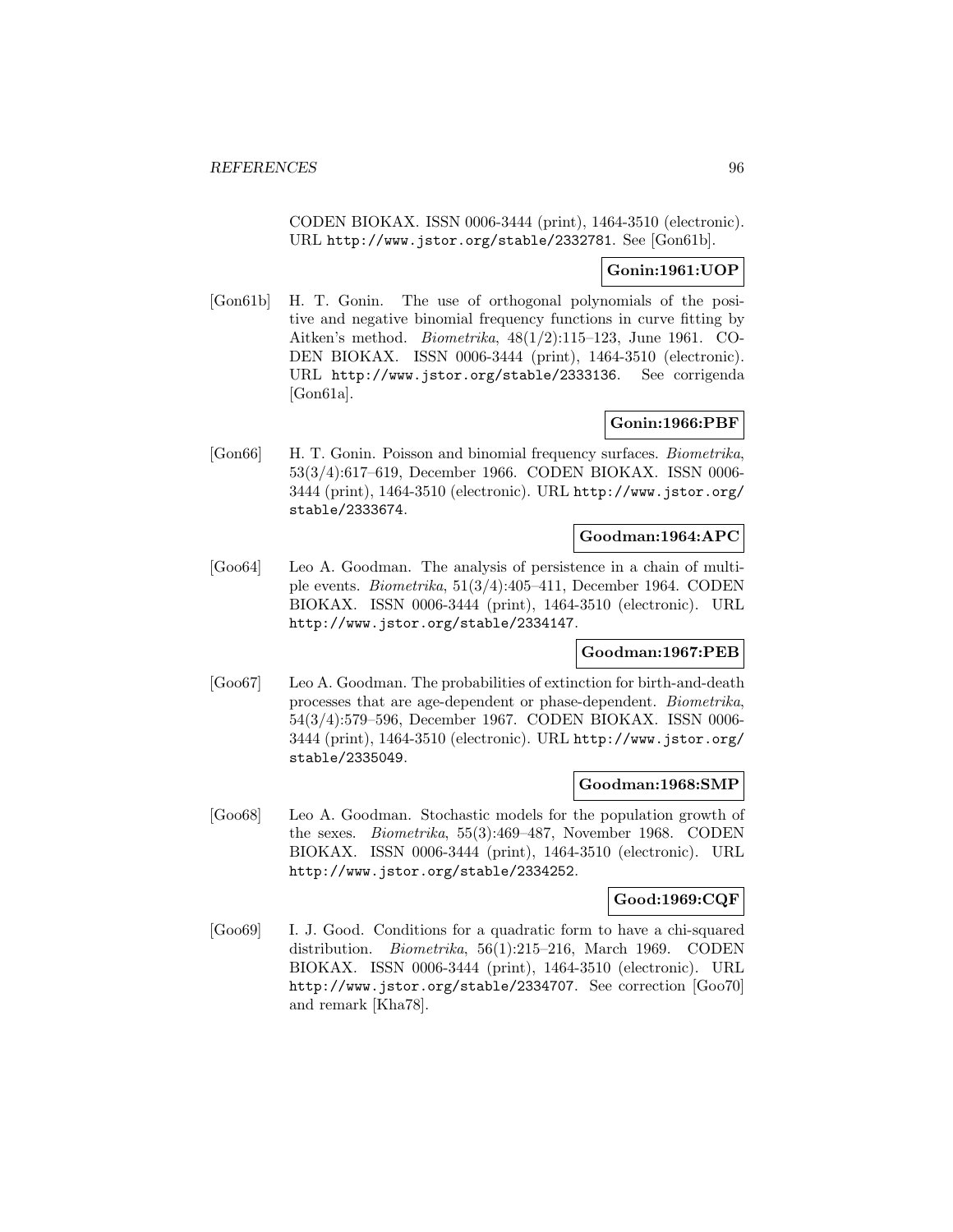### **Good:1970:CCQ**

[Goo70] I. J. Good. Corrections: "Conditions for a Quadratic Form to Have a Chi-Squared Distribution". Biometrika, 57(1):225, April 1970. CODEN BIOKAX. ISSN 0006-3444 (print), 1464-3510 (electronic). URL http://www.jstor.org/stable/2334962. See [Goo69].

# **Gower:1961:NSA**

[Gow61] J. C. Gower. A note on some asymptotic properties of the logarithmic series distribution. *Biometrika*,  $48(1/2):212-215$ , June 1961. CODEN BIOKAX. ISSN 0006-3444 (print), 1464-3510 (electronic). URL http://www.jstor.org/stable/2333150.

### **Gower:1966:TCC**

[Gow66a] J. C. Gower. A Q-technique for the calculation of canonical variates. Biometrika, 53(3/4):588–590, December 1966. CODEN BIOKAX. ISSN 0006-3444 (print), 1464-3510 (electronic). URL http://www. jstor.org/stable/2333664.

## **Gower:1966:SDP**

[Gow66b] J. C. Gower. Some distance properties of latent root and vector methods used in multivariate analysis. Biometrika, 53(3/4):325–338, December 1966. CODEN BIOKAX. ISSN 0006-3444 (print), 1464- 3510 (electronic). URL http://www.jstor.org/stable/2333639.

#### **Gower:1968:APV**

[Gow68] J. C. Gower. Adding a point to vector diagrams in multivariate analysis. Biometrika, 55(3):582–585, November 1968. CODEN BIOKAX. ISSN 0006-3444 (print), 1464-3510 (electronic). URL http://www.jstor.org/stable/2334268.

### **Gupta:1965:LFO**

[GP65] Shanti S. Gupta and K. C. Sreedharan Pillai. On linear functions of ordered correlated normal random variables. Biometrika, 52(3/4):367–379, December 1965. CODEN BIOKAX. ISSN 0006- 3444 (print), 1464-3510 (electronic). URL http://www.jstor.org/ stable/2333690.

#### **Gupta:1964:DLF**

[GPS64] Shanti S. Gupta, K. C. Sreedharan Pillai, and G. P. Steck. On the distribution of linear functions and ratios of linear functions of ordered correlated normal random variables with emphasis on range. Biometrika, 51(1/2):143–151, June 1964. CODEN BIOKAX. ISSN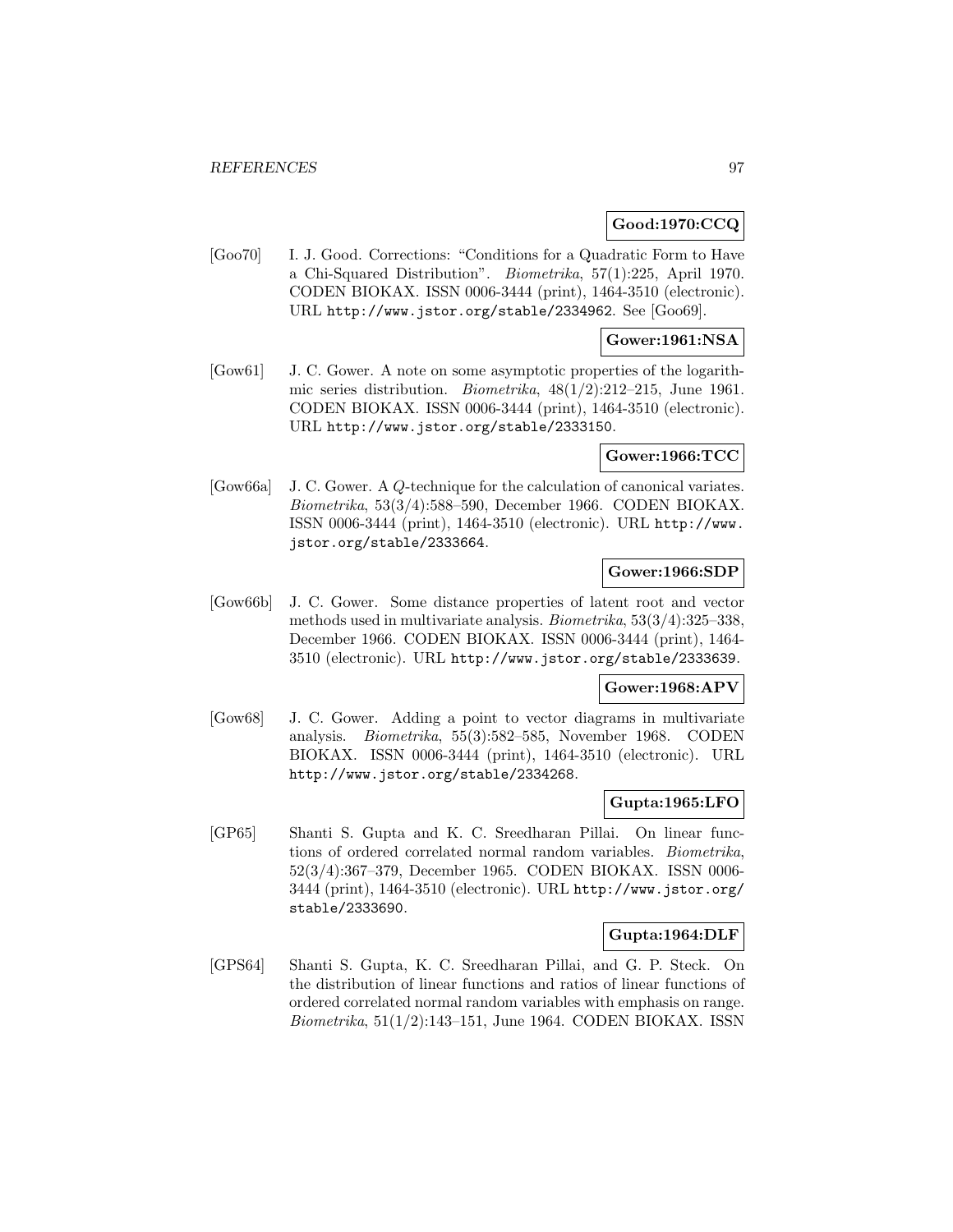0006-3444 (print), 1464-3510 (electronic). URL http://www.jstor. org/stable/2334202.

### **Groves:1969:NEV**

[GR69] Theodore Groves and Thomas Rothenberg. A note on the expected value of an inverse matrix. Biometrika, 56(3):690–691, December 1969. CODEN BIOKAX. ISSN 0006-3444 (print), 1464-3510 (electronic). URL http://www.jstor.org/stable/2334680.

### **Greig:1967:ERA**

[Gre67] Margaret Greig. Extremes in a random assembly. Biometrika, 54(1/2):273–282, June 1967. CODEN BIOKAX. ISSN 0006- 3444 (print), 1464-3510 (electronic). URL http://www.jstor.org/ stable/2333870.

## **Gruneberg:1961:BRB**

[Gru61] H. Gruneberg. Book review: Genetical Research. Biometrika, 48(1/2):236, June 1961. CODEN BIOKAX. ISSN 0006-3444 (print), 1464-3510 (electronic). URL http://www.jstor.org/ stable/2333169.

### **Gupta:1962:SSCa**

[GS62a] Shanti S. Gupta and Milton Sobel. On selecting a subset containing the population with the smallest variance. Biometrika, 49 (3/4):495–507, December 1962. CODEN BIOKAX. ISSN 0006- 3444 (print), 1464-3510 (electronic). URL http://www.jstor.org/ stable/2333983.

# **Gupta:1962:SSCb**

[GS62b] Shanti S. Gupta and Milton Sobel. On the smallest of several correlated F statistics. Biometrika,  $49(3/4)$ :509–523, December 1962. CODEN BIOKAX. ISSN 0006-3444 (print), 1464-3510 (electronic). URL http://www.jstor.org/stable/2333984.

### **Gregory:1965:NQS**

[GS65] G. Gregory and P. R. Satyamurty. A note on the queueing system  $M/M/1$  with balking. *Biometrika*,  $52(3/4):643-645$ , December 1965. CODEN BIOKAX. ISSN 0006-3444 (print), 1464-3510 (electronic). URL http://www.jstor.org/stable/2333718.

### **Gehan:1969:PST**

[GT69] Edmund A. Gehan and Donald G. Thomas. The performance of some two-sample tests in small samples with and without censoring.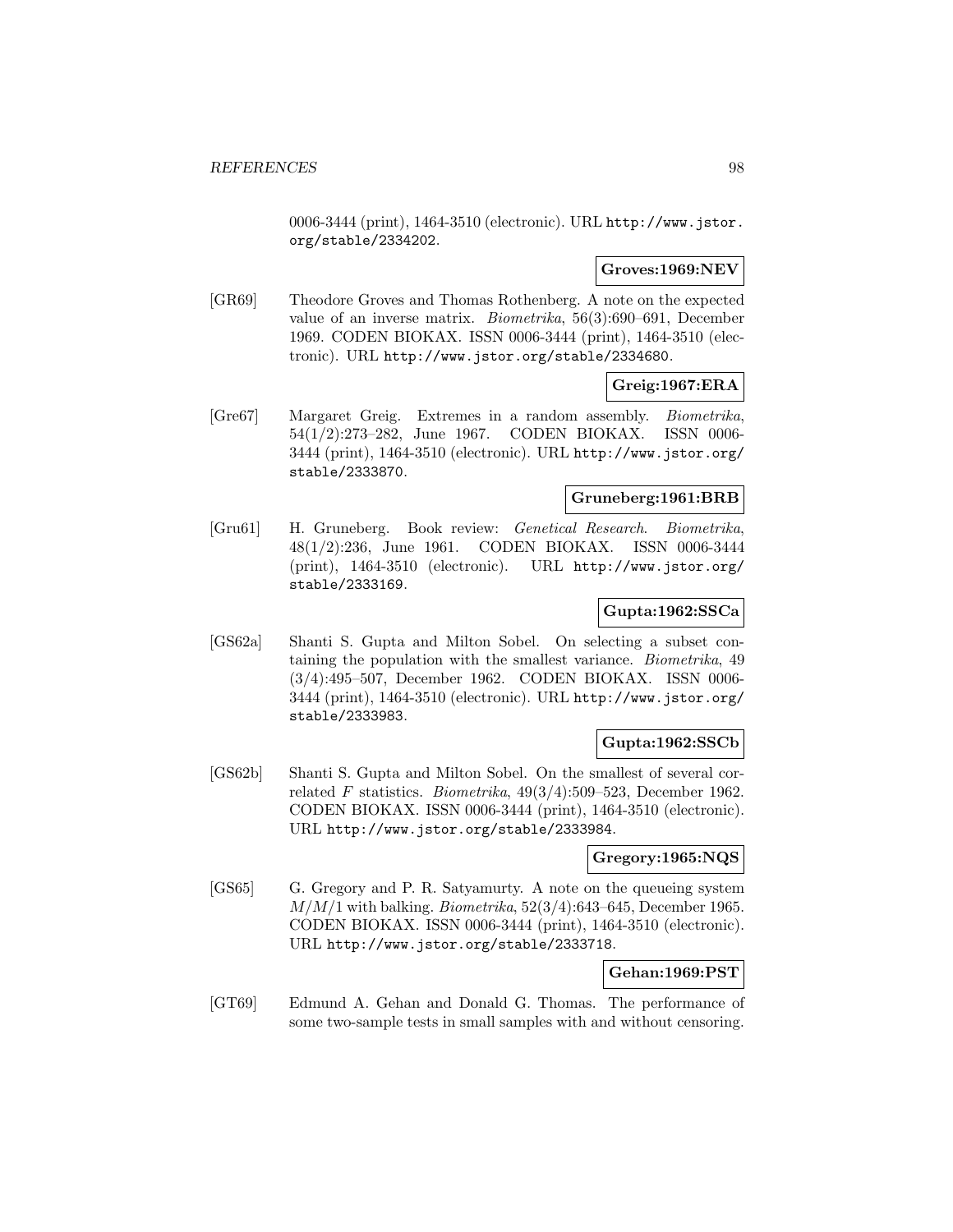Biometrika, 56(1):127–132, March 1969. CODEN BIOKAX. ISSN 0006-3444 (print), 1464-3510 (electronic). URL http://www.jstor. org/stable/2334697.

### **Glasser:1961:CVC**

[GW61] Gerald J. Glasser and Robert F. Winter. Critical values of the coefficient of rank correlation for testing the hypothesis of independence. Biometrika, 48(3/4):444–448, December 1961. CODEN BIOKAX. ISSN 0006-3444 (print), 1464-3510 (electronic). URL http://www. jstor.org/stable/2332767.

# **Gart:1967:BVE**

[GZ67] John J. Gart and James R. Zweifel. On the bias of various estimators of the logit and its variance with application to quantal bioassay. Biometrika, 54(1/2):181–187, June 1967. CODEN BIOKAX. ISSN 0006-3444 (print), 1464-3510 (electronic). URL http://www.jstor. org/stable/2333861.

### **Haight:1960:QBI**

[Hai60] Frank A. Haight. Queueing with balking. II. Biometrika, 47 (3/4):285–296, December 1960. CODEN BIOKAX. ISSN 0006- 3444 (print), 1464-3510 (electronic). URL http://www.jstor.org/ stable/2333300.

# **Haight:1961:DAB**

[Hai61] Frank A. Haight. A distribution analogous to the Borel–Tanner. Biometrika, 48(1/2):167–173, June 1961. CODEN BIOKAX. ISSN 0006-3444 (print), 1464-3510 (electronic). URL http://www.jstor. org/stable/2333140.

### **Haight:1965:CDR**

[Hai65a] Frank A. Haight. Counting distributions for renewal processes. Biometrika, 52(3/4):395–403, December 1965. CODEN BIOKAX. ISSN 0006-3444 (print), 1464-3510 (electronic). URL http://www. jstor.org/stable/2333692.

## **Haight:1965:ERP**

[Hai65b] Frank A. Haight. On the effect of removing persons with N or more accidents from an accident prone population. *Biometrika*, 52(1/2):298–300, June 1965. CODEN BIOKAX. ISSN 0006- 3444 (print), 1464-3510 (electronic). URL http://www.jstor.org/ stable/2333840.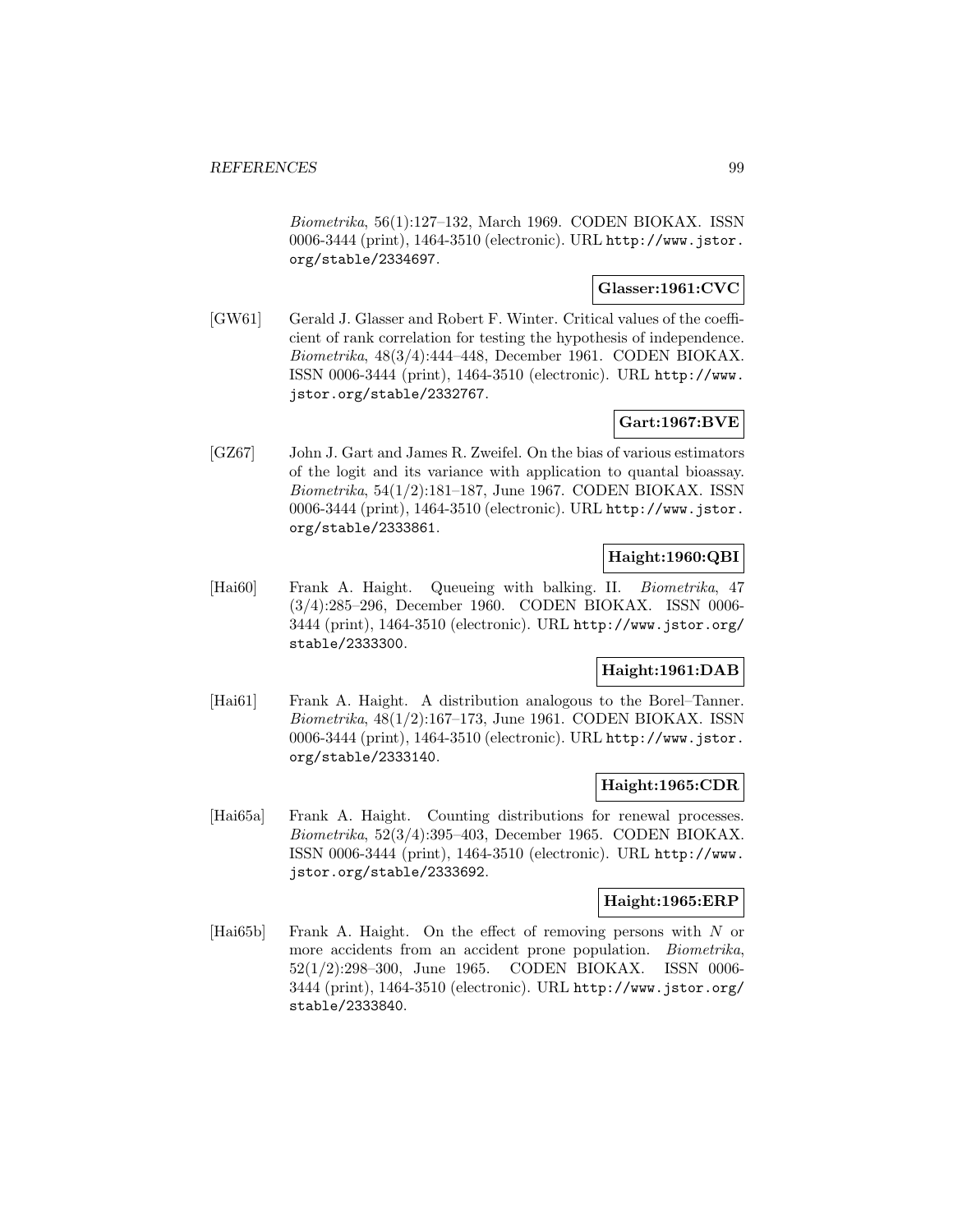### **Hajnal:1961:TSS**

[Haj61] J. Hajnal. A two-sample sequential *t*-test. *Biometrika*,  $48(1/2):65-$ 75, June 1961. CODEN BIOKAX. ISSN 0006-3444 (print), 1464- 3510 (electronic). URL http://www.jstor.org/stable/2333131.

# **Hall:1962:SSA**

[Hal62] W. J. Hall. Some sequential analogs of Stein's two-stage test. Biometrika, 49(3/4):367–378, December 1962. CODEN BIOKAX. ISSN 0006-3444 (print), 1464-3510 (electronic). URL http://www. jstor.org/stable/2333971.

# **Haley:1963:BRB**

[Hal63] K. B. Haley. Book review: *Mathematical Programming* by S. Vajda. Biometrika, 50(1/2):230–231, June 1963. CODEN BIOKAX. ISSN 0006-3444 (print), 1464-3510 (electronic). URL http://www.jstor. org/stable/2333776.

### **Hamdan:1968:STS**

[Ham68] M. A. Hamdan. On the structure of the tetrachoric series. Biometrika, 55(1):261–262, March 1968. CODEN BIOKAX. ISSN 0006-3444 (print), 1464-3510 (electronic). URL http://www.jstor. org/stable/2334474.

# **Hannan:1962:SS**

[Han62] E. J. Hannan. Systematic sampling. Biometrika, 49(1/2):281–283, June 1962. CODEN BIOKAX. ISSN 0006-3444 (print), 1464-3510 (electronic). URL http://www.jstor.org/stable/2333499.

### **Hannan:1963:RTS**

[Han63] E. J. Hannan. Regression for time series with errors of measurement. Biometrika, 50(3/4):293–302, December 1963. CODEN BIOKAX. ISSN 0006-3444 (print), 1464-3510 (electronic). URL http://www. jstor.org/stable/2333900.

### **Hannan:1967:ELR**

[Han67] E. J. Hannan. The estimation of a lagged regression relation. Biometrika, 54(3/4):409–418, December 1967. CODEN BIOKAX. ISSN 0006-3444 (print), 1464-3510 (electronic). URL http://www. jstor.org/stable/2335033.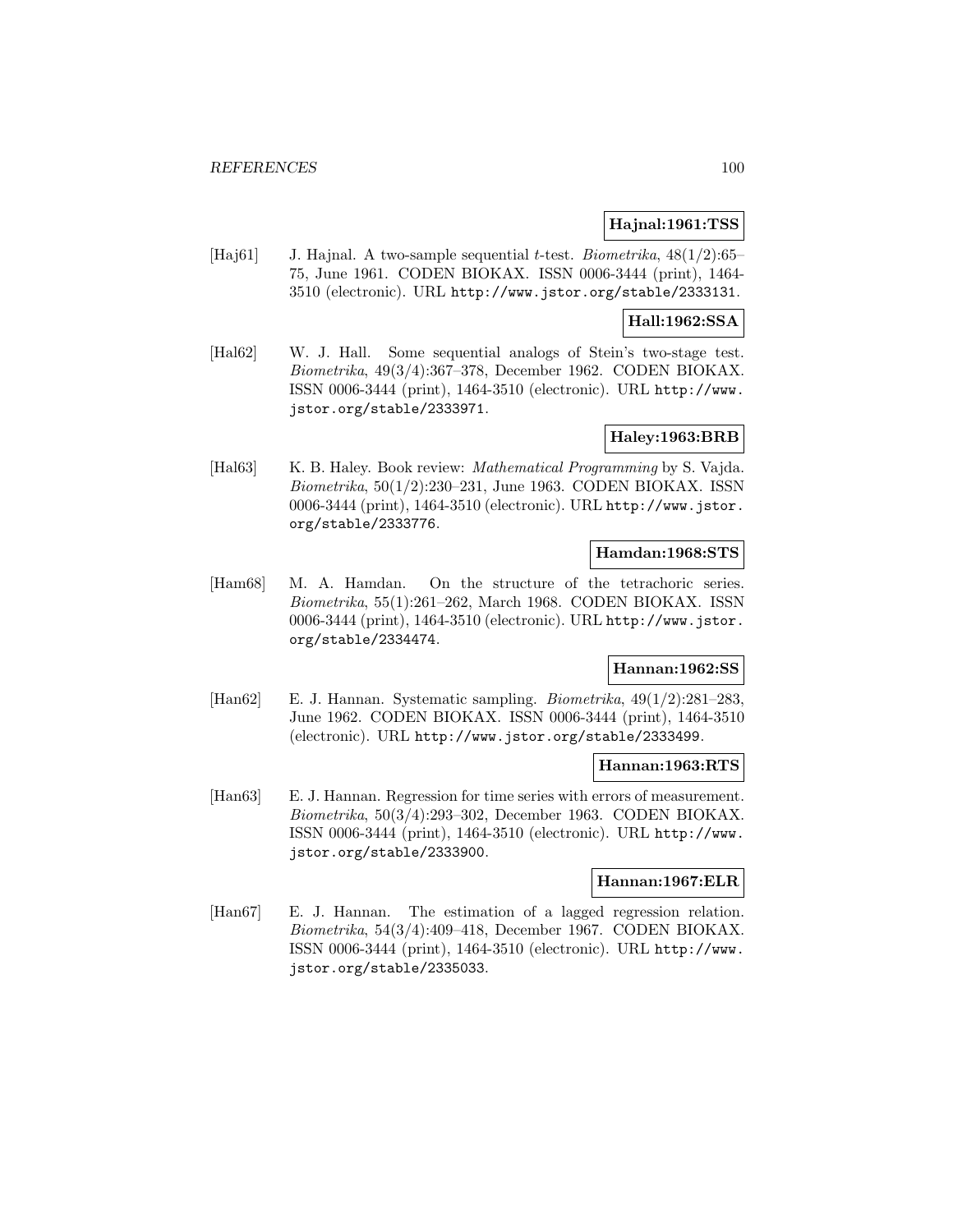### **Han:1968:NDC**

[Han68] Chien-Pai Han. A note on discrimination in the case of unequal covariance matrices. Biometrika, 55(3):586–587, November 1968. CODEN BIOKAX. ISSN 0006-3444 (print), 1464-3510 (electronic). URL http://www.jstor.org/stable/2334269.

### **Hannan:1969:EMM**

[Han69a] E. J. Hannan. The estimation of mixed moving average autoregressive systems. Biometrika, 56(3):579–593, December 1969. CODEN BIOKAX. ISSN 0006-3444 (print), 1464-3510 (electronic). URL http://www.jstor.org/stable/2334666.

### **Hannan:1969:IVM**

[Han69b] E. J. Hannan. The identification of vector mixed autoregressivemoving average systems. Biometrika, 56(1):223–225, March 1969. CODEN BIOKAX. ISSN 0006-3444 (print), 1464-3510 (electronic). URL http://www.jstor.org/stable/2334711.

## **Harter:1961:CEV**

[Har61a] H. Leon Harter. Corrigenda: "Expected Values of Normal Order Statistics". Biometrika, 48(3/4):476, December 1961. CODEN BIOKAX. ISSN 0006-3444 (print), 1464-3510 (electronic). URL http://www.jstor.org/stable/2332782. See [Har61b].

#### **Harter:1961:EVN**

[Har61b] H. Leon Harter. Expected values of normal order statistics. Biometrika, 48(1/2):151–165, June 1961. CODEN BIOKAX. ISSN 0006-3444 (print), 1464-3510 (electronic). URL http://www.jstor. org/stable/2333139. See corrigenda [Har61a].

#### **Harary:1963:BRBb**

[Har63a] F. Harary. Book review: Programmes, Jeux et Reseaux de Transport, by C. Berge; A. Ghouila-Houri. Biometrika, 50(3/4):553–554, December 1963. CODEN BIOKAX. ISSN 0006-3444 (print), 1464- 3510 (electronic). URL http://www.jstor.org/stable/2333941.

#### **Harary:1963:BRBa**

[Har63b] F. Harary. Book review: The Theory of Graphs and its Applications by Claude Berge. Biometrika, 50(1/2):231, June 1963. CODEN BIOKAX. ISSN 0006-3444 (print), 1464-3510 (electronic). URL http://www.jstor.org/stable/2333777.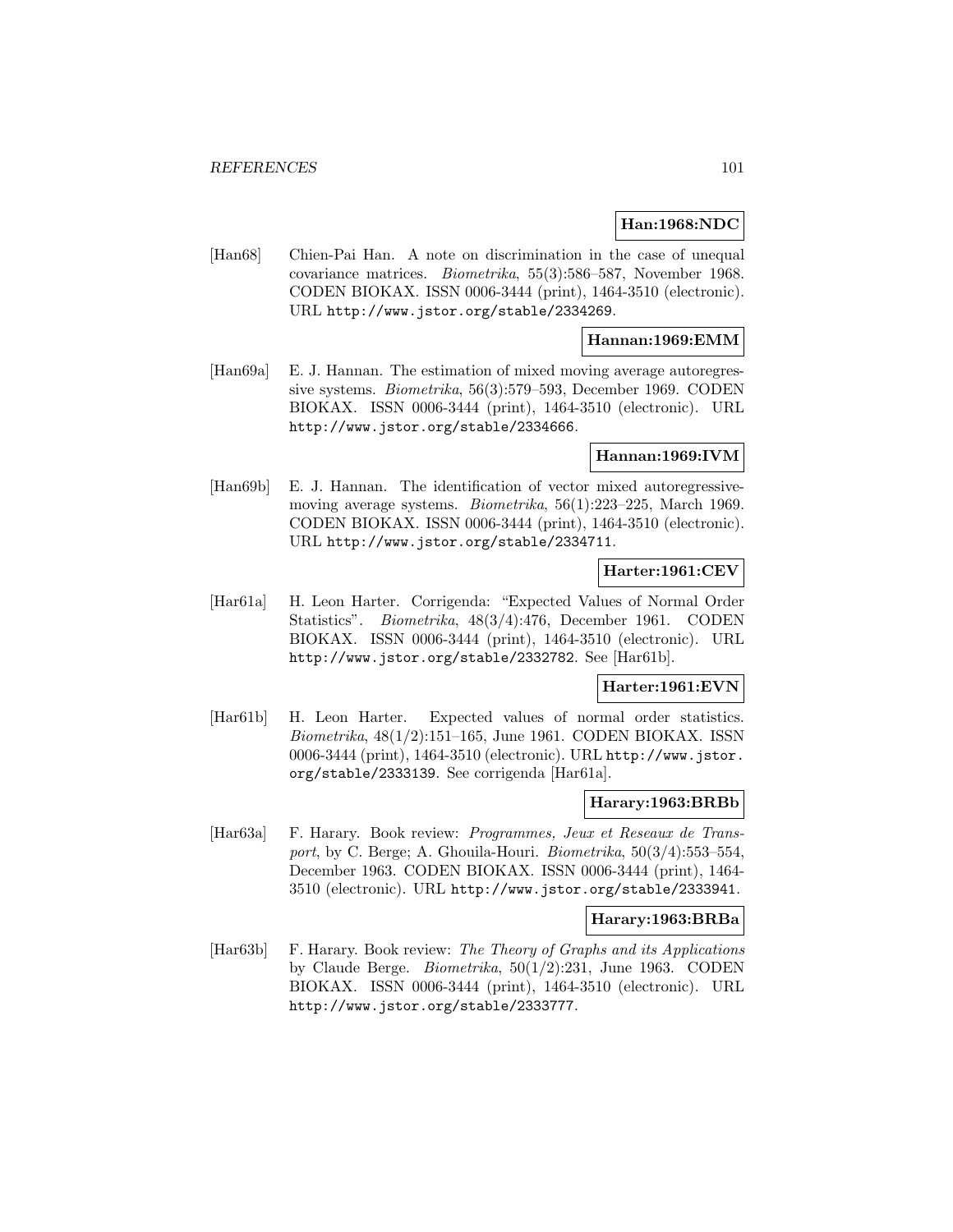#### **Harter:1963:PPR**

[Har63c] H. Leon Harter. Percentage points of the ratio of two ranges and power of the associated test. *Biometrika*,  $50(1/2):187-194$ , June 1963. CODEN BIOKAX. ISSN 0006-3444 (print), 1464-3510 (electronic). URL http://www.jstor.org/stable/2333759.

### **Harter:1964:NTP**

[Har64a] H. Leon Harter. A new table of percentage points of the chisquare distribution. *Biometrika*,  $51(1/2)$ :231–239, June 1964. CO-DEN BIOKAX. ISSN 0006-3444 (print), 1464-3510 (electronic). URL http://www.jstor.org/stable/2334209. See corrigenda [Har65, Har79].

### **Hartley:1964:ECR**

[Har64b] H. O. Hartley. Exact confidence regions for the parameters in nonlinear regression laws. Biometrika, 51(3/4):347–353, December 1964. CODEN BIOKAX. ISSN 0006-3444 (print), 1464-3510 (electronic). URL http://www.jstor.org/stable/2334140.

### **Harter:1965:CNT**

[Har65] H. Leon Harter. Corrigenda: "A new table of percentage points of the chi-square distribution". *Biometrika*,  $52(1/2)$ :305, June 1965. CODEN BIOKAX. ISSN 0006-3444 (print), 1464-3510 (electronic). URL http://www.jstor.org/stable/2333844. See [Har64a].

#### **Harper:1967:DMH**

[Har67a] W. M. Harper. The distribution of the mean half-square successive difference. Biometrika, 54(3/4):419–433, December 1967. CODEN BIOKAX. ISSN 0006-3444 (print), 1464-3510 (electronic). URL http://www.jstor.org/stable/2335034.

## **Hartigan:1967:DRS**

[Har67b] J. A. Hartigan. Distribution of the residual sum of squares in fitting inequalities. *Biometrika*,  $54(1/2)$ :69–84, June 1967. CODEN BIOKAX. ISSN 0006-3444 (print), 1464-3510 (electronic). URL http://www.jstor.org/stable/2333852.

#### **Harsaae:1969:CUT**

[Har69a] Erik Harsaae. On the computation and use of a table of percentage points of Bartlett's M. Biometrika, 56(2):273–281, August 1969. CODEN BIOKAX. ISSN 0006-3444 (print), 1464-3510 (electronic). URL http://www.jstor.org/stable/2334420.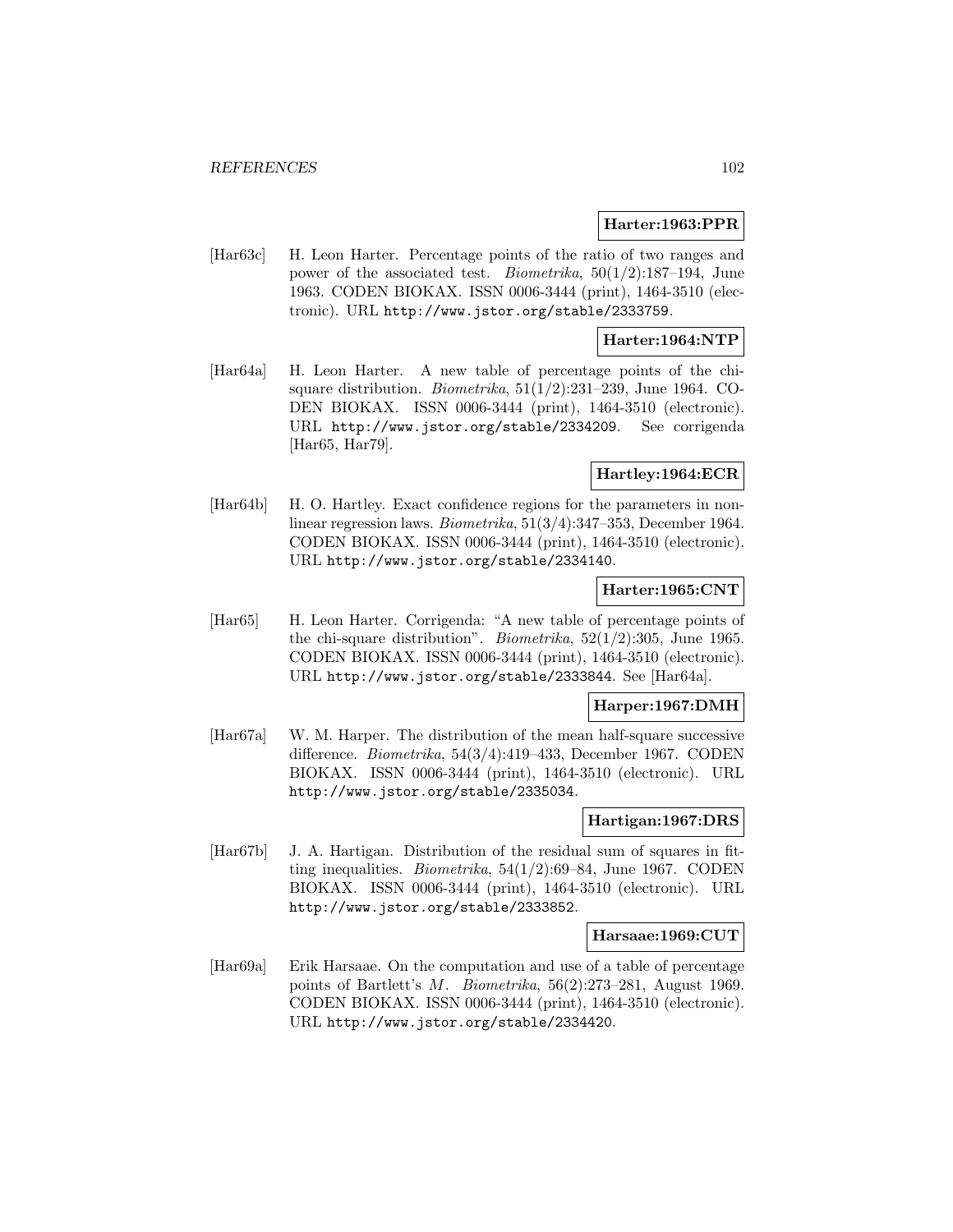### **Harville:1969:QUE**

[Har69b] David A. Harville. Quadratic unbiased estimation of variance components for the one-way classification. Biometrika, 56(2):313–326, August 1969. CODEN BIOKAX. ISSN 0006-3444 (print), 1464- 3510 (electronic). URL http://www.jstor.org/stable/2334424. See corrections [Har70].

# **Harville:1970:CQU**

[Har70] David A. Harville. Corrections: "Quadratic Unbiased Estimation of Variance Components for the One-Way Classification". Biometrika, 57(1):226, April 1970. CODEN BIOKAX. ISSN 0006- 3444 (print), 1464-3510 (electronic). URL http://www.jstor.org/ stable/2334964. See [Har69b].

## **Harter:1979:ACN**

[Har79] H. L. Harter. Amendments and corrections: "A new table of percentage points of the chi-square distribution" [Biometrika **51** (1964), 231–239; MR **30** #4315]. Biometrika, 66(3):689, December 1979. CODEN BIOKAX. ISSN 0006-3444 (print), 1464-3510 (electronic). URL http://www.jstor.org/stable/2335199. See [Har64a].

# **Hasofer:1967:SHP**

[Has67] A. M. Hasofer. Studies in the history of probability and statistics. XVI. Random mechanisms in Talmudic literature. Biometrika, 54(1/2):316–321, June 1967. CODEN BIOKAX. ISSN 0006- 3444 (print), 1464-3510 (electronic). URL http://www.jstor.org/ stable/2333879.

### **Hassanein:1969:EPE**

[Has69a] Khatab M. Hassanein. Estimation of the parameters of the extreme value distribution by use of two or three order statistics. Biometrika, 56(2):429–436, August 1969. CODEN BIOKAX. ISSN 0006-3444 (print), 1464-3510 (electronic). URL http://www.jstor. org/stable/2334436.

#### **Hassanein:1969:EPL**

[Has69b] Khatab M. Hassanein. Estimation of the parameters of the logistic distribution by sample quantiles. Biometrika, 56(3):684–687, December 1969. CODEN BIOKAX. ISSN 0006-3444 (print), 1464-3510 (electronic). URL http://www.jstor.org/stable/2334677.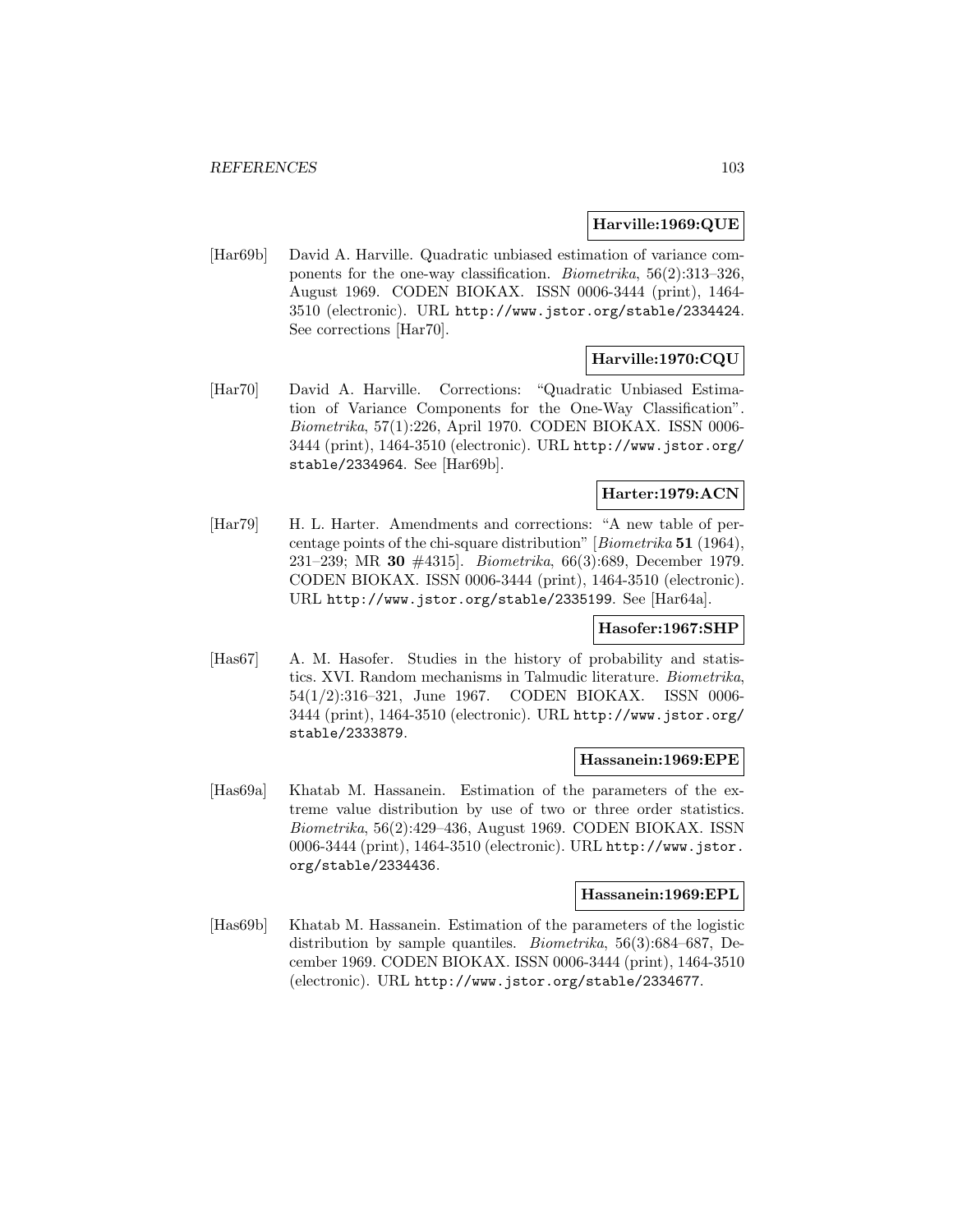#### **Hawkes:1964:BRB**

[Haw64] A. G. Hawkes. Book review: Les Systems avec ou sans Attente et les Processus Stochastiques, by P. Le Gall. Biometrika, 51(1/2):292, June 1964. CODEN BIOKAX. ISSN 0006-3444 (print), 1464-3510 (electronic). URL http://www.jstor.org/stable/2334232.

# **Hawkes:1965:BRB**

[Haw65a] A. G. Hawkes. Book review: *Mathematical Theories of Traffic Flow*, by Frank A. Haight. Biometrika, 52(3/4):672–673, December 1965. CODEN BIOKAX. ISSN 0006-3444 (print), 1464-3510 (electronic). URL http://www.jstor.org/stable/2333734.

#### **Hawkes:1965:QGT**

[Haw65b] A. G. Hawkes. Queueing for gaps in traffic. Biometrika, 52(1/2): 79–85, June 1965. CODEN BIOKAX. ISSN 0006-3444 (print), 1464- 3510 (electronic). URL http://www.jstor.org/stable/2333813.

#### **Haight:1960:BTD**

[HB60] Frank A. Haight and Melvin Allen Breuer. The Borel–Tanner distribution. *Biometrika*,  $47(1/2)$ :143-150, June 1960. CODEN BIOKAX. ISSN 0006-3444 (print), 1464-3510 (electronic). URL http://www.jstor.org/stable/2332966.

# **Heathcote:1961:PPQ**

[Hea61] C. R. Heathcote. Preemptive priority queueing. *Biometrika*, 48 (1/2):57–63, June 1961. CODEN BIOKAX. ISSN 0006-3444 (print), 1464-3510 (electronic). URL http://www.jstor.org/ stable/2333130.

### **Healy:1962:BRB**

[Hea62] M. J. R. Healy. Book review: An Introduction to Statistical Science in Agriculture by D. J. Finney. Biometrika, 49(3/4):579, December 1962. CODEN BIOKAX. ISSN 0006-3444 (print), 1464-3510 (electronic). URL http://www.jstor.org/stable/2334001.

## **Healy:1964:BRB**

[Hea64a] M. J. R. Healy. Book review: Auto-Primer in Computer Programming, by Doris R. Entwistle. Biometrika,  $51(1/2)$ :294, June 1964. CODEN BIOKAX. ISSN 0006-3444 (print), 1464-3510 (electronic). URL http://www.jstor.org/stable/2334238.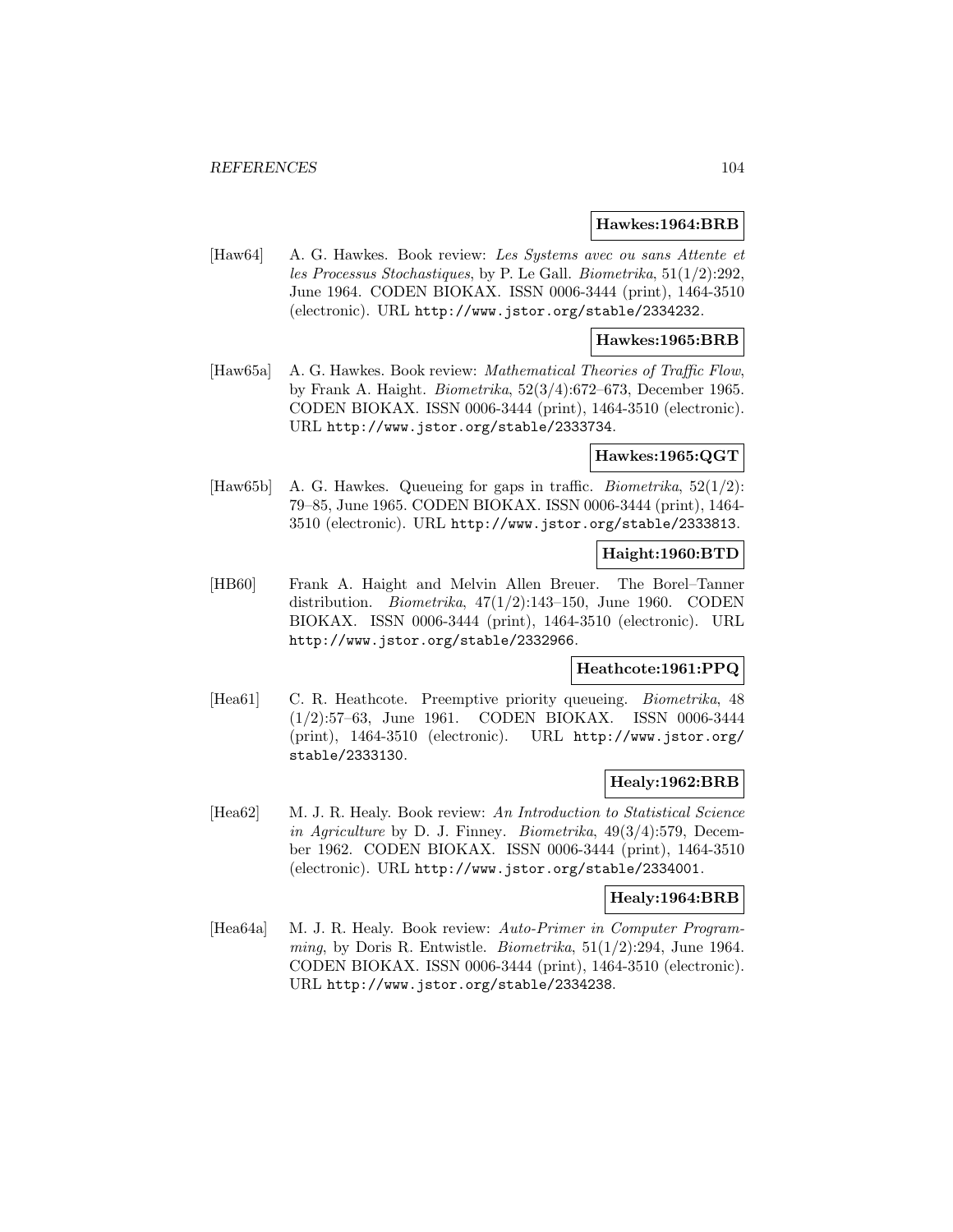### **Healy:1964:PMD**

[Hea64b] M. J. R. Healy. A property of the multinomial distribution and the determination of appropriate scores. *Biometrika*,  $51(1/2):265-266$ , June 1964. CODEN BIOKAX. ISSN 0006-3444 (print), 1464-3510 (electronic). URL http://www.jstor.org/stable/2334219.

### **Hext:1963:ESO**

[Hex63] George R. Hext. The estimation of second-order tensors, with related tests and designs. Biometrika, 50(3/4):353–373, December 1963. CODEN BIOKAX. ISSN 0006-3444 (print), 1464-3510 (electronic). URL http://www.jstor.org/stable/2333905.

### **Hedayat:1969:AGT**

[HF69] A. Hedayat and W. T. Federer. An application of group theory to the existence and non-existence of orthogonal Latin squares. Biometrika, 56(3):547–551, December 1969. CODEN BIOKAX. ISSN 0006-3444 (print), 1464-3510 (electronic). URL http://www. jstor.org/stable/2334662.

# **Healy:1961:APC**

[HG61] M. J. R. Healy and J. C. Gower. Aliasing in partially confounded factorial experiments. Biometrika, 48(1/2):218–220, June 1961. CO-DEN BIOKAX. ISSN 0006-3444 (print), 1464-3510 (electronic). URL http://www.jstor.org/stable/2333152.

### **Hinz:1967:STE**

[HG67] Paul Hinz and John Gurland. Simplified techniques for estimating parameters of some generalized Poisson distributions. Biometrika, 54(3/4):555–566, December 1967. CODEN BIOKAX. ISSN 0006- 3444 (print), 1464-3510 (electronic). URL http://www.jstor.org/ stable/2335046.

### **Hinz:1968:MAU**

[HG68] Paul Hinz and John Gurland. A method of analysing untransformed data from the negative binomial and other contagious distributions. Biometrika, 55(1):163–170, March 1968. CODEN BIOKAX. ISSN 0006-3444 (print), 1464-3510 (electronic). URL http://www.jstor. org/stable/2334460.

### **Hills:1969:LLC**

[Hil69] M. Hills. On looking at large correlation matrices. Biometrika, 56(2):249–253, August 1969. CODEN BIOKAX. ISSN 0006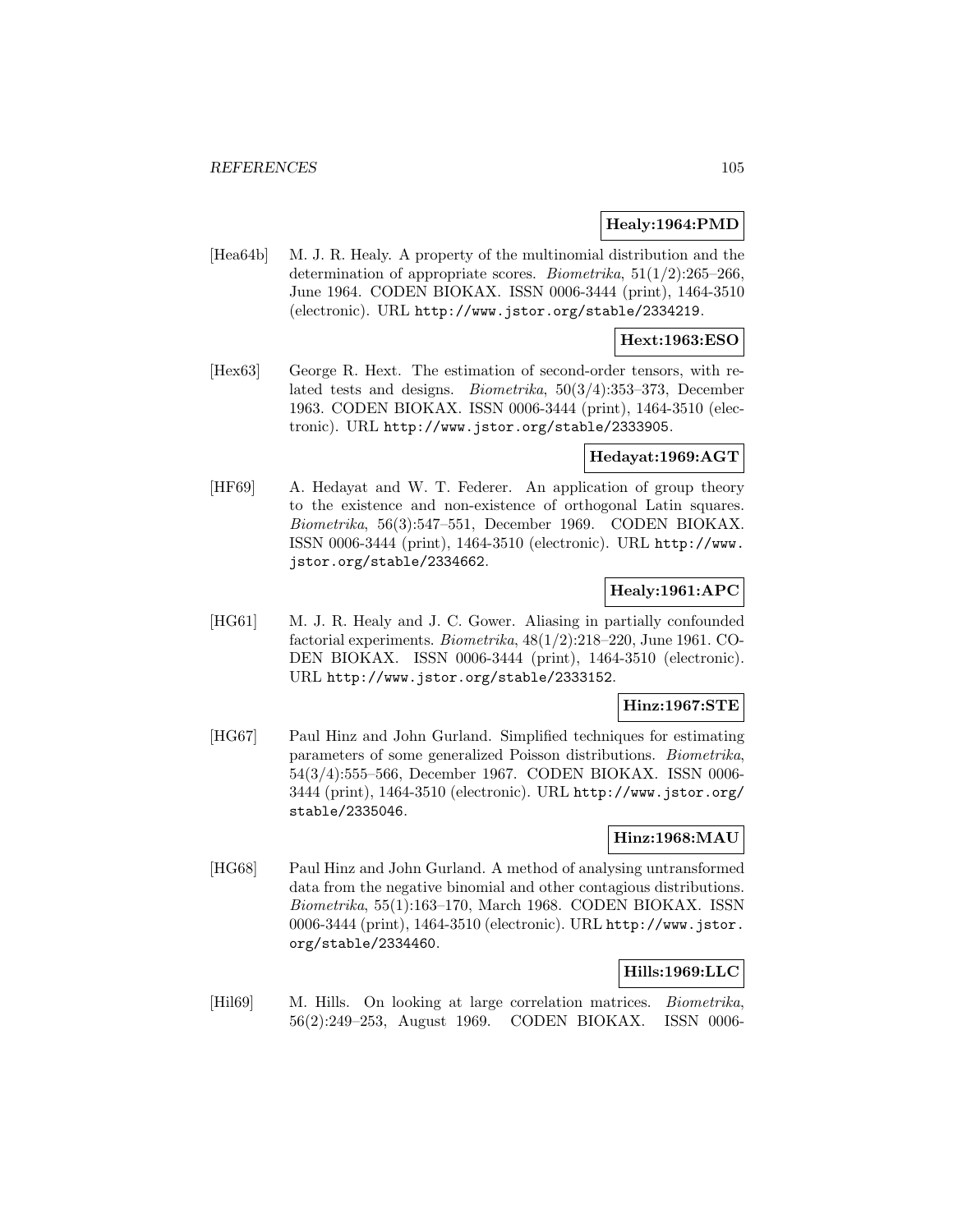3444 (print), 1464-3510 (electronic). URL http://www.jstor.org/ stable/2334418.

## **Hinkley:1969:IAI**

[Hin69a] D. V. Hinkley. Inference about the intersection in two-phase regression. Biometrika, 56(3):495–504, December 1969. CODEN BIOKAX. ISSN 0006-3444 (print), 1464-3510 (electronic). URL http://www.jstor.org/stable/2334655.

### **Hinkley:1969:RTC**

[Hin69b] D. V. Hinkley. On the ratio of two correlated normal random variables. Biometrika, 56(3):635–639, December 1969. CODEN BIOKAX. ISSN 0006-3444 (print), 1464-3510 (electronic). URL http://www.jstor.org/stable/2334671. See correction [Hin70].

## **Hinkley:1970:CRT**

[Hin70] D. V. Hinkley. Correction: "On the Ratio of Two Correlated Normal Random Variables". Biometrika, 57(3):683, December 1970. CODEN BIOKAX. ISSN 0006-3444 (print), 1464-3510 (electronic). URL http://www.jstor.org/stable/2334796. See [Hin69b].

# **Hitchcock:1962:NEP**

[Hit62] Shirley E. Hitchcock. A note on the estimation of the parameters of the logistic function, using the minimum logit  $\chi^2$  method. Biometrika, 49(1/2):250–252, June 1962. CODEN BIOKAX. ISSN 0006-3444 (print), 1464-3510 (electronic). URL http://www.jstor. org/stable/2333488.

# **Hitchcock:1966:THA**

[Hit66] Shirley E. Hitchcock. Tests of hypotheses about the parameters of the logistic function. Biometrika, 53(3/4):535–544, December 1966. CODEN BIOKAX. ISSN 0006-3444 (print), 1464-3510 (electronic). URL http://www.jstor.org/stable/2333657.

### **Haldane:1963:DEN**

[HJ63] J. B. S. Haldane and S. D. Jayakar. The distribution of extremal and nearly extremal values in samples from a normal distribution. Biometrika, 50(1/2):89–94, June 1963. CODEN BIOKAX. ISSN 0006-3444 (print), 1464-3510 (electronic). URL http://www.jstor. org/stable/2333750.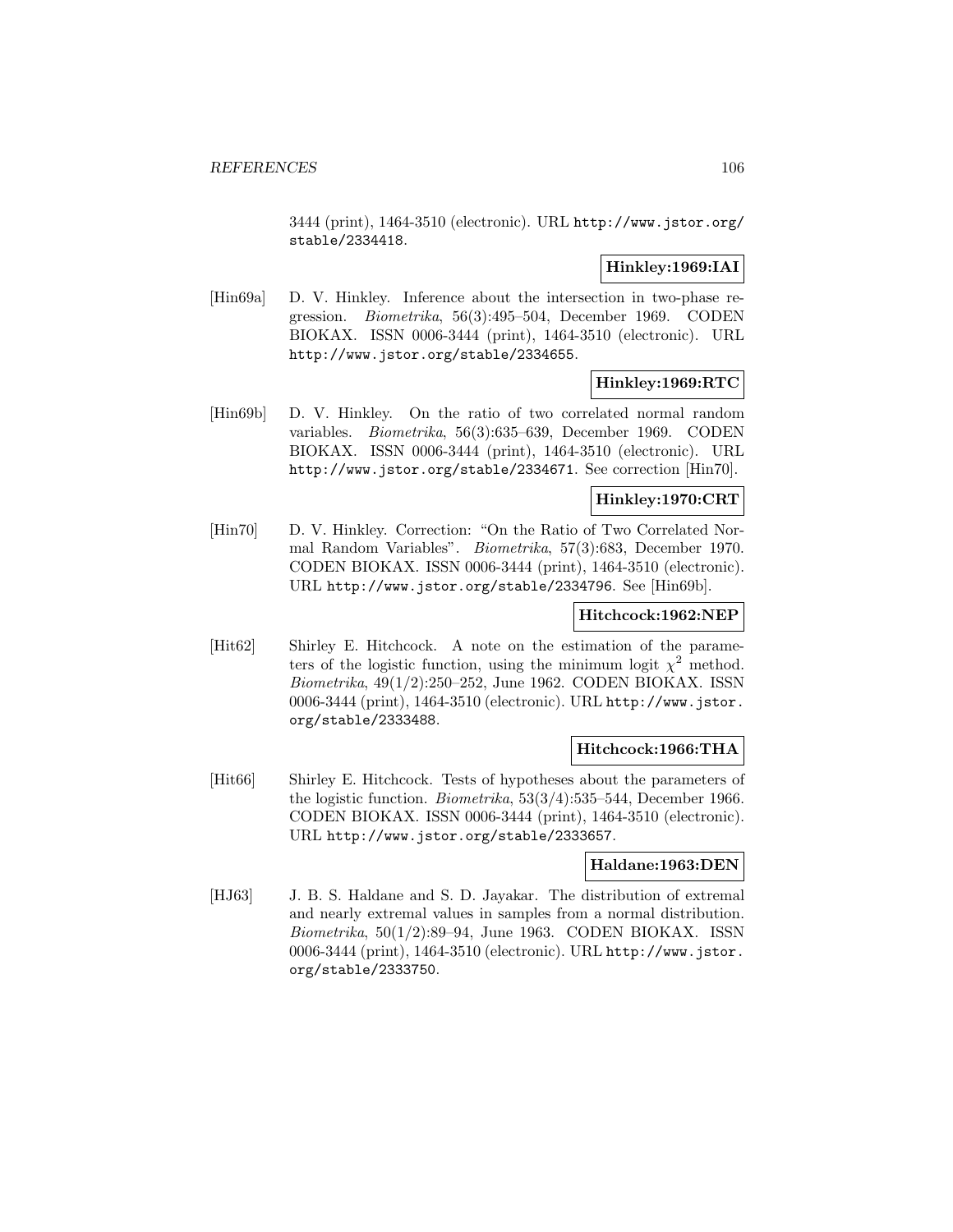#### **Hinkelmann:1963:TCG**

[HK63] K. Hinkelmann and O. Kempthorne. Two classes of group divisible partial diallel crosses. Biometrika, 50(3/4):281–291, December 1963. CODEN BIOKAX. ISSN 0006-3444 (print), 1464-3510 (electronic). URL http://www.jstor.org/stable/2333899.

## **Hudson:1968:MCI**

[HK68] John D. Hudson, Jr. and Richard G. Krutchkoff. A Monte Carlo investigation of the size and power of tests employing Satterthwaite's synthetic mean squares. Biometrika, 55(2):431–433, July 1968. CO-DEN BIOKAX. ISSN 0006-3444 (print), 1464-3510 (electronic). URL http://www.jstor.org/stable/2334890.

### **Haynam:1965:ACD**

[HL65] G. E. Haynam and F. C. Leone. Analysis of categorical data. Biometrika, 52(3/4):654–660, December 1965. CODEN BIOKAX. ISSN 0006-3444 (print), 1464-3510 (electronic). URL http://www. jstor.org/stable/2333723.

#### **Harper:1960:UIT**

[HM60] W. M. Harper and J. A. MacDonald. The use of integral transforms to determine expansions of distribution functions. Biometrika, 47 (3/4):460–463, December 1960. CODEN BIOKAX. ISSN 0006- 3444 (print), 1464-3510 (electronic). URL http://www.jstor.org/ stable/2333319.

### **Harter:1966:IML**

[HM66] H. Leon Harter and Albert H. Moore. Iterative maximum-likelihood estimation of the parameters of normal populations from singly and doubly censored samples. *Biometrika*,  $53(1/2):205-213$ , June 1966. CODEN BIOKAX. ISSN 0006-3444 (print), 1464-3510 (electronic). URL http://www.jstor.org/stable/2334066. See corrections [HM67, HM69].

### **Harter:1967:CIM**

[HM67] H. Leon Harter and Albert H. Moore. Correction: "Iterative Maximum-Likelihood Estimation of the Parameters of Normal Populations from Singly and Doubly Censored Samples". Biometrika, 54(3/4):688, December 1967. CODEN BIOKAX. ISSN 0006- 3444 (print), 1464-3510 (electronic). URL http://www.jstor.org/ stable/2335069. See [HM66].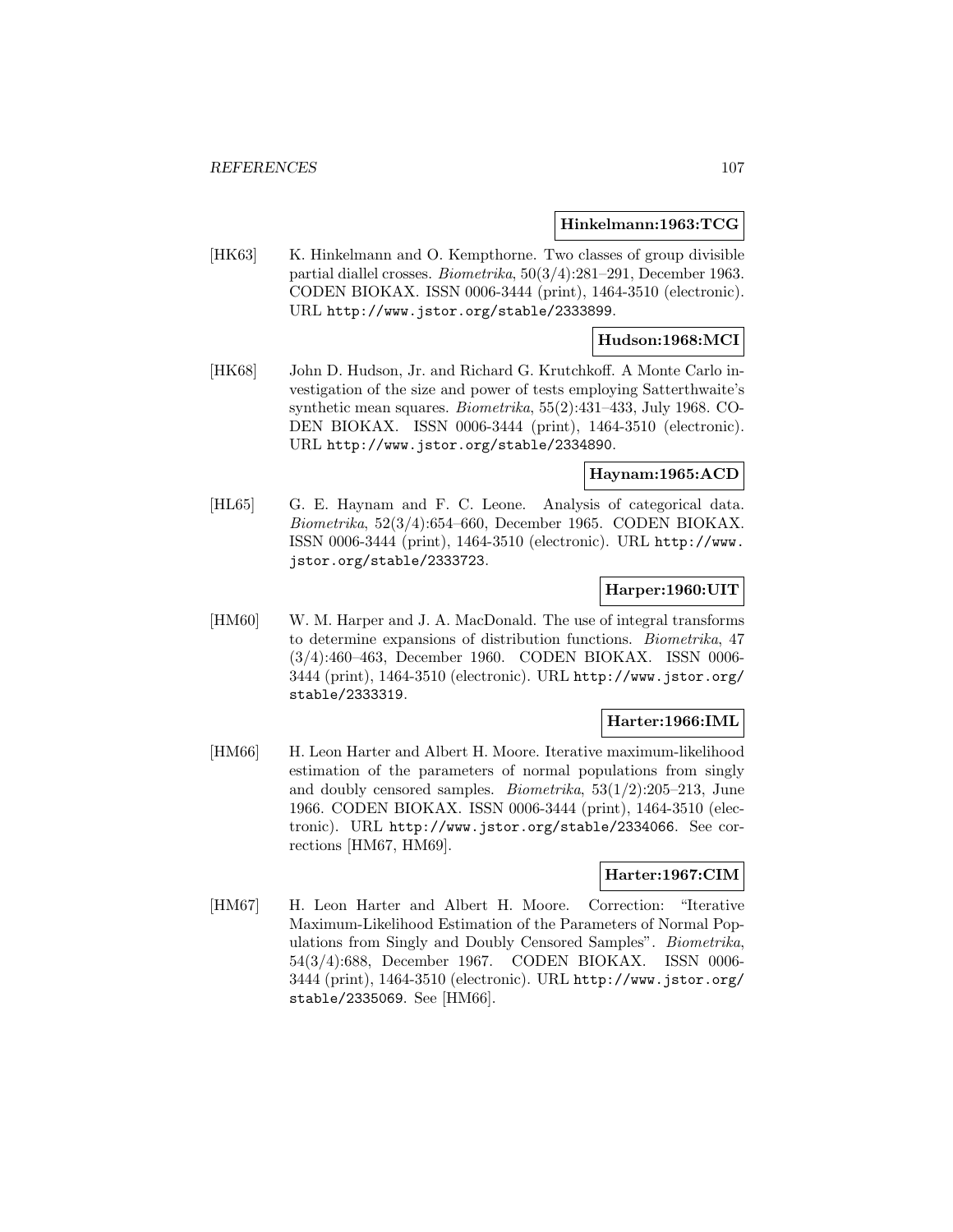### **Harter:1969:CIM**

[HM69] H. Leon Harter and Albert H. Moore. Corrections: "Iterative Maximum-Likelihood Estimation of the Parameters of Normal Populations from Singly and Doubly Censored Samples". Biometrika, 56(1):229, March 1969. CODEN BIOKAX. ISSN 0006-3444 (print), 1464-3510 (electronic). URL http://www.jstor.org/ stable/2334714. See [HM66].

### **Hoadley:1968:UPD**

[Hoa68] A. Bruce Hoadley. Use of the Pearson densities for approximating a skew density whose left terminal and first three moments are known. Biometrika, 55(3):559–563, November 1968. CODEN BIOKAX. ISSN 0006-3444 (print), 1464-3510 (electronic). URL http://www.jstor.org/stable/2334261.

# **Hoel:1968:CST**

[Hoe68] David G. Hoel. Closed sequential tests of an exponential parameter. Biometrika, 55(2):387–391, July 1968. CODEN BIOKAX. ISSN 0006-3444 (print), 1464-3510 (electronic). URL http://www.jstor. org/stable/2334881.

# **Hoflund:1963:SDS**

[Hof63] Olle Hoflund. Simulated distributions for small n of Kendall's partial rank correlation coefficient. Biometrika, 50(3/4):520–522, December 1963. CODEN BIOKAX. ISSN 0006-3444 (print), 1464-3510 (electronic). URL http://www.jstor.org/stable/2333920.

### **Holland:1961:BRB**

[Hol61a] W. W. Holland. Book review: *Introduction to Health Statistics*, by Satya Swaroop. Biometrika, 48(1/2):236, June 1961. CODEN BIOKAX. ISSN 0006-3444 (print), 1464-3510 (electronic). URL http://www.jstor.org/stable/2333171.

### **Holt:1961:BRB**

[Hol61b] S. B. Holt. Book review: La Biometrie. Que Sais-Je, by Eugene Schreider. Biometrika, 48(1/2):236, June 1961. CODEN BIOKAX. ISSN 0006-3444 (print), 1464-3510 (electronic). URL http://www. jstor.org/stable/2333170.

### **Holgate:1964:EBP**

[Hol64] P. Holgate. Estimation for the bivariate Poisson distribution. Biometrika, 51(1/2):241–245, June 1964. CODEN BIOKAX. ISSN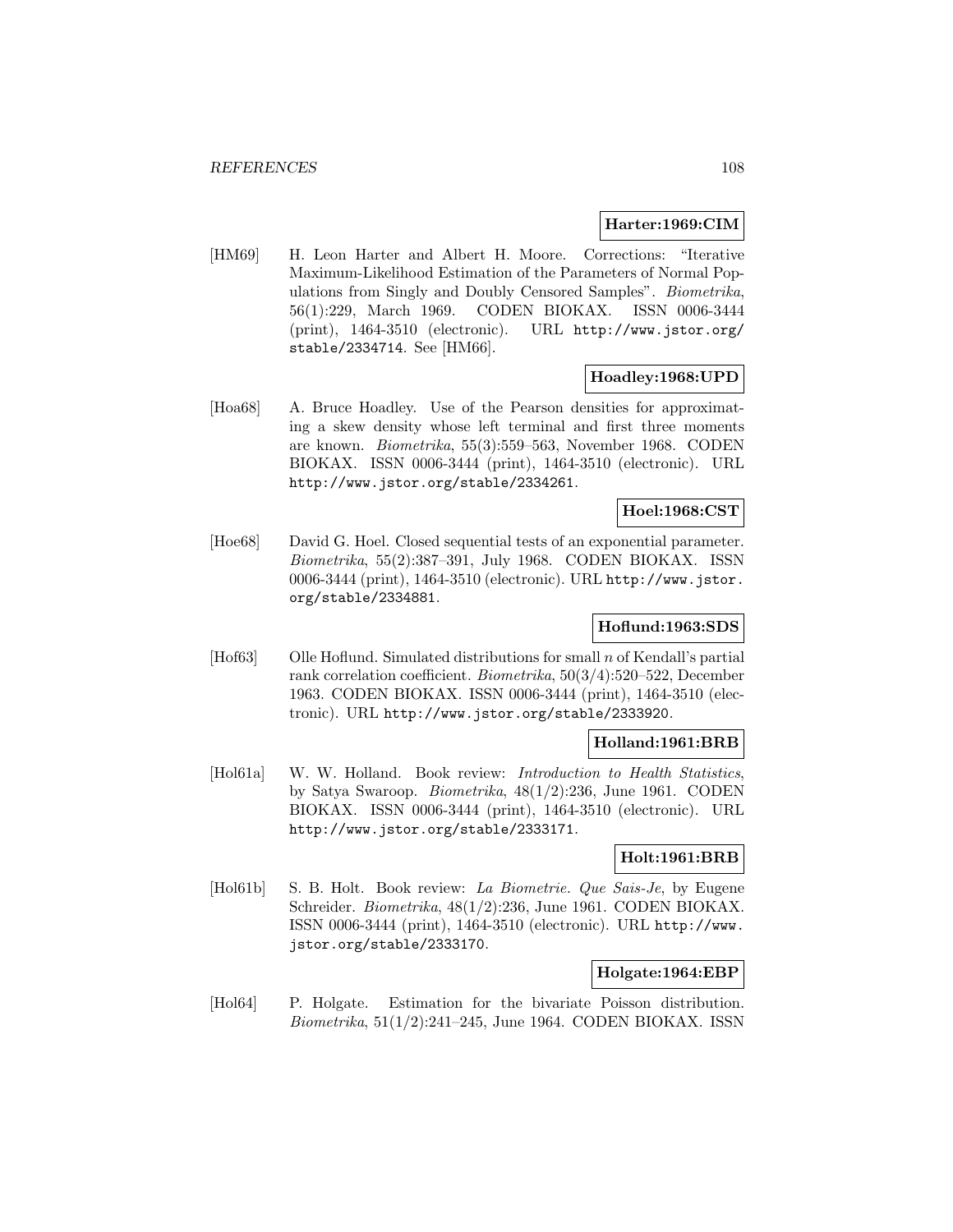0006-3444 (print), 1464-3510 (electronic). URL http://www.jstor. org/stable/2334210.

## **Holgate:1965:DRP**

[Hol65a] P. Holgate. The distance from a random point to the nearest point of a closely packed lattice. *Biometrika*,  $52(1/2):261-263$ , June 1965. CODEN BIOKAX. ISSN 0006-3444 (print), 1464-3510 (electronic). URL http://www.jstor.org/stable/2333828.

# **Holgate:1965:TRB**

[Hol65b] P. Holgate. Tests of randomness based on distance methods. Biometrika, 52(3/4):345–353, December 1965. CODEN BIOKAX. ISSN 0006-3444 (print), 1464-3510 (electronic). URL http://www. jstor.org/stable/2333688.

## **Holgate:1966:BGN**

[Hol66] P. Holgate. Bivariate generalizations of Neyman's type A distribution. Biometrika, 53(1/2):241–245, June 1966. CODEN BIOKAX. ISSN 0006-3444 (print), 1464-3510 (electronic). URL http://www. jstor.org/stable/2334071.

## **Holgate:1967:ACM**

[Hol67] P. Holgate. The angle-count method. *Biometrika*, 54(3/4):615–623, December 1967. CODEN BIOKAX. ISSN 0006-3444 (print), 1464- 3510 (electronic). URL http://www.jstor.org/stable/2335052.

#### **Holgate:1969:SFD**

[Hol69] P. Holgate. Species frequency distributions. Biometrika, 56(3): 651–660, December 1969. CODEN BIOKAX. ISSN 0006-3444 (print), 1464-3510 (electronic). URL http://www.jstor.org/ stable/2334673.

## **Hogben:1961:MNC**

[HPW61] D. Hogben, R. S. Pinkham, and M. B. Wilk. The moments of the non-central t-distribution. Biometrika, 48(3/4):465–468, December 1961. CODEN BIOKAX. ISSN 0006-3444 (print), 1464-3510 (electronic). URL http://www.jstor.org/stable/2332772.

## **Hartley:1967:MLE**

[HR67] H. O. Hartley and J. N. K. Rao. Maximum-likelihood estimation for the mixed analysis of variance model. Biometrika, 54(1/2):93–108, June 1967. CODEN BIOKAX. ISSN 0006-3444 (print), 1464-3510 (electronic). URL http://www.jstor.org/stable/2333854.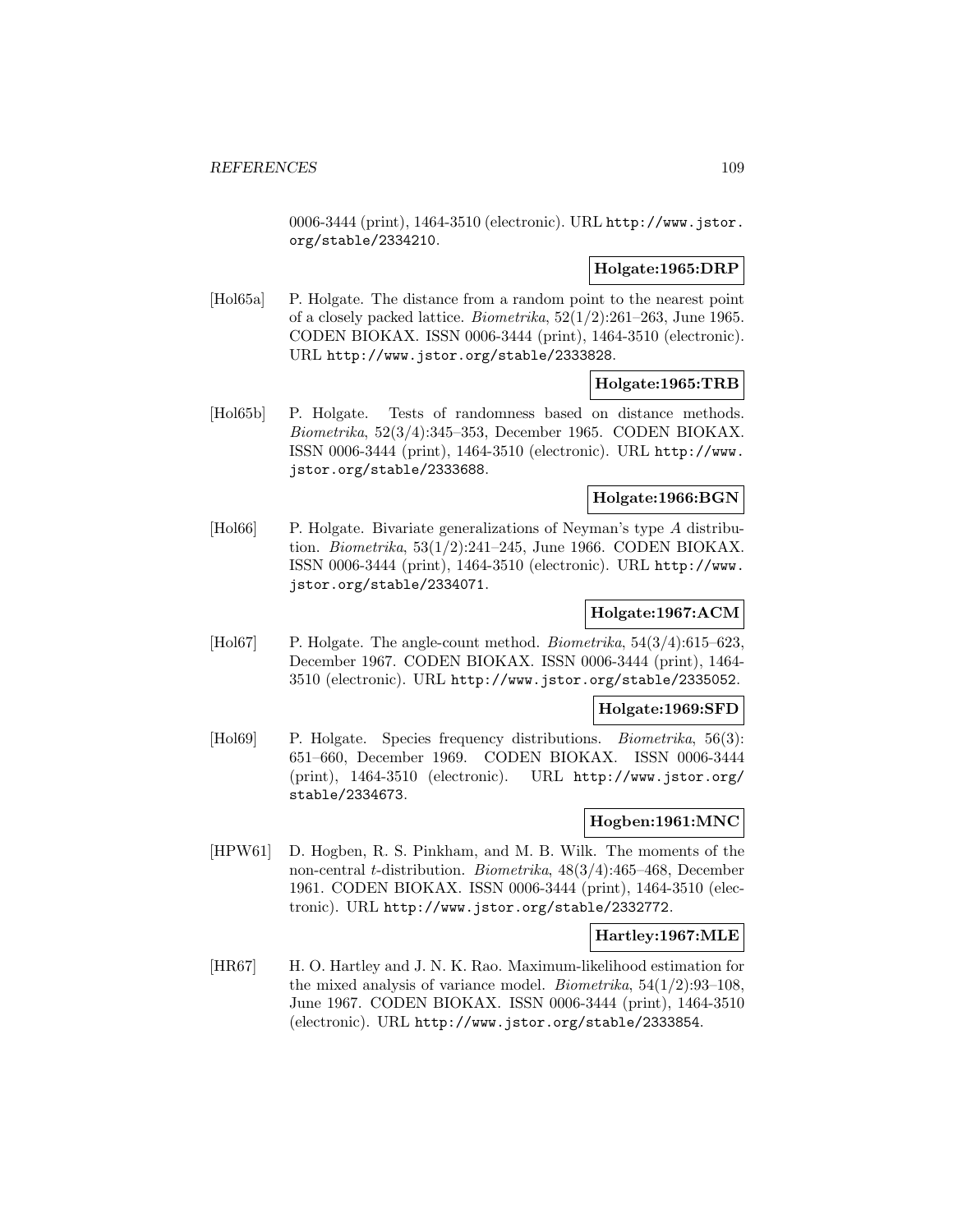### **Hartley:1968:NET**

[HR68] H. O. Hartley and J. N. K. Rao. A new estimation theory for sample surveys. Biometrika, 55(3):547–557, November 1968. CODEN BIOKAX. ISSN 0006-3444 (print), 1464-3510 (electronic). URL http://www.jstor.org/stable/2334260.

# **Hill:1969:SSE**

[HS69] Robert T. Hill and Norman C. Severo. The simple stochastic epidemic for small populations with one or more initial infectives. Biometrika, 56(1):183–196, March 1969. CODEN BIOKAX. ISSN 0006-3444 (print), 1464-3510 (electronic). URL http://www.jstor. org/stable/2334703.

## **Hodson:1966:SEN**

[HSD66] F. R. Hodson, P. H. A. Sneath, and J. E. Doran. Some experiments in the numerical analysis of archaeological data. Biometrika, 53 (3/4):311–324, December 1966. CODEN BIOKAX. ISSN 0006- 3444 (print), 1464-3510 (electronic). URL http://www.jstor.org/ stable/2333638.

# **Healy:1962:TPL**

[HT62] M. J. R. Healy and L. R. Taylor. Tables for power-law transformations. Biometrika, 49(3/4):557–559, December 1962. CODEN BIOKAX. ISSN 0006-3444 (print), 1464-3510 (electronic). URL http://www.jstor.org/stable/2333988.

## **Hannan:1965:EPM**

[HT65] J. F. Hannan and R. F. Tate. Estimation of the parameters for a multivariate normal distribution when one variable is dichotomized. Biometrika, 52(3/4):664–668, December 1965. CODEN BIOKAX. ISSN 0006-3444 (print), 1464-3510 (electronic). URL http://www. jstor.org/stable/2333725.

### **Hanumara:1968:PPE**

[HT68] R. Choudary Hanumara and W. A. Thompson, Jr. Percentage points of the extreme roots of a Wishart matrix. Biometrika, 55(3):505–512, November 1968. CODEN BIOKAX. ISSN 0006- 3444 (print), 1464-3510 (electronic). URL http://www.jstor.org/ stable/2334254.

# **Hussain:1969:MMR**

[Hus69] Ashiq Hussain. A mixed model for regressions. Biometrika, 56(2):327–336, August 1969. CODEN BIOKAX. ISSN 0006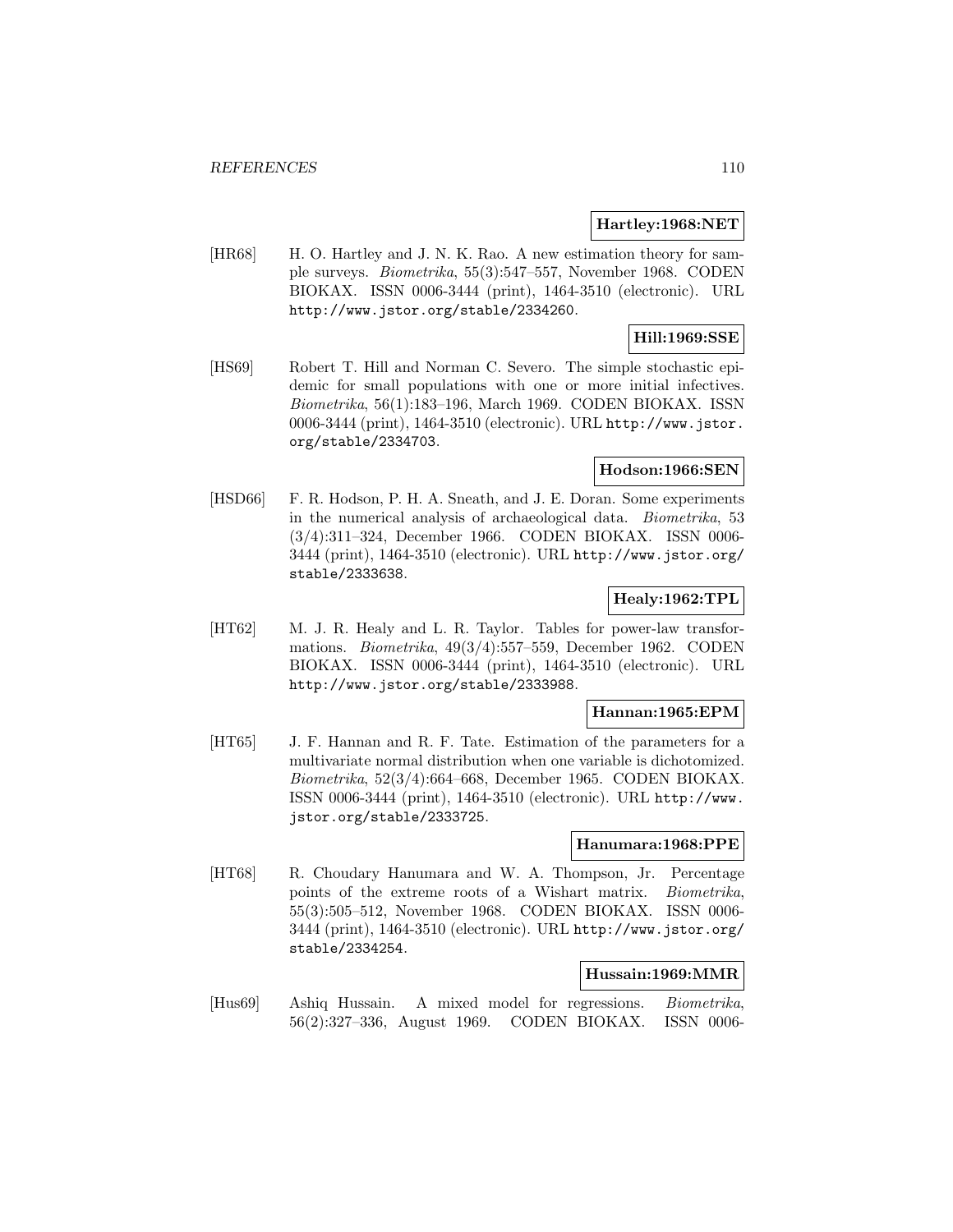3444 (print), 1464-3510 (electronic). URL http://www.jstor.org/ stable/2334425.

## **Ireland:1968:CTG**

[IK68] C. T. Ireland and S. Kullback. Contingency tables with given marginals. Biometrika, 55(1):179–188, March 1968. CODEN BIOKAX. ISSN 0006-3444 (print), 1464-3510 (electronic). URL http://www.jstor.org/stable/2334462.

# **Imhof:1961:CDQ**

[Imh61] J. P. Imhof. Computing the distribution of quadratic forms in normal variables. Biometrika, 48(3/4):419–426, December 1961. CO-DEN BIOKAX. ISSN 0006-3444 (print), 1464-3510 (electronic). URL http://www.jstor.org/stable/2332763. See corrigenda [Imh62].

# **Imhof:1962:CCD**

[Imh62] J. P. Imhof. Corrigenda: "Computing the Distribution of Quadratic Forms in Normal Variables". Biometrika, 49(1/2):284, June 1962. CODEN BIOKAX. ISSN 0006-3444 (print), 1464-3510 (electronic). URL http://www.jstor.org/stable/2333500. See [Imh61].

## **Iglewicz:1968:PPS**

[IMH68] Boris Iglewicz, Raymond H. Myers, and Richard B. Howe. On the percentage points of the sample coefficient of variation. Biometrika, 55(3):580–581, November 1968. CODEN BIOKAX. ISSN 0006- 3444 (print), 1464-3510 (electronic). URL http://www.jstor.org/ stable/2334267.

# **Ito:1964:RTM**

[IS64] Koichi Ito and William J. Schull. On the robustness of the  $T_0^2$  test in multivariate analysis of variance when variance-covariance matrices are not equal. *Biometrika*,  $51(1/2)$ :71–82, June 1964. CODEN BIOKAX. ISSN 0006-3444 (print), 1464-3510 (electronic). URL http://www.jstor.org/stable/2334197.

# **Ito:1962:CPT**

[Ito62] Koichi Ito. A comparison of the powers of two multivariate analysis of variance tests. Biometrika, 49(3/4):455–462, December 1962. CODEN BIOKAX. ISSN 0006-3444 (print), 1464-3510 (electronic). URL http://www.jstor.org/stable/2333979. See corrigenda [Ito63].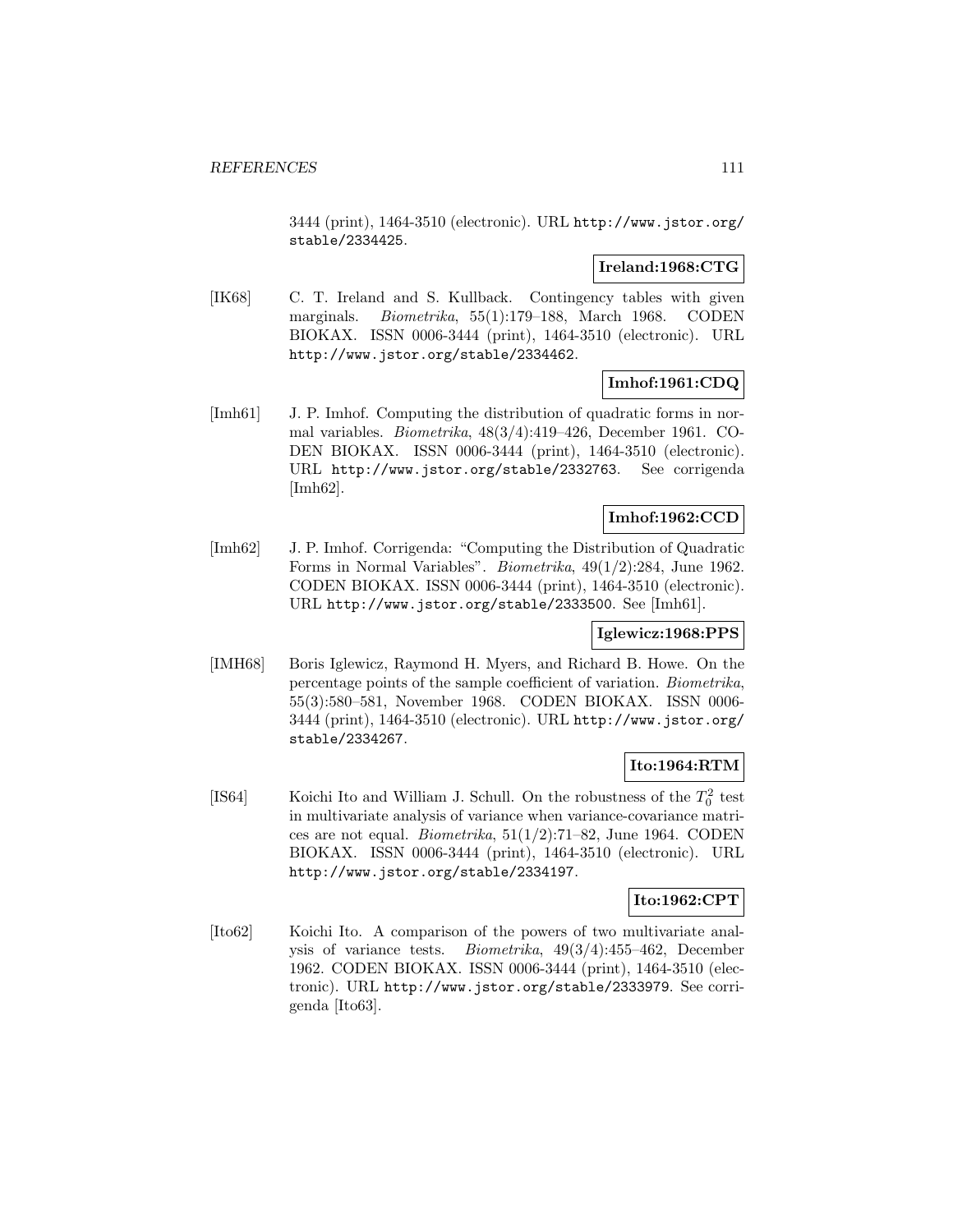# **Ito:1963:CCP**

[Ito63] Koichi Ito. Corrigenda: "A Comparison of the Powers of Two Multivariate Analysis of Variance Tests". Biometrika, 50(3/4):546, December 1963. CODEN BIOKAX. ISSN 0006-3444 (print), 1464- 3510 (electronic). URL http://www.jstor.org/stable/2333930. See [Ito62].

### **Jackson:1968:SRT**

[Jac68] O. A. Y. Jackson. Some results on tests of separate families of hypotheses. Biometrika, 55(2):355–363, July 1968. CODEN BIOKAX. ISSN 0006-3444 (print), 1464-3510 (electronic). URL http://www. jstor.org/stable/2334876.

## **Jagers:1967:IBP**

[Jag67] Peter Jagers. Integrals of branching processes. Biometrika, 54 (1/2):263–271, June 1967. CODEN BIOKAX. ISSN 0006-3444 (print), 1464-3510 (electronic). URL http://www.jstor.org/ stable/2333869.

### **Jones:1967:TSP**

[JB67] Richard H. Jones and William M. Brelsford. Time series with periodic structure. Biometrika, 54(3/4):403–408, December 1967. CO-DEN BIOKAX. ISSN 0006-3444 (print), 1464-3510 (electronic). URL http://www.jstor.org/stable/2335032.

#### **Jenkins:1964:BRB**

[Jen64] G. M. Jenkins. Book review: Stochastic Service Systems, by J. Riordan. Biometrika, 51(1/2):291–292, June 1964. CODEN BIOKAX. ISSN 0006-3444 (print), 1464-3510 (electronic). URL http://www. jstor.org/stable/2334231.

# **Johnson:1963:TPP**

[JNAP63] N. L. Johnson, Eric Nixon, D. E. Amos, and E. S. Pearson. Table of percentage points of Pearson curves, for given  $\sqrt{\beta_1}$  and  $\beta_2$ , expressed in standard measure. Biometrika, 50(3/4):459–498, December 1963. CODEN BIOKAX. ISSN 0006-3444 (print), 1464-3510 (electronic). URL http://www.jstor.org/stable/2333914. See corrigenda [JNAP65].

## **Johnson:1965:CTP**

[JNAP65] N. L. Johnson, Eric Nixon, D. E. Amos, and E. S. Pearson. Corrigenda: "Table of percentage points of Pearson curves, for given  $\sqrt{\beta_1}$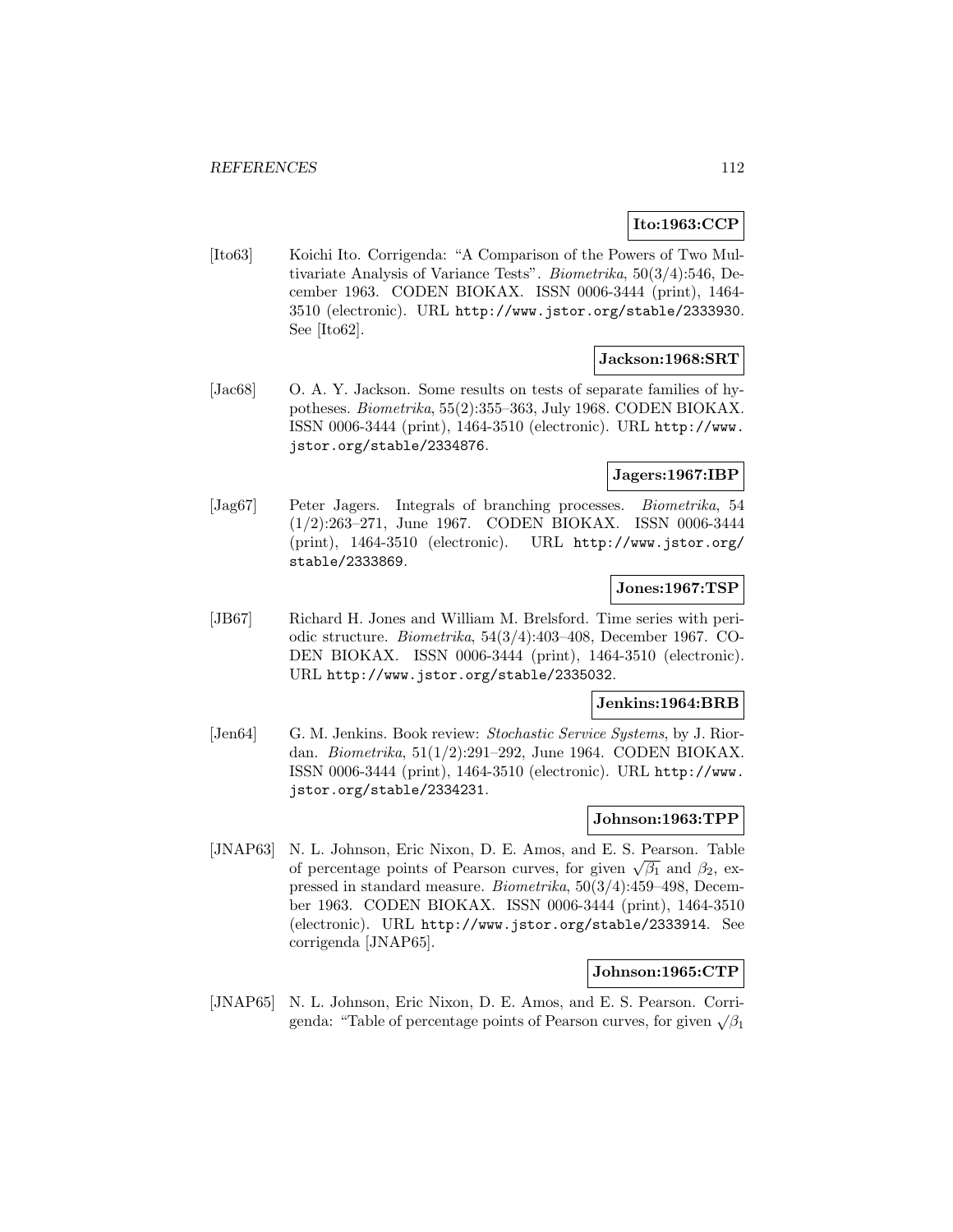and  $\beta_2$ , expressed in standard measure". Biometrika, 52(3/4):669, December 1965. CODEN BIOKAX. ISSN 0006-3444 (print), 1464- 3510 (electronic). URL http://www.jstor.org/stable/2333728. See [JNAP63].

## **Johnson:1960:AMD**

[Joh60a] N. L. Johnson. An approximation to the multinomial distribution: Some properties and applications. Biometrika, 47(1/2):93–102, June 1960. CODEN BIOKAX. ISSN 0006-3444 (print), 1464-3510 (electronic). URL http://www.jstor.org/stable/2332962.

# **Johnson:1960:BRBb**

[Joh60b] N. L. Johnson. Book review: Allgemeine Methodenlehre Der Statistik, by Johann Pfanzagl. Biometrika, 47(3/4):485, December 1960. CODEN BIOKAX. ISSN 0006-3444 (print), 1464-3510 (electronic). URL http://www.jstor.org/stable/2333328.

## **Johnson:1960:BRBa**

[Joh60c] N. L. Johnson. Book review: Die Axiomatischen Grundlagen Einer Allgemeinen Theorie des Messens. (Axiomatic Foundations of the General Theory of Measurement), by J. Pfanzagl. Biometrika, 47(1/2):210, June 1960. CODEN BIOKAX. ISSN 0006-3444 (print), 1464-3510 (electronic). URL http://www.jstor.org/ stable/2332983.

## **John:1961:EPI**

[Joh61] S. John. On the evaluation of the probability integral of the multivariate t-distribution. Biometrika, 48(3/4):409–417, December 1961. CODEN BIOKAX. ISSN 0006-3444 (print), 1464-3510 (electronic). URL http://www.jstor.org/stable/2332762.

### **Johnson:1962:BRBe**

[Joh62a] N. L. Johnson. Book review: Allgemeine Methodenlehre Der Statistik by Johann Pfanzagl. Biometrika, 49(3/4):578, December 1962. CODEN BIOKAX. ISSN 0006-3444 (print), 1464-3510 (electronic). URL http://www.jstor.org/stable/2333998.

#### **Johnson:1962:BRBf**

[Joh62b] N. L. Johnson. Book review: Lehrbuch Der Praktischen Statistik by Peter Quante. Biometrika, 49(3/4):580, December 1962. CODEN BIOKAX. ISSN 0006-3444 (print), 1464-3510 (electronic). URL http://www.jstor.org/stable/2334003.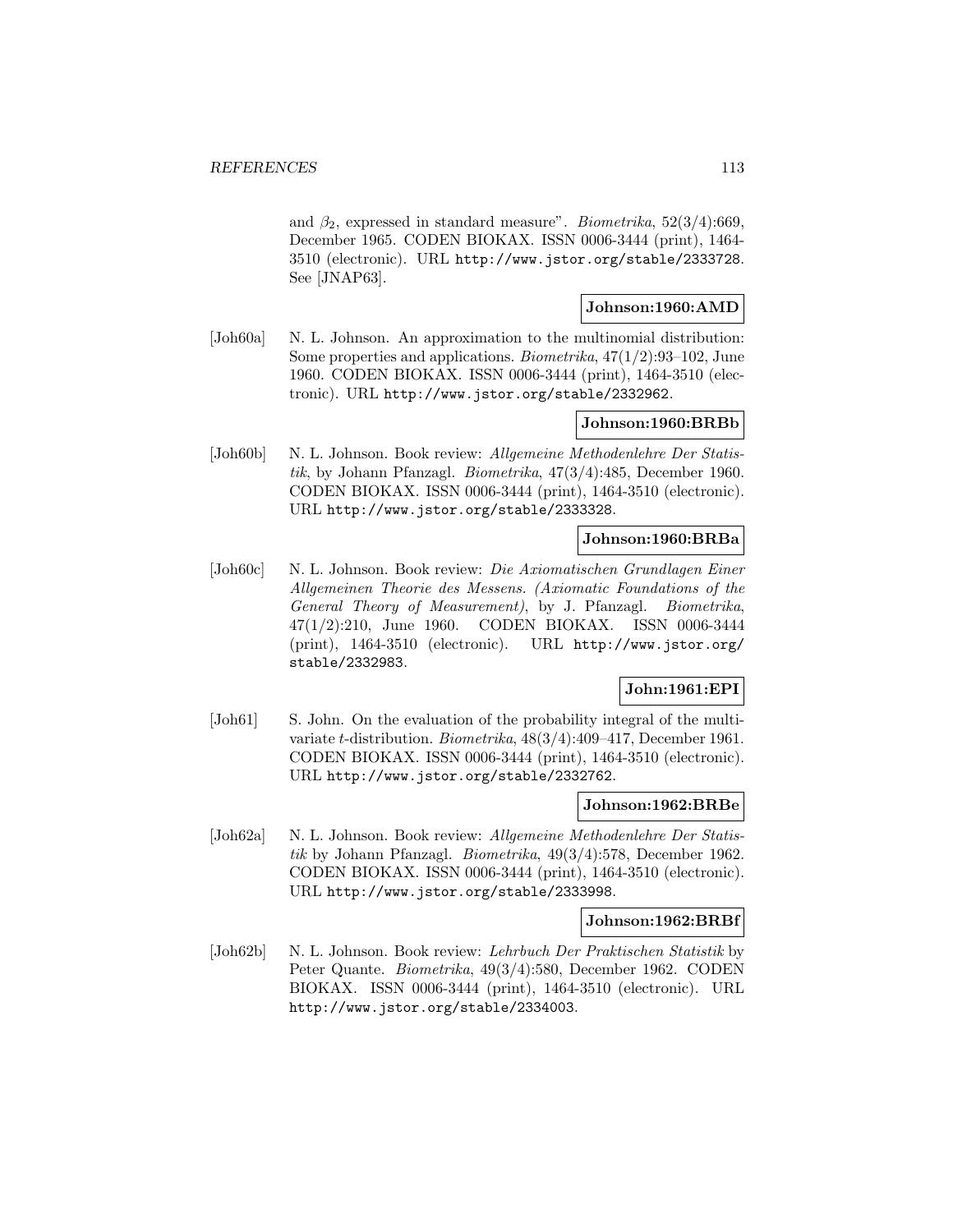### **Johnson:1962:BRBc**

[Joh62c] N. L. Johnson. Book review: Tables of Bivariate Osculatory Interpolation Over a Cartesian Grid, by Herbert E. Salzer; Genevieve M. Kimbro. Biometrika, 49(1/2):295, June 1962. CODEN BIOKAX. ISSN 0006-3444 (print), 1464-3510 (electronic). URL http://www. jstor.org/stable/2333519.

## **Johnson:1962:BRBd**

[Joh62d] N. L. Johnson. Book review: Tables of Coefficients for Obtaining the Second Derivative with Differences by Herbert E. Salzer; Peggy T. Roberson. Biometrika, 49(1/2):295, June 1962. CODEN BIOKAX. ISSN 0006-3444 (print), 1464-3510 (electronic). URL http://www. jstor.org/stable/2333520.

## **Johnson:1962:BRBb**

[Joh62e] N. L. Johnson. Book review: Tables of Osculatory Integration Coefficients, by Herbert E. Salzer; Dexter C. Shoultz; Elizabeth P. Thompson. Biometrika, 49(1/2):294, June 1962. CODEN BIOKAX. ISSN 0006-3444 (print), 1464-3510 (electronic). URL http://www. jstor.org/stable/2333518.

## **Johnson:1962:BRBa**

[Joh62f] N. L. Johnson. Book review: Tables of Osculatory Interpolation Coefficients, by H. E. Salzer. Biometrika, 49(1/2):294, June 1962. CODEN BIOKAX. ISSN 0006-3444 (print), 1464-3510 (electronic). URL http://www.jstor.org/stable/2333517.

# **Johnson:1964:BRB**

[Joh64] N. L. Johnson. Book review: Factors for One-Sided Tolerance Limits and for Variables Sampling Plans, by D. B. Owen. Biometrika, 51(1/2):293–294, June 1964. CODEN BIOKAX. ISSN 0006- 3444 (print), 1464-3510 (electronic). URL http://www.jstor.org/ stable/2334235.

## **John:1965:NAI**

[Joh65a] J. A. John. A note on the analysis of incomplete block experiments. Biometrika, 52(3/4):633–636, December 1965. CODEN BIOKAX. ISSN 0006-3444 (print), 1464-3510 (electronic). URL http://www. jstor.org/stable/2333715.

## **Johnson:1965:TFF**

[Joh65b] N. L. Johnson. Tables to facilitate fitting  $S_U$  frequency curves. Biometrika, 52(3/4):547–558, December 1965. CODEN BIOKAX.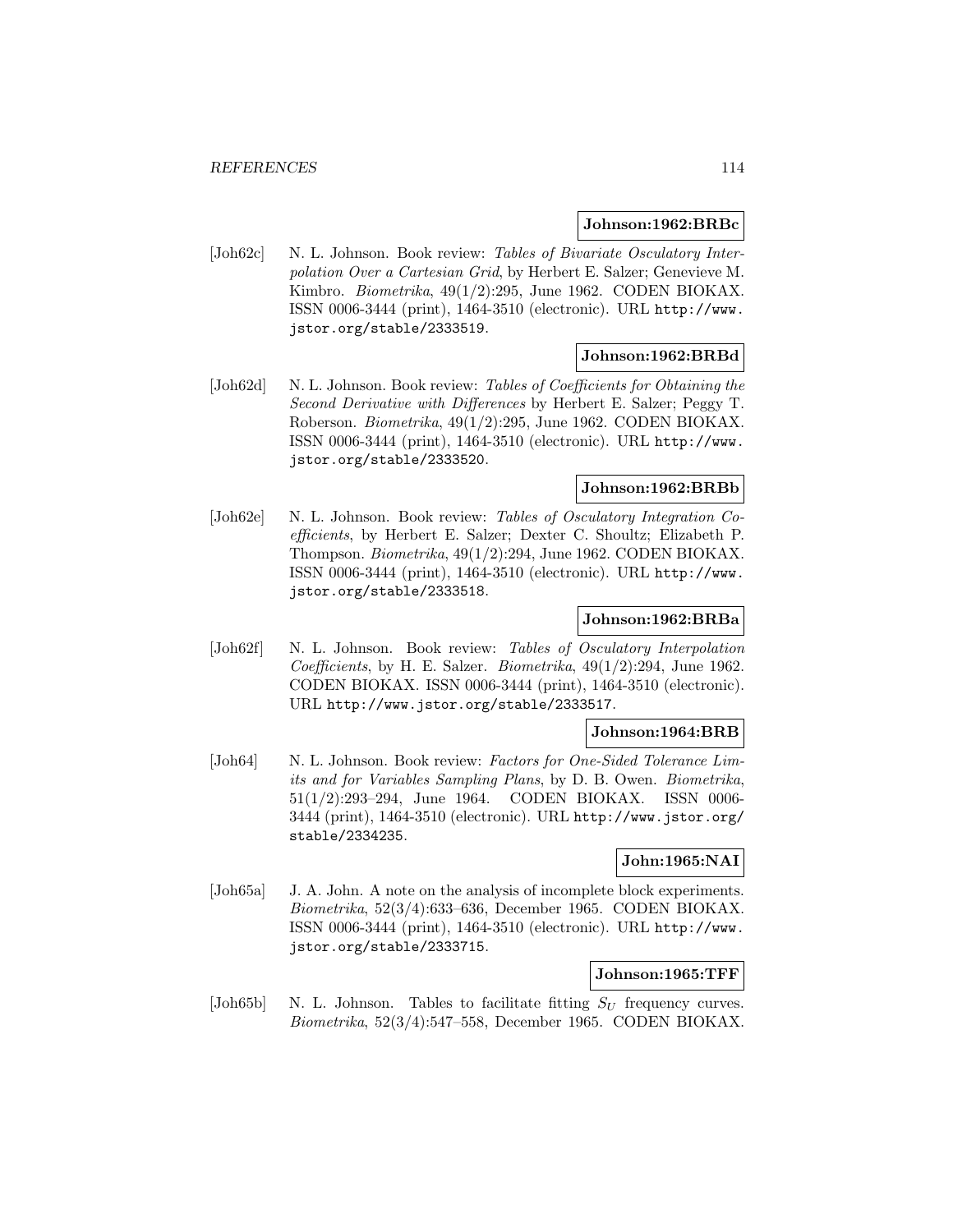ISSN 0006-3444 (print), 1464-3510 (electronic). URL http://www. jstor.org/stable/2333704.

## **Johnson:1966:BRB**

[Joh66] N. L. Johnson. Book review: Statistical Distribution Programs for a Computer Language and Noncentral Statistical Distribution Programs for a Computer Language, by Rolf E. Bargmann; Sakti P. Ghosh. Biometrika, 53(1/2):306, June 1966. CODEN BIOKAX. ISSN 0006-3444 (print), 1464-3510 (electronic). URL http://www. jstor.org/stable/2334105.

# **John:1969:MRP**

[Joh69] S. John. On multivariate ratio and product estimators. *Biometrika*, 56(3):533–536, December 1969. CODEN BIOKAX. ISSN 0006- 3444 (print), 1464-3510 (electronic). URL http://www.jstor.org/ stable/2334660.

# **Jolly:1963:EPP**

[Jol63] G. M. Jolly. Estimates of population parameters from multiple recapture data with both death and dilution—deterministic model. Biometrika, 50(1/2):113–128, June 1963. CODEN BIOKAX. ISSN 0006-3444 (print), 1464-3510 (electronic). URL http://www.jstor. org/stable/2333752.

# **Jolly:1965:EEC**

[Jol65] G. M. Jolly. Explicit estimates from capture-recapture data with both death and immigration-stochastic model. Biometrika, 52 (1/2):225–247, June 1965. CODEN BIOKAX. ISSN 0006-3444 (print), 1464-3510 (electronic). URL http://www.jstor.org/ stable/2333826.

## **Johnson:1969:TPP**

[JP69] N. L. Johnson and E. S. Pearson. Tables of percentage points of non-central *χ. Biometrika*,  $56(2):255-272$ , August 1969. CODEN BIOKAX. ISSN 0006-3444 (print), 1464-3510 (electronic). URL http://www.jstor.org/stable/2334419. See correction [JP70].

## **Johnson:1970:CTP**

[JP70] N. L. Johnson and E. S. Pearson. Correction: "Tables of Percentage Points of Noncentral  $\chi$ ". *Biometrika*, 57(2):467, August 1970. CODEN BIOKAX. ISSN 0006-3444 (print), 1464-3510 (electronic). URL http://www.jstor.org/stable/2334861. See [JP69].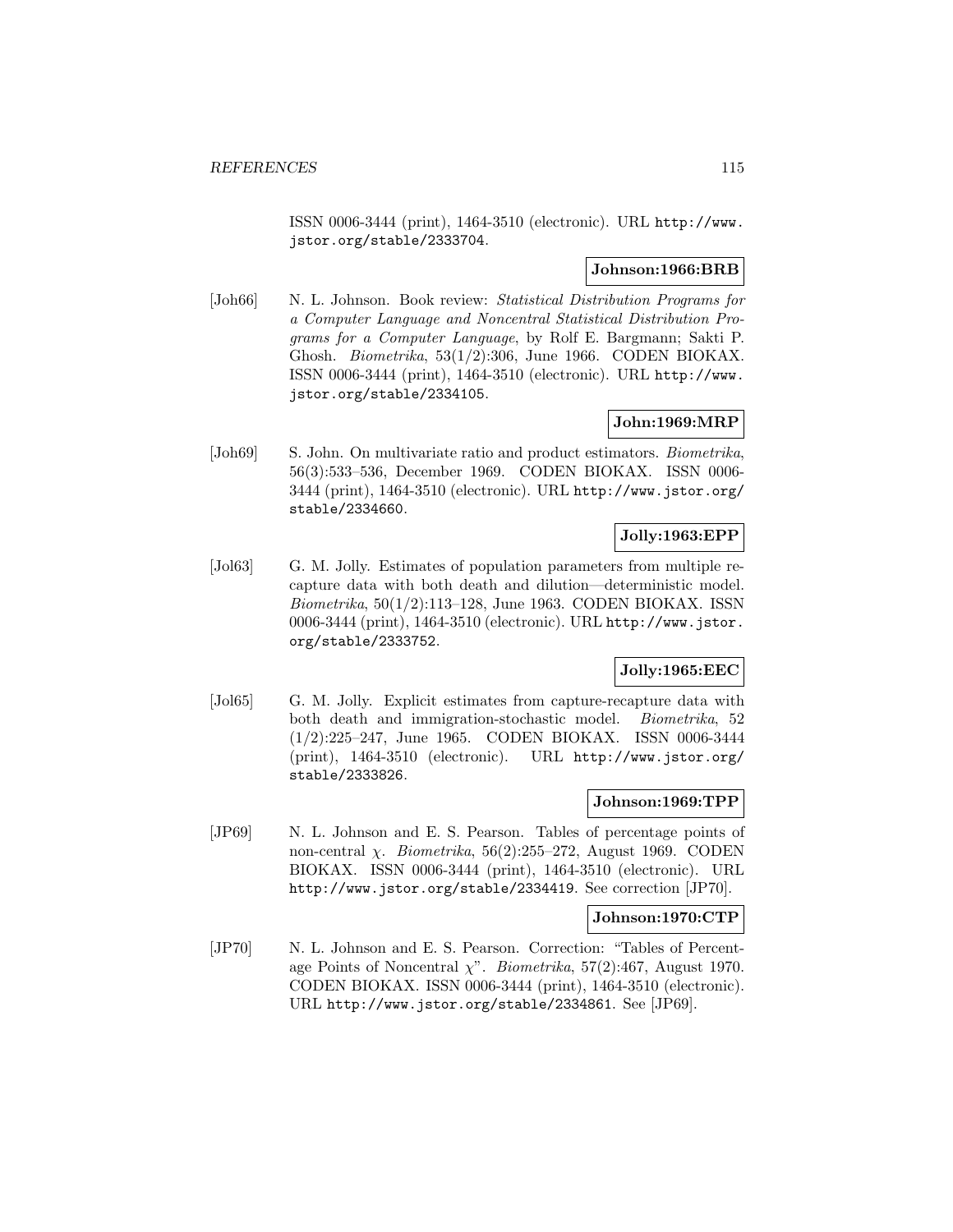#### **Johnson:1965:NDC**

[JW65] N. L. Johnson and B. L. Welch. Note: The distribution of the coefficient of variation; comment on a criticism made by Koopmans, Owen and Rosenblatt. Biometrika, 52(1/2):303, June 1965. CODEN BIOKAX. ISSN 0006-3444 (print), 1464-3510 (electronic). URL http://www.jstor.org/stable/2333842.

### **Johnson:1960:SAT**

[JY60] N. L. Johnson and D. H. Young. Some applications of two approximations to the multinomial distribution. Biometrika, 47 (3/4):463–469, December 1960. CODEN BIOKAX. ISSN 0006- 3444 (print), 1464-3510 (electronic). URL http://www.jstor.org/ stable/2333320.

# **Kabe:1964:DWD**

[Kab64] D. G. Kabe. Decomposition of Wishart distribution. Biometrika, 51(1/2):267, June 1964. CODEN BIOKAX. ISSN 0006-3444 (print), 1464-3510 (electronic). URL http://www.jstor.org/ stable/2334220.

## **Kale:1961:SLE**

[Kal61a] B. K. Kale. On the solution of the likelihood equation by iteration processes. Biometrika, 48(3/4):452–456, December 1961. CODEN BIOKAX. ISSN 0006-3444 (print), 1464-3510 (electronic). URL http://www.jstor.org/stable/2332769. See corrigenda [Kal62a].

#### **Kalmus:1961:BRBa**

[Kal61b] H. Kalmus. Book review: Statistische Methoden der Populationsgenetik, by Henri Louis le Roy. Biometrika, 48(3/4):482, December 1961. CODEN BIOKAX. ISSN 0006-3444 (print), 1464-3510 (electronic). URL http://www.jstor.org/stable/2332793.

## **Kalmus:1961:BRBb**

[Kal61c] H. Kalmus. Book review: Symposia of the Society for Experimental Biology, by J. W. L. Beament. Biometrika, 48(3/4):482, December 1961. CODEN BIOKAX. ISSN 0006-3444 (print), 1464-3510 (electronic). URL http://www.jstor.org/stable/2332794.

#### **Kale:1962:CSL**

[Kal62a] B. K. Kale. Corrigenda: "On the Solution of the Likelihood Equation by Iteration Processes". Biometrika, 49(1/2):284, June 1962. CODEN BIOKAX. ISSN 0006-3444 (print), 1464-3510 (electronic). URL http://www.jstor.org/stable/2333501. See [Kal61a].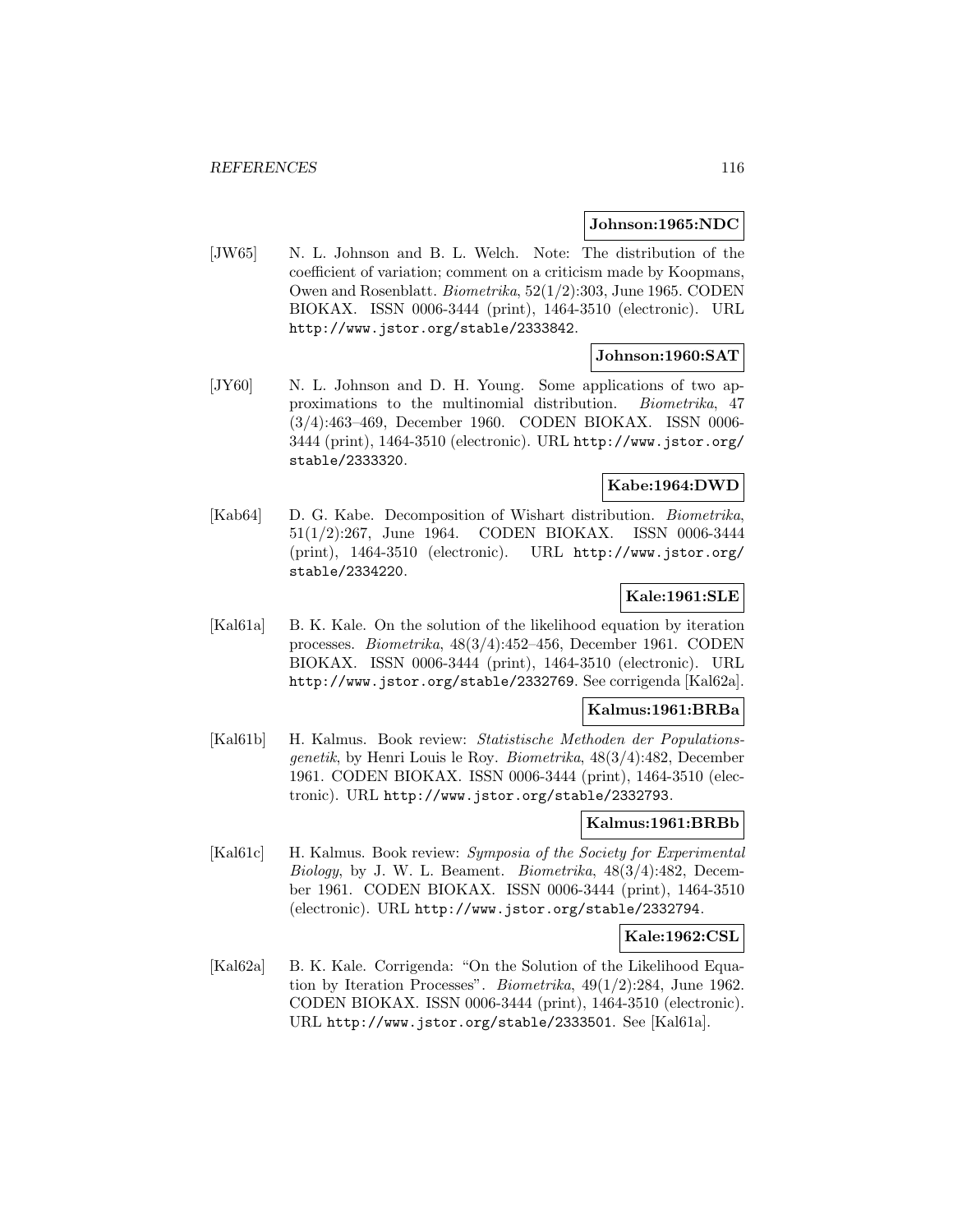## **Kale:1962:NPE**

[Kal62b] B. K. Kale. A note on a problem in estimation. Biometrika, 49 (3/4):553–557, December 1962. CODEN BIOKAX. ISSN 0006- 3444 (print), 1464-3510 (electronic). URL http://www.jstor.org/ stable/2333987.

# **Kale:1962:SLE**

[Kal62c] B. K. Kale. On the solution of likelihood equations by iteration processes. The multiparametric case. Biometrika, 49(3/4):479–486, December 1962. CODEN BIOKAX. ISSN 0006-3444 (print), 1464- 3510 (electronic). URL http://www.jstor.org/stable/2333981.

## **Kale:1964:NLI**

[Kal64] B. K. Kale. A note on the loss of information due to grouping of observations. Biometrika, 51(3/4):495–497, December 1964. CODEN BIOKAX. ISSN 0006-3444 (print), 1464-3510 (electronic). URL http://www.jstor.org/stable/2334158.

## **Kale:1966:AML**

[Kal66] B. K. Kale. Approximations to the maximum-likelihood estimator using grouped data. *Biometrika*,  $53(1/2)$ :282–285, June 1966. CODEN BIOKAX. ISSN 0006-3444 (print), 1464-3510 (electronic). URL http://www.jstor.org/stable/2334085.

## **Kamat:1965:PMD**

[Kam65] A. R. Kamat. A property of the mean deviation for a class of continuous distributions. Biometrika, 52(1/2):288–289, June 1965. CO-DEN BIOKAX. ISSN 0006-3444 (print), 1464-3510 (electronic). URL http://www.jstor.org/stable/2333837.

# **Kamat:1966:GJP**

[Kam66a] A. R. Kamat. A generalization of Johnson's property of the mean deviation for a class of discrete distributions. Biometrika, 53(1/2):285– 287, June 1966. CODEN BIOKAX. ISSN 0006-3444 (print), 1464- 3510 (electronic). URL http://www.jstor.org/stable/2334086.

#### **Kamat:1966:PMD**

[Kam66b] A. R. Kamat. A property of the mean deviation for the Pearson type distributions. Biometrika, 53(1/2):287–289, June 1966. CODEN BIOKAX. ISSN 0006-3444 (print), 1464-3510 (electronic). URL http://www.jstor.org/stable/2334087.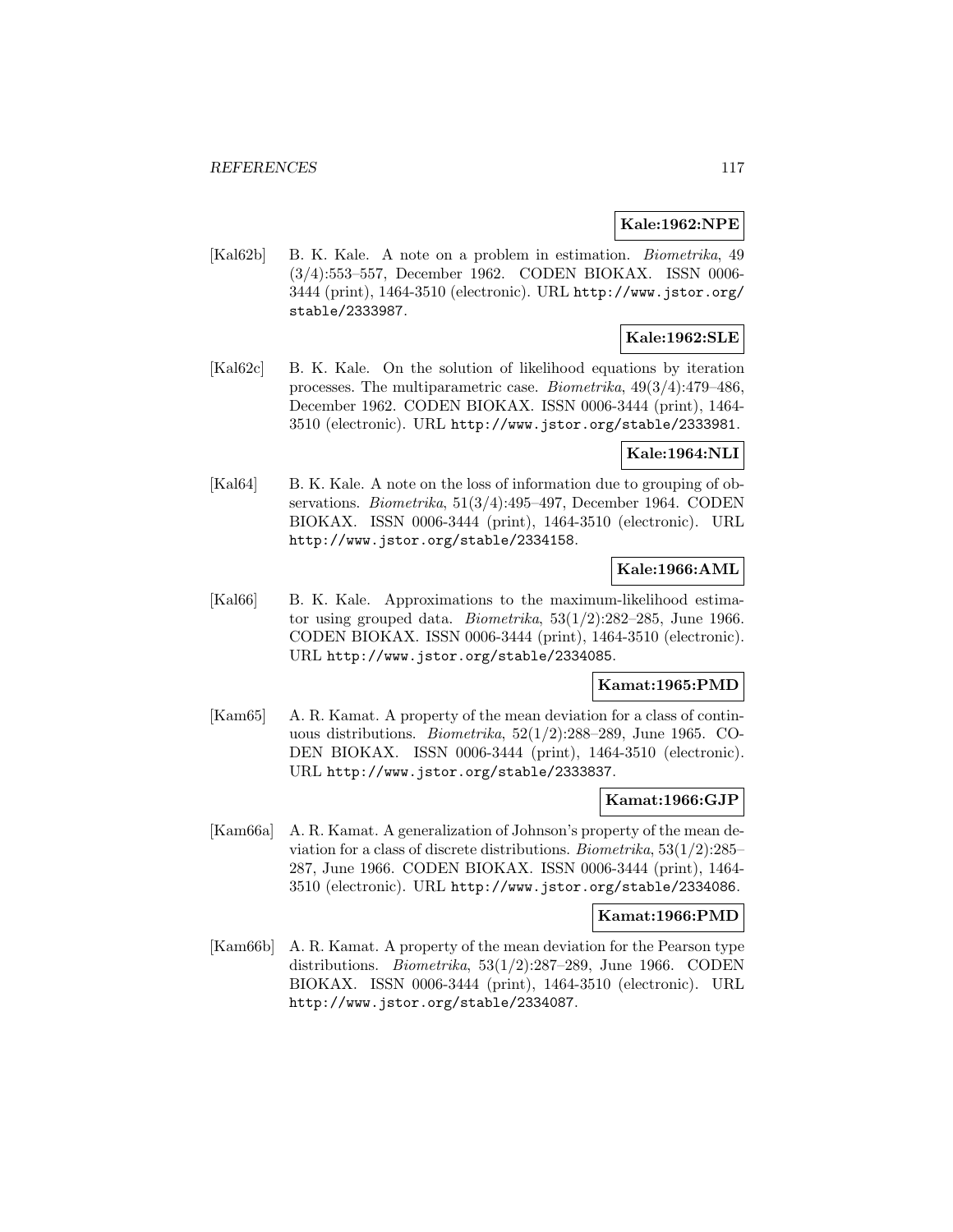## **Kamat:1967:AP**

[Kam67] A. R. Kamat. Acknowledgement of priority. Biometrika, 54(1/2): 333, June 1967. CODEN BIOKAX. ISSN 0006-3444 (print), 1464- 3510 (electronic). URL http://www.jstor.org/stable/2333885.

## **Kastenbaum:1960:SMC**

[Kas60] Marvin A. Kastenbaum. The separation of molecular compounds by countercurrent dialysis: A stochastic process. Biometrika, 47(1/2): 69–77, June 1960. CODEN BIOKAX. ISSN 0006-3444 (print), 1464- 3510 (electronic). URL http://www.jstor.org/stable/2332959.

### **Kempthorne:1969:BSS**

[KD69] Oscar Kempthorne and T. E. Doerfler. The behaviour of some significance tests under experimental randomization. Biometrika, 56(2):231–248, August 1969. CODEN BIOKAX. ISSN 0006- 3444 (print), 1464-3510 (electronic). URL http://www.jstor.org/ stable/2334417.

## **Keller:1962:FML**

[Kel62] Joseph B. Keller. Factorization of matrices by least-squares. Biometrika, 49(1/2):239–242, June 1962. CODEN BIOKAX. ISSN 0006-3444 (print), 1464-3510 (electronic). URL http://www.jstor. org/stable/2333485.

## **Kendall:1960:BDP**

[Ken60a] David G. Kendall. Birth-and-death processes, and the theory of carcinogenesis. Biometrika, 47(1/2):13–21, June 1960. CODEN BIOKAX. ISSN 0006-3444 (print), 1464-3510 (electronic). URL http://www.jstor.org/stable/2332953.

### **Kendall:1960:SHP**

[Ken60b] M. G. Kendall. Studies in the history of probability and statistics. Where shall the history of statistics begin? Biometrika, 47 (3/4):447–449, December 1960. CODEN BIOKAX. ISSN 0006- 3444 (print), 1464-3510 (electronic). URL http://www.jstor.org/ stable/2333315.

## **Kendall:1961:SHPa**

[Ken61a] M. G. Kendall. Studies in the history of probability and statistics: XI. Daniel Bernoulli on maximum likelihood. Biometrika, 48(1/2): 1–2, June 1961. CODEN BIOKAX. ISSN 0006-3444 (print), 1464- 3510 (electronic). URL http://www.jstor.org/stable/2333125.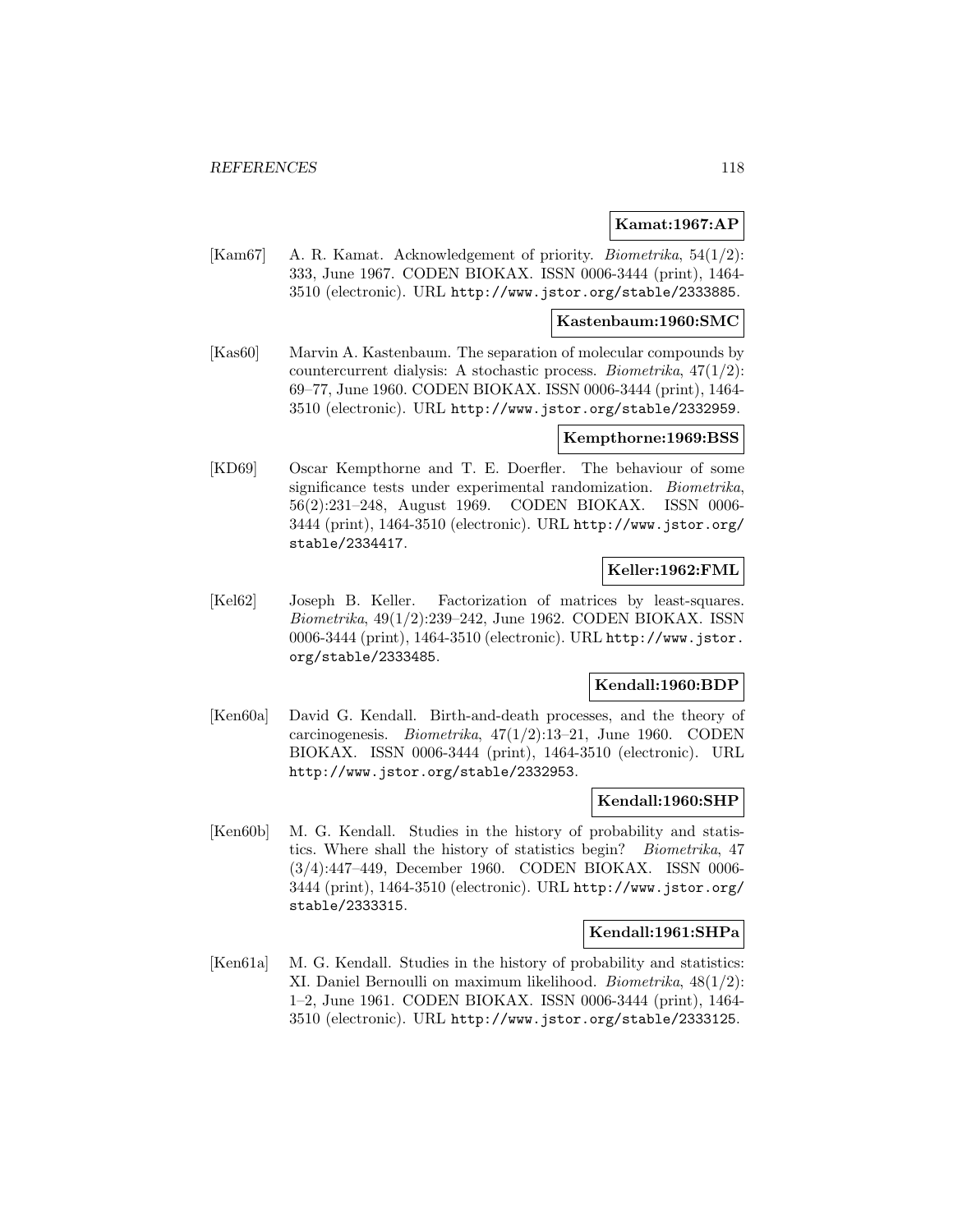## **Kendall:1961:SHPb**

[Ken61b] M. G. Kendall. Studies in the history of probability and statistics. XII. The book of fate. Biometrika, 48(1/2):220–222, June 1961. CODEN BIOKAX. ISSN 0006-3444 (print), 1464-3510 (electronic). URL http://www.jstor.org/stable/2333153.

## **Kendall:1961:TTA**

[Ken61c] M. G. Kendall. A theorem in trend analysis. Biometrika, 48 (1/2):224–227, June 1961. CODEN BIOKAX. ISSN 0006-3444 (print), 1464-3510 (electronic). URL http://www.jstor.org/ stable/2333155.

## **Kendall:1962:RM**

[Ken62] M. G. Kendall. Ranks and measures. *Biometrika*, 49(1/2):133–137, June 1962. CODEN BIOKAX. ISSN 0006-3444 (print), 1464-3510 (electronic). URL http://www.jstor.org/stable/2333473.

## **Kendall:1963:RAF**

[Ken63a] M. G. Kendall. Ronald Aylmer Fisher, 1890–1962. Biometrika, 50 (1/2):1–15 (1 plate), June 1963. CODEN BIOKAX. ISSN 0006- 3444 (print), 1464-3510 (electronic). URL http://www.jstor.org/ stable/2333741.

## **Kendall:1963:SHP**

[Ken63b] M. G. Kendall. Studies in the history of probability and statistics. XIII. Isaac Todhunter's History of the Mathematical Theory of Probability. Biometrika, 50(1/2):204–205, June 1963. CODEN BIOKAX. ISSN 0006-3444 (print), 1464-3510 (electronic). URL http://www.jstor.org/stable/2333762.

## **Kendall:1964:BRB**

[Ken64] D. G. Kendall. Book review: Journal of Applied Probability. Biometrika, 51(3/4):529, December 1964. CODEN BIOKAX. ISSN 0006-3444 (print), 1464-3510 (electronic). URL http://www.jstor. org/stable/2334169.

# **Kendall:1966:BRBa**

[Ken66a] D. G. Kendall. Book review: Processus Stochastiques et Mouvement Brownien, by Paul Levy; Diffusion Processes and their Sample Paths. by Kiyosi Ito; Henry P. McKean,; Diffusion Models in Population Genetics. by Motoo Kimura. Biometrika, 53(1/2):293–294, June 1966. CODEN BIOKAX. ISSN 0006-3444 (print), 1464-3510 (electronic). URL http://www.jstor.org/stable/2334089.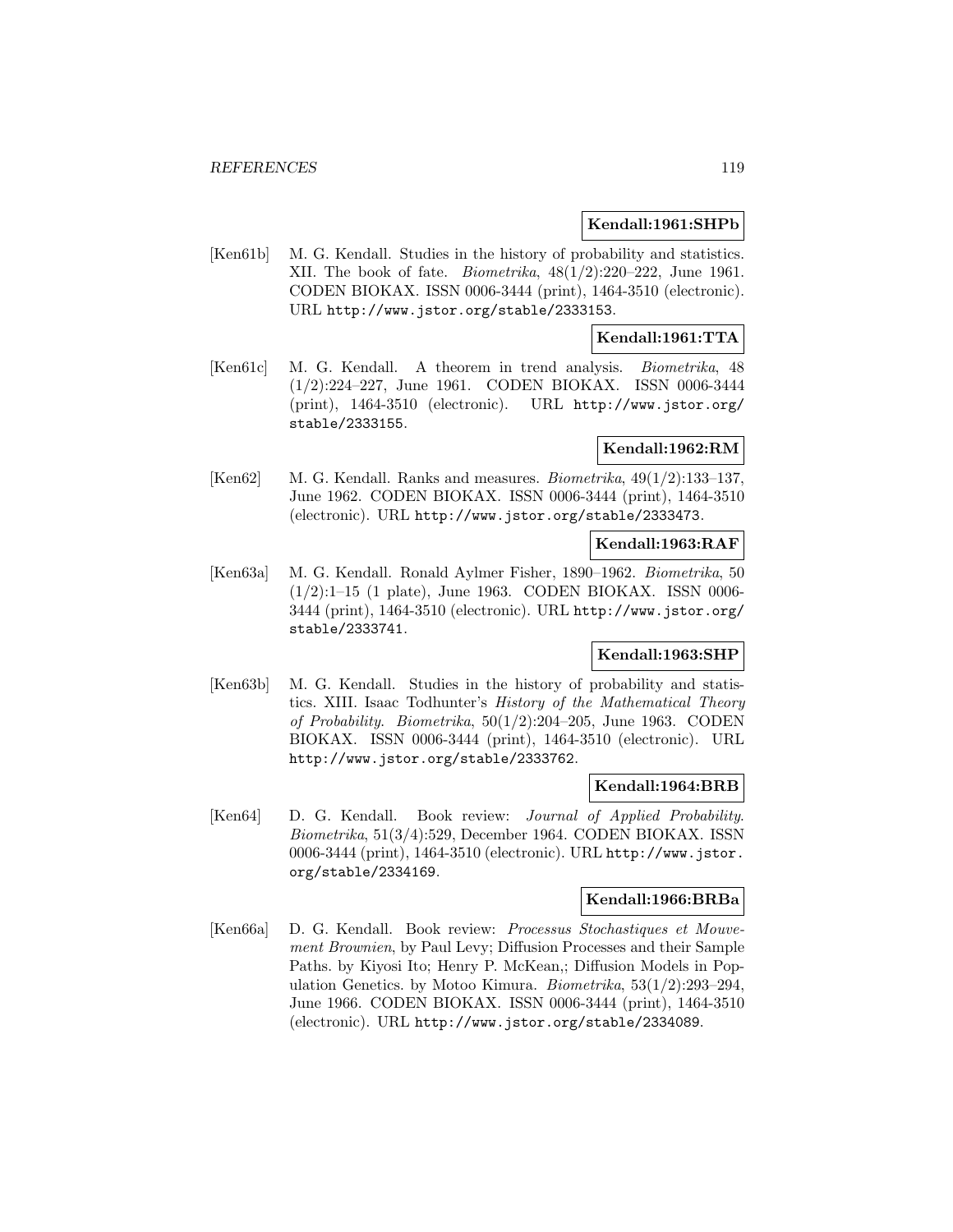### **Kendall:1966:BRBb**

[Ken66b] M. G. Kendall. Book review: Bibliography on Time Series and Stochastic Processes, by Herman Wold. Biometrika, 53(1/2):297– 298, June 1966. CODEN BIOKAX. ISSN 0006-3444 (print), 1464- 3510 (electronic). URL http://www.jstor.org/stable/2334093.

## **Kendall:1968:SHPb**

[Ken68a] M. G. Kendall. Studies in the history of probability and statistics. XIX. Francis Ysidro Edgeworth (1845–1926). Biometrika, 55 (2):269–275. (1 plate), July 1968. CODEN BIOKAX. ISSN 0006- 3444 (print), 1464-3510 (electronic). URL http://www.jstor.org/ stable/2334866.

## **Kendall:1968:SHPa**

[Ken68b] M. G. Kendall. Studies in the history of probability and statistics. XVIII. Thomas Young on coincidences. Biometrika, 55(1):249–250, March 1968. CODEN BIOKAX. ISSN 0006-3444 (print), 1464-3510 (electronic). URL http://www.jstor.org/stable/2334469.

### **Kerridge:1964:PSS**

[Ker64] D. Kerridge. Probabilistic solution of the simple birth process. Biometrika, 51(1/2):258–259, June 1964. CODEN BIOKAX. ISSN 0006-3444 (print), 1464-3510 (electronic). URL http://www.jstor. org/stable/2334215.

#### **Kestelman:1961:BRB**

[Kes61] H. Kestelman. Book review: The Theory of Matrices, by F. R. Gantmacher. Biometrika, 48(1/2):237, June 1961. CODEN BIOKAX. ISSN 0006-3444 (print), 1464-3510 (electronic). URL http://www. jstor.org/stable/2333173.

# **Katti:1962:ECM**

[KG62] S. K. Katti and John Gurland. Efficiency of certain methods of estimation for the negative binomial and the Neyman Type A distributions. Biometrika, 49(1/2):215–226, June 1962. CODEN BIOKAX. ISSN 0006-3444 (print), 1464-3510 (electronic). URL http://www. jstor.org/stable/2333483.

#### **Kshirsagar:1967:AVF**

[KG67] A. M. Kshirsagar and Y. P. Gupta. Asymptotic values of the first two moments in Markov renewal processes. Biometrika, 54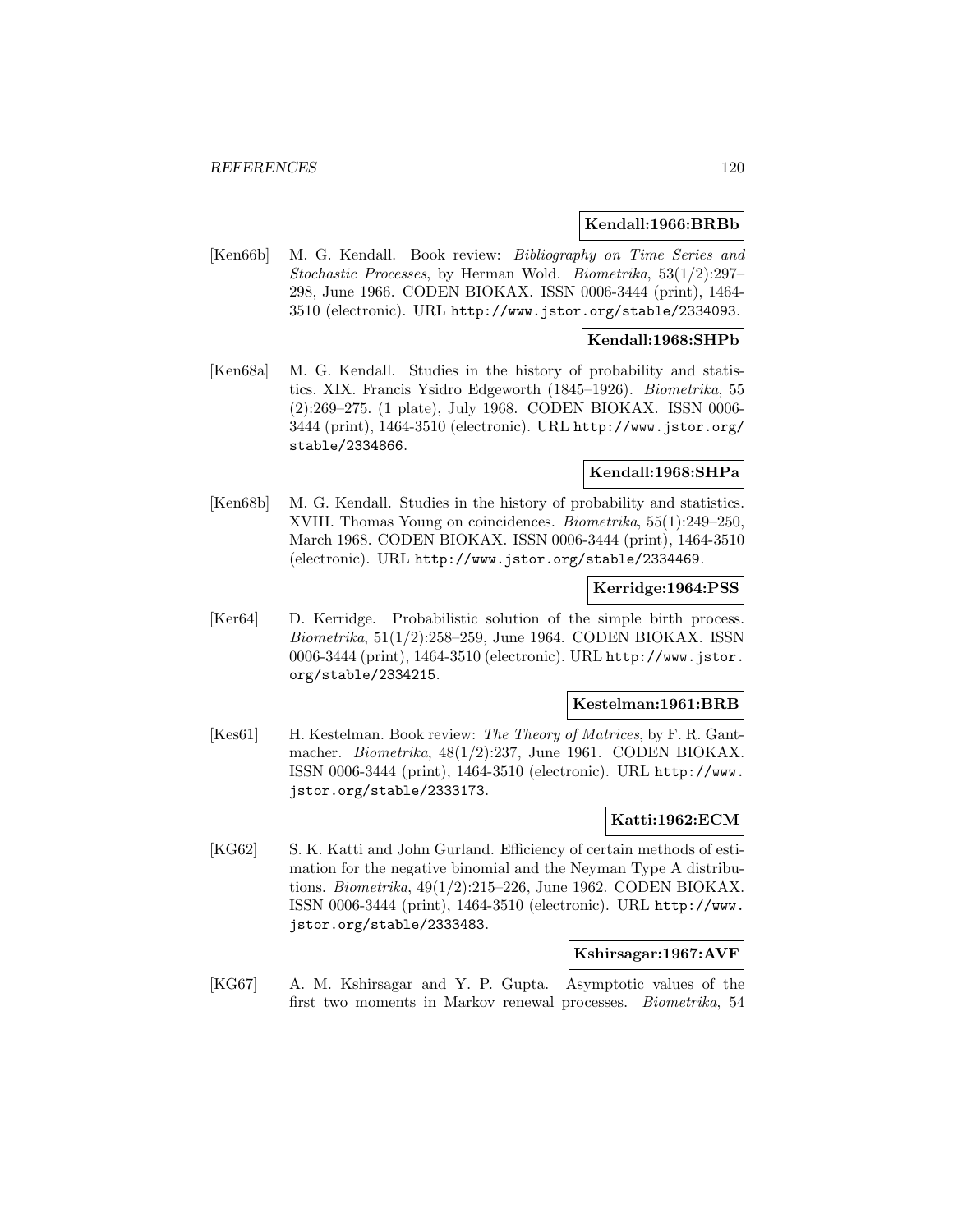(3/4):597–603, December 1967. CODEN BIOKAX. ISSN 0006- 3444 (print), 1464-3510 (electronic). URL http://www.jstor.org/ stable/2335050.

### **Khatri:1978:RNS**

[Kha78] C. G. Khatri. A remark on the necessary and sufficient conditions for a quadratic form to be distributed as chi-squared. Biometrika, 65(1):239–240, April 1978. CODEN BIOKAX. ISSN 0006-3444 (print), 1464-3510 (electronic). URL http://www.jstor. org/stable/2335305. See [Goo69].

## **Kingman:1961:EBR**

[Kin61] J. F. C. Kingman. The ergodic behaviour of random walks. Biometrika, 48(3/4):391–396, December 1961. CODEN BIOKAX. ISSN 0006-3444 (print), 1464-3510 (electronic). URL http://www. jstor.org/stable/2332760.

## **Kingman:1962:SIQ**

[Kin62] J. F. C. Kingman. Some inequalities for the queue  $GI/G/1$ . Biometrika, 49(3/4):315–324, December 1962. CODEN BIOKAX. ISSN 0006-3444 (print), 1464-3510 (electronic). URL http://www. jstor.org/stable/2333966.

## **King:1964:ORS**

[Kin64] E. P. King. Optimal replication in sequential drug screening. Biometrika,  $51(1/2):1-10$ , June 1964. CODEN BIOKAX. ISSN 0006-3444 (print), 1464-3510 (electronic). URL http://www.jstor. org/stable/2334189.

## **Kemp:1965:SPH**

[KK65] C. D. Kemp and Adrienne W. Kemp. Some properties of the 'Hermite' distribution. Biometrika, 52(3/4):381–394, December 1965. CODEN BIOKAX. ISSN 0006-3444 (print), 1464-3510 (electronic). URL http://www.jstor.org/stable/2333691.

## **Kemp:1966:ADH**

[KK66] Adrienne W. Kemp and C. D. Kemp. An alternative derivation of the Hermite distribution. Biometrika, 53(3/4):627–628, December 1966. CODEN BIOKAX. ISSN 0006-3444 (print), 1464-3510 (electronic). URL http://www.jstor.org/stable/2333677.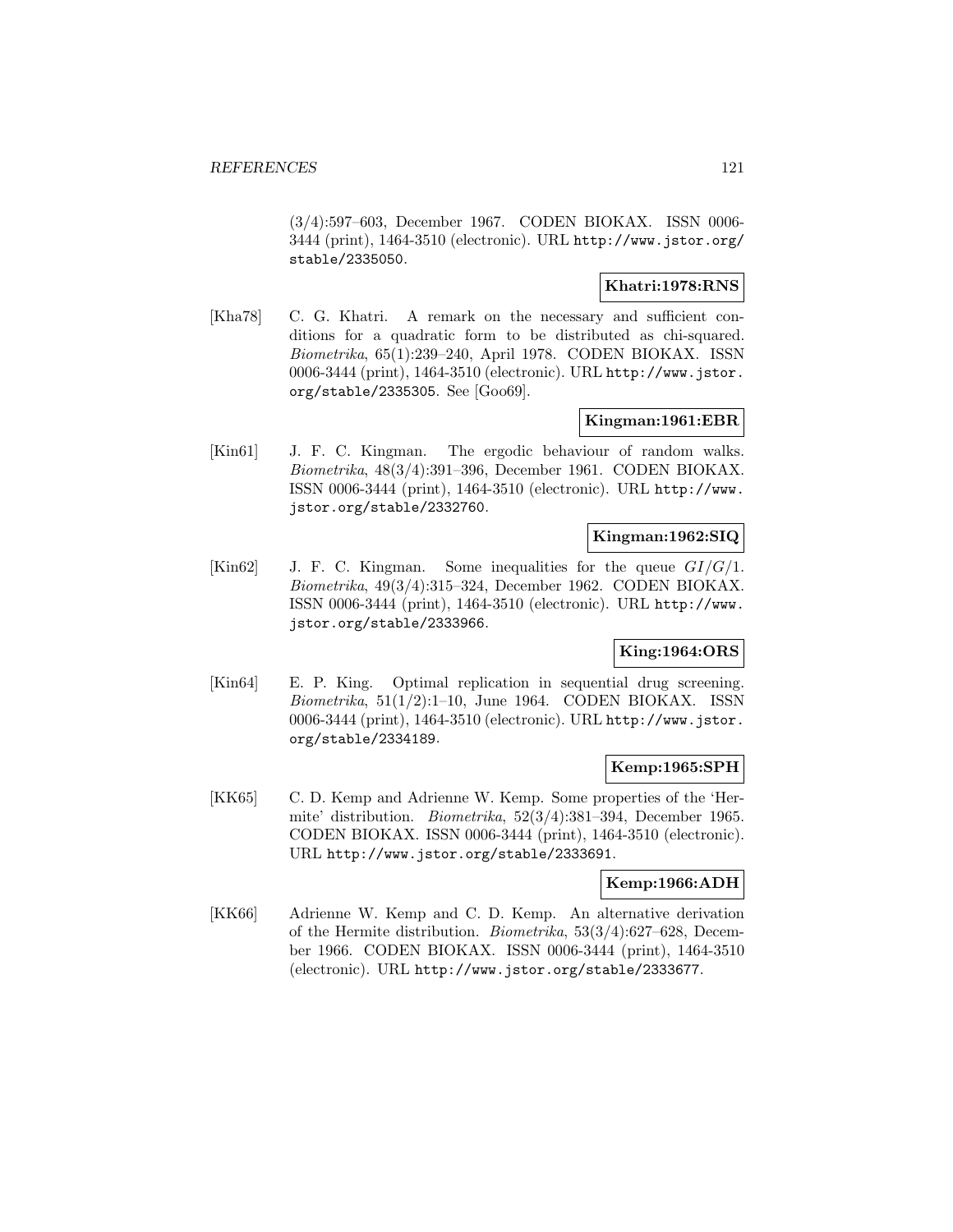### **Kurtz:1965:SCMb**

[KLTW65] T. E. Kurtz, R. F. Link, J. W. Tukey, and D. L. Wallace. Shortcut multiple comparisons for balanced single and double classifications: Part 2. Derivations and approximations. Biometrika, 52 (3/4):485–498, December 1965. CODEN BIOKAX. ISSN 0006- 3444 (print), 1464-3510 (electronic). URL http://www.jstor.org/ stable/2333700. Reprinted in [Cox92, pp. 431–452].

## **Kurtz:1966:CRC**

[KLTW66] T. E. Kurtz, R. F. Link, J. W. Tukey, and D. L. Wallace. Correlation of ranges of correlated deviates. Biometrika, 53(1/2):191–197, June 1966. CODEN BIOKAX. ISSN 0006-3444 (print), 1464-3510 (electronic). URL http://www.jstor.org/stable/2334064. With editorial note by Egon S. Pearson.

## **Khazanie:1966:MMP**

[KM66] R. G. Khazanie and H. E. McKean. A Mendelian Markov process with binomial transition probabilities. *Biometrika*,  $53(1/2)$ :37-48, June 1966. CODEN BIOKAX. ISSN 0006-3444 (print), 1464-3510 (electronic). URL http://www.jstor.org/stable/2334051.

# **Koopmans:1964:CIC**

[KOR64] L. H. Koopmans, D. B. Owen, and J. I. Rosenblatt. Confidence intervals for the coefficient of variation for the normal and log normal distributions. *Biometrika*,  $51(1/2):25-32$ , June 1964. CODEN BIOKAX. ISSN 0006-3444 (print), 1464-3510 (electronic). URL http://www.jstor.org/stable/2334192.

## **Korin:1968:DSU**

[Kor68] Basil P. Korin. On the distribution of a statistic used for testing a covariance matrix. Biometrika, 55(1):171–178, March 1968. CODEN BIOKAX. ISSN 0006-3444 (print), 1464-3510 (electronic). URL http://www.jstor.org/stable/2334461.

## **Korin:1969:TEC**

[Kor69] B. P. Korin. On testing the equality of k covariance matrices. Biometrika, 56(1):216–218, March 1969. CODEN BIOKAX. ISSN 0006-3444 (print), 1464-3510 (electronic). URL http://www.jstor. org/stable/2334708.

## **Kotlarski:1965:PIR**

[Kot65] Ignacy Kotlarski. On pairs of independent random variables whose product follows the gamma distribution. Biometrika, 52(1/2):289–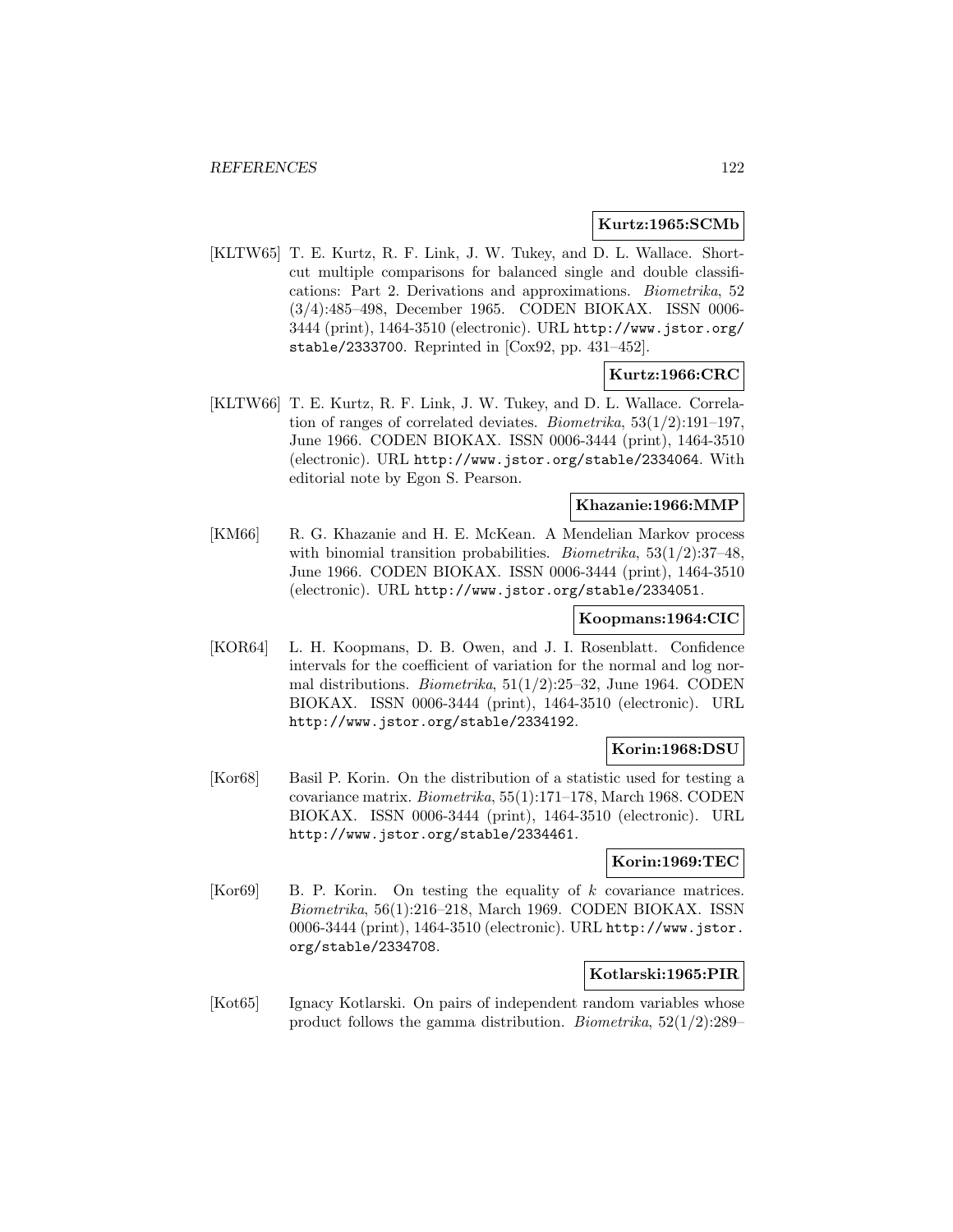294, June 1965. CODEN BIOKAX. ISSN 0006-3444 (print), 1464- 3510 (electronic). URL http://www.jstor.org/stable/2333838.

### **Kotlarski:1966:CND**

[Kot66] Ignacy Kotlarski. On characterizing the normal distribution by Student's law. Biometrika, 53(3/4):603–606, December 1966. CODEN BIOKAX. ISSN 0006-3444 (print), 1464-3510 (electronic). URL http://www.jstor.org/stable/2333669.

## **Krishnaji:1967:JDA**

[Kri67] N. Krishnaji. The joint distribution of ascending pairs and ascending runs in a random sequence. Biometrika,  $54(1/2):330-332$ , June 1967. CODEN BIOKAX. ISSN 0006-3444 (print), 1464-3510 (electronic). URL http://www.jstor.org/stable/2333884.

### **Krutchkoff:1967:SSN**

[Kru67] Richard G. Krutchkoff. A supplementary sample non-parametric empirical Bayes approach to some statistical decision problems. Biometrika, 54(3/4):451–458, December 1967. CODEN BIOKAX. ISSN 0006-3444 (print), 1464-3510 (electronic). URL http://www. jstor.org/stable/2335036.

## **Kshirsagar:1960:NDS**

[Ksh60] A. M. Kshirsagar. A note on the derivation of some exact multivariate tests. Biometrika, 47(3/4):480–482, December 1960. CODEN BIOKAX. ISSN 0006-3444 (print), 1464-3510 (electronic). URL http://www.jstor.org/stable/2333324.

## **Kshirsagar:1961:GFS**

[Ksh61] A. M. Kshirsagar. The goodness-of-fit of a single (non-isotropic) hypothetical principal component. Biometrika, 48(3/4):397–407, December 1961. CODEN BIOKAX. ISSN 0006-3444 (print), 1464-3510 (electronic). URL http://www.jstor.org/stable/2332761.

## **Kshirsagar:1962:NDC**

[Ksh62] A. M. Kshirsagar. A note on direction and collinearity factors in canonical analysis. *Biometrika*,  $49(1/2)$ :255–259, June 1962. CO-DEN BIOKAX. ISSN 0006-3444 (print), 1464-3510 (electronic). URL http://www.jstor.org/stable/2333490.

## **Kshirsagar:1966:NND**

[Ksh66] A. M. Kshirsagar. The non-null distribution of a statistic in principal components analysis. Biometrika, 53(3/4):590–594, December 1966.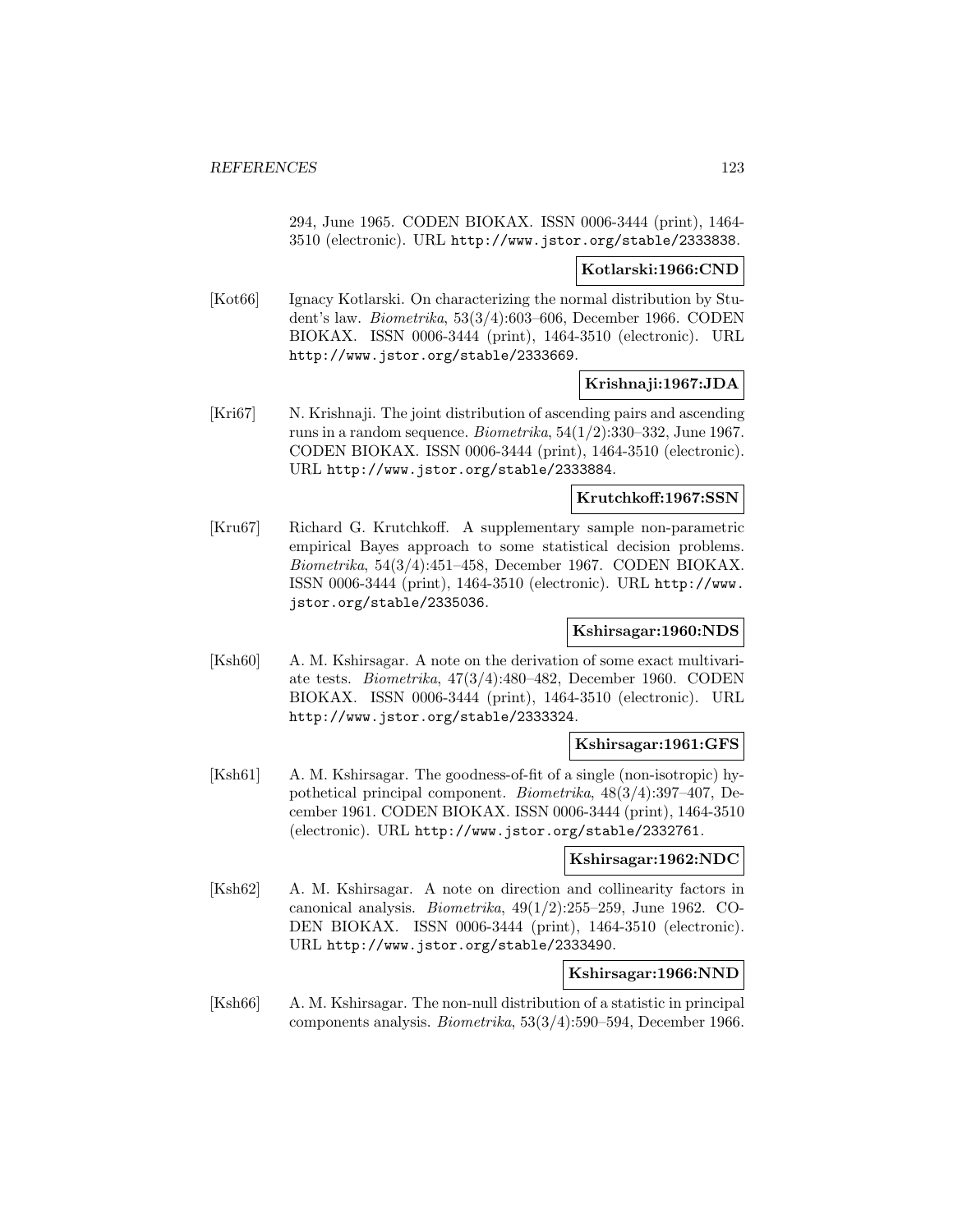CODEN BIOKAX. ISSN 0006-3444 (print), 1464-3510 (electronic). URL http://www.jstor.org/stable/2333665.

## **Kowalski:1969:COT**

[KT69] Charles J. Kowalski and Michael E. Tarter. Co-ordinate transformations to normality and the power of normal tests for independence. Biometrika, 56(1):139–148, March 1969. CODEN BIOKAX. ISSN 0006-3444 (print), 1464-3510 (electronic). URL http://www.jstor. org/stable/2334699.

## **Kudo:1963:MAO**

[Kud63] Akio Kudô. A multivariate analogue of the one-sided test. Biometrika, 50(3/4):403–418, December 1963. CODEN BIOKAX. ISSN 0006-3444 (print), 1464-3510 (electronic). URL http://www. jstor.org/stable/2333909.

## **Kapadia:1963:VCT**

[KW63] C. H. Kapadia and David L. Weeks. Variance components in two-way classification models with interaction. Biometrika, 50 (3/4):327–334, December 1963. CODEN BIOKAX. ISSN 0006- 3444 (print), 1464-3510 (electronic). URL http://www.jstor.org/ stable/2333903.

## **Kurkjian:1963:ACF**

[KZ63] B. Kurkjian and M. Zelen. Applications of the calculus of factorial arrangements: I. Block and direct product designs. Biometrika, 50(1/2):63–73, June 1963. CODEN BIOKAX. ISSN 0006-3444 (print), 1464-3510 (electronic). URL http://www.jstor.org/ stable/2333747.

#### **Lachenbruch:1969:TSC**

[Lac69] Peter A. Lachenbruch. Tables of simultaneous confidence limits for the binomial and Poisson distributions. Biometrika, 56(2):452, August 1969. CODEN BIOKAX. ISSN 0006-3444 (print), 1464-3510 (electronic). URL http://www.jstor.org/stable/2334441.

### **Lancaster:1966:KRH**

[Lan66] H. O. Lancaster. Kolmogorov's remark on the Hotelling canonical correlations. Biometrika, 53(3/4):585–588, December 1966. CODEN BIOKAX. ISSN 0006-3444 (print), 1464-3510 (electronic). URL http://www.jstor.org/stable/2333663.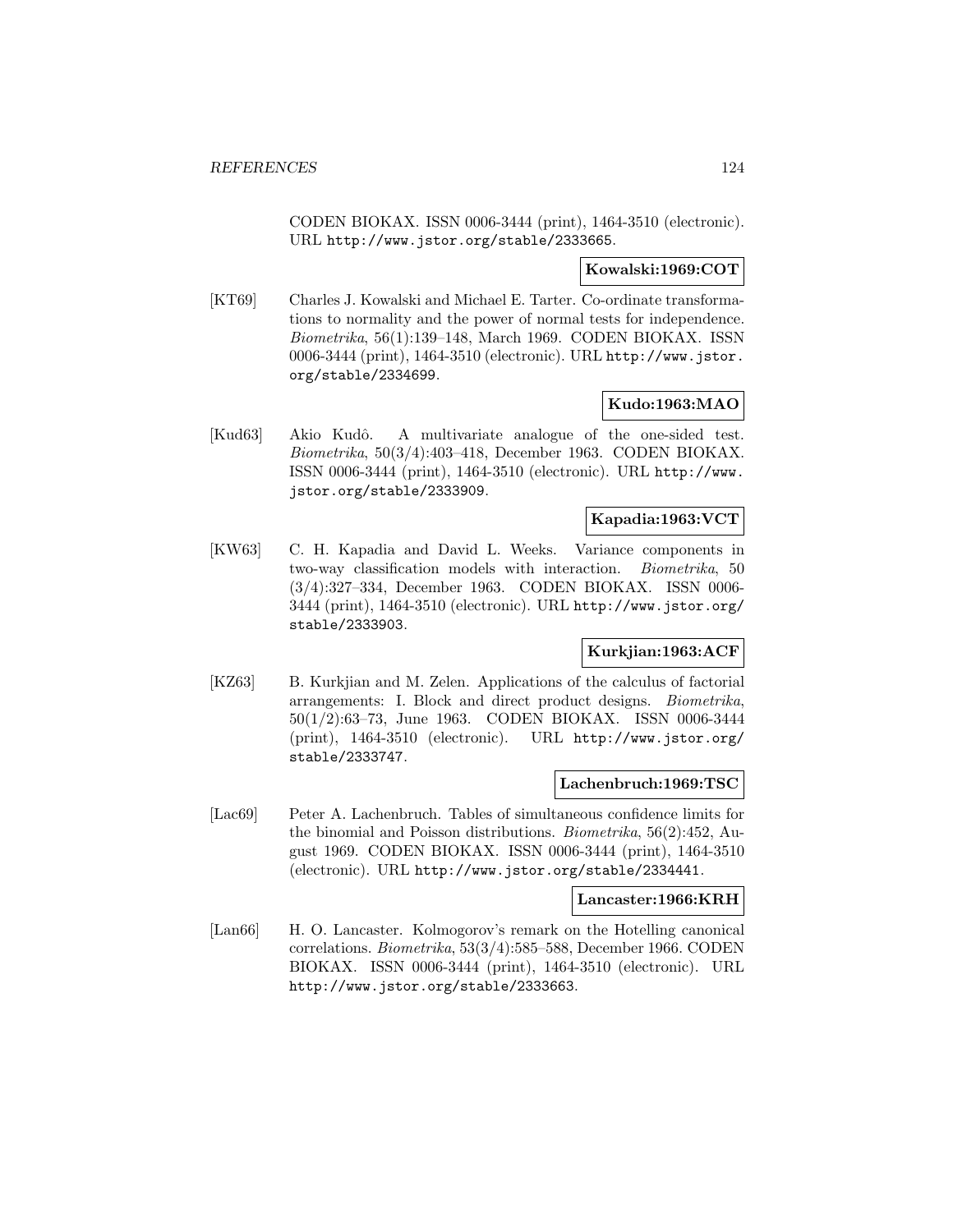### **Langford:1969:PRT**

[Lan69] Eric Langford. The probability that a random triangle is obtuse. Biometrika, 56(3):689–690, December 1969. CODEN BIOKAX. ISSN 0006-3444 (print), 1464-3510 (electronic). URL http://www. jstor.org/stable/2334679.

## **Larsen:1969:AVT**

[Lar69] W. A. Larsen. The analysis of variance for the two-way classification fixed-effects model with observations within a row serially correlated. Biometrika, 56(3):509–515, December 1969. CODEN BIOKAX. ISSN 0006-3444 (print), 1464-3510 (electronic). URL http://www.jstor.org/stable/2334657.

## **Larson:1963:BPR**

[LB63] Harold J. Larson and T. A. Bancroft. Biases in prediction by regression for certain incompletely specified models. Biometrika, 50 (3/4):391–402, December 1963. CODEN BIOKAX. ISSN 0006- 3444 (print), 1464-3510 (electronic). URL http://www.jstor.org/ stable/2333908.

## **Lindley:1965:SST**

[LB65] D. V. Lindley and B. N. Barnett. Sequential sampling: Two decision problems with linear losses for binomial and normal random variables. Biometrika, 52(3/4):507–532, December 1965. CODEN BIOKAX. ISSN 0006-3444 (print), 1464-3510 (electronic). URL http://www.jstor.org/stable/2333702.

## **Leslie:1966:URT**

[LB66] R. T. Leslie and B. M. Brown. Use of range in testing heterogeneity of variance. *Biometrika*,  $53(1/2):221-227$ , June 1966. CODEN BIOKAX. ISSN 0006-3444 (print), 1464-3510 (electronic). URL http://www.jstor.org/stable/2334068.

## **Leadbetter:1963:SER**

[Lea63] M. R. Leadbetter. On series expansions for the renewal moments. Biometrika, 50(1/2):75–80, June 1963. CODEN BIOKAX. ISSN 0006-3444 (print), 1464-3510 (electronic). URL http://www.jstor. org/stable/2333748.

### **Leadbetter:1964:BEL**

[Lea64] M. R. Leadbetter. Bounds on the error in the linear approximation to the renewal function. Biometrika, 51(3/4):355–364, December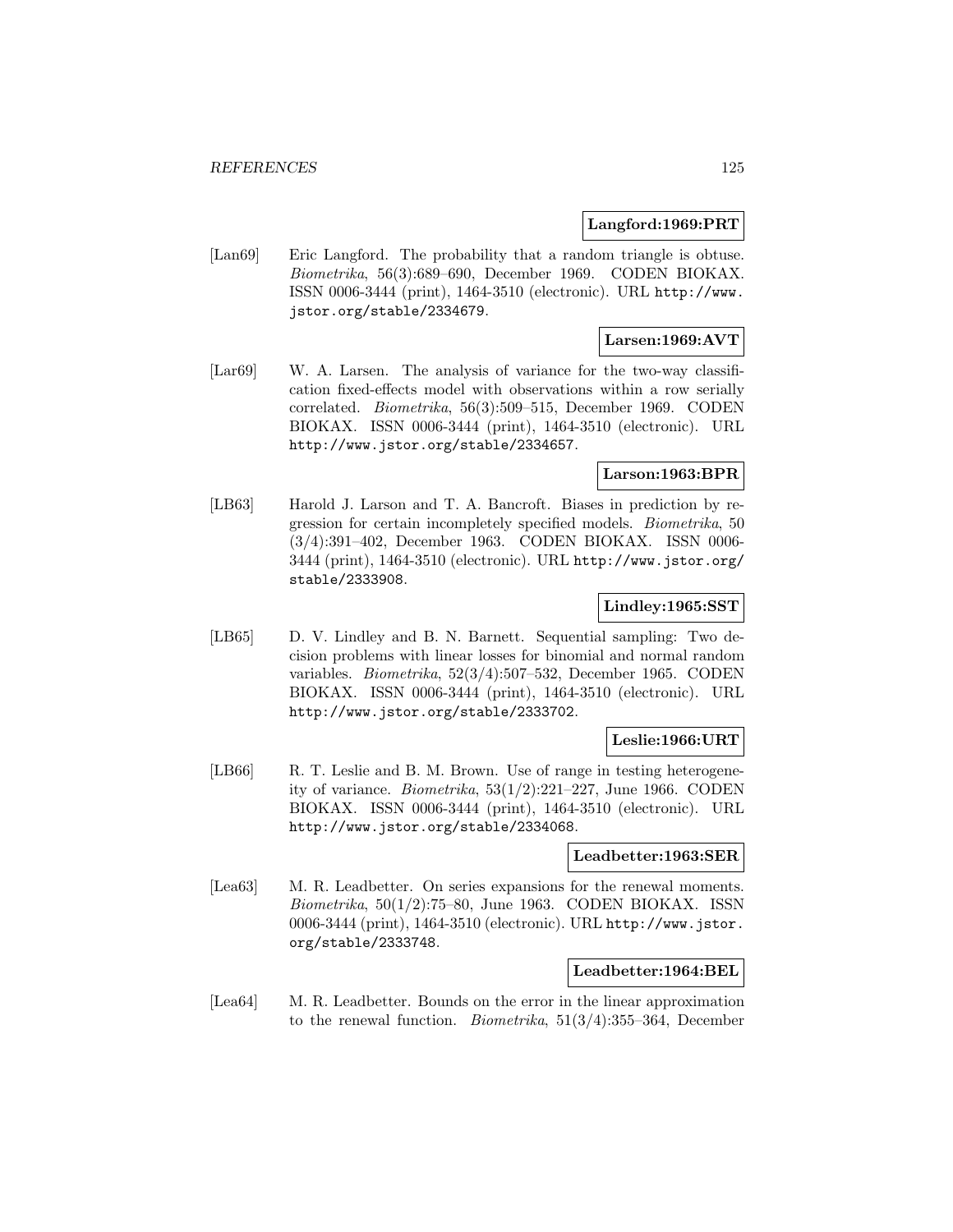1964. CODEN BIOKAX. ISSN 0006-3444 (print), 1464-3510 (electronic). URL http://www.jstor.org/stable/2334141.

## **Lindley:1960:TMI**

[LEH60] D. V. Lindley, D. A. East, and P. A. Hamilton. Tables for making inferences about the variance of a normal distribution. Biometrika, 47(3/4):433–437, December 1960. CODEN BIOKAX. ISSN 0006- 3444 (print), 1464-3510 (electronic). URL http://www.jstor.org/ stable/2333313. See corrigenda [LEH61].

## **Lindley:1961:CTM**

[LEH61] D. V. Lindley, D. A. East, and P. A. Hamilton. Corrigenda: "Tables" for Making Inferences about the Variance of a Normal Distribution". Biometrika, 48(1/2):230, June 1961. CODEN BIOKAX. ISSN 0006- 3444 (print), 1464-3510 (electronic). URL http://www.jstor.org/ stable/2333159. See [LEH60].

# **Leslie:1960:NSA**

[Les60] P. H. Leslie. A note on some approximations to the variance in discrete-time stochastic models for biological systems. Biometrika, 47(1/2):196–197, June 1960. CODEN BIOKAX. ISSN 0006- 3444 (print), 1464-3510 (electronic). URL http://www.jstor.org/ stable/2332975.

## **Leslie:1962:SMT**

[Les62] P. H. Leslie. A stochastic model for two competing species of tribolium and its application to some experimental data. Biometrika, 49(1/2):1–25, June 1962. CODEN BIOKAX. ISSN 0006-3444 (print), 1464-3510 (electronic). URL http://www.jstor.org/ stable/2333464.

## **Lewis:1965:SRT**

[Lew65] Peter A. W. Lewis. Some results on tests for Poisson processes.  $Biometrika$ ,  $52(1/2):67-77$ , June 1965. CODEN BIOKAX. ISSN 0006-3444 (print), 1464-3510 (electronic). URL http://www.jstor. org/stable/2333812.

## **Leslie:1960:PSM**

[LG60] P. H. Leslie and J. C. Gower. The properties of a stochastic model for the predator-prey type of interaction between two species. Biometrika, 47(3/4):219–234, December 1960. CODEN BIOKAX. ISSN 0006-3444 (print), 1464-3510 (electronic). URL http://www. jstor.org/stable/2333294.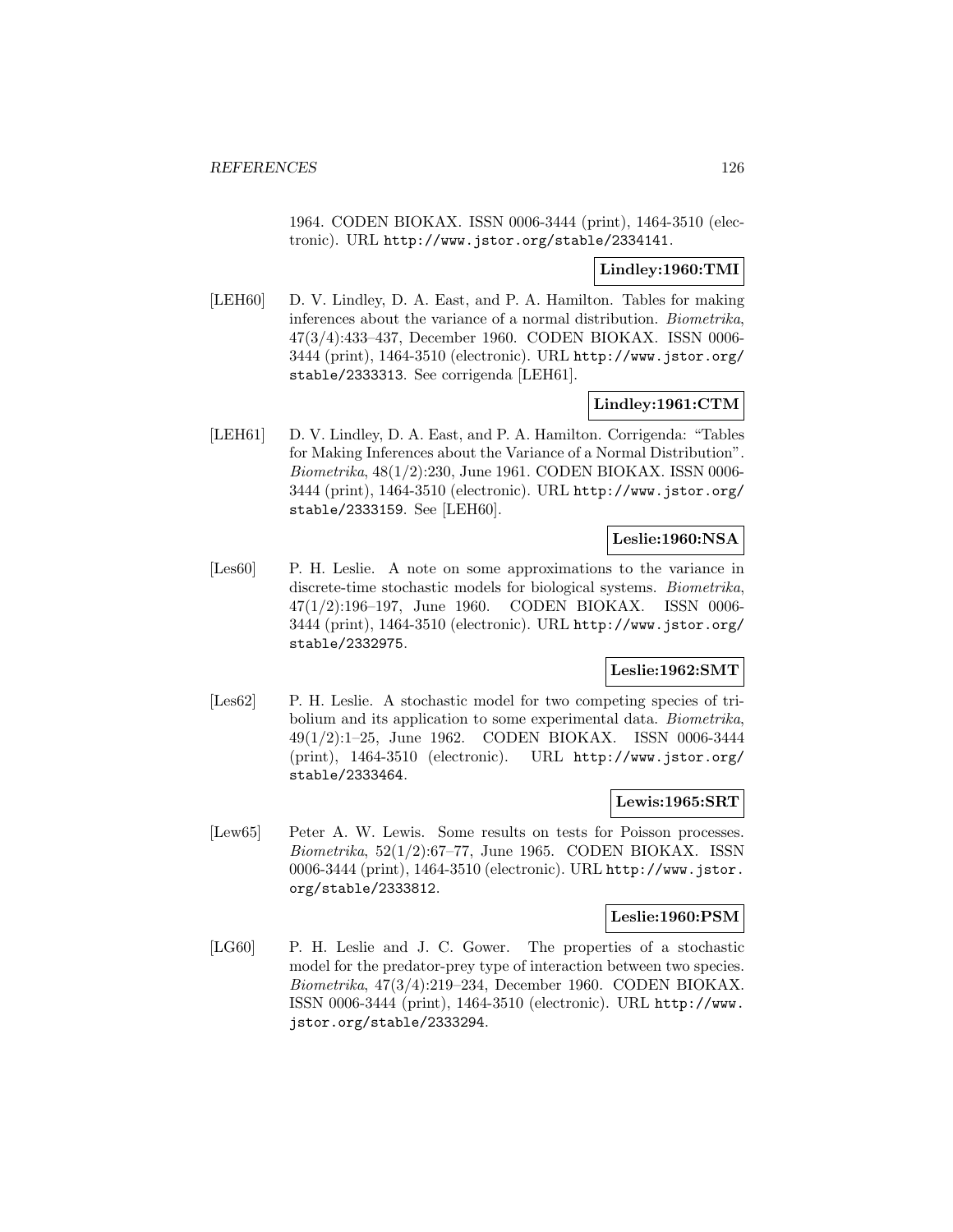## **Linhart:1960:ATR**

[Lin60] H. Linhart. Approximate tests for m rankings. *Biometrika*, 47 (3/4):476–480, December 1960. CODEN BIOKAX. ISSN 0006- 3444 (print), 1464-3510 (electronic). URL http://www.jstor.org/ stable/2333323.

## **Lindley:1963:BRB**

[Lin63] D. V. Lindley. Book review: The Theory of Probability by B. V. Gnedenko; B. D. Seckler. Biometrika, 50(1/2):223, June 1963. CODEN BIOKAX. ISSN 0006-3444 (print), 1464-3510 (electronic). URL http://www.jstor.org/stable/2333767.

## **Lindley:1969:BRB**

[Lin69] D. V. Lindley. Book review: The Structure of Inference, by D. A. S. Fraser. Biometrika, 56(2):453–456, August 1969. CODEN BIOKAX. ISSN 0006-3444 (print), 1464-3510 (electronic). URL http://www.jstor.org/stable/2334442.

## **Little:1968:NEQ**

[Lit68] R. E. Little. A note on estimation for quantal response data. Biometrika, 55(3):578–579, November 1968. CODEN BIOKAX. ISSN 0006-3444 (print), 1464-3510 (electronic). URL http://www. jstor.org/stable/2334266.

## **Lemon:1969:EBS**

[LK69] Glen H. Lemon and Richard G. Krutchkoff. An empirical Bayes smoothing technique. *Biometrika*, 56(2):361–365, August 1969. CO-DEN BIOKAX. ISSN 0006-3444 (print), 1464-3510 (electronic). URL http://www.jstor.org/stable/2334428.

## **Laha:1960:PCQ**

[LL60a] R. G. Laha and E. Lukacs. On a problem connected with quadratic regression. Biometrika, 47(3/4):335–343, December 1960. CODEN BIOKAX. ISSN 0006-3444 (print), 1464-3510 (electronic). URL http://www.jstor.org/stable/2333304.

### **Laha:1960:CFN**

[LL60b] R. G. Laha and E. Lukacs. On certain functions of normal variates which are uncorrelated of a higher order. *Biometrika*,  $47(1/2)$ :175– 176, June 1960. CODEN BIOKAX. ISSN 0006-3444 (print), 1464- 3510 (electronic). URL http://www.jstor.org/stable/2332969.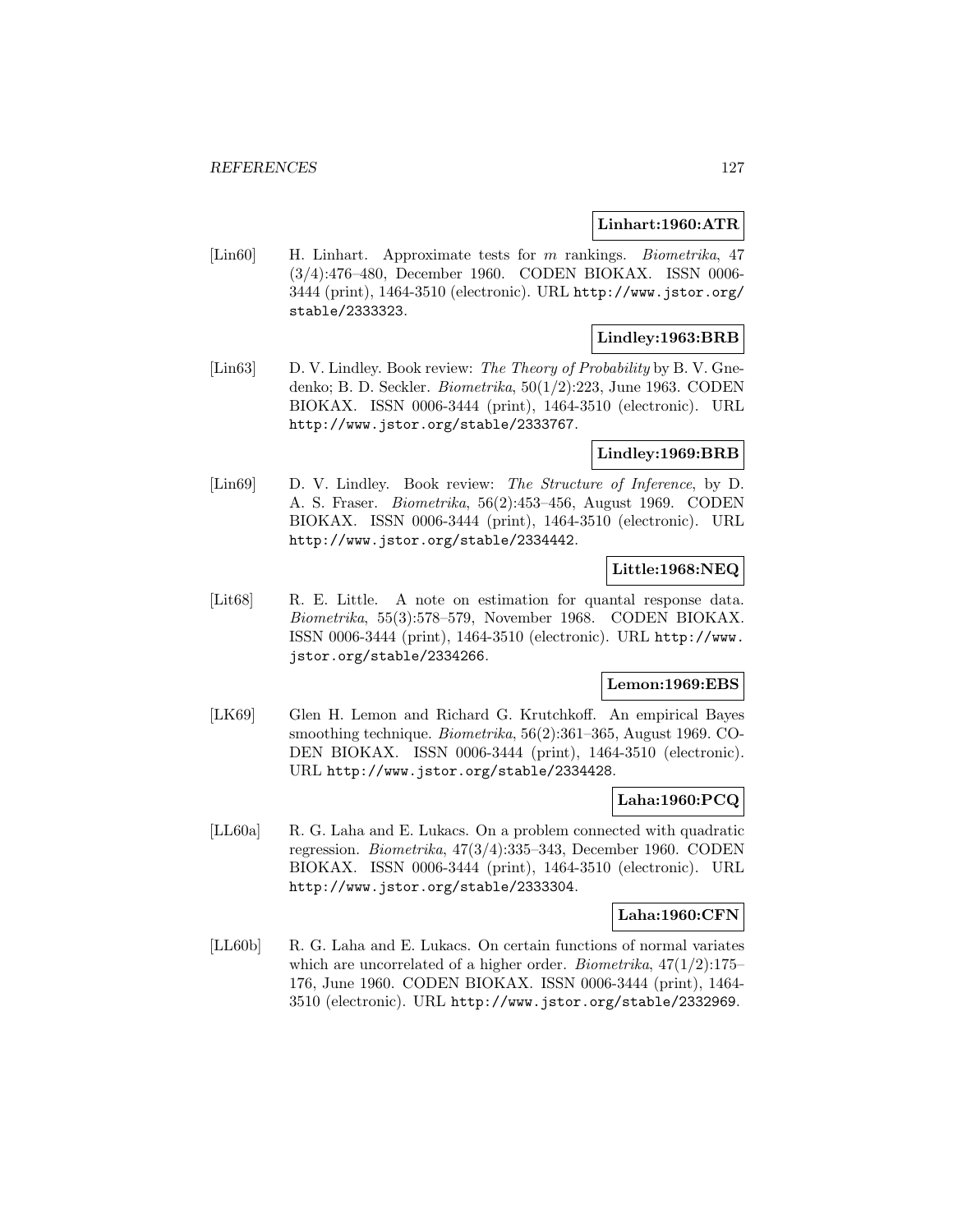## **Lloyd:1960:BRB**

[Llo60] E. H. Lloyd. Book review: *Mathematical Statistics*, by J. N. Kapur; H. C. Saxena. Biometrika, 47(3/4):486, December 1960. CODEN BIOKAX. ISSN 0006-3444 (print), 1464-3510 (electronic). URL http://www.jstor.org/stable/2333329.

## **Lieberman:1963:STI**

[LM63] Gerald J. Lieberman and Rupert G. Miller, Jr. Simultaneous tolerance intervals in regression. *Biometrika*,  $50(1/2)$ :155–168, June 1963. CODEN BIOKAX. ISSN 0006-3444 (print), 1464-3510 (electronic). URL http://www.jstor.org/stable/2333756.

## **Lipton:1964:DMF**

[LM64] S. Lipton and C. A. McGilchrist. The derivation of methods of fitting exponential regression curves. *Biometrika*,  $51(3/4):504-508$ , December 1964. CODEN BIOKAX. ISSN 0006-3444 (print), 1464- 3510 (electronic). URL http://www.jstor.org/stable/2334162.

## **Lieberman:1967:USD**

[LMH67] G. J. Lieberman, R. G. Miller, Jr., and M. A. Hamilton. Unlimited simultaneous discrimination intervals in regression. Biometrika, 54(1/2):133–145, June 1967. CODEN BIOKAX. ISSN 0006- 3444 (print), 1464-3510 (electronic). URL http://www.jstor.org/ stable/2333857. See correction [LMH71].

#### **Lieberman:1971:CAU**

[LMH71] G. J. Lieberman, R. G. Miller, Jr., and M. A. Hamilton. Corrections and amendments: "Unlimited Simultaneous Discrimination Intervals in Regression". Biometrika, 58(3):687, December 1971. CODEN BIOKAX. ISSN 0006-3444 (print), 1464-3510 (electronic). URL http://www.jstor.org/stable/2334413. See [LMH67].

#### **Lomnicki:1966:NWR**

[Lom66] Z. A. Lomnicki. A note on the Weibull renewal process. *Biometrika*, 53(3/4):375–381, December 1966. CODEN BIOKAX. ISSN 0006- 3444 (print), 1464-3510 (electronic). URL http://www.jstor.org/ stable/2333644.

## **Low:1964:SVE**

[Low64] Leone Y. Low. Sampling variances of estimates of components of variance from a non-orthogonal two-way classification. Biometrika,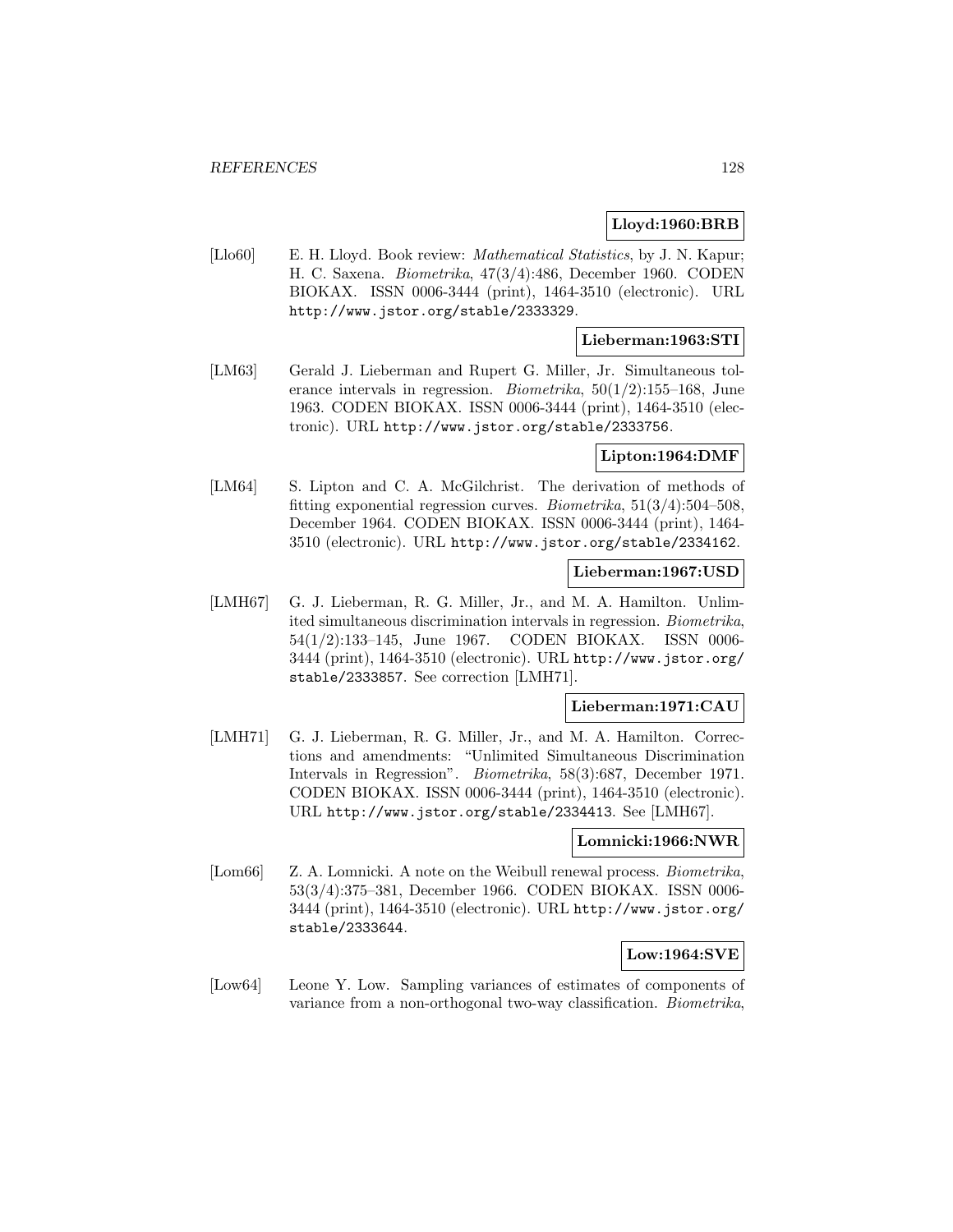51(3/4):491–494, December 1964. CODEN BIOKAX. ISSN 0006- 3444 (print), 1464-3510 (electronic). URL http://www.jstor.org/ stable/2334157.

## **Loynes:1966:BRB**

[Loy66] R. M. Loynes. Book review: *Queues and Inventories: A Study of* Their Basic Stochastic Processes, by N. U. Prabhu. Biometrika, 53(1/2):299, June 1966. CODEN BIOKAX. ISSN 0006-3444 (print), 1464-3510 (electronic). URL http://www.jstor.org/ stable/2334095.

## **Loynes:1967:BRBa**

[Loy67a] R. M. Loynes. Book review: An Introduction to Probability Theory and its Applications, Vol. II, by William Feller. Biometrika, 54(1/2):336–337, June 1967. CODEN BIOKAX. ISSN 0006- 3444 (print), 1464-3510 (electronic). URL http://www.jstor.org/ stable/2333889.

## **Loynes:1967:BRBb**

[Loy67b] R. M. Loynes. Book review: *Introduction to Measure and Proba*bility, by J. F. C. Kingman; S. J. Taylor. Biometrika,  $54(1/2):338$ , June 1967. CODEN BIOKAX. ISSN 0006-3444 (print), 1464-3510 (electronic). URL http://www.jstor.org/stable/2333890.

# **Laycock:1968:ODR**

[LS68] P. J. Laycock and S. D. Silvey. Optimal designs in regression problems with a general convex loss function. Biometrika, 55(1):53–66, March 1968. CODEN BIOKAX. ISSN 0006-3444 (print), 1464-3510 (electronic). URL http://www.jstor.org/stable/2334452.

# **Mote:1965:IEM**

[MA65] V. L. Mote and R. L. Anderson. An investigation of the effect of misclassification on the properties of  $\chi^2$ -tests in the analysis of categorical data. Biometrika, 52(1/2):95–109, June 1965. CODEN BIOKAX. ISSN 0006-3444 (print), 1464-3510 (electronic). URL http://www.jstor.org/stable/2333815.

## **Maag:1966:SAW**

[Maa66] Urs R. Maag. A k-sample analogue of Watson's  $U^2$  statistic. Biometrika, 53(3/4):579–583, December 1966. CODEN BIOKAX. ISSN 0006-3444 (print), 1464-3510 (electronic). URL http://www. jstor.org/stable/2333662.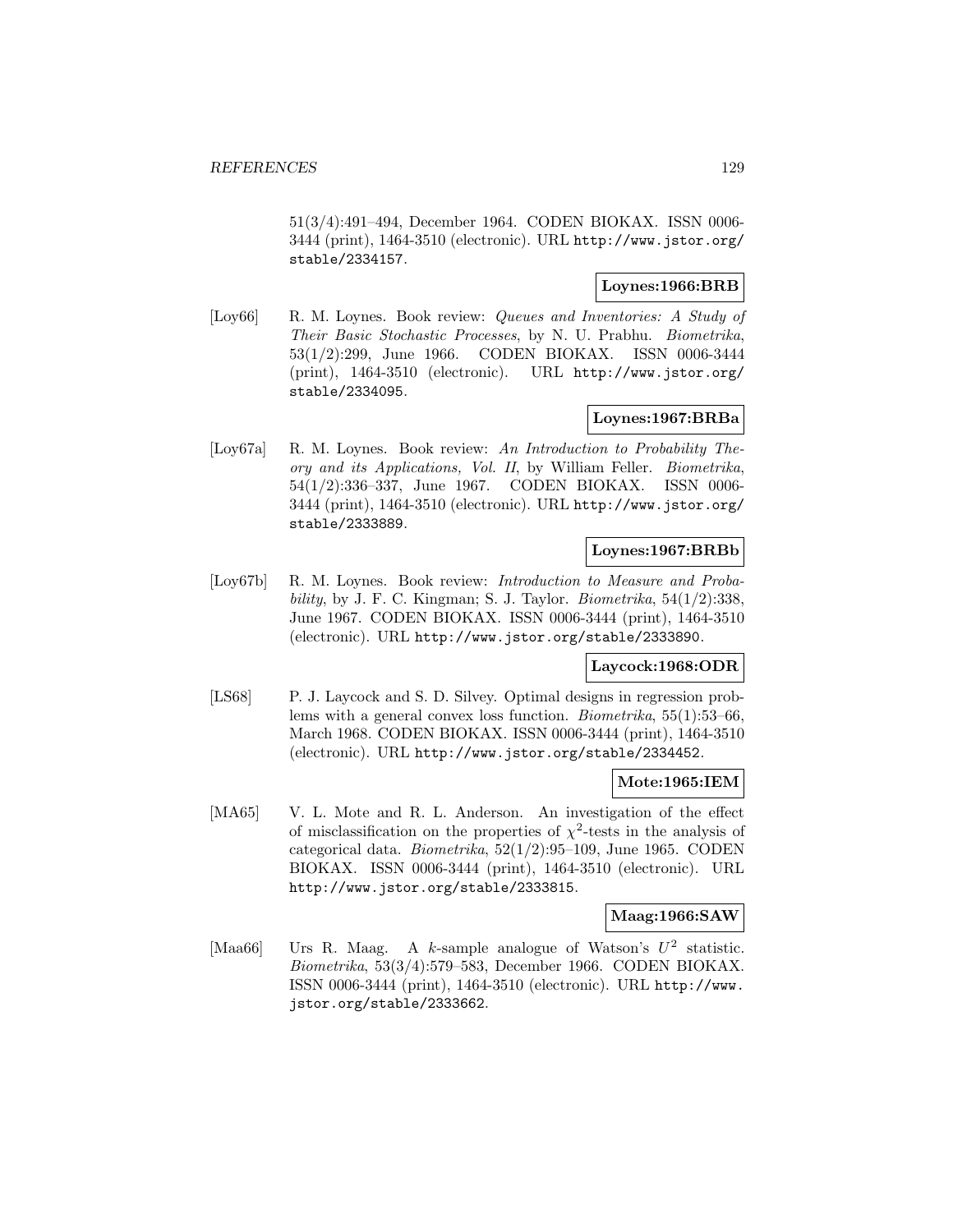#### **Mallows:1961:BRBa**

[Mal61a] C. L. Mallows. Book review: *Elementary Decision Theory*, by Herman Chernoff; Lincoln E. Moses. Biometrika, 48(1/2):233, June 1961. CODEN BIOKAX. ISSN 0006-3444 (print), 1464-3510 (electronic). URL http://www.jstor.org/stable/2333163.

# **Mallows:1961:BRBb**

[Mal61b] C. L. Mallows. Book review: *Individual Choice Behaviour*, by R. Duncan Luce. Biometrika, 48(1/2):234, June 1961. CODEN BIOKAX. ISSN 0006-3444 (print), 1464-3510 (electronic). URL http://www.jstor.org/stable/2333164.

#### **Mallows:1961:LVR**

[Mal61c] C. L. Mallows. Latent vectors of random symmetric matrices. Biometrika, 48(1/2):133–149, June 1961. CODEN BIOKAX. ISSN 0006-3444 (print), 1464-3510 (electronic). URL http://www.jstor. org/stable/2333138.

## **Mallows:1968:IIM**

[Mal68] C. L. Mallows. An inequality involving multinomial probabilities. Biometrika, 55(2):422–424, July 1968. CODEN BIOKAX. ISSN 0006-3444 (print), 1464-3510 (electronic). URL http://www.jstor. org/stable/2334886.

## **Manly:1969:ACS**

[Man69a] B. F. J. Manly. Approximations to the characteristics of some sequential tests. Biometrika, 56(1):203–206, March 1969. CODEN BIOKAX. ISSN 0006-3444 (print), 1464-3510 (electronic). URL http://www.jstor.org/stable/2334705.

## **Manly:1969:SPM**

[Man69b] B. F. J. Manly. Some properties of a method of estimating the size of mobile animal populations. Biometrika, 56(2):407–410, August 1969. CODEN BIOKAX. ISSN 0006-3444 (print), 1464-3510 (electronic). URL http://www.jstor.org/stable/2334433.

### **Marsaglia:1963:END**

[Mar63] George Marsaglia. Expressing the normal distribution with covariance matrix  $A + B$  in terms of one with covariance matrix A. Biometrika, 50(3/4):535–538, December 1963. CODEN BIOKAX. ISSN 0006-3444 (print), 1464-3510 (electronic). URL http://www. jstor.org/stable/2333924.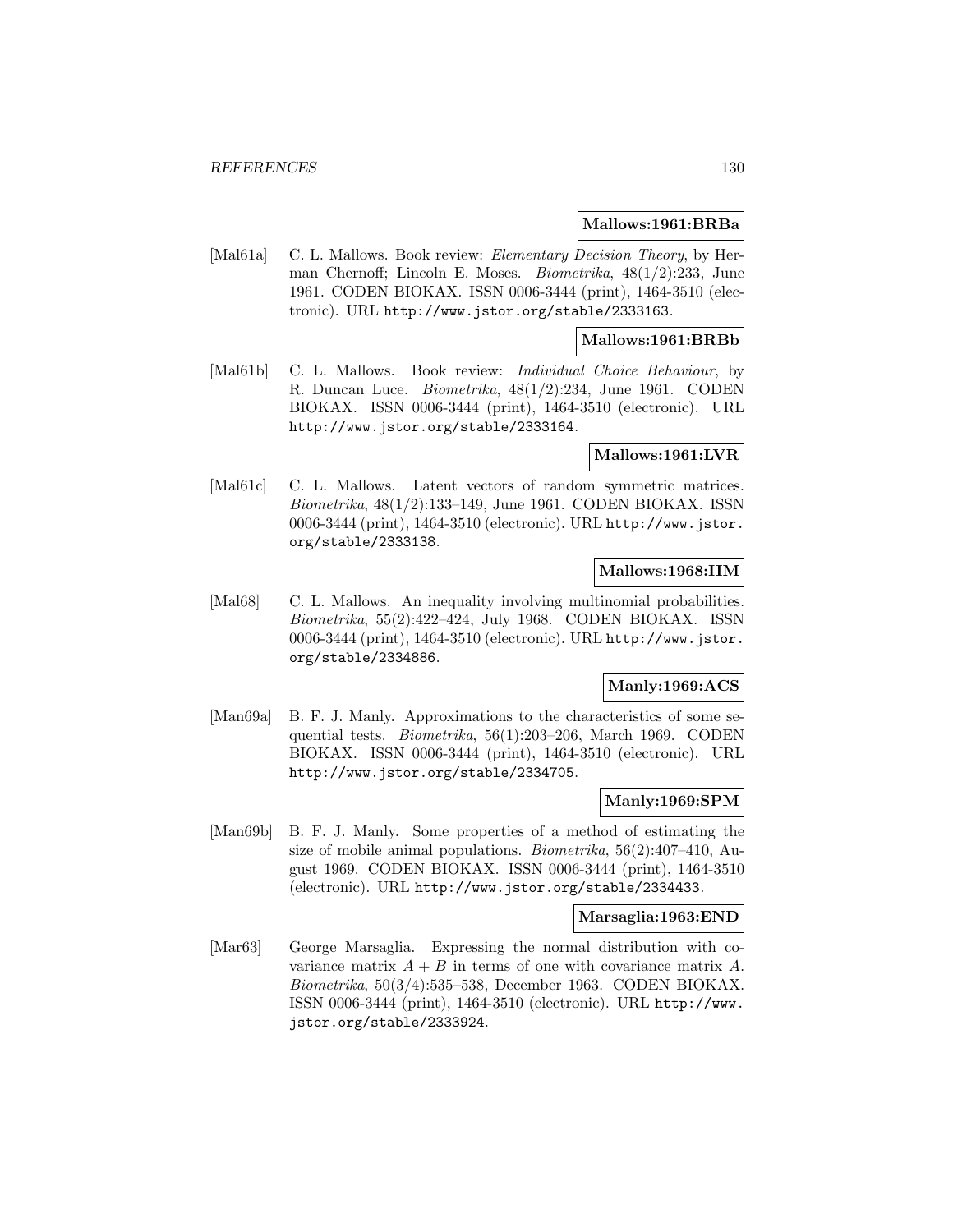### **Maritz:1966:SEB**

[Mar66] J. S. Maritz. Smooth empirical Bayes estimation for one-parameter discrete distributions. Biometrika, 53(3/4):417–429, December 1966. CODEN BIOKAX. ISSN 0006-3444 (print), 1464-3510 (electronic). URL http://www.jstor.org/stable/2333648.

## **Marcus:1967:MIM**

[Mar67a] Allan H. Marcus. A multivariate immigration with multiple death process and applications to lunar craters. Biometrika, 54(1/2):251– 261, June 1967. CODEN BIOKAX. ISSN 0006-3444 (print), 1464- 3510 (electronic). URL http://www.jstor.org/stable/2333868.

## **Mardia:1967:CRC**

[Mar67b] K. V. Mardia. Correlation of the ranges of correlated samples. Biometrika, 54(3/4):529–539, December 1967. CODEN BIOKAX. ISSN 0006-3444 (print), 1464-3510 (electronic). URL http://www. jstor.org/stable/2335043.

# **Mardia:1967:SCC**

[Mar67c] K. V. Mardia. Some contributions to contingency-type bivariate distributions. *Biometrika*,  $54(1/2):235-249$ , June 1967. CODEN BIOKAX. ISSN 0006-3444 (print), 1464-3510 (electronic). URL http://www.jstor.org/stable/2333867. See correction [Mar68a].

#### **Maritz:1967:SEB**

[Mar67d] J. S. Maritz. Smooth empirical Bayes estimation for continuous distributions. Biometrika, 54(3/4):435–450, December 1967. CO-DEN BIOKAX. ISSN 0006-3444 (print), 1464-3510 (electronic). URL http://www.jstor.org/stable/2335035. See corrections [Mar68b].

## **Mardia:1968:CSC**

[Mar68a] K. V. Mardia. Corrections: "Some Contributions to Contingency-Type Bivariate Distributions". Biometrika, 55(3):597, November 1968. CODEN BIOKAX. ISSN 0006-3444 (print), 1464-3510 (electronic). URL http://www.jstor.org/stable/2334276. See [Mar67c].

#### **Maritz:1968:CSE**

[Mar68b] J. S. Maritz. Corrections: "Smooth Empirical Bayes Estimation for Continuous Distribution". Biometrika, 55(3):597, November 1968.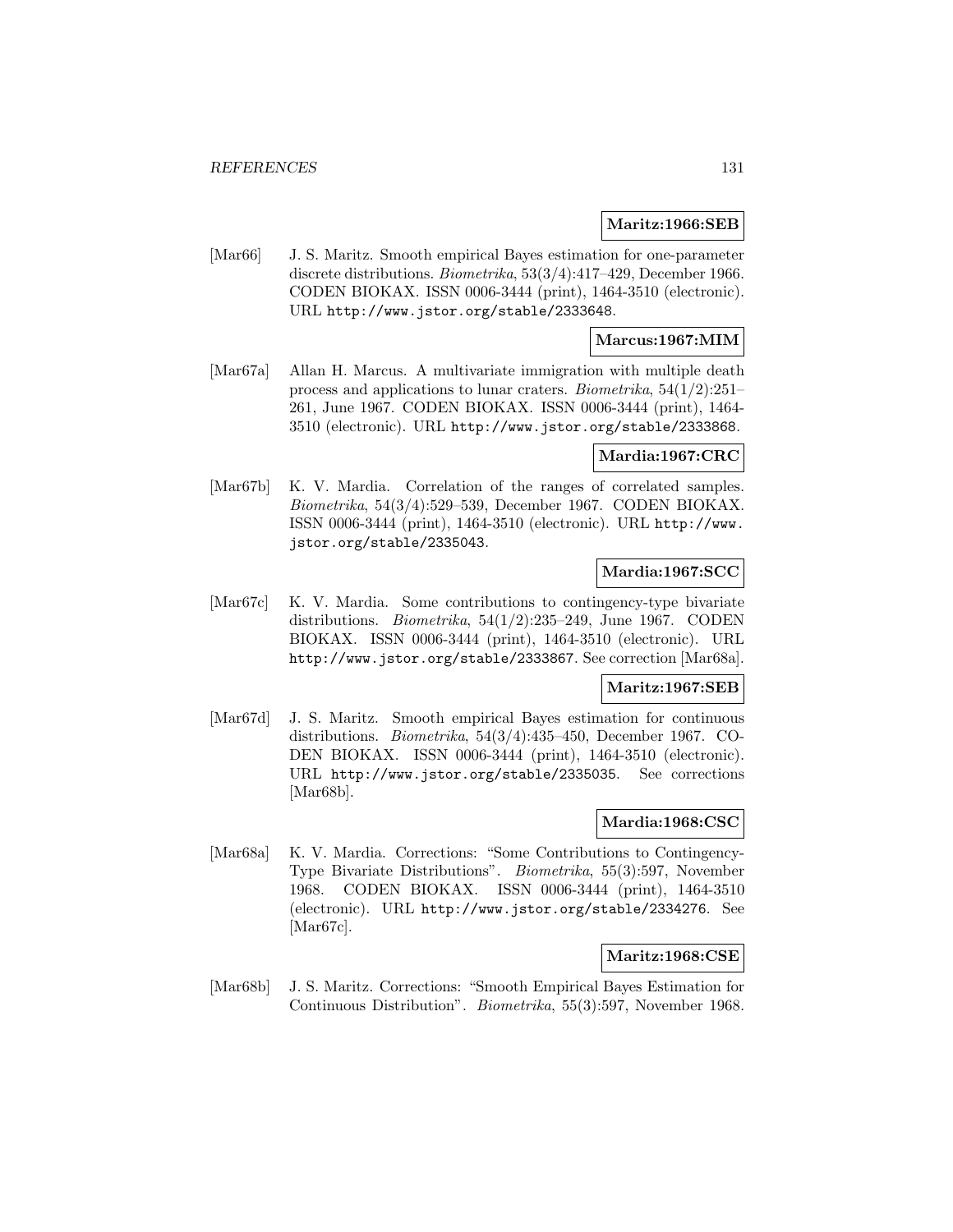CODEN BIOKAX. ISSN 0006-3444 (print), 1464-3510 (electronic). URL http://www.jstor.org/stable/2334275. See [Mar67d].

## **Maritz:1968:SEB**

[Mar68c] J. S. Maritz. On the smooth empirical Bayes approach to testing of hypotheses and the compound decision problem. Biometrika, 55(1):83–100, March 1968. CODEN BIOKAX. ISSN 0006-3444 (print), 1464-3510 (electronic). URL http://www.jstor.org/ stable/2334454.

## **Mardia:1969:PST**

[Mar69a] K. V. Mardia. The performance of some tests of independnece for contingency-type bivariate distributions. Biometrika, 56(2):449– 451, August 1969. CODEN BIOKAX. ISSN 0006-3444 (print), 1464- 3510 (electronic). URL http://www.jstor.org/stable/2334440.

### **Maritz:1969:EBE**

[Mar69b] J. S. Maritz. Empirical Bayes estimation for the Poisson distribution. Biometrika, 56(2):349–359, August 1969. CODEN BIOKAX. ISSN 0006-3444 (print), 1464-3510 (electronic). URL http://www. jstor.org/stable/2334427.

# **McGregor:1965:ADC**

[MB65] J. R. McGregor and U. M. Bielenstein. The approximate distribution of the correlation between two stationary linear Markov series. II. Biometrika, 52(1/2):301–302, June 1965. CODEN BIOKAX. ISSN 0006-3444 (print), 1464-3510 (electronic). URL http://www. jstor.org/stable/2333841.

## **McFadden:1960:TEQ**

[McF60] J. A. McFadden. Two expansions for the quadrivariate normal integral. Biometrika, 47(3/4):325–333, December 1960. CODEN BIOKAX. ISSN 0006-3444 (print), 1464-3510 (electronic). URL http://www.jstor.org/stable/2333303.

### **McGregor:1960:ATS**

[McG60] J. R. McGregor. An approximate test for serial correlation in polynomial regression. *Biometrika*,  $47(1/2):111-119$ , June 1960. CODEN BIOKAX. ISSN 0006-3444 (print), 1464-3510 (electronic). URL http://www.jstor.org/stable/2332964.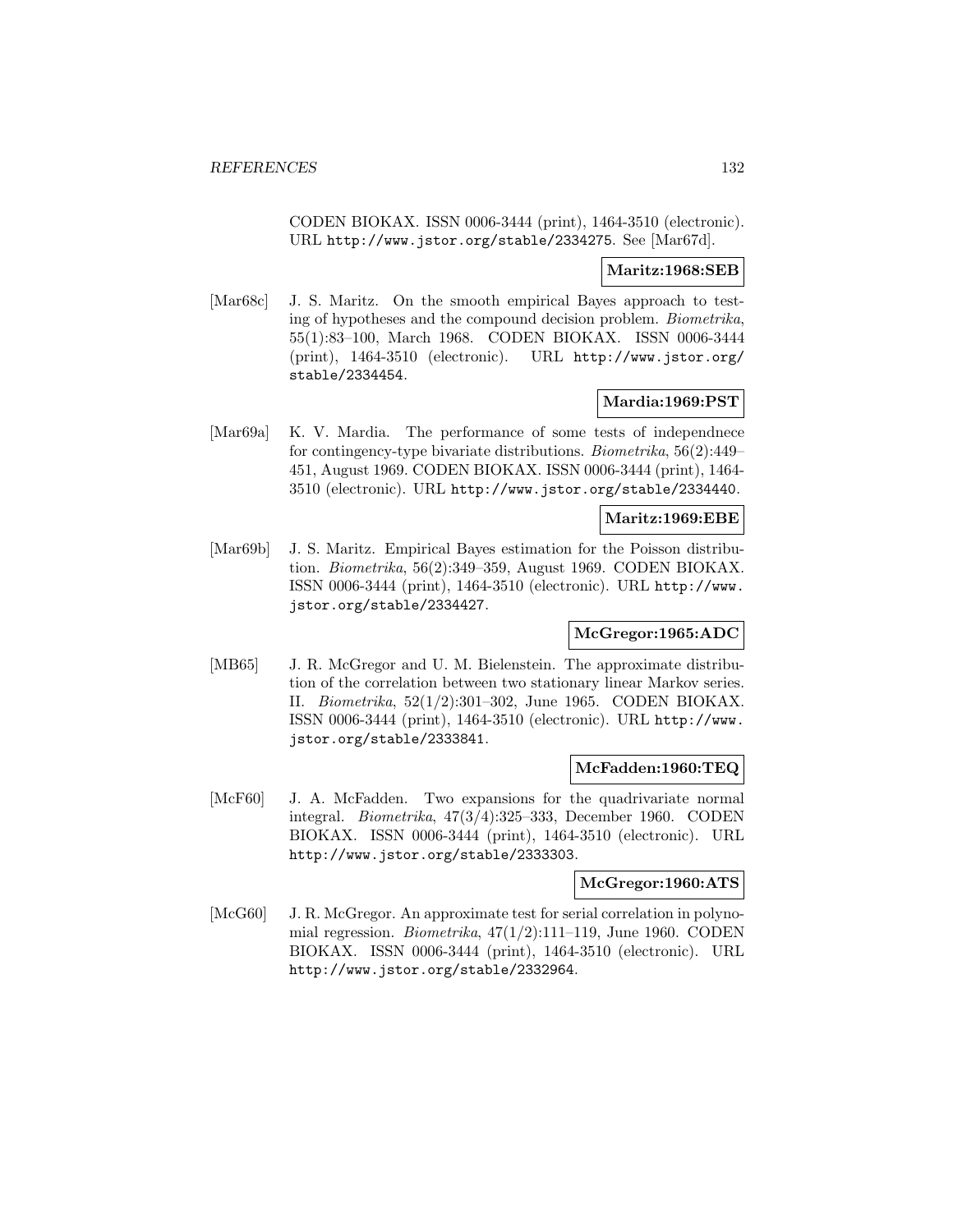### **McGregor:1962:ADC**

[McG62] J. R. McGregor. The approximate distribution of the correlation between two stationary linear Markov series. Biometrika, 49 (3/4):379–388, December 1962. CODEN BIOKAX. ISSN 0006- 3444 (print), 1464-3510 (electronic). URL http://www.jstor.org/ stable/2333972.

## **McGilchrist:1967:APC**

[McG67] C. McGilchrist. Analysis of plant competition experiments for different ratios of species. Biometrika, 54(3/4):471–477, December 1967. CODEN BIOKAX. ISSN 0006-3444 (print), 1464-3510 (electronic). URL http://www.jstor.org/stable/2335038.

## **McNeil:1966:CSE**

[McN66] D. R. McNeil. Consistent statistics for estimating and testing hypotheses from grouped samples. Biometrika, 53(3/4):545–557, December 1966. CODEN BIOKAX. ISSN 0006-3444 (print), 1464-3510 (electronic). URL http://www.jstor.org/stable/2333658.

# **McNeil:1968:QPT**

[McN68] Donald R. McNeil. Quick powerful tests with grouped data. Biometrika, 55(1):264–268, March 1968. CODEN BIOKAX. ISSN 0006-3444 (print), 1464-3510 (electronic). URL http://www.jstor. org/stable/2334476.

# **Moran:1962:RCS**

[MD62] P. A. P. Moran and S. Fazekas De St Groth. Random circles on a sphere. Biometrika, 49(3/4):389–396, December 1962. CODEN BIOKAX. ISSN 0006-3444 (print), 1464-3510 (electronic). URL http://www.jstor.org/stable/2333973.

### **Mead:1966:QME**

[Mea66] R. Mead. A quick method of estimating the standard deviation. Biometrika, 53(3/4):559–564, December 1966. CODEN BIOKAX. ISSN 0006-3444 (print), 1464-3510 (electronic). URL http://www. jstor.org/stable/2333659.

#### **Mendenhall:1965:BRB**

[Men65] W. Mendenhall. Book review: Statistical Assessment of the Life Characteristic, by W. R. Buckland; M. G. Kendall. Biometrika, 52(3/4):672, December 1965. CODEN BIOKAX. ISSN 0006- 3444 (print), 1464-3510 (electronic). URL http://www.jstor.org/ stable/2333732.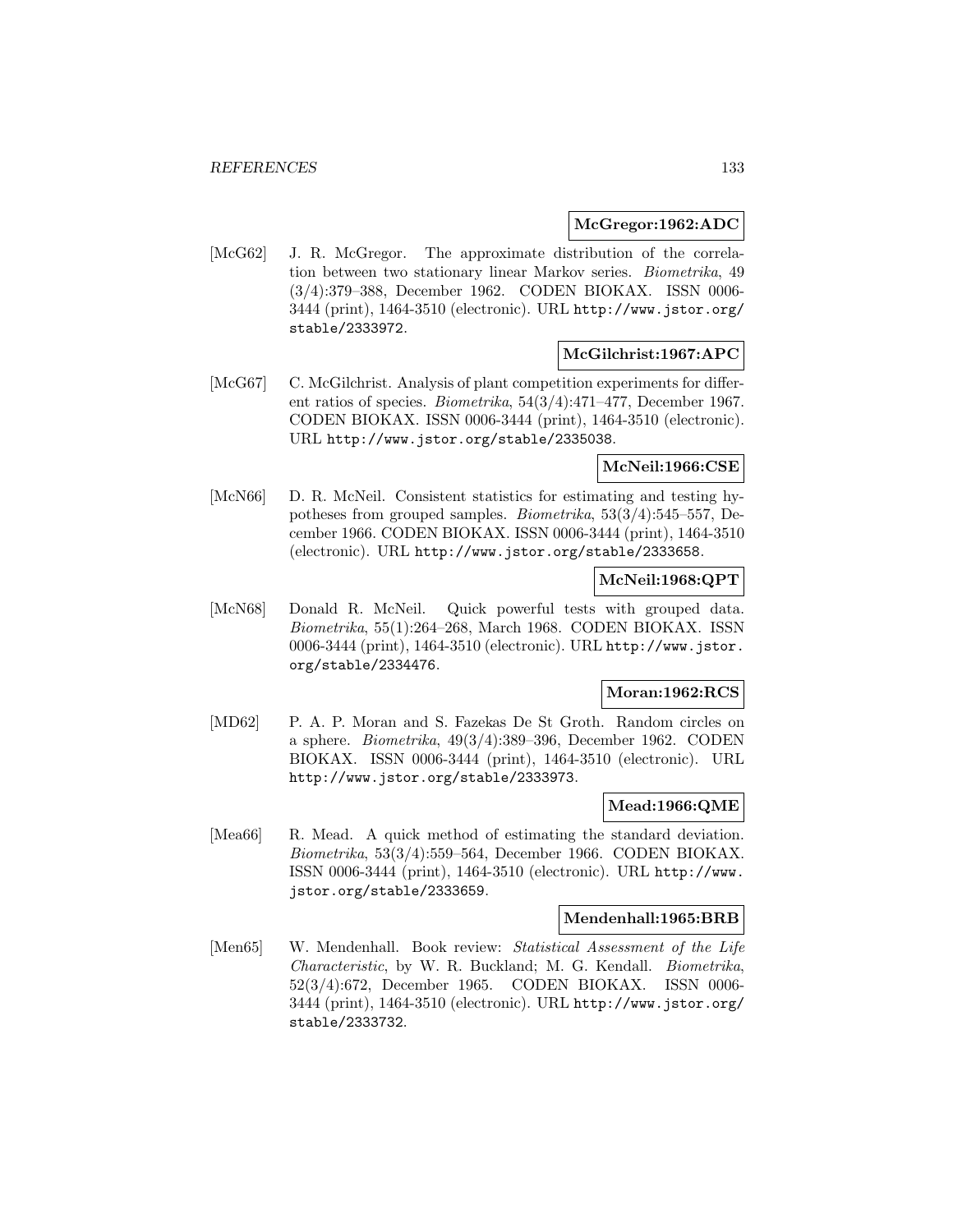## **Mehta:1969:UIS**

[MG69a] J. S. Mehta and John Gurland. On utilizing information from a second sample in estimating variance. Biometrika, 56(3):527–532, December 1969. CODEN BIOKAX. ISSN 0006-3444 (print), 1464- 3510 (electronic). URL http://www.jstor.org/stable/2334659.

## **Mehta:1969:TEM**

[MG69b] J. S. Mehta and John Gurland. Testing equality of means in the presence of correlation. Biometrika, 56(1):119–126, March 1969. CODEN BIOKAX. ISSN 0006-3444 (print), 1464-3510 (electronic). URL http://www.jstor.org/stable/2334696.

## **McCullough:1960:SSB**

[MGR60] Roger S. McCullough, John Gurland, and Lloyd Rosenberg. Small sample behaviour of certain tests of the hypothesis of equal means under variance heterogeneity. Biometrika, 47(3/4):345–353, December 1960. CODEN BIOKAX. ISSN 0006-3444 (print), 1464-3510 (electronic). URL http://www.jstor.org/stable/2333305. See corrigenda [MGR61].

### **McCullough:1961:CSS**

[MGR61] R. S. McCullough, J. Gurland, and L. Rosenberg. Corrigenda: "Small Sample Behaviour of Certain Tests of the Hypothesis of Equal Means under Variance Heterogeneity". Biometrika, 48(1/2): 230, June 1961. CODEN BIOKAX. ISSN 0006-3444 (print), 1464- 3510 (electronic). URL http://www.jstor.org/stable/2333157. See [MGR60].

## **Mikhail:1965:CTW**

[Mik65] N. N. Mikhail. A comparison of tests of the Wilks–Lawley hypothesis in multivariate analysis. *Biometrika*,  $52(1/2)$ :149–156, June 1965. CODEN BIOKAX. ISSN 0006-3444 (print), 1464-3510 (electronic). URL http://www.jstor.org/stable/2333820.

## **Miller:1961:BRB**

[Mil61] Alan J. Miller. Book review: Numerical Methods of Curve Fitting, by P. G. Guest. Biometrika, 48(3/4):482–483, December 1961. CODEN BIOKAX. ISSN 0006-3444 (print), 1464-3510 (electronic). URL http://www.jstor.org/stable/2332795.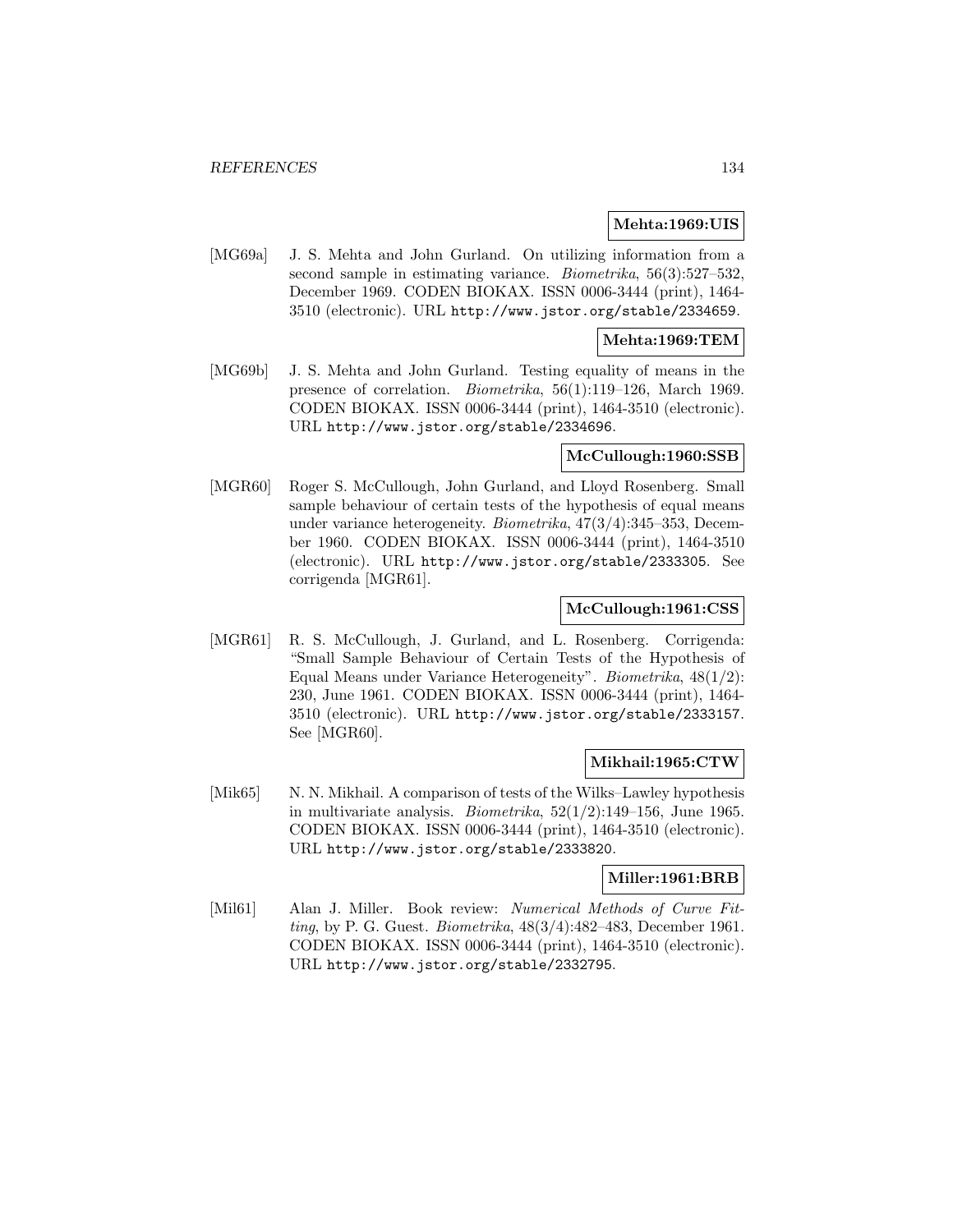### **Miller:1963:BRB**

[Mil63] A. J. Miller. Book review: Les Phenomenes d'Attente, Theorie et Applications, by A. Kaufmann; R. Cruon; Elements of Queueing Theory with Applications. by T. L. Saaty; Introduction to the Theory of Queues. by L. Takacs. Biometrika, 50(3/4):551–552, December 1963. CODEN BIOKAX. ISSN 0006-3444 (print), 1464-3510 (electronic). URL http://www.jstor.org/stable/2333937.

## **Miles:1965:RR**

[Mil65a] R. E. Miles. On random rotations in  $R^3$ . Biometrika, 52(3/4): 636–639, December 1965. CODEN BIOKAX. ISSN 0006-3444 (print), 1464-3510 (electronic). URL http://www.jstor.org/ stable/2333716.

#### **Miller:1965:SMD**

[Mil65b] K. S. Miller. Some multivariate density functions of products of Gaussian variates. Biometrika, 52(3/4):645–646, December 1965. CODEN BIOKAX. ISSN 0006-3444 (print), 1464-3510 (electronic). URL http://www.jstor.org/stable/2333719.

## **Miles:1969:AVC**

[Mil69] R. E. Miles. The asymptotic values of certain coverage probabilities. Biometrika, 56(3):661–680, December 1969. CODEN BIOKAX. ISSN 0006-3444 (print), 1464-3510 (electronic). URL http://www. jstor.org/stable/2334674.

## **Mitchell:1968:ERC**

[Mit68] Ann F. S. Mitchell. Exponential regression with correlated observations. Biometrika, 55(1):149–162, March 1968. CODEN BIOKAX. ISSN 0006-3444 (print), 1464-3510 (electronic). URL http://www. jstor.org/stable/2334459.

### **Martz:1969:EBE**

[MK69] Harry F. Martz, Jr. and Richard G. Krutchkoff. Empirical Bayes estimators in a multiple linear regression model. Biometrika, 56(2):367–374, August 1969. CODEN BIOKAX. ISSN 0006- 3444 (print), 1464-3510 (electronic). URL http://www.jstor.org/ stable/2334429.

### **Mostafa:1964:PEB**

[MM64] M. D. Mostafa and M. W. Mahmoud. On the problem of estimation for the bivariate lognormal distribution. Biometrika, 51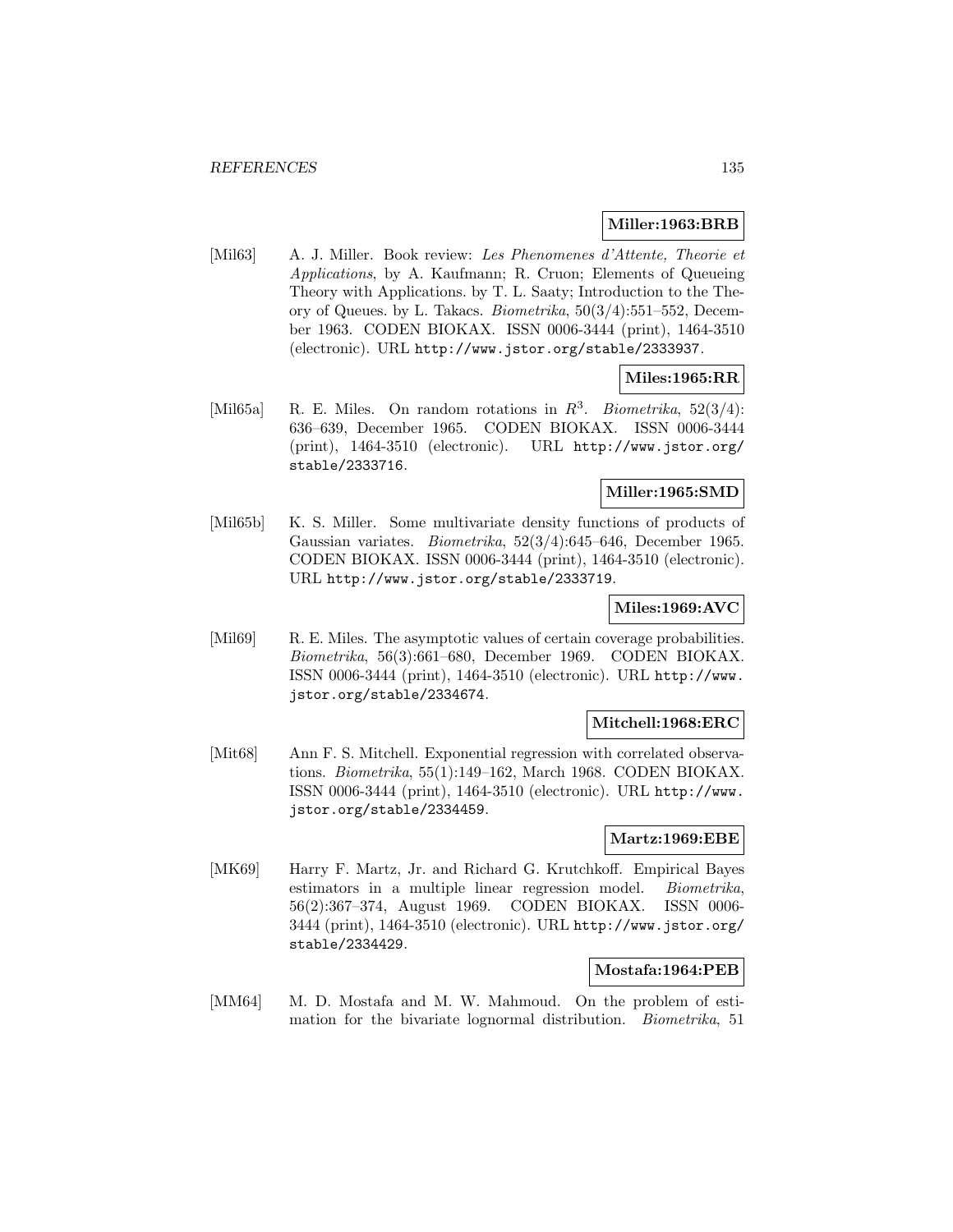(3/4):522–527, December 1964. CODEN BIOKAX. ISSN 0006- 3444 (print), 1464-3510 (electronic). URL http://www.jstor.org/ stable/2334167.

## **Mohn:1968:JDT**

[Moh68] Erik Mohn. The joint distribution of two Studentized regression coefficients. Biometrika, 55(2):424–425, July 1968. CODEN BIOKAX. ISSN 0006-3444 (print), 1464-3510 (electronic). URL http://www. jstor.org/stable/2334887.

## **Moore:1961:BRB**

[Moo61] P. G. Moore. Book review: The Statistical Basis of Quality Control Charts, by S. K. Ekambaram. Biometrika, 48(1/2):234–235, June 1961. CODEN BIOKAX. ISSN 0006-3444 (print), 1464-3510 (electronic). URL http://www.jstor.org/stable/2333166.

## **Moore:1963:BRB**

[Moo63] P. G. Moore. Book review: *Measurement of Mortality* by Harry Gershenson. Biometrika, 50(1/2):229–230, June 1963. CODEN BIOKAX. ISSN 0006-3444 (print), 1464-3510 (electronic). URL http://www.jstor.org/stable/2333775.

## **Moore:1966:BRB**

[Moo66] P. G. Moore. Book review: *Introductory Engineering Statistics*, by I. Guttman; S. S. Wilks. Biometrika, 53(1/2):302, June 1966. CODEN BIOKAX. ISSN 0006-3444 (print), 1464-3510 (electronic). URL http://www.jstor.org/stable/2334100.

## **Morgenthaler:1961:SCC**

[Mor61] George W. Morgenthaler. Some circular coverage problems. Biometrika, 48(3/4):313–324, December 1961. CODEN BIOKAX. ISSN 0006-3444 (print), 1464-3510 (electronic). URL http://www. jstor.org/stable/2332753.

## **Morton:1962:BRB**

[Mor62] G. Morton. Book review: Operations Research/Management Science International Literature Digest Service, by R. S. Titchen; A. J. Rosenthal. Biometrika, 49(1/2):294, June 1962. CODEN BIOKAX. ISSN 0006-3444 (print), 1464-3510 (electronic). URL http://www. jstor.org/stable/2333516.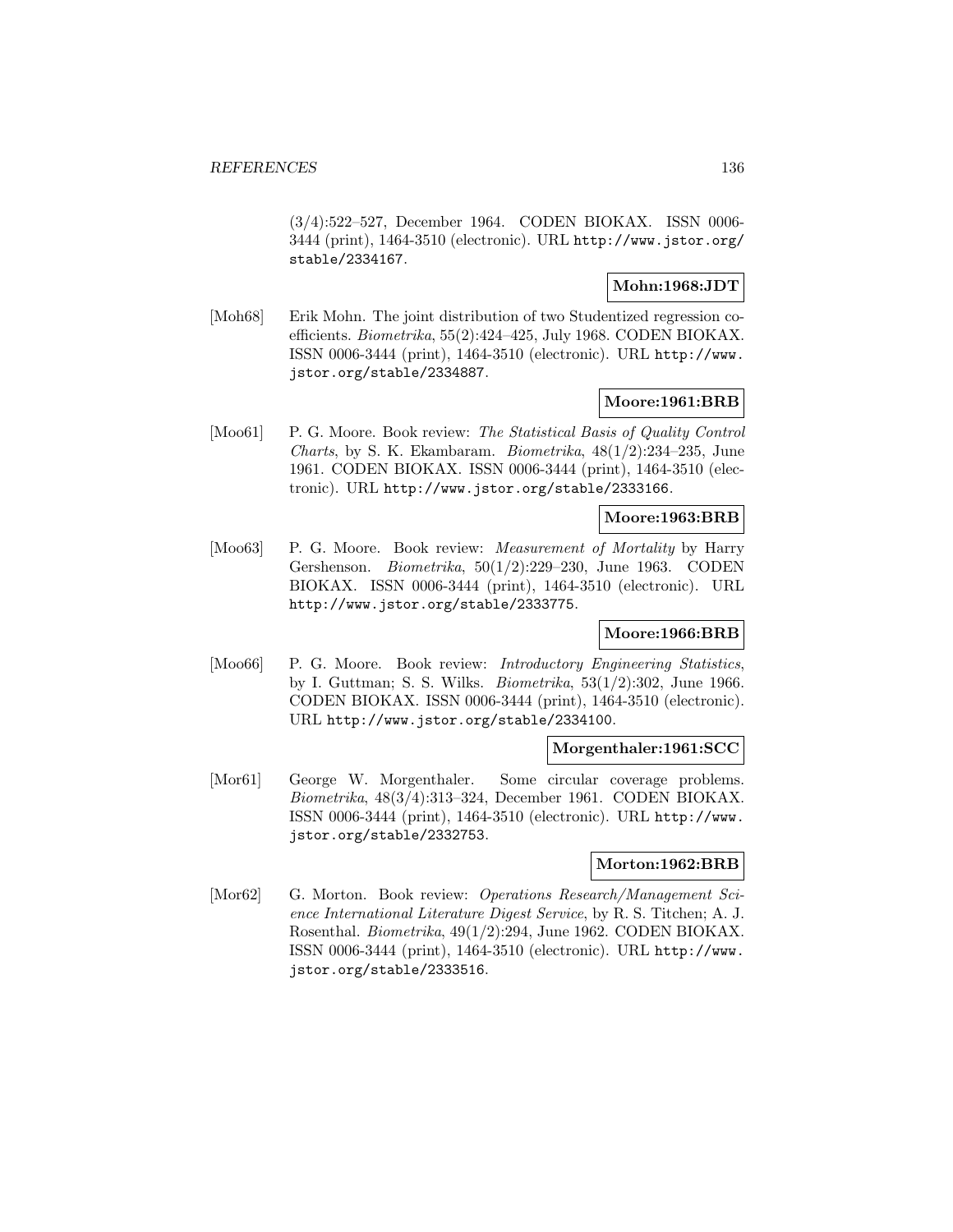### **Morris:1963:NDI**

[Mor63a] K. W. Morris. A note on direct and inverse binomial sampling. Biometrika, 50(3/4):544–545, December 1963. CODEN BIOKAX. ISSN 0006-3444 (print), 1464-3510 (electronic). URL http://www. jstor.org/stable/2333928.

## **Morrison:1963:ECS**

[Mor63b] Donald F. Morrison. Expectations and covariances of serial and cross-correlation coefficients in a complex stationary time series. Biometrika, 50(1/2):213–216, June 1963. CODEN BIOKAX. ISSN 0006-3444 (print), 1464-3510 (electronic). URL http://www.jstor. org/stable/2333765.

## **Morgan:1965:EPS**

[Mor65] R. W. Morgan. The estimation of parameters from the spread of a disease by considering households of two. Biometrika, 52(1/2):271– 274, June 1965. CODEN BIOKAX. ISSN 0006-3444 (print), 1464- 3510 (electronic). URL http://www.jstor.org/stable/2333831.

## **Moran:1966:MLC**

[Mor66] P. A. P. Moran. Measuring the length of a curve. *Biometrika*, 53 (3/4):359–364, December 1966. CODEN BIOKAX. ISSN 0006- 3444 (print), 1464-3510 (electronic). URL http://www.jstor.org/ stable/2333642.

# **Moran:1967:TCB**

[Mor67a] P. A. P. Moran. Testing for correlation between non-negative variates. Biometrika, 54(3/4):385–394, December 1967. CODEN BIOKAX. ISSN 0006-3444 (print), 1464-3510 (electronic). URL http://www.jstor.org/stable/2335030.

# **Moran:1967:TSC**

[Mor67b] P. A. P. Moran. Testing for serial correlation with exponentially distributed variates. Biometrika, 54(3/4):395–401, December 1967. CODEN BIOKAX. ISSN 0006-3444 (print), 1464-3510 (electronic). URL http://www.jstor.org/stable/2335031.

## **Moran:1968:STH**

[Mor68] P. A. P. Moran. Statistical theory of a high-speed photoelectric planimeter. Biometrika, 55(2):419–422, July 1968. CODEN BIOKAX. ISSN 0006-3444 (print), 1464-3510 (electronic). URL http://www.jstor.org/stable/2334885.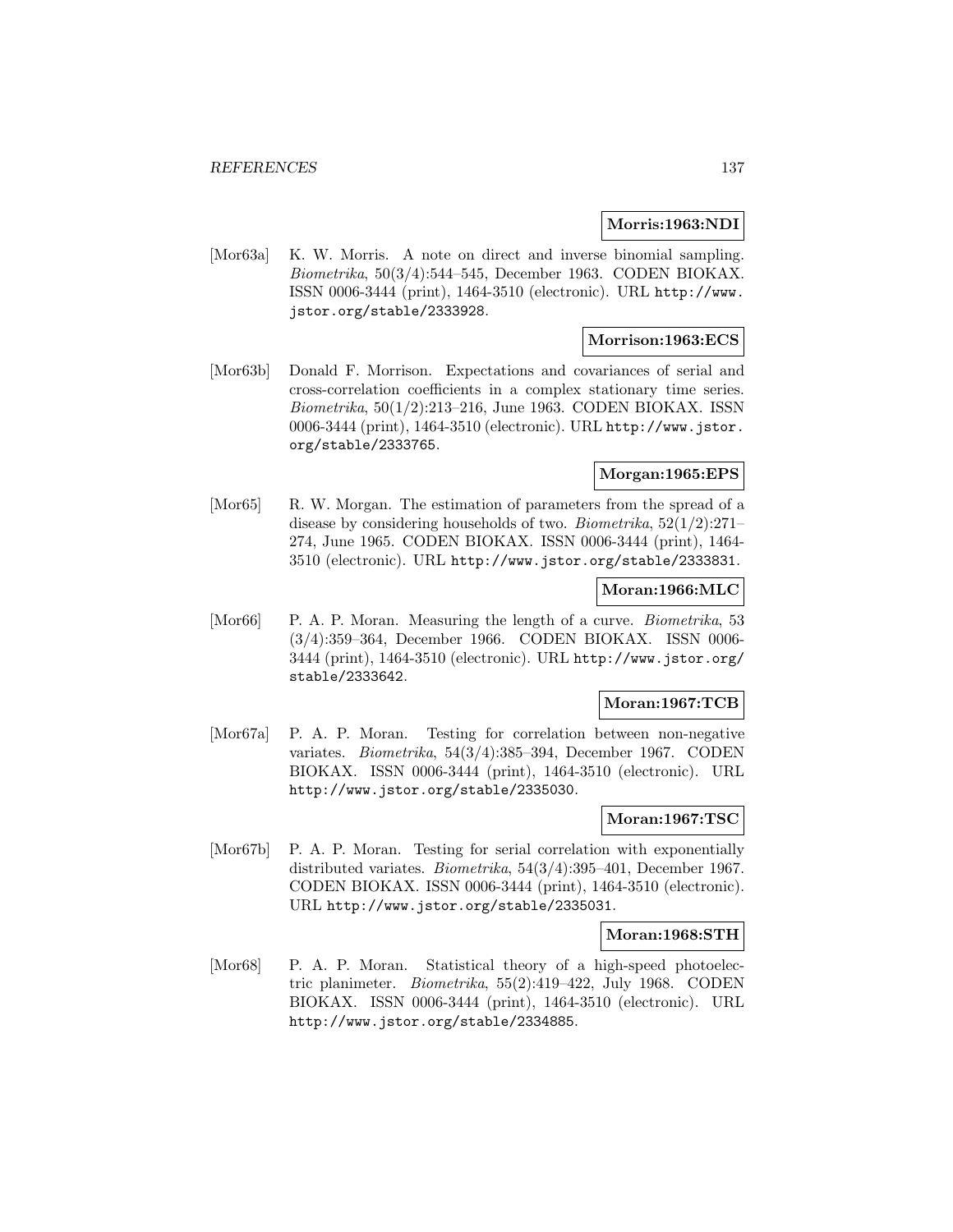## **Moran:1969:SIB**

[Mor69] P. A. P. Moran. Statistical inference with bivariate gamma distributions. Biometrika, 56(3):627–634, December 1969. CODEN BIOKAX. ISSN 0006-3444 (print), 1464-3510 (electronic). URL http://www.jstor.org/stable/2334670.

## **Mosimann:1962:CMD**

[Mos62] James E. Mosimann. On the compound multinomial distribution, the multivariate  $\beta$ -distribution, and correlations among proportions. Biometrika, 49(1/2):65–82, June 1962. CODEN BIOKAX. ISSN 0006-3444 (print), 1464-3510 (electronic). URL http://www.jstor. org/stable/2333468.

## **Mosimann:1963:CNM**

[Mos63] James E. Mosimann. On the compound negative multinomial distribution and correlations among inversely sampled pollen counts.  $Biometrika$ ,  $50(1/2):47-54$ , June 1963. CODEN BIOKAX. ISSN 0006-3444 (print), 1464-3510 (electronic). URL http://www.jstor. org/stable/2333745.

### **Mostafa:1967:DSE**

[Mos67a] M. G. Mostafa. Designs for the simultaneous estimation of functions of variance components from two-way crossed classifications. Biometrika, 54(1/2):127–131, June 1967. CODEN BIOKAX. ISSN 0006-3444 (print), 1464-3510 (electronic). URL http://www.jstor. org/stable/2333856.

# **Mostafa:1967:NTH**

[Mos67b] M. G. Mostafa. Note on testing hypotheses in an unbalanced random effects model. Biometrika, 54(3/4):659–662, December 1967. CODEN BIOKAX. ISSN 0006-3444 (print), 1464-3510 (electronic). URL http://www.jstor.org/stable/2335058.

## **Mott:1962:LRC**

[Mot62] J. L. Mott. The latent roots of certain stochastic matrices. Biometrika, 49(1/2):264–265, June 1962. CODEN BIOKAX. ISSN 0006-3444 (print), 1464-3510 (electronic). URL http://www.jstor. org/stable/2333493.

## **Mitchell:1968:FRE**

[MR68] Ann F. S. Mitchell and Margaret A. Robb. Further remarks on exponential regression with correlated observations. Biometrika,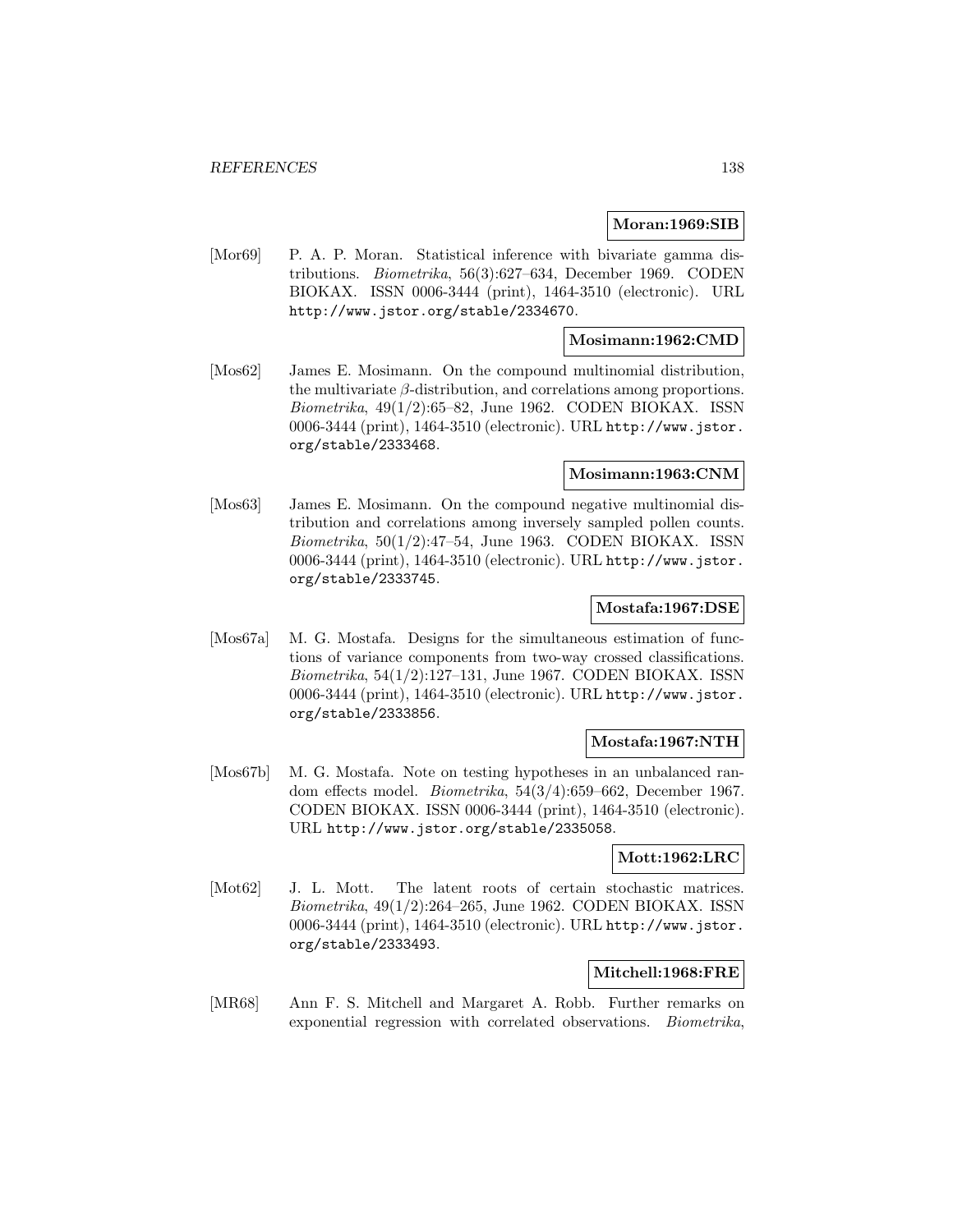55(3):575–578, November 1968. CODEN BIOKAX. ISSN 0006- 3444 (print), 1464-3510 (electronic). URL http://www.jstor.org/ stable/2334265.

## **Mann:1969:EWA**

[MS69] N. R. Mann and S. C. Saunders. On evaluation of warranty assurance when life has a Weibull distribution. Biometrika, 56 (3):615–625, December 1969. CODEN BIOKAX. ISSN 0006- 3444 (print), 1464-3510 (electronic). URL http://www.jstor.org/ stable/2334669.

# **Myers:1966:BCW**

[MSA66] Max H. Myers, Marvin A. Schneiderman, and Peter Armitage. Boundaries for closed (wedge) sequential  $t$  test plans. Biometrika, 53(3/4):431–437, December 1966. CODEN BIOKAX. ISSN 0006- 3444 (print), 1464-3510 (electronic). URL http://www.jstor.org/ stable/2333649.

## **McDonald:1967:RSM**

[MT67] B. J. McDonald and W. A. Thompson, Jr. Rank sum multiple comparisons in one- and two-way classifications. Biometrika, 54 (3/4):487–497, December 1967. CODEN BIOKAX. ISSN 0006- 3444 (print), 1464-3510 (electronic). URL http://www.jstor.org/ stable/2335040. See correction [MT72].

# **McDonald:1972:CAR**

[MT72] B. J. McDonald and W. A. Thompson, Jr. Corrections and amendments: "Rank sum multiple comparisons in one- and two-way classifications" (Biometrika **54** (1967), 487–497). Biometrika, 59(3):699, December 1972. CODEN BIOKAX. ISSN 0006-3444 (print), 1464- 3510 (electronic). URL http://www.jstor.org/stable/2334827. See [MT67].

# **Muller:1965:MCB**

[Mul65] E.-R. Muller. A method of constructing balanced incomplete block designs. Biometrika, 52(1/2):285–288, June 1965. CODEN BIOKAX. ISSN 0006-3444 (print), 1464-3510 (electronic). URL http://www.jstor.org/stable/2333836.

## **Muller:1966:BCF**

[Mul66] E.-R. Muller. Balanced confounding of factorial experiments. Biometrika, 53(3/4):507–524, December 1966. CODEN BIOKAX.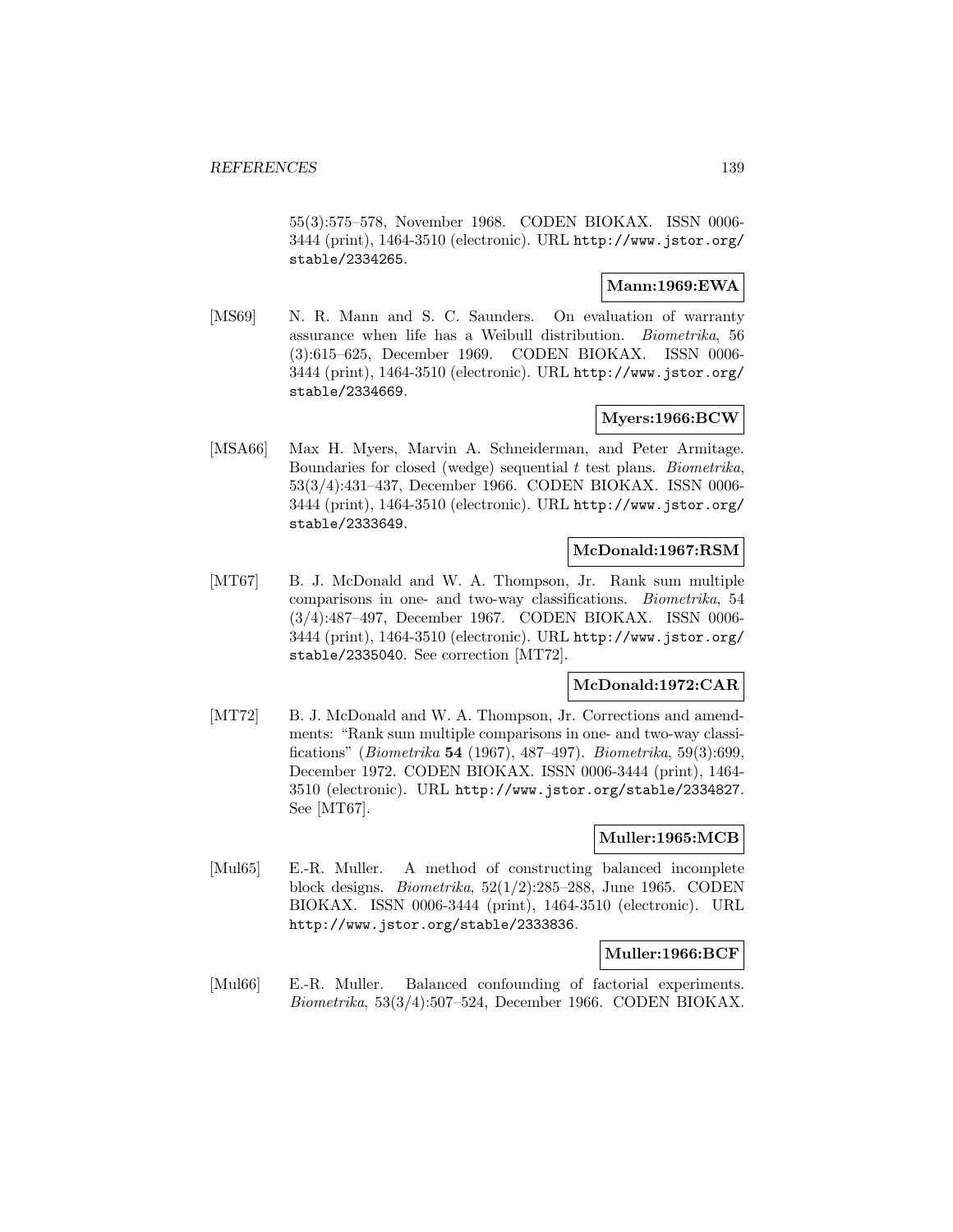ISSN 0006-3444 (print), 1464-3510 (electronic). URL http://www. jstor.org/stable/2333655.

### **Murphy:1967:STS**

[Mur67] Brian P. Murphy. Some two-sample tests when the variances are unequal: A simulation study. Biometrika, 54(3/4):679–683, December 1967. CODEN BIOKAX. ISSN 0006-3444 (print), 1464-3510 (electronic). URL http://www.jstor.org/stable/2335066.

### **Mosteller:1961:TFT**

[MY61] Frederick Mosteller and Cleo Youtz. Tables of the Freeman– Tukey transformations for the binomial and Poisson distributions. Biometrika, 48(3/4):433–440, December 1961. CODEN BIOKAX. ISSN 0006-3444 (print), 1464-3510 (electronic). URL http://www. jstor.org/stable/2332765.

## **Nabeya:1961:AIM**

[Nab61] S. Nabeya. Absolute and incomplete moments of the multivariate normal distribution. Biometrika, 48(1/2):77–84, June 1961. CO-DEN BIOKAX. ISSN 0006-3444 (print), 1464-3510 (electronic). URL http://www.jstor.org/stable/2333132.

## **Naus:1965:CRP**

[Nau65] J. I. Naus. Clustering of random points in two dimensions. Biometrika, 52(1/2):263–267, June 1965. CODEN BIOKAX. ISSN 0006-3444 (print), 1464-3510 (electronic). URL http://www.jstor. org/stable/2333829.

### **Nicholson:1961:OPD**

[Nic61] W. L. Nicholson. Occupancy probability distribution critical points. Biometrika, 48(1/2):175–180, June 1961. CODEN BIOKAX. ISSN 0006-3444 (print), 1464-3510 (electronic). URL http://www.jstor. org/stable/2333141.

## **Noether:1966:BRB**

[Noe66] G. E. Noether. Book review: Handbook of Nonparametric Statistics, II, by John E. Walsh. Biometrika,  $53(1/2)$ :303, June 1966. CODEN BIOKAX. ISSN 0006-3444 (print), 1464-3510 (electronic). URL http://www.jstor.org/stable/2334101.

# **Ohlsen:1964:EEP**

[Ohl64] Sally Ohlsen. On estimating epidemic parameters from household data. *Biometrika*, 51(3/4):511–512, December 1964. CODEN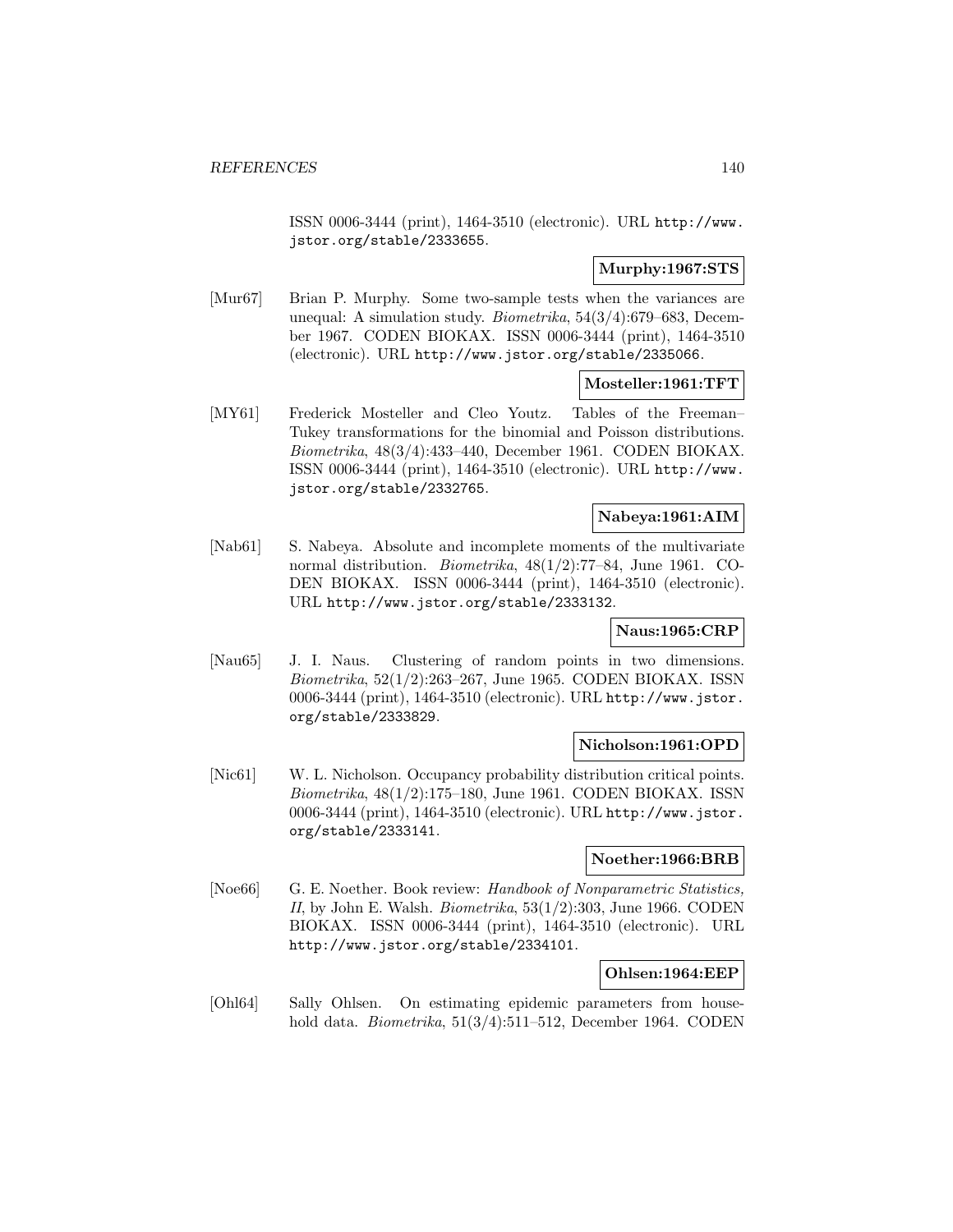BIOKAX. ISSN 0006-3444 (print), 1464-3510 (electronic). URL http://www.jstor.org/stable/2334164.

## **Okamoto:1961:CTI**

[OI61a] M. Okamoto and G. Ishii. Corrigenda: "Test of Independence in Intraclass  $2 \times 2$  tables". *Biometrika*,  $48(3/4):476$ , December 1961. CODEN BIOKAX. ISSN 0006-3444 (print), 1464-3510 (electronic). URL http://www.jstor.org/stable/2332783. See [OI61b].

## **Okamoto:1961:TII**

[OI61b] Masashi Okamoto and Goro Ishii. Test of independence in intraclass  $2 \times 2$  tables. *Biometrika*,  $48(1/2):181-190$ , June 1961. CODEN BIOKAX. ISSN 0006-3444 (print), 1464-3510 (electronic). URL http://www.jstor.org/stable/2333142. See corrigenda [OI61a].

## **Okamoto:1963:CSS**

[Oka63] Masashi Okamoto. Chi-square statistic based on the pooled frequencies of several observations. Biometrika, 50(3/4):524–528, December 1963. CODEN BIOKAX. ISSN 0006-3444 (print), 1464-3510 (electronic). URL http://www.jstor.org/stable/2333922.

# **Ord:1967:SDD**

[Ord67] J. K. Ord. On a system of discrete distributions. Biometrika, 54 (3/4):649–656, December 1967. CODEN BIOKAX. ISSN 0006- 3444 (print), 1464-3510 (electronic). URL http://www.jstor.org/ stable/2335056.

## **Ord:1968:ADF**

[Ord68] J. K. Ord. Approximations to distribution functions which are hypergeometric series. Biometrika, 55(1):243–248, March 1968. CO-DEN BIOKAX. ISSN 0006-3444 (print), 1464-3510 (electronic). URL http://www.jstor.org/stable/2334468.

# **Olkin:1965:IET**

[OS65] Ingram Olkin and Milton Sobel. Integral expressions for tail probabilities of the multinomial and negative multinomial distributions. Biometrika, 52(1/2):167–179, June 1965. CODEN BIOKAX. ISSN 0006-3444 (print), 1464-3510 (electronic). URL http://www.jstor. org/stable/2333822.

# **Owen:1965:SCB**

[ $O$ we $65$ ] D. B. Owen. A special case of a bivariate non-central t-distribution. Biometrika, 52(3/4):437–446, December 1965. CODEN BIOKAX.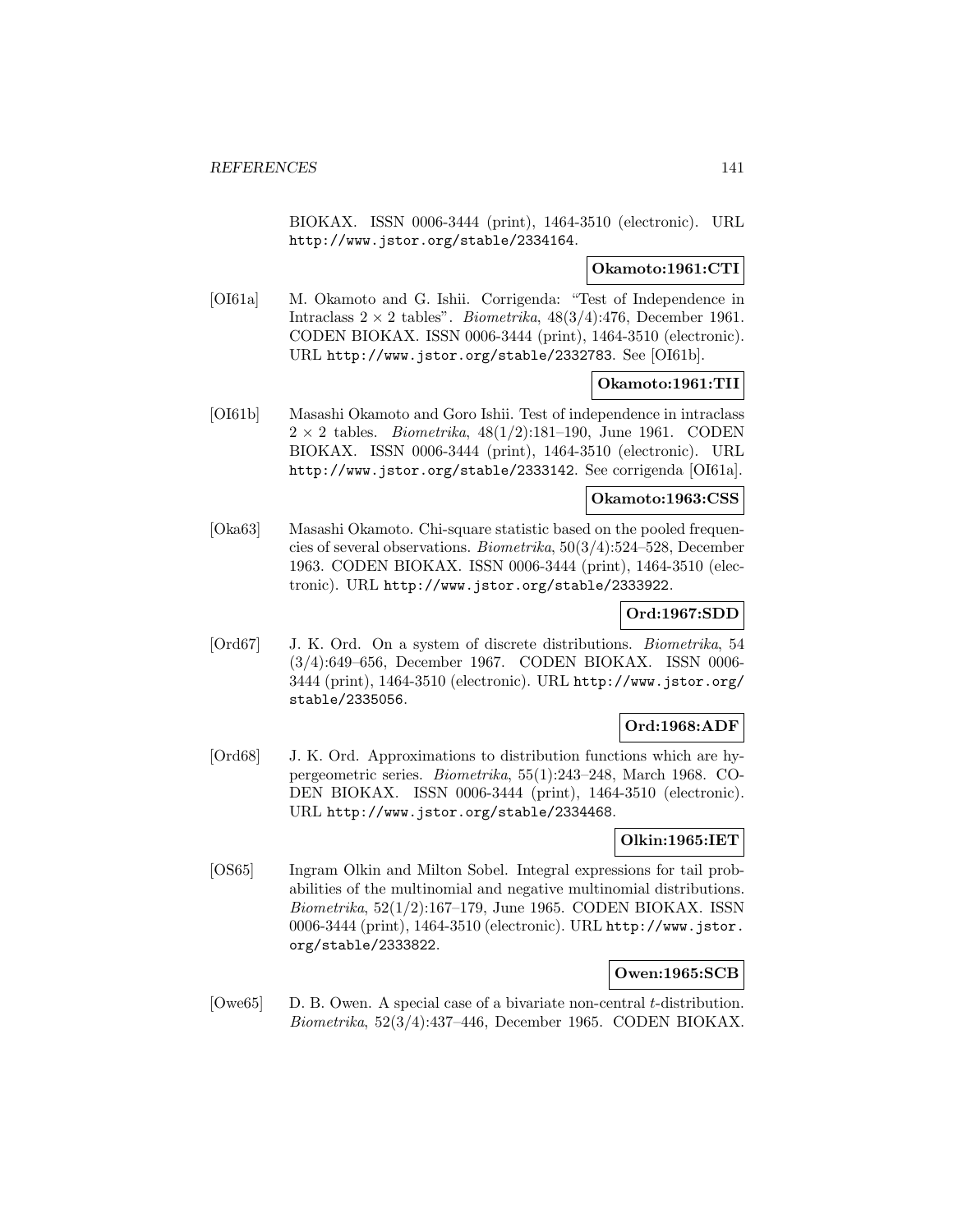ISSN 0006-3444 (print), 1464-3510 (electronic). URL http://www. jstor.org/stable/2333696.

# **Page:1962:MCC**

[Pag62] E. S. Page. A modified control chart with warning lines. Biometrika, 49(1/2):171–176, June 1962. CODEN BIOKAX. ISSN 0006- 3444 (print), 1464-3510 (electronic). URL http://www.jstor.org/ stable/2333478.

# **Parry:1962:EPS**

[Par62] William Parry. Ergodic properties of some permutation processes. Biometrika, 49(1/2):151–154, June 1962. CODEN BIOKAX. ISSN 0006-3444 (print), 1464-3510 (electronic). URL http://www.jstor. org/stable/2333475.

## **Patterson:1960:FNS**

[Pat60] H. D. Patterson. A further note on a simple method for fitting an exponential curve. Biometrika, 47(1/2):177–180, June 1960. CODEN BIOKAX. ISSN 0006-3444 (print), 1464-3510 (electronic). URL http://www.jstor.org/stable/2332970.

# **Patil:1962:MLE**

[Pat62] G. P. Patil. Maximum likelihood estimation for generalized power series distributions and its application to a truncated binomial distribution. *Biometrika*,  $49(1/2):227-237$ , June 1962. CODEN BIOKAX. ISSN 0006-3444 (print), 1464-3510 (electronic). URL http://www.jstor.org/stable/2333484.

# **Patil:1963:CET**

[Pat63] G. P. Patil. A characterization of the exponential-type distribution. Biometrika, 50(1/2):205–207, June 1963. CODEN BIOKAX. ISSN 0006-3444 (print), 1464-3510 (electronic). URL http://www.jstor. org/stable/2333763.

## **Pathak:1964:ISU**

[Pat64] P. K. Pathak. On inverse sampling with unequal probabilities. Biometrika, 51(1/2):185–193, June 1964. CODEN BIOKAX. ISSN 0006-3444 (print), 1464-3510 (electronic). URL http://www.jstor. org/stable/2334206.

## **Patil:1965:ABF**

[Pat65] V. H. Patil. Approximation to the Behrens–Fisher distributions. Biometrika, 52(1/2):267–271, June 1965. CODEN BIOKAX. ISSN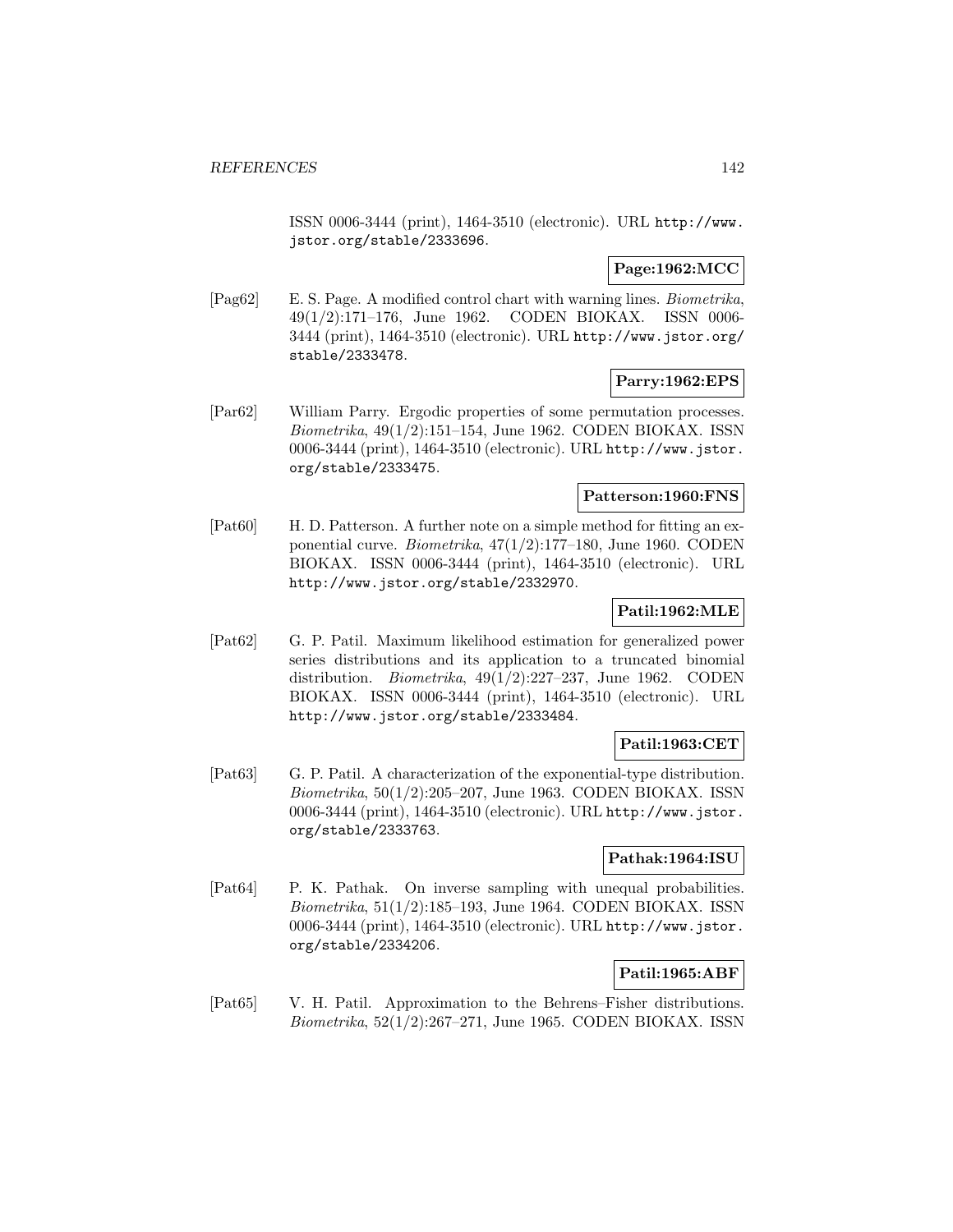0006-3444 (print), 1464-3510 (electronic). URL http://www.jstor. org/stable/2333830.

## **Patterson:1968:SFD**

[Pat68] H. D. Patterson. Serial factorial design. Biometrika, 55(1):67–81, March 1968. CODEN BIOKAX. ISSN 0006-3444 (print), 1464-3510 (electronic). URL http://www.jstor.org/stable/2334453.

# **Patil:1969:AGB**

[Pat69] Venkutai Patil. Approximation to the generalized Behrens–Fisher distribution involving three variates. Biometrika, 56(3):687–689, December 1969. CODEN BIOKAX. ISSN 0006-3444 (print), 1464-3510 (electronic). URL http://www.jstor.org/stable/2334678.

## **Pillai:1961:UPP**

[PB61] K. C. Sreedharan Pillai and Angeles R. Buenaventura. Upper percentage points of a substitute F-ratio using ranges. Biometrika, 48(1/2):195–196, June 1961. CODEN BIOKAX. ISSN 0006- 3444 (print), 1464-3510 (electronic). URL http://www.jstor.org/ stable/2333144.

# **Posten:1964:PLR**

[PB64] H. O. Posten and R. E. Bargmann. Power of the likelihood-ratio test of the general linear hypothesis in multivariate analysis. Biometrika, 51(3/4):467–480, December 1964. CODEN BIOKAX. ISSN 0006- 3444 (print), 1464-3510 (electronic). URL http://www.jstor.org/ stable/2334153.

## **Pearce:1960:SB**

[Pea60] S. C. Pearce. Supplemented balance. Biometrika, 47(3/4):263–271, December 1960. CODEN BIOKAX. ISSN 0006-3444 (print), 1464- 3510 (electronic). URL http://www.jstor.org/stable/2333298. See corrigenda [Pea61].

## **Pearce:1961:CSB**

[Pea61] S. C. Pearce. Corrigenda: "Supplemented Balance". Biometrika, 48(3/4):475, December 1961. CODEN BIOKAX. ISSN 0006- 3444 (print), 1464-3510 (electronic). URL http://www.jstor.org/ stable/2332778. See [Pea60].

# **Pearson:1962:WPE**

[Pea62] E. S. Pearson. William Palin Elderton, 1877–1962. Biometrika, 49(3/4):297–303, December 1962. CODEN BIOKAX. ISSN 0006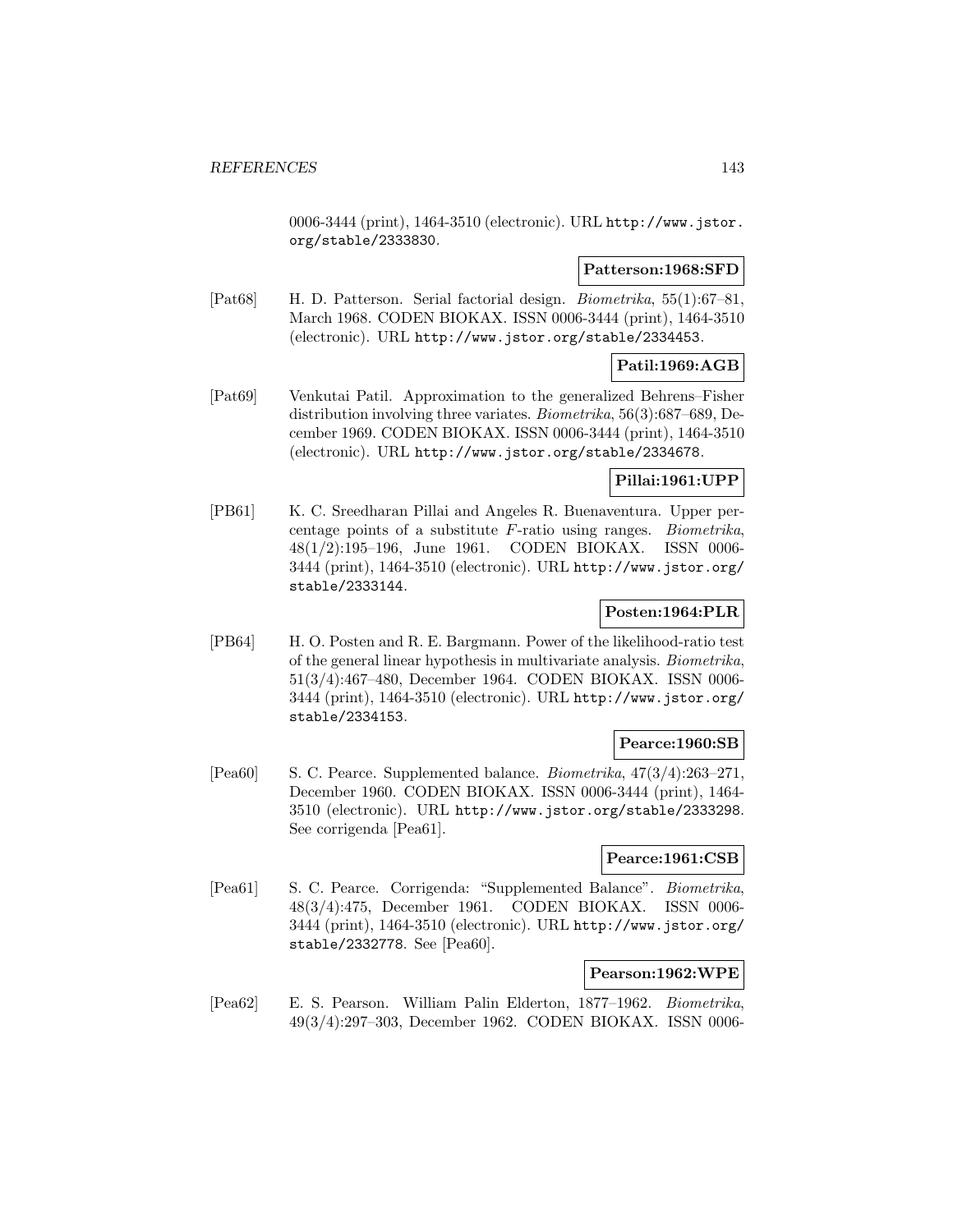3444 (print), 1464-3510 (electronic). URL http://www.jstor.org/ stable/2333964.

### **Pearson:1963:CTR**

[Pea63a] E. S. Pearson. Comparison of tests for randomness of points on a line. Biometrika, 50(3/4):315–325, December 1963. CODEN BIOKAX. ISSN 0006-3444 (print), 1464-3510 (electronic). URL http://www.jstor.org/stable/2333902.

## **Pearson:1963:SPA**

[Pea63b] E. S. Pearson. Some problems arising in approximating to probability distributions, using moments. *Biometrika*,  $50(1/2):95-112$ , June 1963. CODEN BIOKAX. ISSN 0006-3444 (print), 1464-3510 (electronic). URL http://www.jstor.org/stable/2333751.

## **Pearson:1964:BRB**

[Pea64] E. S. Pearson. Book review: New Tables of the Incomplete Gamma-Function Ratio and of Percentage Points of the Chi-Square and Beta Distributions, by H. Leon Harter; Percentage Points of the Beta Distribution. by L. E. Vogler. Biometrika, 51(3/4):529–531, December 1964. CODEN BIOKAX. ISSN 0006-3444 (print), 1464-3510 (electronic). URL http://www.jstor.org/stable/2334170.

#### **Pearson:1965:SHP**

[Pea65a] E. S. Pearson. Studies in the history of probability and statistics. XIV. Some incidents in the early history of biometry and statistics, 1890–94. Biometrika, 52(1/2):3–18, June 1965. CODEN BIOKAX. ISSN 0006-3444 (print), 1464-3510 (electronic). URL http://www. jstor.org/stable/2333808.

## **Pearson:1965:TPP**

[Pea65b] E. S. Pearson. Tables of percentage points of  $\sqrt{b_1}$  and  $b_2$  in normal samples; a rounding off. *Biometrika*,  $52(1/2)$ :282-285, June 1965. CODEN BIOKAX. ISSN 0006-3444 (print), 1464-3510 (electronic). URL http://www.jstor.org/stable/2333835.

#### **Pearson:1966:ATH**

[Pea66a] E. S. Pearson. Alternative tests for heterogeneity of variance; some Monte Carlo results. Biometrika, 53(1/2):229–234, June 1966. CO-DEN BIOKAX. ISSN 0006-3444 (print), 1464-3510 (electronic). URL http://www.jstor.org/stable/2334069.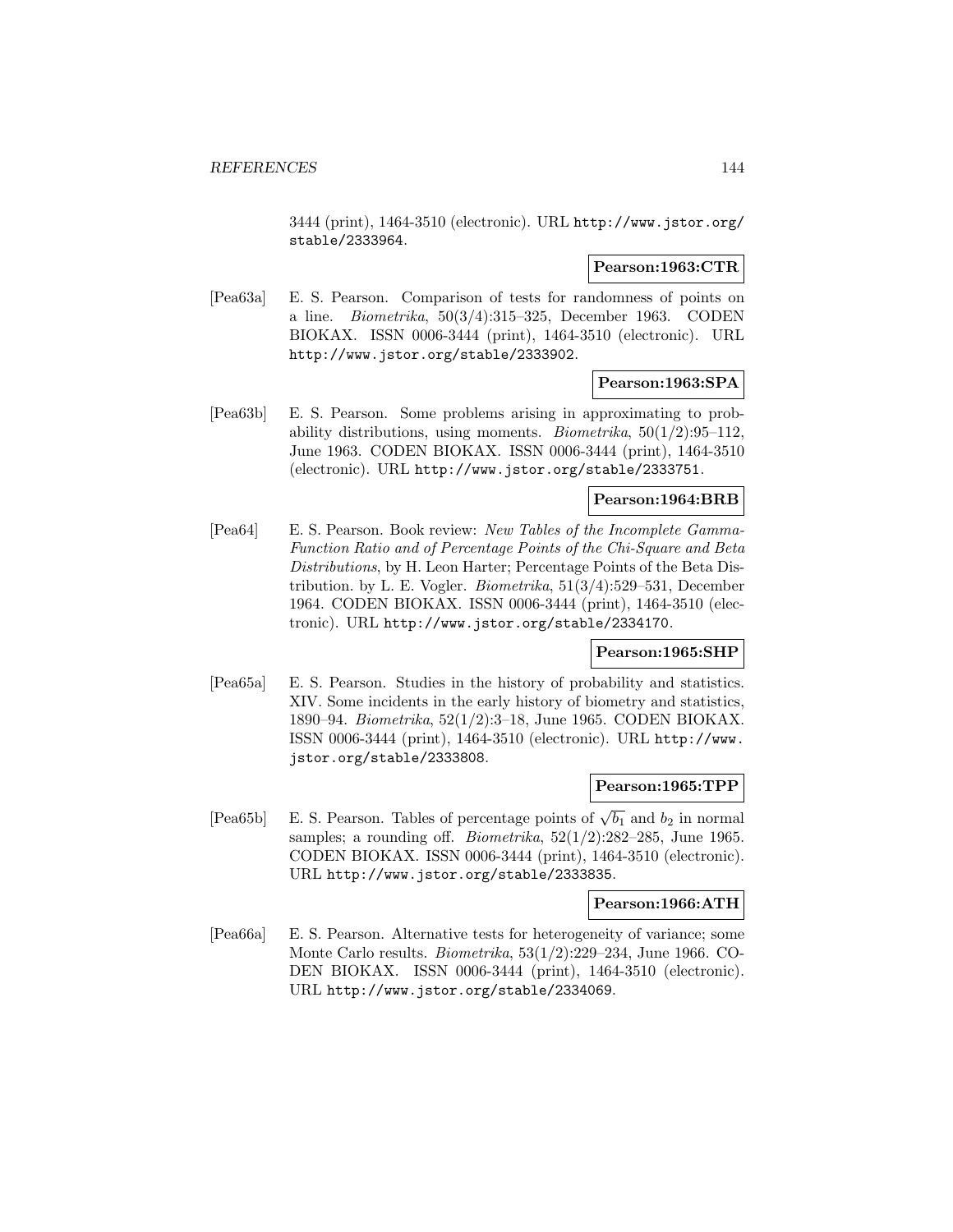#### **Pearson:1966:BRBa**

[Pea66b] E. S. Pearson. Book review: Bibliography of Statistical Literature, by Maurice G. Kendall; Alison G. Doig. Biometrika, 53(1/2):298, June 1966. CODEN BIOKAX. ISSN 0006-3444 (print), 1464-3510 (electronic). URL http://www.jstor.org/stable/2334094.

### **Pearson:1966:BRBb**

[Pea66c] E. S. Pearson. Book review: Tracts for Computers, No. XXVII: Random Negative Exponential Deviates, by V. D. Barnett; Tracts for Computers, No.XXVIII: The Fitting of Growth and Allied Curves of the Asymptotic Regression Type by Stevens's Method. by R. W. Hiorns. Biometrika, 53(1/2):304–305, June 1966. CODEN BIOKAX. ISSN 0006-3444 (print), 1464-3510 (electronic). URL http://www.jstor.org/stable/2334103.

## **Pearson:1967:BRB**

[Pea67a] E. S. Pearson. Book review: Tables of the Incomplete Gamma Function Ratio: Chi-Square Integral, Poisson Distribution, by Salem H. Khamis; W. Rudert. Biometrika, 54(3/4):690–691, December 1967. CODEN BIOKAX. ISSN 0006-3444 (print), 1464-3510 (electronic). URL http://www.jstor.org/stable/2335073.

### **Pearson:1967:SHP**

[Pea67b] E. S. Pearson. Studies in the history of probability and statistics. XVII. Some reflexions on continuity in the development of mathematical statistics,  $1885-1920$ . *Biometrika*,  $54(3/4)$ : $341-355$ , December 1967. CODEN BIOKAX. ISSN 0006-3444 (print), 1464-3510 (electronic). URL http://www.jstor.org/stable/2335027.

#### **Pearce:1968:MEE**

[Pea68a] S. C. Pearce. The mean efficiency of equi-replicate designs. Biometrika, 55(1):251–253, March 1968. CODEN BIOKAX. ISSN 0006-3444 (print), 1464-3510 (electronic). URL http://www.jstor. org/stable/2334470.

## **Pearson:1968:LCI**

[Pea68b] E. S. Pearson. Lagrangian coefficients for interpolation between tabled percentage points. Biometrika, 55(1):19–28, March 1968. CODEN BIOKAX. ISSN 0006-3444 (print), 1464-3510 (electronic). URL http://www.jstor.org/stable/2334449.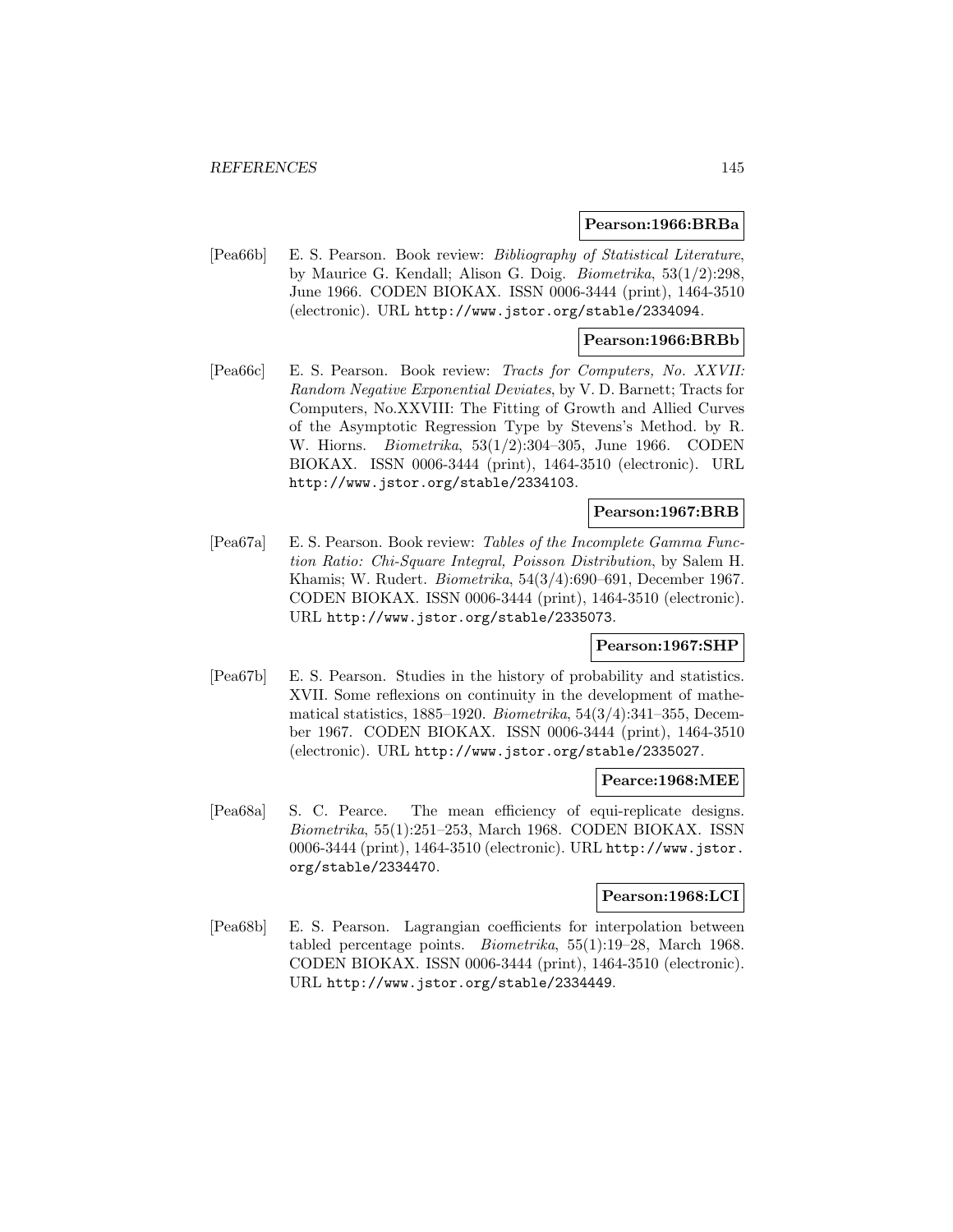#### **Pearson:1968:SHP**

[Pea68c] E. S. Pearson. Studies in the history of probability and statistics. XX. Some early correspondence between W. S. Gosset, R. A. Fisher and Karl Pearson, with notes and comments. Biometrika, 55(3):445–457, November 1968. CODEN BIOKAX. ISSN 0006- 3444 (print), 1464-3510 (electronic). URL http://www.jstor.org/ stable/2334250.

## **Pearson:1969:SCA**

[Pea69] E. S. Pearson. Some comments on the accuracy of Box's approximations to the distribution of M. Biometrika,  $56(1):219-220$ , March 1969. CODEN BIOKAX. ISSN 0006-3444 (print), 1464-3510 (electronic). URL http://www.jstor.org/stable/2334709.

## **Pillai:1969:EDW**

[PG69] K. C. Sreedharan Pillai and Arjun K. Gupta. On the exact distribution of Wilks's criterion. Biometrika, 56(1):109–118, March 1969. CODEN BIOKAX. ISSN 0006-3444 (print), 1464-3510 (electronic). URL http://www.jstor.org/stable/2334695. See correction [PG70].

# **Pillai:1970:CED**

[PG70] K. C. Sreedharan Pillai and Arjun K. Gupta. Corrections: "On the Exact Distribution of Wilks's Criterion". Biometrika, 57(1):225, April 1970. CODEN BIOKAX. ISSN 0006-3444 (print), 1464-3510 (electronic). URL http://www.jstor.org/stable/2334963. See [PG69].

### **Han:1968:THS**

[pH68] Chien pai Han. Testing the homogeneity of a set of correlated variances. Biometrika, 55(2):317–326, July 1968. CODEN BIOKAX. ISSN 0006-3444 (print), 1464-3510 (electronic). URL http://www. jstor.org/stable/2334872.

### **Phatarfod:1965:SAD**

[Pha65] R. M. Phatarfod. Sequential analysis of dependent observations. I. Biometrika, 52(1/2):157–165, June 1965. CODEN BIOKAX. ISSN 0006-3444 (print), 1464-3510 (electronic). URL http://www.jstor. org/stable/2333821.

## **Philip:1966:SIE**

[Phi66] J. R. Philip. Some integral equations in geometrical probability. Biometrika, 53(3/4):365–374, December 1966. CODEN BIOKAX.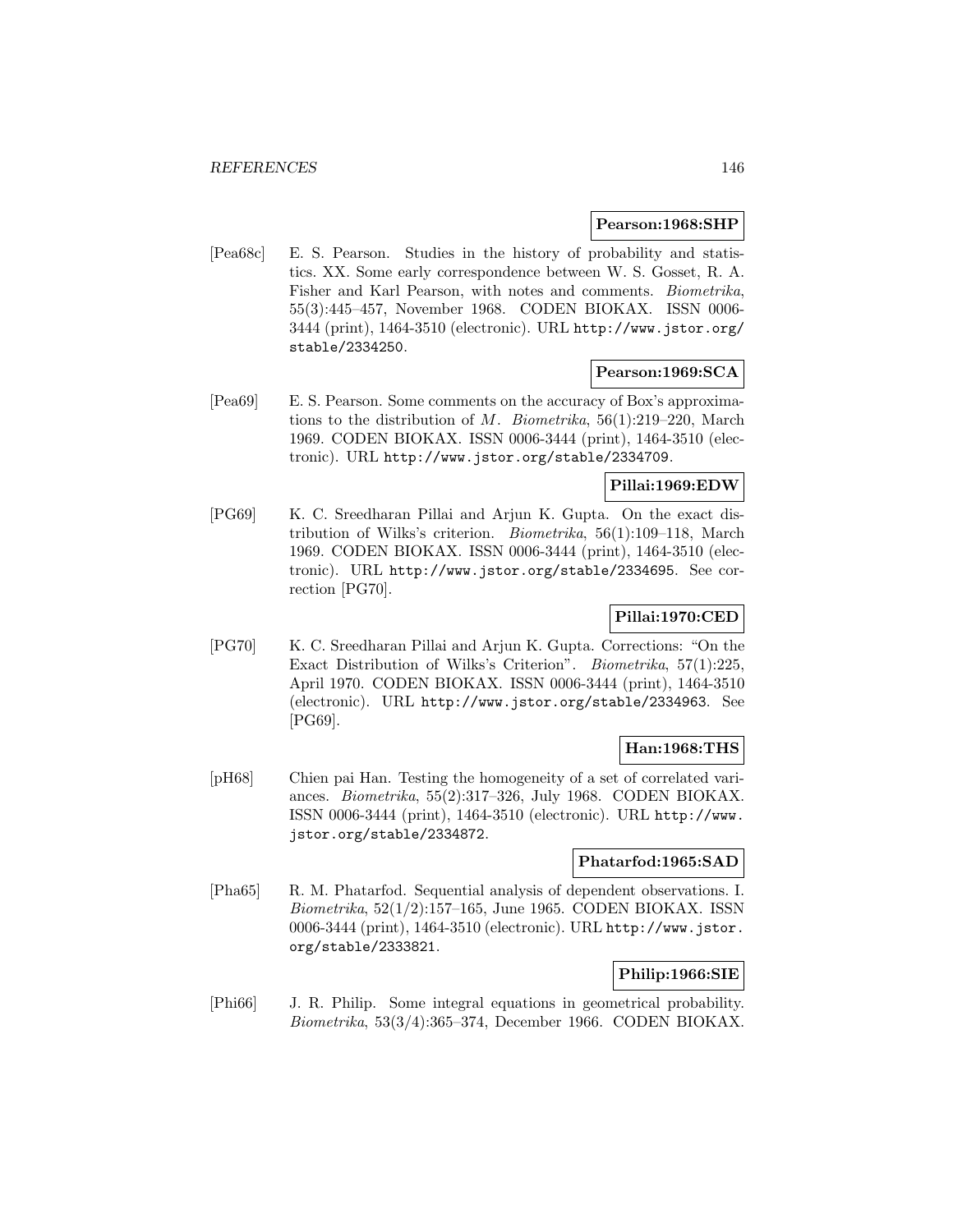ISSN 0006-3444 (print), 1464-3510 (electronic). URL http://www. jstor.org/stable/2333643.

# **Pillai:1964:DLS**

[Pil64] K. C. Sreedharan Pillai. On the distribution of the largest of seven roots of a matrix in multivariate analysis. Biometrika, 51(1/2):270– 275, June 1964. CODEN BIOKAX. ISSN 0006-3444 (print), 1464- 3510 (electronic). URL http://www.jstor.org/stable/2334222.

## **Pillai:1965:ESF**

[Pil65a] K. C. Sreedharan Pillai. On elementary symmetric functions of the roots of two matrices in multivariate analysis. Biometrika, 52 (3/4):499–506, December 1965. CODEN BIOKAX. ISSN 0006- 3444 (print), 1464-3510 (electronic). URL http://www.jstor.org/ stable/2333701.

## **Pillai:1965:DLC**

[Pil65b] K. C. Sreedharan Pillai. On the distribution of the largest characteristic root of a matrix in multivariate analysis. Biometrika, 52 (3/4):405–414, December 1965. CODEN BIOKAX. ISSN 0006- 3444 (print), 1464-3510 (electronic). URL http://www.jstor.org/ stable/2333693.

# **Pillai:1967:UPP**

[Pil67] K. C. Sreedharan Pillai. Upper percentage points of the largest root of a matrix in multivariate analysis. *Biometrika*,  $54(1/2):189-194$ , June 1967. CODEN BIOKAX. ISSN 0006-3444 (print), 1464-3510 (electronic). URL http://www.jstor.org/stable/2333862.

### **Pinkham:1962:API**

[Pin62] R. S. Pinkham. An approximation to the probability integral of the gamma distribution for small values of the shape parameter. Biometrika, 49(1/2):276–278, June 1962. CODEN BIOKAX. ISSN 0006-3444 (print), 1464-3510 (electronic). URL http://www.jstor. org/stable/2333497.

## **Pillai:1967:PCT**

[PJ67] K. C. Sreedharan Pillai and Kanta Jayachandran. Power comparisons of tests of two multivariate hypotheses based on four criteria. Biometrika, 54(1/2):195–210, June 1967. CODEN BIOKAX. ISSN 0006-3444 (print), 1464-3510 (electronic). URL http://www.jstor. org/stable/2333863.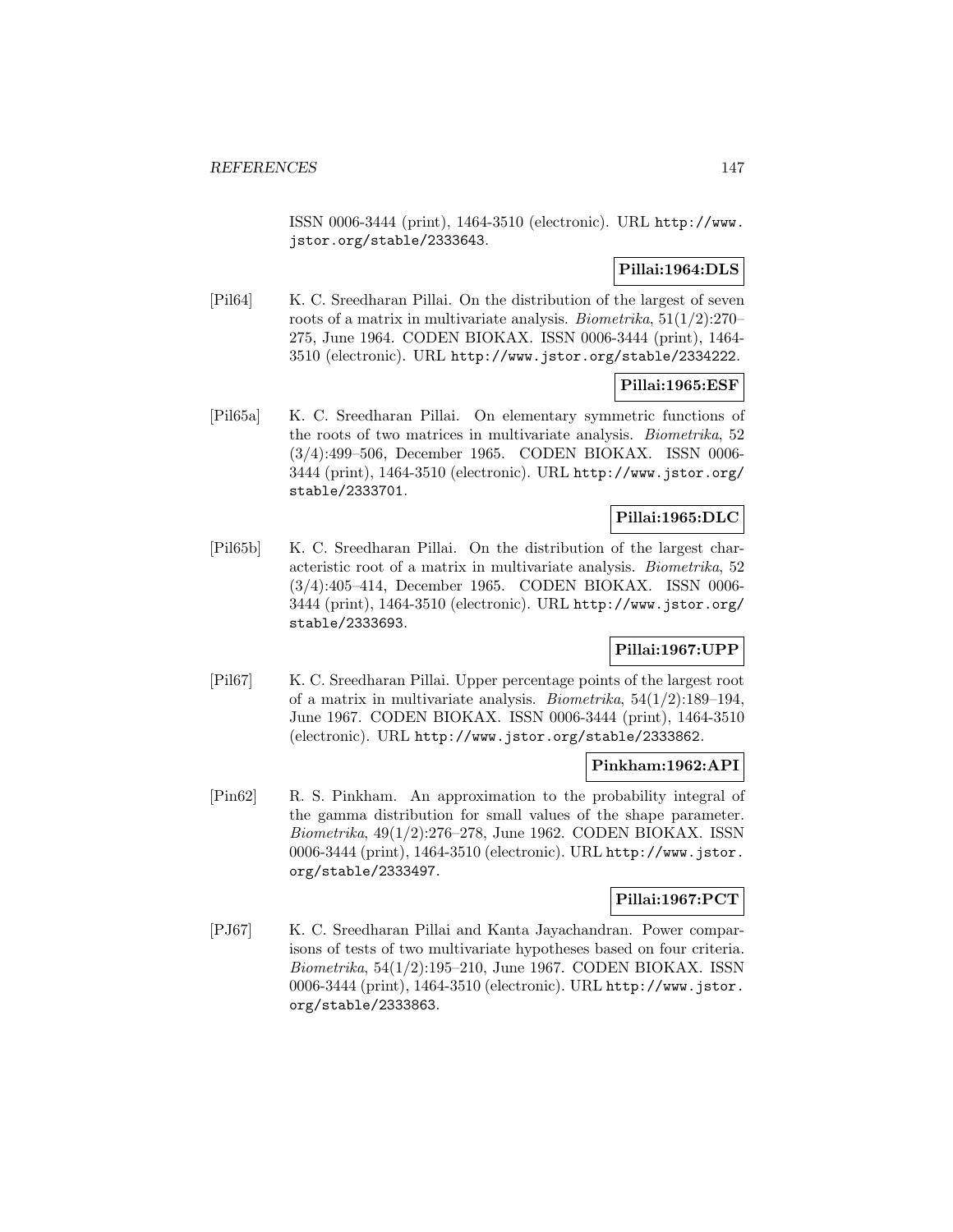### **Pillai:1968:PCT**

[PJ68] K. C. Sreedharan Pillai and Kanta Jayachandran. Power comparisons of tests of equality of two covariance matrices based on four criteria. Biometrika, 55(2):335–342, July 1968. CODEN BIOKAX. ISSN 0006-3444 (print), 1464-3510 (electronic). URL http://www. jstor.org/stable/2334874.

# **Plackett:1964:CCT**

[Pla64] R. L. Plackett. The continuity correction in  $2 \times 2$  tables. Biometrika, 51(3/4):327–337, December 1964. CODEN BIOKAX. ISSN 0006- 3444 (print), 1464-3510 (electronic). URL http://www.jstor.org/ stable/2334138.

### **Pollak:1966:SEF**

[Pol66a] Edward Pollak. Some effects of fluctuating offspring distributions on the survival of a gene. Biometrika, 53(3/4):391–396, December 1966. CODEN BIOKAX. ISSN 0006-3444 (print), 1464-3510 (electronic). URL http://www.jstor.org/stable/2333646.

## **Pollard:1966:UDM**

[Pol66b] J. H. Pollard. On the use of the direct matrix product in analysing certain stochastic population models. Biometrika, 53(3/4):397–415, December 1966. CODEN BIOKAX. ISSN 0006-3444 (print), 1464- 3510 (electronic). URL http://www.jstor.org/stable/2333647.

### **Pollard:1968:NMT**

[Pol68] J. H. Pollard. A note on multi-type Galton–Watson processes with random branching probabilities. Biometrika, 55(3):589–590, November 1968. CODEN BIOKAX. ISSN 0006-3444 (print), 1464-3510 (electronic). URL http://www.jstor.org/stable/2334271.

## **Proschan:1964:ANC**

[PP64] Frank Proschan and Ronald Pyke. Asymptotic normality of certain test statistics of exponentiality. Biometrika,  $51(1/2):253-256$ , June 1964. CODEN BIOKAX. ISSN 0006-3444 (print), 1464-3510 (electronic). URL http://www.jstor.org/stable/2334213.

### **Potthoff:1964:GMA**

[PR64] Richard F. Potthoff and S. N. Roy. A generalized multivariate analysis of variance model useful especially for growth curve problems. Biometrika, 51(3/4):313–326, December 1964. CODEN BIOKAX.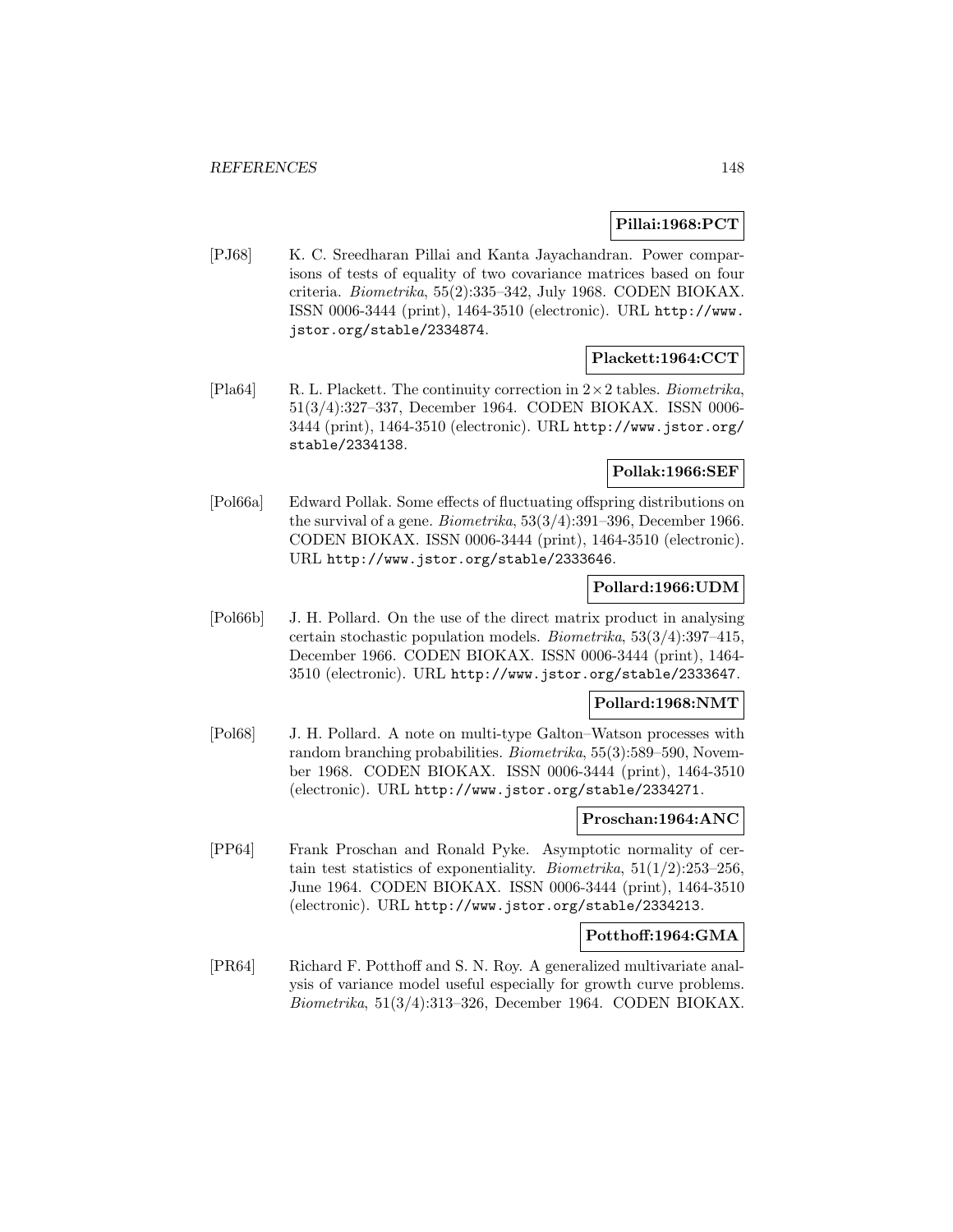ISSN 0006-3444 (print), 1464-3510 (electronic). URL http://www. jstor.org/stable/2334137.

### **Pratt:1966:ONS**

[Pra66] John W. Pratt. The outer needle of some Bayes sequential continuation regions. Biometrika, 53(3/4):455–467, December 1966. CODEN BIOKAX. ISSN 0006-3444 (print), 1464-3510 (electronic). URL http://www.jstor.org/stable/2333651.

## **Preece:1966:SBI**

[Pre66] D. A. Preece. Some balanced incomplete block designs for two sets of treatments. Biometrika, 53(3/4):497–506, December 1966. CODEN BIOKAX. ISSN 0006-3444 (print), 1464-3510 (electronic). URL http://www.jstor.org/stable/2333654. See correction [Pre69].

## **Preece:1967:NBI**

[Pre67] D. A. Preece. Nested balanced incomplete block designs. Biometrika, 54(3/4):479–486, December 1967. CODEN BIOKAX. ISSN 0006-3444 (print), 1464-3510 (electronic). URL http://www. jstor.org/stable/2335039.

## **Preece:1969:CSB**

[Pre69] D. A. Preece. Correction: "Some Balanced Incomplete Block Designs for Two Sets of Treatments". Biometrika, 56(3):691, December 1969. CODEN BIOKAX. ISSN 0006-3444 (print), 1464-3510 (electronic). URL http://www.jstor.org/stable/2334681. See [Pre66].

## **Priestley:1963:SCP**

[Pri63] M. B. Priestley. The spectrum of a continuous process derived from a discrete process. Biometrika,  $50(3/4):517-520$ , December 1963. CODEN BIOKAX. ISSN 0006-3444 (print), 1464-3510 (electronic). URL http://www.jstor.org/stable/2333919.

### **Price:1964:SNC**

[Pri64a] Robert Price. Some non-central F-distributions expressed in closed form. Biometrika, 51(1/2):107–122, June 1964. CODEN BIOKAX. ISSN 0006-3444 (print), 1464-3510 (electronic). URL http://www. jstor.org/stable/2334200.

## **Priestley:1964:ATD**

[Pri64b] M. B. Priestley. The analysis of two-dimensional stationary processes with discontinuous spectra. *Biometrika*,  $51(1/2):195-217$ ,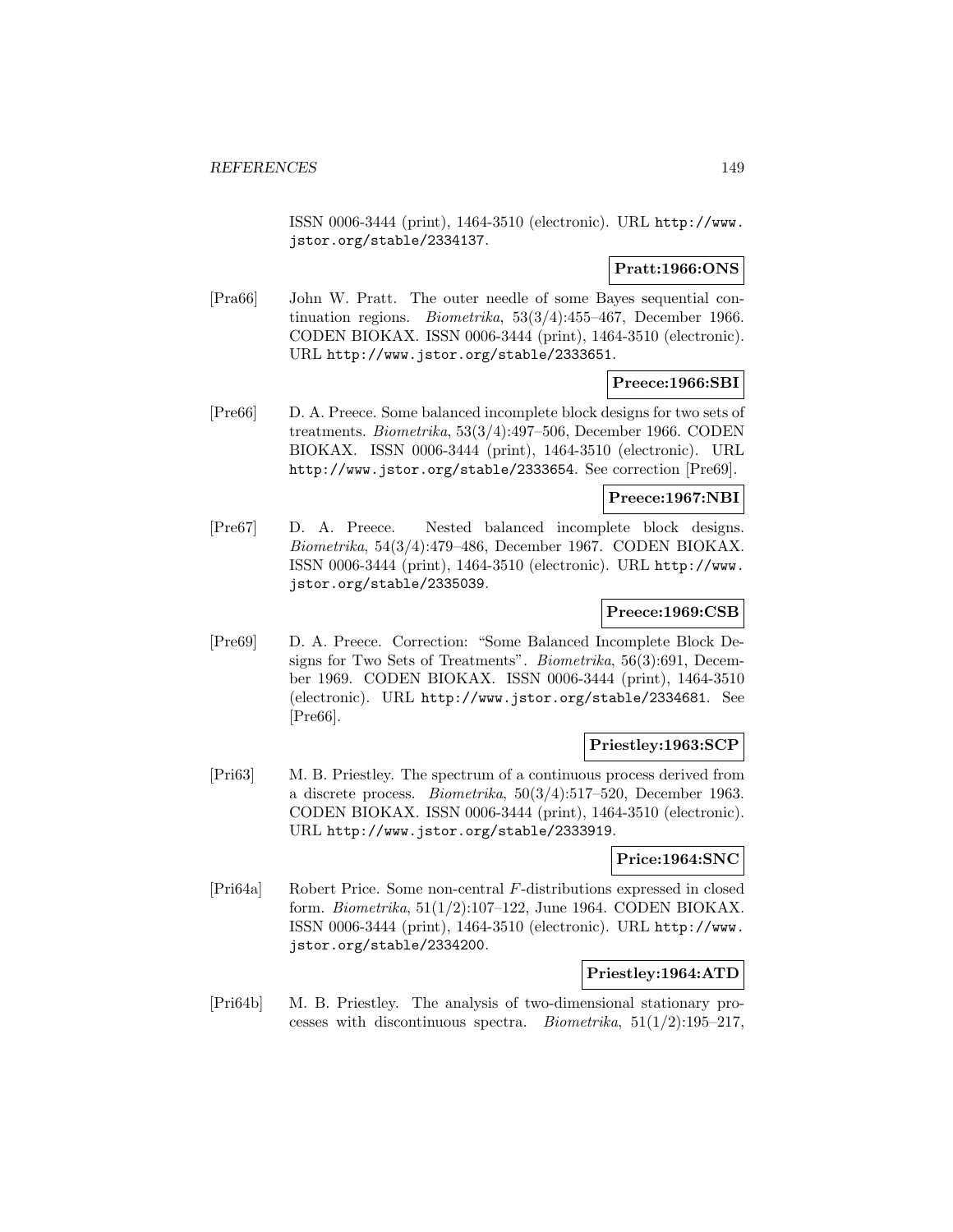June 1964. CODEN BIOKAX. ISSN 0006-3444 (print), 1464-3510 (electronic). URL http://www.jstor.org/stable/2334207.

#### **Pearson:1962:TRC**

[PS62a] E. S. Pearson and Barbara A. S. Snow. Tests for rank correlation coefficients. III. Distribution of the transformed Kendall coefficient. Biometrika, 49(1/2):185–191, June 1962. CODEN BIOKAX. ISSN 0006-3444 (print), 1464-3510 (electronic). URL http://www.jstor. org/stable/2333480.

### **Pearson:1962:GFT**

[PS62b] E. S. Pearson and M. A. Stephens. The goodness-of-fit tests based on  $W_N^2$  and  $U_N^2$ . *Biometrika*, 49(3/4):397–402, December 1962. CO-DEN BIOKAX. ISSN 0006-3444 (print), 1464-3510 (electronic). URL http://www.jstor.org/stable/2333974.

### **Pearson:1964:RRS**

[PS64] E. S. Pearson and M. A. Stephens. The ratio of range to standard deviation in the same normal sample. *Biometrika*,  $51(3/4):484-487$ , December 1964. CODEN BIOKAX. ISSN 0006-3444 (print), 1464- 3510 (electronic). URL http://www.jstor.org/stable/2334155.

#### **Pearson:1965:AMS**

[PT65] E. S. Pearson and J. W. Tukey. Approximate means and standard deviations based on distances between percentage points of frequency curves. Biometrika, 52(3/4):533–546, December 1965. CODEN BIOKAX. ISSN 0006-3444 (print), 1464-3510 (electronic). URL http://www.jstor.org/stable/2333703.

### **Puri:1966:HBD**

[Pur66] Prem S. Puri. On the homogeneous birth-and-death process and its integral. Biometrika, 53(1/2):61–71, June 1966. CODEN BIOKAX. ISSN 0006-3444 (print), 1464-3510 (electronic). URL http://www. jstor.org/stable/2334053.

#### **Putter:1964:GFT**

[Put64] Joseph Putter. The  $\chi^2$  goodness-of-fit test for a class of cases of dependent observations. Biometrika, 51(1/2):250–252, June 1964. CODEN BIOKAX. ISSN 0006-3444 (print), 1464-3510 (electronic). URL http://www.jstor.org/stable/2334212.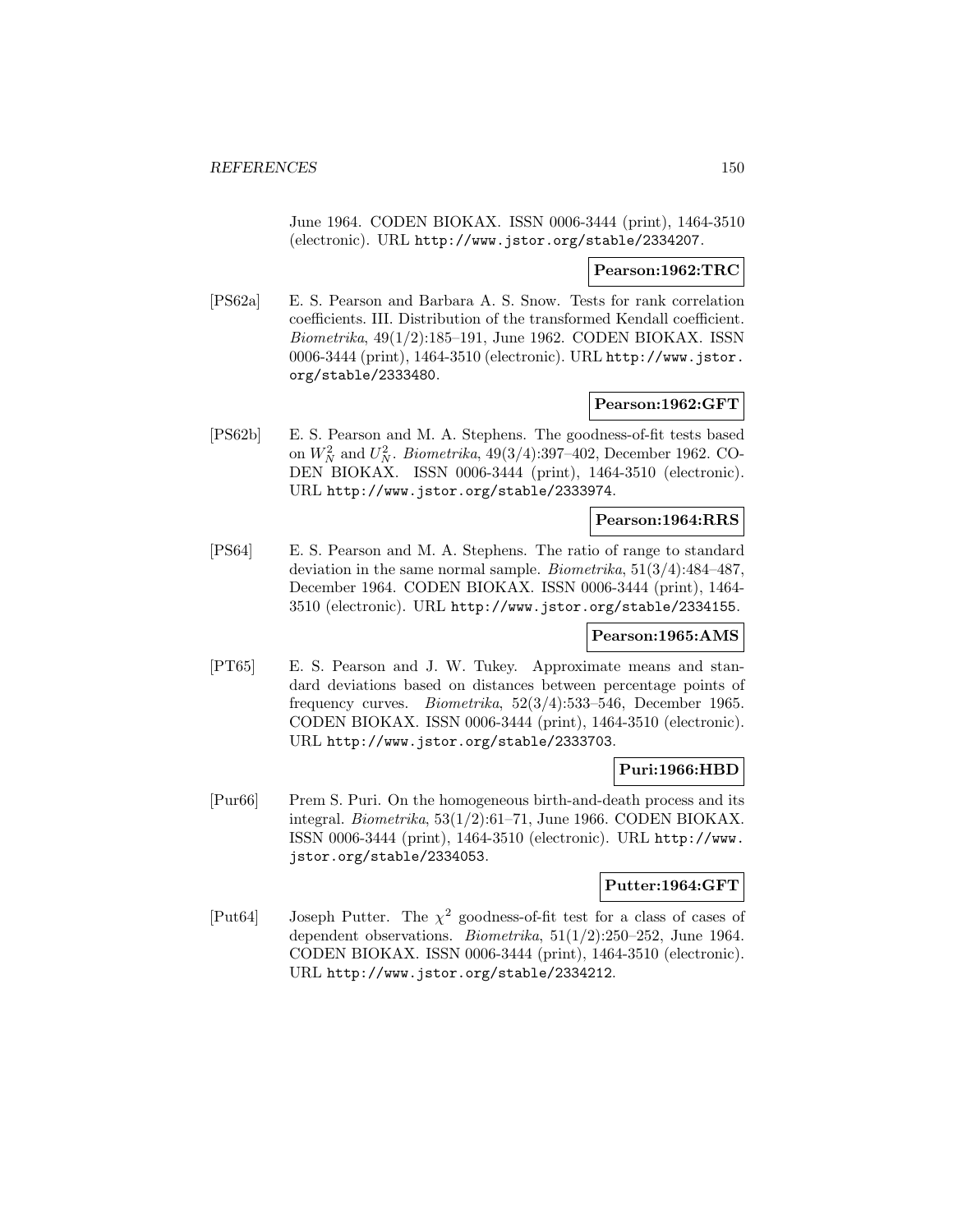### **Potthoff:1966:THB**

[PW66a] Richard F. Potthoff and Maurice Whittinghill. Testing for homogeneity: I. The binomial and multinomial distributions. Biometrika, 53(1/2):167–182, June 1966. CODEN BIOKAX. ISSN 0006- 3444 (print), 1464-3510 (electronic). URL http://www.jstor.org/ stable/2334062.

### **Potthoff:1966:THI**

[PW66b] Richard F. Potthoff and Maurice Whittinghill. Testing for homogeneity: II. The Poisson distribution. Biometrika, 53(1/2):183–190, June 1966. CODEN BIOKAX. ISSN 0006-3444 (print), 1464-3510 (electronic). URL http://www.jstor.org/stable/2334063.

#### **Quesenberry:1961:STO**

[QD61] C. P. Quesenberry and H. A. David. Some tests for outliers. Biometrika, 48(3/4):379–390, December 1961. CODEN BIOKAX. ISSN 0006-3444 (print), 1464-3510 (electronic). URL http://www. jstor.org/stable/2332759.

### **Read:1968:SML**

[RA68] K. L. Q. Read and J. R. Ashford. A system of models for the life cycle of a biological organism. Biometrika, 55(1):211–221, March 1968. CODEN BIOKAX. ISSN 0006-3444 (print), 1464-3510 (electronic). URL http://www.jstor.org/stable/2334465.

## **Rabinovitch:1969:SHP**

[Rab69] Nachum L. Rabinovitch. Studies in the history of probability and statistics. XXII: Probability in the Talmud. Biometrika, 56(2):437– 441, August 1969. CODEN BIOKAX. ISSN 0006-3444 (print), 1464- 3510 (electronic). URL http://www.jstor.org/stable/2334437.

#### **Radcliffe:1964:CMU**

[Rad64] J. Radcliffe. The construction of a matrix used in deriving tests of significance in multivariate analysis. *Biometrika*,  $51(3/4)$ :503-504, December 1964. CODEN BIOKAX. ISSN 0006-3444 (print), 1464- 3510 (electronic). URL http://www.jstor.org/stable/2334161.

#### **Radcliffe:1966:BRB**

[Rad66] J. Radcliffe. Book review: Statistical Estimation in Factor Analysis. A New Technique and its Foundation, by K. G. Joreskog. Biometrika, 53(1/2):301, June 1966. CODEN BIOKAX. ISSN 0006- 3444 (print), 1464-3510 (electronic). URL http://www.jstor.org/ stable/2334098.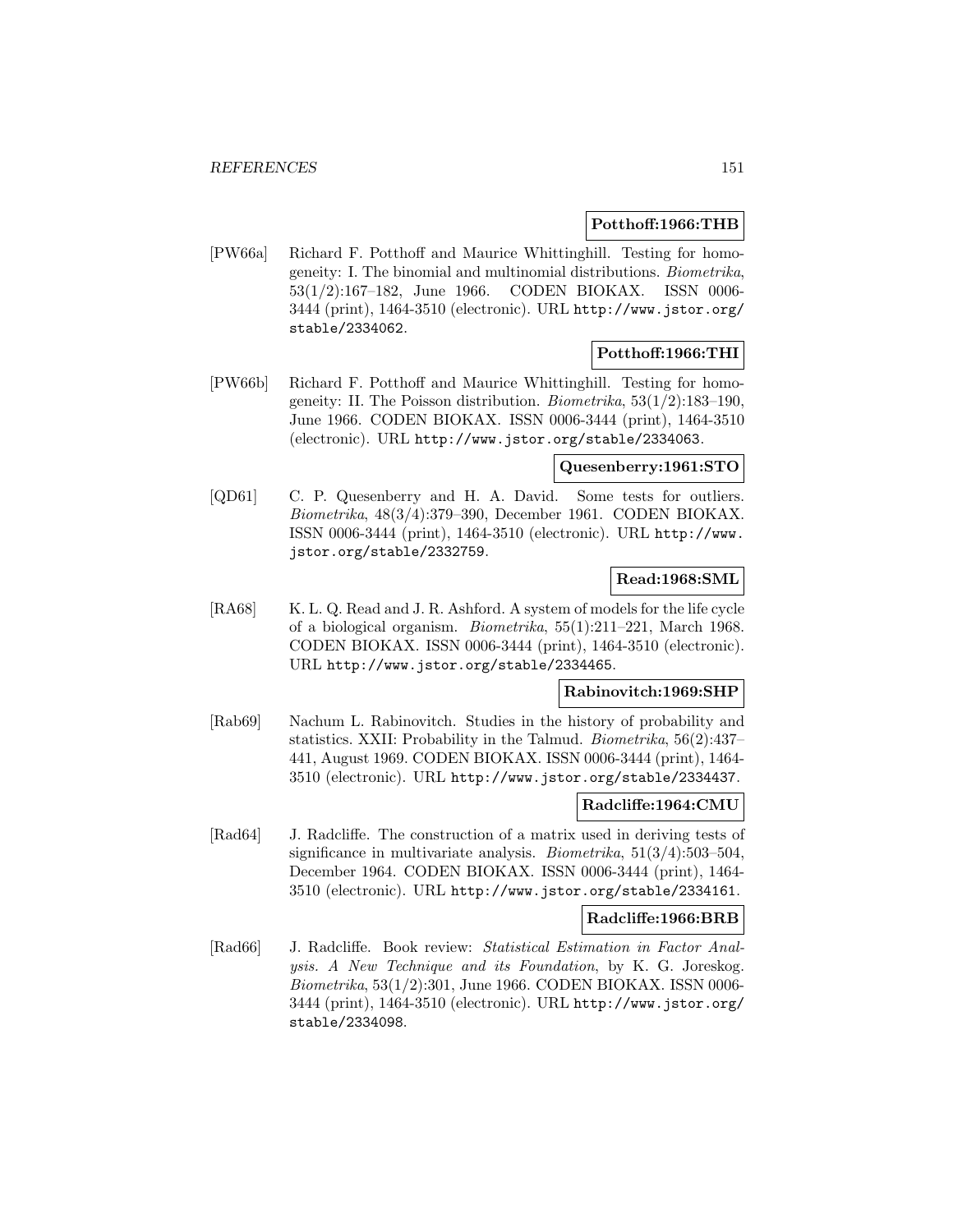#### **Radcliffe:1967:NAF**

[Rad67] J. Radcliffe. A note on an approximate factorization in discriminant analysis. Biometrika, 54(3/4):665–668, December 1967. CODEN BIOKAX. ISSN 0006-3444 (print), 1464-3510 (electronic). URL http://www.jstor.org/stable/2335060.

#### **Raghavarao:1962:BUB**

[Rag62] Damaraju Raghavarao. On balanced unequal block designs. Biometrika, 49(3/4):561–562, December 1962. CODEN BIOKAX. ISSN 0006-3444 (print), 1464-3510 (electronic). URL http://www. jstor.org/stable/2333990.

#### **Ramasubban:1960:SDA**

[Ram60] T. A. Ramasubban. Some distributions arising in the study of generalized mean differences. Biometrika, 47(3/4):469–473, December 1960. CODEN BIOKAX. ISSN 0006-3444 (print), 1464-3510 (electronic). URL http://www.jstor.org/stable/2333321. See corrigenda [Ram61].

### **Ramasubban:1961:CSD**

[Ram61] T. A. Ramasubban. Corrigenda: "Some Distributions Arising in the Study of Generalized Mean Differences". Biometrika, 48(1/2):230, June 1961. CODEN BIOKAX. ISSN 0006-3444 (print), 1464-3510 (electronic). URL http://www.jstor.org/stable/2333158. See [Ram61].

### **Rao:1960:FCL**

[Rao60] B. Raja Rao. A formula for the curvature of the likelihood surface of a sample drawn from a distribution admitting sufficient statistics. Biometrika, 47(1/2):203–207, June 1960. CODEN BIOKAX. ISSN 0006-3444 (print), 1464-3510 (electronic). URL http://www.jstor. org/stable/2332979.

### **Rao:1962:NGL**

[Rao62] B. Raja Rao. A note on the geometry of linear estimation. Biometrika, 49(3/4):560–561, December 1962. CODEN BIOKAX. ISSN 0006-3444 (print), 1464-3510 (electronic). URL http://www. jstor.org/stable/2333989.

### **Rao:1963:FNG**

[Rao63] B. Raja Rao. A further note on the geometry of linear estimation. Biometrika, 50(3/4):540–541, December 1963. CODEN BIOKAX.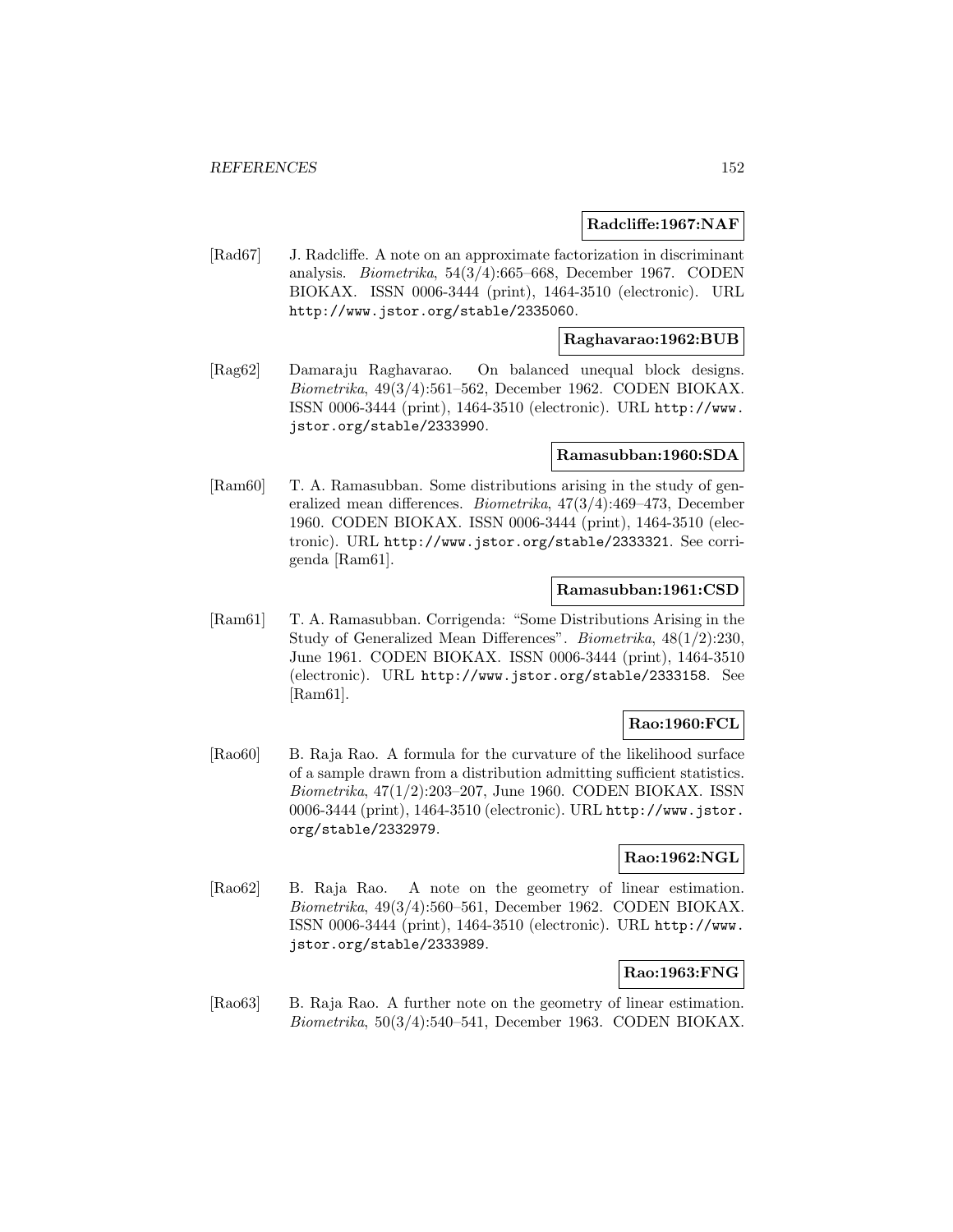ISSN 0006-3444 (print), 1464-3510 (electronic). URL http://www. jstor.org/stable/2333926.

# **Rao:1965:TLS**

[Rao65a] C. Radhakrishna Rao. The theory of least squares when the parameters are stochastic and its application to the analysis of growth curves. Biometrika, 52(3/4):447–458, December 1965. CODEN BIOKAX. ISSN 0006-3444 (print), 1464-3510 (electronic). URL http://www.jstor.org/stable/2333697.

### **Rao:1965:NER**

[Rao65b] J. N. K. Rao. A note on estimation of ratios by Quenouille's method. Biometrika, 52(3/4):647–649, December 1965. CODEN BIOKAX. ISSN 0006-3444 (print), 1464-3510 (electronic). URL http://www. jstor.org/stable/2333720.

### **Rao:1966:DFB**

[Rao66] C. Radhakrishna Rao. Discriminant function between composite hypotheses and related problems. Biometrika, 53(3/4):339–345, December 1966. CODEN BIOKAX. ISSN 0006-3444 (print), 1464-3510 (electronic). URL http://www.jstor.org/stable/2333640.

### **Rao:1967:PMU**

[Rao67] J. N. K. Rao. The precision of Mickey's unbiased ratio estimator. Biometrika, 54(1/2):321–324, June 1967. CODEN BIOKAX. ISSN 0006-3444 (print), 1464-3510 (electronic). URL http://www.jstor. org/stable/2333880.

## **Rao:1968:TPS**

[Rao68a] Poduri S. R. S. Rao. On three procedures of sampling from finite populations. Biometrika, 55(2):438–441, July 1968. CODEN BIOKAX. ISSN 0006-3444 (print), 1464-3510 (electronic). URL http://www.jstor.org/stable/2334893.

### **Rao:1968:NAR**

[Rao68b] T. Subba Rao. A note on the asymptotic relative efficiencies of Cox and Stuart's tests for testing trend in dispersion of a p-dependent time series. Biometrika, 55(2):381–385, July 1968. CODEN BIOKAX. ISSN 0006-3444 (print), 1464-3510 (electronic). URL http://www.jstor.org/stable/2334880. See correction [Rao69].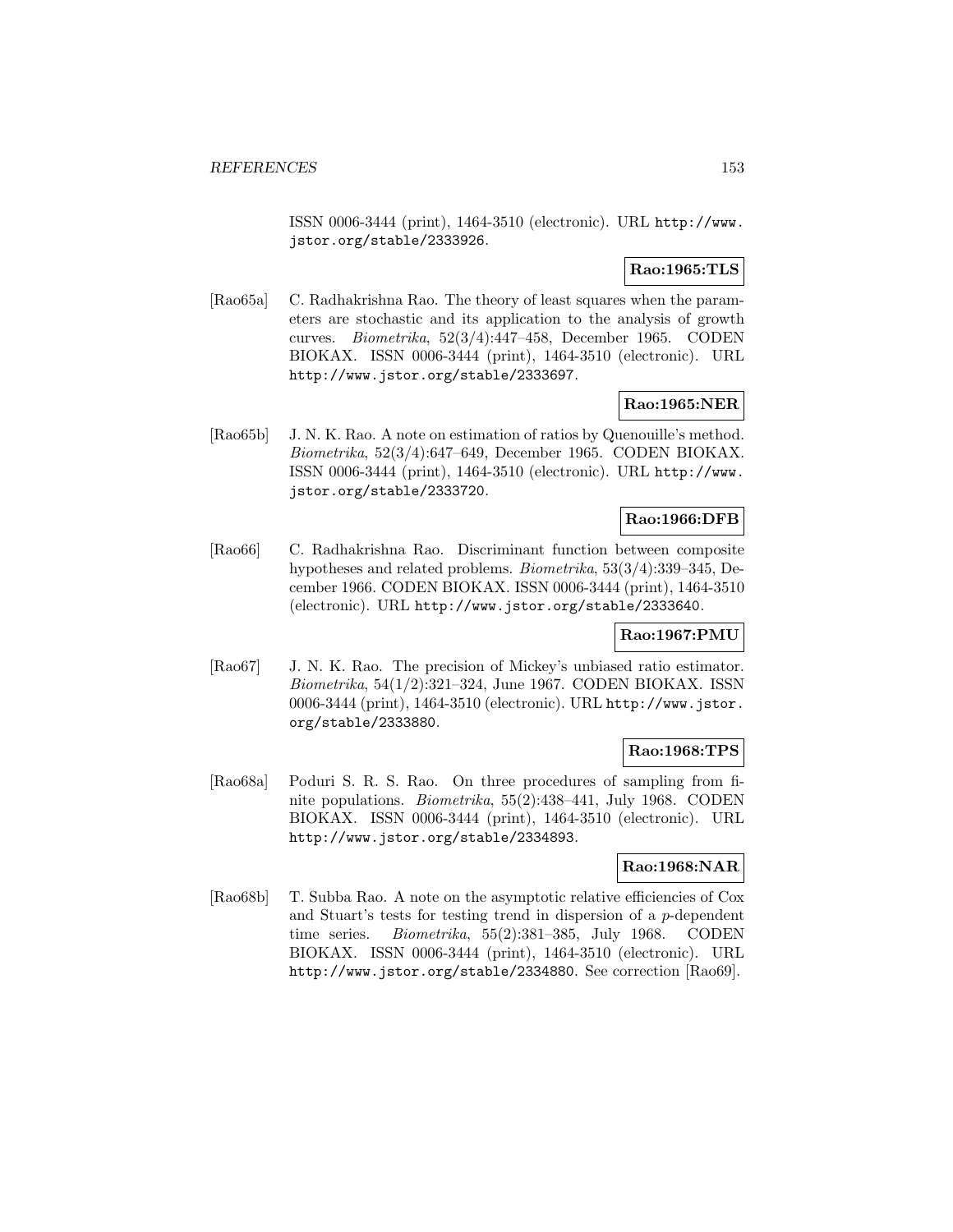## **Rao:1969:CNA**

[Rao69] T. Subba Rao. Corrections: "A Note on the Asymptotic Relative Efficiencies of Cox and Stuart's Tests for Testing Trend in Dispersion of a p-Dependent Time Series". Biometrika, 56(2):457, August 1969. CODEN BIOKAX. ISSN 0006-3444 (print), 1464-3510 (electronic). URL http://www.jstor.org/stable/2334444. See [Rao68b].

# **Rees:1969:AVS**

[Ree69] D. H. Rees. The analysis of variance of some non-orthogonal designs with split plots. *Biometrika*, 56(1):43–54, March 1969. CODEN BIOKAX. ISSN 0006-3444 (print), 1464-3510 (electronic). URL http://www.jstor.org/stable/2334689.

## **Reid:1960:BRBa**

[Rei60a] D. D. Reid. Book review: Health and Medical Care in New York, by Committee for the Special Research Project in the Health Insurance Plan of Greater New York. Biometrika, 47(1/2):212–213, June 1960. CODEN BIOKAX. ISSN 0006-3444 (print), 1464-3510 (electronic). URL http://www.jstor.org/stable/2332988.

### **Reid:1960:BRBb**

[Rei60b] D. D. Reid. Book review: Tuberculosis in White and Negro Children: 1. The Roentgenologic Aspects of the Harriet Lane Study, by Janet B. Hardy; Tuberculosis in White and Negro Children: 2. The Epidemiological Aspects of the Harriet Lane Study. by Miriam E. Brailey. Biometrika, 47(1/2):213–214, June 1960. CODEN BIOKAX. ISSN 0006-3444 (print), 1464-3510 (electronic). URL http://www. jstor.org/stable/2332989.

### **Reiersol:1961:LNL**

[Rei61] Olav Reiersøl. Linear and non-linear multiple comparisons in logit analysis. Biometrika, 48(3/4):359–365, December 1961. CODEN BIOKAX. ISSN 0006-3444 (print), 1464-3510 (electronic). URL http://www.jstor.org/stable/2332757. See corrigenda [Rei62].

## **Reiersol:1962:CLN**

[Rei62] Olav Reiersøl. Corrigenda: "Linear and Non-Linear Multiple Comparisons in Logit Analysis". Biometrika, 49(1/2):284, June 1962. CODEN BIOKAX. ISSN 0006-3444 (print), 1464-3510 (electronic). URL http://www.jstor.org/stable/2333502. See [Rei61].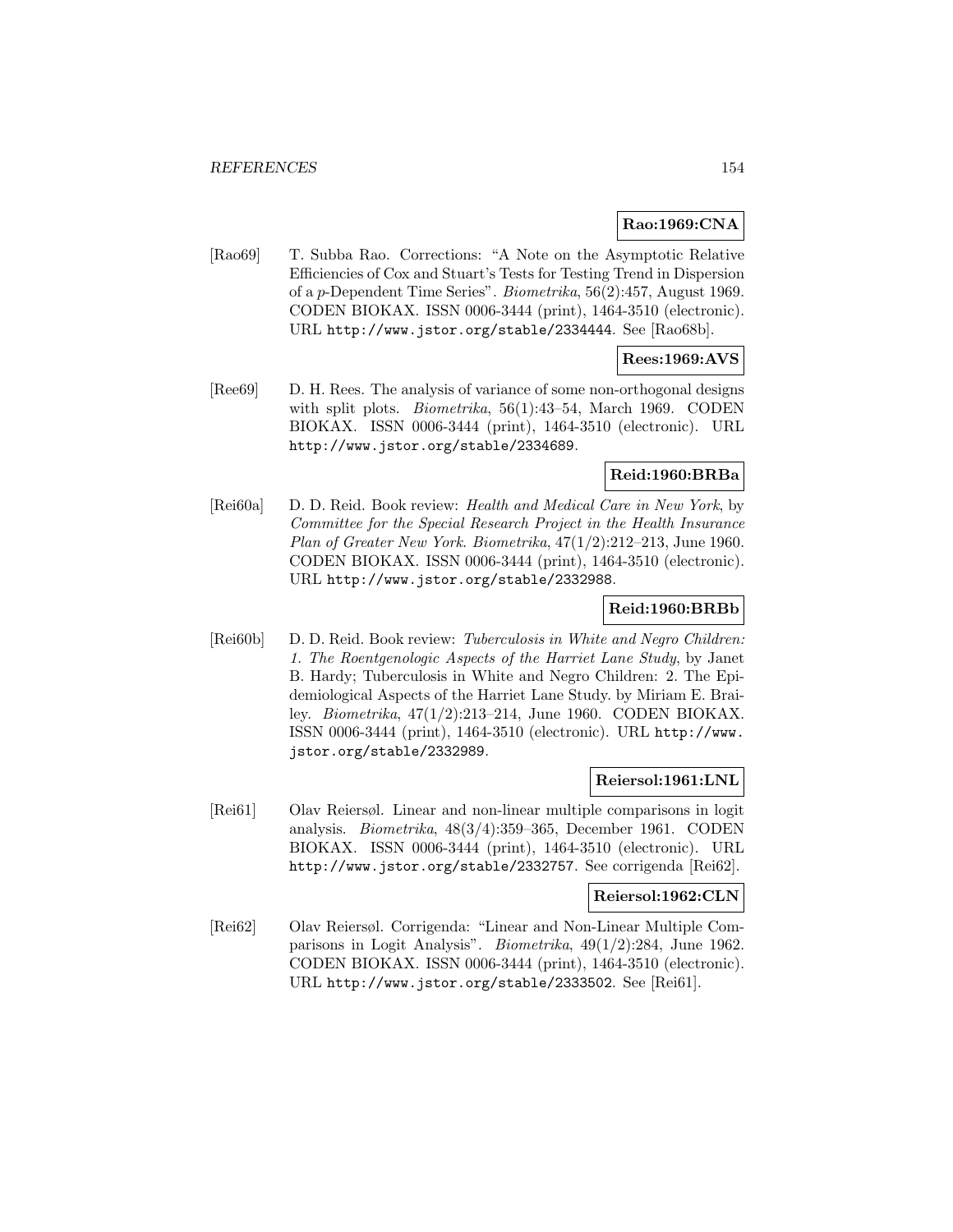# **Roy:1957:FCM**

[RG57] S. N. Roy and R. Gnanadesikan. Further contributions to multivariate confidence bounds. Biometrika, 44(3/4):399–410, December 1957. CODEN BIOKAX. ISSN 0006-3444 (print), 1464-3510 (electronic). URL http://www.jstor.org/stable/2332872. See corrigenda [RG61].

# **Roy:1961:CFC**

[RG61] S. N. Roy and R. Gnanadesikan. Corrigenda: "Further Contributions to Multivariate Confidence Bounds". Biometrika, 48(3/4):474, December 1961. CODEN BIOKAX. ISSN 0006-3444 (print), 1464- 3510 (electronic). URL http://www.jstor.org/stable/2332775. See [RG57].

## **Roberts:1966:NSC**

[RG66] Charles Roberts and Seymour Geisser. A necessary and sufficient condition for the square of a random variable to be gamma. Biometrika, 53(1/2):275–278, June 1966. CODEN BIOKAX. ISSN 0006-3444 (print), 1464-3510 (electronic). URL http://www.jstor. org/stable/2334082.

## **Rao:1968:CBS**

[RGL68] B. Raja Rao, Mohan L. Garg, and C. C. Li. Correlation between the sample variances in a singly truncated bivariate normal distribution. Biometrika, 55(2):433–436, July 1968. CODEN BIOKAX. ISSN 0006-3444 (print), 1464-3510 (electronic). URL http://www.jstor. org/stable/2334891.

#### **Richards:1967:FLM**

[Ric67] F. S. G. Richards. On finding local maxima of functions of a real variable. Biometrika, 54(1/2):310–311, June 1967. CODEN BIOKAX. ISSN 0006-3444 (print), 1464-3510 (electronic). URL http://www. jstor.org/stable/2333876.

### **Rutherford:1967:EBAa**

[RK67] J. R. Rutherford and R. G. Krutchkoff. The empirical Bayes approach: Estimating the prior distribution. Biometrika, 54(1/2):326– 328, June 1967. CODEN BIOKAX. ISSN 0006-3444 (print), 1464- 3510 (electronic). URL http://www.jstor.org/stable/2333882.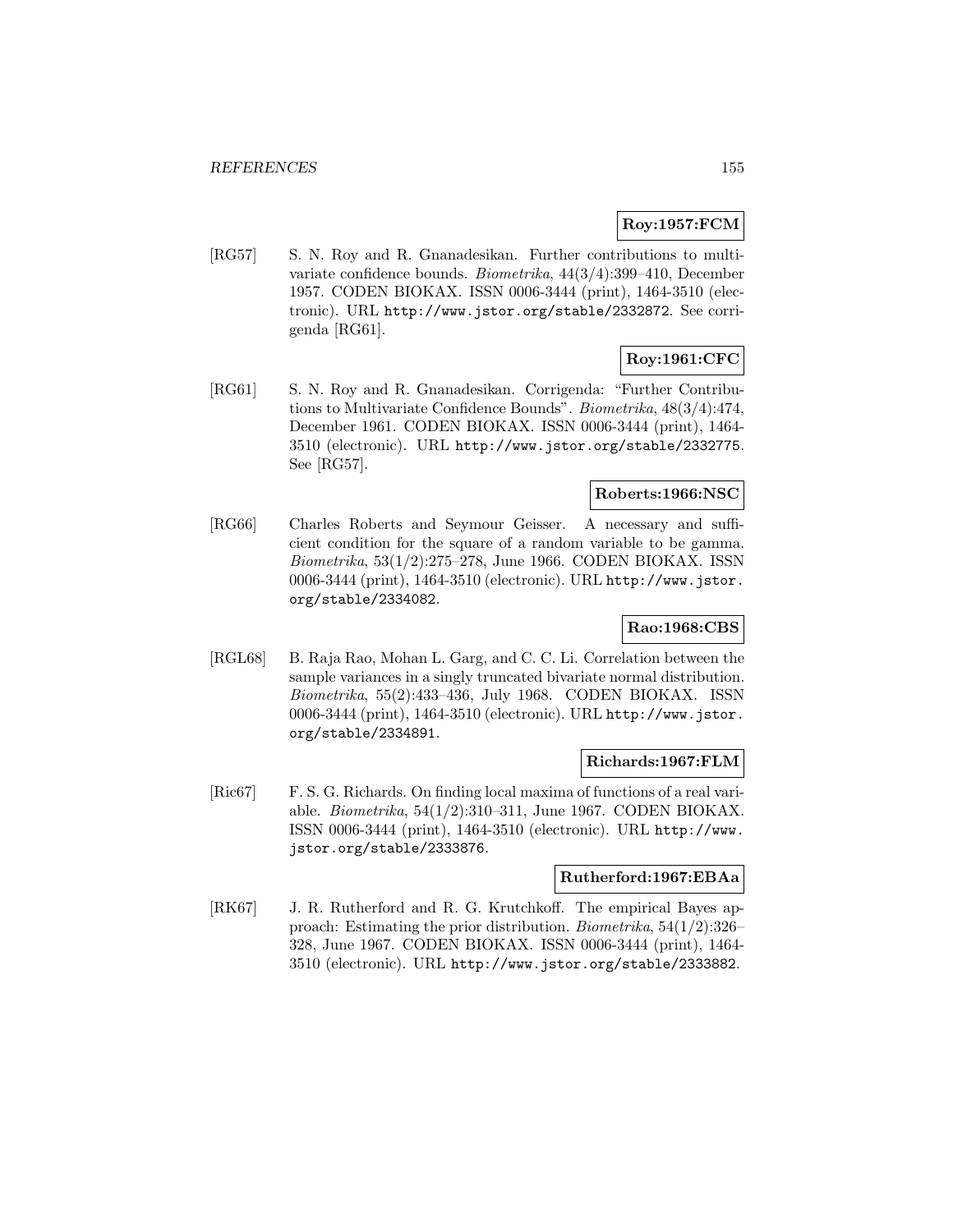#### **Rutherford:1969:AOE**

[RK69a] J. R. Rutherford and R. G. Krutchkoff.  $\epsilon$  asymptotic optimality of empirical Bayes estimators. Biometrika, 56(1):220–223, March 1969. CODEN BIOKAX. ISSN 0006-3444 (print), 1464-3510 (electronic). URL http://www.jstor.org/stable/2334710.

#### **Rutherford:1969:SEB**

[RK69b] J. R. Rutherford and R. G. Krutchkoff. Some empirical Bayes techniques in point estimation. Biometrika, 56(1):133–137, March 1969. CODEN BIOKAX. ISSN 0006-3444 (print), 1464-3510 (electronic). URL http://www.jstor.org/stable/2334698.

### **Roach:1963:FDS**

[Roa63] S. A. Roach. The frequency distribution of the sample mean where each member of the sample is drawn from a different rectangular distribution. Biometrika, 50(3/4):508–513, December 1963. CODEN BIOKAX. ISSN 0006-3444 (print), 1464-3510 (electronic). URL http://www.jstor.org/stable/2333917.

#### **Roberts:1967:MCS**

[Rob67] F. D. K. Roberts. A Monte Carlo solution of a two-dimensional unstructured cluster problem. Biometrika, 54(3/4):625–628, December 1967. CODEN BIOKAX. ISSN 0006-3444 (print), 1464-3510 (electronic). URL http://www.jstor.org/stable/2335053.

#### **Roberts:1968:RMT**

[Rob68] F. D. K. Roberts. Random minimal trees. Biometrika, 55(1):255– 258, March 1968. CODEN BIOKAX. ISSN 0006-3444 (print), 1464- 3510 (electronic). URL http://www.jstor.org/stable/2334472.

#### **Roberts:1969:NNP**

[Rob69] F. D. K. Roberts. Nearest neighbours in a Poisson ensemble. Biometrika, 56(2):401–406, August 1969. CODEN BIOKAX. ISSN 0006-3444 (print), 1464-3510 (electronic). URL http://www.jstor. org/stable/2334432.

#### **Roberts:1968:TDC**

[RS68] F. D. K. Roberts and S. H. Storey. A three-dimensional cluster problem. Biometrika, 55(1):258–260, March 1968. CODEN BIOKAX. ISSN 0006-3444 (print), 1464-3510 (electronic). URL http://www. jstor.org/stable/2334473.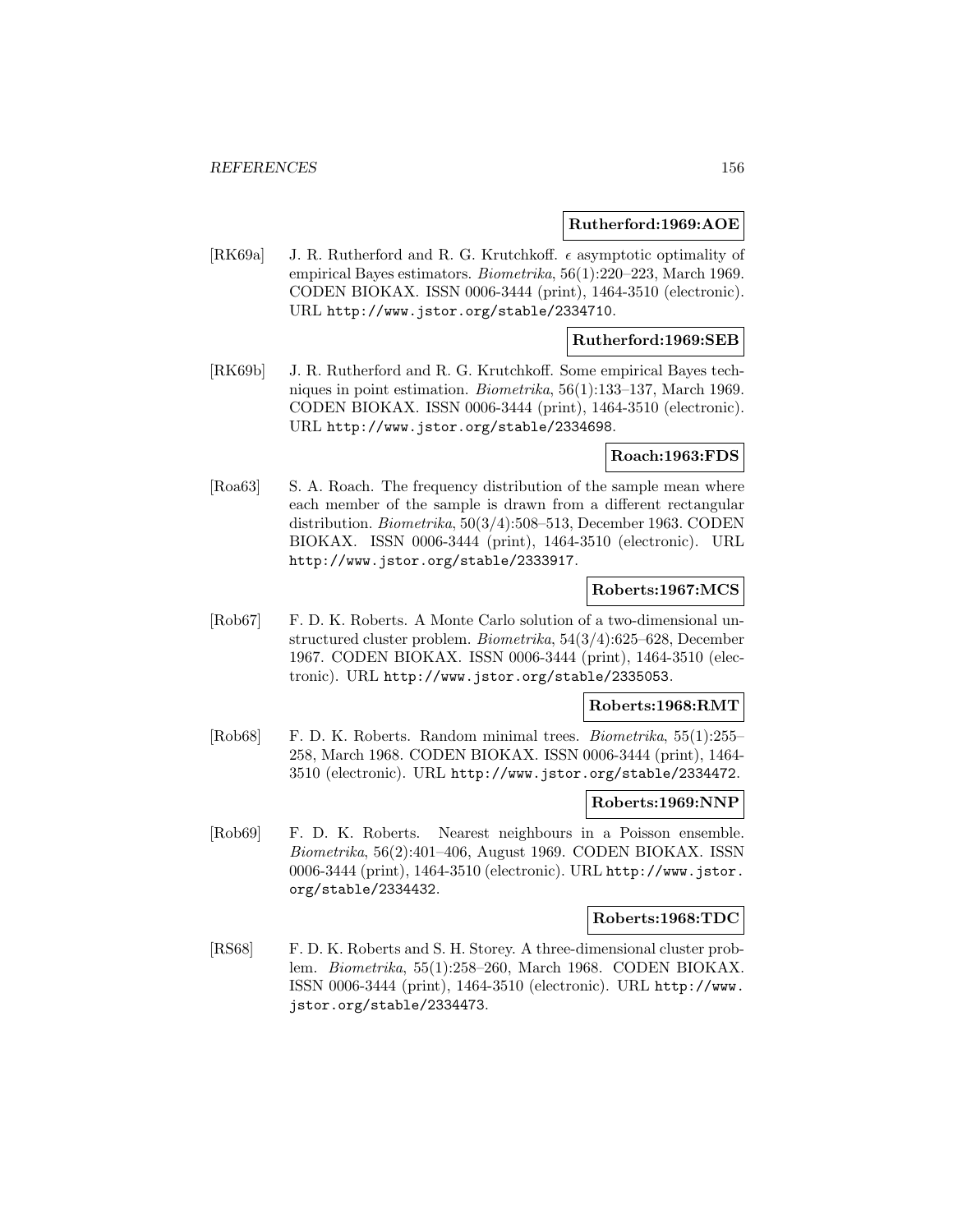#### **Remage:1966:MLP**

[RT66] Russell Remage, Jr. and W. A. Thompson, Jr. Maximum-likelihood paired comparison rankings. Biometrika, 53(1/2):143–149, June 1966. CODEN BIOKAX. ISSN 0006-3444 (print), 1464-3510 (electronic). URL http://www.jstor.org/stable/2334060.

### **Rohde:1969:EFS**

[RT69] C. A. Rohde and G. M. Tallis. Exact first- and second-order moments of estimates of components of covariance. *Biometrika*, 56(3):517–525, December 1969. CODEN BIOKAX. ISSN 0006- 3444 (print), 1464-3510 (electronic). URL http://www.jstor.org/ stable/2334658.

### **Ruben:1956:SSN**

[Rub56] H. Ruben. On the sum of squares of normal scores. Biometrika, 43(3/4):456–458, December 1956. CODEN BIOKAX. ISSN 0006- 3444 (print), 1464-3510 (electronic). URL http://www.jstor.org/ stable/2332924. See corrigenda [Rub65].

## **Ruben:1964:IFA**

[Rub64] Harold Ruben. Irrational fraction approximations to Mills' ratio. Biometrika, 51(3/4):339–345, December 1964. CODEN BIOKAX. ISSN 0006-3444 (print), 1464-3510 (electronic). URL http://www. jstor.org/stable/2334139.

#### **Ruben:1965:CSS**

[Rub65] H. Ruben. Corrigenda: "On the sum of squares of normal scores". Biometrika, 52(3/4):669, December 1965. CODEN BIOKAX. ISSN 0006-3444 (print), 1464-3510 (electronic). URL http://www.jstor. org/stable/2333726. See [Rub56].

### **Rutherford:1967:EBAb**

[Rut67] J. R. Rutherford. The empirical Bayes approach: Estimating posterior quantiles. Biometrika, 54(3/4):672–675, December 1967. CO-DEN BIOKAX. ISSN 0006-3444 (print), 1464-3510 (electronic). URL http://www.jstor.org/stable/2335063.

#### **Robson:1964:ETP**

[RW64] D. S. Robson and J. H. Whitlock. Estimation of a truncation point. Biometrika,  $51(1/2)$ :33–39, June 1964. CODEN BIOKAX. ISSN 0006-3444 (print), 1464-3510 (electronic). URL http://www.jstor. org/stable/2334193.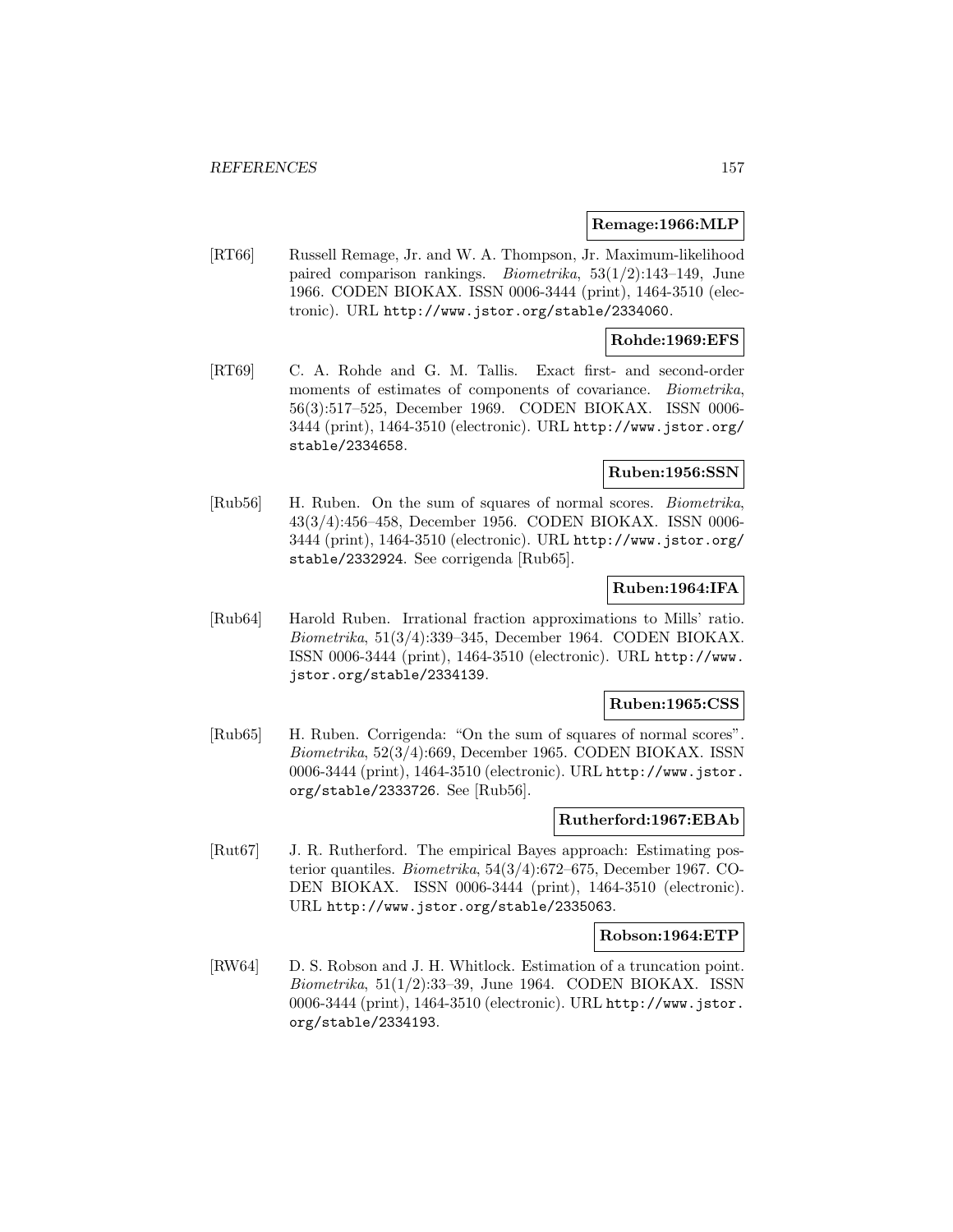### **Rao:1966:TMB**

[RW66] J. N. K. Rao and J. T. Webster. On two methods of bias reduction in the estimation of ratios. *Biometrika*,  $53(3/4):571-577$ , December 1966. CODEN BIOKAX. ISSN 0006-3444 (print), 1464-3510 (electronic). URL http://www.jstor.org/stable/2333661.

### **Rybnikov:1966:BRB**

[Ryb66] K. A. Rybnikov. Book review: Applied Combinatorial Mathematics, by E. F. Beckenbach. *Biometrika*,  $53(1/2)$ :294–295, June 1966. CODEN BIOKAX. ISSN 0006-3444 (print), 1464-3510 (electronic). URL http://www.jstor.org/stable/2334090.

#### **Schneiderman:1962:CST**

[SA62a] M. A. Schneiderman and P. Armitage. Closed sequential t-tests. Biometrika, 49(3/4):359–366, December 1962. CODEN BIOKAX. ISSN 0006-3444 (print), 1464-3510 (electronic). URL http://www. jstor.org/stable/2333970.

## **Schneiderman:1962:FCS**

[SA62b] M. A. Schneiderman and P. Armitage. A family of closed sequential procedures. *Biometrika*,  $49(1/2):41-56$ , June 1962. CODEN BIOKAX. ISSN 0006-3444 (print), 1464-3510 (electronic). URL http://www.jstor.org/stable/2333466. See corrections [SA69].

#### **Schneiderman:1969:CFC**

[SA69] M. A. Schneiderman and P. Armitage. Corrections: "A Family of Closed Sequential Procedures". Biometrika, 56(2):457, August 1969. CODEN BIOKAX. ISSN 0006-3444 (print), 1464-3510 (electronic). URL http://www.jstor.org/stable/2334443. See [SA62b].

#### **Sampford:1962:MCS**

[Sam62] M. R. Sampford. Methods of cluster sampling with and without replacement for clusters of unequal sizes. *Biometrika*,  $49(1/2)$ : 27–40, June 1962. CODEN BIOKAX. ISSN 0006-3444 (print), 1464-3510 (electronic). URL http://www.jstor.org/stable/2333465.

#### **Sampford:1967:SRU**

[Sam67] M. R. Sampford. On sampling without replacement with unequal probabilities of selection. Biometrika, 54(3/4):499–513, December 1967. CODEN BIOKAX. ISSN 0006-3444 (print), 1464-3510 (electronic). URL http://www.jstor.org/stable/2335041.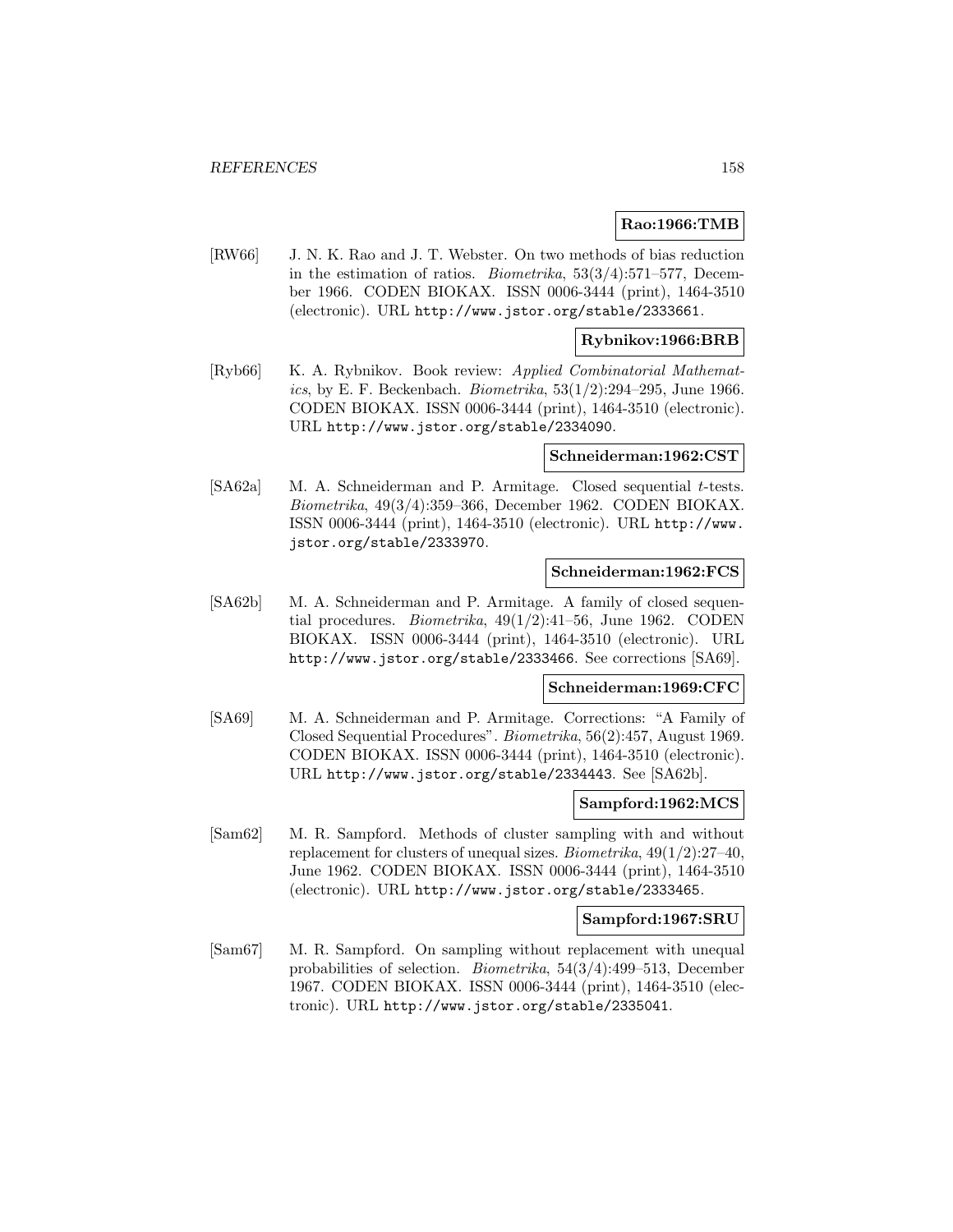#### **Sankaran:1963:ANC**

[San63] Munuswamy Sankaran. Approximations to the non-central chisquare distribution. *Biometrika*,  $50(1/2)$ :199–204, June 1963. CO-DEN BIOKAX. ISSN 0006-3444 (print), 1464-3510 (electronic). URL http://www.jstor.org/stable/2333761.

#### **Sankaran:1964:ABB**

[San64] Munuswamy Sankaran. On an analogue of Bhattacharya bound. Biometrika, 51(1/2):268–270, June 1964. CODEN BIOKAX. ISSN 0006-3444 (print), 1464-3510 (electronic). URL http://www.jstor. org/stable/2334221.

## **Saw:1960:NEA**

[Saw60] J. G. Saw. A note on the error after a number of terms of the David– Johnson series for the expected values of normal order statistics. Biometrika, 47(1/2):79–86, June 1960. CODEN BIOKAX. ISSN 0006-3444 (print), 1464-3510 (electronic). URL http://www.jstor. org/stable/2332960.

### **Saw:1961:BML**

[Saw61a] J. G. Saw. The bias of the maximum likelihood estimates of the location and scale parameters given a Type II censored normal sample. Biometrika, 48(3/4):448–451, December 1961. CODEN BIOKAX. ISSN 0006-3444 (print), 1464-3510 (electronic). URL http://www. jstor.org/stable/2332768.

### **Saw:1961:BRBa**

[Saw61b] J. G. Saw. Book review: Applied Statistical Decision Theory, by Howard Raiffa; Robert Schlaifer. Biometrika, 48(3/4):478–479, December 1961. CODEN BIOKAX. ISSN 0006-3444 (print), 1464-3510 (electronic). URL http://www.jstor.org/stable/2332787.

#### **Saw:1961:BRBd**

[Saw61c] J. G. Saw. Book review: Elementary Statistics, by Paul G. Hoel. Biometrika, 48(3/4):481, December 1961. CODEN BIOKAX. ISSN 0006-3444 (print), 1464-3510 (electronic). URL http://www.jstor. org/stable/2332791.

### **Saw:1961:BRBc**

[Saw61d] J. G. Saw. Book review: Probability. An Introduction, by Samuel Goldberg. Biometrika, 48(3/4):481, December 1961. CODEN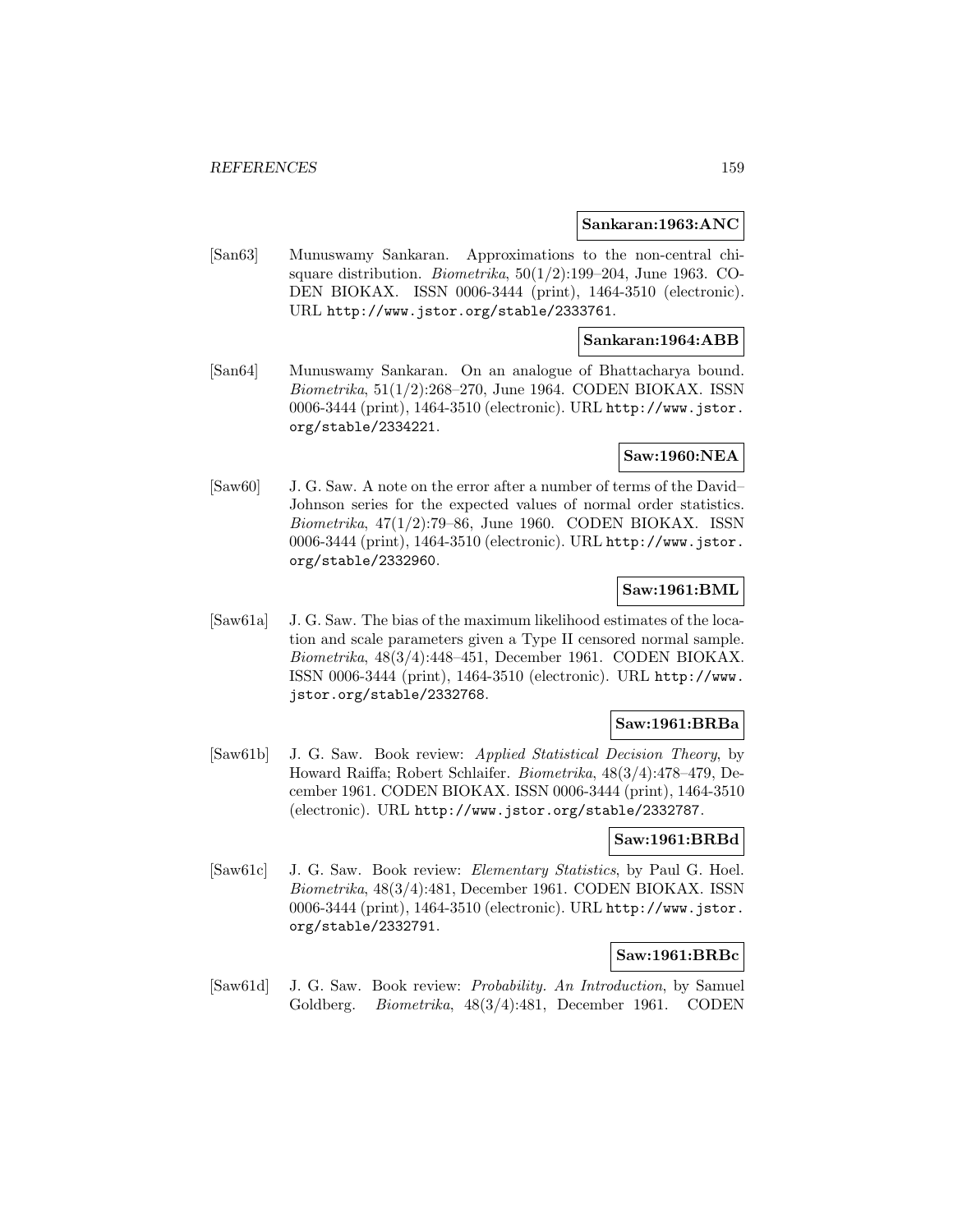BIOKAX. ISSN 0006-3444 (print), 1464-3510 (electronic). URL http://www.jstor.org/stable/2332790.

# **Saw:1961:BRBb**

[Saw61e] J. G. Saw. Book review: Regression Analysis, by R. L. Plackett. Biometrika, 48(3/4):480, December 1961. CODEN BIOKAX. ISSN 0006-3444 (print), 1464-3510 (electronic). URL http://www.jstor. org/stable/2332789.

# **Saw:1961:ENP**

[Saw61f] J. G. Saw. Estimation of the normal population parameters given a Type I censored sample. Biometrika, 48(3/4):367–377, December 1961. CODEN BIOKAX. ISSN 0006-3444 (print), 1464-3510 (electronic). URL http://www.jstor.org/stable/2332758.

### **Saw:1962:BRB**

[Saw62a] J. G. Saw. Book review: An Introduction to Experimental Design by William S. Ray. Biometrika, 49(3/4):578–579, December 1962. CODEN BIOKAX. ISSN 0006-3444 (print), 1464-3510 (electronic). URL http://www.jstor.org/stable/2333999.

### **Saw:1962:EME**

[Saw62b] J. G. Saw. Efficient moment estimators when the variables are dependent with special reference to Type II censored normal data. Biometrika, 49(1/2):155–161, June 1962. CODEN BIOKAX. ISSN 0006-3444 (print), 1464-3510 (electronic). URL http://www.jstor. org/stable/2333476.

# **Saw:1964:SNV**

[Saw64] John G. Saw. Some notes on variance-ratio tests of the general linear hypothesis. Biometrika, 51(3/4):508–511, December 1964. CODEN BIOKAX. ISSN 0006-3444 (print), 1464-3510 (electronic). URL http://www.jstor.org/stable/2334163.

## **Saw:1966:CTC**

[Saw66a] J. G. Saw. A conservative test for the concurrence of several regression lines and related problems. Biometrika, 53(1/2):272–275, June 1966. CODEN BIOKAX. ISSN 0006-3444 (print), 1464-3510 (electronic). URL http://www.jstor.org/stable/2334081.

# **Saw:1966:NPC**

[Saw66b] J. G. Saw. A non-parametric comparison of two samples one of which is censored. *Biometrika*,  $53(3/4)$ :599–602, December 1966.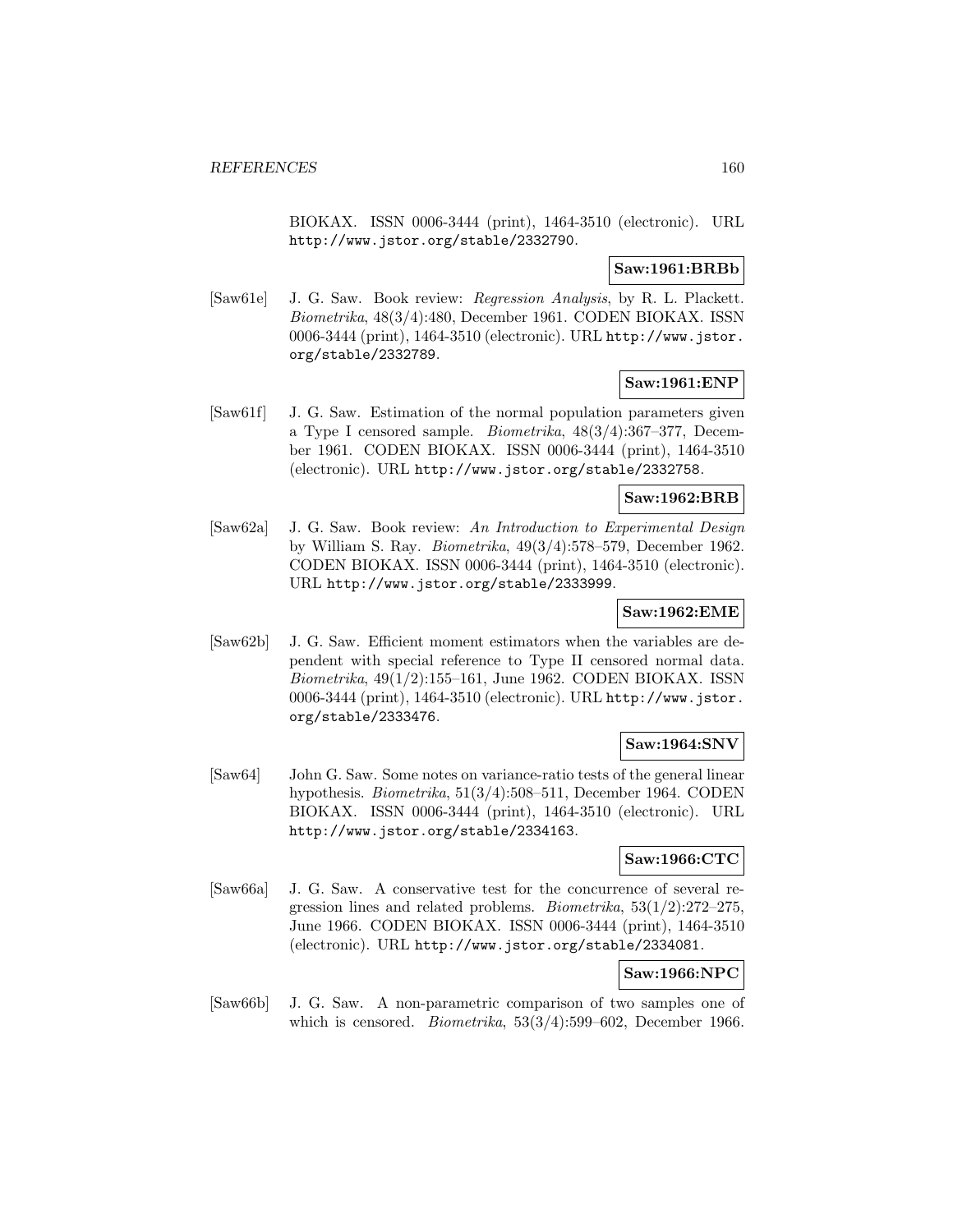CODEN BIOKAX. ISSN 0006-3444 (print), 1464-3510 (electronic). URL http://www.jstor.org/stable/2333668.

**Snell:1968:DBT**

[SBJ68] E. J. Snell and J. Bryan-Jones. A design balanced for trend. Biometrika, 55(3):535–539, November 1968. CODEN BIOKAX. ISSN 0006-3444 (print), 1464-3510 (electronic). URL http://www. jstor.org/stable/2334258.

### **Shenton:1965:MRP**

[SC65] L. R. Shenton and J. A. Carpenter. The Mills ratio and the probability integral for a Pearson Type IV distribution. Biometrika, 52(1/2):119–126, June 1965. CODEN BIOKAX. ISSN 0006- 3444 (print), 1464-3510 (electronic). URL http://www.jstor.org/ stable/2333817.

## **Saw:1966:CTE**

[SC66] J. G. Saw and Bryant Chow. The curve through the expected values of ordered variates and the sum of squares of normal scores. Biometrika, 53(1/2):252–255, June 1966. CODEN BIOKAX. ISSN 0006-3444 (print), 1464-3510 (electronic). URL http://www.jstor. org/stable/2334074.

### **Scheffe:1953:MJA**

[Sch53] Henry Scheffé. A method for judging all contrasts in the analysis of variance. *Biometrika*,  $40(1/2):87-104$ , June 1953. CODEN BIOKAX. ISSN 0006-3444 (print), 1464-3510 (electronic). URL http://www.jstor.org/stable/2333100. See correction [Sch69b].

### **Schatzoff:1966:EDW**

[Sch66] Martin Schatzoff. Exact distributions of Wilks's likelihood ratio criterion. Biometrika, 53(3/4):347–358, December 1966. CODEN BIOKAX. ISSN 0006-3444 (print), 1464-3510 (electronic). URL http://www.jstor.org/stable/2333641. See correction [Sch67].

### **Schatzoff:1967:CED**

[Sch67] Martin Schatzoff. Correction: "Exact Distributions of Wilks's Likelihood-Ratio Criterion". Biometrika, 54(3/4):688, December 1967. CODEN BIOKAX. ISSN 0006-3444 (print), 1464-3510 (electronic). URL http://www.jstor.org/stable/2335070. See [Sch66].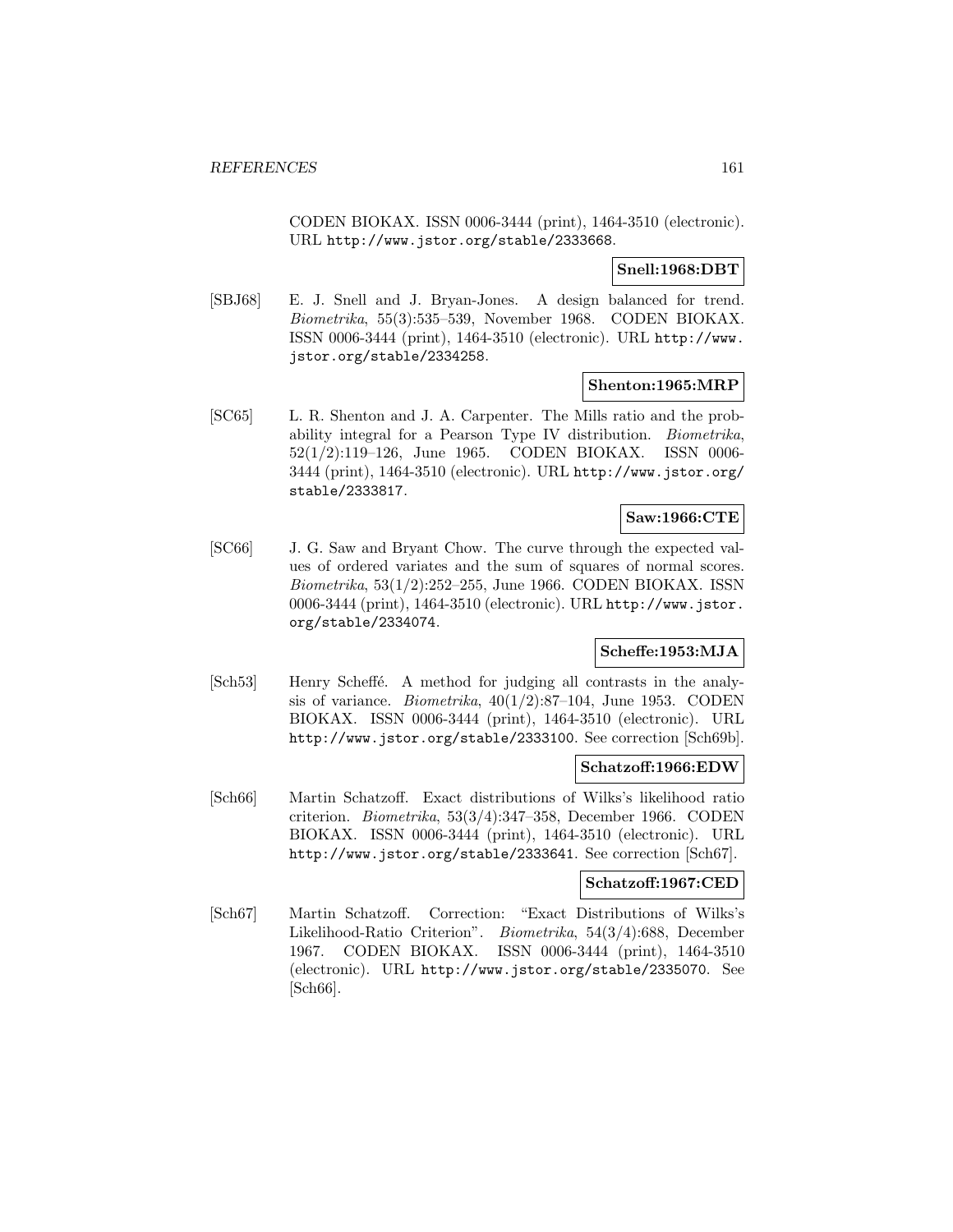#### **Schach:1969:NST**

[Sch69a] Siegfried Schach. Nonparametric symmetry tests for circular distributions. Biometrika, 56(3):571–577, December 1969. CODEN BIOKAX. ISSN 0006-3444 (print), 1464-3510 (electronic). URL http://www.jstor.org/stable/2334665.

### **Scheffe:1969:CMJ**

[Sch69b] Henry Scheffe. Corrections: "A Method for Judging All Contrasts in the Analysis of Variance". Biometrika, 56(1):229, March 1969. CODEN BIOKAX. ISSN 0006-3444 (print), 1464-3510 (electronic). URL http://www.jstor.org/stable/2334713. See [Sch53].

#### **Starks:1961:CST**

[SD61a] T. H. Starks and H. A. David. Corrigenda: "Significant Tests for Paired-Comparison Experiments". Biometrika, 48(3/4):475, December 1961. CODEN BIOKAX. ISSN 0006-3444 (print), 1464-3510 (electronic). URL http://www.jstor.org/stable/2332780. See  $|SD61b|$ .

### **Starks:1961:STP**

[SD61b] T. H. Starks and H. A. David. Significance tests for pairedcomparison experiments. Biometrika, 48(1/2):95–108, June 1961. CODEN BIOKAX. ISSN 0006-3444 (print), 1464-3510 (electronic). URL http://www.jstor.org/stable/2333134. See corrigenda [SD61a].

### **Seal:1967:SHP**

[Sea67] Hilary L. Seal. Studies in the history of probability and statistics. XV. The historical development of the Gauss linear model.  $Biometrika$ , 54(1/2):1–24, June 1967. CODEN BIOKAX. ISSN 0006-3444 (print), 1464-3510 (electronic). URL http://www.jstor. org/stable/2333849.

### **Seber:1962:MSS**

[Seb62] G. A. F. Seber. The multi-sample single recapture census. Biometrika, 49(3/4):339–350, December 1962. CODEN BIOKAX. ISSN 0006-3444 (print), 1464-3510 (electronic). URL http://www. jstor.org/stable/2333968.

### **Seber:1963:NCC**

[Seb63] G. A. F. Seber. The non-central chi-squared and beta distributions. Biometrika, 50(3/4):542–544, December 1963. CODEN BIOKAX.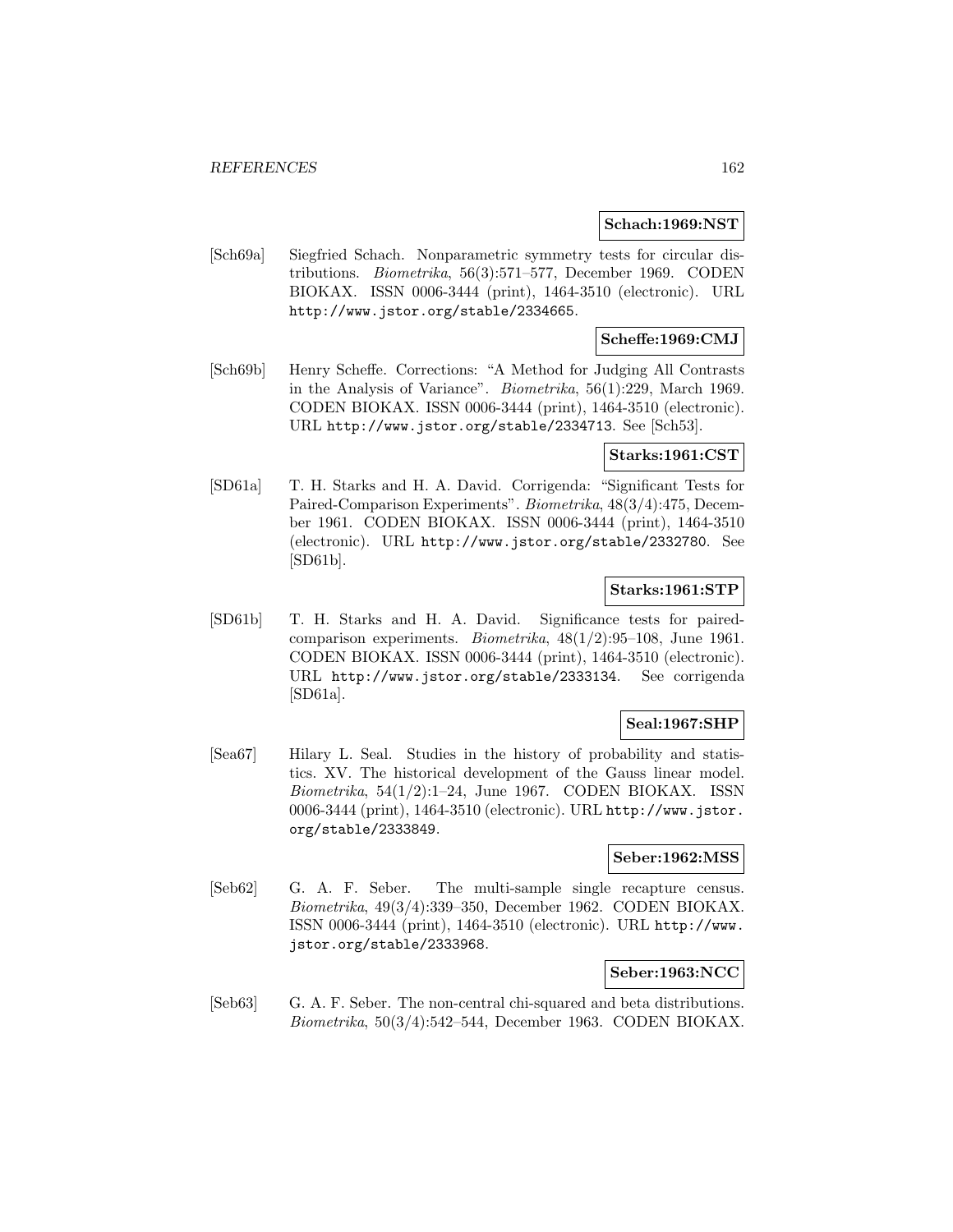ISSN 0006-3444 (print), 1464-3510 (electronic). URL http://www. jstor.org/stable/2333927.

## **Seber:1964:LHI**

[Seb64] G. A. F. Seber. Linear hypotheses and induced tests. *Biometrika*, 51(1/2):41–47, June 1964. CODEN BIOKAX. ISSN 0006-3444 (print), 1464-3510 (electronic). URL http://www.jstor.org/ stable/2334194.

### **Seber:1965:NMR**

[Seb65] G. A. F. Seber. A note on the multiple-recapture census. Biometrika, 52(1/2):249–259, June 1965. CODEN BIOKAX. ISSN 0006- 3444 (print), 1464-3510 (electronic). URL http://www.jstor.org/ stable/2333827.

### **Sedransk:1966:ASS**

[Sed66] J. Sedransk. An application of sequential sampling to analytical surveys. Biometrika, 53(1/2):85–97, June 1966. CODEN BIOKAX. ISSN 0006-3444 (print), 1464-3510 (electronic). URL http://www. jstor.org/stable/2334055.

## **Selby:1964:GDS**

[Sel64] B. Selby. Girdle distributions on a sphere. Biometrika, 51 (3/4):381–392, December 1964. CODEN BIOKAX. ISSN 0006- 3444 (print), 1464-3510 (electronic). URL http://www.jstor.org/ stable/2334144.

### **Selby:1965:IDT**

[Sel65] B. Selby. The index of dispersion as a test statistic. Biometrika, 52(3/4):627–629, December 1965. CODEN BIOKAX. ISSN 0006- 3444 (print), 1464-3510 (electronic). URL http://www.jstor.org/ stable/2333713.

# **Sen:1967:NAE**

[Sen67] Pranab Kumar Sen. A note on the asymptotic efficiency of Friedman's  $\chi^2_r$ -test. *Biometrika*, 54(3/4):677–679, December 1967. CO-DEN BIOKAX. ISSN 0006-3444 (print), 1464-3510 (electronic). URL http://www.jstor.org/stable/2335065.

### **Severo:1969:PSE**

[Sev69] Norman C. Severo. The probabilities of some epidemic models. Biometrika, 56(1):197–201, March 1969. CODEN BIOKAX. ISSN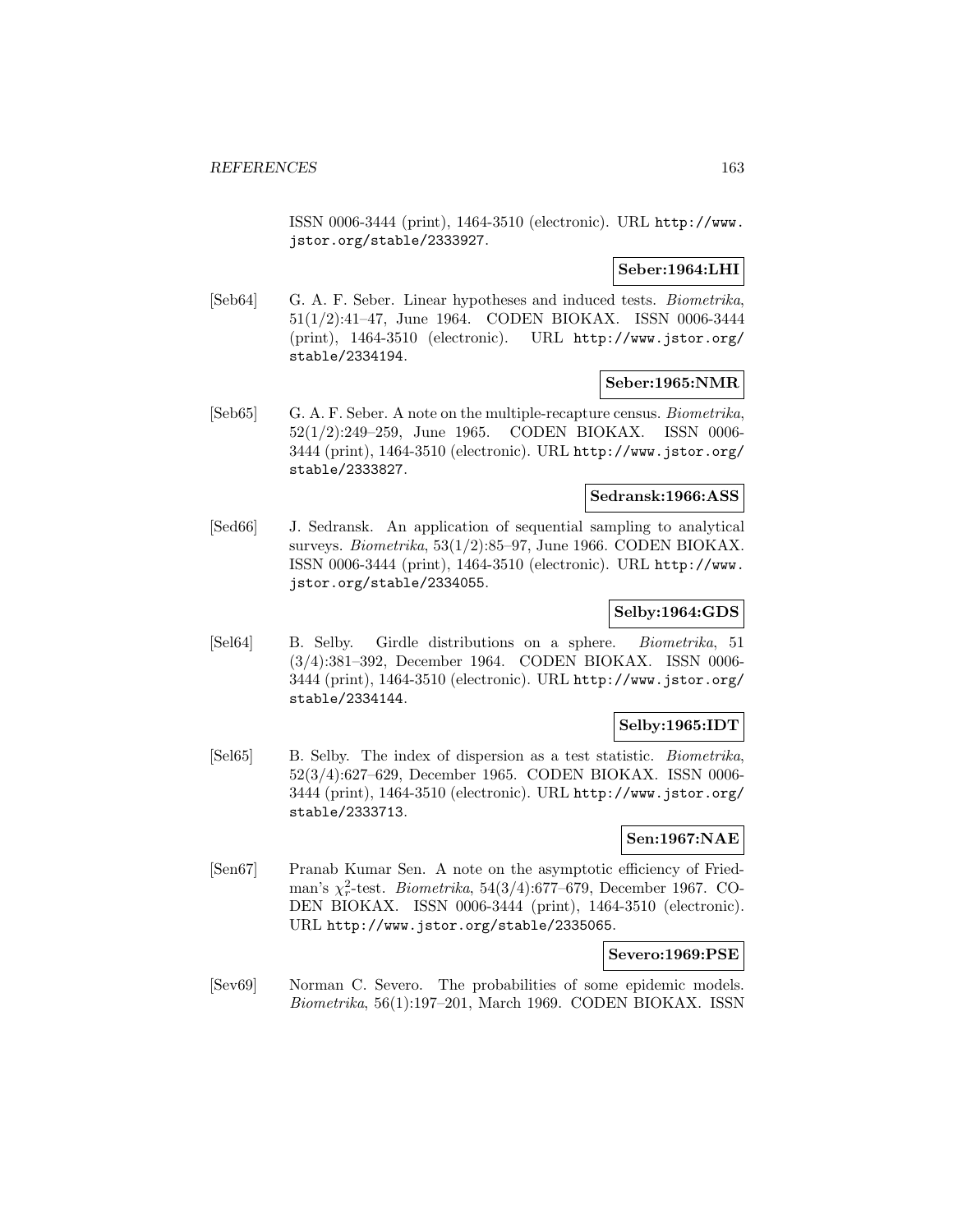0006-3444 (print), 1464-3510 (electronic). URL http://www.jstor. org/stable/2334704.

## **Smith:1968:NCR**

[SH68] W. B. Smith and H. O. Hartley. A note on the correlation of ranges in correlated normal sample. Biometrika, 55(3):595–597, November 1968. CODEN BIOKAX. ISSN 0006-3444 (print), 1464-3510 (electronic). URL http://www.jstor.org/stable/2334274.

### **Shah:1966:NCP**

[Sha66] B. K. Shah. A note on Craig's paper on the minimum of binomial variates. Biometrika, 53(3/4):614–615, December 1966. CODEN BIOKAX. ISSN 0006-3444 (print), 1464-3510 (electronic). URL http://www.jstor.org/stable/2333672.

#### **Shanbhag:1968:SRC**

[Sha68] D. N. Shanbhag. Some remarks concerning Khatri's result on quadratic forms. Biometrika, 55(3):593–595, November 1968. CO-DEN BIOKAX. ISSN 0006-3444 (print), 1464-3510 (electronic). URL http://www.jstor.org/stable/2334273.

### **Shaman:1969:ICM**

[Sha69] Paul Shaman. On the inverse of the covariance matrix of a first order moving average. Biometrika, 56(3):595–600, December 1969. CODEN BIOKAX. ISSN 0006-3444 (print), 1464-3510 (electronic). URL http://www.jstor.org/stable/2334667.

### **Shenton:1958:MEM**

[She58] L. R. Shenton. Moment estimators and maximum likelihood. Biometrika, 45(3/4):411–420, December 1958. CODEN BIOKAX. ISSN 0006-3444 (print), 1464-3510 (electronic). URL http://www. jstor.org/stable/2333188. See corrigenda [She59, She61].

### **Shenton:1959:CME**

[She59] L. R. Shenton. Corrigenda: "Moment Estimators and Maximum Likelihood". Biometrika, 46(3/4):502, December 1959. CODEN BIOKAX. ISSN 0006-3444 (print), 1464-3510 (electronic). URL http://www.jstor.org/stable/2333569. See [She58].

### **Shenton:1961:CME**

[She61] L. R. Shenton. Corrigenda: "Moment Estimators and Maximum Likelihood". Biometrika, 48(3/4):474, December 1961. CODEN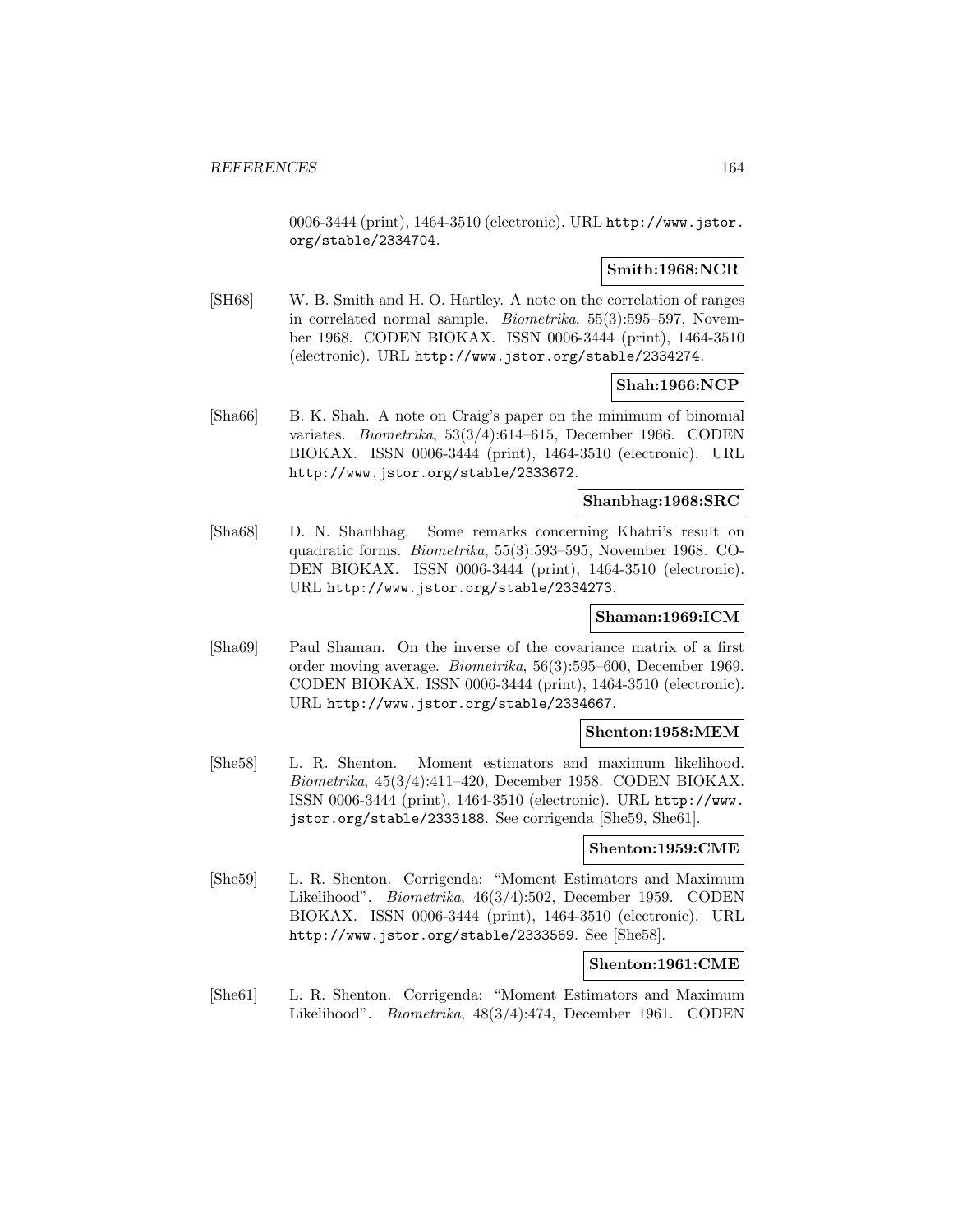BIOKAX. ISSN 0006-3444 (print), 1464-3510 (electronic). URL http://www.jstor.org/stable/2332776. See [She58].

### **Sheynin:1968:SHP**

[She68] O. B. Sheynin. Studies in the history of probability and statistics. XXI. On the early history of the law of large numbers. *Biometrika*, 55(3):459–467, November 1968. CODEN BIOKAX. ISSN 0006- 3444 (print), 1464-3510 (electronic). URL http://www.jstor.org/ stable/2334251.

### **Sillitto:1964:SRB**

[Sil64] G. P. Sillitto. Some relations between expectations of order statistics in samples of different sizes. *Biometrika*,  $51(1/2):259-262$ , June 1964. CODEN BIOKAX. ISSN 0006-3444 (print), 1464-3510 (electronic). URL http://www.jstor.org/stable/2334216.

### **Sillitto:1969:DAI**

[Sil69] G. P. Sillitto. Derivation of approximants to the inverse distribution function of a continuous univariate population from the order statistics of a sample. Biometrika, 56(3):641–650, December 1969. CODEN BIOKAX. ISSN 0006-3444 (print), 1464-3510 (electronic). URL http://www.jstor.org/stable/2334672.

## **Singh:1967:EVR**

[Sin67] Chatter Singh. On the extreme values and range of samples from non-normal populations. Biometrika, 54(3/4):541–550, December 1967. CODEN BIOKAX. ISSN 0006-3444 (print), 1464-3510 (electronic). URL http://www.jstor.org/stable/2335044.

## **Siskind:1964:CSF**

[Sis64] V. Siskind. On certain suggested formulae applied to the sequential t-test. Biometrika,  $51(1/2)$ :97-106, June 1964. CODEN BIOKAX. ISSN 0006-3444 (print), 1464-3510 (electronic). URL http://www. jstor.org/stable/2334199.

### **Siskind:1965:SGS**

[Sis65] V. Siskind. A solution of the general stochastic epidemic. Biometrika, 52(3/4):613–616, December 1965. CODEN BIOKAX. ISSN 0006-3444 (print), 1464-3510 (electronic). URL http://www. jstor.org/stable/2333710.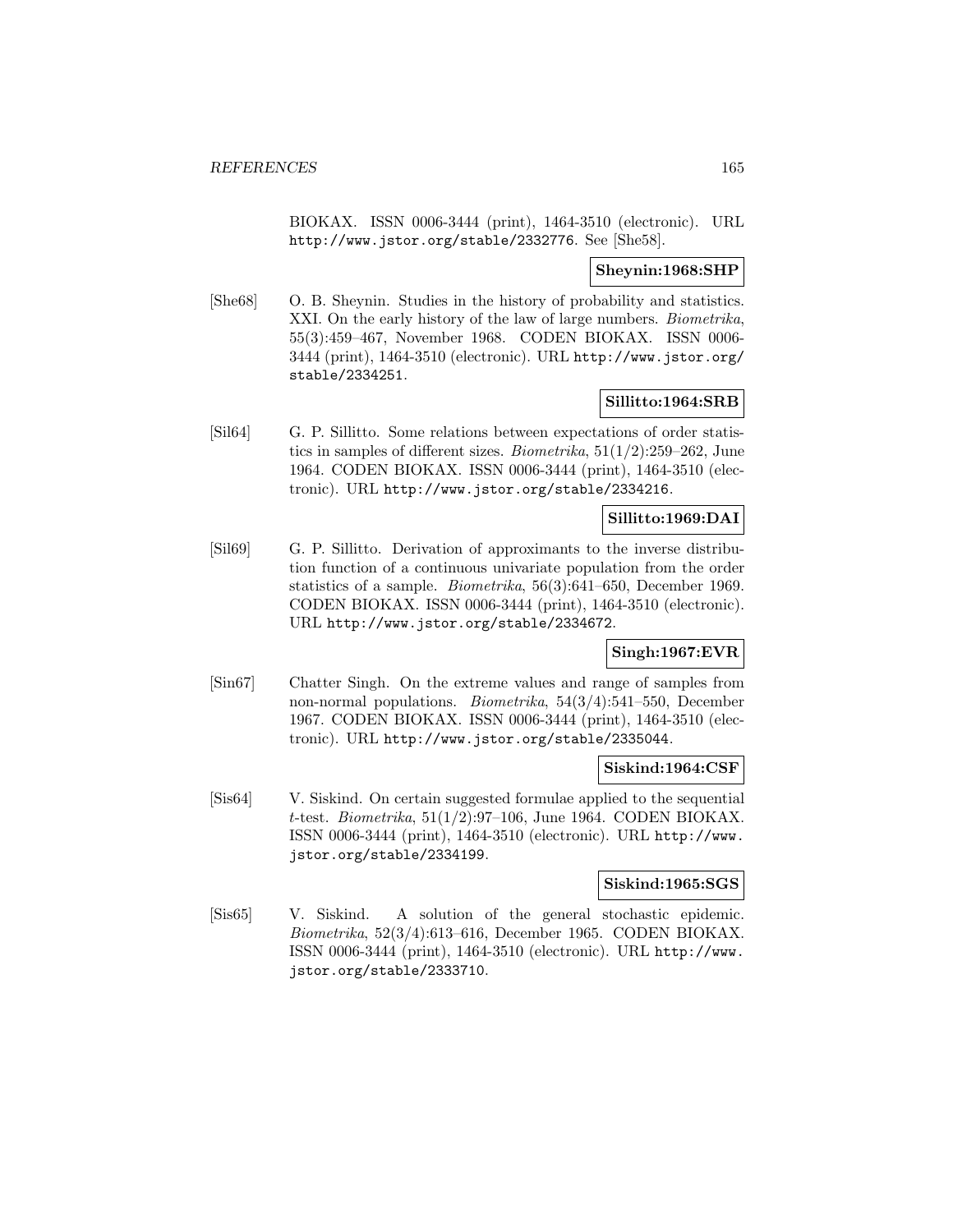#### **Siskind:1968:UIV**

[Sis68] V. Siskind. On using an incorrect value of  $\sigma_B^2/\sigma^2$  in balanced incomplete block designs. Biometrika, 55(1):254–255, March 1968. CODEN BIOKAX. ISSN 0006-3444 (print), 1464-3510 (electronic). URL http://www.jstor.org/stable/2334471.

### **Singh:1968:MSS**

[SJG68] D. Singh, K. K. Jindal, and J. N. Garg. On modified systematic sampling. Biometrika, 55(3):541–546, November 1968. CODEN BIOKAX. ISSN 0006-3444 (print), 1464-3510 (electronic). URL http://www.jstor.org/stable/2334259.

#### **Slater:1961:ISP**

[Sla61] Patrick Slater. Inconsistencies in a schedule of paired comparisons. Biometrika, 48(3/4):303–312, December 1961. CODEN BIOKAX. ISSN 0006-3444 (print), 1464-3510 (electronic). URL http://www. jstor.org/stable/2332752.

#### **Slakter:1966:CVC**

[Sla66] Malcolm J. Slakter. Comparative validity of the chi-square and two modified chi-square goodness-of-fit tests for small but equal expected frequencies. Biometrika, 53(3/4):619–623, December 1966. CODEN BIOKAX. ISSN 0006-3444 (print), 1464-3510 (electronic). URL http://www.jstor.org/stable/2333675.

#### **Stephens:1968:FPP**

[SM68] M. A. Stephens and Urs R. Maag. Further percentage points for  $W_N^2$ . Biometrika, 55(2):428-430, July 1968. CODEN BIOKAX. ISSN 0006-3444 (print), 1464-3510 (electronic). URL http://www. jstor.org/stable/2334889.

## **Smith:1960:BRB**

[Smi60] Cedric A. B. Smith. Book review: String Figures and Other Monographs, by W. W. R. Ball; J. Petersen; H. S. Carslaw; F. Cajori. Biometrika, 47(3/4):490, December 1960. CODEN BIOKAX. ISSN 0006-3444 (print), 1464-3510 (electronic). URL http://www.jstor. org/stable/2333337.

#### **Smith:1962:BRBb**

[Smi62a] Cedric A. B. Smith. Book review: Biometrical Genetics by Oscar Kempthorne. Biometrika, 49(3/4):581, December 1962. CODEN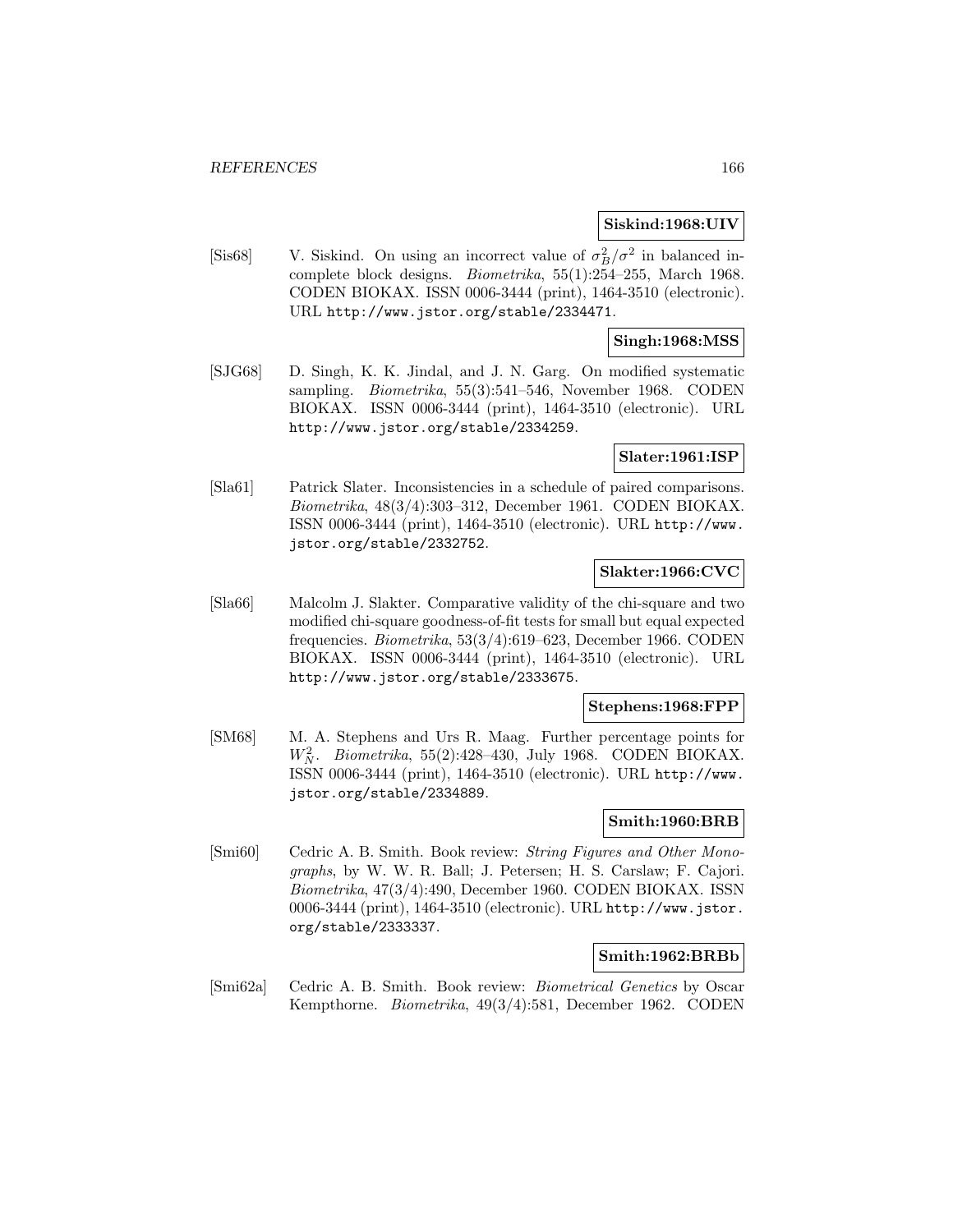BIOKAX. ISSN 0006-3444 (print), 1464-3510 (electronic). URL http://www.jstor.org/stable/2334005.

#### **Smith:1962:BRBa**

[Smi62b] Cedric A. B. Smith. Book review: Introduction to Quantitative Genetics, by D. S. Falconer. Biometrika,  $49(1/2):292-293$ , June 1962. CODEN BIOKAX. ISSN 0006-3444 (print), 1464-3510 (electronic). URL http://www.jstor.org/stable/2333514.

# **Smith:1963:BRB**

[Smi63] T. M. F. Smith. Book review: Elements of Statistical Inference, by R. M. Kozelka. Biometrika, 50(3/4):553, December 1963. CODEN BIOKAX. ISSN 0006-3444 (print), 1464-3510 (electronic). URL http://www.jstor.org/stable/2333939.

### **Snow:1962:TMK**

[Sno62] Barbara A. S. Snow. The third moment of Kendall's Tau in normal samples. *Biometrika*,  $49(1/2):177-183$ , June 1962. CODEN BIOKAX. ISSN 0006-3444 (print), 1464-3510 (electronic). URL http://www.jstor.org/stable/2333479.

### **Snow:1963:DKT**

[Sno63] Barbara A. S. Snow. The distribution of Kendall's Tau for samples of four from a normal bivariate population with correlation  $\rho$ . Biometrika, 50(3/4):538–540, December 1963. CODEN BIOKAX. ISSN 0006-3444 (print), 1464-3510 (electronic). URL http://www. jstor.org/stable/2333925.

### **Steck:1962:NEM**

[SO62] G. P. Steck and D. B. Owen. A note on the equicorrelated multivariate normal distribution. Biometrika, 49(1/2):269–271, June 1962. CODEN BIOKAX. ISSN 0006-3444 (print), 1464-3510 (electronic). URL http://www.jstor.org/stable/2333495.

### **Sokal:1960:BRB**

[Sok60] Robert R. Sokal. Book review: Darwin's Biological Work. Some Aspects Reconsidered, by P. R. Bell. Biometrika, 47(3/4):488–489, December 1960. CODEN BIOKAX. ISSN 0006-3444 (print), 1464- 3510 (electronic). URL http://www.jstor.org/stable/2333335.

## **Sondhi:1961:NQN**

[Son61] Man Mohan Sondhi. A note on the quadrivariate normal integral. Biometrika, 48(1/2):201–203, June 1961. CODEN BIOKAX. ISSN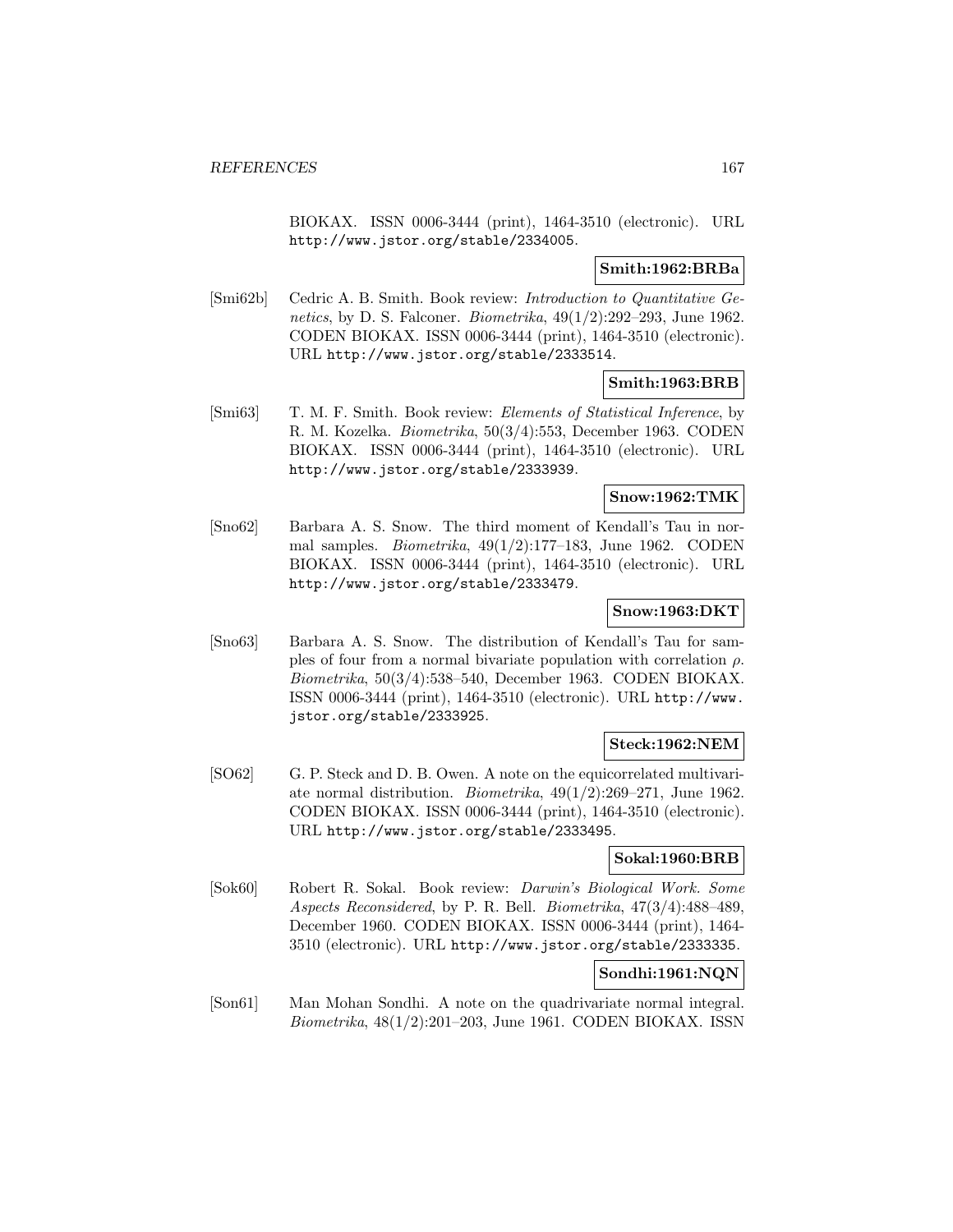0006-3444 (print), 1464-3510 (electronic). URL http://www.jstor. org/stable/2333147.

### **Sprent:1965:FPC**

[Spr65] P. Sprent. Fitting a polynomial to correlated equally spaced observations. Biometrika, 52(1/2):275–276, June 1965. CODEN BIOKAX. ISSN 0006-3444 (print), 1464-3510 (electronic). URL http://www. jstor.org/stable/2333832.

### **Springer:1969:NOP**

[Spr69] Basil G. F. Springer. Numerical optimization in the presence of random variability. The single factor case. Biometrika, 56(1):65–74, March 1969. CODEN BIOKAX. ISSN 0006-3444 (print), 1464-3510 (electronic). URL http://www.jstor.org/stable/2334691.

### **Srivastava:1960:DRC**

[Sri60] A. B. L. Srivastava. The distribution of regression coefficients in samples from bivariate non-normal populations: I. Theoretical investigation. *Biometrika*,  $47(1/2)$ :61–68, June 1960. CODEN BIOKAX. ISSN 0006-3444 (print), 1464-3510 (electronic). URL http://www.jstor.org/stable/2332958.

### **Singh:1965:SRD**

[SS65a] B. D. Singh and D. Singh. Some remarks on double sampling for stratification. Biometrika, 52(3/4):587–590, December 1965. CO-DEN BIOKAX. ISSN 0006-3444 (print), 1464-3510 (electronic). URL http://www.jstor.org/stable/2333708.

### **Stone:1965:PIQ**

[SS65b] M. Stone and B. G. F. Springer. A paradox involving quasi prior distributions. Biometrika, 52(3/4):623–627, December 1965. CODEN BIOKAX. ISSN 0006-3444 (print), 1464-3510 (electronic). URL http://www.jstor.org/stable/2333712.

### **Schoeman:1969:CSS**

[SS69] A. Schoeman and D. E. W. Schumann. Comparison of the sensitivities of similar independent and non-independent experiments. Biometrika, 56(1):17–31, March 1969. CODEN BIOKAX. ISSN 0006-3444 (print), 1464-3510 (electronic). URL http://www.jstor. org/stable/2334687.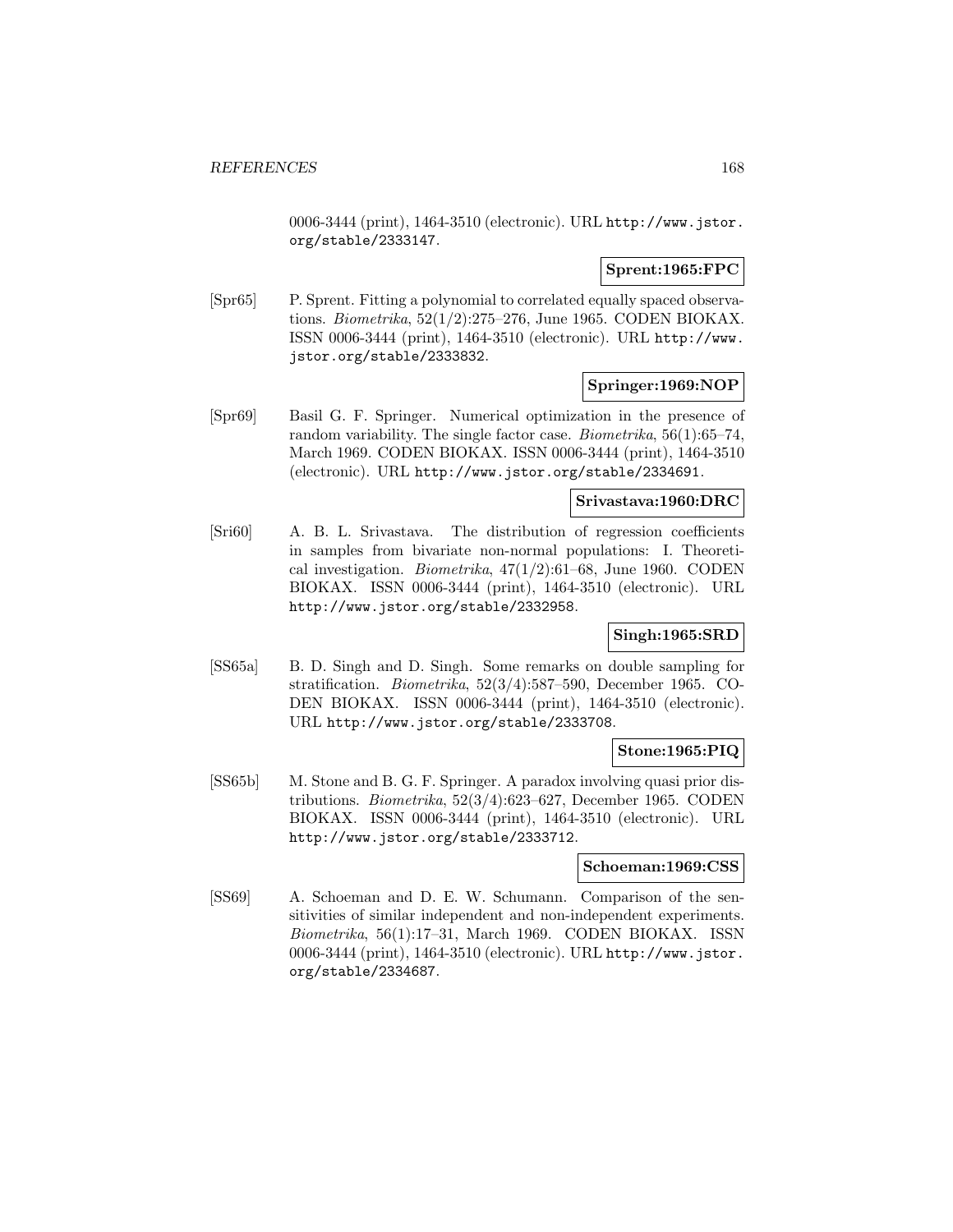### **Springer:1966:BCL**

[ST66] M. D. Springer and W. E. Thompson. Bayesian confidence limits for the product of N binomial parameters. Biometrika, 53 (3/4):611–613, December 1966. CODEN BIOKAX. ISSN 0006- 3444 (print), 1464-3510 (electronic). URL http://www.jstor.org/ stable/2333671.

## **Steck:1962:OPE**

[Ste62a] G. P. Steck. Orthant probabilities for the equicorrelated multivariate normal distribution. Biometrika, 49(3/4):433–445, December 1962. CODEN BIOKAX. ISSN 0006-3444 (print), 1464-3510 (electronic). URL http://www.jstor.org/stable/2333977.

### **Stephens:1962:EATa**

[Ste62b] M. A. Stephens. Exact and approximate tests for directions. I. Biometrika, 49(3/4):463–477, December 1962. CODEN BIOKAX. ISSN 0006-3444 (print), 1464-3510 (electronic). URL http://www. jstor.org/stable/2333980.

### **Stephens:1962:EATb**

[Ste62c] M. A. Stephens. Exact and approximate tests for directions. II. Biometrika, 49(3/4):547–552, December 1962. CODEN BIOKAX. ISSN 0006-3444 (print), 1464-3510 (electronic). URL http://www. jstor.org/stable/2333986.

## **Stephens:1963:DGF**

[Ste63a] M. A. Stephens. The distribution of the goodness-of-fit statistic  $U_N^2$ . I. Biometrika, 50(3/4):303–313, December 1963. CODEN BIOKAX. ISSN 0006-3444 (print), 1464-3510 (electronic). URL http://www. jstor.org/stable/2333901.

### **Stephens:1963:RWC**

[Ste63b] M. A. Stephens. Random walk on a circle. Biometrika, 50 (3/4):385–390, December 1963. CODEN BIOKAX. ISSN 0006- 3444 (print), 1464-3510 (electronic). URL http://www.jstor.org/ stable/2333907.

## **Stephens:1964:DGF**

[Ste64] M. A. Stephens. The distribution of the goodness-of-fit statistic,  $U_N^2$ . II. *Biometrika*, 51(3/4):393-397, December 1964. CODEN BIOKAX. ISSN 0006-3444 (print), 1464-3510 (electronic). URL http://www.jstor.org/stable/2334145.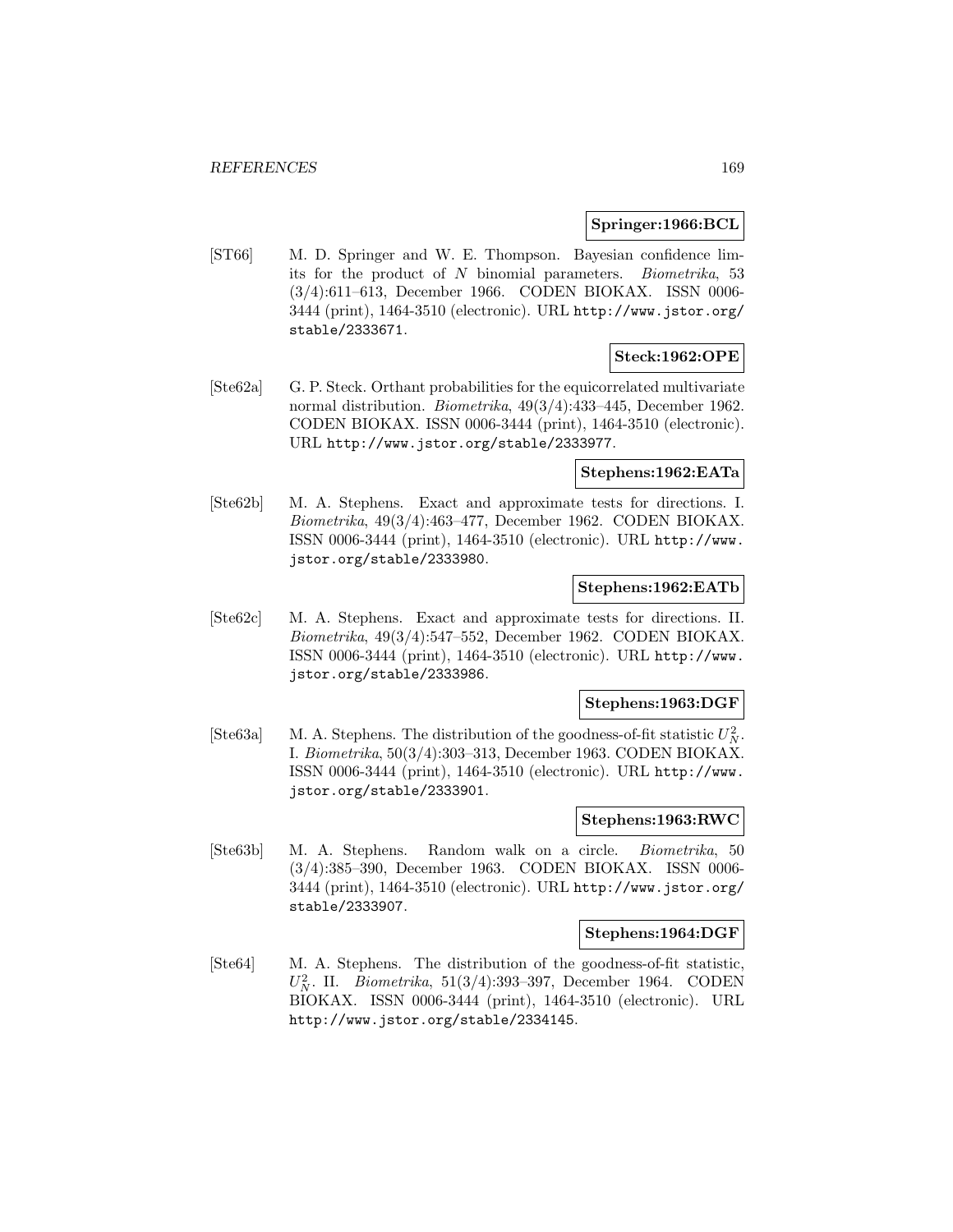#### **Stephens:1965:GFS**

[Ste65a] M. A. Stephens. The goodness-of-fit statistic  $V_N$ : Distribution and significance points. Biometrika, 52(3/4):309–321, December 1965. CODEN BIOKAX. ISSN 0006-3444 (print), 1464-3510 (electronic). URL http://www.jstor.org/stable/2333685.

#### **Stephens:1965:SPT**

[Ste65b] M. A. Stephens. Significance points for the two-sample statistic  $U_{M,N}^2$ . Biometrika, 52(3/4):661-663, December 1965. CODEN BIOKAX. ISSN 0006-3444 (print), 1464-3510 (electronic). URL http://www.jstor.org/stable/2333724.

#### **Stephens:1966:SCU**

[Ste66] M. A. Stephens. Statistics connected with the uniform distribution: Percentage points and application to testing for randomness of directions. Biometrika, 53(1/2):235–240, June 1966. CODEN BIOKAX. ISSN 0006-3444 (print), 1464-3510 (electronic). URL http://www.jstor.org/stable/2334070.

### **Steiger:1967:SKT**

[Ste67a] W. L. Steiger. Some Kolmogoroff-type inequalities for bounded random variables. Biometrika, 54(3/4):641–647, December 1967. CODEN BIOKAX. ISSN 0006-3444 (print), 1464-3510 (electronic). URL http://www.jstor.org/stable/2335055. See correction [Ste68b].

### **Stephens:1967:TDM**

[Ste67b] M. A. Stephens. Tests for the dispersion and for the modal vector of a distribution on a sphere. *Biometrika*,  $54(1/2):211-223$ , June 1967. CODEN BIOKAX. ISSN 0006-3444 (print), 1464-3510 (electronic). URL http://www.jstor.org/stable/2333864.

#### **Steck:1968:NCT**

[Ste68a] G. P. Steck. A note on contingency-type bivariate distributions. Biometrika, 55(1):262–264, March 1968. CODEN BIOKAX. ISSN 0006-3444 (print), 1464-3510 (electronic). URL http://www.jstor. org/stable/2334475.

### **Steiger:1968:CSK**

[Ste68b] W. L. Steiger. Correction: "Some Kolmogoroff-Type Inqualities for Bounded Random Variables". Biometrika, 55(2):443, July 1968.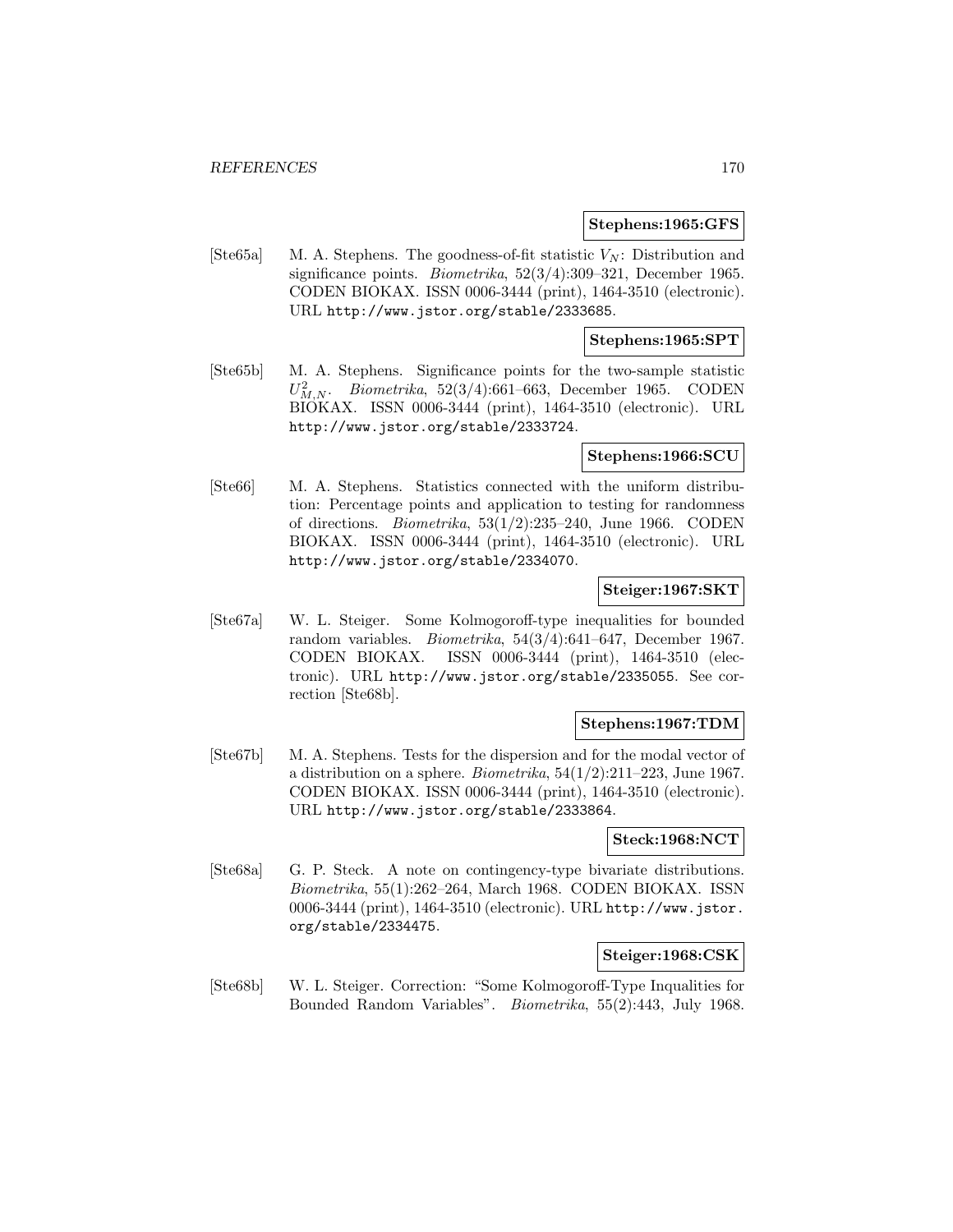CODEN BIOKAX. ISSN 0006-3444 (print), 1464-3510 (electronic). URL http://www.jstor.org/stable/2334896. See [Ste67a].

### **Stephens:1969:GFS**

[Ste69a] M. A. Stephens. A goodness-of-fit statistic for the circle, with some comparisons. Biometrika, 56(1):161–168, March 1969. CODEN BIOKAX. ISSN 0006-3444 (print), 1464-3510 (electronic). URL http://www.jstor.org/stable/2334701.

#### **Stephens:1969:MST**

[Ste69b] M. A. Stephens. Multi-sample tests for the Fisher distribution for directions. Biometrika, 56(1):169–181, March 1969. CODEN BIOKAX. ISSN 0006-3444 (print), 1464-3510 (electronic). URL http://www.jstor.org/stable/2334702.

#### **Stephens:1969:TMD**

[Ste69c] M. A. Stephens. Tests for the von Mises distribution. Biometrika, 56(1):149–160, March 1969. CODEN BIOKAX. ISSN 0006- 3444 (print), 1464-3510 (electronic). URL http://www.jstor.org/ stable/2334700.

# **Stigler:1969:URA**

[Sti69] Stephen M. Stigler. The use of random allocation for the control of selection bias. Biometrika, 56(3):553–560, December 1969. CODEN BIOKAX. ISSN 0006-3444 (print), 1464-3510 (electronic). URL http://www.jstor.org/stable/2334663.

### **Stone:1962:BRB**

[Sto62] M. Stone. Book review: Statistical Decision Theory by Lionel Weiss. Biometrika, 49(3/4):577–578, December 1962. CODEN BIOKAX. ISSN 0006-3444 (print), 1464-3510 (electronic). URL http://www. jstor.org/stable/2333997.

#### **Stone:1967:ETP**

[Sto67] M. Stone. Extreme tail probabilities for the null distribution of the two-sample Wilcoxon statistic. Biometrika, 54(3/4):629–640, December 1967. CODEN BIOKAX. ISSN 0006-3444 (print), 1464- 3510 (electronic). URL http://www.jstor.org/stable/2335054.

### **Stone:1968:ETP**

[Sto68] M. Stone. Extreme tail probabilities for sampling without replacement and exact Bahadur efficiency of the two-sample normal scores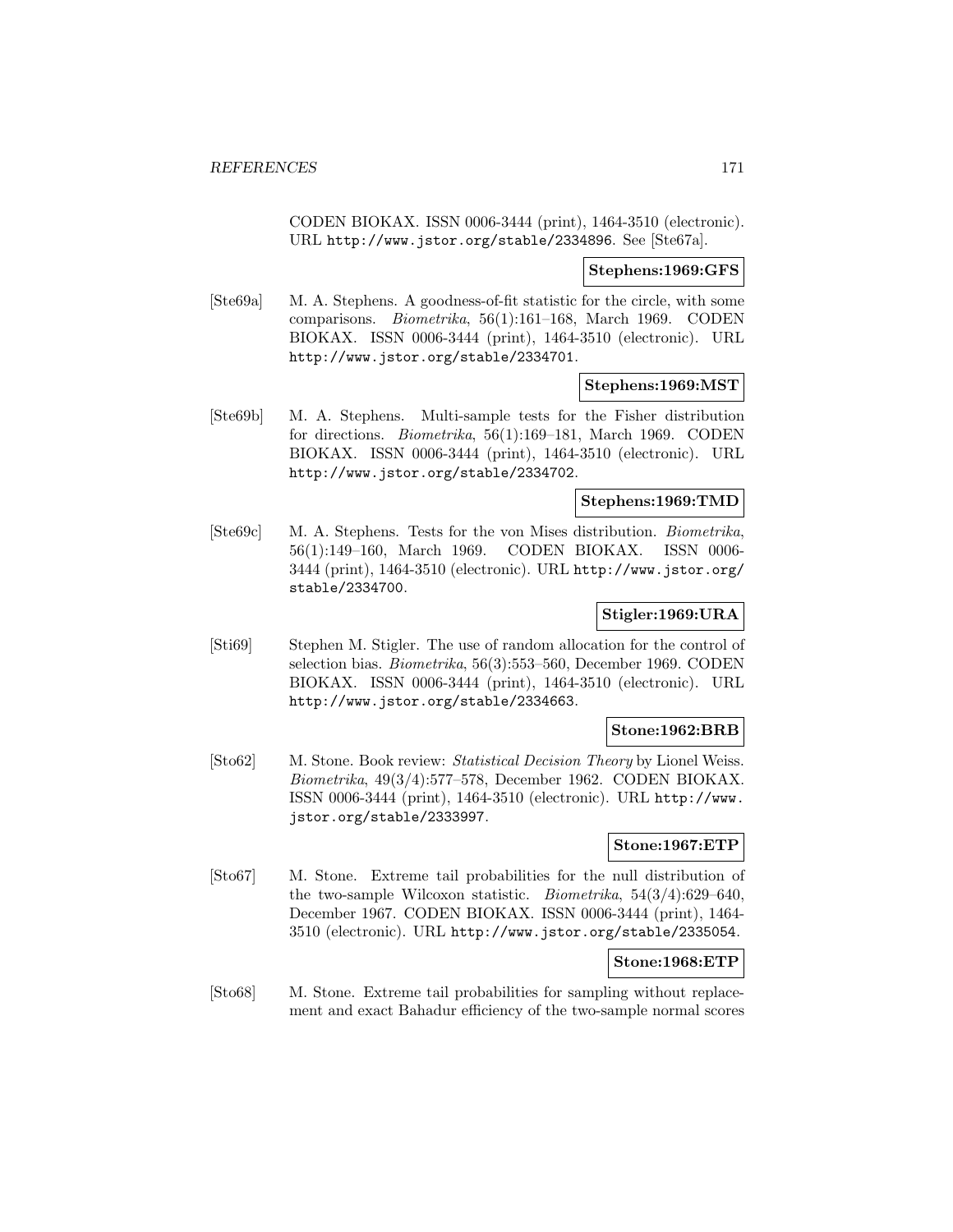test. Biometrika, 55(2):371–375, July 1968. CODEN BIOKAX. ISSN 0006-3444 (print), 1464-3510 (electronic). URL http://www. jstor.org/stable/2334878.

## **Stone:1969:RER**

[Sto69a] M. Stone. The role of experimental randomization in Bayesian statistics: Finite sampling and two Bayesians. Biometrika, 56 (3):681–683, December 1969. CODEN BIOKAX. ISSN 0006- 3444 (print), 1464-3510 (electronic). URL http://www.jstor.org/ stable/2334675.

## **Stone:1969:RST**

[Sto69b] M. Stone. The role of significance testing: Some data with a message. Biometrika, 56(3):485–493, December 1969. CODEN BIOKAX. ISSN 0006-3444 (print), 1464-3510 (electronic). URL http://www.jstor.org/stable/2334654.

## **Stuart:1962:GDP**

[Stu62] Alan Stuart. Gamma-distributed products of independent random variables. Biometrika, 49(3/4):564–565, December 1962. CODEN BIOKAX. ISSN 0006-3444 (print), 1464-3510 (electronic). URL http://www.jstor.org/stable/2333992.

### **Stuart:1964:BRB**

[Stu64] A. Stuart. Book review: Factor Analysis as a Statistical Method, by D. N. Lawley; A. E. Maxwell. Biometrika, 51(3/4):533, December 1964. CODEN BIOKAX. ISSN 0006-3444 (print), 1464-3510 (electronic). URL http://www.jstor.org/stable/2334175.

## **Stuart:1967:ACV**

[Stu67] Alan Stuart. The average critical value method and the asymptotic relative efficiency of tests. *Biometrika*,  $54(1/2)$ :308–310, June 1967. CODEN BIOKAX. ISSN 0006-3444 (print), 1464-3510 (electronic). URL http://www.jstor.org/stable/2333875.

### **Subrahmaniam:1965:NET**

[Sub65] K. Subrahmaniam. A note on estimation in the truncated Poisson. Biometrika, 52(1/2):279–282, June 1965. CODEN BIOKAX. ISSN 0006-3444 (print), 1464-3510 (electronic). URL http://www.jstor. org/stable/2333834.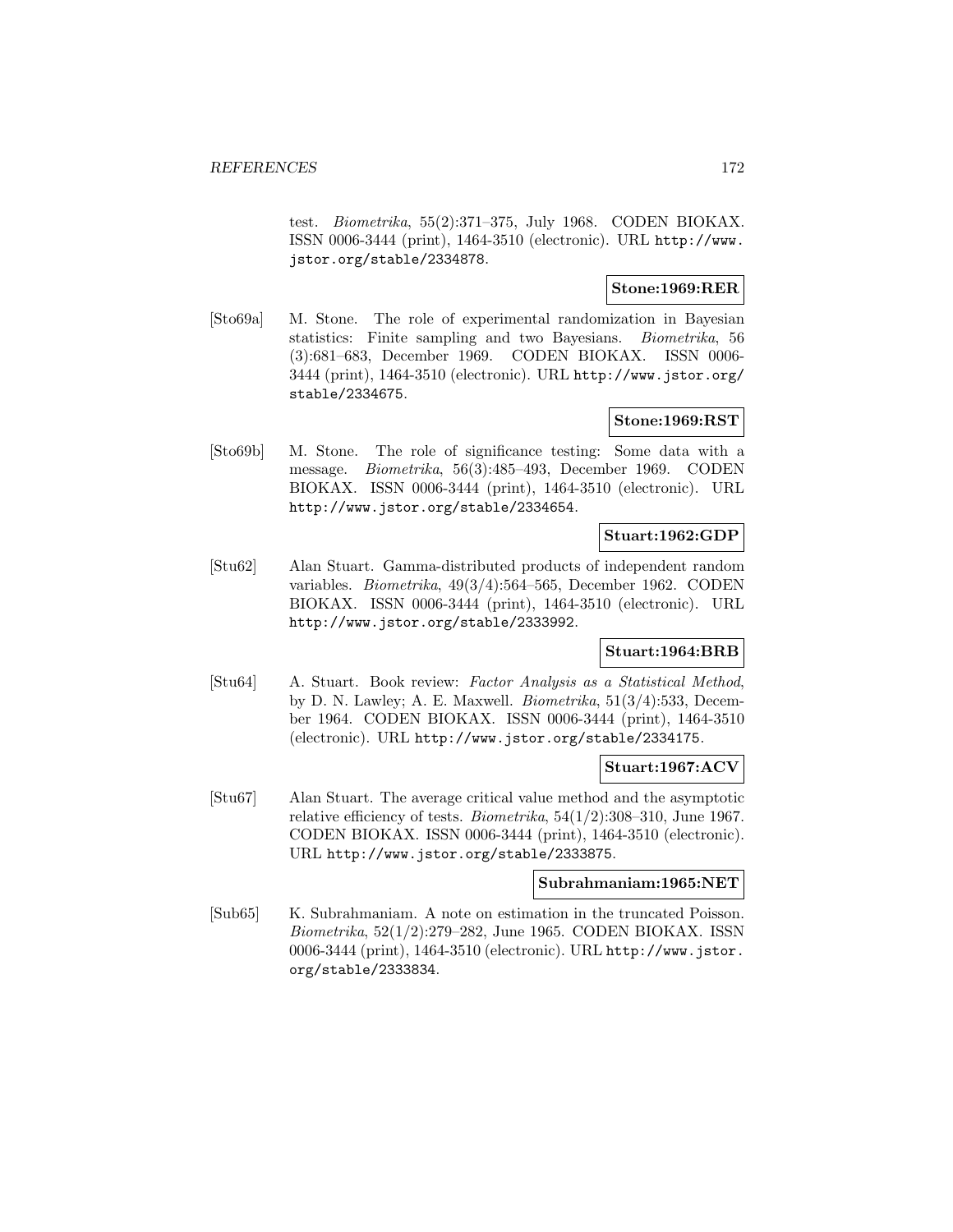#### **Subrahmaniam:1969:OSC**

[Sub69] K. Subrahmaniam. Order statistics from a class of non-normal distributions. Biometrika, 56(2):415–428, August 1969. CODEN BIOKAX. ISSN 0006-3444 (print), 1464-3510 (electronic). URL http://www.jstor.org/stable/2334435. See correction [Sub70].

#### **Subrahmaniam:1970:COS**

[Sub70] K. Subrahmaniam. Corrections: "Order Statistics from a Class of Non-Normal Distributions". Biometrika, 57(1):226, April 1970. CO-DEN BIOKAX. ISSN 0006-3444 (print), 1464-3510 (electronic). URL http://www.jstor.org/stable/2334965. See [Sub69].

#### **Sukhatme:1960:PST**

[Suk60] Balkrishna V. Sukhatme. Power of some two-sample non-parametric tests. Biometrika, 47(3/4):355–362, December 1960. CODEN BIOKAX. ISSN 0006-3444 (print), 1464-3510 (electronic). URL http://www.jstor.org/stable/2333306.

### **Simpson:1960:TBP**

[SW60] J. A. Simpson and B. L. Welch. Table of the bounds of the probability integral when the first four moments are given. Biometrika, 47(3/4):399–410, December 1960. CODEN BIOKAX. ISSN 0006- 3444 (print), 1464-3510 (electronic). URL http://www.jstor.org/ stable/2333310.

#### **Shenton:1962:BME**

[SW62] L. R. Shenton and P. A. Wallington. The bias of moment estimators with an application to the negative binomial distribution. Biometrika, 49(1/2):193–204, June 1962. CODEN BIOKAX. ISSN 0006-3444 (print), 1464-3510 (electronic). URL http://www.jstor. org/stable/2333481.

#### **Shapiro:1965:AVT**

[SW65] S. S. Shapiro and M. B. Wilk. An analysis of variance test for normality: Complete samples. Biometrika, 52(3/4):591–611, December 1965. CODEN BIOKAX. ISSN 0006-3444 (print), 1464-3510 (electronic). URL http://www.jstor.org/stable/2333709.

#### **Swamy:1962:AIS**

[Swa62] P. S. Swamy. On the amount of information supplied by censored samples of grouped observations in the estimation of statistical parameters. *Biometrika*,  $49(1/2):245-249$ , June 1962. CODEN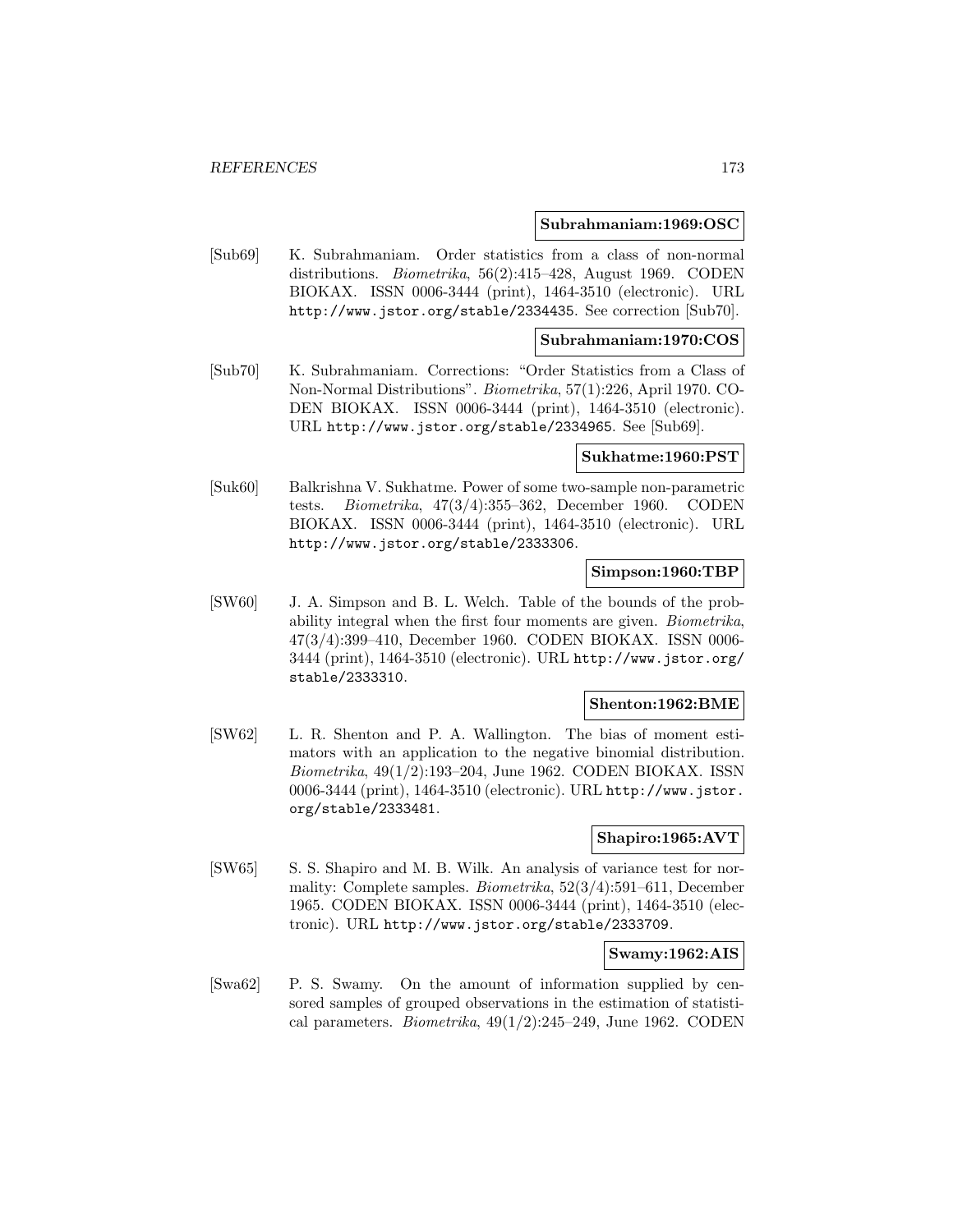BIOKAX. ISSN 0006-3444 (print), 1464-3510 (electronic). URL http://www.jstor.org/stable/2333487.

### **Swamy:1963:AIS**

[Swa63] P. S. Swamy. On the amount of information supplied by truncated samples of grouped observations in the estimation of the parameters of normal populations. *Biometrika*,  $50(1/2):207-213$ , June 1963. CODEN BIOKAX. ISSN 0006-3444 (print), 1464-3510 (electronic). URL http://www.jstor.org/stable/2333764.

### **Swindel:1968:BSL**

[Swi68] Benee F. Swindel. On the bias of some least-squares estimators of variance in a general linear model. Biometrika, 55(2):313–316, July 1968. CODEN BIOKAX. ISSN 0006-3444 (print), 1464-3510 (electronic). URL http://www.jstor.org/stable/2334871.

## **Severo:1960:NAC**

[SZ60] Norman C. Severo and Marvin Zelen. Normal approximation to the chi-square and non-central  $F$  probability functions. Biometrika, 47(3/4):411–416, December 1960. CODEN BIOKAX. ISSN 0006- 3444 (print), 1464-3510 (electronic). URL http://www.jstor.org/ stable/2333311.

# **Tallis:1969:NCP**

[Tal69] G. M. Tallis. Note on a calibration problem. Biometrika, 56 (3):505–508, December 1969. CODEN BIOKAX. ISSN 0006- 3444 (print), 1464-3510 (electronic). URL http://www.jstor.org/ stable/2334656.

### **Tanner:1961:DBD**

[Tan61] J. C. Tanner. A derivation of the Borel distribution. Biometrika, 48(1/2):222–224, June 1961. CODEN BIOKAX. ISSN 0006- 3444 (print), 1464-3510 (electronic). URL http://www.jstor.org/ stable/2333154.

### **Tanner:1962:TAD**

[Tan62] J. C. Tanner. A theoretical analysis of delays at an uncontrolled intersection. Biometrika, 49(1/2):163–170, June 1962. CODEN BIOKAX. ISSN 0006-3444 (print), 1464-3510 (electronic). URL http://www.jstor.org/stable/2333477.

## **Tanner:1967:CUI**

[Tan67] J. C. Tanner. The capacity of an uncontrolled intersection. Biometrika, 54(3/4):657–658, December 1967. CODEN BIOKAX.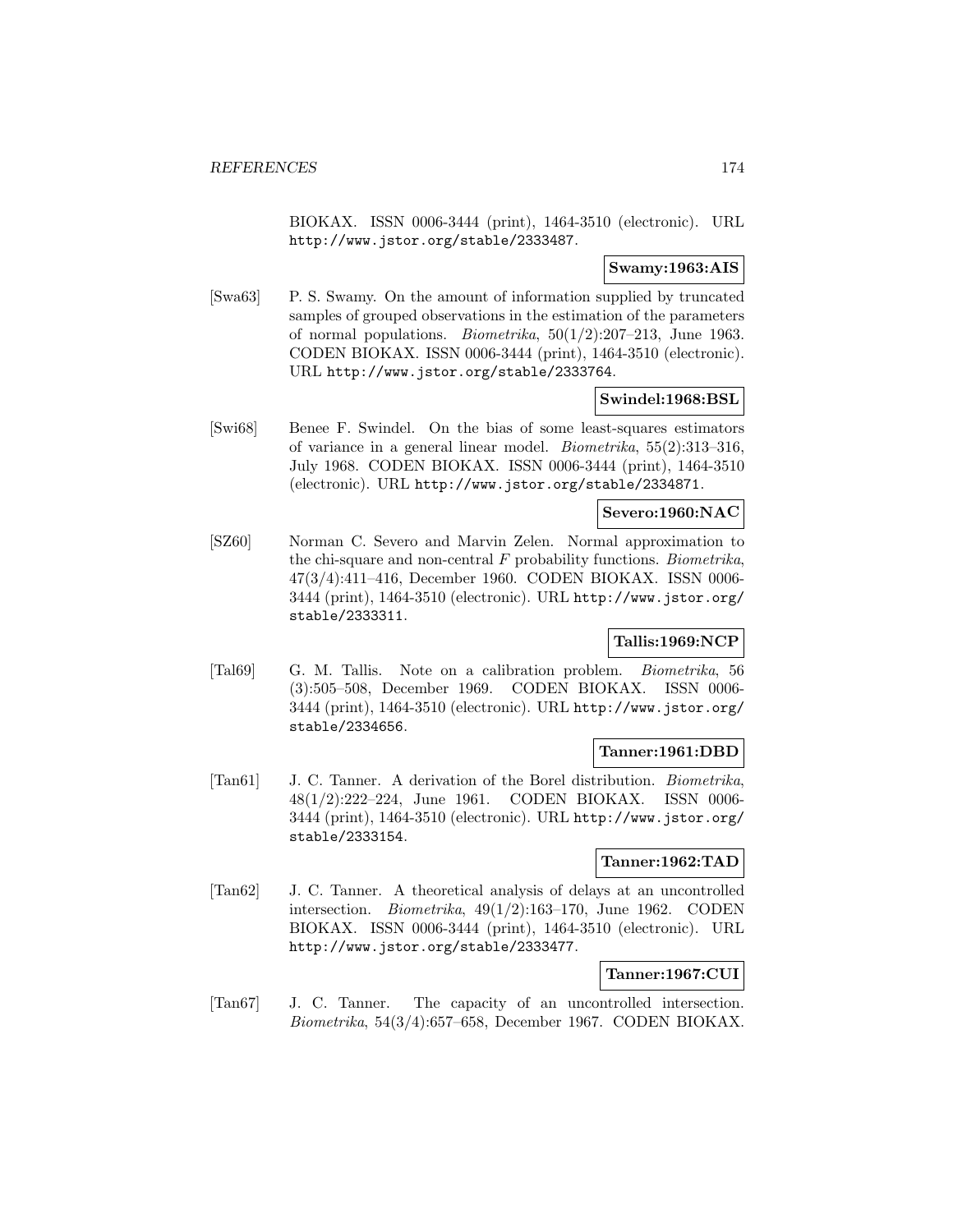ISSN 0006-3444 (print), 1464-3510 (electronic). URL http://www. jstor.org/stable/2335057.

## **Tarter:1968:ICA**

[Tar68] M. E. Tarter. Inverse cumulative approximation and applications. Biometrika, 55(1):29–41, March 1968. CODEN BIOKAX. ISSN 0006-3444 (print), 1464-3510 (electronic). URL http://www.jstor. org/stable/2334450.

### **Tarone:1979:TGF**

[Tar79] R. E. Tarone. Testing the goodness of fit of the binomial distribution. Biometrika, 66(3):585–590, December 1979. CODEN BIOKAX. ISSN 0006-3444 (print), 1464-3510 (electronic). URL http://www.jstor.org/stable/2335179. See correction [Tar90].

### **Tarone:1990:ACT**

[Tar90] R. E. Tarone. Amendments and corrections: "Testing the Goodness of fit of the Binomial Distribution". Biometrika, 77(3):668, September 1990. CODEN BIOKAX. ISSN 0006-3444 (print), 1464-3510 (electronic). URL http://www.jstor.org/stable/2337011. See [Wis68, Tar79].

## **Taylor:1963:BRB**

[Tay63] Wallis Taylor. Book review: British Towns. A Statistical Study of their Social and Economic Differences by C. A. Moser; Wolf Scott. Biometrika, 50(1/2):228–229, June 1963. CODEN BIOKAX. ISSN 0006-3444 (print), 1464-3510 (electronic). URL http://www.jstor. org/stable/2333774.

## **Taylor:1964:BRB**

[Tay64] S. J. Taylor. Book review: Limit Theorem for Convolutions, by Harold Bergstrom. Biometrika, 51(3/4):534–535, December 1964. CODEN BIOKAX. ISSN 0006-3444 (print), 1464-3510 (electronic). URL http://www.jstor.org/stable/2334178.

### **Tiao:1967:BAT**

[TB67] G. C. Tiao and G. E. P. Box. Bayesian analysis of a three-component hierarchical design model. *Biometrika*, 54(1/2):109–125, June 1967. CODEN BIOKAX. ISSN 0006-3444 (print), 1464-3510 (electronic). URL http://www.jstor.org/stable/2333855.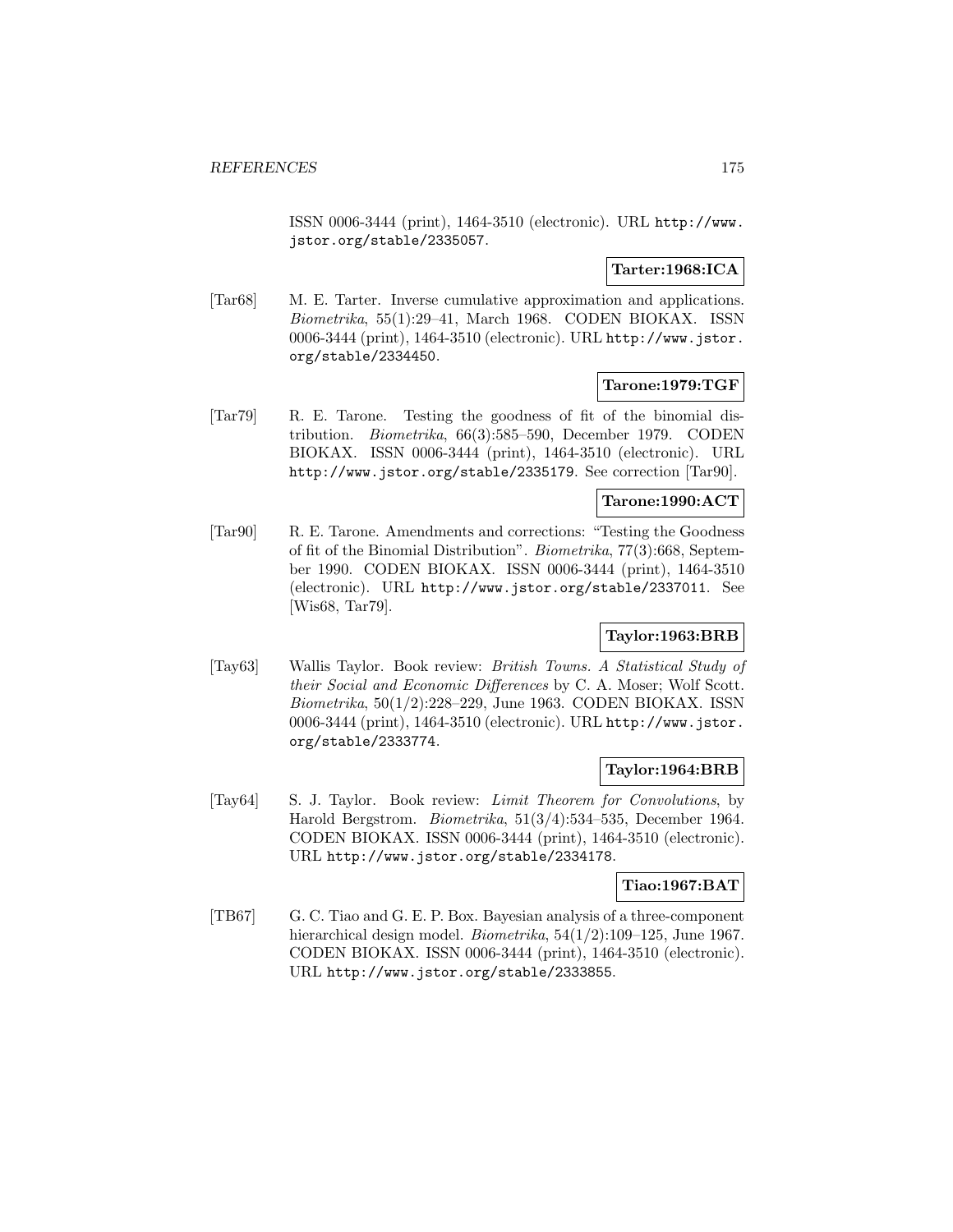### **Tiao:1968:BAL**

[TD68] G. C. Tiao and N. R. Draper. Bayesian analysis of linear models with two random components with special reference to the balanced incomplete block design. Biometrika, 55(1):101–117, March 1968. CODEN BIOKAX. ISSN 0006-3444 (print), 1464-3510 (electronic). URL http://www.jstor.org/stable/2334455.

# **Tiao:1969:BEL**

[TF69] G. C. Tiao and S. Fienberg. Bayesian estimation of latent roots and vectors with special reference to the bivariate normal distribution. Biometrika, 56(1):97–108, March 1969. CODEN BIOKAX. ISSN 0006-3444 (print), 1464-3510 (electronic). URL http://www.jstor. org/stable/2334694.

#### **Thiebaux:1967:TMH**

[Thi67] Jean Thiebaux. Testing a Markov hypothesis with independence of intermediate states and restricted order. Biometrika, 54(3/4): 605–614, December 1967. CODEN BIOKAX. ISSN 0006-3444 (print), 1464-3510 (electronic). URL http://www.jstor.org/ stable/2335051.

# **Thomas:1969:DFT**

[Tho69] E. A. C. Thomas. Distribution free tests for mixed probability distributions. Biometrika, 56(3):475–484, December 1969. CODEN BIOKAX. ISSN 0006-3444 (print), 1464-3510 (electronic). URL http://www.jstor.org/stable/2334653.

### **Tiao:1966:BCM**

[Tia66] George C. Tiao. Bayesian comparison of means of a mixed model with application to regression analysis. *Biometrika*,  $53(1/2):11-25$ , June 1966. CODEN BIOKAX. ISSN 0006-3444 (print), 1464-3510 (electronic). URL http://www.jstor.org/stable/2334049.

#### **Tiku:1964:AGN**

[Tik64] M. L. Tiku. Approximating the general non-normal variance-ratio sampling distributions. Biometrika, 51(1/2):83–95, June 1964. CO-DEN BIOKAX. ISSN 0006-3444 (print), 1464-3510 (electronic). URL http://www.jstor.org/stable/2334198.

## **Tiku:1965:CSA**

[Tik65a] M. L. Tiku. Chi-square approximations for the distributions of goodness-of-fit statistics  $U_n^2$  and  $W_n^2$ . Biometrika, 52(3/4):630–633,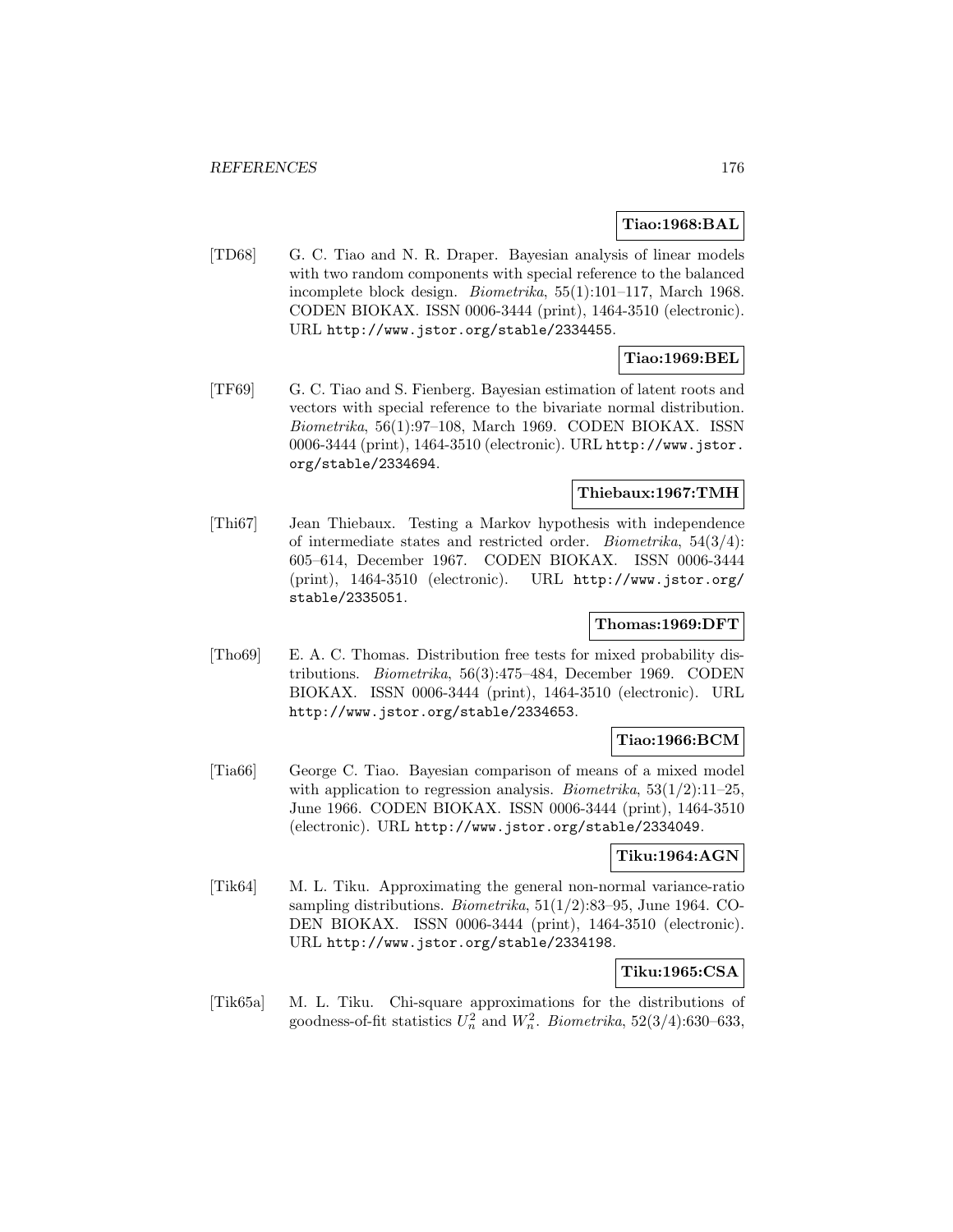December 1965. CODEN BIOKAX. ISSN 0006-3444 (print), 1464- 3510 (electronic). URL http://www.jstor.org/stable/2333714.

# **Tiku:1965:LSF**

[Tik65b] M. L. Tiku. Laguerre series forms of non-central  $\chi^2$  and F distributions. Biometrika, 52(3/4):415–427, December 1965. CODEN BIOKAX. ISSN 0006-3444 (print), 1464-3510 (electronic). URL http://www.jstor.org/stable/2333694.

## **Tiku:1966:NAN**

[Tik66] M. L. Tiku. A note on approximating to the non-central  $F$  distribution. Biometrika, 53(3/4):606–610, December 1966. CODEN BIOKAX. ISSN 0006-3444 (print), 1464-3510 (electronic). URL http://www.jstor.org/stable/2333670.

### **Tiku:1967:EMS**

[Tik67] M. L. Tiku. Estimating the mean and standard deviation from a censored normal sample. Biometrika, 54(1/2):155–165, June 1967. CODEN BIOKAX. ISSN 0006-3444 (print), 1464-3510 (electronic). URL http://www.jstor.org/stable/2333859.

# **Tiao:1967:NTC**

[TL67] George C. Tiao and Robert H. Lochner. A note on tables for the comparison of the spread of two normal distributions. Biometrika, 54(3/4):683–684, December 1967. CODEN BIOKAX. ISSN 0006- 3444 (print), 1464-3510 (electronic). URL http://www.jstor.org/ stable/2335067.

### **TenHoopen:1966:SRS**

[TR66] M. Ten Hoopen and H. A. Reuver. The superposition of random sequences of events. Biometrika, 53(3/4):383–389, December 1966. CODEN BIOKAX. ISSN 0006-3444 (print), 1464-3510 (electronic). URL http://www.jstor.org/stable/2333645.

### **Trawinski:1969:AAE**

[Tra69] B. J. Trawinski. Asymptotic approximation to the expected size of a selected subset. Biometrika, 56(1):207–213, March 1969. CODEN BIOKAX. ISSN 0006-3444 (print), 1464-3510 (electronic). URL http://www.jstor.org/stable/2334706.

## **Tiao:1965:BAR**

[TT65] George C. Tiao and W. Y. Tan. Bayesian analysis of randomeffect models in the analysis of variance. I. Posterior distribution of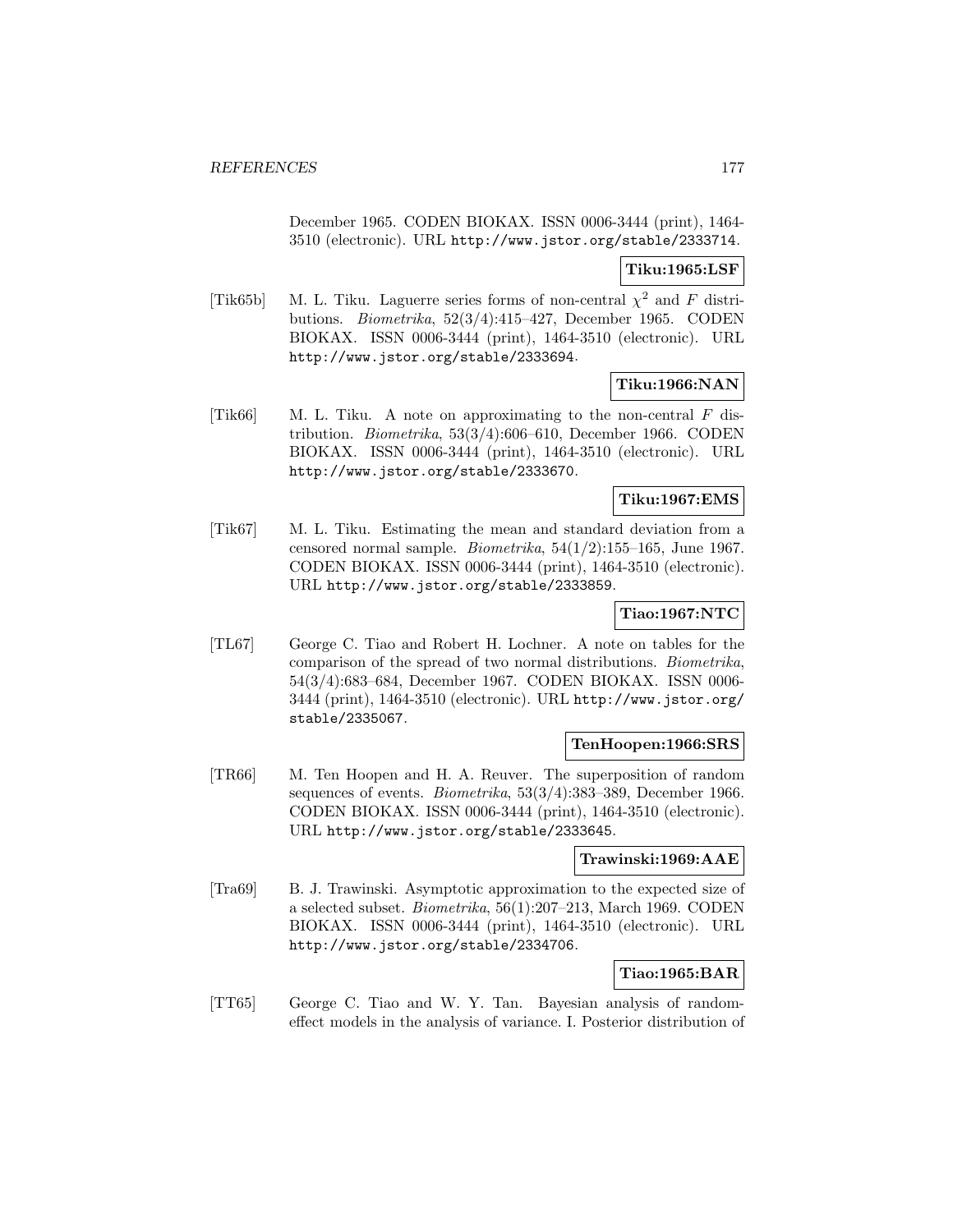variance-components. Biometrika, 52(1/2):37–53, June 1965. CO-DEN BIOKAX. ISSN 0006-3444 (print), 1464-3510 (electronic). URL http://www.jstor.org/stable/2333810.

# **Tiao:1966:BAR**

[TT66] George C. Tiao and W. Y. Tan. Bayesian analysis of random-effect models in the analysis of variance: II. Effect of autocorrelated errors. Biometrika, 53(3/4):477–495, December 1966. CODEN BIOKAX. ISSN 0006-3444 (print), 1464-3510 (electronic). URL http://www. jstor.org/stable/2333653.

# **Turin:1960:CFH**

[Tur60] G. L. Turin. The characteristic function of Hermitian quadratic forms in complex normal variables. *Biometrika*,  $47(1/2):199-201$ , June 1960. CODEN BIOKAX. ISSN 0006-3444 (print), 1464-3510 (electronic). URL http://www.jstor.org/stable/2332977.

# **Thompson:1963:ERS**

[TW63] W. A. Thompson, Jr. and T. A. Willke. On an extreme rank sum test for outliers. Biometrika, 50(3/4):375–383, December 1963. CODEN BIOKAX. ISSN 0006-3444 (print), 1464-3510 (electronic). URL http://www.jstor.org/stable/2333906.

### **Tiao:1964:BTU**

[TZ64] George C. Tiao and Arnold Zellner. Bayes's theorem and the use of prior knowledge in regression analysis. Biometrika, 51(1/2):219–230, June 1964. CODEN BIOKAX. ISSN 0006-3444 (print), 1464-3510 (electronic). URL http://www.jstor.org/stable/2334208.

# **Ury:1966:LSS**

[Ury66] Hans K. Ury. Large-sample sign tests for trend in dispersion. Biometrika, 53(1/2):289–291, June 1966. CODEN BIOKAX. ISSN 0006-3444 (print), 1464-3510 (electronic). URL http://www.jstor. org/stable/2334088.

### **Verhagen:1961:ERE**

[Ver61] A. M. W. Verhagen. The estimation of regression and error-scale parameters, when the joint distribution of the errors is of any continuous form and known apart from a scale parameter. Biometrika, 48(1/2):125–132, June 1961. CODEN BIOKAX. ISSN 0006- 3444 (print), 1464-3510 (electronic). URL http://www.jstor.org/ stable/2333137.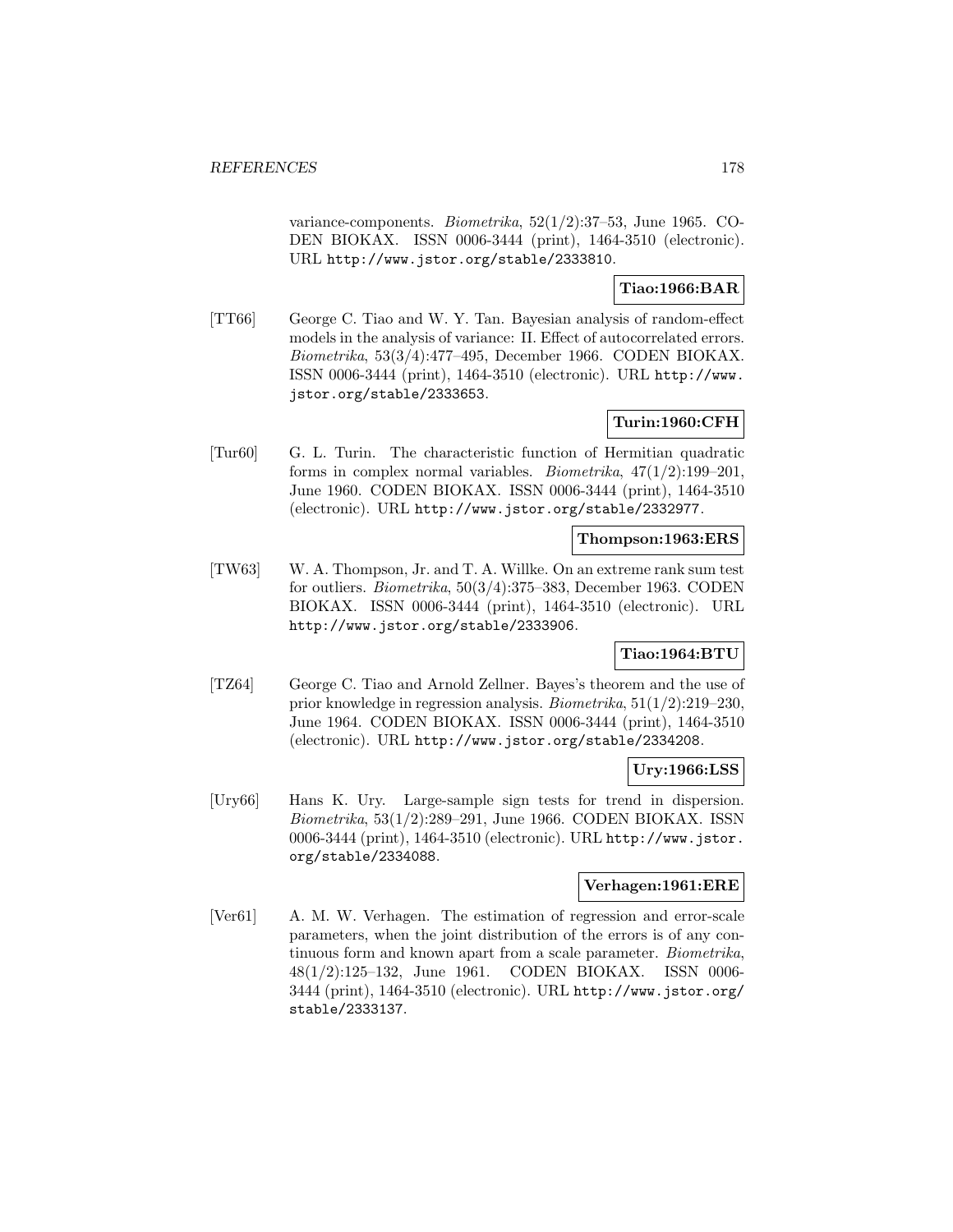#### **Verdooren:1963:ETC**

[Ver63] L. R. Verdooren. Extended tables of critical values for Wilcoxon's test statistic. *Biometrika*,  $50(1/2):177-186$ , June 1963. CODEN BIOKAX. ISSN 0006-3444 (print), 1464-3510 (electronic). URL http://www.jstor.org/stable/2333758. See corrigenda [Ver64].

#### **Verdooren:1964:CET**

[Ver64] L. R. Verdooren. Corrigendum: "Extended Tables of Critical Values for Wilcoxon's Test Statistics". Biometrika, 51(3/4):527, December 1964. CODEN BIOKAX. ISSN 0006-3444 (print), 1464-3510 (electronic). URL http://www.jstor.org/stable/2334168. See [Ver63].

#### **vanHeerden:1966:OPP**

[vHG66] D. F. I. van Heerden and H. T. Gonin. The orthogonal polynomials of power series probability distributions and their uses. Biometrika, 53(1/2):121–128, June 1966. CODEN BIOKAX. ISSN 0006-3444 (print), 1464-3510 (electronic). URL http://www.jstor. org/stable/2334058.

#### **Vidwans:1964:NNB**

[Vid64] Sudhakar M. Vidwans. A note on the negative binomial distribution. Biometrika, 51(1/2):264–265, June 1964. CODEN BIOKAX. ISSN 0006-3444 (print), 1464-3510 (electronic). URL http://www.jstor. org/stable/2334218.

#### **Vagholkar:1960:MEB**

[VW60] M. K. Vagholkar and G. B. Wetherill. The most economical binomial sequential probability ratio test. *Biometrika*,  $47(1/2):103-109$ , June 1960. CODEN BIOKAX. ISSN 0006-3444 (print), 1464-3510 (electronic). URL http://www.jstor.org/stable/2332963.

#### **Walker:1960:SCS**

[Wal60] A. M. Walker. Some consequences of superimposed error in time series analysis. Biometrika, 47(1/2):33–43, June 1960. CODEN BIOKAX. ISSN 0006-3444 (print), 1464-3510 (electronic). URL http://www.jstor.org/stable/2332955.

#### **Walker:1961:CDF**

[Wal61a] A. M. Walker. Corrigenda: "On Durbin's Formula for the Limiting Generalized Variance of a Sample of Consecutive Observations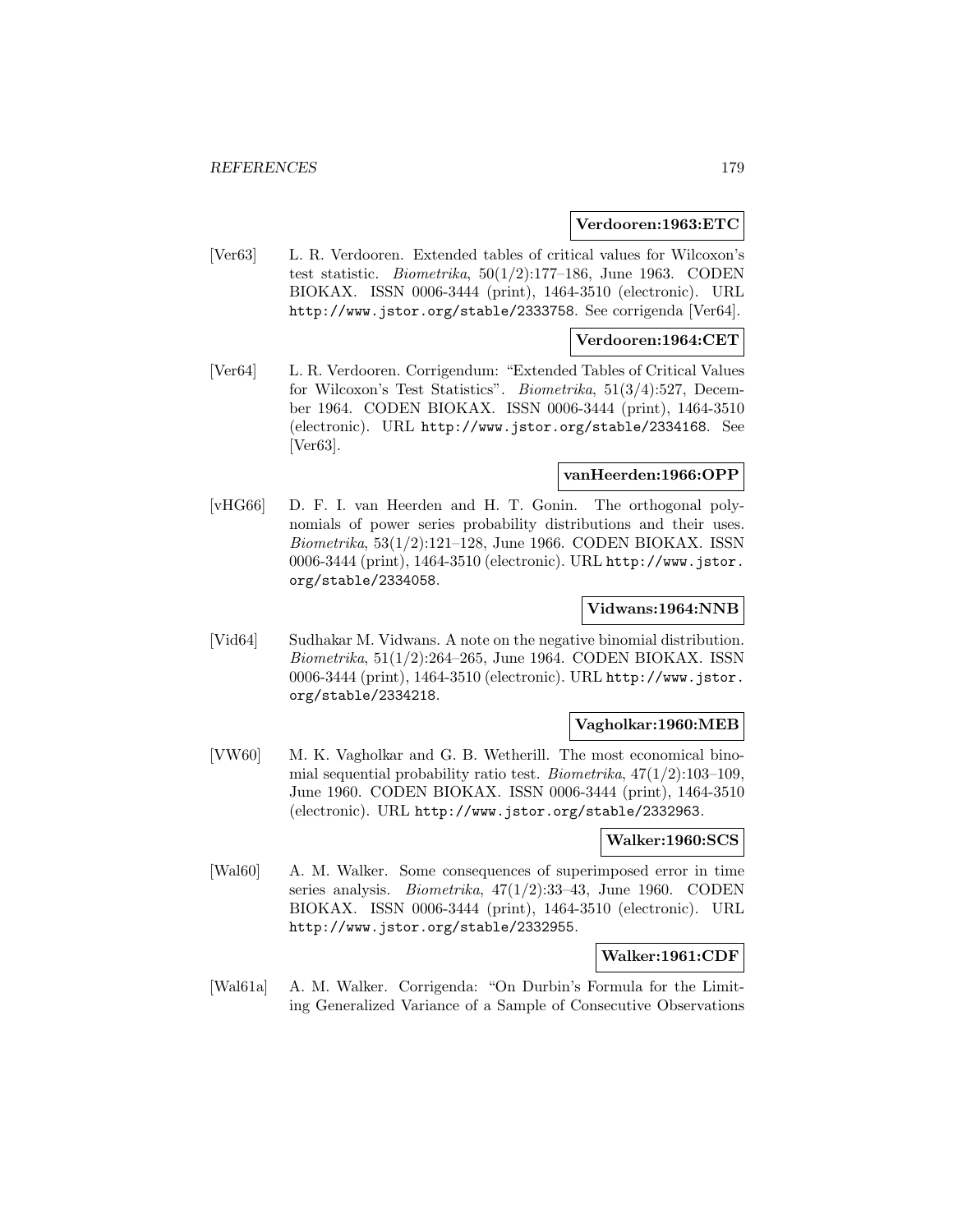from a Moving-Average Process". Biometrika, 48(3/4):476, December 1961. CODEN BIOKAX. ISSN 0006-3444 (print), 1464-3510 (electronic). URL http://www.jstor.org/stable/2332784. See [Wal61c].

### **Walker:1961:LSE**

[Wal61b] A. M. Walker. Large-sample estimation of parameters for movingaverage models. Biometrika, 48(3/4):343–357, December 1961. CO-DEN BIOKAX. ISSN 0006-3444 (print), 1464-3510 (electronic). URL http://www.jstor.org/stable/2332756.

## **Walker:1961:DFL**

[Wal61c] A. M. Walker. On Durbin's formula for the limiting generalized variance of a sample of consecutive observations from a movingaverage process. Biometrika, 48(1/2):197–199, June 1961. CO-DEN BIOKAX. ISSN 0006-3444 (print), 1464-3510 (electronic). URL http://www.jstor.org/stable/2333145. See corrigenda [Wal61a].

## **Walker:1962:LSE**

[Wal62] A. M. Walker. Large-sample estimation of parameters for autoregressive processes with moving-average residuals. Biometrika, 49(1/2):117–131, June 1962. CODEN BIOKAX. ISSN 0006- 3444 (print), 1464-3510 (electronic). URL http://www.jstor.org/ stable/2333472.

### **Wallace:1963:BRB**

[Wal63] Margaret E. Wallace. Book review: Introduction to the Mathematical Theory of Genetic Linkage, by N. T. J. Bailey. Biometrika, 50(3/4):547–549, December 1963. CODEN BIOKAX. ISSN 0006- 3444 (print), 1464-3510 (electronic). URL http://www.jstor.org/ stable/2333934.

### **Walley:1964:BRB**

[Wal64] D. Walley. Book review: *Basic Principles of the Tracer Method*, by C. W. Sheppard. Biometrika, 51(1/2):294, June 1964. CODEN BIOKAX. ISSN 0006-3444 (print), 1464-3510 (electronic). URL http://www.jstor.org/stable/2334237.

**Walker:1967:STS**

[Wal67] A. M. Walker. Some tests of separate families of hypotheses in time series analysis. Biometrika, 54(1/2):39–68, June 1967. CODEN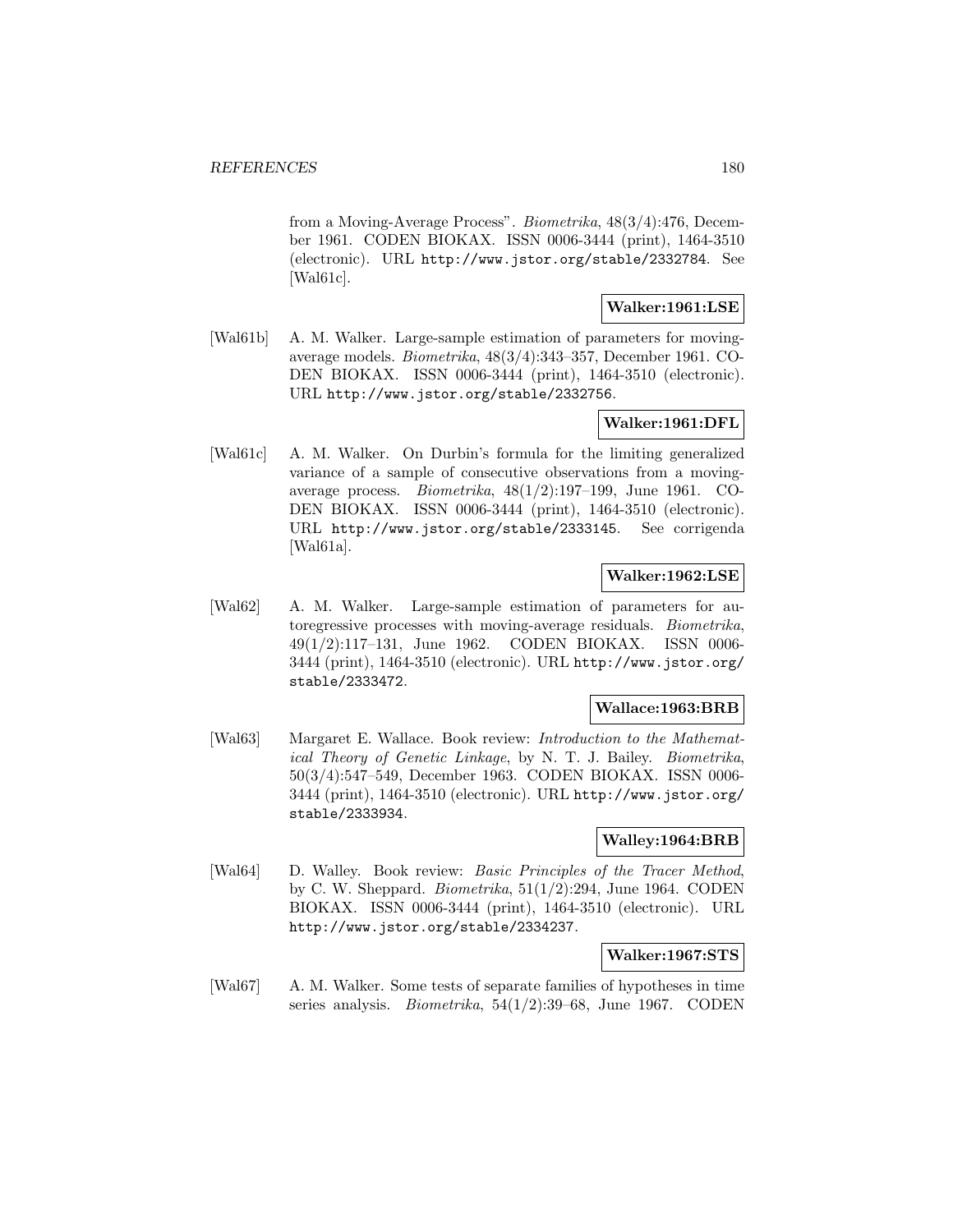BIOKAX. ISSN 0006-3444 (print), 1464-3510 (electronic). URL http://www.jstor.org/stable/2333851. See correction [Wal70].

### **Walker:1970:CST**

[Wal70] A. M. Walker. Corrections: "Some Tests of Separate Families of Hypotheses in Time Series Analysis". Biometrika, 57(1):226, April 1970. CODEN BIOKAX. ISSN 0006-3444 (print), 1464-3510 (electronic). URL http://www.jstor.org/stable/2334966. See [Wal67].

### **Wang:1967:CSV**

[Wan67] Ying Y. Wang. A comparison of several variance component estimators. Biometrika, 54(1/2):301–305, June 1967. CODEN BIOKAX. ISSN 0006-3444 (print), 1464-3510 (electronic). URL http://www. jstor.org/stable/2333873.

### **Watson:1960:MST**

[Wat60] G. S. Watson. More significance tests on the sphere. *Biometrika*, 47(1/2):87–91, June 1960. CODEN BIOKAX. ISSN 0006-3444 (print), 1464-3510 (electronic). URL http://www.jstor.org/ stable/2332961.

# **Watson:1961:BRB**

[Wat61a] G. L. Watson. Book review: Finite-Difference Methods for Partial Differential Equations, by George E. Forsythe; Wolfgang R. Watson. Biometrika, 48(3/4):484, December 1961. CODEN BIOKAX. ISSN 0006-3444 (print), 1464-3510 (electronic). URL http://www.jstor. org/stable/2332798.

### **Watson:1961:GFT**

[Wat61b] G. S. Watson. Goodness-of-fit tests on a circle. Biometrika, 48(1/2):109–114, June 1961. CODEN BIOKAX. ISSN 0006- 3444 (print), 1464-3510 (electronic). URL http://www.jstor.org/ stable/2333135.

#### **Watson:1962:GFT**

[Wat62] G. S. Watson. Goodness-of-fit tests on a circle. II. Biometrika, 49(1/2):57–63, June 1962. CODEN BIOKAX. ISSN 0006-3444 (print), 1464-3510 (electronic). URL http://www.jstor.org/ stable/2333467.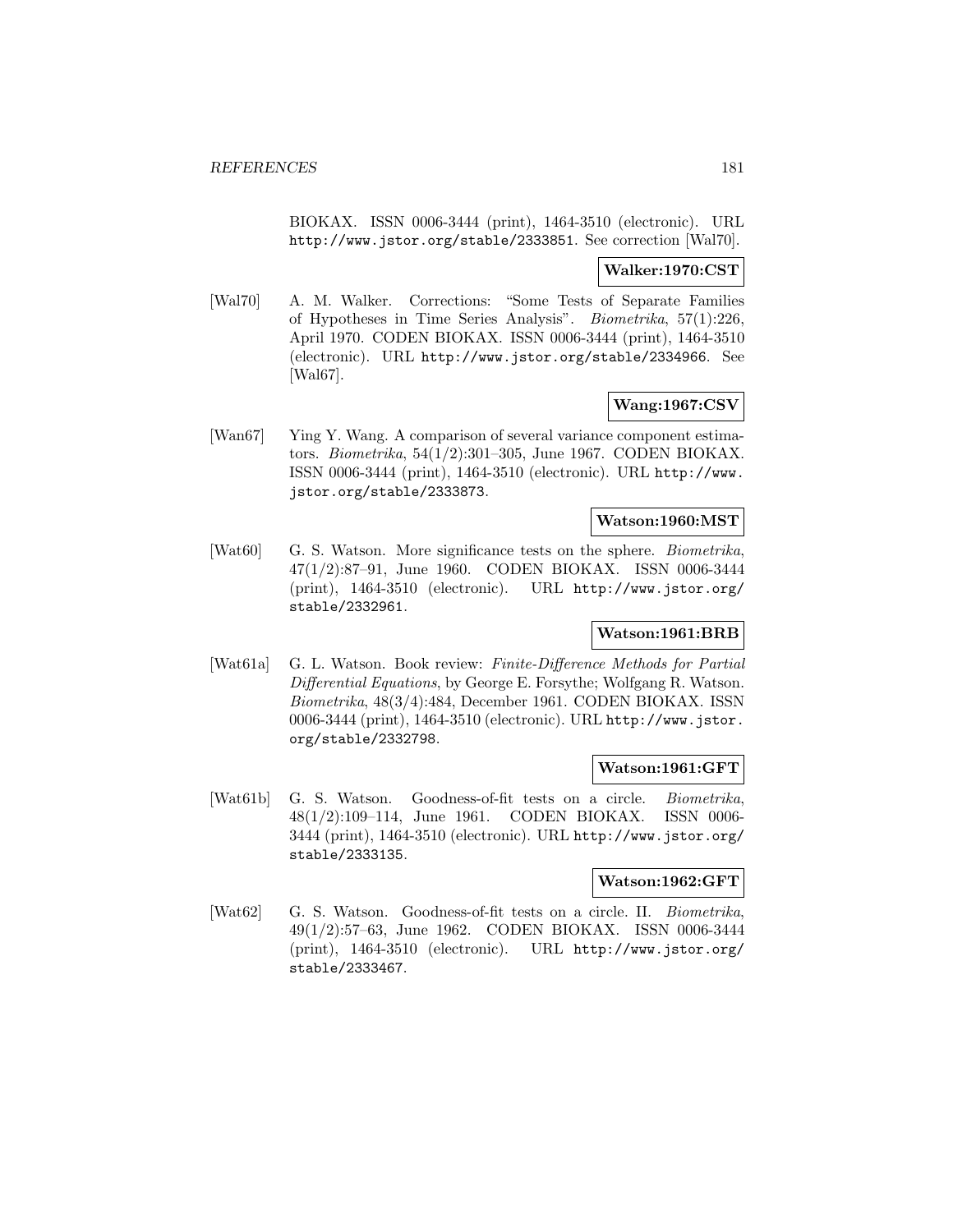#### **Watson:1965:EDS**

[Wat65] G. S. Watson. Equatorial distributions on a sphere. *Biometrika*, 52(1/2):193–201, June 1965. CODEN BIOKAX. ISSN 0006- 3444 (print), 1464-3510 (electronic). URL http://www.jstor.org/ stable/2333824.

# **Watson:1966:BRB**

[Wat66] G. S. Watson. Book review: Statistical Methods for the Analysis of Problems in Animal Orientation and Certain Biological Rhythms, by Edward Batschelet. Biometrika, 53(1/2):295, June 1966. CODEN BIOKAX. ISSN 0006-3444 (print), 1464-3510 (electronic). URL http://www.jstor.org/stable/2334091.

### **Watson:1967:ATU**

[Wat67] Geoffrey S. Watson. Another test for the uniformity of a circular distribution. Biometrika, 54(3/4):675–677, December 1967. CODEN BIOKAX. ISSN 0006-3444 (print), 1464-3510 (electronic). URL http://www.jstor.org/stable/2335064.

### **Waugh:1968:ADB**

[Wau68] W. A. O'N. Waugh. Age-dependent branching processes under a condition of ultimate extinction. Biometrika, 55(2):291–296, July 1968. CODEN BIOKAX. ISSN 0006-3444 (print), 1464-3510 (electronic). URL http://www.jstor.org/stable/2334868.

### **Wetherill:1966:SEQ**

[WCV66] G. B. Wetherill, H. Chen, and R. B. Vasudeva. Sequential estimation of quantal response curves: A new method of estimation. Biometrika, 53(3/4):439–454, December 1966. CODEN BIOKAX. ISSN 0006-3444 (print), 1464-3510 (electronic). URL http://www. jstor.org/stable/2333650.

#### **Walker:1967:EPE**

[WD67] Strother H. Walker and David B. Duncan. Estimation of the probability of an event as a function of several independent variables. Biometrika, 54(1/2):167–179, June 1967. CODEN BIOKAX. ISSN 0006-3444 (print), 1464-3510 (electronic). URL http://www.jstor. org/stable/2333860.

#### **Welch:1962:BRB**

[Wel62] B. L. Welch. Book review: Elementary Statistical Exercises, by F. N. David; E. S. Pearson. Biometrika, 49(1/2):291, June 1962.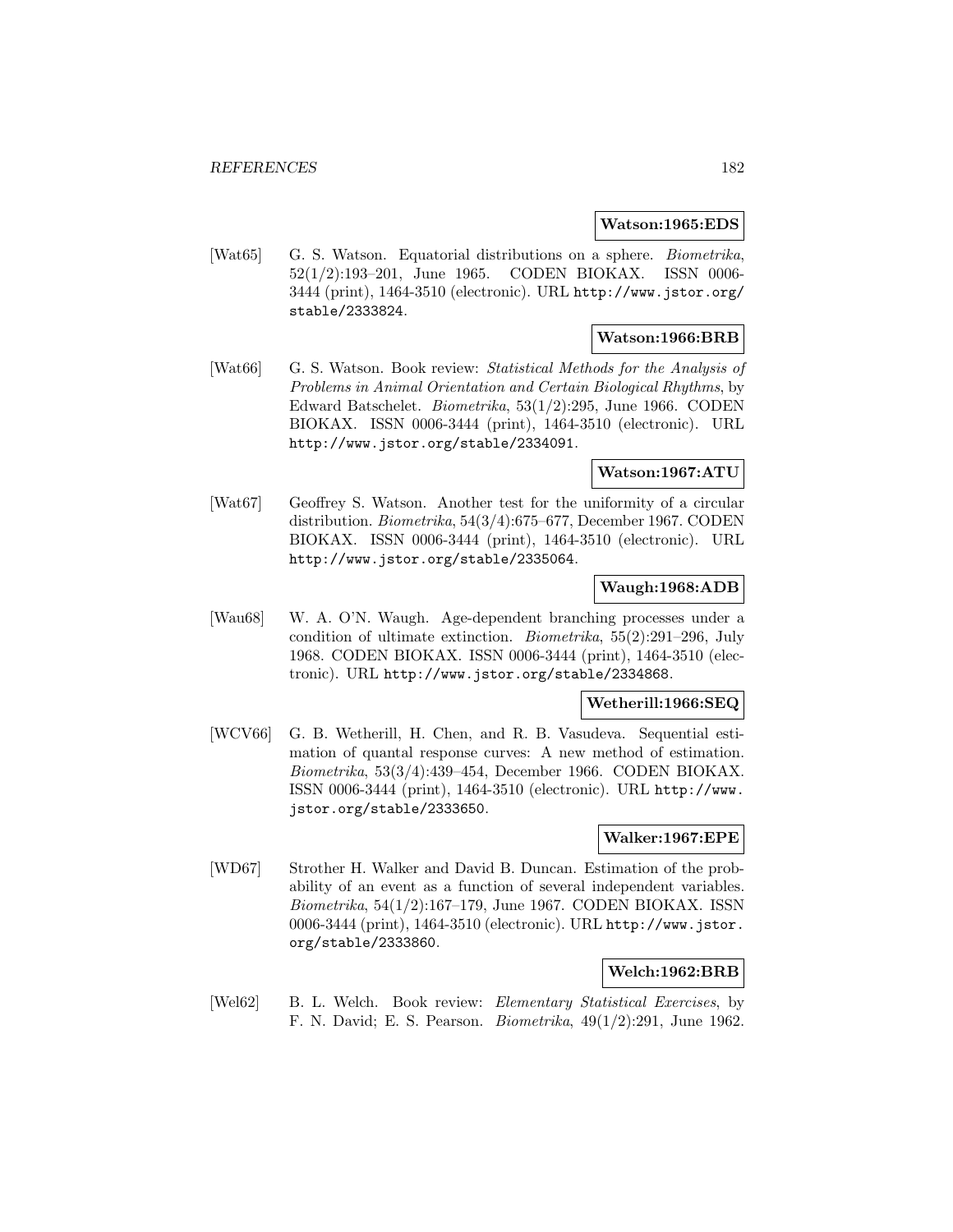CODEN BIOKAX. ISSN 0006-3444 (print), 1464-3510 (electronic). URL http://www.jstor.org/stable/2333510.

#### **Wetherill:1960:BRB**

[Wet60] G. B. Wetherill. Book review: Quality Control and Industrial Statistics, by Acheson J. Duncan. *Biometrika*,  $47(1/2):212$ , June 1960. CODEN BIOKAX. ISSN 0006-3444 (print), 1464-3510 (electronic). URL http://www.jstor.org/stable/2332987.

#### **Wetherill:1961:BSA**

[Wet61] G. B. Wetherill. Bayesian sequential analysis. Biometrika, 48 (3/4):281–292, December 1961. CODEN BIOKAX. ISSN 0006- 3444 (print), 1464-3510 (electronic). URL http://www.jstor.org/ stable/2332750.

#### **Wetherill:1962:BRB**

[Wet62] G. B. Wetherill. Book review: Statistical Theory and Methodology in Science and Engineering, by K. A. Brownlee. Biometrika, 49(1/2): 290, June 1962. CODEN BIOKAX. ISSN 0006-3444 (print), 1464- 3510 (electronic). URL http://www.jstor.org/stable/2333509.

# **Wilk:1968:PPM**

[WG68] M. B. Wilk and R. Gnanadesikan. Probability plotting methods for the analysis of data. Biometrika, 55(1):1–17, March 1968. CODEN BIOKAX. ISSN 0006-3444 (print), 1464-3510 (electronic). URL http://www.jstor.org/stable/2334448.

### **Wilk:1962:EPG**

[WGH62] M. B. Wilk, R. Gnanadesikan, and Marilyn J. Huyett. Estimation of parameters of the gamma distribution using order statistics. Biometrika, 49(3/4):525–545, December 1962. CODEN BIOKAX. ISSN 0006-3444 (print), 1464-3510 (electronic). URL http://www. jstor.org/stable/2333985. See corrigenda [WGH63a].

#### **Wilk:1963:CEP**

[WGH63a] M. B. Wilk, R. Gnanadesikan, and Marilyn J. Huyett. Corrigenda: "Estimation of Parameters of the Gamma Distribution Using Order Statistics". Biometrika, 50(3/4):546, December 1963. CODEN BIOKAX. ISSN 0006-3444 (print), 1464-3510 (electronic). URL http://www.jstor.org/stable/2333931. See [WGH62].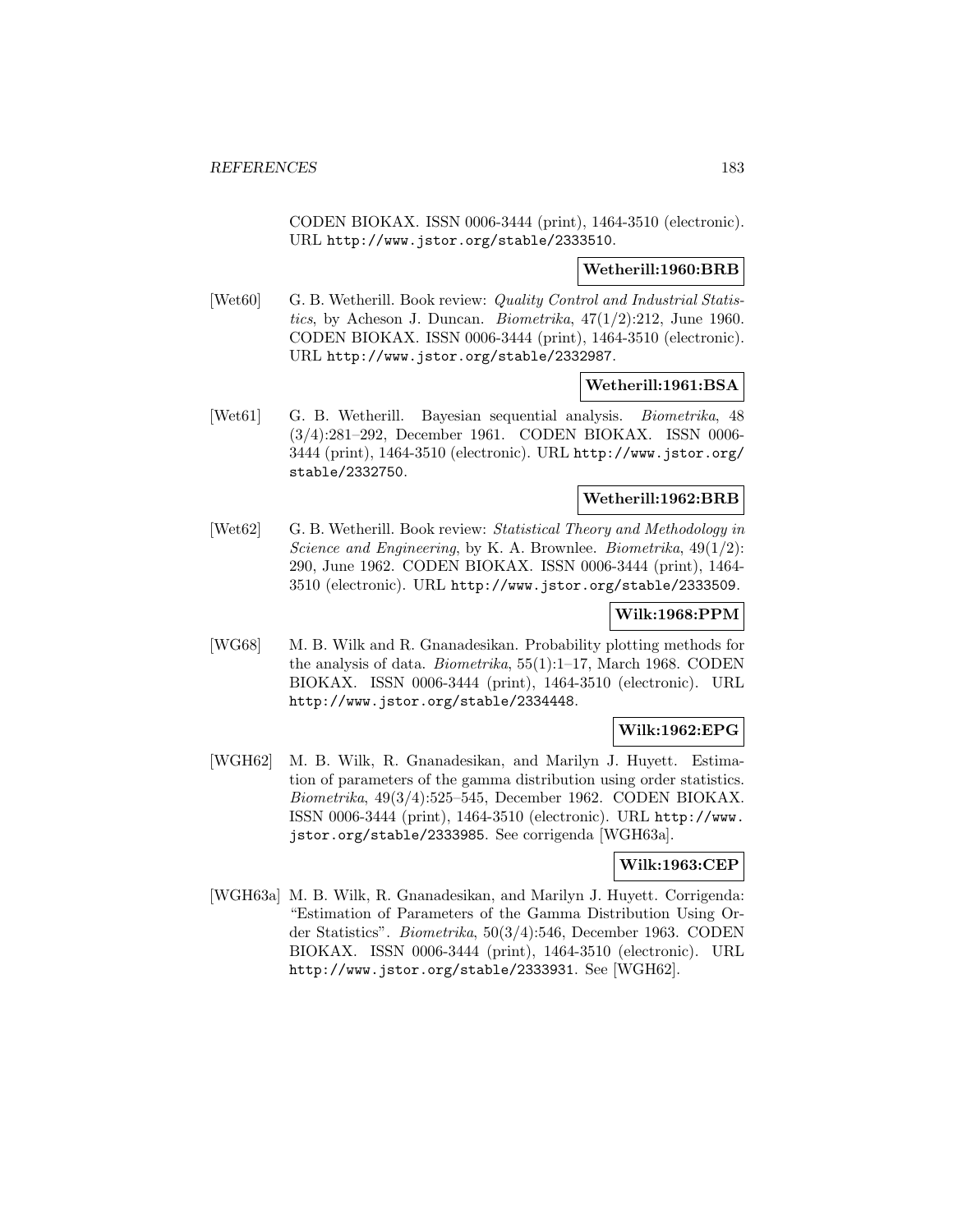### **Wilk:1963:SML**

[WGH63b] M. B. Wilk, R. Gnanadesikan, and Marilyn J. Huyett. Separate maximum likelihood estimation of scale or shape parameters of the gamma distribution using order statistics. Biometrika, 50(1/2):217– 221, June 1963. CODEN BIOKAX. ISSN 0006-3444 (print), 1464- 3510 (electronic). URL http://www.jstor.org/stable/2333766.

### **White:1961:AEM**

[Whi61] John S. White. Asymptotic expansions for the mean and variance of the serial correlation coefficient. Biometrika, 48(1/2):85–94, June 1961. CODEN BIOKAX. ISSN 0006-3444 (print), 1464-3510 (electronic). URL http://www.jstor.org/stable/2333133.

# **Whittle:1962:TCP**

[Whi62] P. Whittle. Topographic correlation, power-law covariance functions, and diffusion. Biometrika, 49(3/4):305–314, December 1962. CODEN BIOKAX. ISSN 0006-3444 (print), 1464-3510 (electronic). URL http://www.jstor.org/stable/2333965.

### **Whittle:1963:FMA**

[Whi63] P. Whittle. On the fitting of multivariate autoregressions, and the approximate canonical factorization of a spectral density matrix. Biometrika, 50(1/2):129–134, June 1963. CODEN BIOKAX. ISSN 0006-3444 (print), 1464-3510 (electronic). URL http://www.jstor. org/stable/2333753.

### **Whittle:1964:BPW**

[Whi64a] P. Whittle. A branching process in which individuals have variable lifetimes. *Biometrika*,  $51(1/2):262-264$ , June 1964. CODEN BIOKAX. ISSN 0006-3444 (print), 1464-3510 (electronic). URL http://www.jstor.org/stable/2334217.

### **Whittle:1964:SGR**

[Whi64b] P. Whittle. Some general results in sequential analysis. Biometrika, 51(1/2):123–141, June 1964. CODEN BIOKAX. ISSN 0006- 3444 (print), 1464-3510 (electronic). URL http://www.jstor.org/ stable/2334201.

### **Wilkins:1960:TQP**

[Wil60] Coleridge A. Wilkins. On two queues in parallel. *Biometrika*, 47(1/2):198–199, June 1960. CODEN BIOKAX. ISSN 0006- 3444 (print), 1464-3510 (electronic). URL http://www.jstor.org/ stable/2332976.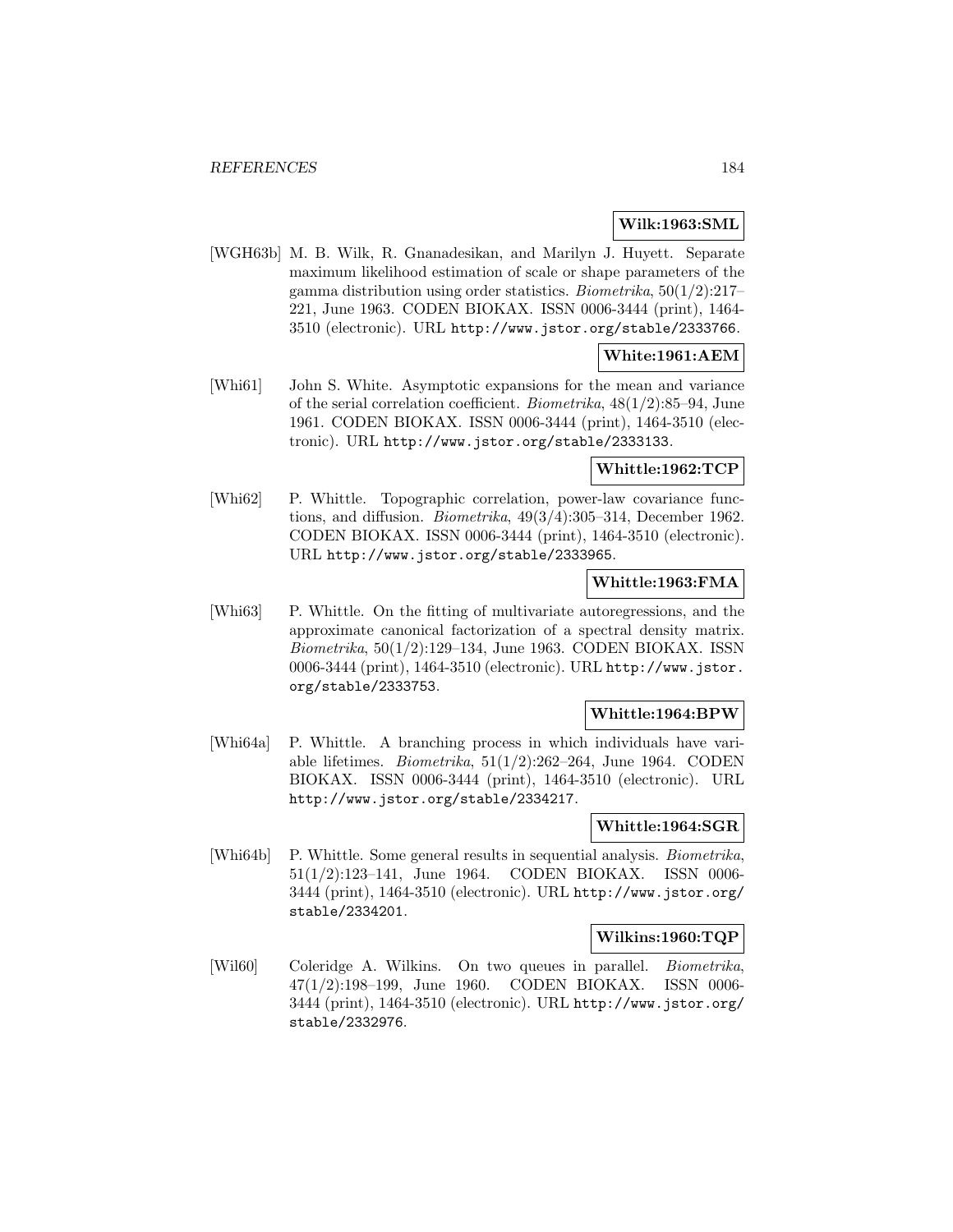#### **Williams:1962:CIV**

[Wil62a] J. S. Williams. A confidence interval for variance components. Biometrika, 49(1/2):278–281, June 1962. CODEN BIOKAX. ISSN 0006-3444 (print), 1464-3510 (electronic). URL http://www.jstor. org/stable/2333498.

# **Williams:1962:SSP**

[Wil62b] J. S. Williams. Some statistical properties of a genetic selection index. Biometrika, 49(3/4):325–337, December 1962. CODEN BIOKAX. ISSN 0006-3444 (print), 1464-3510 (electronic). URL http://www.jstor.org/stable/2333967.

#### **Williams:1963:ISE**

[Wil63] J. S. Williams. Index selection and estimation from a single sample. Biometrika, 50(1/2):195–199, June 1963. CODEN BIOKAX. ISSN 0006-3444 (print), 1464-3510 (electronic). URL http://www.jstor. org/stable/2333760.

### **Willis:1964:SPN**

[Wil64] D. M. Willis. The statistics of a particular non-homogeneous Poisson process. Biometrika, 51(3/4):399–404, December 1964. CODEN BIOKAX. ISSN 0006-3444 (print), 1464-3510 (electronic). URL http://www.jstor.org/stable/2334146.

#### **Williams:1965:DRT**

[Wil65a] Trevor Williams. The distribution of response times in a birth-death process. Biometrika, 52(3/4):581–585, December 1965. CODEN BIOKAX. ISSN 0006-3444 (print), 1464-3510 (electronic). URL http://www.jstor.org/stable/2333707.

### **Williams:1965:SSE**

[Wil65b] Trevor Williams. The simple stochastic epidemic curve for large populations of susceptibles. Biometrika, 52(3/4):571–579, December 1965. CODEN BIOKAX. ISSN 0006-3444 (print), 1464-3510 (electronic). URL http://www.jstor.org/stable/2333706.

#### **Williams:1969:DIM**

[Wil69] Trevor Williams. The distribution of inanimate marks over a non-homogeneous birth-death process. Biometrika, 56(1):225–228, March 1969. CODEN BIOKAX. ISSN 0006-3444 (print), 1464-3510 (electronic). URL http://www.jstor.org/stable/2334712.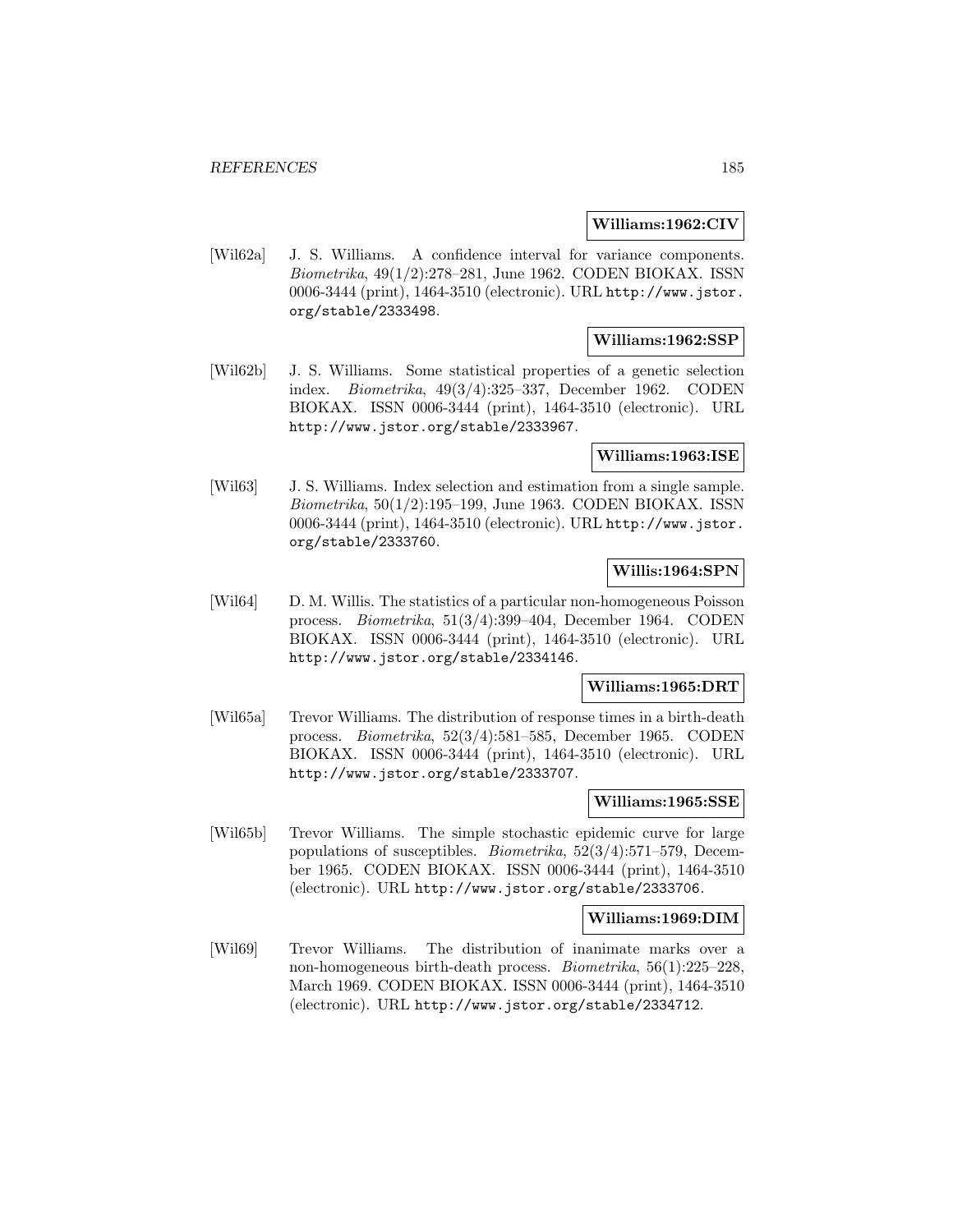### **Wise:1960:NIB**

[Wis60] M. E. Wise. On normalizing the incomplete beta-function for fitting to dose-response curves. *Biometrika*,  $47(1/2)$ :173-175, June 1960. CODEN BIOKAX. ISSN 0006-3444 (print), 1464-3510 (electronic). URL http://www.jstor.org/stable/2332968.

# **Wise:1962:RBM**

[Wis62] J. Wise. The relationship between the mean and variance of a stationary birth-death process, and its economic application. Biometrika, 49(1/2):253–255, June 1962. CODEN BIOKAX. ISSN 0006-3444 (print), 1464-3510 (electronic). URL http://www.jstor. org/stable/2333489.

### **Wise:1963:CMP**

[Wis63a] M. E. Wise. Corrigenda: "Multinomial Probabilities and the  $\chi^2$ and  $X^2$  Distributions". *Biometrika*, 50(3/4):546, December 1963. CODEN BIOKAX. ISSN 0006-3444 (print), 1464-3510 (electronic). URL http://www.jstor.org/stable/2333932. See [Wis63b].

### **Wise:1963:MPD**

[Wis63b] M. E. Wise. Multinomial probabilities and the  $\chi^2$  and  $X^2$  distributions. Biometrika, 50(1/2):145–154, June 1963. CODEN BIOKAX. ISSN 0006-3444 (print), 1464-3510 (electronic). URL http://www. jstor.org/stable/2333755. See corrigenda [Wis63a].

#### **Wise:1964:CMD**

[Wis64] M. E. Wise. A complete multinomial distribution compared with the  $X^2$  approximation and an improvement to it. *Biometrika*, 51(1/2):277–281, June 1964. CODEN BIOKAX. ISSN 0006- 3444 (print), 1464-3510 (electronic). URL http://www.jstor.org/ stable/2334224.

#### **Wisniewski:1968:THB**

[Wis68] T. K. M. Wisniewski. Testing for homogeneity of a binomial series. Biometrika, 55(2):426–428, July 1968. CODEN BIOKAX. ISSN 0006-3444 (print), 1464-3510 (electronic). URL http://www.jstor. org/stable/2334888. See corrections [Tar90, Wis90].

### **Wisniewski:1990:ACT**

[Wis90] T. K. M. Wisniewski. Amendments and corrections: Testing for Homogeneity of a Binomial Series. Biometrika, 77(3):668, September 1990. CODEN BIOKAX. ISSN 0006-3444 (print), 1464-3510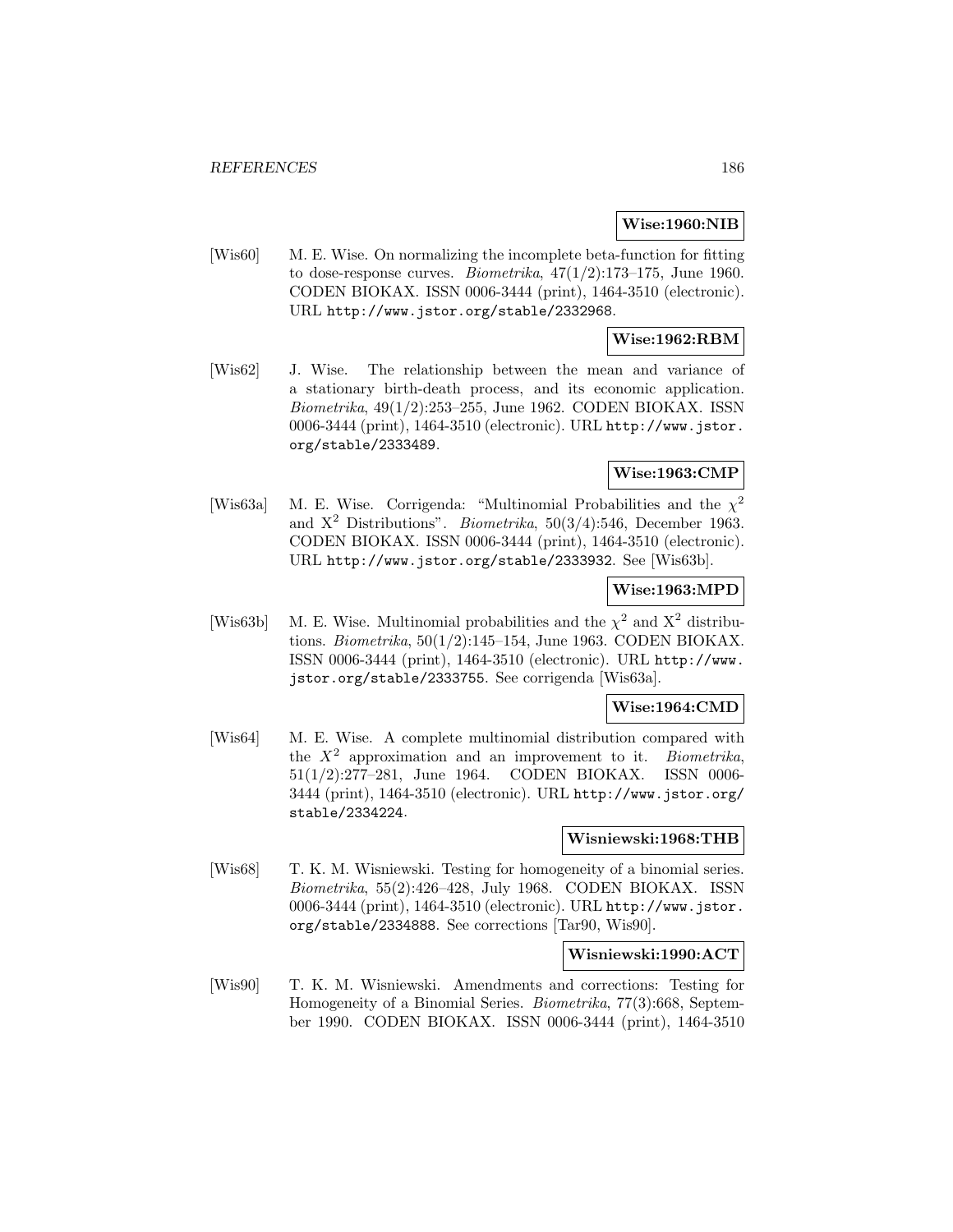(electronic). URL http://www.jstor.org/stable/2337012. See [Wis68].

# **Watson:1964:HA**

[WL64] G. S. Watson and M. R. Leadbetter. Hazard analysis. I. Biometrika, 51(1/2):175–184, June 1964. CODEN BIOKAX. ISSN 0006- 3444 (print), 1464-3510 (electronic). URL http://www.jstor.org/ stable/2334205.

# **Whittle:1967:CSW**

[WL67] P. Whittle and R. O. D. Lane. A class of situations in which a sequential estimation procedure is non-sequential. Biometrika, 54(1/2):229–234, June 1967. CODEN BIOKAX. ISSN 0006- 3444 (print), 1464-3510 (electronic). URL http://www.jstor.org/ stable/2333866.

### **Wheeler:1964:DFT**

[WW64] Stanley Wheeler and G. S. Watson. A distribution-free two-sample test on a circle. *Biometrika*,  $51(1/2):256-257$ , June 1964. CODEN BIOKAX. ISSN 0006-3444 (print), 1464-3510 (electronic). URL http://www.jstor.org/stable/2334214.

# **Yao:1965:ADF**

[Yao65] Ying Yao. An approximate degrees of freedom solution to the multivariate Behrens–Fisher problem. Biometrika, 52(1/2):139–147, June 1965. CODEN BIOKAX. ISSN 0006-3444 (print), 1464-3510 (electronic). URL http://www.jstor.org/stable/2333819.

# **Yates:1962:BRB**

[Yat62] F. Yates. Book review: Abstracts of Statistical Computer Routines by Fred C. Leone; J. D. Alanen; Gary Andrew; A. S. Qureishi. Biometrika, 49(3/4):584–585, December 1962. CODEN BIOKAX. ISSN 0006-3444 (print), 1464-3510 (electronic). URL http://www. jstor.org/stable/2334010.

### **Yeo:1964:TDT**

[Yeo64] G. F. Yeo. Traffic delays on a two-lane road. *Biometrika*,  $51(1/2)$ : 11–15, June 1964. CODEN BIOKAX. ISSN 0006-3444 (print), 1464- 3510 (electronic). URL http://www.jstor.org/stable/2334190.

# **Young:1961:QFU**

[You61] D. H. Young. Quota fulfilment using unrestricted random sampling. Biometrika, 48(3/4):333–342, December 1961. CODEN BIOKAX.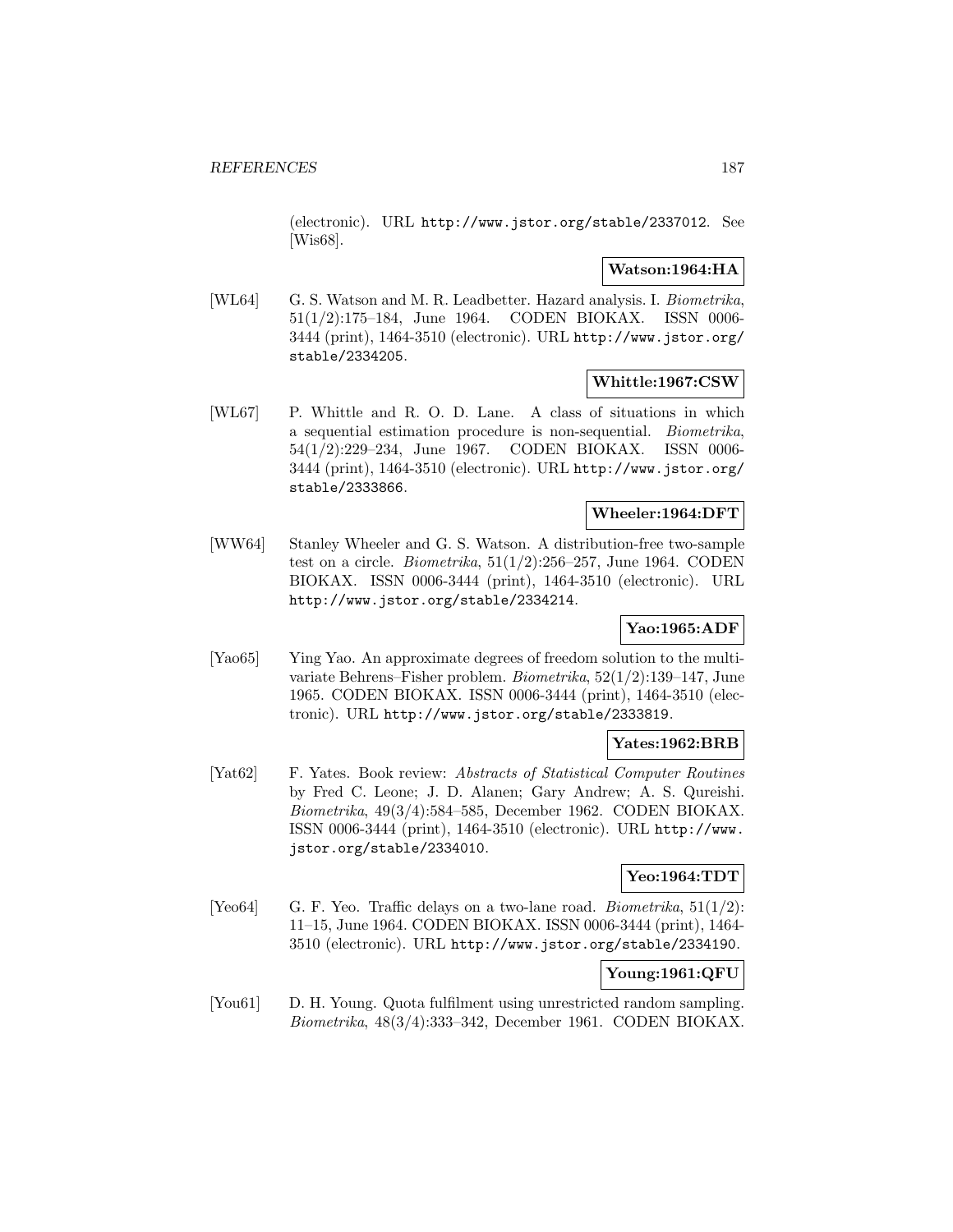ISSN 0006-3444 (print), 1464-3510 (electronic). URL http://www. jstor.org/stable/2332755.

# **Young:1962:TAS**

[You62] D. H. Young. Two alternatives to the standard  $\chi^2$ -test of the hypothesis of equal cell frequencies. *Biometrika*,  $49(1/2):107-116$ , June 1962. CODEN BIOKAX. ISSN 0006-3444 (print), 1464-3510 (electronic). URL http://www.jstor.org/stable/2333471.

### **Young:1967:NFT**

[You67a] D. H. Young. A note on the first two moments of the mean deviation of the symmetrical multinomial distribution. Biometrika, 54(1/2):312–314, June 1967. CODEN BIOKAX. ISSN 0006- 3444 (print), 1464-3510 (electronic). URL http://www.jstor.org/ stable/2333877.

# **Young:1967:RRB**

[You67b] D. H. Young. Recurrence relations between the P.D.F.'s of order statistics of dependent variables, and some applications. Biometrika, 54(1/2):283–292, June 1967. CODEN BIOKAX. ISSN 0006- 3444 (print), 1464-3510 (electronic). URL http://www.jstor.org/ stable/2333871.

# **Young:1968:NSO**

[You68] D. H. Young. A note on a sequential occupancy problem. Biometrika, 55(3):591–593, November 1968. CODEN BIOKAX. ISSN 0006-3444 (print), 1464-3510 (electronic). URL http://www. jstor.org/stable/2334272.

### **Zelen:1969:TSC**

[ZF69] M. Zelen and M. Feinleib. On the theory of screening for chronic diseases. Biometrika, 56(3):601–614, December 1969. CODEN BIOKAX. ISSN 0006-3444 (print), 1464-3510 (electronic). URL http://www.jstor.org/stable/2334668.

### **Zinger:1961:DBO**

[Zin61] A. Zinger. Detection of best and outlying normal populations with known variances. Biometrika, 48(3/4):457–461, December 1961. CODEN BIOKAX. ISSN 0006-3444 (print), 1464-3510 (electronic). URL http://www.jstor.org/stable/2332770.